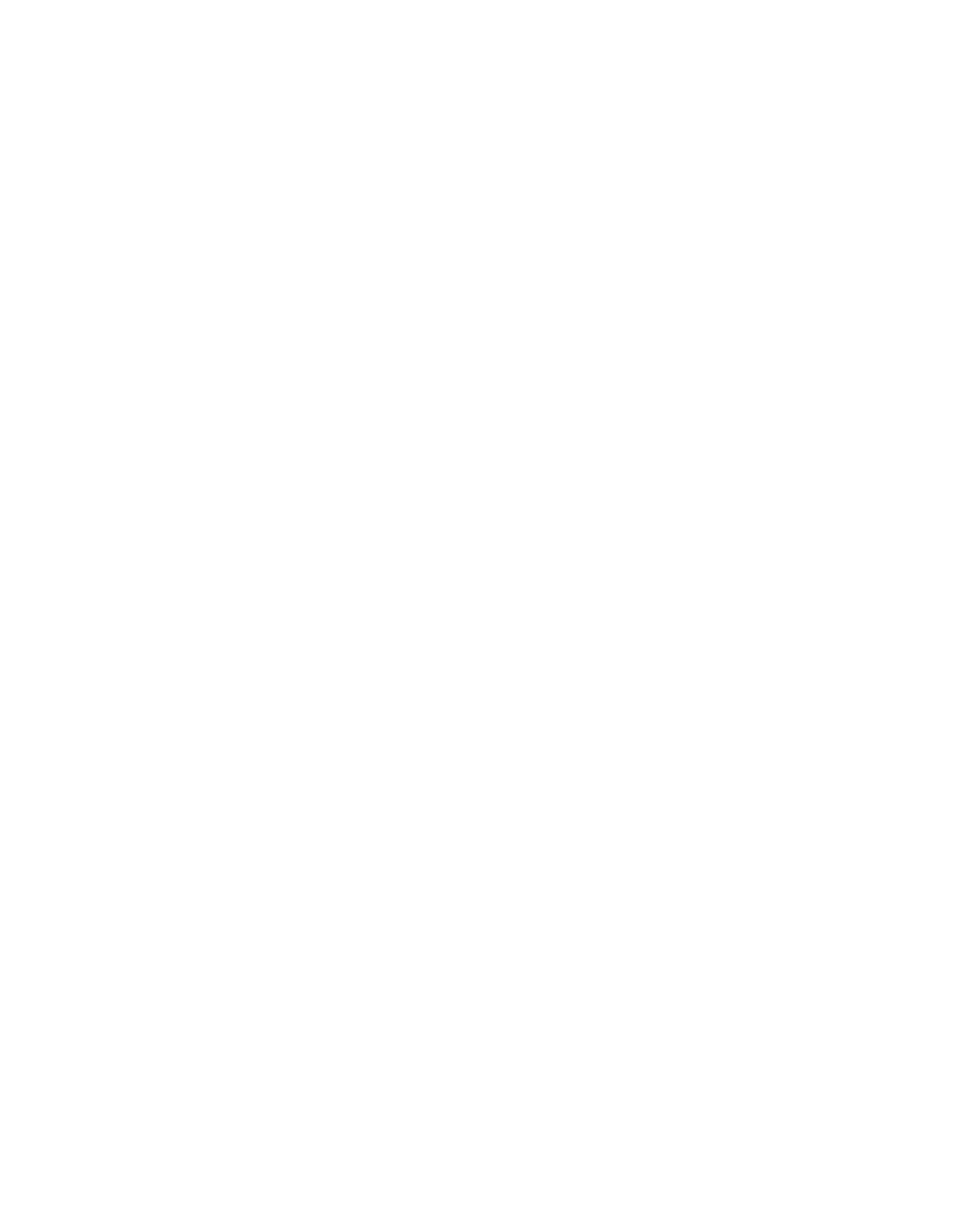## INTRODUCTION

THE present volume of the works of St. John of the Cross contains the explanation of the "Spiritual Canticle of the Soul and the Bridegroom Christ." The two earlier works, the "Ascent of Mount Carmel" and the "Dark Night of the Soul," dealt with the cleansing of the soul, the unremittant war against even the smallest imperfections standing in the way of union with God; imperfections which must be removed, partly by strict self-discipline, partly by the direct intervention of God, Who, searching "the reins and hearts" by means of heavy interior and exterior trials, purges away whatever is displeasing to Him. Although some stanzas refer to this preliminary state, the chief object of the "Spiritual Canticle" is to picture under the Biblical simile of Espousals and Matrimony the blessedness of a soul that has arrived at union with God.

The Canticle was composed during the long imprisonment St. John underwent at Toledo from the beginning of December 1577 till the middle of August of the following year. Being one of the principal supporters of the Reform of St. Teresa, he was also one of the victims of the war waged against her work by the Superiors of the old branch of the Order. St. John's prison was a narrow, stifling cell, with no window, but only a small loophole through which a ray of light entered for a short time of the day, just long enough to enable him to say his office, but affording little facility for reading or writing. However, St. John stood in no need of books. Having for many years meditated on every word of Holy Scripture, the Word of God was deeply written in his heart, supplying abundant food for conversation with God during the whole period of his imprisonment. From time to time he poured forth his soul in poetry; afterwards he communicated his verses to friends.

One of these poetical works, the fruit of his imprisonment, was the "Spiritual Canticle," which, as the reader will notice, is an abridged paraphrase of the Canticle of Canticles, the Song of Solomon, wherein under the image of passionate love are described the mystical sufferings and longings of a soul enamored with God.

From the earliest times the Fathers and Doctors of the Church had recognized the mystical character of the Canticle, and the Church had largely utilized it in her liturgy. But as there is nothing so holy but that it may be abused, the Canticle almost more than any other portion of Holy Scripture, had been misinterpreted by a false Mysticism, such as was rampant in the middle of the sixteenth century. It had come to pass, said the learned and saintly Augustinian, Fray Luis de Leon, that that which was given as a medicine was turned into poison, $<sup>1</sup>$  so that the</sup> Ecclesiastical authority, by the Index of 1559, forbade the circulation of the Bible or parts of the Bible in any but the original languages, Hebrew, Greek, and Latin; and no one knew better than Luis de Leon himself how rigorously these rules were enforced, for he had to expiate by nearly five years' imprisonment the audacity of having translated into Castilian the Canticle of Canticles.2

<sup>1</sup> 'Los nombres de Cristo.' Introduction.

 $2$  This exceptionally severe legislation, justified by the dangers of the time, only held good for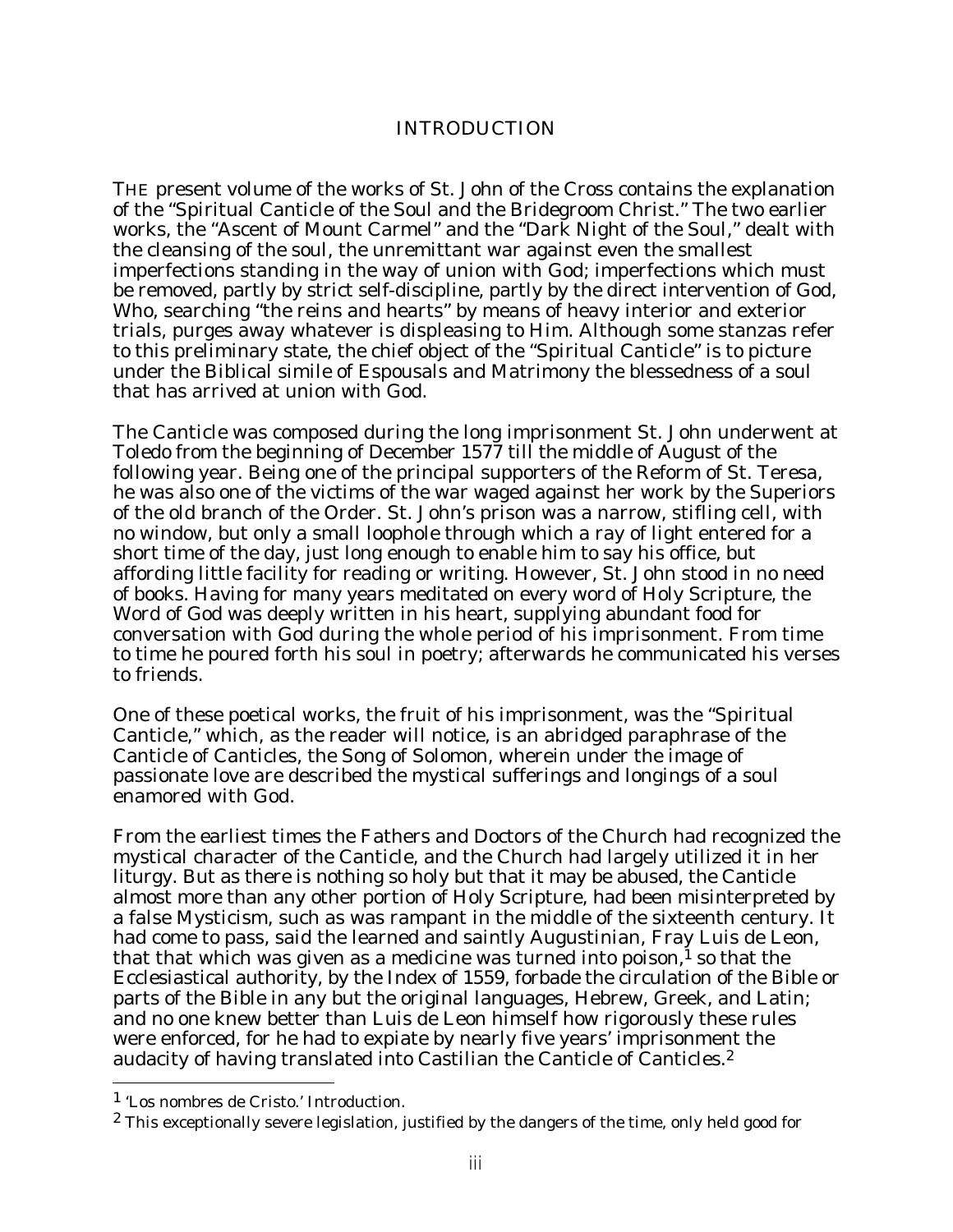Again, one of the confessors of St. Teresa, commonly thought to have been the Dominican, Fray Diego de Yanguas, on learning that the Saint had written a book on the Canticle, ordered her to throw it into the fire, so that we now only possess a few fragments of her work, which, unknown to St. Teresa, had been copied by a nun.

It will now be understood that St. John's poetical paraphrase of the Canticle must have been welcome to many contemplative souls who desired to kindle their devotion with the words of Solomon, but were unable to read them in Latin. Yet the text alone, without explanation, would have helped them little; and as no one was better qualified than the author to throw light on the mysteries hidden under oriental imagery, the Venerable Ann of Jesus, Prioress of the Carmelite convent at Granada, requested St. John to write a commentary on his verses.1 He at first excused himself, saying that he was no longer in that state of spiritual exuberance in which he had been when composing the Canticle, and that there only remained to him a confused recollection of the wonderful operations of Divine grace during the period of his imprisonment. Ann of Jesus was not satisfied with this answer; she not only knew that St. John had lost nothing of his fervor, though he might no longer experience the same feelings, but she remembered what had happened to St. Teresa under similar circumstances, and believed the same thing might happen to St. John. When St. Teresa was obliged to write on some mystical phenomena, the nature of which she did not fully understand, or whose effect she had forgotten, God granted her unexpectedly a repetition of her former experiences so as to enable her to fully study the matter and report on it.<sup>2</sup> Venerable Ann of Jesus felt sure that if St. John undertook to write an explanation of the Canticle he would soon find himself in the same mental attitude as when he composed it.

St. John at last consented, and wrote the work now before us. The following letter, which has lately come to light, gives some valuable information of its composition. The writer, Magdalen of the Holy Spirit, nun of Veas, where she was professed on August 6, 1577, was intimately acquainted with the Saint.

"When the holy father escaped from prison, he took with him a book of poetry he had written while there, containing the verses commencing 'In the beginning was the Word,' and those others: 'I know the fountain well which flows and runs,

Spain and the Spanish colonies, and has long since been revised. It did not include the Epistles and Gospels, Psalms, Passion, and other parts of the daily service.

<sup>1</sup> Ann de Lobera, born at Medina del Campo, November 25, 1545, was a deaf-mute until her eighth year. When she applied for admission to the Carmelite convent at Avila St. Teresa promised to receive her not so much as a novice, but as her companion and future successor; she took the habit August 1, 1570, and made her profession at Salamanca, October 21, 1571. She became the first prioress of Veas, and was entrusted by St. Teresa with the foundation of Granada (January 1582), where she found St. John of the Cross, who was prior of the convent of The Martyrs (well known to visitors of the Alhambra although no longer a convent). St. John not only became the director and confessor of the convent of nuns, but remained the most faithful helper and the staunchest friend of Mother Ann throughout the heavy trials which marred many years of her life. In 1604 she went to Paris, to found the first convent of her Order in France, and in 1607 she proceeded to Brussels, where she remained until her death, March 4, 1621, The heroic nature of her virtues having been acknowledged, she was declared 'Venerable' in 1878*,* and it is hoped that she will soon be beatified. 2 See 'Life of St. Teresa': ed. Baker (London, I904), ch. xiv. 12, xvi. 2, xviii. 10.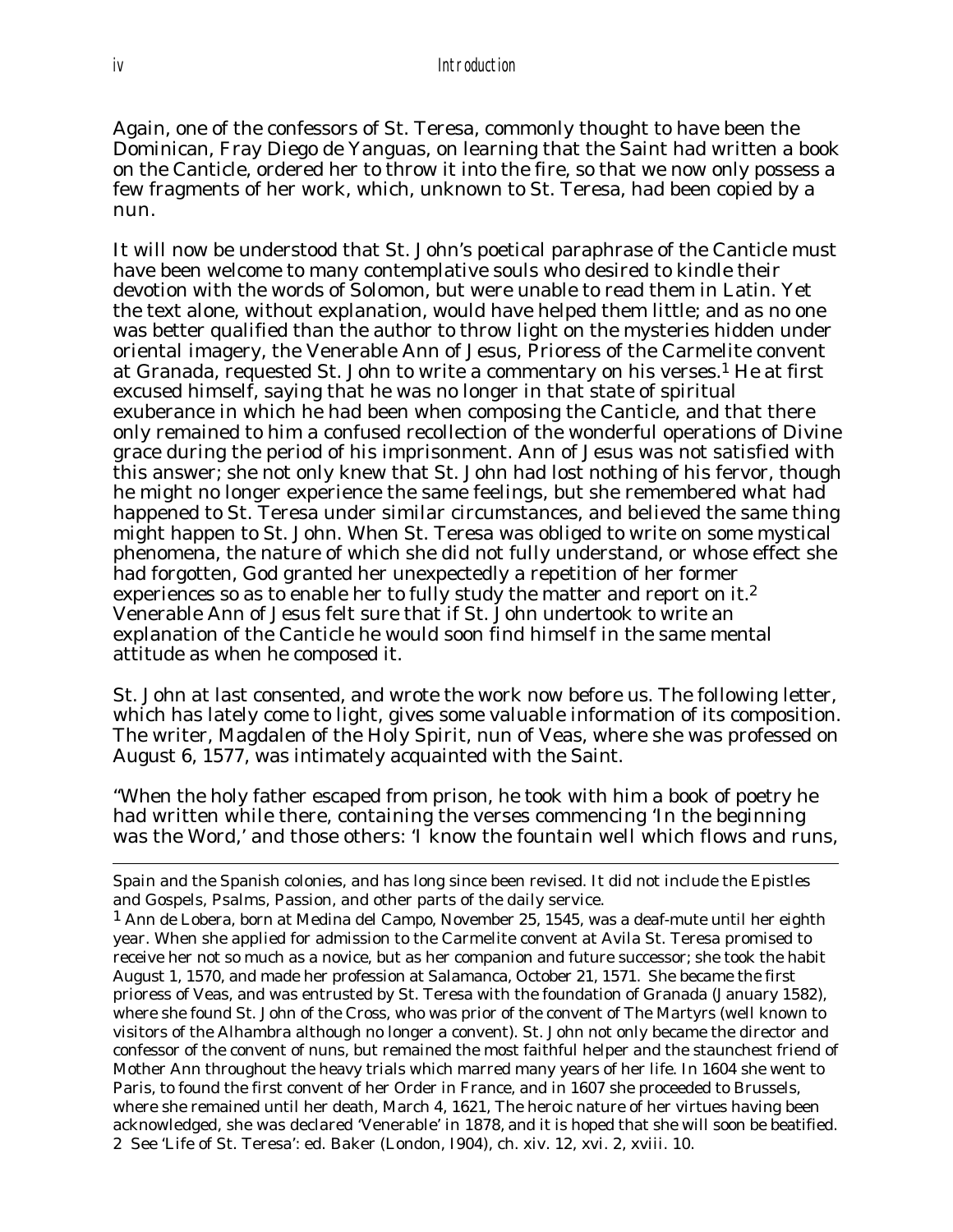#### *Introduction v*

though it is night,' and the canticle, 'Where have you hidden yourself?' as far as 'O nymphs of Judea' (stanza XVIII.). The remaining verses he composed later on while rector of the college of Baeza (1579—81), while some of the explanations were written at Veas at the request of the nuns, and others at Granada. The Saint wrote this book in prison and afterwards left it at Veas, where it was handed to me to make some copies of it. Later on it was taken away from my cell, and I never knew who took it. I was much struck with the vividness and the beauty and subtlety of the words. One day I asked the Saint whether God had given him these words which so admirably explain those mysteries, and He answered: 'Child, sometimes God gave them to me, and at other times I sought them myself.'"1

The autograph of St. John's work which is preserved at Jaén bears the following title:

"Explanation of Stanzas treating of the exercise of love between the soul and Jesus Christ its Spouse, dealing with and commenting on certain points and effects of prayer; written at the request of Mother Ann of Jesus, prioress of the Discalced Carmelite nuns of St. Joseph's convent, Granada, 1584."

As might be expected, the author dedicated the book to Ann of Jesus, at whose request he had written it. Thus, he began his Prologue with the following words: "Inasmuch as this canticle, *Reverend Mother (Religiosa Madre),* seems to have been written," etc. A little further on he said: "The stanzas that follow, having been written under the influence of that love which proceeds from the overflowing mystical intelligence, cannot be fully explained. Indeed, I do not purpose any such thing, for my sole purpose is to throw some general light over them, *since Your Reverence has asked me to do so,* and since this, in my opinion too, is the better course." And again: "I shall, however, pass over the more ordinary (effects of prayer), and treat briefly of the more extraordinary to which they are subject who, by the mercy of God, have advanced beyond the state of beginners. This I do for two reasons: the first is that much is already written concerning beginners; and the second is that I am addressing myself *to Your Reverence at your own bidding;* for you have received from Our Lord the grace of being led on from the elementary state and led inwards to the bosom of His divine love." He continues thus: "I therefore trust, though I may discuss some points of scholastic theology relating to the interior commerce of the soul with God, that I am not using such language altogether in vain, and that it will be found profitable for pure spirituality. For though *Your Reverence is ignorant of scholastic theology, you* are by no means ignorant of mystical theology, the science of love, etc."

From these passages it appears quite clearly that the Saint wrote the book for Venerable Ann of Jesus and the nuns of her convent. With the exception of an edition published at Brussels in 1627, these personal allusions have disappeared from both the Spanish text and the translations,<sup>2</sup> nor are they to be found in Mr. Lewis's version. There cannot be the least doubt that they represent St. John's own intention, for they are to be found in his original manuscript. This, containing, in several parts, besides the Explanation of the Spiritual Canticle, various poems by the Saint, was given by him to Ann of Jesus, who in her turn

<sup>1 &#</sup>x27;Manuel Serrano y Sanz,' *Apuntos para una Biblioteca de Escritores españoles*. (1903, p. 399).

<sup>&</sup>lt;sup>2</sup> Cf. Berthold-Ignace de Sainte Anne, 'Vie de la Mère Anne de Jésui' (Malines, 1876), I. 343 ff.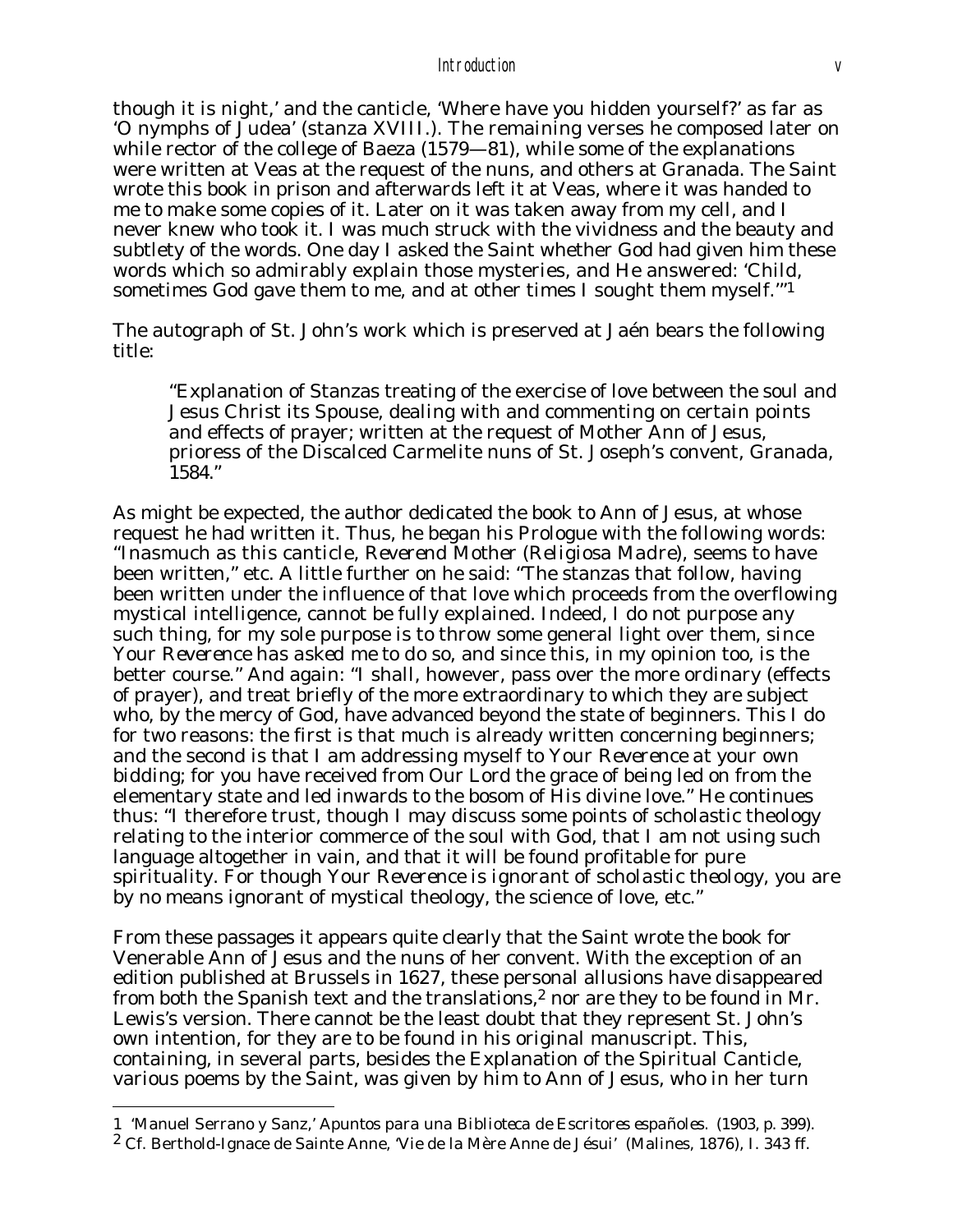committed it to the care of one of her nuns, Isabelle of the Incarnation, who took it with her to Baeza, where she remained eleven years, and afterwards to Jaén, where she founded a convent of which she became the first prioress. She there caused the precious manuscript to be bound in red velvet with silver clasps and gilt edges. It still was there in 1876, and, for all we know, remains to the present day in the keeping of the said convent. It is a pity that no photographic edition of the writings of St. John (so far as the originals are preserved) has yet been attempted, for there is need for a critical edition of his works.

The following is the division of the work: Stanzas I. to IV. are introductory; V. to XII. refer to the contemplative life in its earlier stages; XIII. to XXI., dealing with what the Saint calls the Espousals, appertain to the Unitive way, where the soul is frequently, but not habitually, admitted to a transient union with God; and XXII. to the end describe what he calls Matrimony, the highest perfection a soul can attain this side of the grave. The reader will find an epitome of the whole system of mystical theology in the explanation of Stanza XXVI.

This work differs in many respects from the "Ascent" and the "Dark Night." Whereas these are strictly systematic, preceding on the line of relentless logic, the "Spiritual Canticle," as a poetical work ought to do, soars high above the divisions and distinctions of the scholastic method. With a boldness akin to that of his Patron Saint, the Evangelist, St. John rises to the highest heights, touching on a subject that should only be handled by a Saint, and which the reader, were he a Saint himself, will do well to treat cautiously: the partaking by the human soul of the Divine Nature, or, as St. John calls it, the Deification of the soul (Stanza XXVI. *sqq*.), These are regions where the ordinary mind threatens to turn; but St. John, with the knowledge of what he himself had experienced, not once but many times, what he had observed in others, and what, above all, he had read of in Holy Scripture, does not shrink from lifting the veil more completely than probably any Catholic writer on mystical theology has done. To pass in silence the last wonders of God's love for fear of being misunderstood, would have been tantamount to ignoring the very end for which souls are led along the way of perfection; to reveal these mysteries in human language, and say all that can be said with not a word too much, not an uncertain or misleading line in the picture: this could only have been accomplished by one whom the Church has already declared to have been taught by God Himself *(divinitus instructus),* and whose books She tells us are filled with heavenly wisdom *(coelesti sapientia refertos).* It is hoped that sooner or later She will proclaim him (what many grave authorities think him to be) a Doctor of the Church, namely, the Doctor of Mystical theology.1

As has already been noticed in the Introduction to the "Ascent," the whole of the teaching of St. John is directly derived from Holy Scripture and from the psychological principles of St. Thomas Aquinas. There is no trace to be found of an influence of the Mystics of the Middle Age, with whose writings St. John does not appear to have been acquainted. But throughout this treatise there are many obvious allusions to the writings of St. Teresa, nor will the reader fail to notice the encouraging remark about the publication of her works (stanza xiii, sect. 8). The fact is that the same Venerable Ann of Jesus who was responsible for the composition of St. John's treatise was at the same time making preparations for

 $<sup>1</sup>$  On this subject see Fray Eulogio de San José, 'Doctorado de Santa Teresa de Jesús y de San Juan</sup> de la Cruz.' Córdoba, 1896.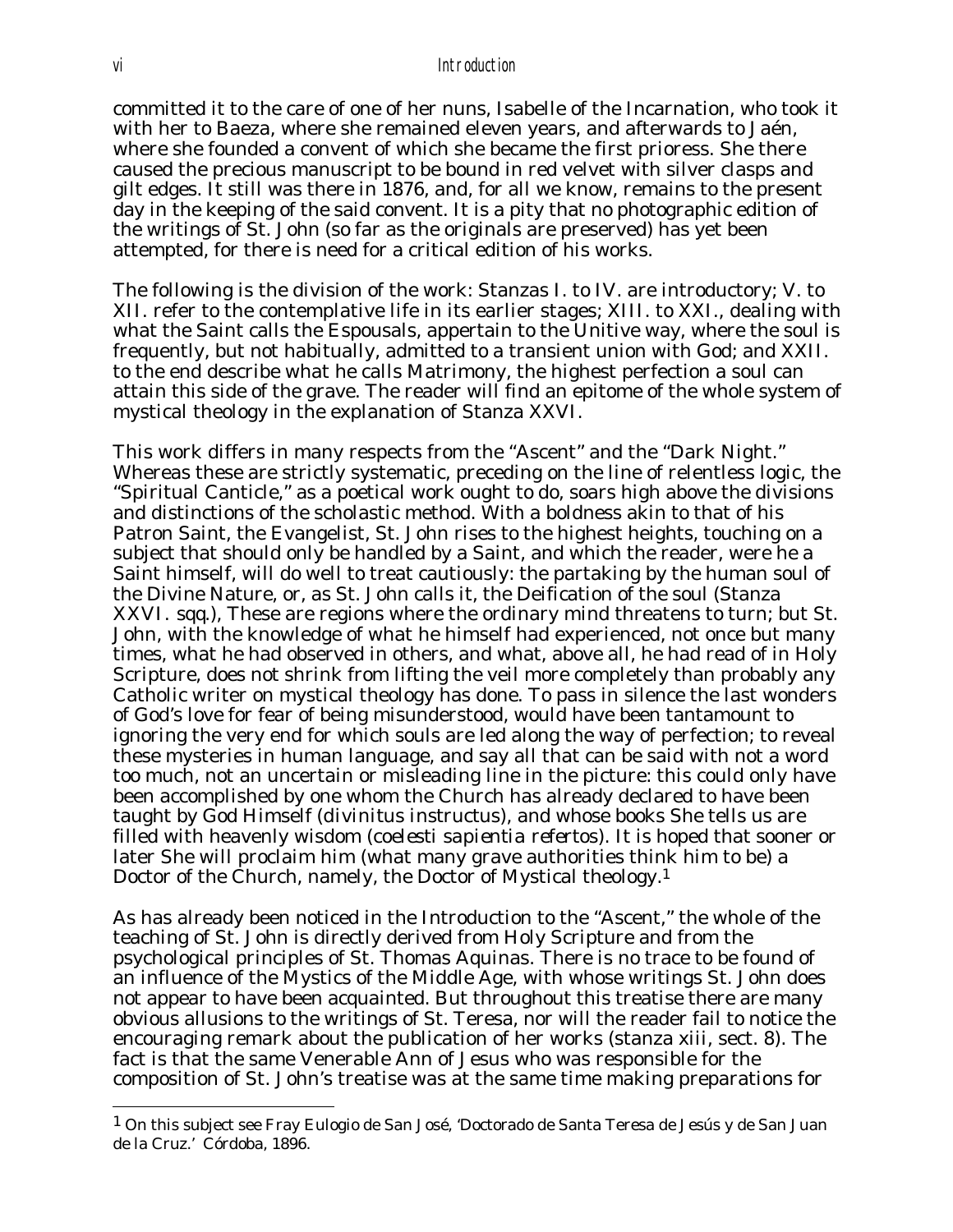the edition of St. Teresa's works which a few years later appeared at Salamanca under the editorship of Fray Luis de Leon, already mentioned.

Those of his readers who have been struck with, not to say frightened by, the exactions of St. John in the "Ascent" and the "Dark Night," where he demands complete renunciation of every kind of satisfaction and pleasure, however legitimate in themselves, and an entire mortification of the senses as well as the faculties and powers of the soul, and who have been wondering at his selfabnegation which caused him not only to accept, but even to court contempt, will find here the clue to this almost inhuman attitude. In his response to the question of Our Lord, "What shall I give you for all you have done and suffered for Me?" "Lord, to suffer and be despised for You"—he was not animated by grim misanthropy or stoic indifference, but he had learned that in proportion as the human heart is emptied of Self, after having been emptied of all created things, it is open to the influx of Divine grace. This he fully proves in the "Spiritual Canticle." To be made "partaker of the Divine Nature," as St. Peter says, human nature must undergo a radical transformation. Those who earnestly study the teaching of St. John in his earlier treatises and endeavor to put his recommendations into practice, will see in this and the next volume an unexpected perspective opening before their eyes, and they will begin to understand how it is that the sufferings of this time—whether voluntary or involuntary—are not worthy to be compared with the glory to come that shall be revealed in us.

Mr. Lewis's masterly translation of the works of St. John of the Cross appeared in 1864 under the auspices of Cardinal Wiseman. In the second edition, of 1889, he made numerous changes, without, however, leaving a record of the principles that guided him. Sometimes, indeed, the revised edition is terser than the first, but just as often the old one seems clearer. It is more difficult to understand the reasons that led him to alter very extensively the text of quotations from Holy Scripture. In the first edition he had nearly always strictly adhered to the Douay version, which is the one in official use in the Catholic Church in Englishspeaking countries. It may not always be as perfect as one would wish it to be, but it must be acknowledged that the wholesale alteration in Mr. Lewis's second edition is, to say the least, puzzling. Even the Stanzas have undergone many changes in the second edition, and it will be noticed that there are some variants in their text as set forth at the beginning of the book, and as repeated at the heading of each chapter.

The present edition, allowing for some slight corrections, is a reprint of that of 1889.

BENEDICT ZIMMERMAN, PRIOR, O.C.D.

ST. LUKES, WINCANTON, SOMERSET, Feast of St. Simon Stock, *May* 16, 1909.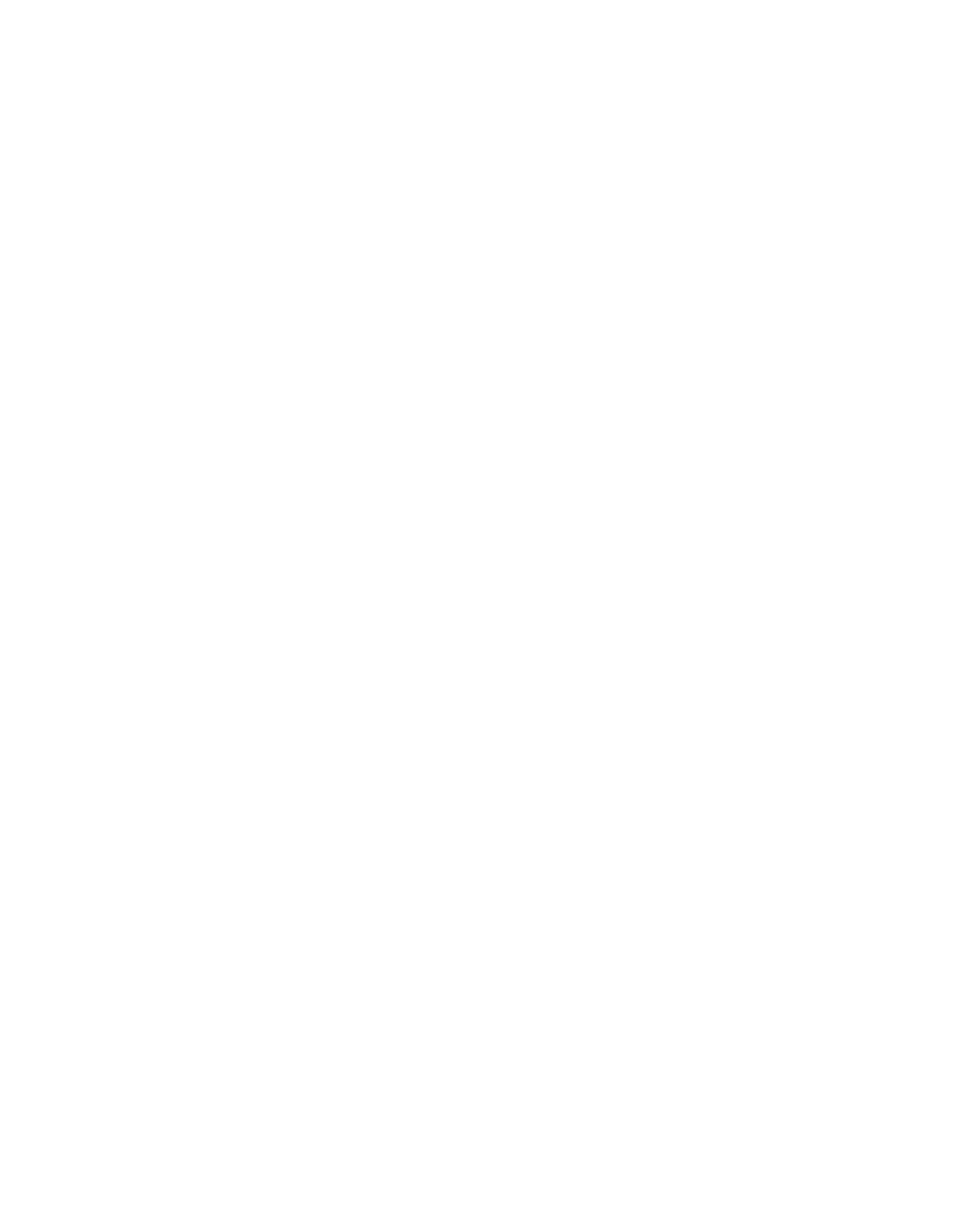# *A SPIRITUAL CANTICLE OF THE SOUL AND THE BRIDEGROOM CHRIST1*

# PROLOGUE

INASMUCH as this canticle seems to have been written with some fervor of love of God, whose wisdom and love are, as is said in the book of Wisdom,<sup>2</sup> so vast that they reach "from end to end," and as the soul, taught and moved by Him, manifests the same abundance and strength in the words it uses, I do not purpose here to set forth all that greatness and fullness the spirit of love, which is fruitful, embodies in it. Yes, rather it would be foolishness to think that the language of love and the mystical intelligence—and that is what these stanzas are—can be at all explained in words of any kind, for the Spirit of our Lord who helps our weakness—as St. Paul says<sup>3</sup>—dwelling in us makes petitions for us with groaning unutterable for that which we cannot well understand or grasp so as to be able to make it known. "The Spirit helps our infirmity . . . the Spirit Himself requests for us with groanings unspeakable." For who can describe that which He shows to loving souls in whom He dwells? Who can set forth in words that which He makes them feel? and, lastly, who can explain that for which they long?

2. Assuredly no one can do it; not even they themselves who experience it. That is the reason why they use figures of special comparisons and similitudes; they hide somewhat of that which they feel and in the abundance of the Spirit utter secret mysteries rather than express themselves in clear words.

3. And if these similitudes are not received in the simplicity of a loving mind, and in the sense in which they are uttered, they will seem to be effusions of folly rather than the language of reason; as anyone may see in the divine Canticle of Solomon, and in others of the sacred books, wherein the Holy Spirit, because ordinary and common speech could not convey His meaning, uttered His mysteries in strange terms and similitudes. It follows from this, that after all that the holy doctors have said, and may say, no words of theirs can explain it; nor can words do it; and so, in general, all that is said falls far short of the meaning.

4. The stanzas that follow having been written under influence of that love which proceeds from the overflowing mystical intelligence, cannot be fully explained. Indeed I do not purpose any such thing, for my sole object is to throw some general light over them, which in my opinion is the better course. It is better to leave the outpourings of love in their own fullness, that everyone may apply them according to the measure of his spirit and power, than to pare them down to one particular sense which is not suited to the taste of everyone. And though I do put

<sup>&</sup>lt;sup>1</sup> [This canticle was made by the Saint when he was in the prison of the Mitigation, in Toledo. It came into the hands of the Venerable Anne of Jesus, at whose request he wrote the following commentary on it, and addressed it to her.]

<sup>2</sup> Wisdom 8:1

<sup>3</sup> Rom. 8:26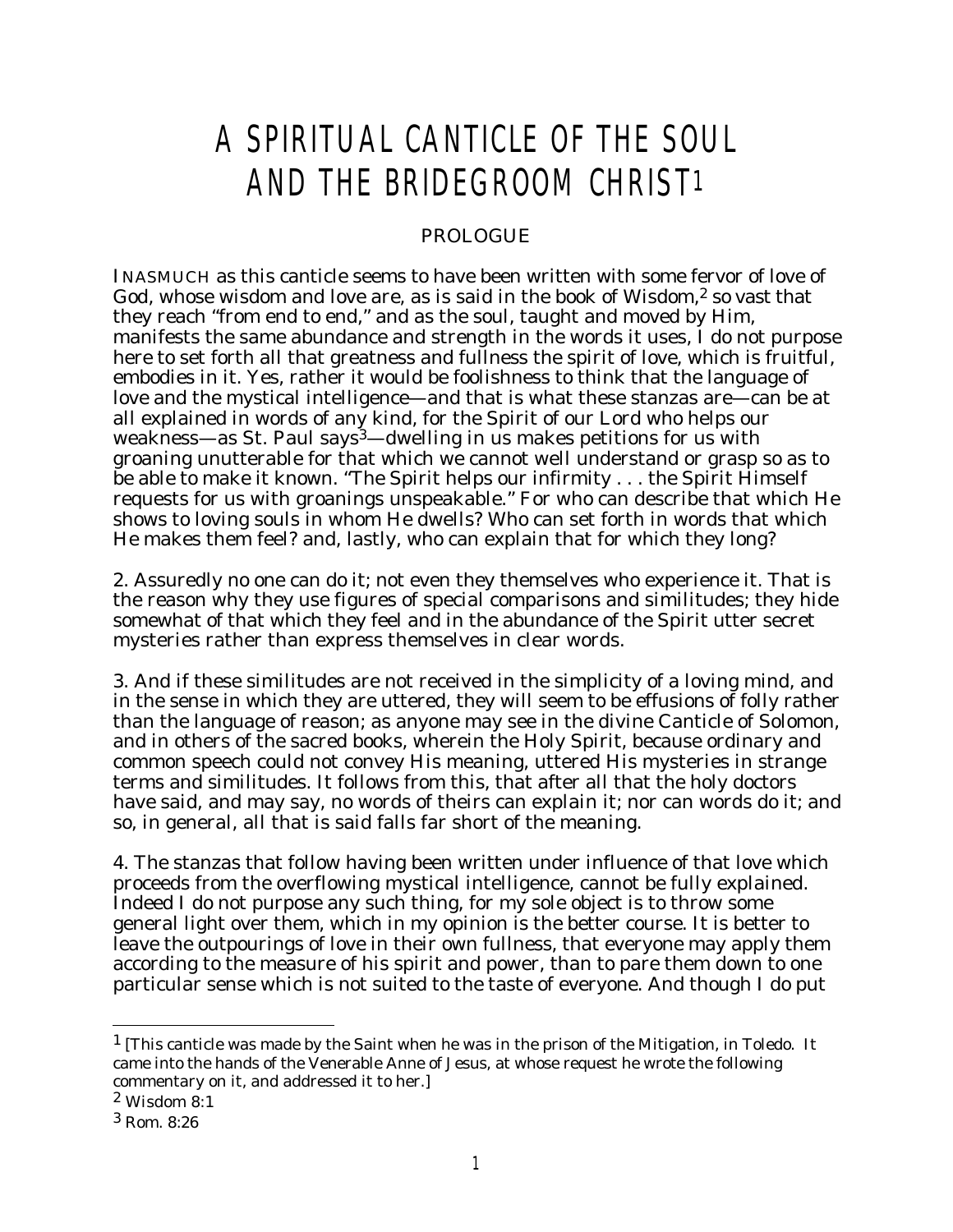forth a particular explanation, still others are not to be bound by it. The mystical wisdom—that is, the love, of which these stanzas speak—does not require to be distinctly understood in order to produce the effect of love and tenderness in the soul, for it is in this respect like faith, by which we love God without a clear comprehension of Him.

5. I shall therefore be very concise, though now and then unable to avoid some prolixity where the subject requires it, and when the opportunity is offered of discussing and explaining certain points and effects of prayer: many of which being referred to in these stanzas, I must discuss some of them. I shall, however, pass over the more ordinary ones, and treat briefly of the more extraordinary to which they are subject who, by the mercy of God, have advanced beyond the state of beginners. This I do for two reasons: the first is, that much is already written concerning beginners; and the second is, that I am addressing those who have received from our Lord the grace of being led on from the elementary state and are led inwards to the bosom of His divine love.

6. I therefore trust, though I may discuss some points of scholastic theology relating to the interior commerce of the soul with God, that I am not using such language altogether in vain, and that it will be found profitable for pure spirituality. For though some may be altogether ignorant of scholastic theology by which the divine verities are explained, yet they are not ignorant of mystical theology, the science of love, by which those verities are not only learned, but at the same time are relished also.

7. And in order that what I am going to say may be the better received, I submit myself to higher judgments, and unreservedly to that of our holy mother the Church, intending to say nothing in reliance on my own personal experience, or on what I have observed in other spiritual persons, nor on what I have heard them say—though I intend to profit by all this—unless I can confirm it with the sanction of the divine writings, at least on those points which are most difficult of comprehension.

8. The method I propose to follow in the matter is this: first of all, to cite the words of the text and then to give that explanation of them which belongs to the subject before me. I shall now transcribe all the stanzas and place them at the beginning of this treatise. In the next place, I shall take each of them separately, and explain them line by line, each line in its proper place before the explanation.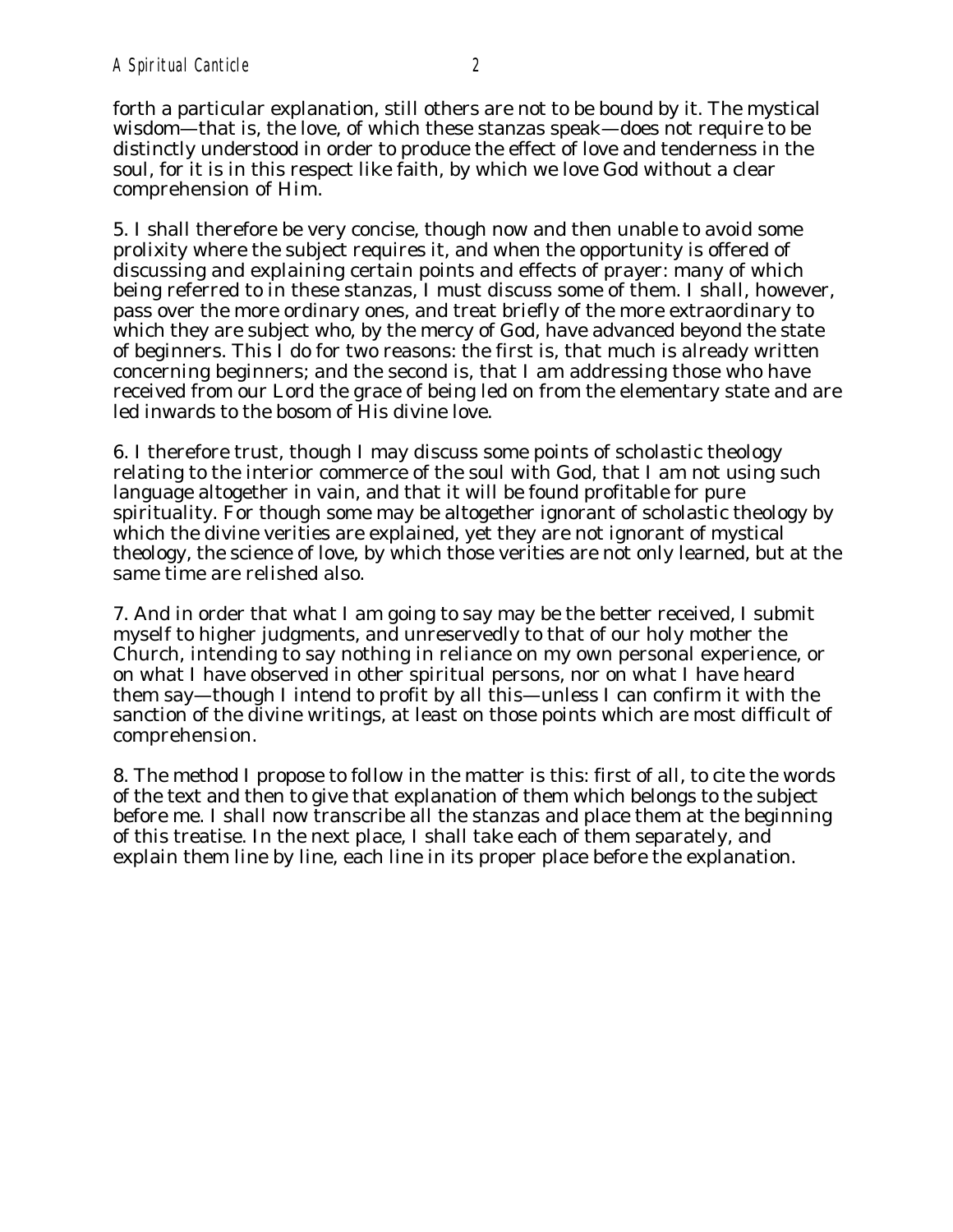#### SONG OF THE SOUL AND THE BRIDEGROOM

#### I

#### THE BRIDE

*Where have You hidden Yourself, And abandoned me in my groaning, O my Beloved? You have fled like the hart, Having wounded me. I ran after You, crying; but You were gone.*

#### II

*O shepherds, you who go Through the sheepcots up the hill, If you shall see Him Whom I love the most, Tell Him I languish, suffer, and die.*

#### III

*In search of my Love I will go over mountains and strands; I will gather no flowers, I will fear no wild beasts; And pass by the mighty and the frontiers.*

#### IV

*O groves and thickets Planted by the hand of the Beloved; O verdant meads Enameled with flowers, Tell me, has He passed by you?*

## V

#### ANSWER OF THE CREATURES

*A thousand graces diffusing He passed through the groves in haste, And merely regarding them As He passed Clothed them with His beauty.*

#### VI

#### THE BRIDE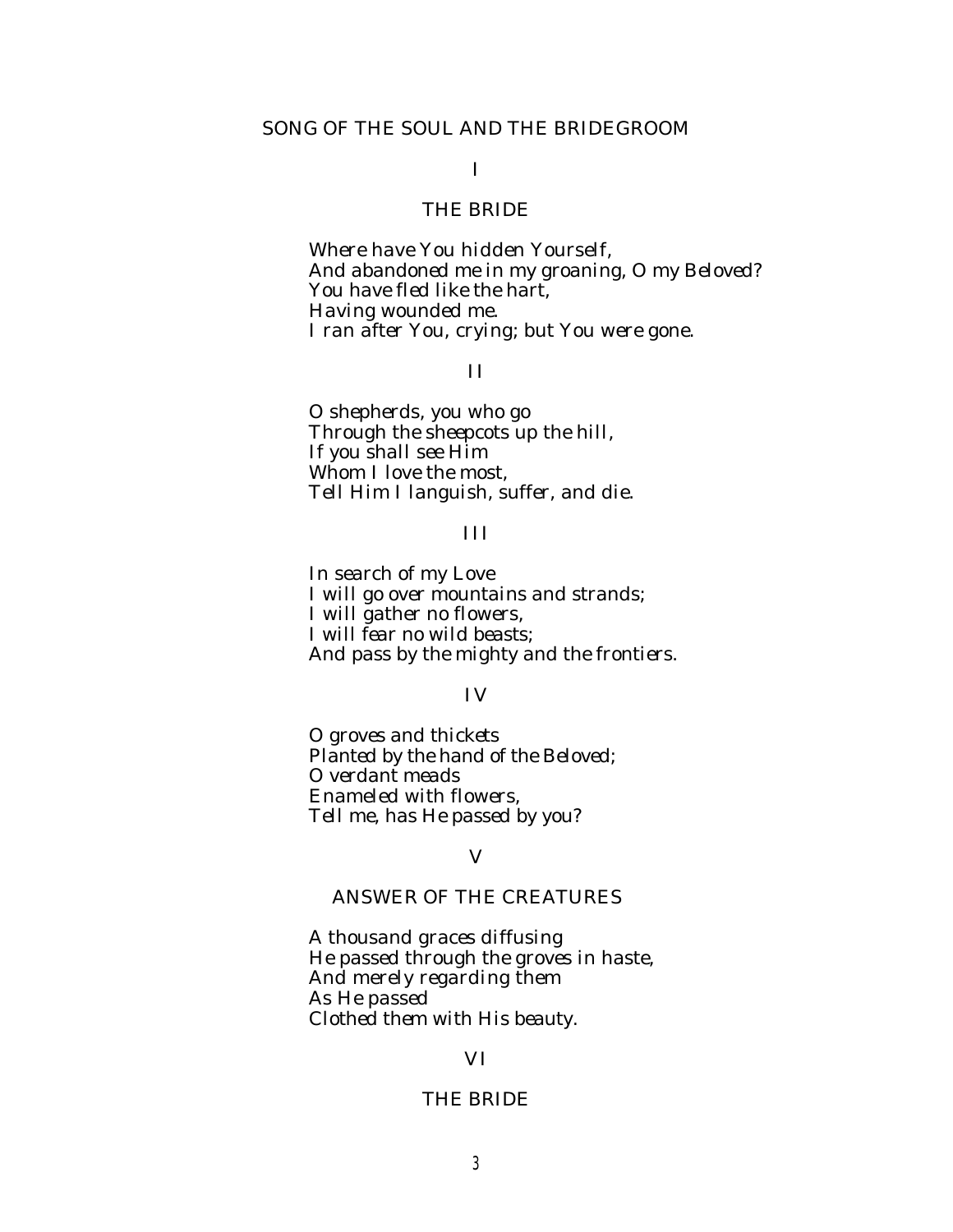#### *4 A Spiritual Canticle*

*Oh! who can heal me? Give me at once Yourself, Send me no more A messenger Who cannot tell me what I wish.*

#### VII

*All they who serve are telling me Of Your unnumbered graces; And all wound me more and more, And something leaves me dying, I know not what, of which they are darkly speaking.*

#### VIII

*But how you persevere, O life, Not living where you live; The arrows bring death Which you receive From your conceptions of the Beloved.*

#### IX

*Why, after wounding This heart, have You not healed it? And why, after stealing it, Have You thus abandoned it, And not carried away the stolen prey?*

#### X

*Quench my troubles, For no one else can soothe them; And let my eyes behold You, For You are their light, And I will keep them for You alone.*

#### XI

*Reveal Your presence, And let the vision and Your beauty kill me, Behold the malady Of love is incurable Except in Your presence and before Your face.*

#### XII

*O crystal well! Oh that on Your silvered surface You would mirror forth at once Those eyes desired*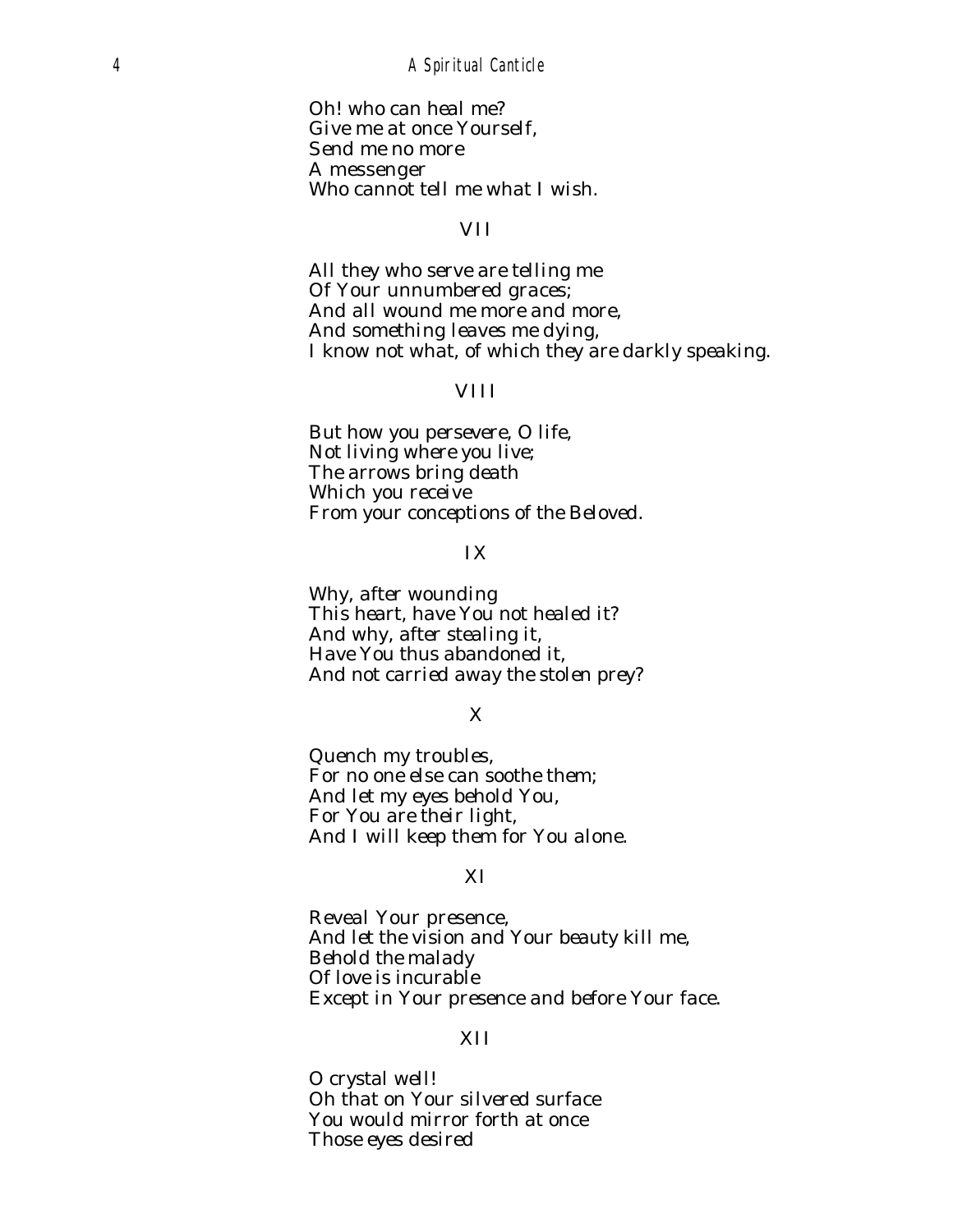#### *Which are outlined in my heart!*

# XIII

*Turn them away, O my Beloved! I am on the wing:*

#### THE BRIDEGROOM

*Return, My Dove! The wounded hart Looms on the hill In the air of your flight and is refreshed.*

# XIV

*My Beloved is the mountains, The solitary wooded valleys, The strange islands, The roaring torrents, The whisper of the amorous gales;*

#### XV

*The tranquil night At the approaches of the dawn, The silent music, The murmuring solitude, The supper which revives, and enkindles love.*

#### XVI

*Catch us the foxes, For our vineyard has flourished; While of roses We make a nosegay, And let no one appear on the hill.*

# XVII

*O killing north wind, cease! Come, south wind, that awakens love! Blow through my garden, And let its odors flow, And the Beloved shall feed among the flowers.*

#### XVIII

*O nymphs of Judea! While amid the flowers and the rose-trees The amber sends forth its perfume,*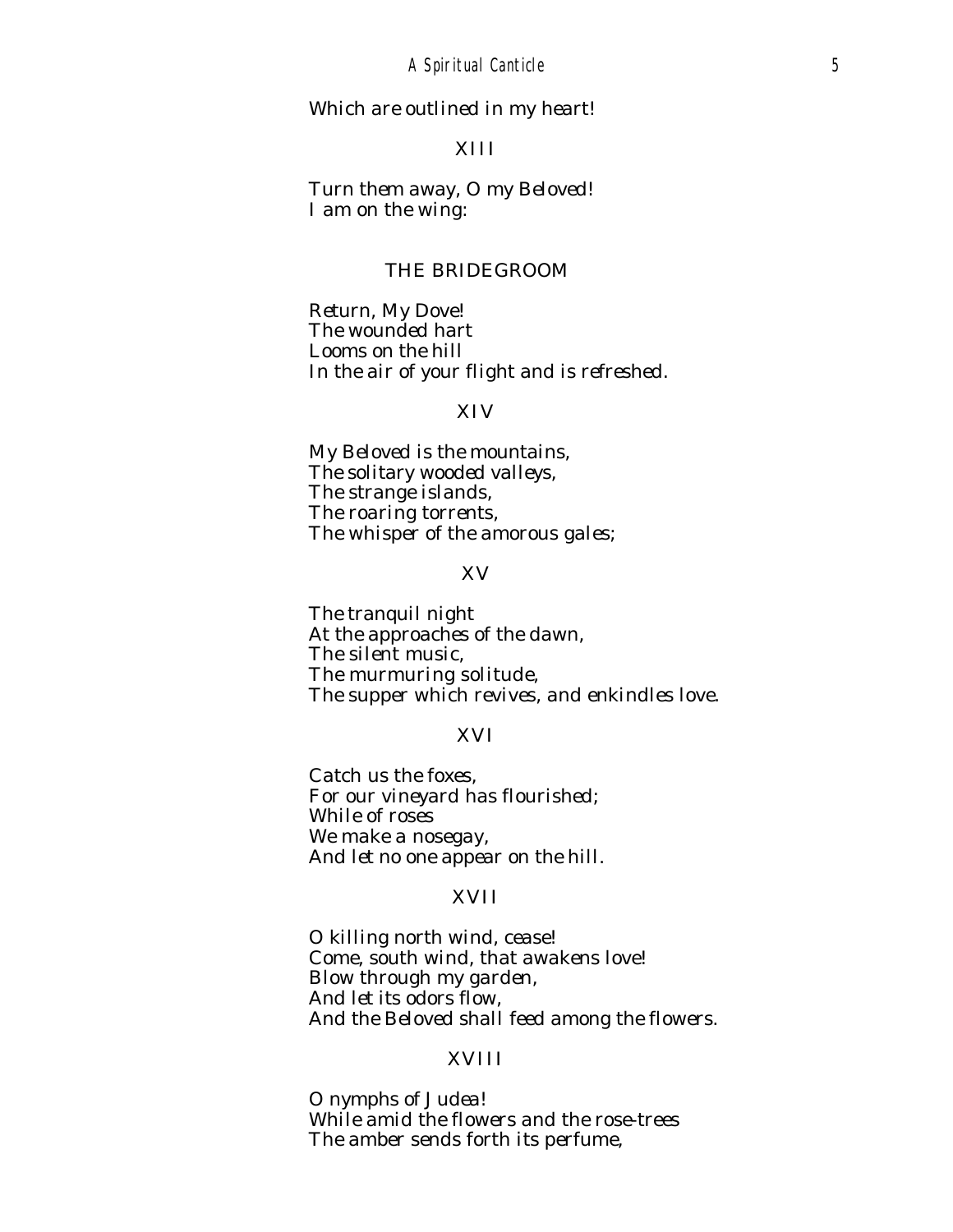*Tarry in the suburbs, And touch not our thresholds.*

#### XIX

*Hide yourself, O my Beloved! Turn Your face to the mountains, Do not speak, But regard the companions Of her who is traveling amidst strange islands.*

#### XX

#### THE BRIDEGROOM

*Light-winged birds, Lions, fawns, bounding does, Mountains, valleys, strands, Waters, winds, heat, And the terrors that keep watch by night;*

#### XXI

*By the soft lyres And the siren strains, I adjure you, Let your fury cease, And touch not the wall, That the bride may sleep in greater security.*

#### XXII

*The bride has entered The pleasant and desirable garden, And there reposes to her heart's content; Her neck reclining On the sweet arms of the Beloved.*

#### XXIII

*Beneath the apple-tree There were you betrothed; There I gave you My hand, And you were redeemed Where your mother was corrupted.*

#### XXIV

#### THE BRIDE

*Our bed is of flowers By dens of lions encompassed, Hung with purple,*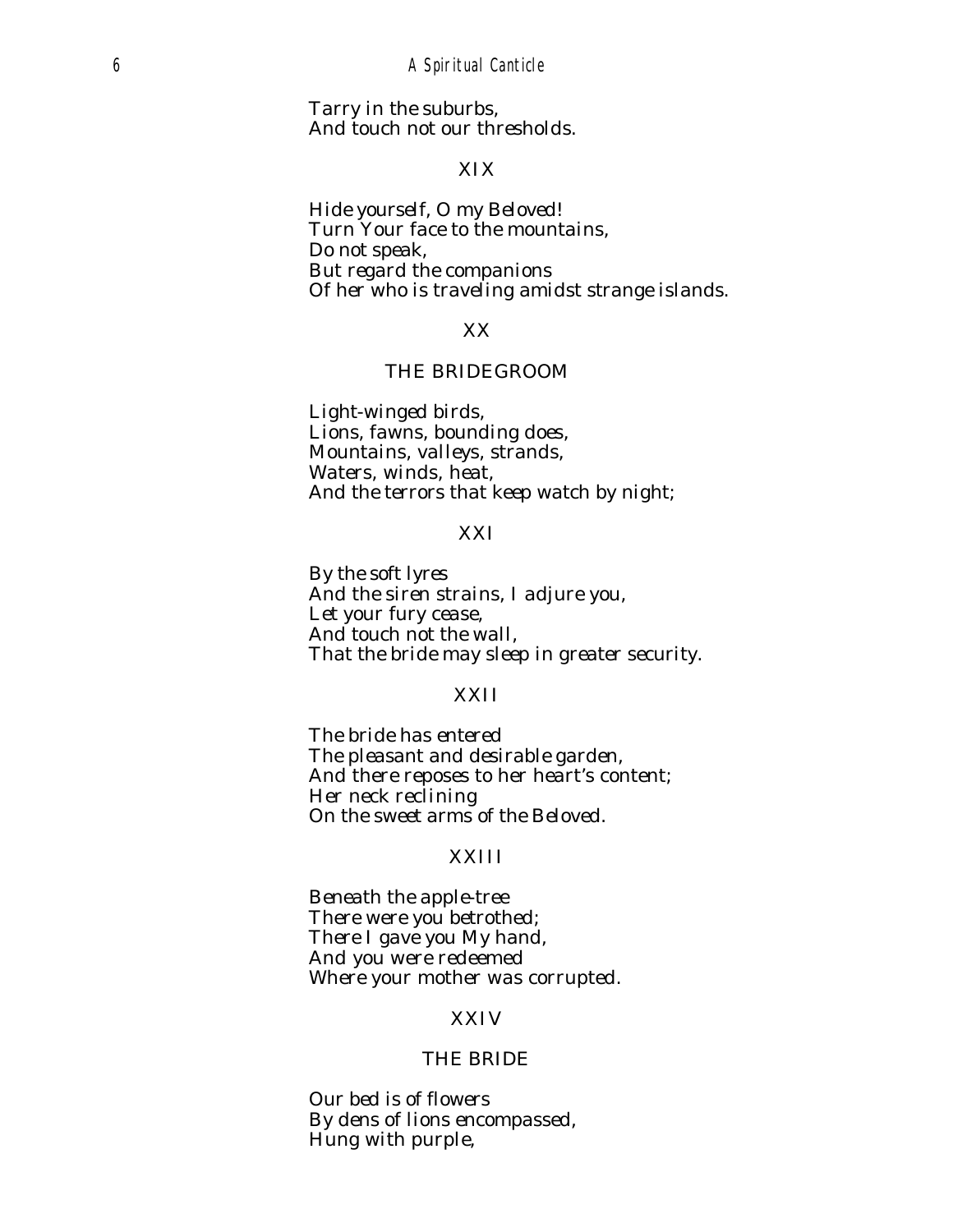*Made in peace, And crowned with a thousand shields of gold.*

#### XXV

*In Your footsteps The young ones run Your way; At the touch of the fire And by the spiced wine, The divine balsam flows.*

## XXVI

*In the inner cellar Of my Beloved have I drunk; and when I went forth Over all the plain I knew nothing, And lost the flock I followed before.*

# XXVII

*There He gave me His breasts, There He taught me the science full of sweetness. And there I gave to Him Myself without reserve; There I promised to be His bride.*

#### XXVIII

*My soul is occupied, And all my substance in His service; Now I guard no flock, Nor have I any other employment: My sole occupation is love.*

# XXIX

*If, then, on the common land I am no longer seen or found, You will say that I am lost; That, being enamored, I lost myself; and yet was found.*

# XXX

*Of emeralds, and of flowers In the early morning gathered, We will make the garlands, Flowering in Your love, And bound together with one hair of my head.*

#### XXXI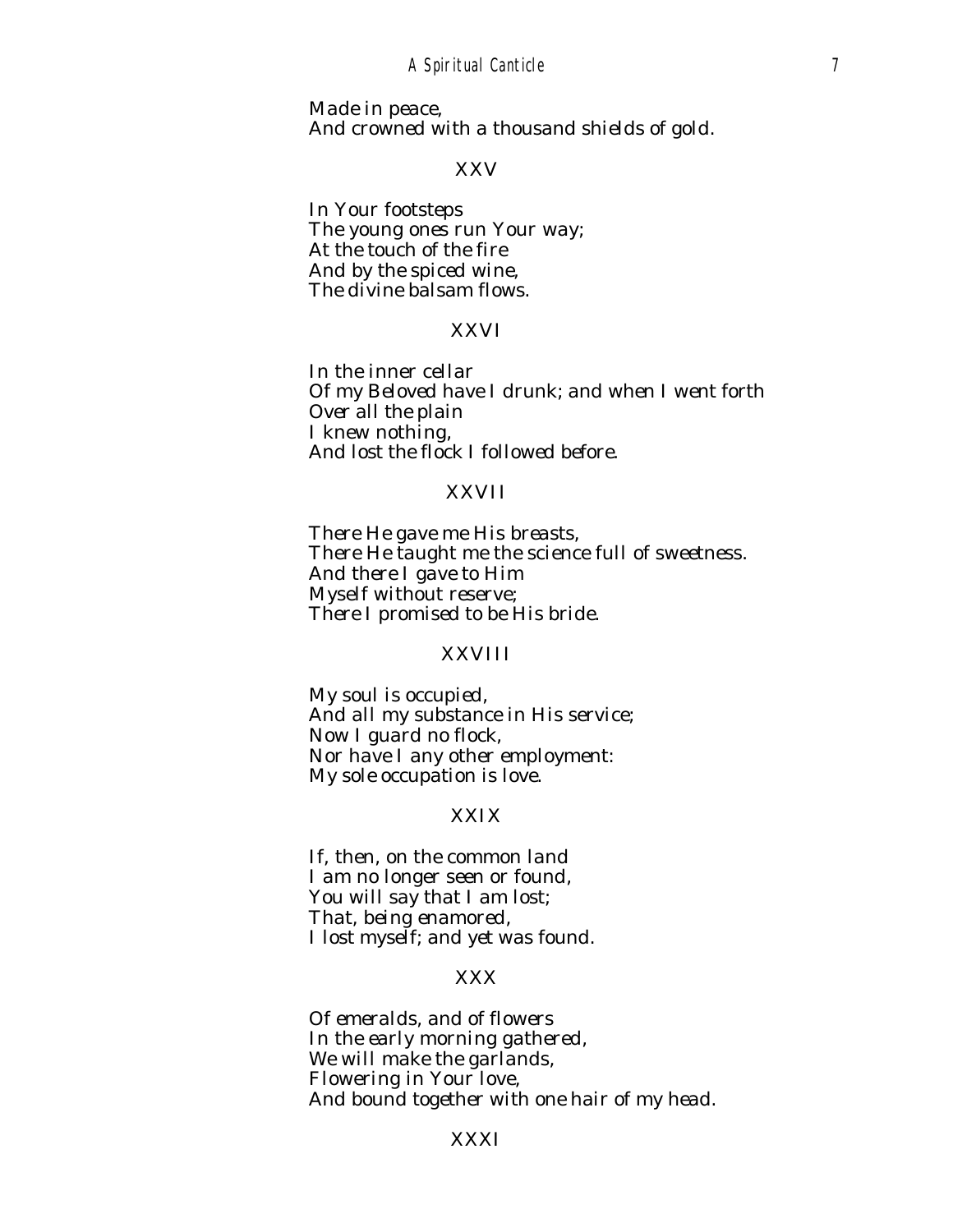*By that one hair You have observed fluttering on my neck, And on my neck regarded, You were captivated; And wounded by one of my eyes.*

#### XXXII

*When You regarded me, Your eyes imprinted in me Your grace: For this You loved me again, And thereby my eyes merited To adore what in You they saw*

#### XXXIII

*Despise me not, For if I was swarthy once You can regard me now; Since You have regarded me, Grace and beauty have You given me.*

## XXXIV

#### THE BRIDEGROOM

*The little white dove Has returned to the ark with the bough; And now the turtle-dove Its desired mate On the green banks has found.*

#### XXXV

*In solitude she lived, And in solitude built her nest; And in solitude, alone Has the Beloved guided her, In solitude also wounded with love.*

#### XXXVI

#### THE BRIDE

*Let us rejoice, O my Beloved! Let us go forth to see ourselves in Your beauty, To the mountain and the hill, Where the pure water flows: Let us enter into the heart of the thicket.*

## XXXVII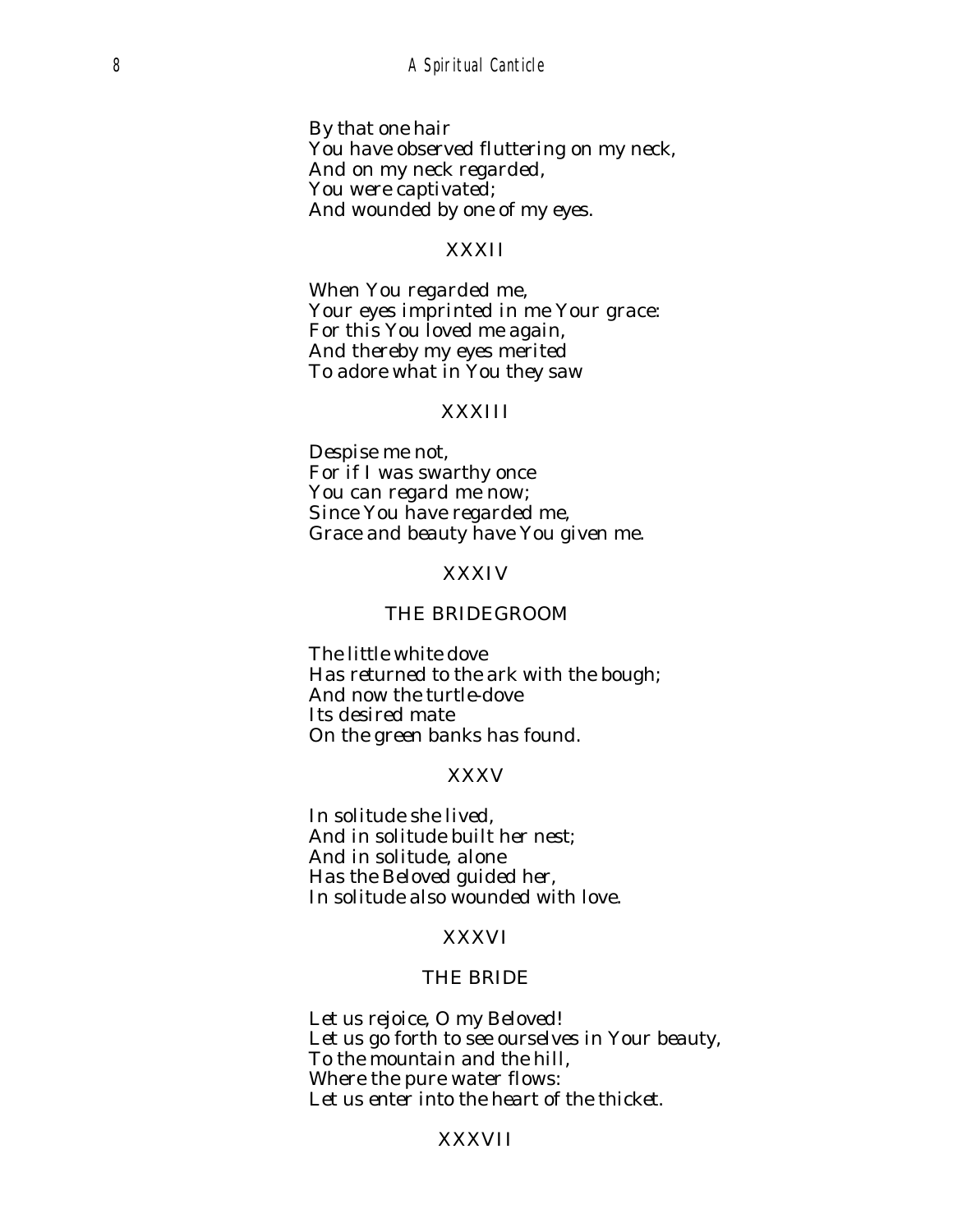*We shall go at once To the deep caverns of the rock Which are all secret, There we shall enter in And taste of the new wine of the pomegranate.*

#### XXXVIII

*There you will show me That which my soul desired; And there You will give at once, O You, my life! That which You gave me the other day.*

# XXXIX

*The breathing of the air, The song of the sweet nightingale, The grove and its beauty In the serene night, With the flame that consumes, and gives no pains.*

## XL

*None saw it; Neither did Aminadab appear The siege was intermitted, And the cavalry dismounted At the sight of the waters.*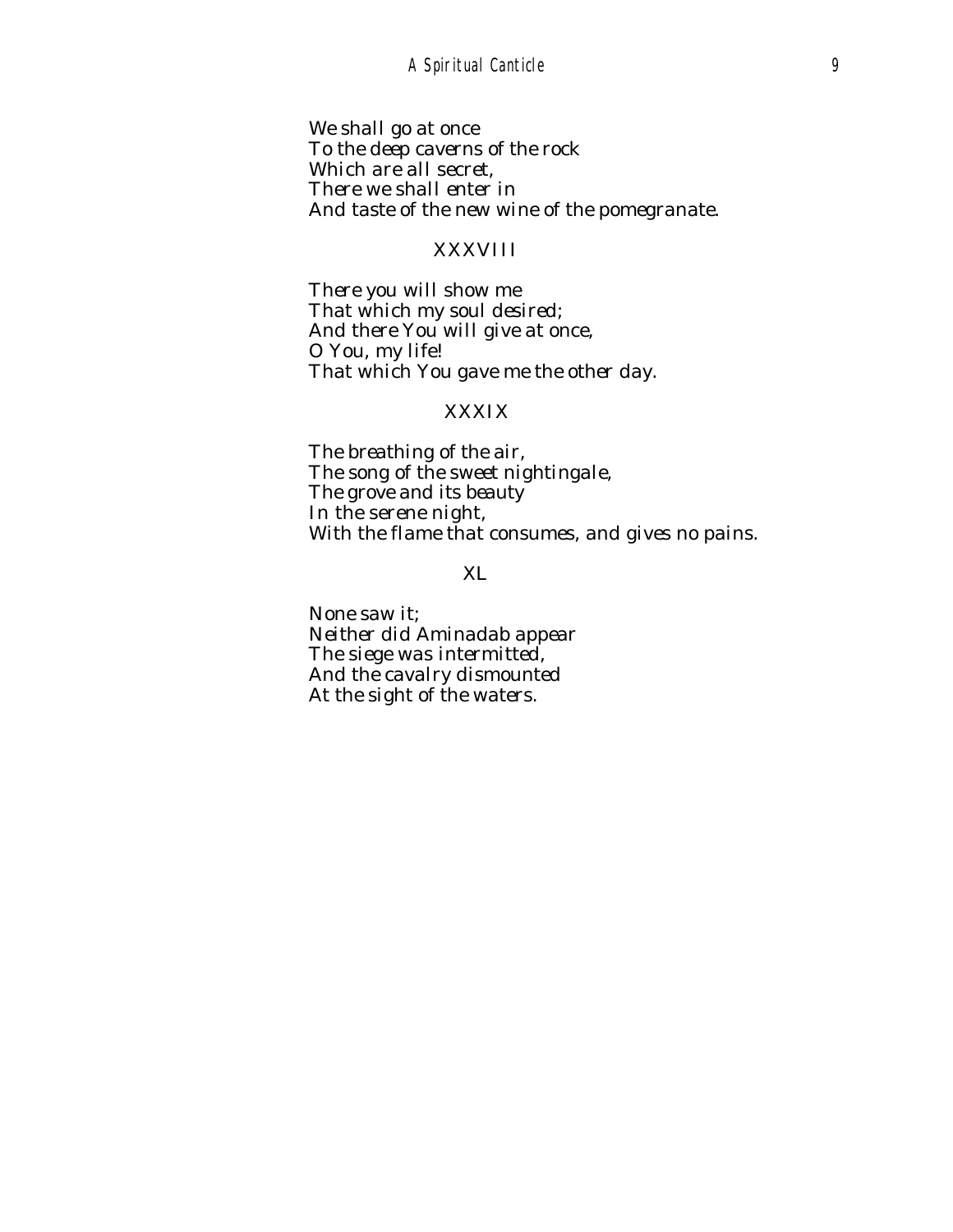# ARGUMENT

THESE stanzas describe the career of a soul from its first entrance on the service of God till it comes to the final state of perfection—the spiritual marriage. They refer accordingly to the three states or ways of the spiritual training—the purgative, illuminative, and unitive ways, some properties and effects of which they explain.

The first stanzas relate to beginners—to the purgative way. The second to the advanced—to the state of spiritual betrothal; that is, the illuminative way. The next to the unitive way—that of the perfect, the spiritual Marriage. The unitive way, that of the perfect, follows the illuminative, which is that of the advanced.

The last stanzas treat of the beatific state, which only the already perfect soul aims at.

## EXPLANATION OF THE STANZAS

#### NOTE

THE soul, considering the obligations of its state, seeing that "the days of man are short;"<sup>1</sup> that the way of eternal life is straight;<sup>2</sup> that "the just man shall scarcely be saved;"3 that the things of this world are empty and deceitful; that all die and perish like water poured on the ground;<sup>4</sup> that time is uncertain, the last account strict, perdition most easy, and salvation most difficult; and recognizing also, on the other hand, the great debt that is owing to God, Who has created it solely for Himself, for which the service of its whole life is due, Who has redeemed it for Himself alone, for which it owes Him all else, and the correspondence of its will to His love; and remembering other innumerable blessings for which it acknowledges itself indebted to God even before it was born: and also that a great part of its life has been wasted, and that it will have to render an account of it all from beginning to the end, to the payment of "the last farthing,"5 when God shall "search Jerusalem with lamps;" $\frac{6}{3}$  that it is already late, and perhaps the end of the day:7 in order to remedy so great an evil, especially when it is conscious that God is grievously offended, and that He has hidden His face from it, because it would forget Him for the creature,–the soul, now touched with sorrow and inward sinking of the heart at the sight of its imminent risks and ruin, renouncing everything and casting them aside without delaying for a day, or even an hour, with fear and groanings uttered from the heart, and wounded with the love of God, begins to invoke the Beloved and says:

- 2 Matt. 7:14
- 3 1 Pet. 4:18
- 4 2 Kings 14:14
- 5 Matt. 5:26
- 6 Sophon, 1. 12.
- 7 Matt. 20:6

 $1$  Job  $14:5$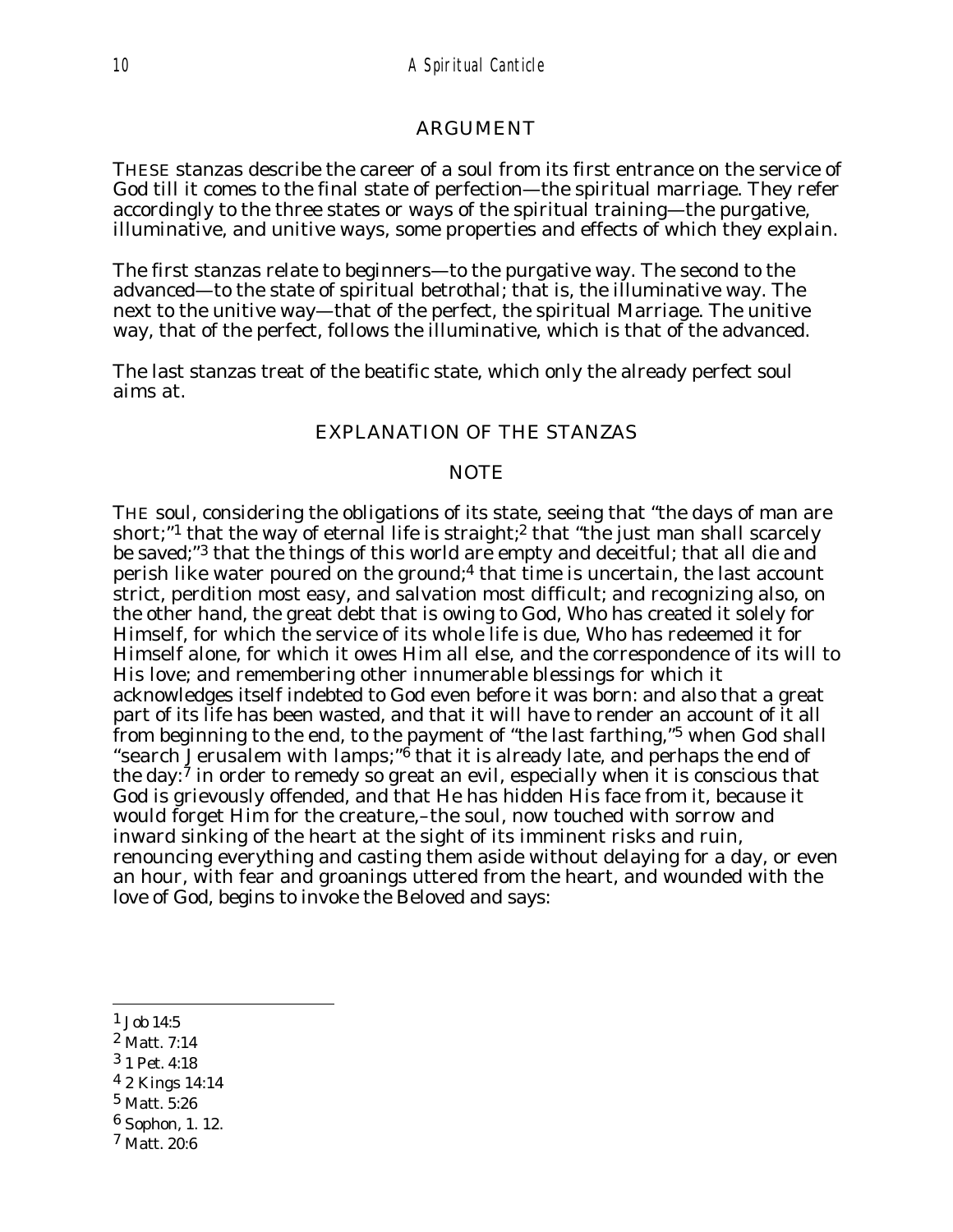# *STANZA I*

## THE BRIDE

*Where have You hidden Yourself, And abandoned me to my sorrow, O my Beloved! You have fled like the hart, Having wounded me. I ran after You, crying; but You were gone.*

IN this first stanza the soul, enamored of the Word, the Son of God, the Bridegroom, desiring to be united to Him in the clear and substantial vision, sets before Him the anxieties of its love, complaining of His absence. And this the more so because, now pierced and wounded with love, for which it had abandoned all things, even itself, it has still to endure the absence of the Beloved, Who has not released it from its mortal flesh, that it might have the fruition of Him in the glory of eternity. Hence it cries out,

## *"Where have You hidden Yourself?"*

2. It is as if the soul said, "Show me, O You the Word, my Bridegroom, the place where You are hidden." It asks for the revelation of the divine Essence; for the place where the Son of God is hidden is, according to St. John, "the bosom of the Father,"1 which is the divine Essence, transcending all mortal vision, and hidden from all human understanding, as Isaiah says, speaking to God, "Verily You are a hidden God."2 From this we learn that the communication and sense of His presence, however great they may be, and the most sublime and profound knowledge of God which the soul may have in this life, are not God essentially, neither have they any affinity with Him, for in very truth He is still hidden from the soul; and it is therefore expedient for it, amid all these grandeurs, always to consider Him as hidden, and to seek Him in His hiding place, saying,

## *"Where have You hidden Yourself?"*

3. Neither sublime communications nor sensible presence furnish any certain proof of His gracious presence; nor is the absence thereof, and aridity, any proof of His absence from the soul. "If He come to me, I shall not see Him; if He depart, I shall not understand."3 That is, if the soul have any great communication, or impression, or spiritual knowledge, it must not on that account persuade itself that what it then feels is to enjoy or see God clearly and in His Essence, or that it brings it nearer to Him, or Him to it, however deep such feelings may be. On the other hand, when all these sensible and spiritual communications fail it, and it is itself in dryness, darkness, and desolation, it must not on that account suppose that God is far from it; for in truth the former state is no sign of its being in a state of grace, nor is the latter a sign that it is not; for "man knows not whether he is

<sup>1</sup> John 1:18

<sup>2</sup> Isa. 45:15

<sup>3</sup> Job 9:11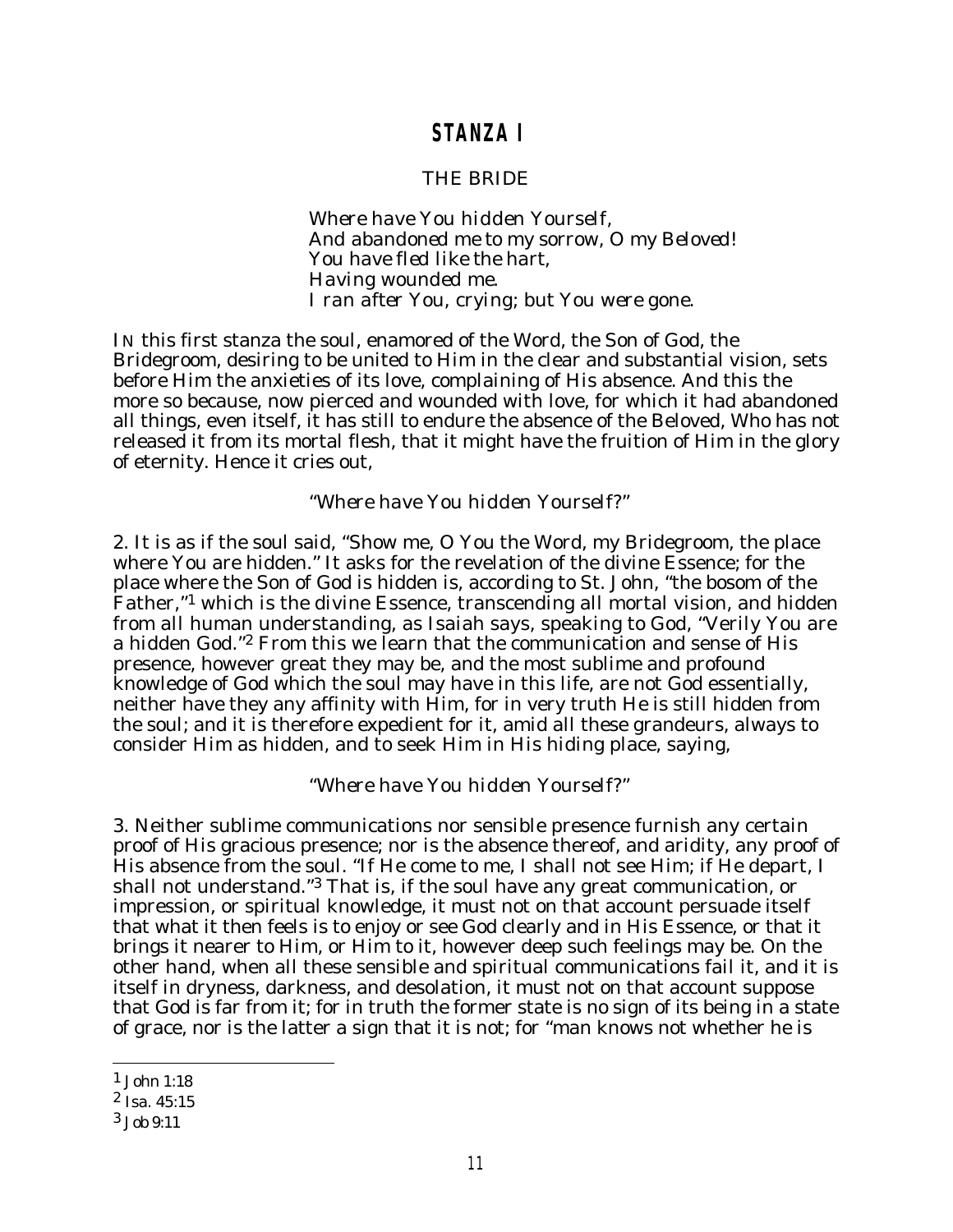worthy of love or hatred"<sup>1</sup> in the sight of God.

4. The chief object of the soul in these words is not to ask only for that affective and sensible devotion, wherein there is no certainty or evidence of the possession of the Bridegroom in this life; but principally for that clear presence and vision of His Essence, of which it longs to be assured and satisfied in the next. This, too, was the object of the bride who, in the divine song desiring to be united to the Divinity of the Bridegroom Word, prayed to the Father, saying, "Show me where You feed, where You lie in the midday."<sup>2</sup> For to ask to be shown the place where He fed was to ask to be shown the Essence of the Divine Word, the Son; because the Father feeds nowhere else but in His only begotten Son, Who is the glory of the Father. In asking to be shown the place where He lies in the midday, was to ask for the same thing, because the Son is the sole delight of the Father, Who lies in no other place, and is comprehended by no other thing, but in and by His beloved Son, in Whom He reposes wholly, communicating to Him His whole Essence, in the "midday," which is eternity, where the Father is ever begetting and the Son ever begotten.

5. This pasture, then, is the Bridegroom Word, where the Father feeds in infinite glory. He is also the bed of flowers whereupon He reposes with infinite delight of love, profoundly hidden from all mortal vision and every created thing. This is the meaning of the bride-soul when she says,

# *"Where have You hidden Yourself?"*

6. That the thirsty soul may find the Bridegroom, and be one with Him in the union of love in this life—so far as that is possible—and quench its thirst with that drink which it is possible to drink of at His hands in this life, it will be as well since that is what the Soul asks of Him—that we should answer for Him, and point out the special spot where He is hidden, that He may be found there in that perfection and sweetness of which this life is capable, and that the soul may not begin to loiter uselessly in the footsteps of its companions.

7. We must remember that the Word, the Son of God, together with the Father and the Holy Spirit, is hidden in essence and in presence, in the inmost being of the soul. That soul, therefore, that will find Him, must go out from all things in will and affection, and enter into the profoundest self-recollection, and all things must be to it as if they existed not. Hence, St. Augustine says: "I found You not without, O Lord; I sought You without in vain, for You are within,"3 God is therefore hidden within the soul, and the true contemplative will seek Him there in love, saying,

# *"Where have You hidden Yourself?"*

8. O you soul, then, most beautiful of creatures, who so long to know the place where your Beloved is, that you may seek Him, and be united to Him, you know now that you are yourself that very tabernacle where He dwells, the secret chamber of His retreat where He is hidden. Rejoice, therefore, and exult, because all your good and all your hope is so near you as to be within you; or, to speak

<sup>1</sup> Eccles. 9:1

<sup>2</sup> Cant. 1:6

<sup>3</sup> 'Soliloq.,' c. 31. Opp. Ed. Ben. tom. vi. app. p. 98.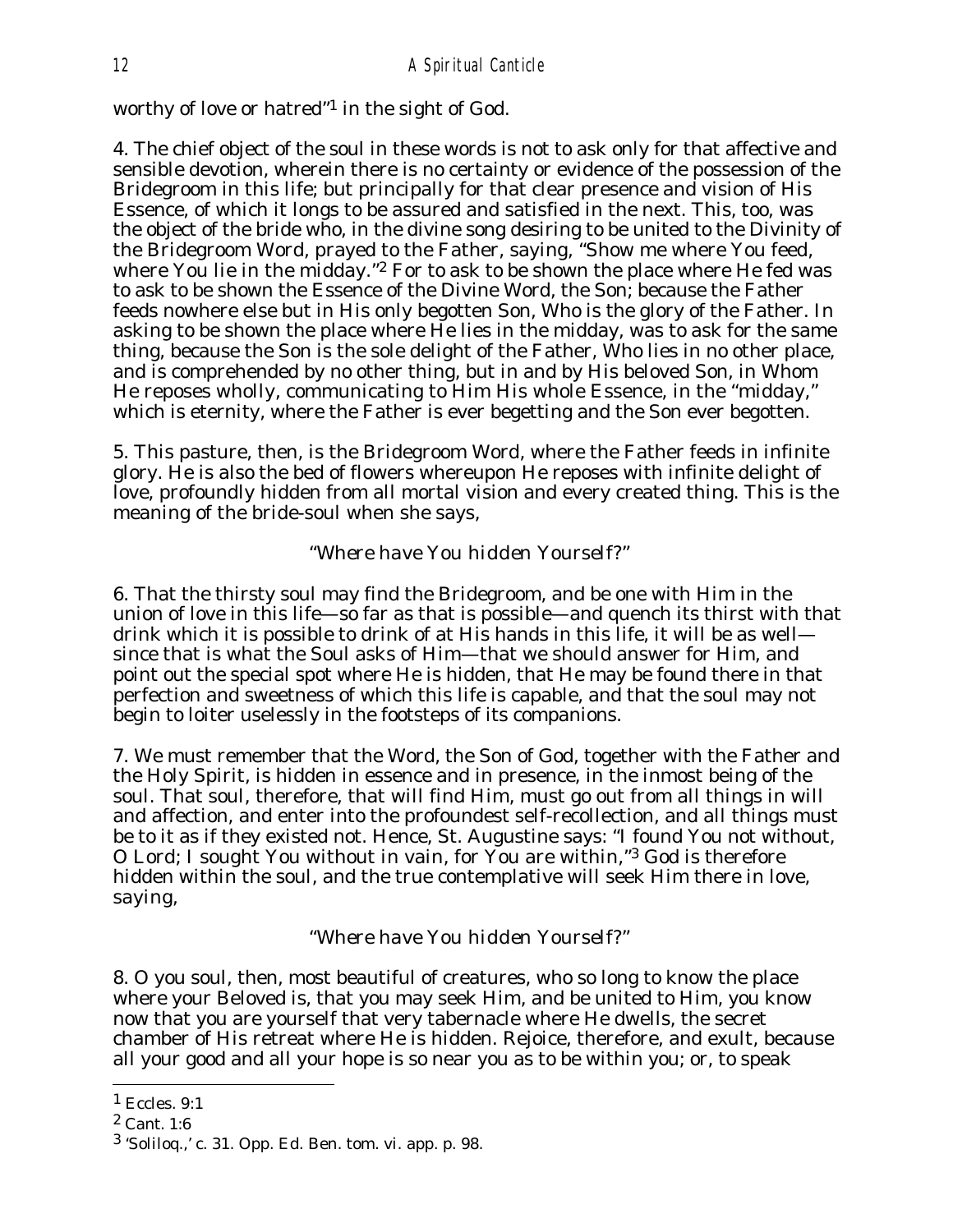more accurately, that you can not be without it, "for lo, the kingdom of God is within you."<sup>1</sup> So says the Bridegroom Himself, and His servant, St. Paul, adds: "You are the temple of the living God."2 What joy for the soul to learn that God never abandons it, even in mortal sin; how much less in a state of grace!<sup>3</sup>

9. What more can you desire, what more can you seek without, seeing that within you have your riches, your delight, your satisfaction, your fullness and your kingdom; that is, your Beloved, Whom you desire and seek? Rejoice, then, and be glad in Him with interior recollection, seeing that you have Him so near. Then love Him, then desire Him, then adore Him, and go not to seek Him out of yourself, for that will be but distraction and weariness, and you shall not find Him; because there is no fruition of Him more certain, more ready, or more intimate than that which is within.

10. One difficulty alone remains: though He is within, yet He is hidden. But it is a great matter to know the place of His secret rest, that He may be sought there with certainty. The knowledge of this is that which you ask for here, O soul, when with loving affection you cry,

#### *"Where have You hidden Yourself?"*

11. You will still urge and say, How is it, then, that I find Him not, nor feel Him, if He is within my soul? It is because He is hidden, and because you hide not yourself also that you may find Him and feel Him; for he that will seek that which is hidden must enter secretly into the secret place where it is hidden, and when he finds it, he is himself hidden like the object of his search. Seeing, then, that the Bridegroom whom you love is "the treasure hidden in the field"4 of your soul, for which the wise merchant gave all that he had, so you, if you will find Him, must forget all that is yours, withdraw from all created things, and hide yourself in the secret retreat of the spirit, shutting the door upon yourself—that is, denying your will in all things—and praying to your Father in secret.<sup>5</sup> Then you, being hidden with Him, will be conscious of His presence in secret, and will love Him, possess Him in secret, and delight in Him in secret, in a way that no tongue or language can express.

12. Courage, then, O soul most beautiful, you know now that your Beloved, Whom you desire, dwells hidden within your breast; strive, therefore, to be truly hidden with Him, and then you shall embrace Him, and be conscious of His presence with loving affection. Consider also that He bids you, by the mouth of Isaiah, to come to His secret hiding-place, saying, "Go, . . . enter into your chambers, shut your doors upon you"; that is, all your faculties, so that no created thing shall enter: "be hid a little for a moment,"<sup>6</sup> that is, for the moment of this mortal life; for if now during this life which is short, you will "with all watchfulness keep your heart,"<sup>7</sup> as the wise man says, God will most assuredly give you, as He has

- 3 'Mt. Carmel,' Bk. 2, c. 5. sect. 3.
- 4 Matt. 13:44
- 5 Matt. 6:6
- 6 Isa. 26:20
- 7 Prov. 4:23

<sup>1</sup> Luke 17:21

 $2$  2 Cor. 6:16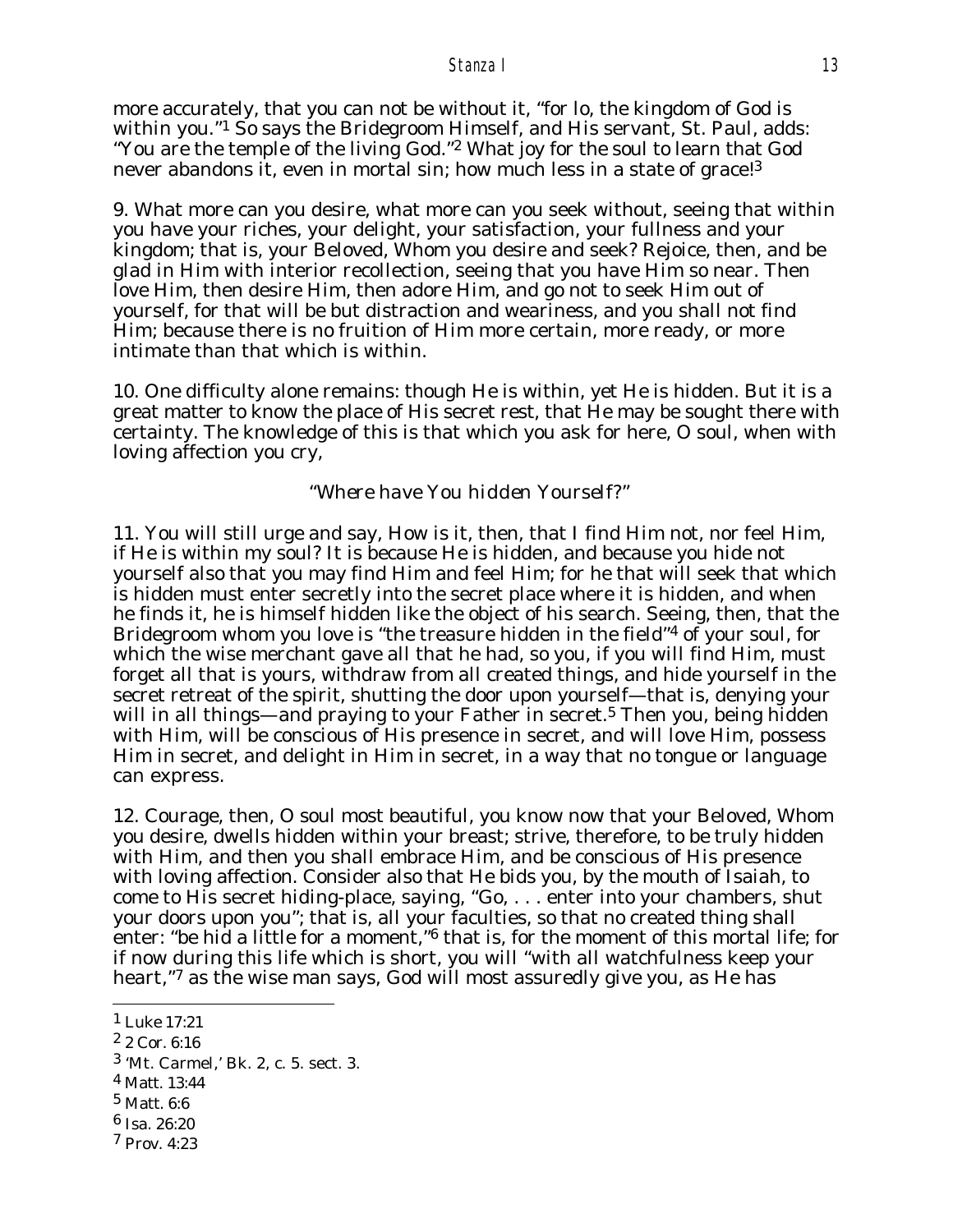promised by the prophet Isaiah, "hidden treasures and mysteries of secrets."1 The substance of these secrets is God Himself, for He is the substance of the faith, and the object of it, and the faith is the secret and the mystery. And when that which the faith conceals shall be revealed and made manifest, that is the perfection of God, as St. Paul says, "When that which is perfect is come,"2 then shall be revealed to the soul the substance and mysteries of these secrets.

13. Though in this mortal life the soul will never reach to the interior secrets as it will in the next, however much it may hide itself, still, if it will hide itself with Moses, "in the hole of the rock"—which is a real imitation of the perfect life of the Bridegroom, the Son of God—protected by the right hand of God, it will merit the vision of the "back parts";3 that is, it will reach to such perfection here, as to be united, and transformed by love, in the Son of God, its Bridegroom. So effectually will this be wrought that the soul will feel itself so united to Him, so learned and so instructed in His secrets, that, so far as the knowledge of Him in this life is concerned, it will be no longer necessary for it to say: "Where have You hidden Yourself?"

14. You know then, O soul, how you are to demean yourself if you will find the Bridegroom in His secret place. But if you will hear it again, hear this one word full of substance and unapproachable truth: Seek Him in faith and love, without seeking to satisfy yourself in anything, or to understand more than is expedient for you to know; for faith and love are the two guides of the blind; they will lead you, by a way you know not, to the secret chamber of God. Faith, the secret of which I am speaking, is the foot that journeys onwards to God, and love is the guide that directs its steps. And while the soul meditates on the mysterious secrets of the faith, it will merit the revelation, on the part of love, of that which the faith involves, namely, the Bridegroom Whom it longs for, in this life by spiritual grace, and the divine union, as we said before,  $\frac{4}{3}$  and in the next in essential glory, face to face, hidden now.

15. But meanwhile, though the soul attains to union, the highest state possible in this life, yet inasmuch as He is still hidden from it in the bosom of the Father, as I have said, the soul longing for the fruition of Him in the life to come, ever cries, "Where have You hidden Yourself?"

16. You do well, then, O soul, in seeking Him always in His secret place; for you greatly magnify God, and draw near to Him, esteeming Him as far beyond and above all you can reach. Rest, therefore, neither wholly nor in part, on what your faculties can embrace; never seek to satisfy yourself with what you comprehend of God, but rather with what you comprehend not; and never rest on the love of, and delight in, that which you can understand and feel, but rather on that which is beyond your understanding and feeling: this is, as I have said, to seek Him by faith.

17. God is, as I said before,<sup>5</sup> inaccessible and hidden, and though it may seem that

- 2 1 Cor. 13:10
- 3 Exod. 33:22,23
- 4 Sect. 4.
- 5 Sect. 2.

 $1$  Isa. 45:3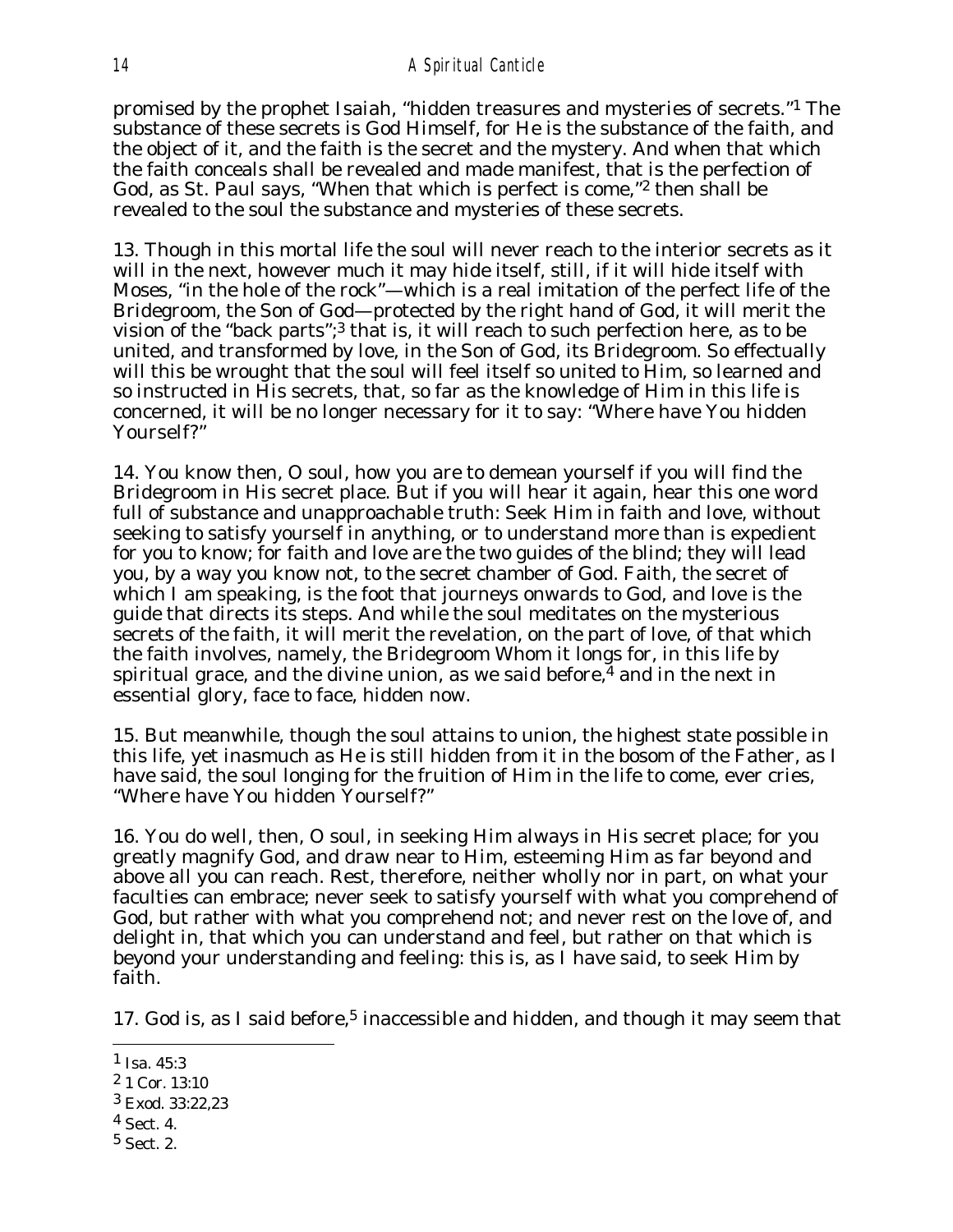you have found Him, felt Him, and comprehended Him, yet you must ever regard Him as hidden, serve Him as hidden, in secret. Do not be like many unwise, who, with low views of God, think that when they cannot comprehend Him, or be conscious of His presence, that He is then farther away and more hidden, when the contrary is true, namely, that He is nearer to them when they are least aware of it; as the prophet David says, "He put darkness His covert,"1 Thus, when you are near to Him, the very infirmity of your vision makes the darkness palpable; you do well, therefore, at all times, in prosperity as well as in adversity, spiritual or temporal, to look upon God as hidden, and to say to Him, "Where have You hidden Yourself?

#### *And left me to my sorrow, O my Beloved?"*

18. The soul calls Him "my Beloved," the more to move Him to listen to its cry, for God, when loved, most readily listens to the prayer of him who loves Him. Thus He speaks Himself: "If you abide in Me . . . you shall ask whatever thing you will, and it shall be done to you."2 The soul may then with truth call Him Beloved, when it is wholly His, when the heart has no attachments but Him, and when all the thoughts are continually directed to Him. It was the absence of this that made Delilah say to Samson, "How do you say you love me when your mind is not with me?"3 The mind comprises the thoughts and the feelings. Some there are who call the Bridegroom their Beloved, but He is not really beloved, because their heart is not wholly with Him. Their prayers are, therefore, not so effectual before God, and they shall not obtain their petitions until, persevering in prayer, they fix their minds more constantly upon God and their hearts more wholly in loving affection upon Him, for nothing can be obtained from God but by love.

19. The words, "And left me to my sorrow," tell us that the absence of the Beloved is the cause of continual sadness in him who loves; for as such a one loves none else, so, in the absence of the object beloved, nothing can console or relieve him. This is, therefore, a test to discern the true lover of God. Is he satisfied with anything less than God? Do I say satisfied? Yes, if a man possess all things, he cannot be satisfied; the greater his possessions the less will be his satisfaction, for the satisfaction of the heart is not found in possessions, but in detachment from all things and in poverty of spirit. This being so, the perfection of love in which we possess God, by a grace most intimate and special, lives in the soul in this life when it has reached it, with a certain satisfaction, which however is not full, for David, notwithstanding all his perfection, hoped for that in heaven saying, "I shall be satisfied when Your glory shall appear."4

20. Thus, then, the peace and tranquillity and satisfaction of heart to which the soul may attain in this life are not sufficient to relieve it from its groaning, peaceful and painless though it be, while it hopes for that which is still wanting. Groaning belongs to hope, as the Apostle says of himself and others, though perfect, "Ourselves also, who have the first fruits of the Spirit, even we ourselves groan within ourselves, waiting for the adoption of the sons of God."5 The soul

<sup>1</sup> Ps. 17:12

<sup>2</sup> John 15:7

<sup>3</sup> Judg. 16:15

<sup>4</sup> Ps. 16:15

<sup>5</sup> Rom. 8:23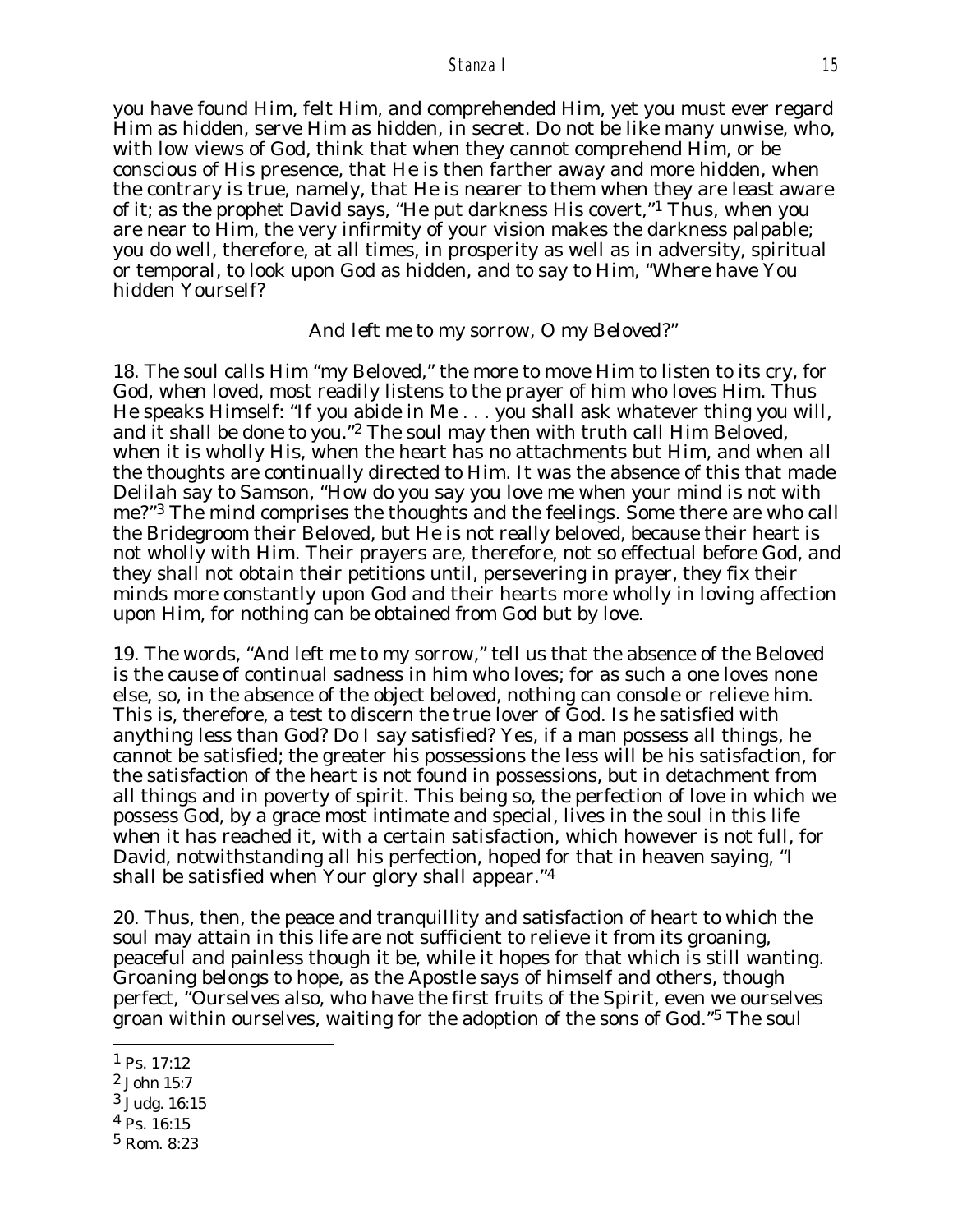groans when the heart is enamored, for where love wounds there is heard the groaning of the wounded one, complaining feelingly of the absence of the Beloved, especially when, after tasting of the sweet conversation of the Bridegroom, it finds itself suddenly alone, and in aridity, because He has gone away. That is why it cries,

# *"You have fled like the hart."*

21. Here it is to be observed that in the Canticle of Canticles the bride compares the Bridegroom to the roe and the hart on the mountains—"My Beloved is like a roe and to a fawn of harts"1—not only because He is shy, solitary, and avoids companions as the hart, but also for his sudden appearance and disappearance. That is His way in His visits to devout souls in order to comfort and encourage them, and in the withdrawing and absence which He makes them feel after those visits in order to try, humble, and teach them. For that purpose He makes them feel the pain of His absence most keenly, as the following words show:

# *"Having wounded me."*

22. It is as if it had said, "It was not enough that I should feel the pain and grief which Your absence causes, and from which I am continually suffering, but You must, after wounding me with the arrow of Your love, and increasing my longing and desire to see You, run away from me with the swiftness of the hart, and not permit me to lay hold of You, even for a moment."

23. For the clearer understanding of this we are to keep in mind that, beside the many kinds of God's visits to the soul, in which He wounds it with love, there are commonly certain secret touches of love, which, like a fiery arrow, pierce and penetrate the soul, and burn it with the fire of love. These are properly called the wounds of love, and it is of these the soul is here speaking. These wounds so inflame the will, that the soul becomes so enveloped with the fire of love as to appear consumed thereby. They make it go forth out of itself, and be renewed, and enter on another life, as the phoenix from the fire.

24. David, speaking of this, says, "My heart has been inflamed, and my reins have been changed; and I am brought to nothing, and I knew not."2 The desires and affections, called the reins by the prophet, are all stirred and divinely changed in this burning of the heart, and the soul, through love, melted into nothing, knowing nothing but love. At this time the changing of the reins is a great pain, and longing for the vision of God; it seems to the soul that God treats it with intolerable severity, so much so that the severity with which love treats it seems to the soul unendurable, not because it is wounded—for it considers such wounds to be its salvation—but because it is thus suffering from its love, and because He has not wounded it more deeply so as to cause death, that it may be united to Him in the life of perfect love. The soul, therefore, magnifying its sorrows, or revealing them, says,

*"Having wounded me."*

<sup>1</sup> Cant. 2:9

<sup>2</sup> Ps. 72:21,22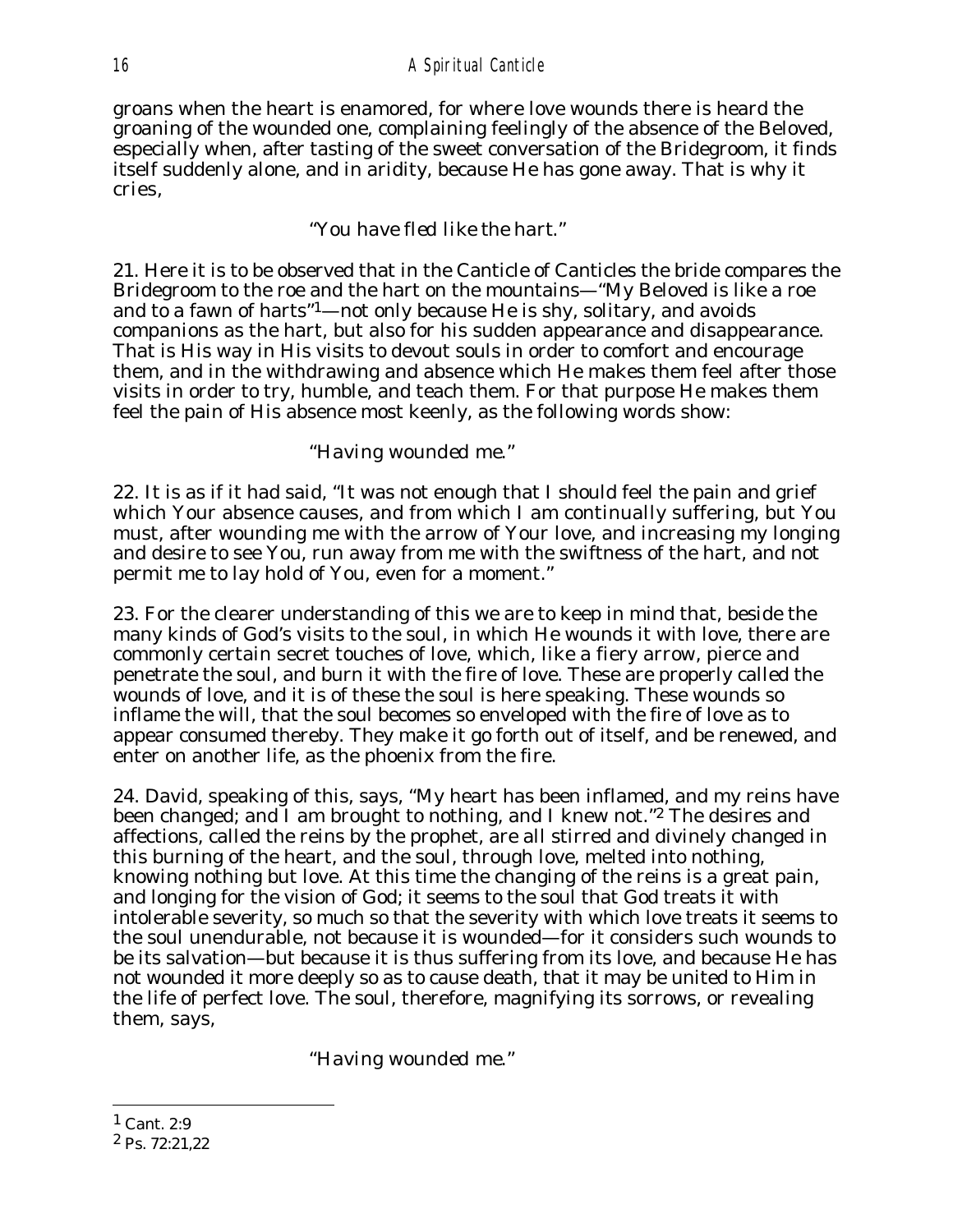25. The soul says in effect, "You have abandoned me after wounding me, and You have left me dying of love; and then You have hidden Yourself as a hart swiftly running away." This impression is most profound in the soul; for by the wound of love, made in the soul by God, the affections of the will lead most rapidly to the possession of the Beloved, whose touch it felt, and as rapidly also, His absence, and its inability to have the fruition of Him here as it desires. Thereupon succeed the groaning because of His absence; for these visitations of God are not like those which recreate and satisfy the soul, because they are rather for wounding than for healing—more for afflicting than for satisfying it, seeing that they tend rather to quicken the knowledge, and increase the longing, and consequently pain with the longing for the vision of God. They are called the spiritual wounds of love, most sweet to the soul and desirable; and, therefore, when it is thus wounded the soul would willingly die a thousand deaths, because these wounds make it go forth out of itself, and enter into God, which is the meaning of the words that follow:

#### *"I ran after You, crying; but You were gone."*

26. There can be no remedy for the wounds of love but from Him who inflicted them. And so the wounded soul, urged by the vehemence of that burning which the wounds of love occasion, runs after the Beloved, crying to Him for relief. This spiritual running after God has a two-fold meaning. The first is a going forth from all created things, which is effected by hating and despising them; the second, a going forth out of oneself, by forgetting self, which is brought about by the love of God. For when the love of God touches the soul with that vividness of which we are here speaking, it so elevates it, that it goes forth not only out of itself by self-forgetfulness, but it is also drawn away from its own judgment, natural ways and inclinations, crying after God, "O my Bridegroom," as if saying, "By this touch of Yours and wound of love have You drawn me away not only from all created things, but also from myself—for, in truth, soul and body seem now to part—and raised me up to Yourself, crying after You in detachment from all things that I might be attached to You:

#### *"You were gone."*

27. As if saying, "When I sought Your presence, I found You not; and I was detached from all things without being able to cling to You—borne painfully by the gales of love without help in You or in myself." This going forth of the soul in search of the Beloved is the rising of the bride in the Canticle: "I will rise and go about the city; in the streets and the high ways I will seek Him Whom my soul loves. I have sought Him and have not found . . . they wounded me."1 The rising of the bride—speaking spiritually—is from that which is mean to that which is noble; and is the same with the going forth of the soul out of its own ways and inferior love to the ennobling love of God. The bride says that she was wounded because she found him not;<sup>2</sup> so the soul also says of itself that it is wounded with love and forsaken; that is, the loving soul is ever in pain during the absence of the Beloved, because it has given itself up wholly to Him hoping for the reward of its self-surrender, the Possession of the Beloved. Still the Beloved withholds Himself while the soul has lost all things, and even itself, for Him; it obtains no

<sup>1</sup> Cant. 3:2, 5:7

<sup>2</sup> Cant. 5:6,7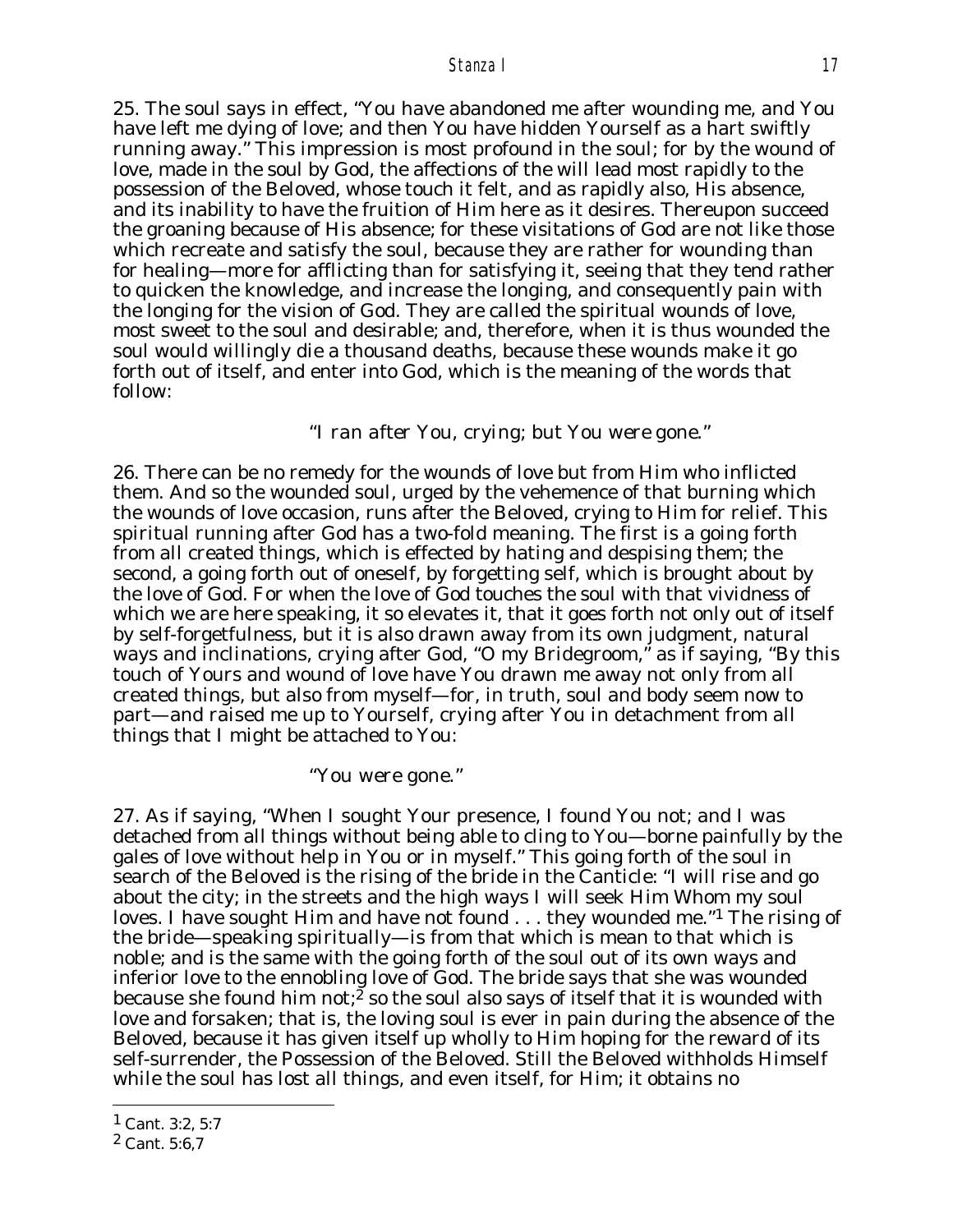compensation for its loss, seeing that it is deprived of Him whom it loves.

28. This pain and sense of the absence of God is wont to be so oppressive in those who are going onwards to the state of perfection, that they would die if God did not interpose when the divine wounds are inflicted upon them. As they have the palate of the will wholesome, and the mind pure and disposed for God, and as they taste in some degree of the sweetness of divine love, which they supremely desire, so they also suffer supremely; for, having but a glimpse of an infinite good which they are not permitted to enjoy, that is to them an ineffable pain and torment.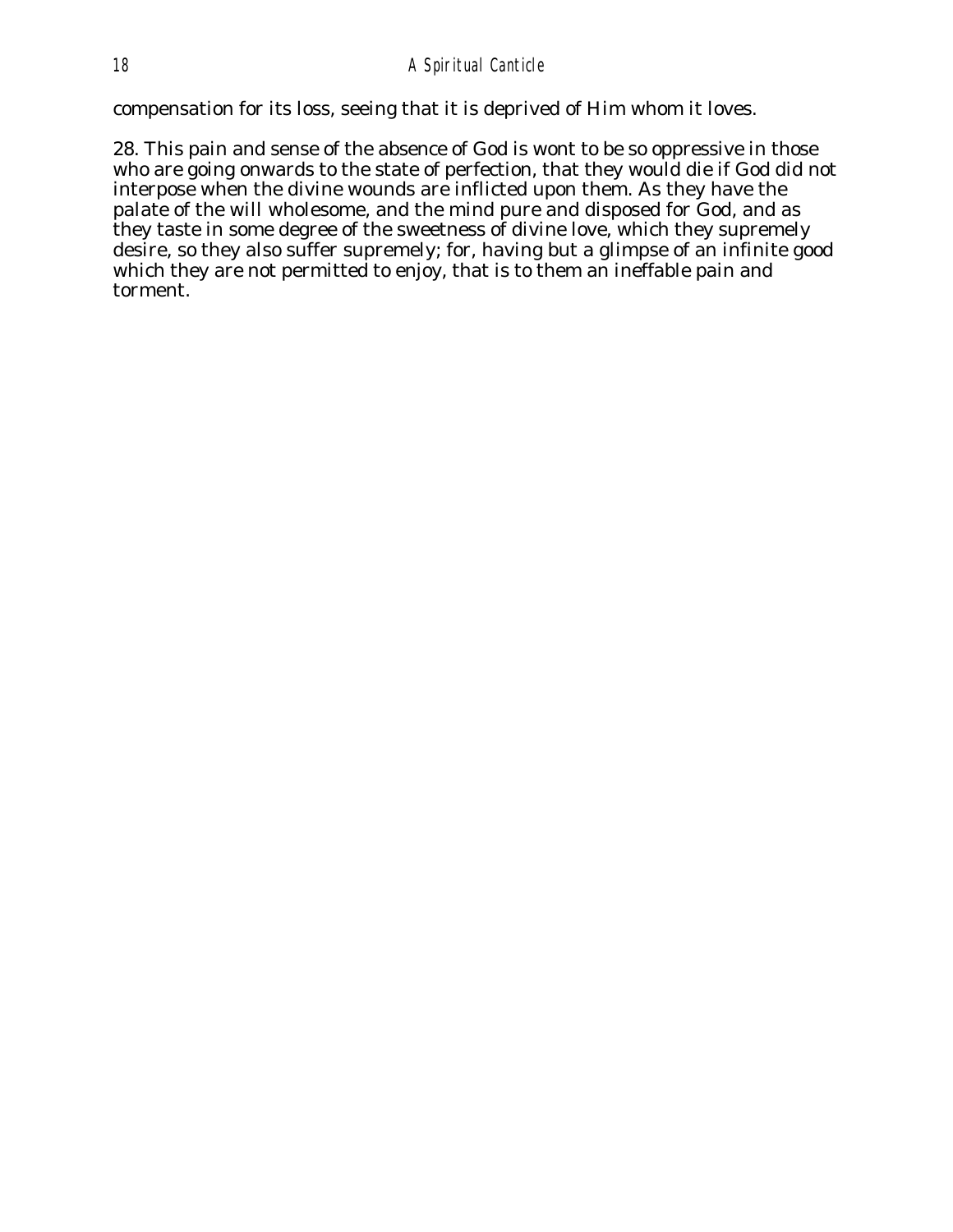# *STANZA II*

*O shepherds, you who go Through the sheepcots up the hill, If you shall see Him Whom I love, Tell Him I languish, suffer, and die.*

THE soul would now employ intercessors and mediators between itself and the Beloved, praying them to make its sufferings and afflictions known. One in love, when he cannot converse personally with the object of his love, will do so in the best way he can. Thus the soul employs its affections, desires, and groanings as messengers well able to manifest the secret of its heart to the Beloved. Accordingly, it calls upon them to do this, saying:

# *"O shepherds, you who go."*

2. The shepherds are the affections, and desires, and groanings of the soul, for they feed it with spiritual good things. A shepherd is one who feeds: and by means of such God communicates Himself to the soul and feeds it in the divine pastures; for without these groans and desires He communicates but slightly with it.

# *"You who go."*

You who go forth in pure love; for all desires and affections do not reach God, but only those which proceed from sincere love.

# *"Through the sheepcots up the hill."*

3. The sheepcots are the heavenly hierarchies, the angelic choirs, by whose ministry, from choir to choir, our prayers and sighs ascend to God; that is, to the hill, "for He is the highest eminence, and because in Him, as on a hill, we observe and behold all things, the higher and the lower sheepcots." To Him our prayers ascend, offered by angels, as I have said; so the angel said to Tobit "When you prayed with tears, and buried the dead . . . I offered your prayer to the Lord."1

4. The shepherds also are the angels themselves, who not only carry our petitions to God, but also bring down the graces of God to our souls, feeding them like good shepherds, with the sweet communications and inspirations of God, Who employs them in that ministry. They also protect us and defend us against the wolves, which are the evil spirits. And thus, whether we understand the affections or the angels by the shepherds, the soul calls upon both to be its messengers to the Beloved, and thus addresses them all:

# *"If you shall see Him,"*

That is to say:

 $1$  Tob.  $12:12$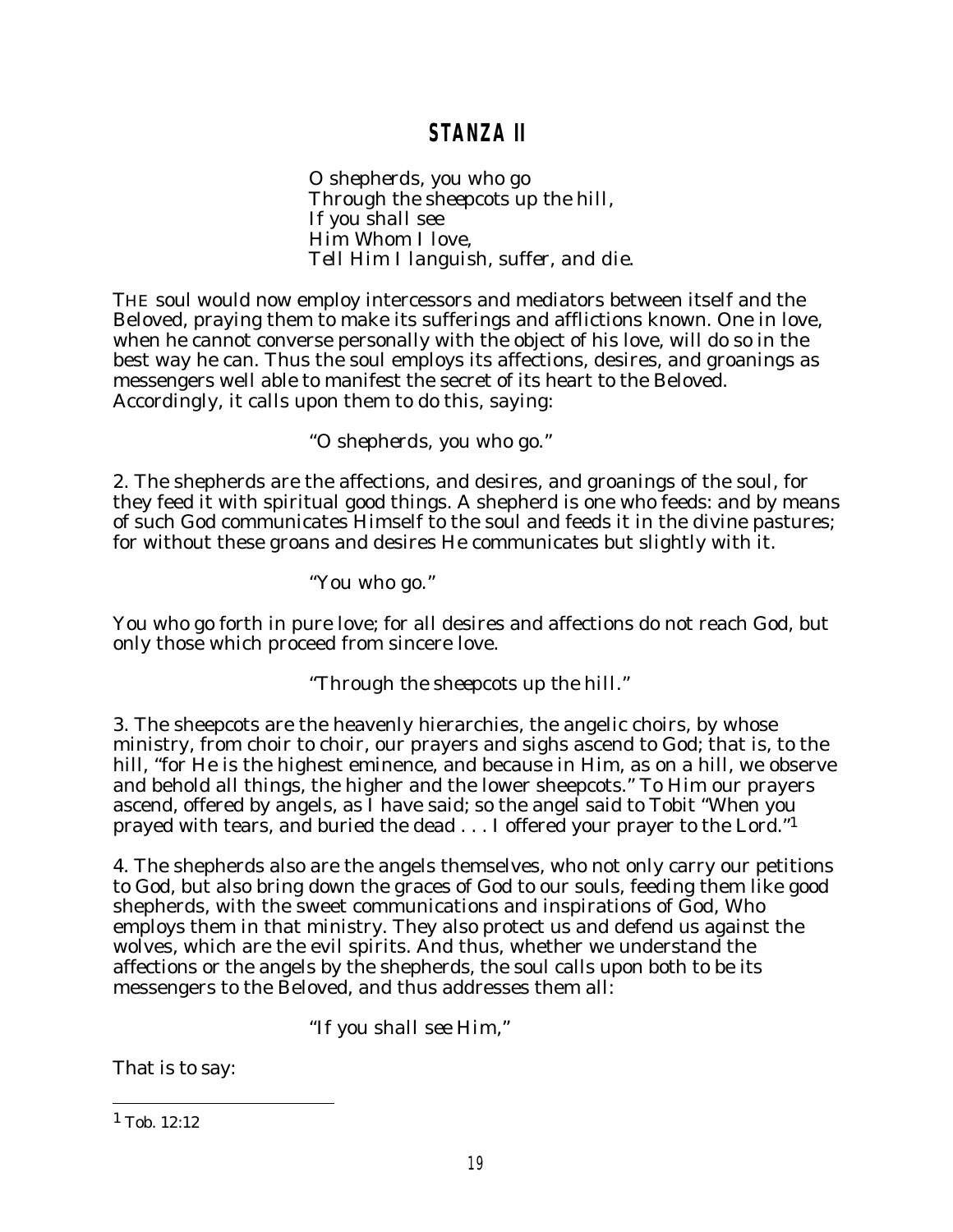5. If, to my great happiness you shall come into His presence, so that He shall see you and hear your words. God, indeed, knows all things, even the very thoughts of the soul, as He said to Moses, $1$  but it is then He beholds our necessities when He relieves them, and hears our prayers when he grants them. God does not see all necessities and hear all petitions until the time appointed shall have come; it is then that He is said to hear and see, as we learn in the book of Exodus. When the children of Israel had been afflicted for four hundred years as serfs in Egypt, God said to Moses, "I have seen the affliction of my people in Egypt, and I have heard their cry, and . . . I am come down to deliver them."2 And yet He had seen it always. So also St. Gabriel bade Zachariah not to fear, because God had heard his prayer, and would grant him the son, for whom he had been praying for many years;3 yet God had always heard him. Every soul ought to consider that God, though He does not at once help us and grant our petitions, will still succor us in His own time, for He is, as David says, "a helper in due time in tribulation,"4 if we do not become faint-hearted and cease to pray. This is what the soul means by saying, "If you shall see Him"; that is to say, if the time is come when it shall be His good pleasure to grant my petitions.

6. "Whom I love the most": that is, whom I love more than all creatures. This is true of the soul when nothing can make it afraid to do and suffer all things in His service. And when the soul can also truly say that which follows, it is a sign that it loves Him above all things:

# *"Tell Him I languish, suffer, and die."*

7. Here the soul speaks of three things that distress it: namely, languor, suffering, and death; for the soul that truly loves God with a love in some degree perfect, suffers in three ways in His absence, in its three powers ordinarily—the understanding, the will, and the memory. In the understanding it languishes because it does not see God, Who is the salvation of it, as the Psalmist says: "I am your salvation."5 In the will it suffers, because it possesses not God, Who is its comfort and delight, as David also says: "You shall make them drink of the torrent of Your pleasure."6 In the memory it dies, because it remembers its privation of all the blessings of the understanding, which are the vision of God, and of the delights of the will, which are the fruition of Him, and that it is very possible also that it may lose Him for ever, because of the dangers and chances of this life. In the memory, therefore, the soul labors under a sensation like that of death, because it sees itself without the certain and perfect fruition of God, Who is the life of the soul, as Moses says: "He is your life."7

8. Jeremiah also, in the Lamentations, speaks of these three things, praying to God, and saying: "Remember my poverty . . . the wormwood and the gall."8

1 Deut. 31:21

- 2 Exod. 3:7,8
- 3 Luke 1:13
- 4 Ps. 9:10
- 5 Ps. 34:3
- 6 Ps. 35:9
- 7 Deut. 30:20
- 8 Lam. 3:19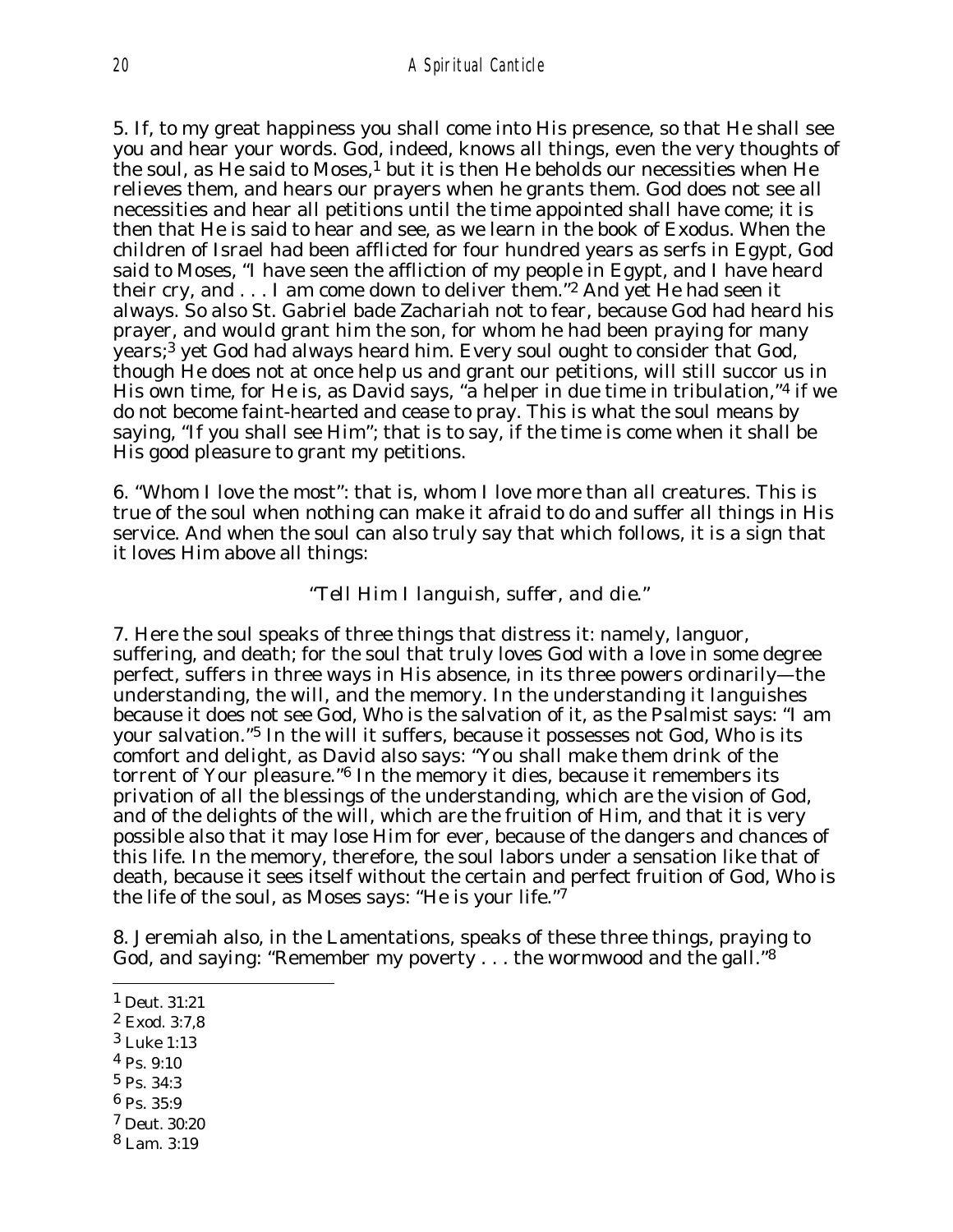Poverty relates to the understanding, to which appertain the riches of the knowledge of the Son of God, "in whom all the treasures of wisdom and knowledge are hid."1 The wormwood, which is a most bitter herb, relates to the will, to which appertains the sweetness of the fruition of God, deprived of which it abides in bitterness. We learn in the Revelation that bitterness appertains spiritually to the will, for the angel said to St. John: "Take the book and eat it up; and it shall make your belly bitter."2 Here the belly signifies the will. The gall relates not only to the memory, but also to all the powers and faculties of the soul, for it signifies the death thereof, as we learn from Moses speaking of the damned: "Their wine is the gall of dragons, and the venom of asps, which is incurable."3 This signifies the loss of God, which is the death of the soul.

9. These three things which distress the soul are grounded on the three theological virtues—faith, charity, and hope, which relate, in the order here assigned them, to the three faculties of the soul—understanding, will, and memory. Observe here that the soul does no more than represent its miseries and pain to the Beloved: for he who loves wisely does not care to ask for that which he wants and desires, being satisfied with hinting at his necessities, so that the beloved one may do what shall to him seem good. Thus the Blessed Virgin at the marriage feast of Cana asked not directly for wine, but only said to her Beloved Son, "They have no wine."4 The sisters of Lazarus sent to Him, not to ask Him to heal their brother, but only to say that he whom He loved was sick: "Lord, behold, he whom You love is sick."5

10. There are three reasons for this. Our Lord knows what is expedient for us better than we do ourselves. Secondly, the Beloved is more compassionate towards us when He sees our necessities and our resignation. Thirdly, we are more secured against self-love and self-seeking when we represent our necessity, than when we ask for that which we think we need. It is in this way that the soul represents its three necessities; as if it said: "Tell my Beloved, that as I languish, and as He only is my salvation, to save me; that as I am suffering, and as He only is my joy, to give me joy; that as I am dying, and as He only is my life, to give me life."

- 3 Deut. 32:33
- 4 John 2:3
- 5 John 11:3

 $1$  Col. 2:3

 $2$  Rev. 10:9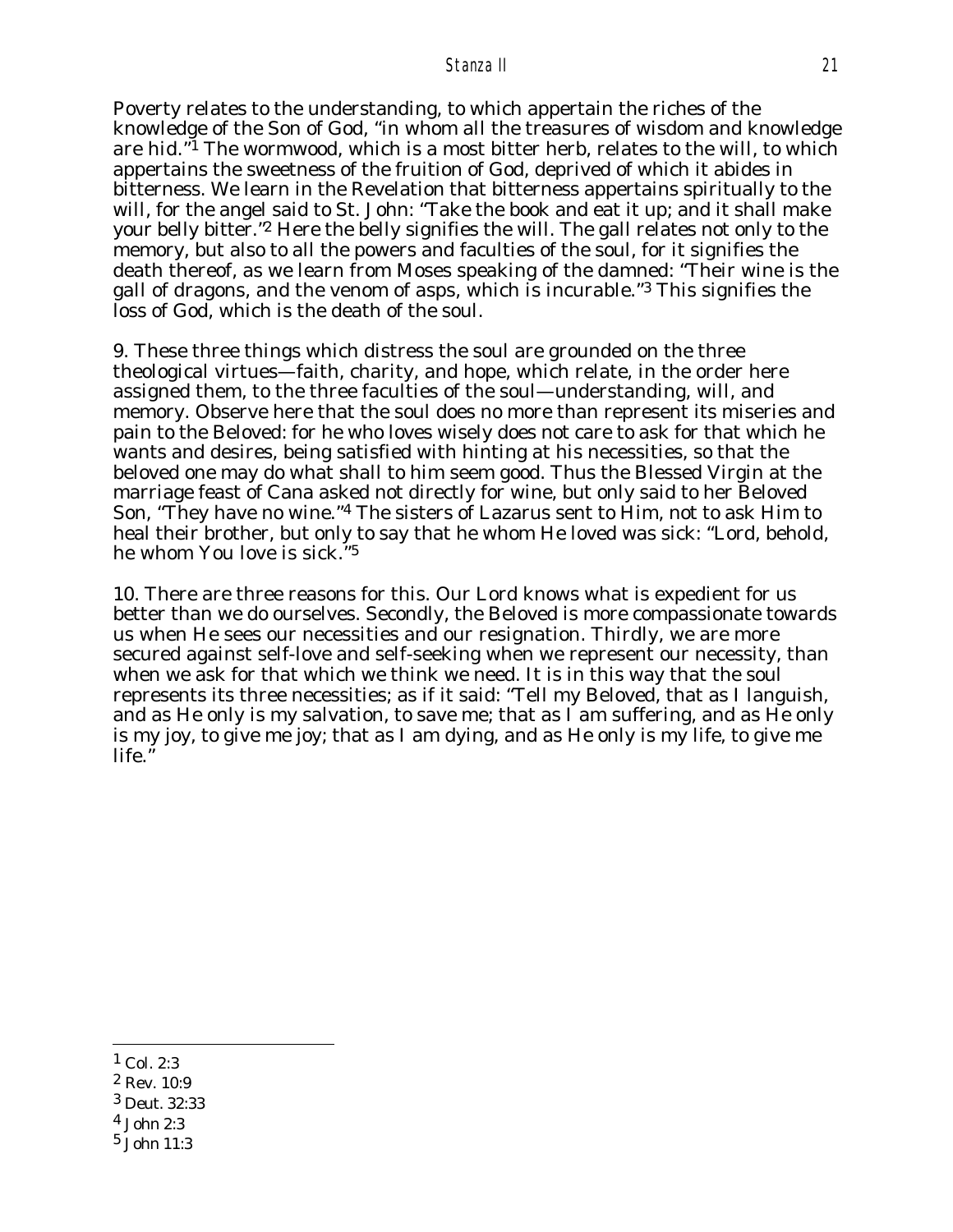# *STANZA III*

*In search of my Love I will go over mountains and strands; I will gather no flowers, I will fear no wild beasts; And pass by the mighty and the frontiers.*

THE soul, observing that its sighs and prayers suffice not to find the Beloved, and that it has not been helped by the messengers it invoked in the first and second stanzas, will not, because its searching is real and its love great, leave undone anything itself can do. The soul that really loves God is not dilatory in its efforts to find the Son of God, its Beloved; and, even when it has done all it could it is still not satisfied, thinking it has done nothing. Accordingly, the soul is now, in this third stanza, actively seeking the Beloved, and saying how He is to be found; namely, in the practice of all virtue and in the spiritual exercises of the active and contemplative life; for this end it rejects all delights and all comforts; and all the power and wiles of its three enemies, the world, the devil, and the flesh, are unable to delay it or hinder it on the road.

## *"In search of my Love."*

2. Here the soul makes it known that to find God it is not enough to pray with the heart and the tongue, or to have recourse to the help of others; we must also work ourselves, according to our power. God values one effort of our own more than many of others on our behalf; the soul, therefore, remembering the saying of the Beloved, "Seek and you shall find,"1 is resolved on going forth, as I said just now, to seek Him actively, and not rest till it finds Him, as many do who will not that God should cost them anything but words, and even those carelessly uttered, and for His sake will do nothing that will cost them anything. Some, too, will not leave for His sake a place which is to their taste and liking, expecting to receive all the sweetness of God in their mouth and in their heart without moving a step, without mortifying themselves by the abandonment of a single pleasure or useless comfort.

3. But until they go forth out of themselves to seek Him, however loudly they may cry they will not find Him; for the bride in the Canticle sought Him in this way, but she found Him not until she went out to seek Him: "In my little bed in the nights I have sought Him Whom my soul loves: I have sought Him and have not found Him. I will rise and will go about the city: by the streets and highways I will seek Him Whom my soul loves."2 She afterwards adds that when she had endured certain trials she "found Him."3

4. He, therefore, who seeks God, consulting his own ease and comfort, seeks Him by night, and therefore finds Him not. But he who seeks Him in the practice of

<sup>1</sup> Luke 11:9

<sup>2</sup> Cant. 3:1

<sup>3</sup> Cant. 3:4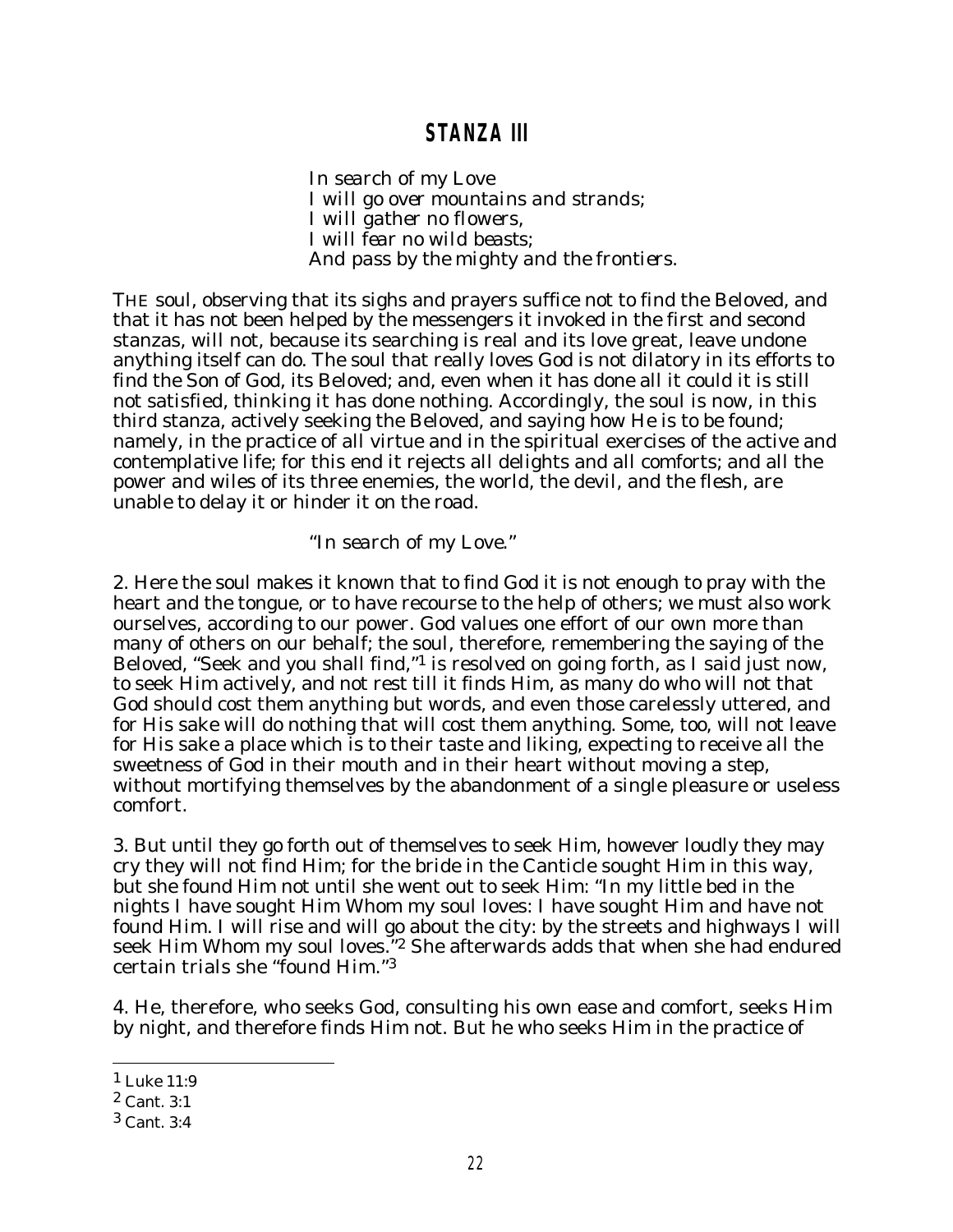virtue and of good works, casting aside the comforts of his own bed, seeks Him by day; such a one shall find Him, for that which is not seen by night is visible by day. The Bridegroom Himself teaches us this, saying, "Wisdom is clear and never fades away, and is easily seen of them that love her, and is found of them that seek her. She prevents them that covet her, that she first may show herself to them. He that awakes early to seek her shall not labor; for he shall find her sitting at his doors."1 The soul that will go out of the house of its own will, and abandon the bed of its own satisfaction, will find the divine Wisdom, the Son of God, the Bridegroom waiting at the door without, and so the soul says:

# *"I will go over mountains and strands."*

5. Mountains, which are lofty, signify virtues, partly on account of their height and partly on account of the toil and labor of ascending them; the soul says it will ascend to them in the practice of the contemplative life. Strands, which are low, signify mortifications, penances, and the spiritual exercises, and the soul will add to the active life that of contemplation; for both are necessary in seeking after God and in acquiring virtue. The soul says, in effect, "In searching after my Beloved I will practice great virtue, and abase myself by lowly mortifications and acts of humility, for the way to seek God is to do good works in Him, and to mortify the evil in ourselves, as it is said in the words that follow:

# *"I will gather no flowers."*

6. He that will seek after God must have his heart detached, resolute, and free from all evils, and from all goods which are not simply God; that is the meaning of these words. The words that follow describe the liberty and courage which the soul must possess in searching after God. Here it declares that it will gather no flowers by the way—the flowers are all the delights, satisfactions, and pleasures which this life offers, and which, if the soul sought or accepted, would hinder it on the road.

7. These flowers are of three kinds—temporal, sensual, and spiritual. All of them occupy the heart, and stand in the way of the spiritual detachment required in the way of Christ, if we regard them or rest in them. The soul, therefore, says, that it will not stop to gather any of them, that it may seek after God. It seems to say, I will not set my heart upon riches or the goods of this world; I will not indulge in the satisfactions and ease of the flesh, neither will I consult the taste and comforts of my spirit, in order that nothing may detain me in my search after my Love on the toilsome mountains of virtue. This means that it accepts the counsel of the prophet David to those who travel on this road: "If riches abound, set not your heart upon them,"2 This is applicable to sensual satisfactions, as well as to temporal goods and spiritual consolations.

8. From this we learn that not only temporal goods and bodily pleasures hinder us on the road to God, but spiritual delight and consolations also, if we attach ourselves to them or seek them; for these things are hindrances on the way of the cross of Christ, the Bridegroom. He, therefore, that will go onwards must not only not stop to gather flowers, but must also have the courage and resolution to say as

<sup>1</sup> Wisd. 6:13

 $^{2}$  Ps. 61:11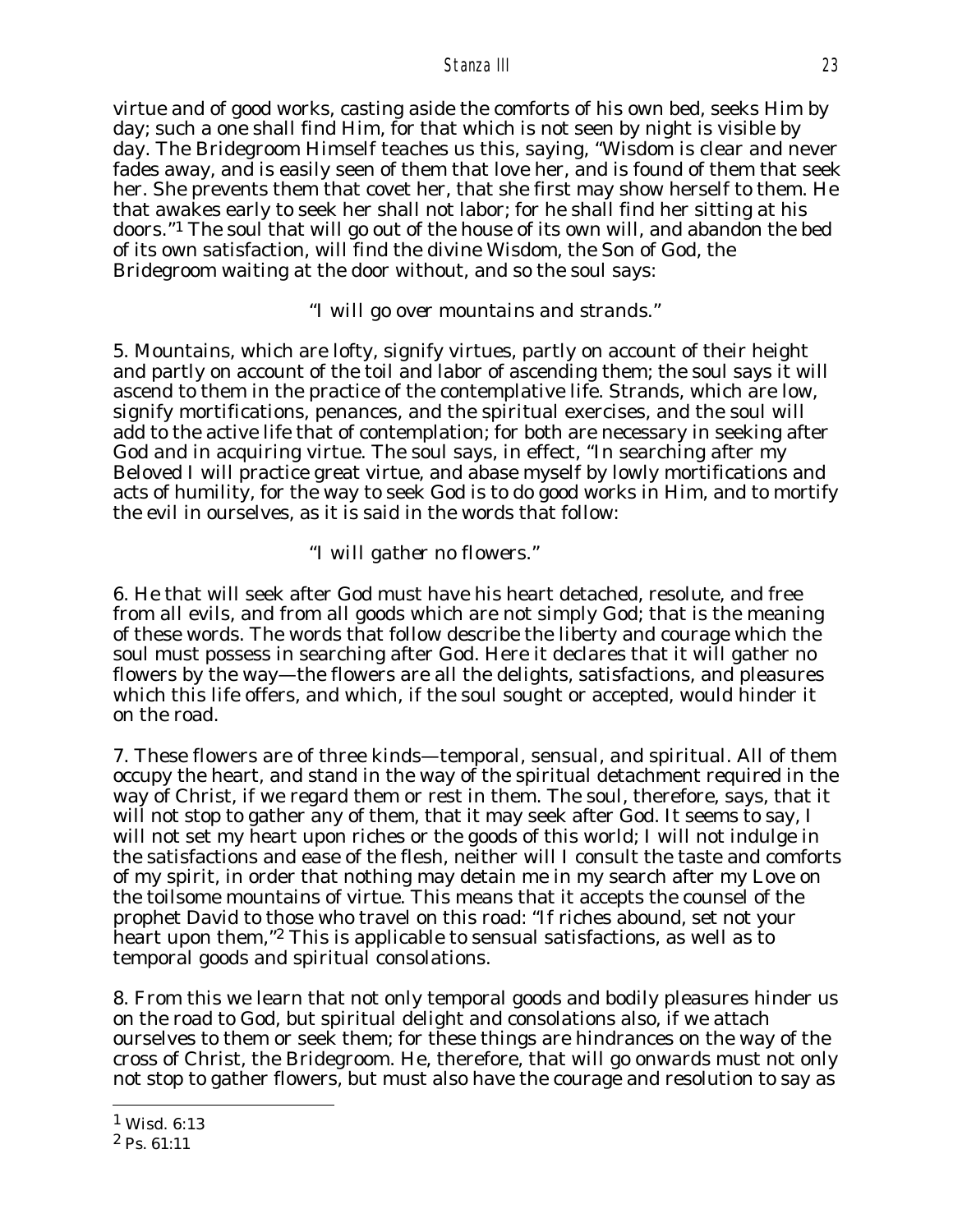follows:

# *"I will fear no wild beasts and I will go over the mighty and the frontiers."*

Here we have the three enemies of the soul which make war against it, and make its way full of difficulties. The wild beasts are the world; the mighty, the devil; and the frontiers are the flesh.

9. The world is the wild beasts, because in the beginning of the heavenly journey the imagination pictures the world to the soul as wild beasts, threatening and fierce, principally in three ways. The first is, we must forfeit the world's favor, lose friends, credit, reputation, and property; the second is not less cruel: we must suffer the perpetual deprivation of all the comforts and pleasures of the world; and the third is still worse: evil tongues will rise against us, mock us, and speak of us with contempt. This strikes some persons so vividly that it becomes most difficult for them, I do not say to persevere, but even to enter on this road at all.

10. But there are generous souls who have to encounter wild beasts of a more interior and spiritual nature—trials, temptations, tribulations, and afflictions of diverse kinds, through which they must pass. This is what God sends to those whom He is raising upwards to high perfection, proving them and trying them as gold in the fire; as David says: "Many are the tribulations of the just; and out of all these our Lord will deliver them."1 But the truly enamored soul, preferring the Beloved above all things, and relying on His love and favor, finds no difficulty in saying:

> *"I will fear no wild beats" "and pass over the mighty and the frontiers."*

11. Evil spirits, the second enemy of the soul, are called the mighty, because they strive with all their might to seize on the passes of the spiritual road; and because the temptations they suggest are harder to overcome, and the craft they employ more difficult to detect, than all the seductions of the world and the flesh; and because, also, they strengthen their own position by the help of the world and the flesh in order to fight vigorously against the soul. Hence the Psalmist calls them mighty, saying: "The mighty have sought after my soul."2 The prophet Job also speaks of their might: "There is no power upon the earth that may be compared with him who was made to fear no man."<sup>3</sup>

12. There is no human power that can be compared with the power of the devil, and therefore the divine power alone can overcome him, and the divine light alone can penetrate his devices. No soul therefore can overcome his might without prayer, or detect his illusions without humility and mortification. Hence the exhortation of St. Paul to the faithful: "Put on the armor of God, that you may stand against the deceits of the devil: for our wrestling is not against flesh and blood."4 Blood here is the world, and the armor of God is prayer and the cross of

<sup>1</sup> Ps. 33:20

 $^{2}$  Ps. 53:5

<sup>3</sup> Job 41:24

<sup>4</sup> Eph. 6:11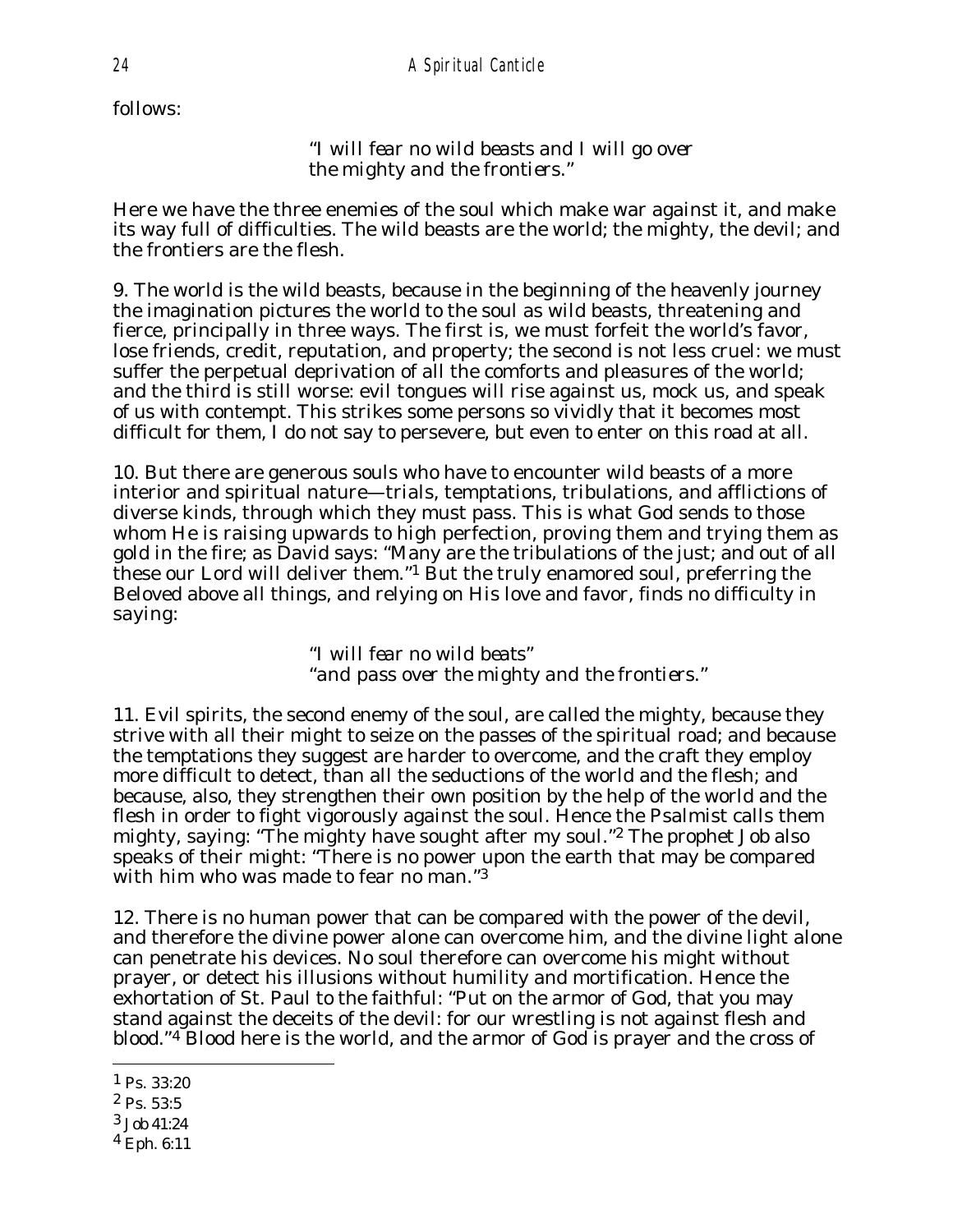Christ, wherein consist the humility and mortification of which I have spoken.

13. The soul says also that it will cross the frontiers: these are the natural resistance and rebellion of the flesh against the spirit, for, as St. Paul says, the "flesh lusts against the spirit,"<sup>1</sup> and sets itself as a frontier against the soul on its spiritual road. This frontier the soul must cross, surmounting difficulties, and trampling underfoot all sensual appetites and all natural affections with great courage and resolution of spirit: for while they remain in the soul, the spirit will be by them hindered from advancing to the true life and spiritual delight. This is set clearly before us by St. Paul, saying: "If by the spirit you mortify the deeds of the flesh, you shall live."2 This, then, is the process which the soul in this stanza says it becomes it to observe on the way to seek the Beloved: which briefly is a firm resolution not to stoop to gather flowers by the way; courage not to fear the wild beasts, and strength to pass by the mighty and the frontiers; intent solely on going over the mountains and the strands of the virtues, in the way just explained.

<sup>1</sup> Gal. 5:17

<sup>2</sup> Rom. 8:13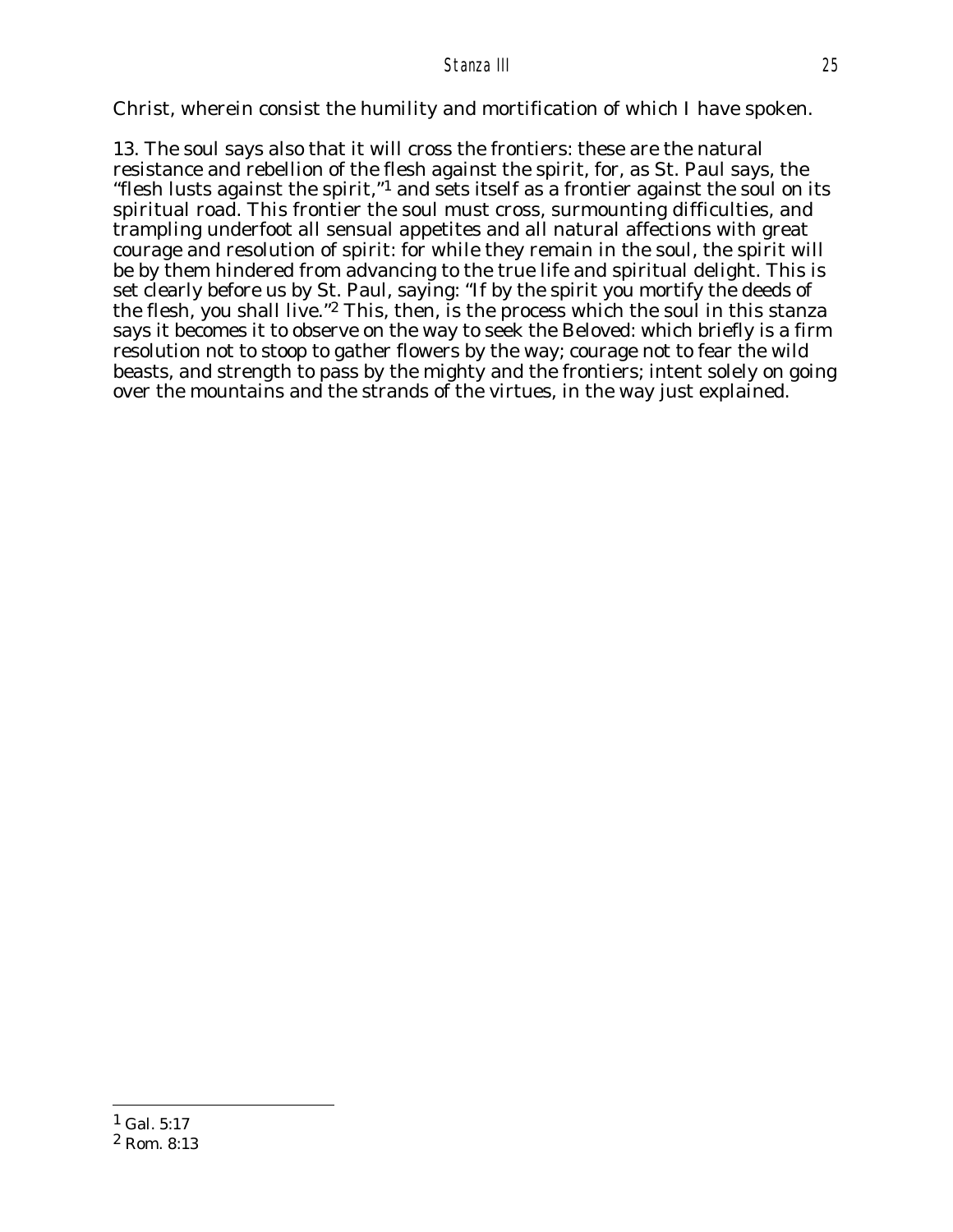# *STANZA IV*

*O groves and thickets Planted by the hand of the Beloved; O verdant meads Enameled with flowers, Tell me, has He passed by you?*

THE disposition requisite for entering on the spiritual journey, abstinence from joys and pleasure, being now described; and the courage also with which to overcome temptations and trials, wherein consists the practice of self-knowledge, which is the first step of the soul to the knowledge of God. Now, in this stanza the soul begins to advance through consideration and knowledge of creatures to the knowledge of the Beloved their Creator. For the consideration of the creature, after the practice of self-knowledge, is the first in order on the spiritual road to the knowledge of God, Whose grandeur and magnificence they declare, as the Apostle says: "For His invisible things from the creation of the world are seen, being understood by these things that are made."1 It is as if he said, "The invisible things of God are made known to the soul by created things, visible and invisible."

2. The soul, then, in this stanza addresses itself to creatures inquiring after the Beloved. And we observe, as St. Augustine<sup>2</sup> says, that the inquiry made of creatures is a meditation on the Creator, for which they furnish the matter. Thus, in this stanza the soul meditates on the elements and the rest of the lower creation; on the heavens, and on the rest of created and material things which God has made therein; also on the heavenly Spirits, saying:

# *"O groves and thickets."*

3. The groves are the elements, earth, water, air, and fire. As the most pleasant groves are studded with plants and shrubs, so the elements are thick with creatures, and here are called thickets because of the number and variety of creatures in each. The earth contains innumerable varieties of animals and plants, the water of fish, the air of birds, and fire concurs with all in animating and sustaining them. Each kind of animal lives in its proper element, placed and planted there, as in its own grove and soil where it is born and nourished; and, in truth, God so ordered it when He made them; He commanded the earth to bring forth herbs and animals; the waters and the sea, fish; and the air He gave as a habitation to birds. The soul, therefore, considering that this is the effect of His commandment, cries out,

## *"Planted by the hand of the Beloved."*

4. That which the soul considers now is this: the hand of God the Beloved only could have created and nurtured all these varieties and wonderful things. The soul says deliberately, "by the hand of the Beloved," because God does many things

 $1$  Rom.  $1:20$ 

 $2$  Conf. 10. 6.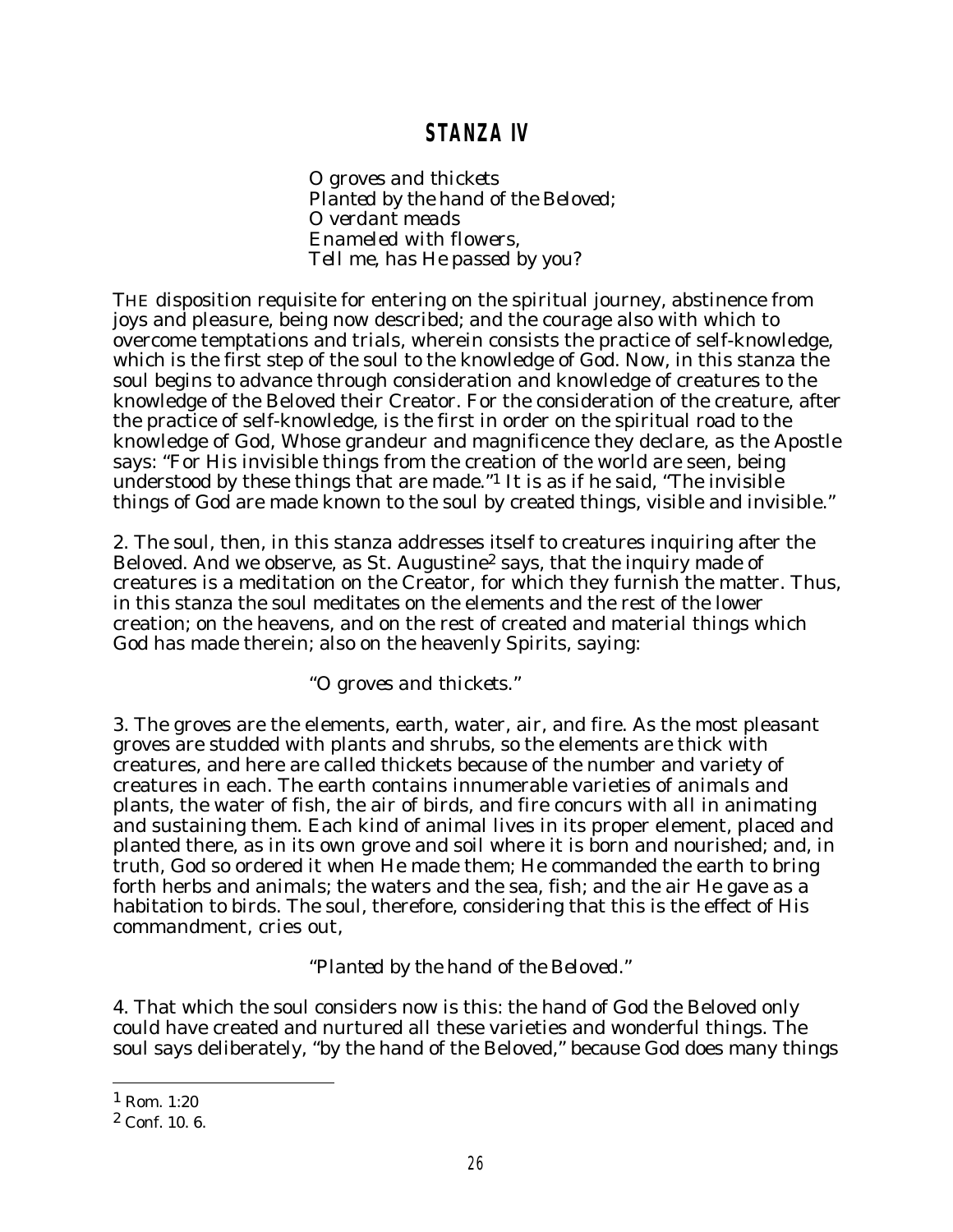by the hands of others, as of angels and men; but the work of creation has never been, and never is, the work of any other hand than His own. Thus the soul, considering the creation, is profoundly stirred up to love God the Beloved for it beholds all things to be the work of His hands, and goes on to say:

# *"O verdant meads."*

5. These are the heavens; for the things which He has created in the heavens are of incorruptible freshness, which neither perish nor wither with time, where the just are refreshed as in the green pastures. The present consideration includes all the varieties of the stars in their beauty, and the other works in the heavens.

6. The Church also applies the term "verdure" to heavenly things; for while praying to God for the departing soul, it addresses it as follows: "May Christ, the Son of the living God, give you a place in the ever-pleasant verdure of His paradise."1 The soul also says that this verdant mead is

# *"Enameled with flowers."*

7. The flowers are the angels and the holy souls who adorn and beautify that place, as costly and fine enamel on a vase of pure gold.

# *"Tell me, has He passed by you?"*

8. This inquiry is the consideration of the creature just spoken of, and is in effect: Tell me, what perfections has He created in you?

<sup>1</sup> Ordo commendationis animae.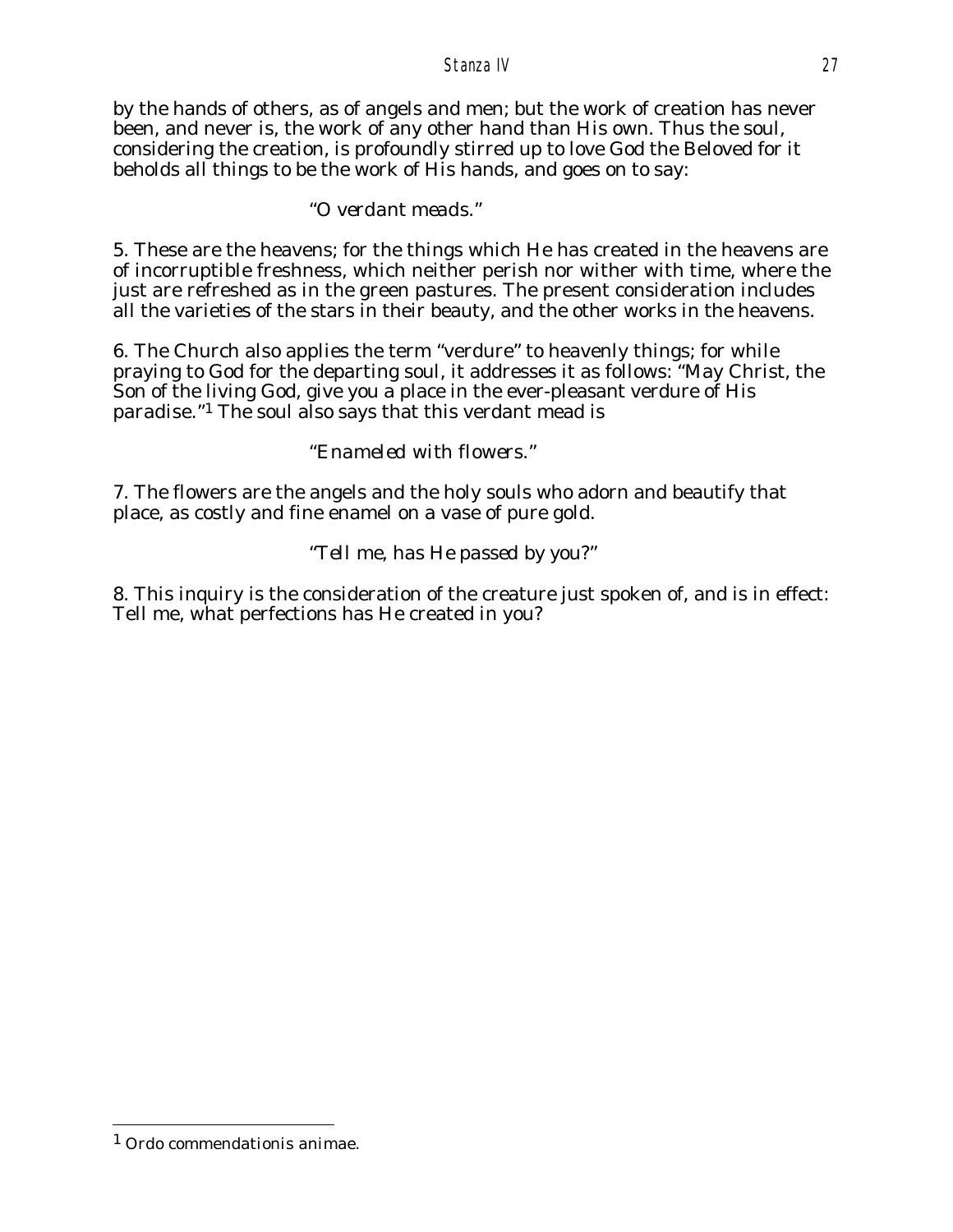# *STANZA V*

# ANSWER OF THE CREATURES

*A thousand graces diffusing He passed through the groves in haste, And merely regarding them As He passed, Clothed them with His beauty.*

THIS is the answer of the creatures to the soul which, according to St. Augustine, in the same place, is the testimony which they furnish to the majesty and perfections of God, for which it asked in its meditation on created things. The meaning of this stanza is, in substance, as follows: God created all things with great ease and rapidity, and left in them some tokens of Himself, not only by creating them out of nothing, but also by endowing them with innumerable graces and qualities, making them beautiful in admirable order and unceasing mutual dependence. All this He wrought in wisdom, by which He created them, which is the Word, His only begotten Son. Then the soul says;

# *"A thousand graces diffusing."*

2. These graces are the innumerable multitude of His creatures. The term "thousand," which the soul makes use of, denotes not their number, but the impossibility of numbering them. They are called grace because of the qualities with which He has endowed them. He is said to diffuse them because He fills the whole world with them.

*"He passed through the groves in haste."*

3. To pass through the groves is to create the elements; here called groves, through which He is said to pass, diffusing a thousand graces, because He adorned them with creatures which are all beautiful. Moreover, He diffused among them a thousand graces, giving the power of generation and selfconservation. He is said to pass through, because the creatures are, as it were, traces of the passage of God, revealing His majesty, power, and wisdom, and His other divine attributes. He is said to pass in haste, because the creatures are the least of the works of God: He made them, as it were, in passing. His greatest works, wherein He is most visible and at rest, are the incarnation of the Word and the mysteries of the Christian faith, in comparison with which all His other works were works wrought in passing and in haste.

> *"And thereby regarding them As He passed, Clothed them with His beauty."*

4. The son of God is, in the words of St. Paul, "the brightness of His glory and the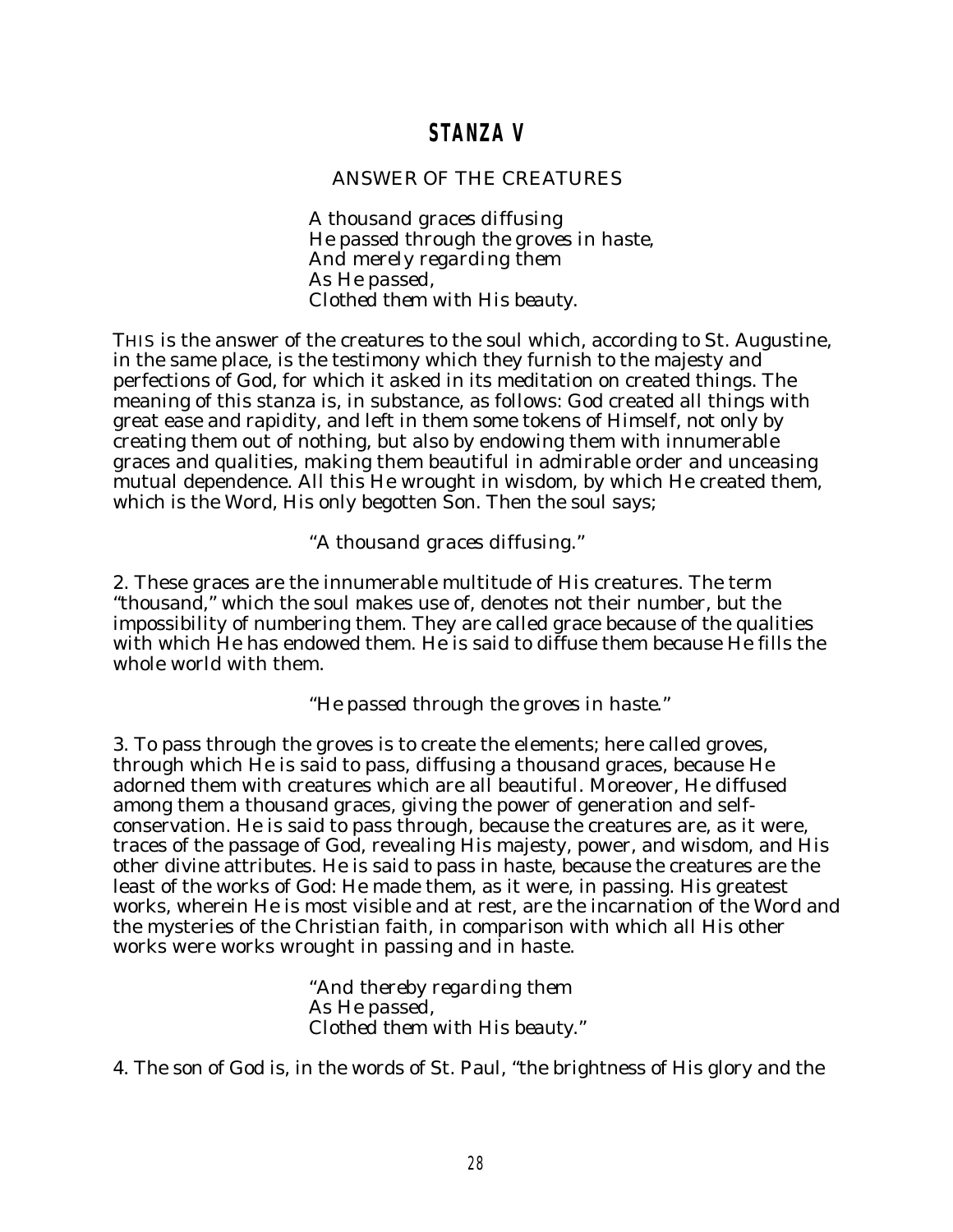#### *Stanza V 29*

figure of His substance."1 God saw all things only in the face of His Son. This was to give them their natural being, bestowing upon them many graces and natural gifts, making them perfect, as it is written in the book of Genesis: "God saw all the things that He had made: and they were very good."2 To see all things very good was to make them very good in the Word, His Son. He not only gave them their being and their natural graces when He beheld them, but He also clothed them with beauty in the face of His Son, communicating to them a supernatural being when He made man, and exalted him to the beauty of God, and, by consequence, all creatures in him, because He united Himself to the nature of them all in man. For this cause the Son of God Himself said, "And I, if I be lifted up from the earth will draw all things to Myself."3 And thus in this exaltation of the incarnation of His Son, and the glory of His resurrection according to the flesh, the Father not only made all things beautiful in part, but also, we may well say, clothed them wholly with beauty and dignity.

#### NOTE

BUT beyond all this—speaking now of contemplation as it affects the soul and makes an impression on it—in the vivid contemplation and knowledge of created things the soul beholds such a multiplicity of graces, powers, and beauty with which God has endowed them, that they seem to it to be clothed with admirable beauty and supernatural virtue derived from the infinite supernatural beauty of the face of God, whose beholding of them clothed the heavens and the earth with beauty and joy; as it is written: "You open Your hand and fill with blessing every living creature."4 Hence the soul wounded with love of that beauty of the Beloved which it traces in created things, and anxious to behold that beauty which is the source of this visible beauty, sings as in the following stanza:

 $1$  Heb. 1:3

<sup>2</sup> Gen. 1:31

<sup>3</sup> John 12:32

<sup>4</sup> Ps. 144:16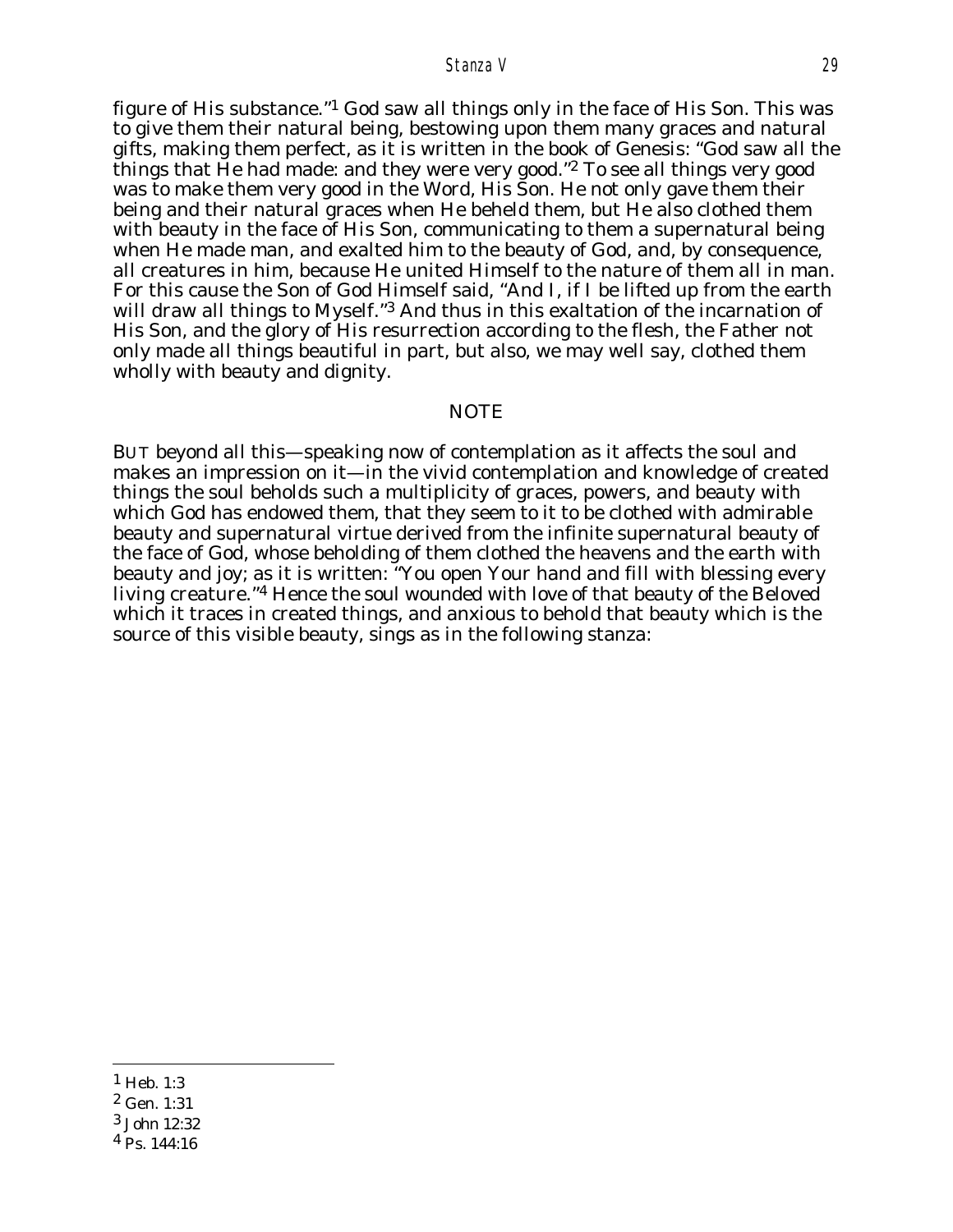# *STANZA VI*

### THE BRIDE

*Oh! who can heal me? Give me perfectly Yourself, Send me no more A messenger Who cannot tell me what I wish.*

AS created things furnish to the soul traces of the Beloved, and exhibit the impress of His beauty and magnificence, the love of the soul increases, and consequently the pain of His absence: for the greater the soul's knowledge of God the greater its desire to see Him, and its pain when it cannot; and as it sees there is no remedy for this pain except in the presence and vision of the Beloved, distrustful of every other remedy, it prays in this stanza for the fruition of His presence, saying: "Entertain me no more with any knowledge or communications or impressions of Your grandeur, for these do but increase my longing and the pain of Your absence; Your presence alone can satisfy my will and desire." The will cannot be satisfied with anything less than the vision of God, and therefore the soul prays that He may be pleased to give Himself to it in truth, in perfect love.

### *"O! who can heal me?"*

2. That is, there is nothing in all the delights of the world, nothing in the satisfaction of the senses, nothing in the sweet taste of the spirit that can heal or content me, and therefore it adds:

### *"Give me at once Yourself."*

3. No soul that really loves can be satisfied or content short of the fruition of God. For everything else, as I have just said, not only does not satisfy the soul, but rather increases the hunger and thirst of seeing Him as He us. Thus every glimpse of the Beloved, every knowledge and impression or communication from Him—these are the messengers suggestive of Him—increase and quicken the soul's desire after Him, as crumbs of food in hunger stimulate the appetite. The soul, therefore, mourning over the misery of being entertained by matters of so little moment, cries out:

### *"Give me perfectly Yourself."*

4. Now all our knowledge of God in this life, however great it may be, is not a perfectly true knowledge of Him, because it is partial and incomplete; but to know Him essentially is true knowledge, and that is it which the soul prays for here, not satisfied with any other kind. Hence it says:

### *"Send me no more a messenger."*

5. That is, grant that I may no longer know You in this imperfect way by the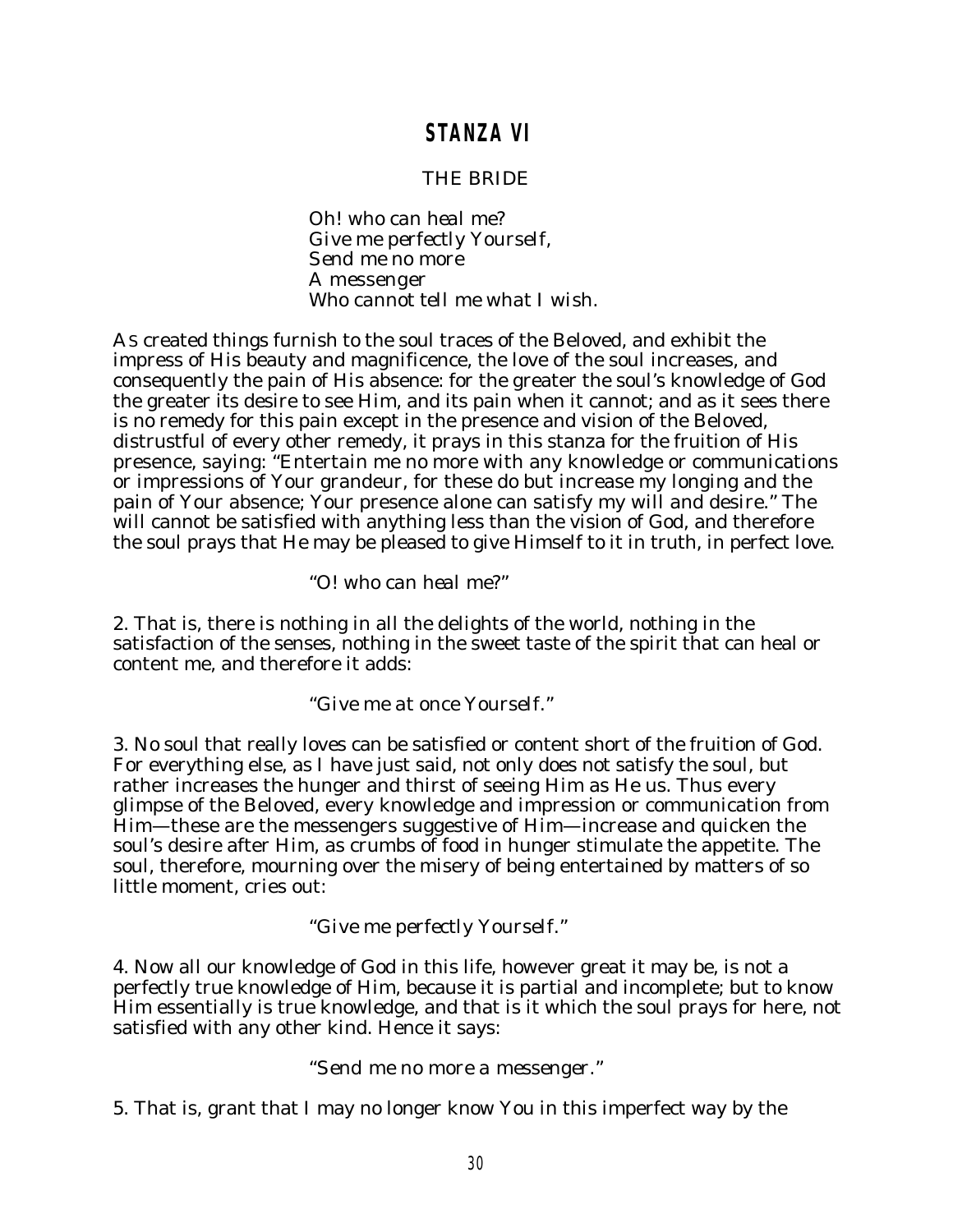messengers of knowledge and impressions, which are so distant from that which my soul desires; for these messengers, as You well know, O my Bridegroom, do but increase the pain of Your absence. They renew the wound which You have inflicted by the knowledge of You which they convey, and they seem to delay Your coming. Henceforth send me no more of these inadequate communications, for if I have been hitherto satisfied with them, it was owing to the slightness of my knowledge and of my love: now that my love has become great, I cannot satisfy myself with them; therefore, give me at once Yourself.

6. This, more clearly expressed, is as follows: "O Lord my Bridegroom, Who gave me Yourself partially before, give me Yourself wholly now. You who showed glimpses of Yourself before, show Yourself clearly now. You who communicated Yourself hitherto by the instrumentality of messengers—it was as if You mocked me—give Yourself by Yourself now. Sometimes when You visited me You gave me the pearl of Your possession, and, when I began to examine it, lo, it was gone, for You had hidden it Yourself: it was like a mockery. Give me then Yourself in truth, Your whole self, that I may have You wholly to myself wholly, and send me no messengers again."

*"Who cannot tell me what I wish."*

7. "I wish for You wholly, and Your messengers neither know You wholly, nor can they speak of You wholly, for there is nothing in earth or heaven that can furnish that knowledge to the soul which it longs for. They cannot tell me, therefore, what I wish. Instead, then, of these messengers, be You the messenger and the message."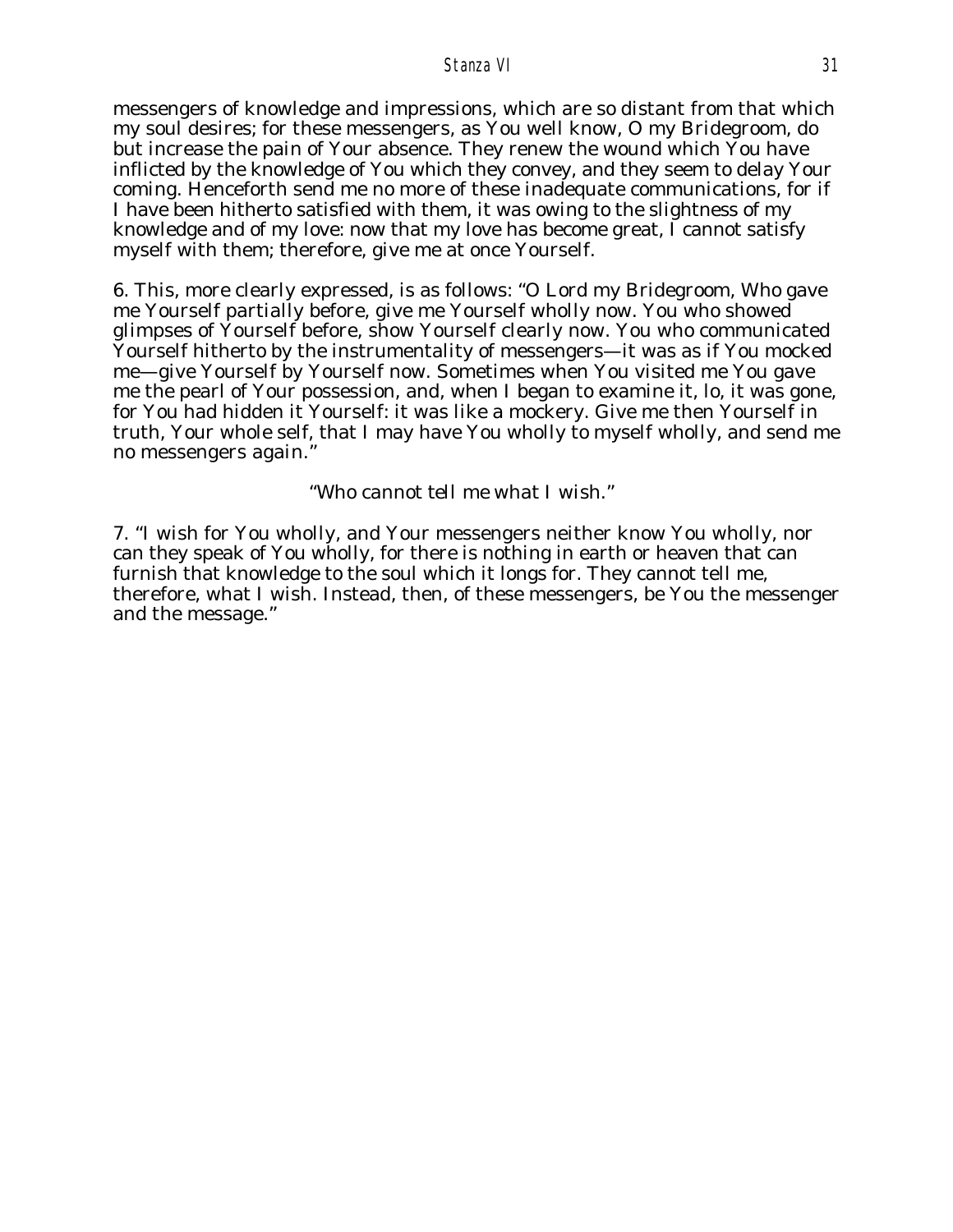# *STANZA VII*

*All they who serve are telling me Of Your unnumbered graces; And all wound me more and more, And something leaves me dying, I know not what, of which they are darkly speaking.*

THE soul describes itself in the foregoing stanza as wounded, or sick with love of the Bridegroom, because of the knowledge of Him which the irrational creation supplies, and in the present, as wounded with love because of the other and higher knowledge which it derives from the rational creation, nobler than the former; that is, angels and men. This is not all, for the soul says also that it is dying of love, because of that marvelous immensity not wholly but partially revealed to it through the rational creation. This it calls "I know not what," because it cannot be described, and because it is such that the soul dies of it.

2. It seems, from this, that there are three kinds of pain in the soul's love of the Beloved, corresponding to the three kinds of knowledge that can be had of Him. The first is called a wound; not deep, but slight, like a wound which heals quickly, because it comes from its knowledge of the creatures, which are the lowest works of God. This wounding of the soul, called also sickness, is thus spoken of by the bride in the Canticle: "I adjure you, O daughters of Jerusalem, if you find my Beloved, that you tell Him that I languish with love."1 The daughters of Jerusalem are the creatures.

3. The second is called a sore which enters deeper than a wound into the soul, and is, therefore, of longer continuance, because it is as a wound festering, on account of which the soul feels that it is really dying of love. This sore is the effect of the knowledge of the works of God, the incarnation of the Word, and the mysteries of the faith. These being the greatest works of God, and involving a greater love than those of creation, produce a greater effect of love in the soul. If the first kind of pain is as a wound, this must be like a festering, continuous sore. Of this speaks the Bridegroom, addressing Himself to the bride, saying: "You have wounded My heart, My sister, My bride; you have wounded My heart with one of your eyes, and with one hair of your neck.<sup>"2</sup> The eye signifies faith in the incarnation of the Bridegroom, and the one hair is the love of the same.

4. The third kind of pain is like dying; it is as if the whole soul were festering because of its wound. It is dying a living death until love, having slain it, shall make it live the life of love, transforming it in love. This dying of love is affected by a single touch of the knowledge of the Divinity; it is the "I know not what," of which the creatures, as in the stanza is said, are speaking indistinctly. This touch is not continuous nor great,—for then soul and body would part—but soon over, and thus the soul is dying of love, and dying the more when it sees that it

<sup>1</sup> Cant. 5:8

<sup>2</sup> Cant. 4:9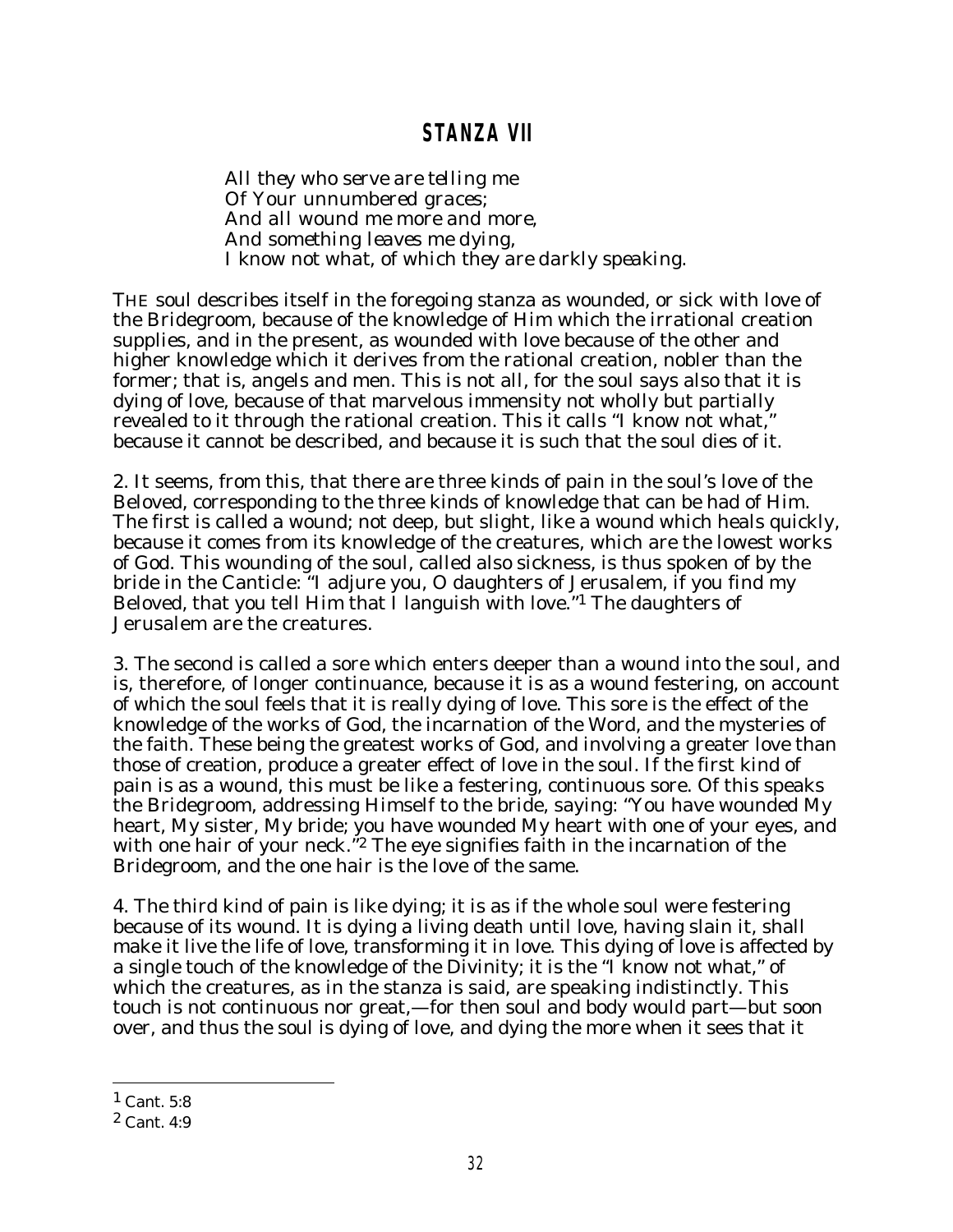#### *Stanza VII 33*

cannot die of love.<sup>1</sup> This is called impatient love, which is spoken of in the book of Genesis, where the Scripture says that Rachel's love of children was so great that she said to Jacob her husband, "Give me children, otherwise I shall die."2 And the prophet Job said, "Who will grant that . . . He that has begun the same would cut me off."3

5. These two-fold pains of love—that is, the wound and the dying—are in the stanza said to be merely the rational creation. The wound, when it speaks of the unnumbered graces of the Beloved in the mysteries and wisdom of God taught by the faith. The dying, when it is said that the rational creation speaks indistinctly. This is a sense and knowledge of the Divinity sometimes revealed when the soul hears God spoken of. Therefore it says:

### *"All they who serve."*

6. That is, the rational creation, angels and men; for these alone are they who serve God, understanding by that word intelligent service; that is to say, all they who serve God. Some serve Him by contemplation and fruition in heaven—these are the angels; others by loving and longing for Him on earth—these are men. And because the soul learns to know God more distinctly through the rational creation, whether by considering its superiority over the rest of creation, or by what it teaches us of God—the angels interiorly by secret inspirations, and men exteriorly by the truths of Scripture—it says:

### *"Telling me of Your unnumbered graces."*

7. That is, they speak of the wonders of Your grace and mercy in the Incarnation, and in the truths of the faith which they show forth and are ever telling more distinctly; for the more they say, the more do they reveal Your graces.

### *"And all wound me more and more."*

8. The more the angels inspire me, the more men teach me, the more do I love You; and thus all wound me more and more with love.

### *"And something leaves me dying, I know not what, of which they are darkly speaking."*

9. It is as if it said: "But beside the wound which the creatures inflict when they tell me of Your unnumbered graces, there is yet something which remains to be told, one thing unknown to be uttered, a most clear trace of the footsteps of God revealed to the soul, which it should follow, a most profound knowledge of God, which is ineffable, and therefore spoken of as 'I know not what." If that which I comprehend inflicts the wound and festering sore of love, that which I cannot comprehend but yet feel profoundly, kills me.

10. This happens occasionally to souls advanced, whom God favors in what they hear, or see, or understand—and sometimes without these or other means—with

<sup>1</sup> See 'Living Flame,' stanza 3, line 3, sect. 20.

<sup>2</sup> Gen. 30:1

<sup>3</sup> Job 6:8,9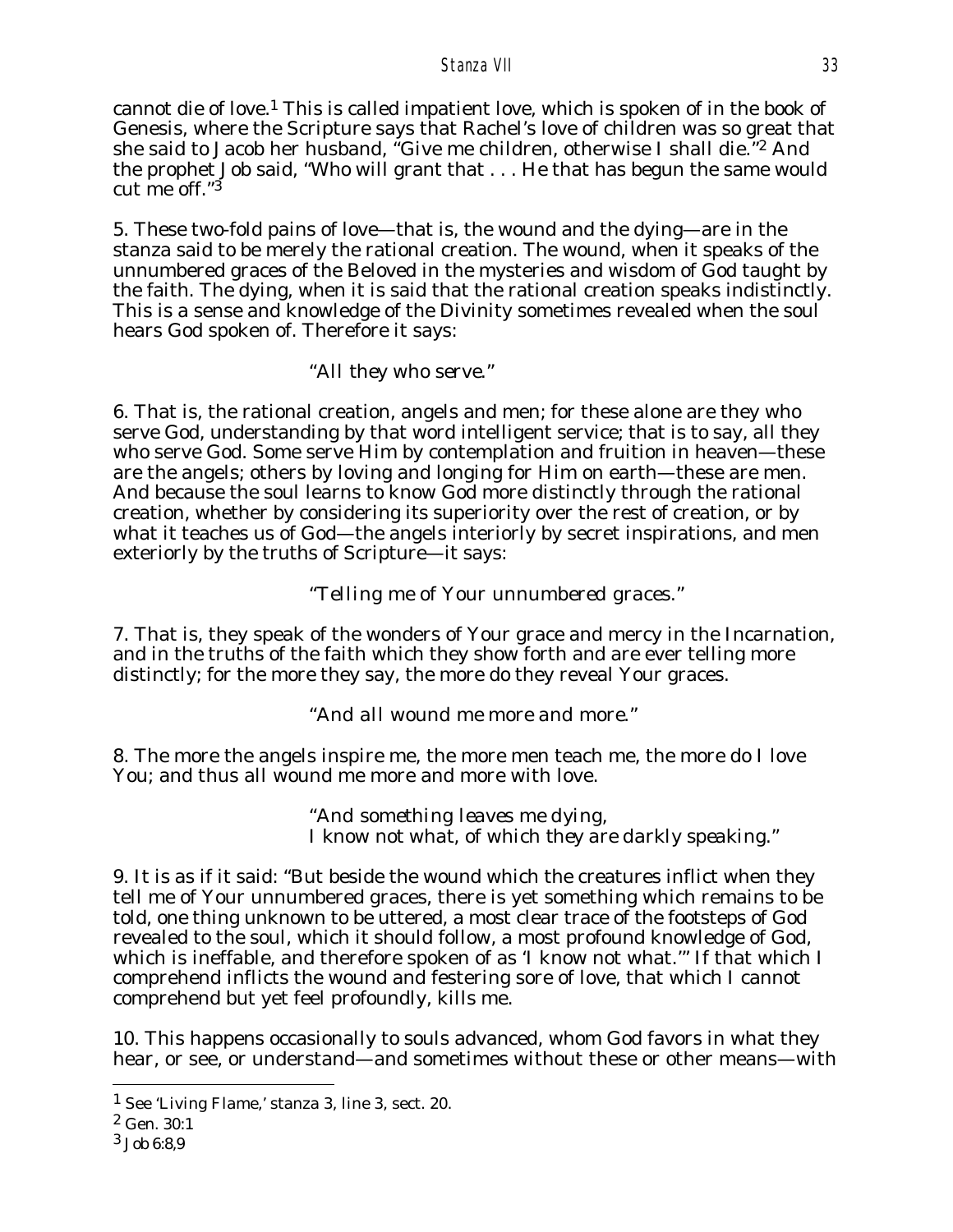a certain profound knowledge, in which they feel or apprehend the greatness and majesty of God. In this state they think so highly of God as to see clearly that they know Him not, and in their perception of His greatness they recognize that not to comprehend Him is the highest comprehension. And thus, one of the greatest favors of God, bestowed transiently on the soul in this life, is to enable it to see so distinctly, and to feel so profoundly, that it clearly understands it cannot comprehend Him at all. These souls are herein, in some degree, like the saints in heaven, where they who know Him most perfectly perceive most clearly that He is infinitely incomprehensible, for those who have the less clear vision, do not perceive so distinctly as the others, how greatly He transcends their vision. This is clear to none who have not had experience of it. But the experienced soul, comprehending that there is something further of which it is profoundly sensible, calls it, "I know not what." As that cannot be understood, so neither can it be described, though it is felt, as I have said. Hence the soul says that the creatures speak indistinctly, because they cannot distinctly utter that which they would say: it is the speech of infants, who cannot explain distinctly or speak intelligibly that which they would convey to others.

11. The other creatures, also, are in some measure a revelation to the soul in this way, but not of an order so high, whenever it is the good pleasure of God to manifest to it their spiritual sense and significance; they are seemingly on the point of making us understand the perfections of God, and cannot compass it; it is as if one were about to explain a matter and the explanation is not given; and thus they stammer "I know not what." The soul continues to complain, and addresses its own life, saying, in the stanza that follows: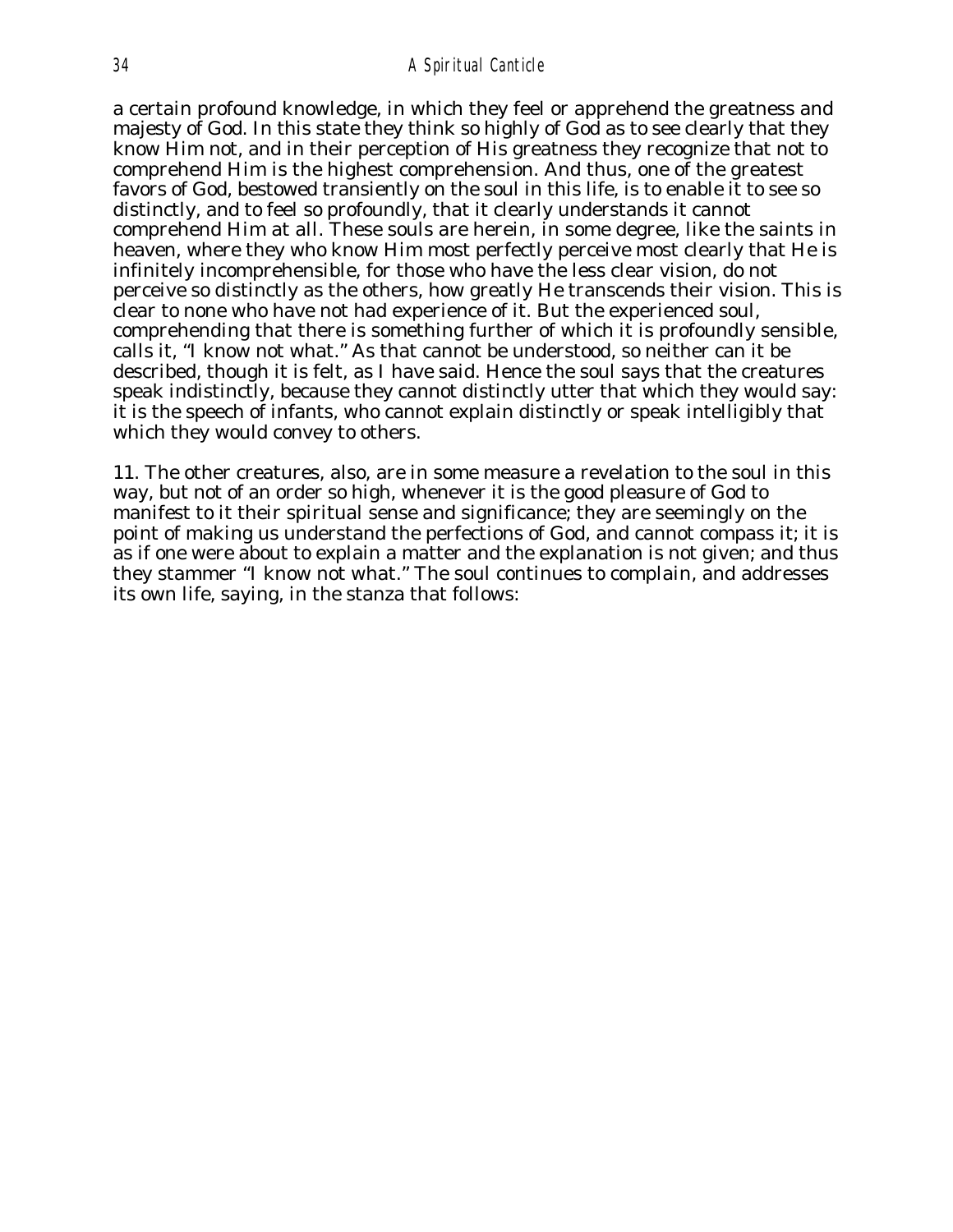# *STANZA VIII*

*But how you persevere, O life! Not living where you live; The arrows bring death Which you receive From your conceptions of the Beloved.*

THE soul, perceiving itself to be dying of love, as it has just said, and yet not dying so as to have the free enjoyment of its love, complains of the continuance of its bodily life, by which the spiritual life is delayed. Here the soul addresses itself to the life it is living upon earth, magnifying the sorrows of it. The meaning of the stanza therefore is as follows: "O life of my soul, how can you persevere in this life of the flesh, seeing that it is your death and the privation of the true spiritual life in God, in Whom you live in substance, love, and desire, more truly than in the body? And if this were not reason enough to depart, and free yourself from the body of this death, so as to live and enjoy the life of God, how can you still remain in a body so frail? Besides, these wounds of love made by the Beloved in the revelation of His majesty are by themselves alone sufficient to put an end to your life, for they are very deep; and thus all your feelings towards Him, and all you know of Him, are so many touches and wounds of love that kill,

#### *"But how you persevere, O life! Not living where you live."*

2. We must keep in mind, for the better understanding of this, that the soul lives there where it loves, rather than in the body which it animates. The soul does not live by the body, but, on the contrary, gives it life, and lives by love in that which it loves. For beside this life of love which it lives in God Who loves it, the soul has its radical and natural life in God, like all created things, according to the saying of St. Paul: "In Him we live, and move, and are;"1 that is, our life, motion, and being is in God. St. John also says that all that was made was life in God: "That which was made, in Him was life."2

3. When the soul sees that its natural life is in God through the being He has given it, and its spiritual life also because of the love it bears Him, it breaks forth into lamentations, complaining that so frail a life in a mortal body should have the power to hinder it from the fruition of the true, real, and delicious life, which it lives in God by nature and by love. Earnestly, therefore, does the soul insist upon this: it tells us that it suffers between two contradictions—its natural life in the body, and its spiritual life in God; contrary the one to the other, because of their mutual repugnance. The soul living this double life is of necessity in great pain; for the painful life hinders the delicious, so that the natural life is as death, seeing

<sup>1</sup> Acts 17:28

 $2$  John 1:3. The Saint adopts an old punctuation, different from the usual one. He reads thus: 'Omnia per Ipsum facta sunt, et sine Ipso factum est nihil: Quod factum est, in Ipso vita erat' ('All things were made by Him, and without Him nothing was made: What was made in Him was life').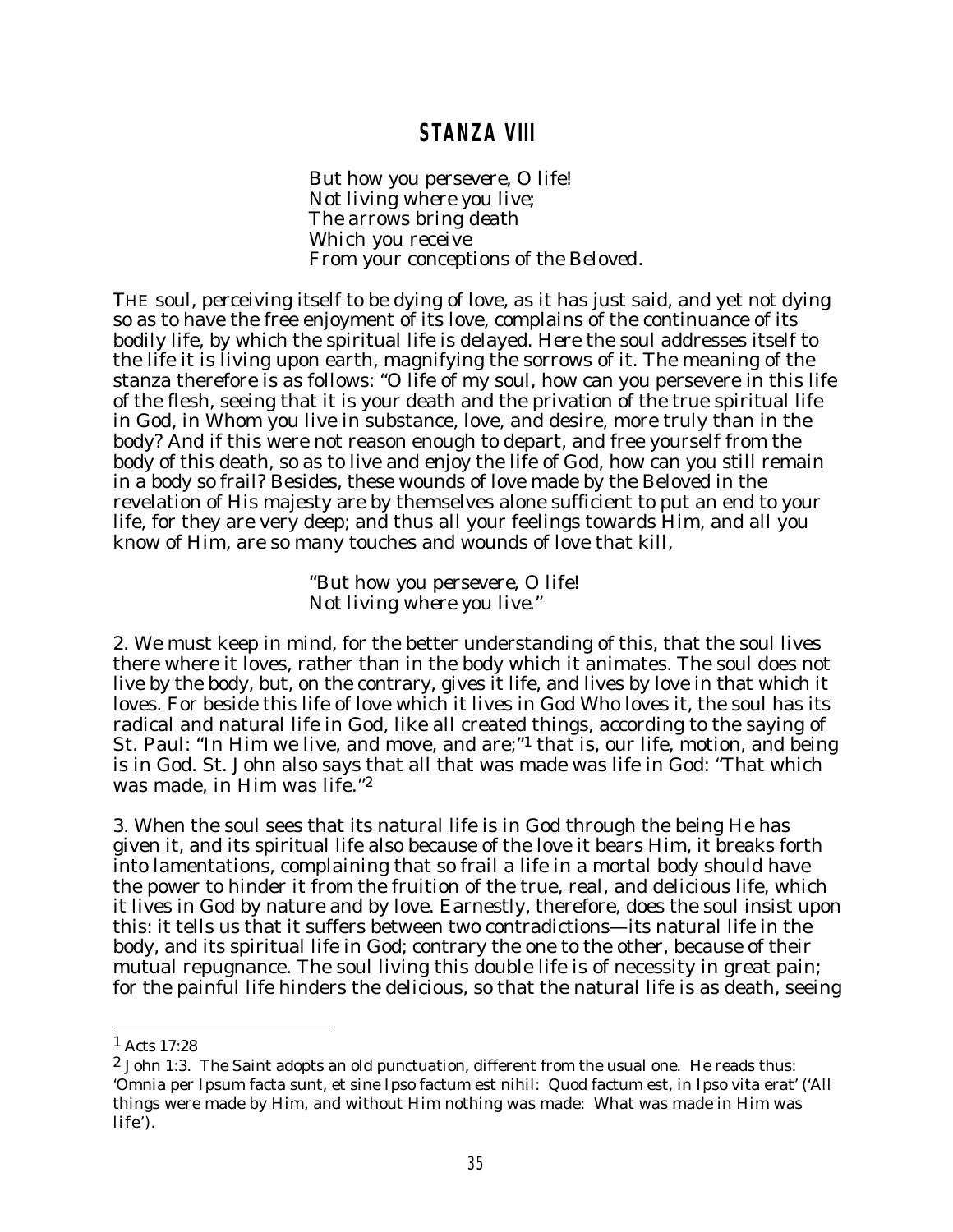that it deprives the soul of its spiritual life, wherein is its whole being and life by nature, and all its operations and feelings by love. The soul, therefore, to depict more vividly the hardships of this fragile life, says:

### *"The arrows bring death which you receive."*

4. That is to say: "Besides, how can you continue in the body, seeing that the touches of love—these are the arrows—with which the Beloved pierces your heart, are alone sufficient to deprive you of life?" These touches of love make the soul and heart so fruitful of the knowledge and love of God, that they may well be called conceptions of God, as in the words that follow:

### *"From your conceptions of the Beloved."*

5. That is, of the majesty, beauty, wisdom, grace, and power, which you know to be His.

### **NOTE**

AS the hart wounded with a poisoned arrow cannot be easy and at rest, but seeks relief on all sides, plunging into the waters here and again there, while the poison spreads notwithstanding all attempts at relief, till it reaches the heart, and occasions death; so the soul, pierced by the arrow of love, never ceases from seeking to alleviate its pains. Not only does it not succeed, but its pains increase, let it think, and say, and do what it may; and knowing this, and that there is no other remedy but the resignation of itself into the hands of Him Who wounded it, that He may relieve it, and effectually slay it through the violence of its love; it turns towards the Bridegroom, Who is the cause of all, and says: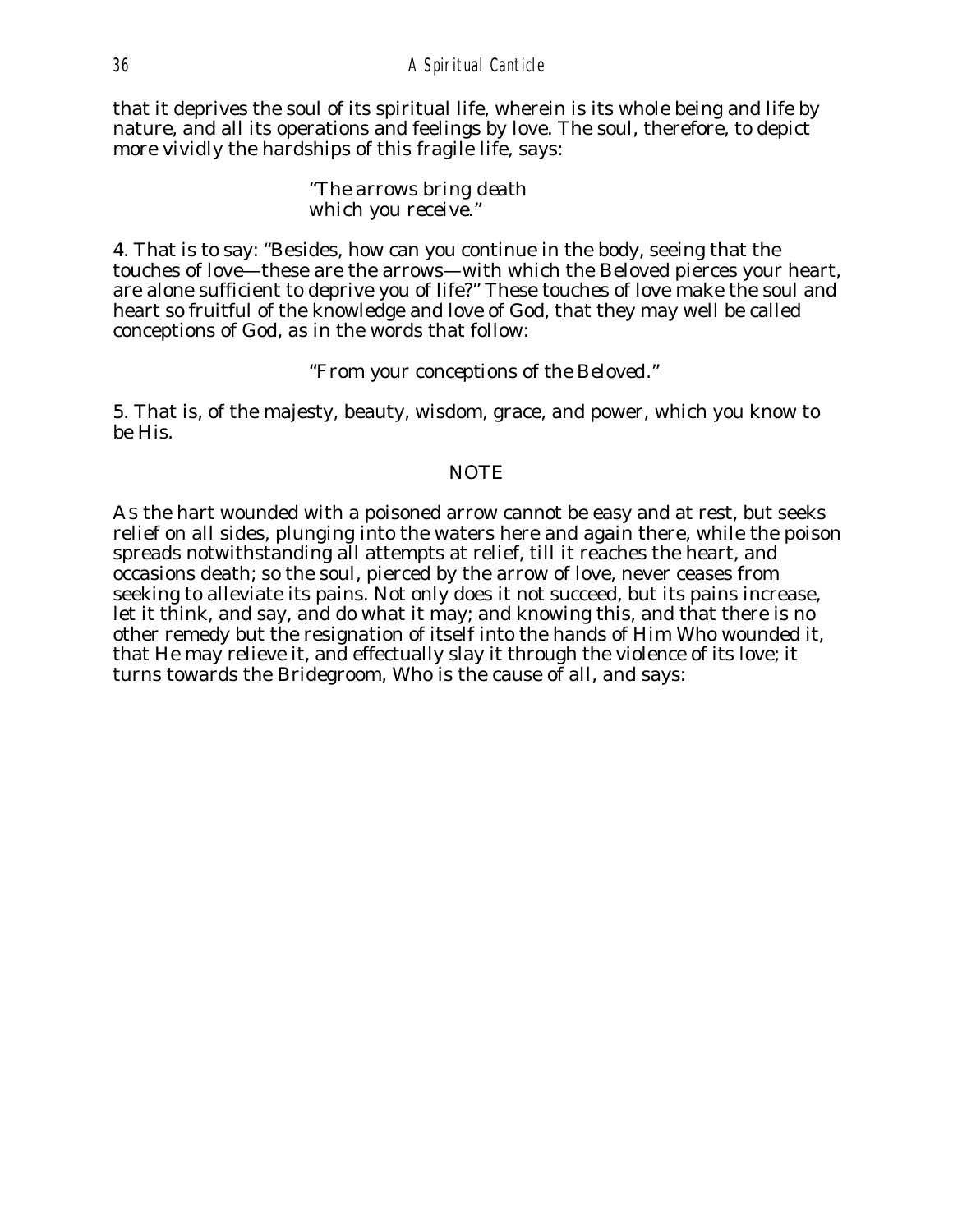# *STANZA IX*

*Why, after wounding This heart, have You not healed it? And why, after stealing it, Have You thus abandoned it, And not carried away the stolen prey?*

HERE the soul returns to the Beloved, still complaining of its pain; for that impatient love which the soul now exhibits admits of no rest or cessation from pain; so it sets forth its griefs in all manner of ways until it finds relief. The soul seeing itself wounded and lonely, and as no one can heal it but the Beloved Who has wounded it, asks why He, having wounded its heart with that love which the knowledge of Him brings, does not heal it in the vision of His presence; and why He thus abandons the heart which He has stolen through the love Which inflames it, after having deprived the soul of all power over it. The soul has now no power over its heart—for he who loves has none—because it is surrendered to the Beloved, and yet He has not taken it to Himself in the pure and perfect transformation of love in glory.

> *"Why, after wounding this heart, have You not healed it?"*

2. The enamored soul is complaining not because it is wounded, for the deeper the wound the greater the joy, but because, being wounded, it is not healed by being wounded to death. The wounds of love are so deliciously sweet, that if they do not kill, they cannot satisfy the soul. They are so sweet that it desires to die of them, and hence it is that it says, "Why, after wounding this heart, have You not healed it?" That is, "Why have You struck it so sharply as to wound it so deeply, and yet not healed it by killing it utterly with love? As You are the cause of its pain in the affliction of love, be You also the cause of its health by a death from love; so the heart, wounded by the pain of Your absence, shall be healed in the delight and glory of Your Sweet presence." Therefore it goes on:

> *"And why, after stealing it, have You thus abandoned it?"*

3. Stealing is nothing else but the act of a robber in dispossessing the owner of his goods, and possessing them himself. Here the soul complains to the Beloved that He has robbed it of its heart lovingly, and taken it out of its power and possession, and then abandoned it, without taking it into His own power and possession as the thief does with the goods he steals, carrying them away with him. He who is in love is said to have lost his heart, or to have it stolen by the object of his love; because it is no longer in his own possession, but in the power of the object of his love, and so his heart is not his own, but the property of the person he loves.

4. This consideration will enable the soul to determine whether it loves God simply or not. If it loves Him it will have no heart for itself, nor for its own pleasure or profit, but for the honor, glory, and pleasure of God; because the more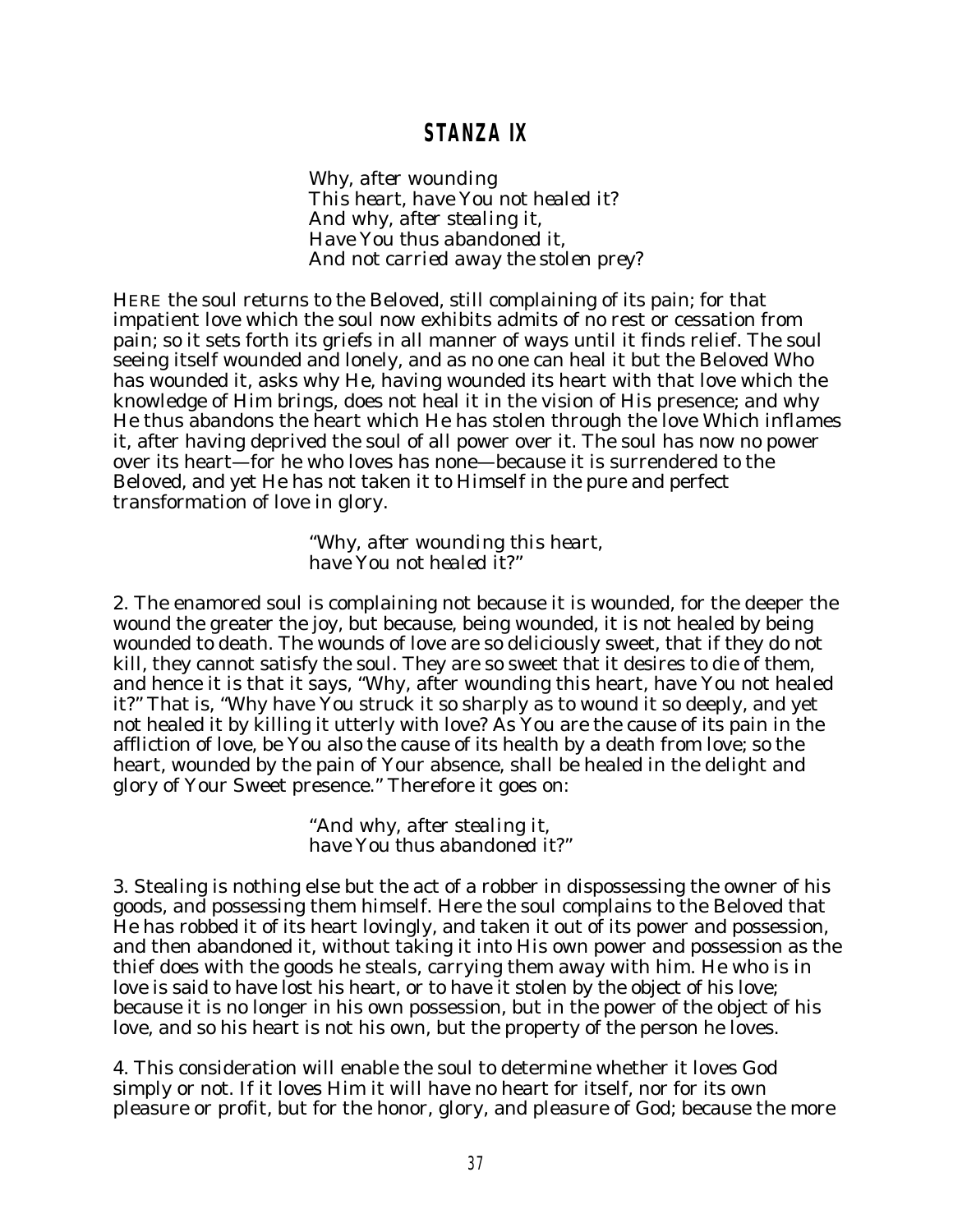the heart is occupied with self, the less is it occupied with God. Whether God has really stolen the heart, the soul may ascertain by either of these two signs: Is it anxiously seeking after God? and has it no pleasure in anything but in Him, as the soul here says? The reason of this is that the heart cannot rest in peace without the possession of something; and when its affections are once placed, it has neither the possession of itself nor of anything else; neither does it perfectly possess what it loves. In this state its weariness is in proportion to its loss, until it shall enter into possession and be satisfied; for until then the soul is as an empty vessel waiting to be filled, as a hungry man eager for food, as a sick man sighing for health, and as a man suspended in the air.

# *"And not carried away the stolen prey?"*

5. "Why do You not carry away the heart which Your love has stolen, to fill it, to heal it, and to satiate it giving it perfect rest in Yourself?"

6. The loving soul, for the sake of greater conformity with the Beloved, cannot cease to desire the recompense and reward of its love for the sake of which it serves the Beloved, otherwise it could not be true love, for the recompense of love is nothing else, and the soul seeks nothing else, but greater love, until it reaches the perfection of love; for the sole reward of love is love, as we learn from the prophet Job, who, speaking of his own distress, which is that of the soul now referred to, says: "As a servant longs for the shade, as the hireling looks for the end of his work; so I also have had empty months, and have numbered to myself wearisome nights. If I sleep, I say, When shall I arise? and again, I shall look for the evening, and shall be filled with sorrows even till darkness."1

7. Thus, then, the soul on fire with the love of God longs for the perfection and consummation of its love, that it may be completely refreshed. As the servant wearied by the heat of the day longs for the cooling shade, and as the hireling looks for the end of his work, so the soul for the end of its own. Observe, Job does not say that the hireling looks for the end of his labor, but only for the end of his work. He teaches us that the soul which loves looks not for the end of its labor, but for the end of its work; because its work is to love, and it is the end of this work, which is love, that it hopes for, namely, the perfect love of God. Until it attains to this, the words of Job will be always true of it—its months will be empty, and its nights wearisome and tedious. It is clear, then, that the soul which loves God seeks and looks for no other reward of its services than to love God perfectly.

### NOTE

THE soul, having reached this degree of love, resembles a sick man exceedingly wearied, whose appetite is gone, and to whom his food is loathsome, and all things annoyance and trouble. Amidst all things that present themselves to his thoughts, or feelings, or sight, his only wish and desire is health; and everything that does not contribute to it is weariness and oppressive. The soul, therefore, in pain because of its love of God, has three peculiarities. Under all circumstances, and in all affairs, the thought of its health—that is, the Beloved—is ever present to it; and though it is obliged to attend to them because it cannot help it, its heart is ever with Him. The second peculiarity, namely, a loss of pleasure in everything,

 $1$  Job 7:2-4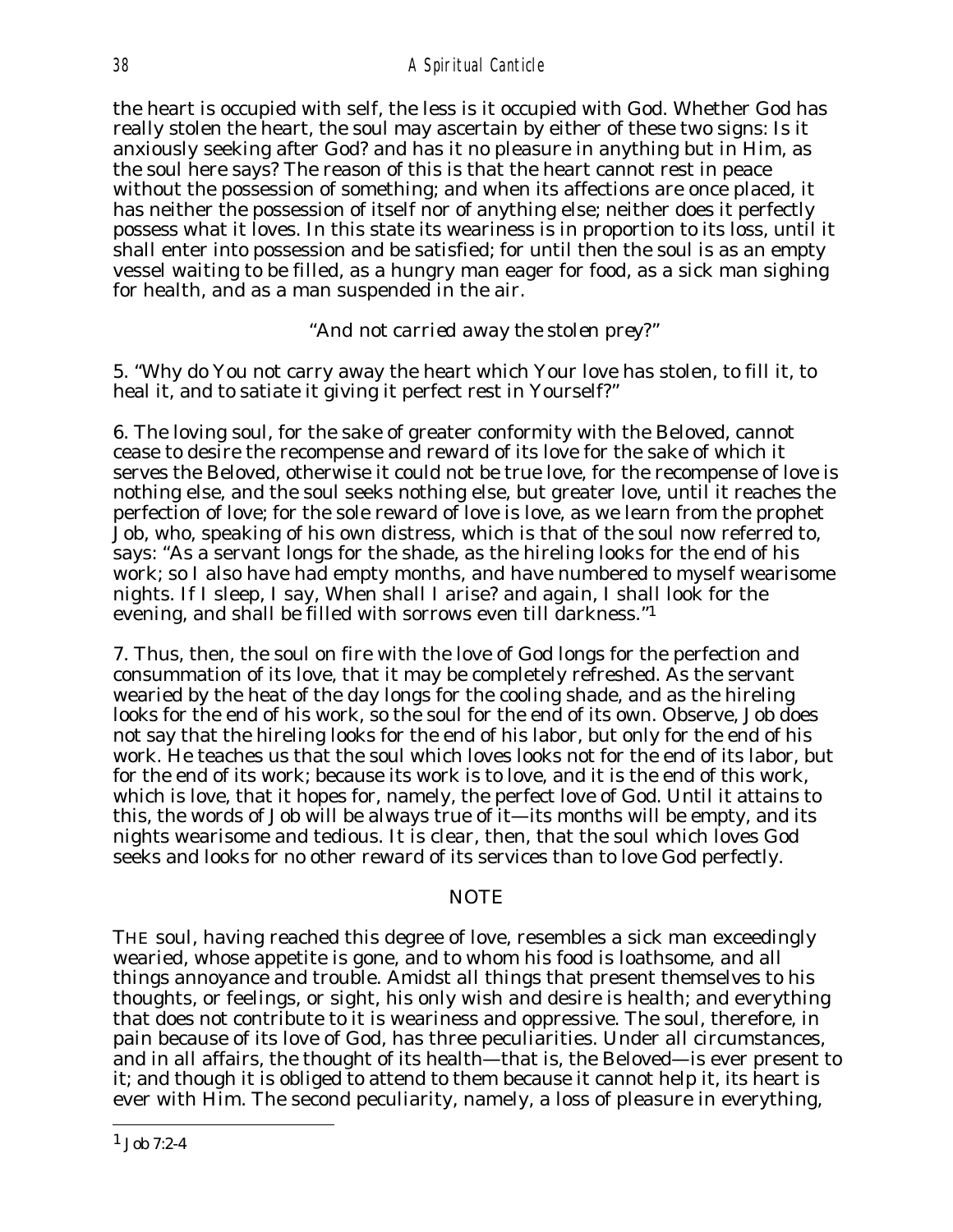arises from the first. The third also, a consequence of the second, is that all things become wearisome, and all affairs full of vexation and annoyance.

2. The reason is that the palate of the will having touched and tasted of the food of the love of God, the will instantly, under all circumstances, regardless of every other consideration, seeks the fruition of the Beloved. It is with the soul now as it was with Mary Magdalene, when in her burning love she sought Him in the garden. She, thinking Him to be the gardener, spoke to Him without further reflection, saying: "If you have taken Him hence, tell me where you have laid Him, and I will take Him away."1 The soul is under the influence of a like anxiety to find Him in all things, and not finding Him immediately, as it desires—but rather the very reverse—not only has no pleasure in them, but is even tormented by them, and sometimes exceedingly so: for such souls suffer greatly in their intercourse with men and in the transactions of the world, because these things hinder rather than help them in their search.

3. The bride in the Canticle shows us that she had these three peculiarities when seeking the Bridegroom. "I sought Him and found Him not; the keepers that go about the city found me, they struck me and wounded me: the keepers of the walls took away my cloak."2 The keepers that go about the city are the affairs of this world, which, when they "find" a soul seeking after God, inflict upon it much pain, and grief, and loathing; for the soul not only does not find in them what it seeks, but rather a hindrance. They who keep the wall of contemplation, that the soul may not enter—that is, evil spirits and worldly affairs—take away the cloak of peace and the quiet of loving contemplation. All this inflicts infinite vexation on the soul enamored of God; and while it remains on earth without the vision of God, there is no relief, great or small, from these afflictions, and the soul therefore continues to complain to the Beloved, saying:

<sup>1</sup> John 20:15

<sup>2</sup> Cant. 6:6,7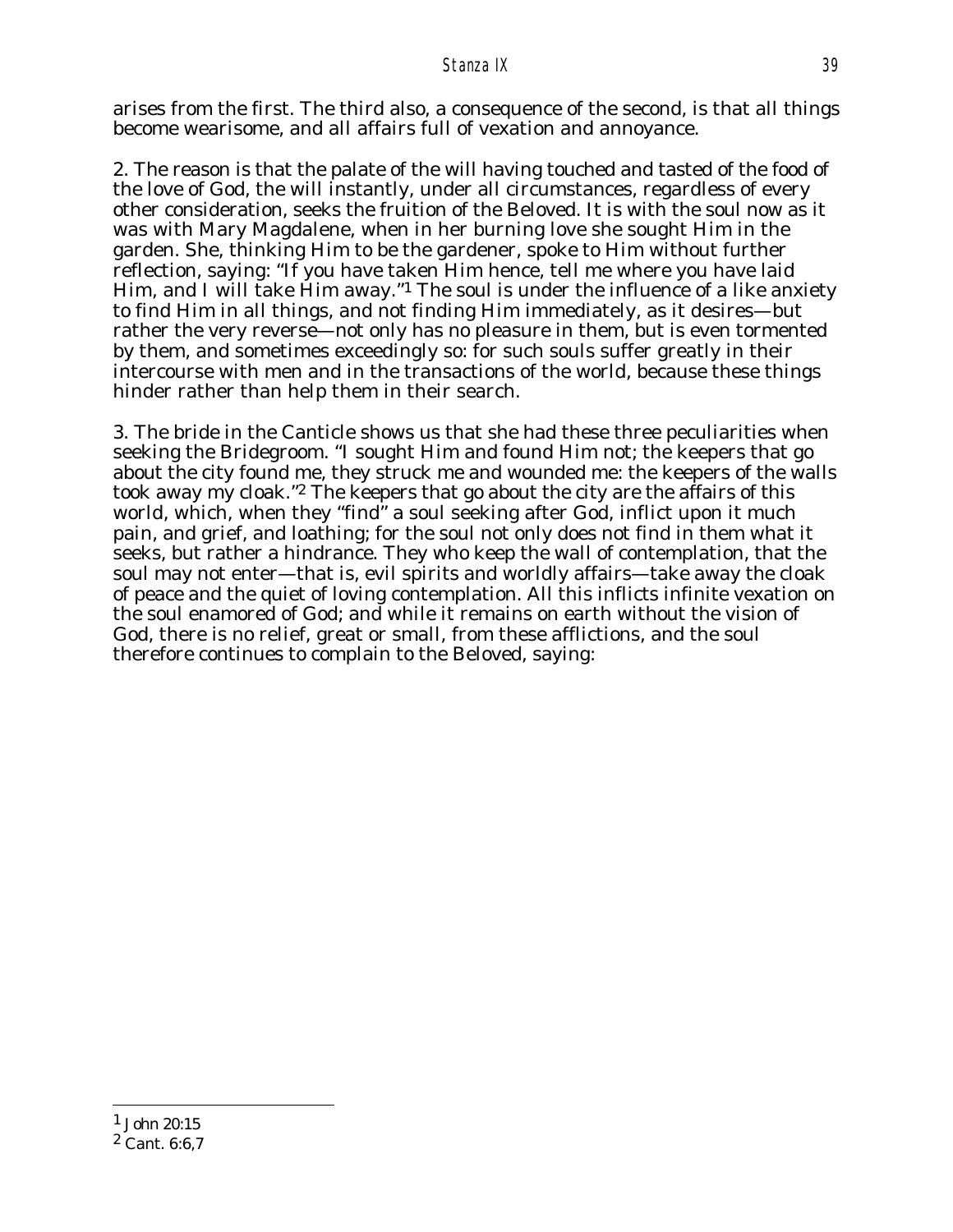# *STANZA X*

*Quench my troubles, For no one else can soothe them; And let my eyes behold You, For You are their light, And I will keep them for You alone.*

HERE the soul continues to beseech the Beloved to put an end to its anxieties and distress—none other than He can do so—and that in such a way that its eyes may behold Him; for He alone is the light by which they see, and there is none other but He on whom it will look.

## *"Quench my troubles."*

2. The desire of love has this property, that everything said or done which does not become that which the will loves, wearies and annoys it, and makes it peevish when it sees itself disappointed in its desires. This and its weary longing after the vision of God is here called "troubles." These troubles nothing can remove except the possession of the Beloved; hence the soul prays Him to quench them with His presence, to cool their feverishness, as the cooling water him who is wearied by the heat. The soul makes use of the expression "quench," to denote its sufferings from the fire of love.

### *"For no one else can soothe them."*

3. The soul, in order to move and persuade the Beloved to grant its petition, says, "As none other but You can satisfy my needs, You quench my troubles." Remember here that God is then close at hand, to comfort the soul and to satisfy its wants, when it has and seeks no satisfaction or comfort out of Him. The soul that finds no pleasure out of God cannot be long unvisited by the Beloved.

### *"And let my eyes behold You."*

4. Let me see You face to face with the eyes of the soul,

# *"For you are their light."*

5. God is the supernatural light of the soul, without which it abides in darkness. And now, in the excess of its affection, it calls Him the light of its eyes, as an earthly lover, to express his affection, calls the object of his love the light of his eyes. The soul says in effect in the foregoing terms, "Since my eyes have no other light, either of nature or of love, but You, let them behold You, Who in every way are their light." David was regretting this light when he said in his trouble, "The light of my eyes, and the same is not with me;"<sup>1</sup> and Tobit, when he said, "What manner of joy shall be to me who sit in darkness, and see not the light of

<sup>1</sup> Ps. 37:11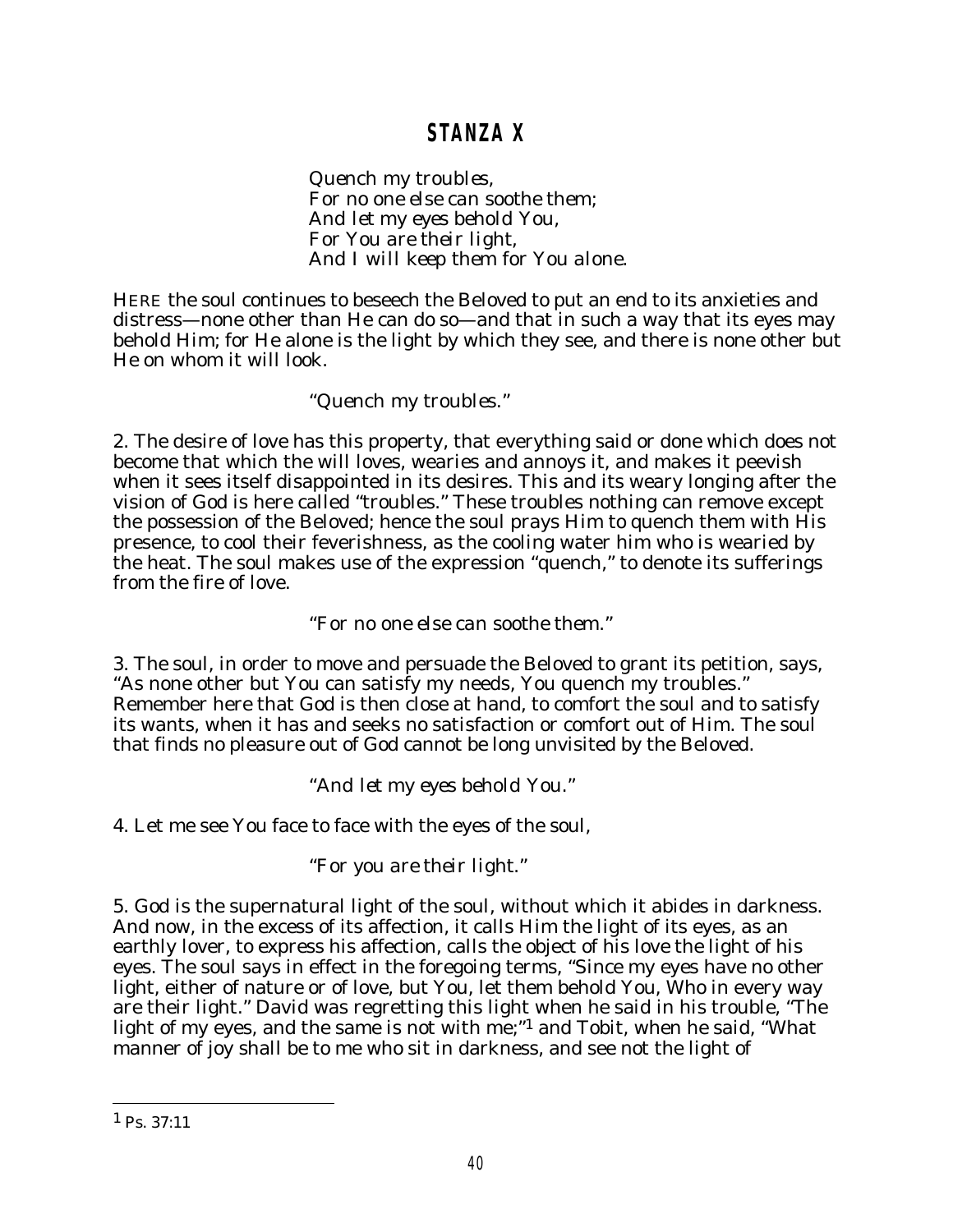#### *Stanza X 41*

heaven?"1 He was longing for the clear vision of God; for the light of heaven is the Son of God; as St. John says in the Revelation: "And the city needs not sun, nor moon to shine in it; for the glory of God has illuminated it, and the Lamb is the lamp thereof."2

#### *"And I will keep them for You alone."*

6. The soul seeks to constrain the Bridegroom to let it see the light of its eyes, not only because it would be in darkness without it, but also because it will not look upon anything but on Him. For as that soul is justly deprived of this divine light if it fixes the eyes of the will on any other light, proceeding from anything that is not God, for then its vision is confined to that object; so also the soul, by a certain fitness, deserves the divine light, if it shuts its eyes against all objects whatever, to open them only for the vision of God.

#### NOTE

BUT the loving Bridegroom of souls cannot bear to see them suffer long in the isolation of which I am speaking, for, as He says by the mouth of Zachariah, "He that shall touch you, touches the apple of My eye;" $\frac{3}{2}$  especially when their sufferings, as those of this soul, proceed from their love for Him. Therefore does He speak through Isaiah, "It shall be before they call, I will hear; as they are yet speaking, I will hear."4 And the wise man says that the soul that seeks Him as treasure shall find Him.5 God grants a certain spiritual presence of Himself to the fervent prayers of the loving soul which seeks Him more earnestly than treasure, seeing that it has abandoned all things, and even itself, for His sake.

2. In that presence He shows certain profound glimpses of His divinity and beauty, whereby He still increases the soul's anxious desire to behold Him. For as men throw water on the coals of the forge to cause intenser heat, so our Lord in His dealings with certain souls, in the intermission of their love, makes some revelations of His majesty, to quicken their fervor, and to prepare them more and more for those graces which He will give them afterwards. Thus the soul, in that obscure presence of God, beholding and feeling the supreme good and beauty hidden there, is dying in desire of the vision, saying in the stanza that follows:

- 3 Zech. 2:8
- 4 Isa. 65:24
- 5 Prov. 2:4,5

 $1$  Tob. 5:12

<sup>2</sup> Rev. 21:23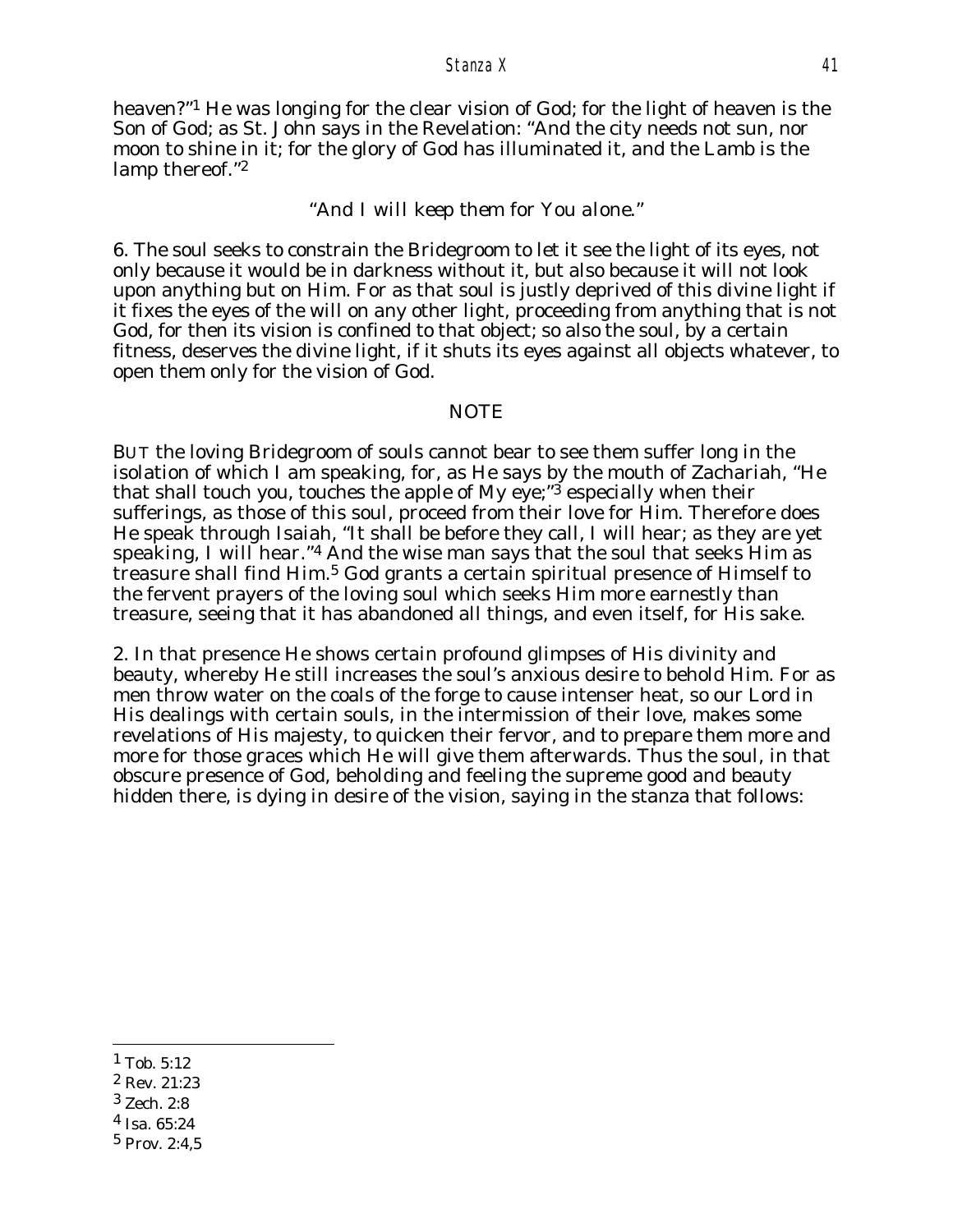# *STANZA XI*

*Reveal Your presence, And let the vision and Your beauty kill me. Behold the malady Of love is incurable Except in Your presence and before Your face.*

THE soul, anxious to be possessed by God, Who is so great, Whose love has wounded and stolen its heart, and unable to suffer more, beseeches Him directly, in this stanza, to reveal His beauty—that is, the divine Essence—and to slay it in that vision, separating it from the body, in which it can neither see nor possess Him as it desires. And further, setting before Him the distress and sorrow of heart, in which it continues, suffering it because of its love, and unable to find any other remedy than the glorious vision of the divine essence, cries out: "Reveal Your presence."

2. To understand this clearly we must remember that there are three ways in which God is present in the soul. The first is His presence in essence, not in holy souls only, but in wretched and sinful souls as well, and also in all created things; for it is by this presence that He gives life and being, and were it once withdrawn all things would return to nothing.<sup>1</sup> This presence never fails in the soul.

3. The second is His presence by grace, whereby He dwells in the soul, pleased and satisfied with it. This presence is not in all souls; for those who fall into mortal sin lose it, and no soul can know in a natural way whether it has it or not. The third is His presence by spiritual affection. God is wont to show His presence in many devout souls in diverse ways, in refreshment, joy, and gladness; yet this, like the others, is all secret, for He does not show Himself as He is, because the condition of our mortal life does not admit of it. Thus this prayer of the soul may be understood of any one of them.

### *"Reveal Your presence."*

4. Inasmuch as it is certain that God is ever present in the soul, at least in the first way, the soul does not say, "Be present"; but, "Reveal and manifest Your hidden presence, whether natural, spiritual, or affective, in such a way that I may behold You in Your divine essence and beauty." The soul prays Him that as He by His essential presence gives it its natural being, and perfects it by His presence of grace, so also He would glorify it by the manifestation of His glory. But as the soul is now loving God with fervent affections, the presence, for the revelation of which it prays the Beloved to manifest, is to be understood chiefly of the affective presence of the Beloved. Such is the nature of this presence that the soul felt there was an infinite being hidden there, out of which God communicated to it certain obscure visions of His own divine beauty. Such was the effect of these visions that the soul longed and fainted away with the desire of that which is hidden in that presence.

<sup>1</sup> See 'Ascent of Mount Carmel,' bk. 2, ch. 5, sect. 3.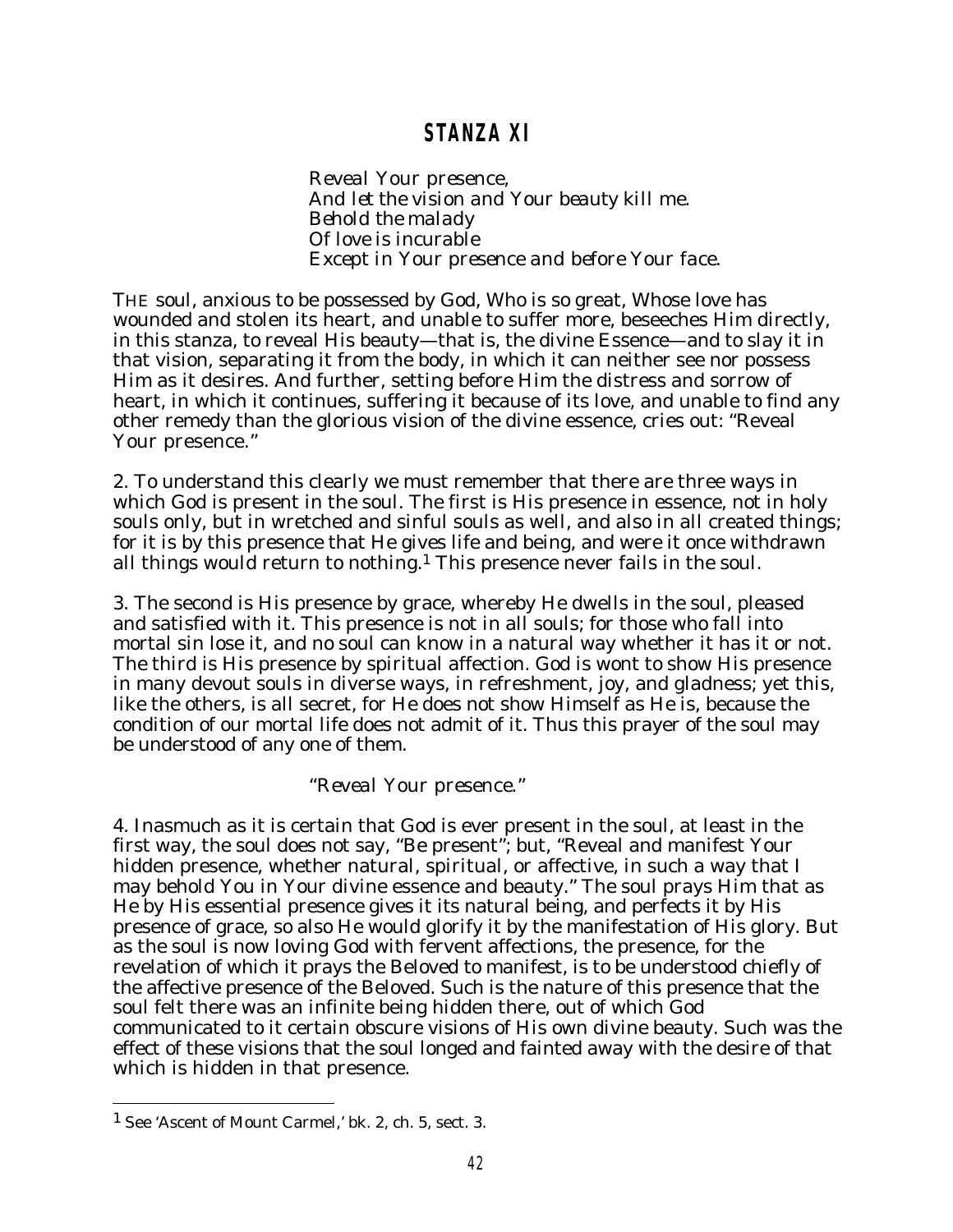5. This is in harmony with the experience of David, when he said: "My soul longs and faints for the courts of our Lord."1 The soul now faints with desire of being absorbed in the Sovereign Good which it feels to be present and hidden; for though it is hidden, the soul is most profoundly conscious of the good and delight which are there. The soul is therefore attracted to this good with more violence than matter is to its center, and is unable to contain itself, by reason of the force of this attraction, from saying:

#### *"Reveal Your presence."*

6. Moses, on Mount Sinai in the presence of God, saw such glimpses of the majesty and beauty of His hidden Divinity, that, unable to endure it, he prayed twice for the vision of His glory saying: "Whereas You have said: I know you by name, and you have found grace in my sight. If, therefore, I have found grace in Your sight, show me Your face, that I may know You and may find grace before Your eyes;"2 that is, the grace which he longed for—to attain to the perfect love of the glory of God. The answer of our Lord was: "You can not see My face, for man shall not see Me and live."3 It is as if God had said: "Moses, your prayer is difficult to grant; the beauty of My face, and the joy in seeing Me is so great, as to be more than your soul can bear in a mortal body that is so weak." The soul accordingly, conscious of this truth, either because of the answer made to Moses or also because of that which I spoke of before,  $4$  namely, the feeling that there is something still in the presence of God here which it could not see in its beauty in the life it is now living, because, as I said before,<sup>5</sup> it faints when it sees but a glimpse of it. Hence it comes that it anticipates the answer that may be given to it, as it was to Moses, and says:

#### *"Let the vision and Your beauty kill me."*

7. That is, "Since the vision of You and Your beauty is so full of delight that I cannot endure, but must die in the act of beholding them, let the vision and Your beauty kill me."

8. Two visions are said to be fatal to man, because he cannot bear them and live. One, that of the basilisk, at the sight of which men are said to die at once. The other is the vision of God; but there is a great difference between them. The former kills by poison, the other with infinite health and bliss. It is, therefore, nothing strange for the soul to desire to die by beholding the beauty of God in order to enjoy Him for ever. If the soul had but one single glimpse of the majesty and beauty of God, not only would it desire to die once in order to see Him for ever, as it desires now, but would most joyfully undergo a thousand most bitter deaths to see Him even for a moment, and having seen Him would suffer as many deaths again to see Him for another moment.

9. It is necessary to observe for the better explanation of this line, that the soul is

<sup>1</sup> Ps. 83:3

<sup>2</sup> Exod. 33:12,13

<sup>3</sup> Exod. 33:20

<sup>4</sup> Stan. vii. sect. 10.

<sup>5</sup> Above, sect. 4.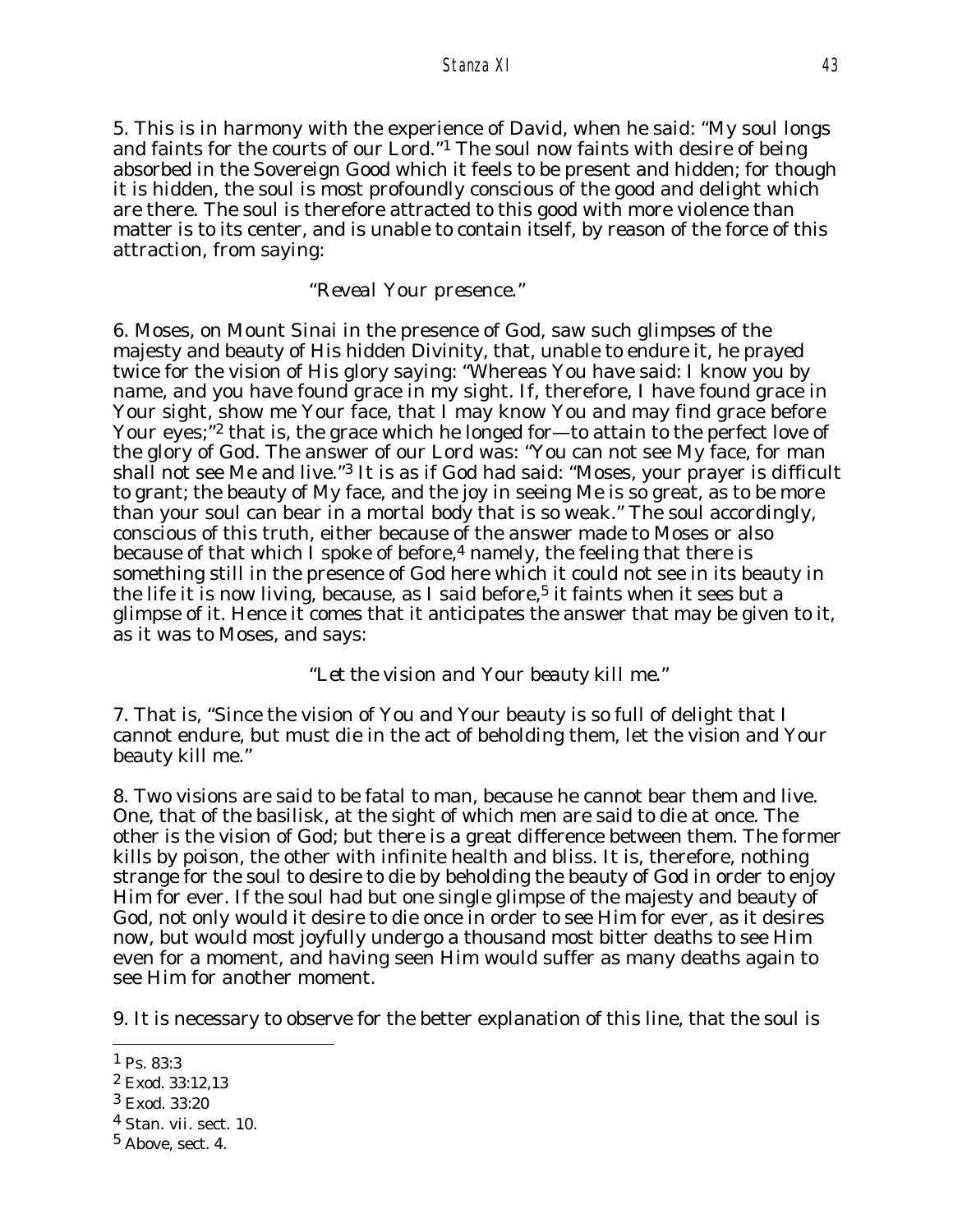now speaking conditionally, when it prays that the vision and beauty may slay it; it assumes that the vision must be preceded by death, for if it were possible before death, the soul would not pray for death, because the desire of death is a natural imperfection. The soul, therefore, takes it for granted that this corruptible life cannot coexist with the incorruptible life of God, and says:

### *"Let the vision and Your beauty kill me."*

10. St. Paul teaches this doctrine to the Corinthians when he says: "We would not be spoiled, but overclothed, that that which is mortal may be swallowed up of life,<sup>"1</sup> That is, "we would not be divested of the flesh, but invested with glory." But reflecting that he could not live in glory and in a mortal body at the same time, he says to the Philippians: "having a desire to be dissolved and to be with Christ."2

11. Here arises this question, Why did the people of Israel of old dread and avoid the vision of God, that they might not die, as it appears they did from the words of Manoah to his wife, "We shall die because we have seen God,"3 when the soul desires to die of that vision? To this question two answers may be given.

12. In those days men could not see God, though dying in the state of grace, because Christ had not come. It was therefore more profitable for them to live in the flesh, increasing in merit, and enjoying their natural life, than to be in Limbo, incapable of meriting, suffering in the darkness and in the spiritual absence of God. They therefore considered it a great grace and blessing to live long upon earth.

13. The second answer is founded on considerations drawn from the love of God. They in those days, not being so confirmed in love, nor so near to God by love, were afraid of the vision: but, now, under the law of grace, when, on the death of the body, the soul may behold God, it is more profitable to live but a short time, and then to die in order to see Him. And even if the vision were withheld, the soul that really loves God will not be afraid to die at the sight of Him; for true love accepts with perfect resignation, and in the same spirit, and even with joy, whatever comes to it from the hands of the Beloved, whether prosperity or adversity—yes, and even chastisements such as He shall be pleased to send, for, as St. John says, "perfect charity casts out fear."4

14. Thus, then, there is no bitterness in death to the soul that loves, when it brings with it all the sweetness and delights of love; there is no sadness in the remembrance of it when it opens the door to all joy; nor can it be painful and oppressive, when it is the end of all unhappiness and sorrow, and the beginning of all good. Yes, the soul looks upon it as a friend and its bride, and exults in the recollection of it as the day of espousals; it yearns for the day and hour of death more than the kings of the earth for principalities and kingdoms.

15. It was of this kind of death that the wise man said, "O death, your judgment is

- 2 Phil. 1:23
- 3 Judg. 13:22
- 4 1 John 4:18

<sup>1</sup> 2 Cor. 5:4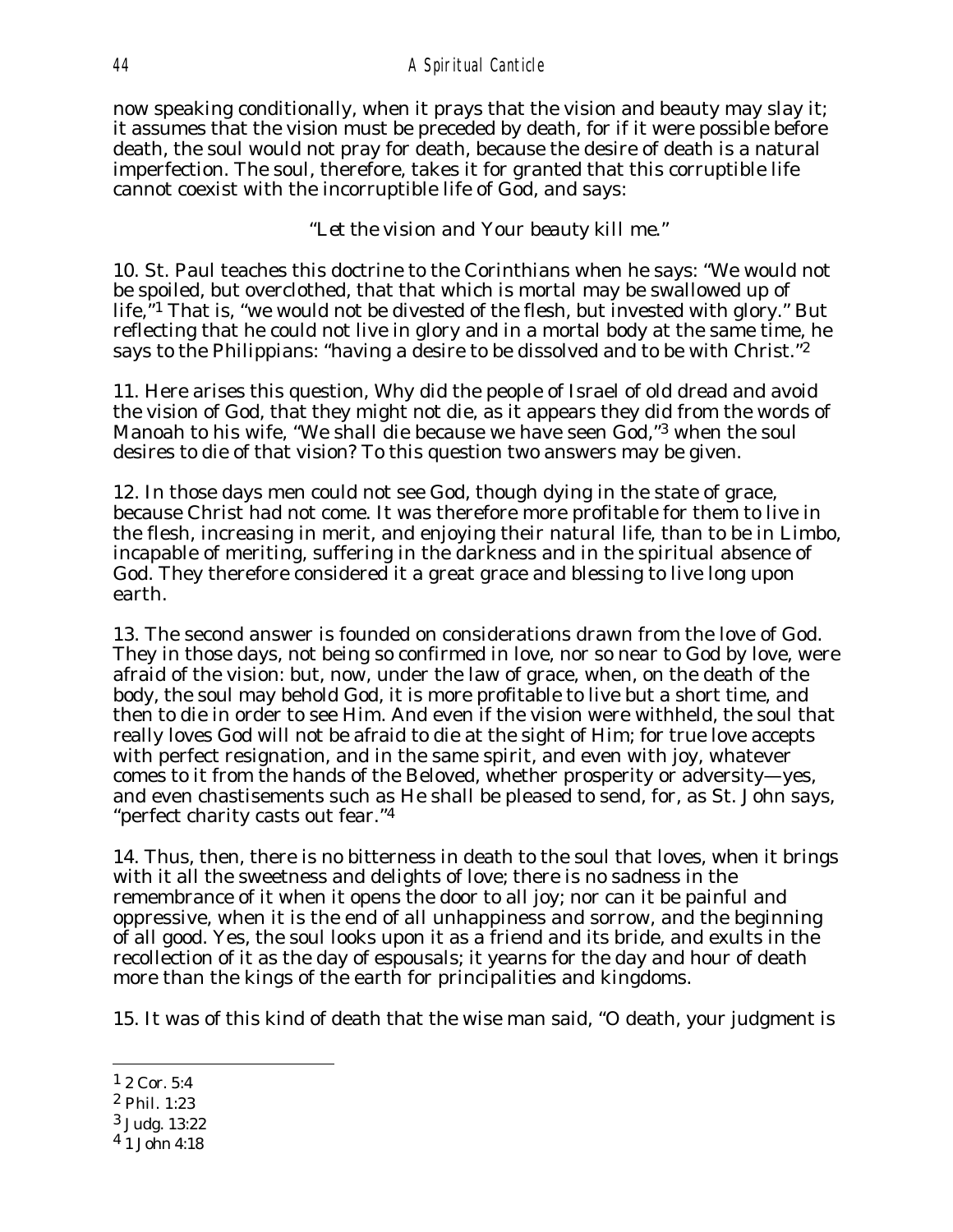good to the needy man."1 If it is good to the needy man, though it does not supply his wants, but on the contrary deprives him even of what he has, how much more good will it be to the soul in need of love and which is crying for more, when it will not only not rob it of the love it has already, but will be the occasion of that fullness of love which it yearns for, and is the supply of all its necessities. It is not without reason, then, that the soul ventures to say:

#### *"Let the vision and Your beauty kill me."*

16. The soul knows well that in the instant of that vision it will be itself absorbed and transformed into that beauty, and be made beautiful like it, enriched, and abounding in beauty as that beauty itself. This is why David said, "Precious in the sight of the Lord is the death of His saints,"2 but that could not be if they did not become partakers of His glory, for there is nothing precious in the eyes of God except that which He is Himself, and therefore, the soul, when it loves, fears not death, but rather desires it. But the sinner is always afraid to die, because he suspects that death will deprive him of all good, and inflict upon him all evil; for in the words of David, "the death of the wicked is very evil,"3 and therefore, as the wise man says, the very thought of it is bitter: "O death, how bitter is your memory to a man that has peace in his riches!"4 The wicked love this life greatly, and the next but little, and are therefore afraid of death; but the soul that loves God lives more in the next life than in this, because it lives rather where it loves than where it dwells, and therefore esteeming but lightly its present bodily life, cries out: "Let the vision and Your beauty kill me."

#### *"Behold, the malady of love is incurable, except in Your presence and before Your face."*

17. The reason why the malady of love admits of no other remedy than the presence and countenance of the Beloved is that the malady of love differs from every other sickness, and therefore requires a different remedy. In other diseases, according to sound philosophy, contraries are cured by contraries; but love is not cured but by that which is in harmony with itself. The reason is that the health of the soul consists in the love of God; and so when that love is not perfect, its health is not perfect, and the soul is therefore sick, for sickness is nothing else but a failure of health. Thus, that soul which loves not at all is dead; but when it loves a little, however little that may be, it is then alive, though exceedingly weak and sick because it loves God so little. But the more its love increases, the greater will be its health, and when its love is perfect, then, too, its health also is perfect. Love is not perfect until the lovers become so on an equality as to be mutually transformed into one another; then love is wholly perfect.

18. And because the soul is now conscious of a certain adumbration of love, which is the malady of which it here speaks, yearning to be made like to Him of whom it is a shadow, that is the Bridegroom, the Word, the Son of God, Who, as St. Paul says, is the "splendor of His glory, and the figure of His substance;"5 and because

- 3 Ps. 33:22
- 4 Ecclus. 41:1
- 5 Heb. 1:3

 $1$  Ecclus. 41:3

 $^{2}$  Ps. 115:15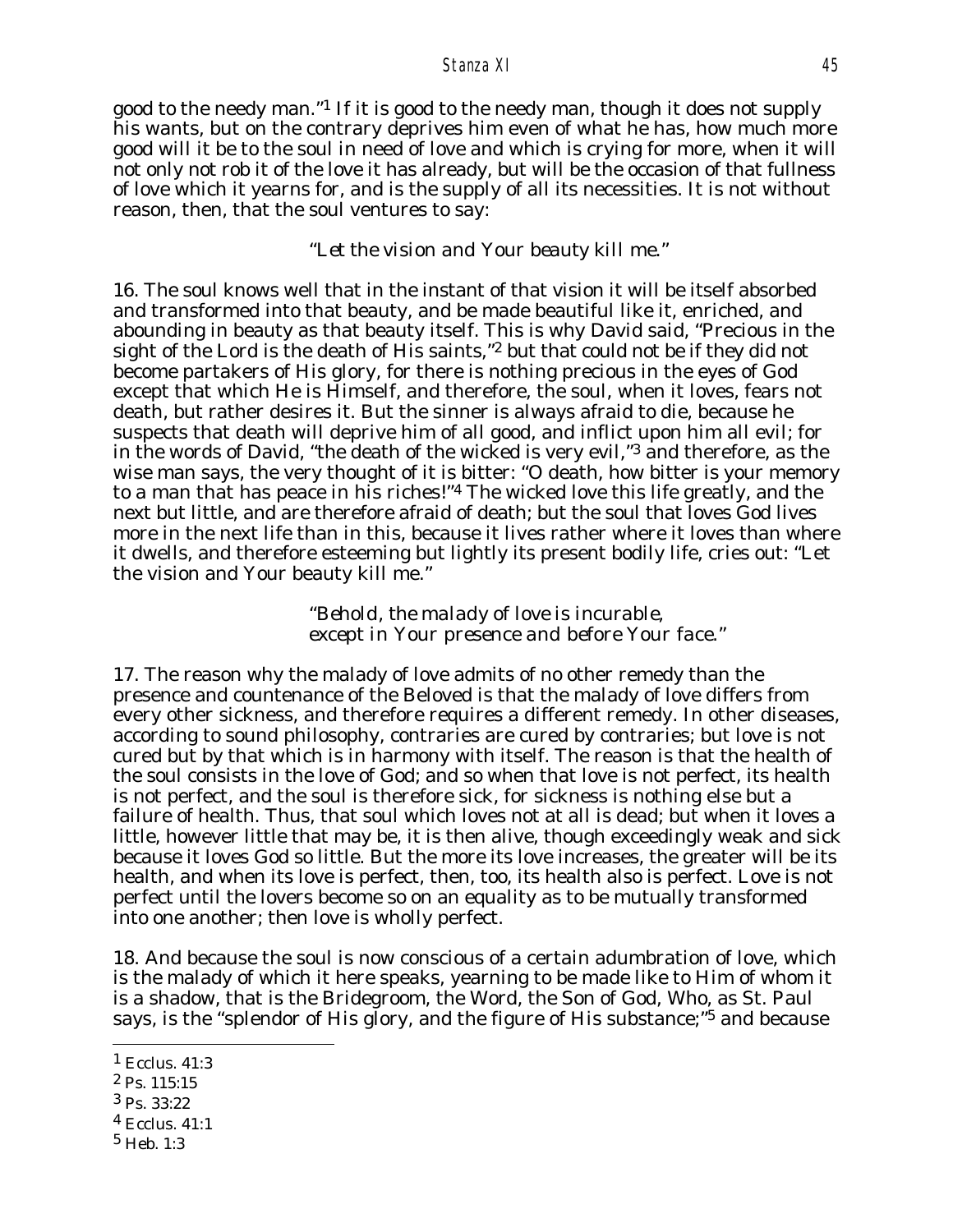it is into this figure it desires to be transformed by love, cries out, "Behold, the malady of love is incurable except in Your presence, and in the light of Your Countenance." The love that is imperfect is rightly called a malady, because as a sick man is enfeebled and cannot work, so the soul that is weak in love is also enfeebled and cannot practice heroic virtue.

19. Another explanation of these words is this: he who feels this malady of love that is, a failure of it—has an evidence in himself that he has some love, because he ascertains what is deficient in him by that which he possesses. But he who is not conscious of this malady has evidence therein that he has no love at all, or that he has already attained to perfect love.

#### NOTE

THE soul now conscious of a vehement longing after God, like a stone rushing to its center, and like wax which has begun to receive the impression of the seal which it cannot perfectly represent, and knowing, moreover, that it is like a picture lightly sketched, crying for the artist to finish his work, and having its faith so clear as to trace most distinctly certain divine glimpses of the majesty of God, knows not what else to do but to turn inward to that faith—as involving and veiling the face and beauty of the Beloved—from which it has received those impressions and pledges of love, and which it thus addresses: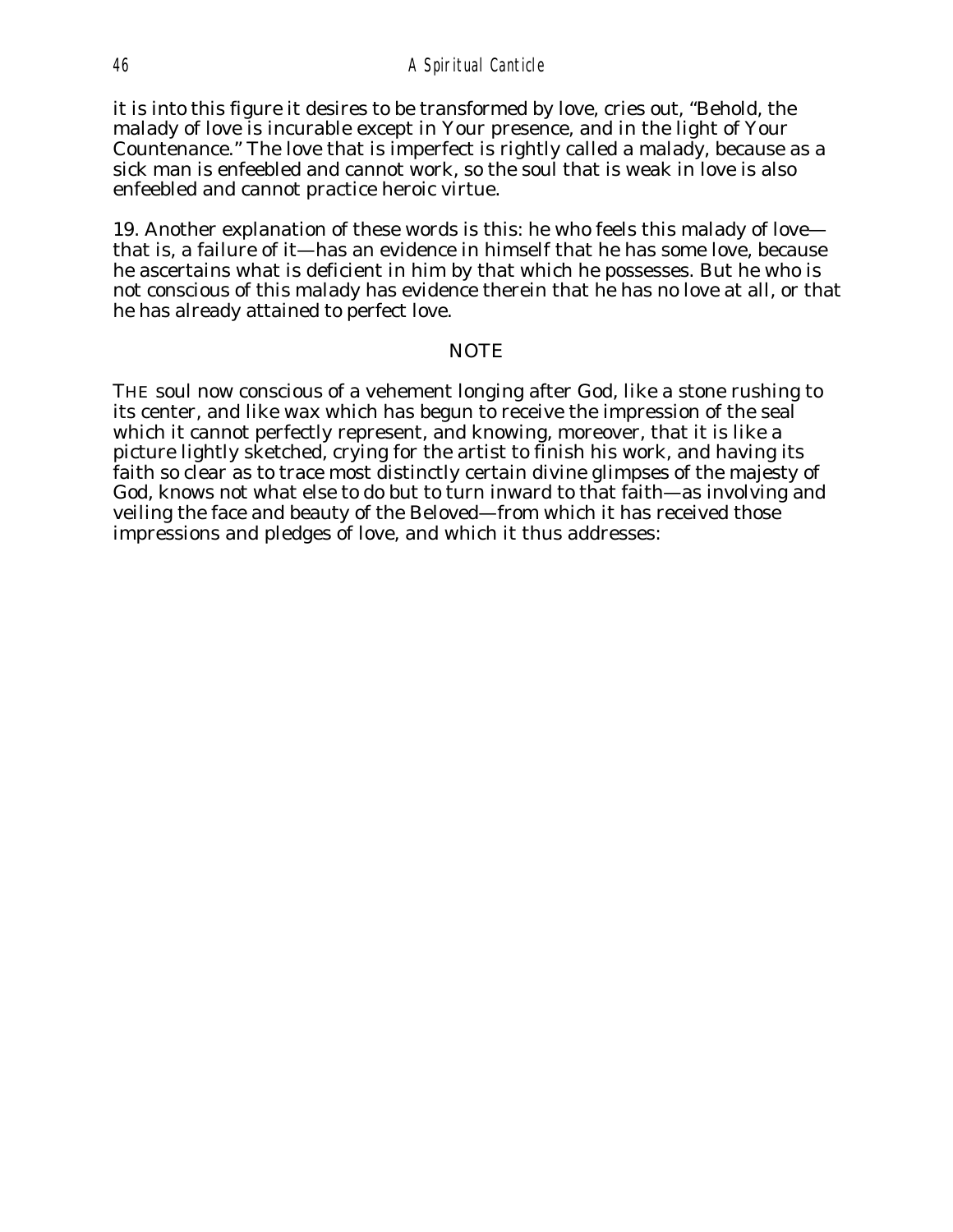## *STANZA XII*

*O crystal well! O that on Your silvered surface You would mirror forth at once Those desired eyes Which are outlined in my heart.*

THE soul vehemently desiring to be united to the Bridegroom, and seeing that there is no help or succor in created things, turns towards the faith, as to that which gives it the most vivid vision of the Beloved, and adopts it as the means to that end. And, indeed, there is no other way of attaining to true union, to the spiritual betrothal of God, according to the words of Hosea: "I will betrothe you to Me in faith."1 In this fervent desire it cries out in the words of this stanza, which are in effect this: "O faith of Christ, my Bridegroom! Oh that you would manifest clearly those truths concerning the Beloved, secretly and obscurely infused—for faith is, as theologians say, an obscure habit—so that your informal and obscure communications may be in a moment clear; Oh that you would withdraw yourself formally and completely from these truths—for faith is a veil over the truths of God—and reveal them perfectly in glory." Accordingly it says:

### *"O crystal well!"*

2. Faith is called crystal for two reasons: because it is of Christ the Bridegroom; because it has the property of crystal, pure in its truths, a limpid well clear of error, and of natural forms. It is a well because the waters of all spiritual goodness flow from it into the soul. Christ our Lord, speaking to the woman of Samaria, calls faith a well, saying, "The water that I will give him shall become in him a well of water springing up into life everlasting."2 This water is the Spirit which they who believe shall receive by faith in Him. "Now this He said of the Spirit which they who believed in Him should receive."3

#### *"Oh that on your silvered surface."*

3. The articles and definitions of the faith are called silvered surfaces. In order to understand these words and those that follow, we must know that faith is compared to silver because of the propositions it teaches us, the truth and substance it involves being compared to gold. This very substance which we now believe, hidden behind the silver veil of faith, we shall clearly behold and enjoy hereafter; the gold of faith shall be made manifest. Hence the Psalmist, speaking of this, says: "If you sleep amidst the lots, the wings of the dove are laid over with silver, and the hinder parts of the back in the paleness of gold."4 That means if we shall keep the eyes of the understanding from regarding the things of heaven and of earth—this the Psalmist calls sleeping in the midst—we shall be firm in the

<sup>1</sup> Hos. 2:20

<sup>2</sup> John 4:14

<sup>3</sup> John 7:39

<sup>4</sup> Ps. 67:14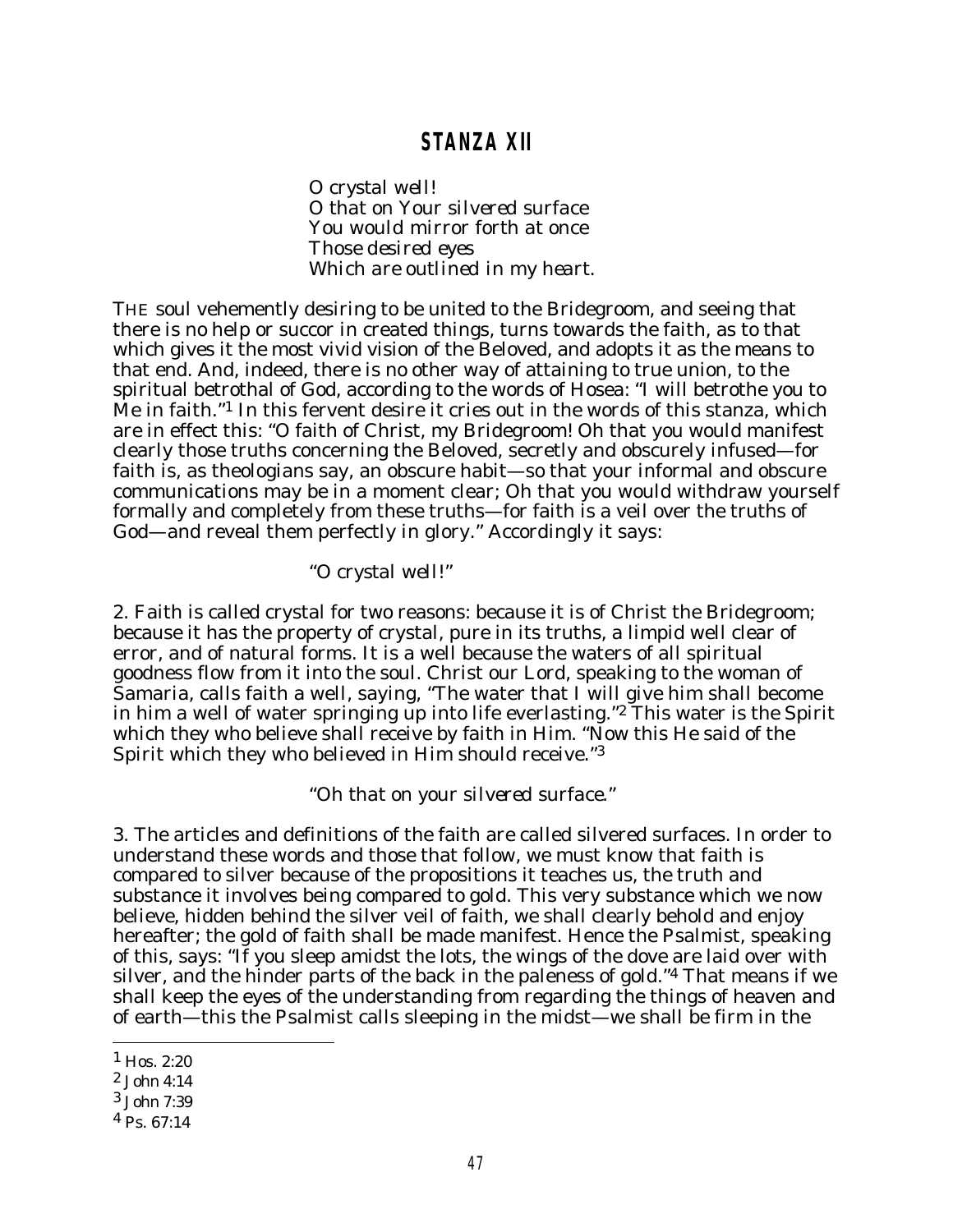faith, here called dove, the wings of which are the truths laid over with silver, because in this life the faith puts these truths before us obscurely beneath a veil. This is the reason why the soul calls them silvered surface. But when faith shall have been consummated in the clear vision of God, then the substance of faith, the silver veil removed, will shine as gold.

4. As the faith gives and communicates to us God Himself, but hidden beneath the silver of faith, yet it reveals Him none the less. So if a man gives us a vessel made of gold, but covered with silver, he gives us in reality a vessel of gold, though the gold is covered over. Thus, when the bride in the Canticle was longing for the fruition of God, He promised it to her so far as the state of this life admitted of it, saying: "We will make you chains of gold inlaid with silver."1 He thus promised to give Himself to her under the veil of faith. Hence the soul addresses the faith, saying: "Oh that on your silvered surface"—the definitions of faith—"in which you hide" the gold of the divine rays—which are the desired eyes,—instantly adding:

### *"You would mirror forth at once those desired eyes!"*

5. By the eyes are understood, as I have said, the rays and truths of God, which are set before us hidden and informal in the definitions of the faith. Thus the words say in substance: "Oh that you would formally and explicitly reveal to me those hidden truths which You teach implicitly and obscurely in the definitions of the faith; according to my earnest desire." Those truths are called eyes, because of the special presence of the Beloved, of which the soul is conscious, believing Him to be perpetually regarding it; and so it says:

# *"Which are outlined in my heart."*

6. The soul here says that these truths are outlined in the heart—that is, in the understanding and the will. It is through the understanding that these truths are infused into the soul by faith. They are said to be outlined because the knowledge of them is not perfect. As a sketch is not a perfect picture, so the knowledge that comes by faith is not a perfect understanding. The truths, therefore, infused into the soul by faith are as it were in outline, and when the clear vision shall be granted, then they will be as a perfect and finished picture, according to the words of the Apostle: "When that shall come which is perfect, that shall be made void which is in part."<sup>2</sup> "That which is perfect" is the clear vision, and "that which is in part" is the knowledge that comes by faith.

7. Besides this outline which comes by faith, there is another by love in the soul that loves—that is, in the will—in which the face of the Beloved is so deeply and vividly pictured, when the union of love occurs, that it may be truly said the Beloved lives in the loving soul, and the loving soul in the Beloved. Love produces such a resemblance by the transformation of those who love that one may be said to be the other, and both but one. The reason is, that in the union and transformation of love one gives himself up to the other as his possession, and each resigns, abandons, and exchanges himself for the other, and both become but one in the transformation wrought by love.

<sup>1</sup> Cant. 1:10

<sup>2</sup> 1 Cor. 13:10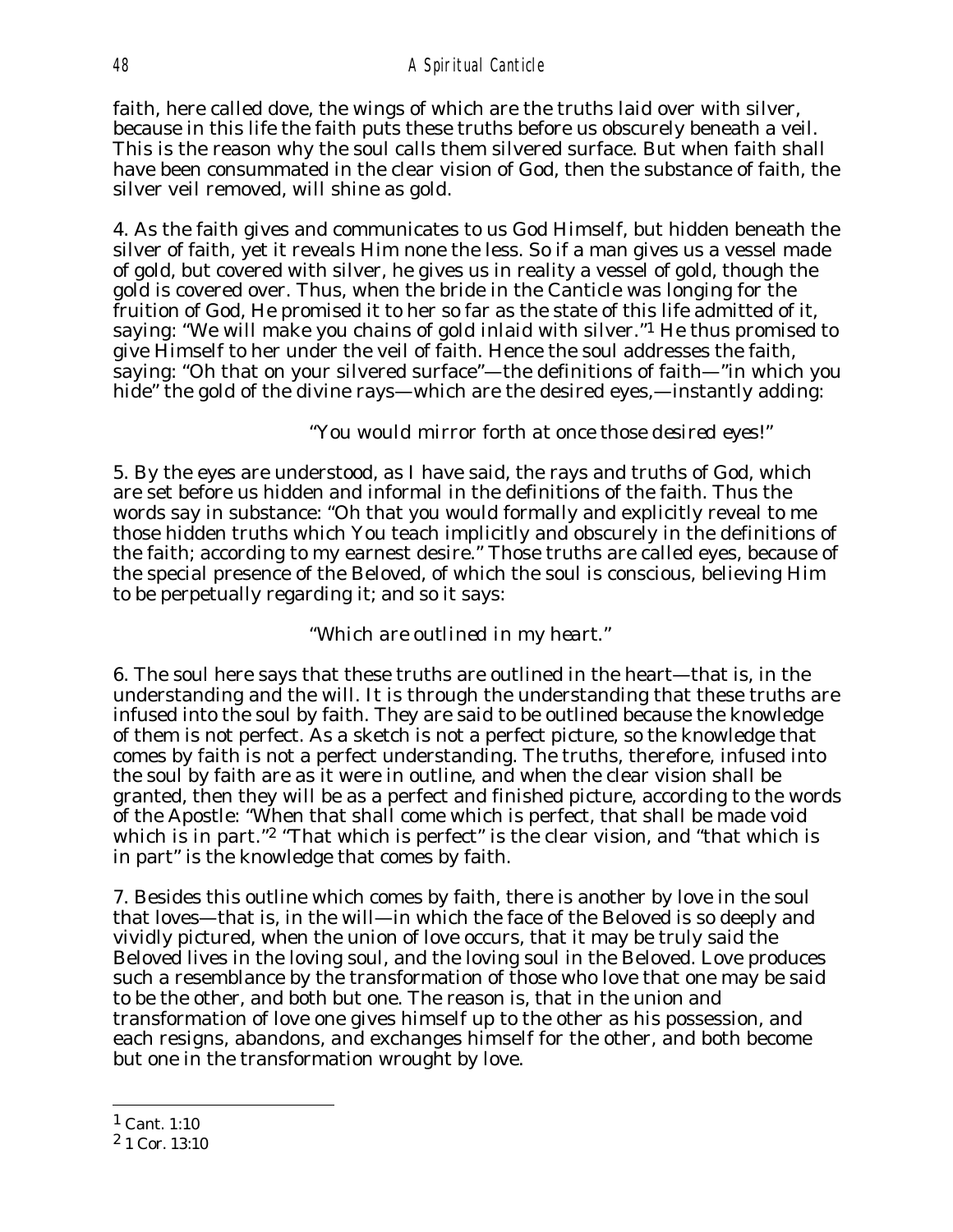8. This is the meaning of St. Paul when he said, "I live, now, not I, but Christ lives in me."1 In that He says, "I live, now, not I," his meaning is, that though he lived, yet the life he lived was not his own, because he was transformed in Christ: that his life was divine rather than human; and for that reason, he said it was not he that lived, but Christ Who lived in him. We may therefore say, according to this likeness of transformation, that his life and the life of Christ were one by the union of love. This will be perfect in heaven in the divine life of all those who shall merit the beatific vision; for, transformed in God, they will live the life of God and not their own, since the life of God will be theirs. Then they will say in truth. "We live, but not we ourselves, for God lives in us."

9. Now, this may take place in this life, as in the case of St. Paul, but not perfectly and completely, though the soul should attain to such a transformation of love as shall be spiritual marriage, which is the highest state it can reach in this life; because all this is but an outline of love compared with the perfect image of transformation in glory. Yet, when this outline of transformation is attained in this life, it is a grand blessing, because the Beloved is so greatly pleased therewith. He desires, therefore, that the bride should have Him thus delineated in her soul, and says to her, "Put Me as a seal upon your heart, as a seal upon your arm."2 The heart here signifies the soul, wherein God in this life dwells as an impression of the seal of faith, and the arm is the resolute will, where He is as the impressed token of love.

10. Such is the state of the soul at that time. I speak but little of it, not willing to leave it altogether untouched, though no language can describe it.

11. The very substance of soul and body seems to be dried up by thirst after this living well of God, for the thirst resembles that of David when he cried out, "As the hart longs for the fountains of waters, so my soul longs for You, O God. My soul has thirsted after the strong living God; when shall I come and appear before the face of God?"3 So oppressive is this thirst to the soul, that it counts it as nothing to break through the camp of the Philistines, like the valiant men of David, to fill its pitcher with "water out of the cisterns of Bethlehem,"4 which is Christ. The trials of this world, the rage of the devil, and the pains of hell are nothing to pass through, in order to plunge into this fathomless fountain of love.

12. To this we may apply those words in the Canticle: "Love is strong as death, jealousy is hard as hell."5 It is incredible how vehement are the longings and sufferings of the soul when it sees itself on the point of testing this good, and at the same time sees it withheld; for the nearer the object desired, the greater the pangs of its denial: "Before I eat," says Job, "I sigh, and as it were overflowing waters so my roaring"6 and hunger for food. God is meant here by food; for in proportion to the soul's longing for food, and its knowledge of God, is the pain it suffers now.

NOTE

- 2 Cant. 8:6
- $3$  Ps. 41:1.2
- 4 1 Chr. 11:18
- 5 Cant. 8:6
- $6$  Job  $3:24$

<sup>1</sup> Gal. 2:20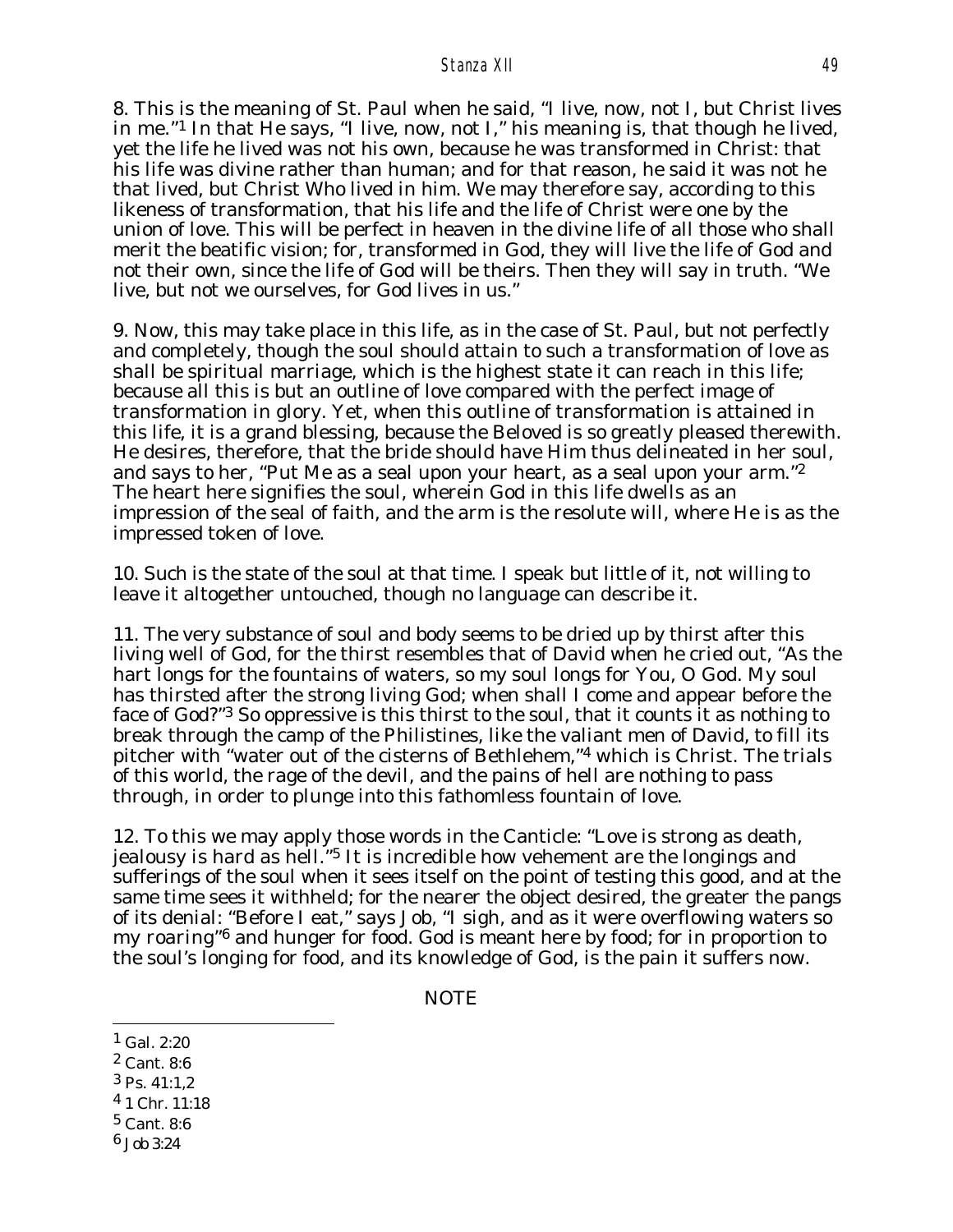THE source of the grievous sufferings of the soul at this time is the consciousness of its own emptiness of God—while it is drawing nearer and nearer to Him—and also, the thick darkness with the spiritual fire, which dry and purify it, that, its purification ended, it may be united with God. For when God sends not forth a ray of supernatural light into the soul, He is to it intolerable darkness when He is even near to it in spirit, for the supernatural light by its very brightness obscures the mere natural light. David referred to this when he said: "Cloud and mist round about Him . . . a fire shall go before Him."<sup>1</sup> And again: "He put darkness His covert; His tabernacle is round about Him, darksome waters in the clouds of the air. Because of the brightness in His sight the clouds passed, hail and coals of fire."2 The soul that approaches God feels Him to be all this more and more the further it advances, until He shall cause it to enter within His divine brightness through the transformation of love. But the comfort and consolations of God are, by His infinite goodness, proportional to the darkness and emptiness of the soul, as it is written, "As the darkness thereof, so also the light thereof."3 And because He humbles souls and wearies them, while He is exalting them and making them glorious, He sends into the soul, in the midst of its weariness, certain divine rays from Himself, in such gloriousness and strength of love as to stir it up from its very depths, and to change its whole natural condition. Thus, the soul, in great fear and natural awe, addresses the Beloved in the first words of the following stanza, the remainder of which is His answer:

- 1 Ps. 96:2,3
- 2 Ps. 17:12,13
- 3 Ps. 138:12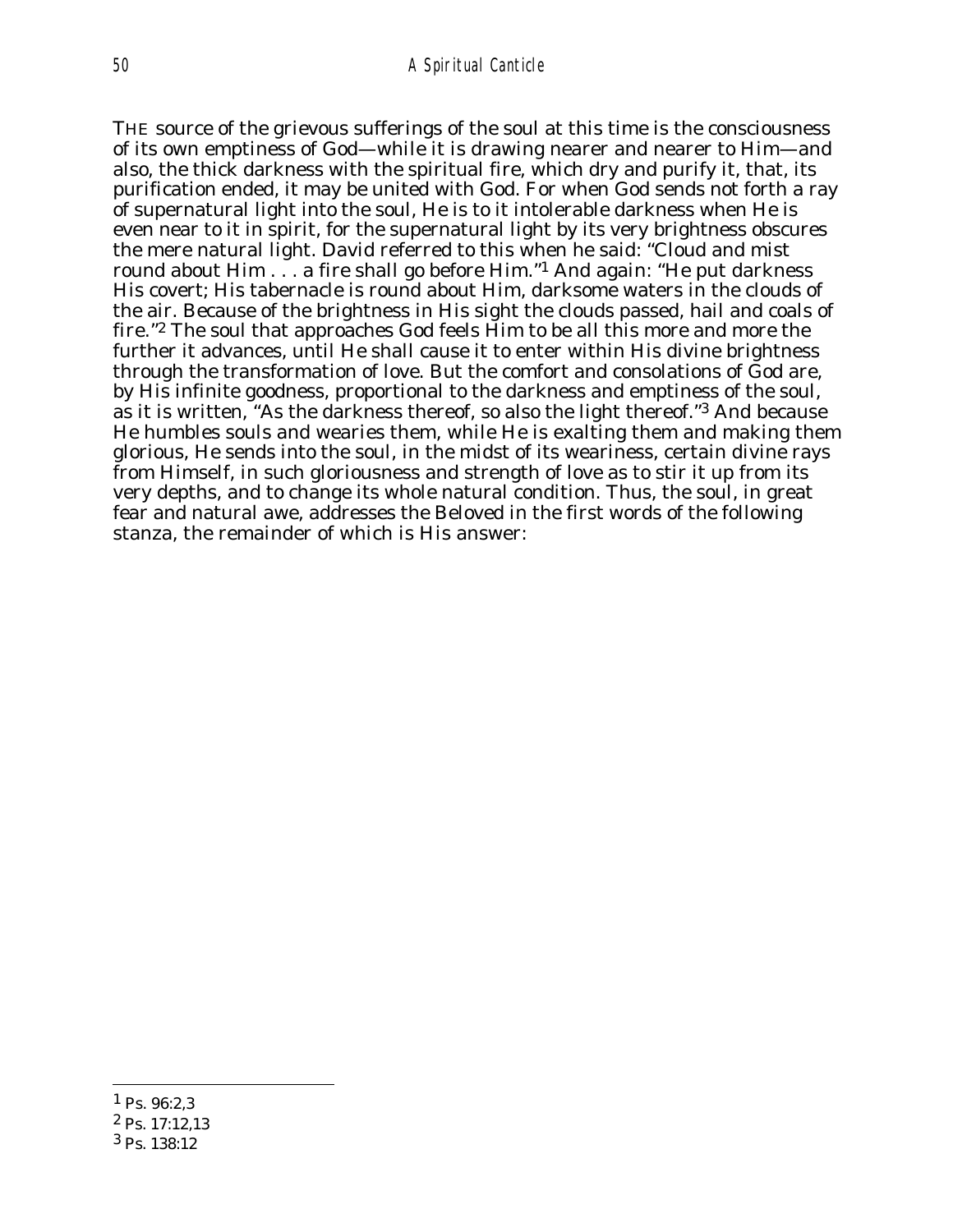## *STANZA XIII*

#### *Turn them away, O my Beloved! I am on the Wing.*

#### THE BRIDEGROOM

*Return, My Dove! The wounded hart Looms on the hill In the air of your flight and is refreshed.*

#### EXPLANATION

AMID those fervent affections of love, such as the soul has shown in the preceding stanzas, the Beloved is wont to visit His bride, tenderly, lovingly, and with great strength of love; for ordinarily the graces and visits of God are great in proportion to the greatness of those fervors and longings of love which have gone before. And, as the soul has so anxiously longed for the divine eyes—as in the foregoing stanza—the Beloved reveals to it some glimpses of His majesty and Godhead, according to its desires. These divine rays strike the soul so profoundly and so vividly that it is rapt into an ecstasy which in the beginning is attended with great suffering and natural fear. Hence the soul, unable to bear the ecstasies in a body so frail, cries out, "Turn away your eyes from me."

#### *"Turn them away, O my Beloved!"*

2. That is, "Your divine eyes, for they make me fly away out of myself to the heights of contemplation, and my natural force cannot bear it." This the soul says because it thinks it has escaped from the burden of the flesh, which was the object of its desires; it therefore prays the Beloved to turn away His eyes; that is, not to show them in the body where it cannot bear and enjoy them as it would, but to show them to it in its flight from the body. The Bridegroom at once denies the request and hinders the flight, saying, "Return, My Dove! for the communications I make to you now are not those of the state of glory wherein you desire to be; but return to Me, for I am He Whom you, wounded with love, are seeking, and I, too, as the hart, wounded with your love, begin to show Myself to you on the heights of contemplation, and am refreshed and delighted by the love which your contemplation involves." The soul then says to the Bridegroom:

#### *"Turn them away, O my Beloved!"*

3. The soul, because of its intense longing after the divine eyes—that is, the Godhead—receives interiorly from the Beloved such communications and knowledge of God as compel it to cry out, "Turn them away, O my Beloved!" For such is the wretchedness of our mortal nature, that we cannot bear—even when it is offered to us—but at the cost of our life, that which is the very life of the soul, and the object of its earnest desires, namely, the knowledge of the Beloved. Thus the soul is compelled to say, with regard to the eyes so earnestly, so anxiously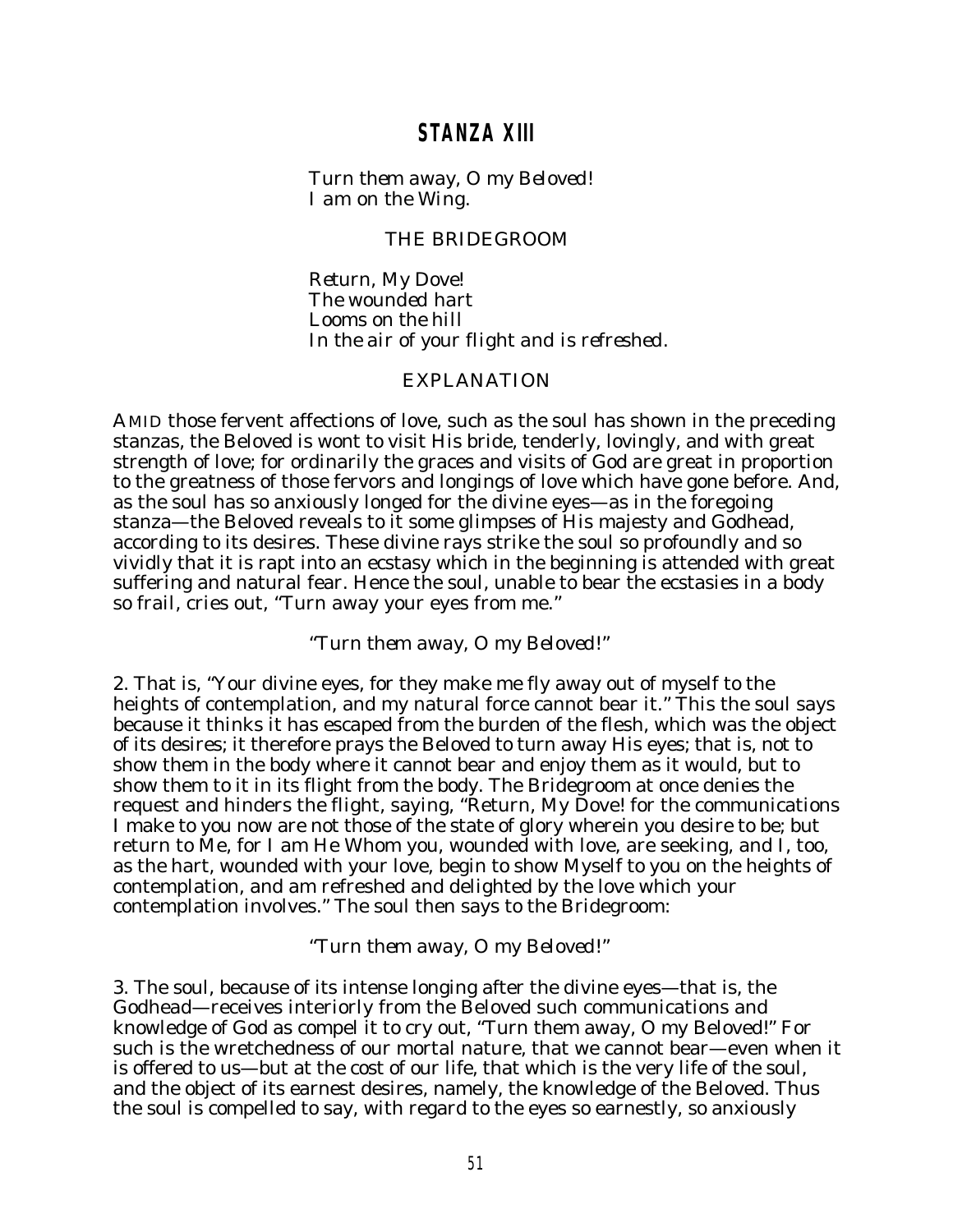sought for, and in so many ways—when they become visible—"Turn them away."

4. So great, at times, is the suffering of the soul during these ecstatic visitations and there is no other pain which so wrenches the very bones, and which so oppresses our natural forces—that, were it not for the special interference of God, death would ensue. And, in truth, such is it to the soul, the subject of these visitations, for it feels as if it were released from the body and a stranger to the flesh. Such graces cannot be perfectly received in the body, because the spirit of man is lifted up to the communion of the Spirit of God, Who visits the soul, and must therefore of necessity be in some measure a stranger to the body. Hence it is that the flesh has to suffer, and consequently the soul in it, by reason of their union in one person. The great agony of the soul, therefore, in these visitations, and the great fear that overwhelms it when God deals with it in the supernatural way,1 force it to cry out, "Turn them away, O my Beloved!"

5. But it is not to be supposed, however, that the soul really wishes Him to turn away His eyes; for this is nothing else but the expression of natural awe, as I said before.<sup>2</sup> Yes, rather, cost they what they may, the soul would not willingly miss these visitations and favors of the Beloved; for though nature may suffer, the spirit flies to this supernatural recollection in order to enjoy the spirit of the Beloved, the object of its prayers and desires. The soul is unwilling to receive these visitations in the body, when it cannot have the perfect fruition of them, and only in a slight degree and in pain; but it covets them in the flight of the disembodied spirit when it can enjoy them freely. Hence it says, "Turn them away, my Beloved"—that is, Do not visit me in the flesh.

### *"I am on the wing."*

6. It is as if it said, "I am taking my flight out of the body, that You may show them when I shall have left it; they being the cause of my flight out of the body." For the better understanding of the nature of this flight we should consider that which I said just now.<sup>3</sup> In this visitation of the divine Spirit the spirit of the soul is with great violence borne upwards into communion with the divine, the body is abandoned, all its acts and senses are suspended, because they are absorbed in God. Thus the Apostle, St. Paul, speaking of his own ecstasy, says, "Whether in the body or out of the body, I cannot tell." $4$  But we are not to suppose that the soul abandons the body, and that the natural life is destroyed, but only that its actions have then ceased.

7. This is the reason why the body remains insensible in raptures and ecstasies, and unconscious of the most painful inflictions. These are not like the swoons and faintings of the natural life, which cease when pain begins. They who have not arrived at perfection are liable to these visitations, for they happen to those who are walking in the way of proficients. They who are already perfect receive these visitations in peace and in the sweetness of love: ecstasies cease, for they were only graces to prepare them for this greater grace.

<sup>1</sup> See St. Teresa, 'Life,' ch. 20 sect. 16, or 'Las Mordadas,' 6. ch. 11.

<sup>2</sup> Sect. 1. above.

<sup>3</sup> Sect. 4. above.

<sup>4</sup> 2 Cor. 12:3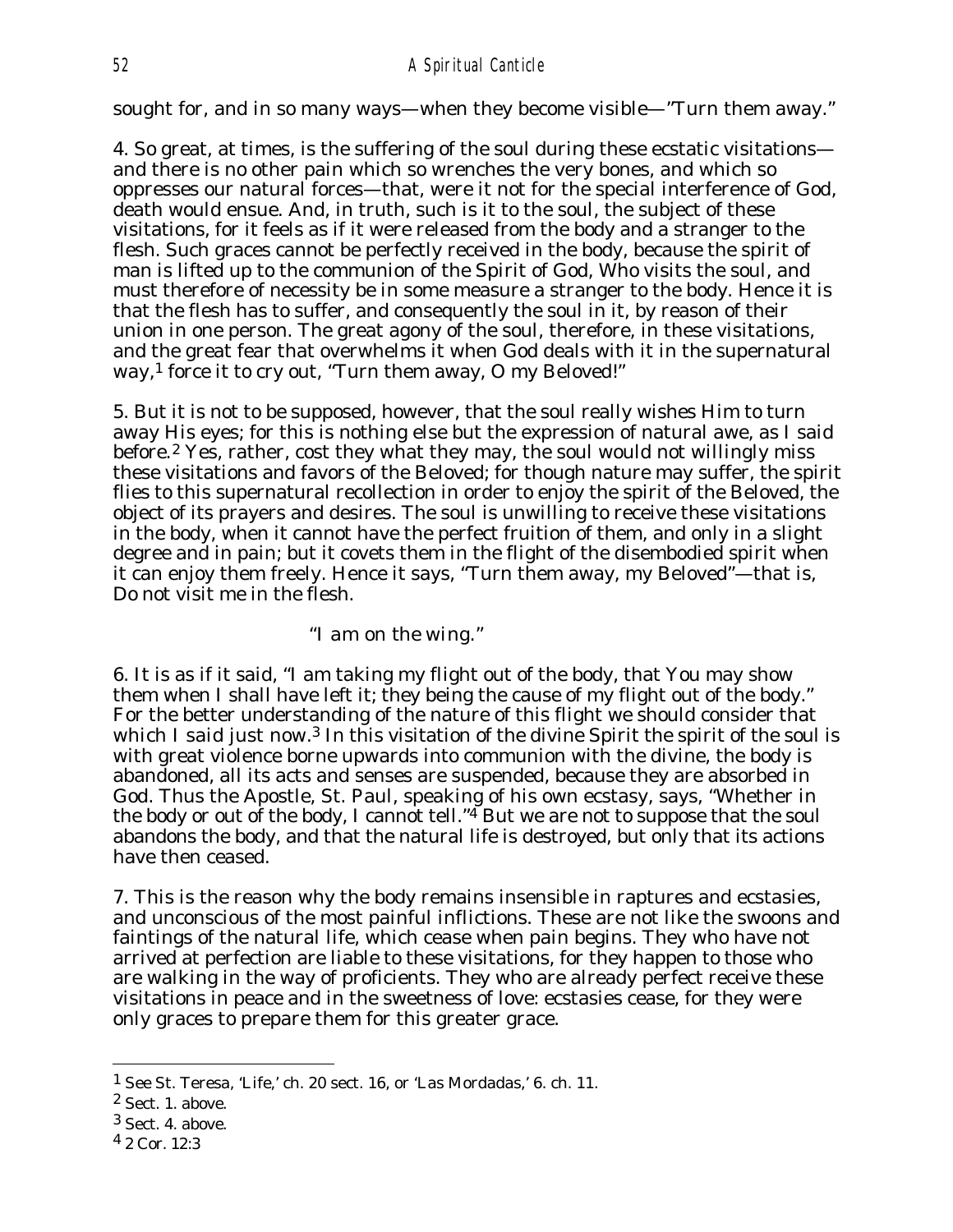#### *Stanza XIII 53*

8. This is a fitting place for discussing the difference between raptures, ecstasies, other elevations and subtle flights of the spirit, to which spiritual persons are liable; but, as I intend to do nothing more than explain briefly this canticle, as I undertook in the prologue, I leave the subject for those who are better qualified than I am. I do this the more readily, because our mother, the blessed Teresa of Jesus, has written admirably on this matter,<sup>1</sup> whose writings I hope in God to see published soon. The flight of the soul in this place, then, is to be understood of ecstasy, and elevation of spirit in God. The Beloved immediately says:

### *"Return, My Dove."*

9. The soul was joyfully quitting the body in its spiritual flight, thinking that its natural life was over, and that it was about to enter into the everlasting fruition of the Bridegroom, and remain with Him without a veil between them. He, however, restrains it in its flight, saying:

### *"Return, My Dove."*

10. It is as if He said, "O My Dove, in your high and rapid flight of contemplation, in the love with which you are inflamed, in the simplicity of your regard"—these are three characteristics of the dove—"return from that flight in which you aim at the true fruition of Myself—the time is not yet come for knowledge so high return, and submit yourself to that lower degree of it which I communicate in this your rapture."

### *"The wounded hart."*

11. The Bridegroom likens Himself to a hart, for by the hart here He means Himself. The hart by nature climbs up to high places, and when wounded hastens to seek relief in the cooling waters. If he hears his consort moan and sees that she is wounded, he runs to her at once, comforts, and caresses her. So the Bridegroom now; for, seeing the bride wounded with His love, He, too, hearing her moaning, is wounded Himself with her love; for with lovers the wound of one is the wound of the other, and they have the same feelings in common. The Bridegroom, therefore, says in effect: "Return, my bride, to Me; for as you are wounded with the love of Me, I too, like the hart, am wounded by love for you. I am like the hart, looming on the top of the hill." Therefore He says:

### *"Looms on the hill."*

12. That is, "on the heights of contemplation, to which you have ascended in your flight." Contemplation is a lofty eminence where God, in this life, begins to communicate Himself to the soul, and to show Himself, but not distinctly. Hence it is said, "Looms on the hill," because He does not appear clearly. However profound the knowledge of Himself which God may grant to the soul in this life, it is, after all, but an indistinct vision. We now come to the third property of the hart, the subject of the line that follows:

*"In the air of your flight, and is refreshed."*

<sup>1</sup> See 'Relation' 8.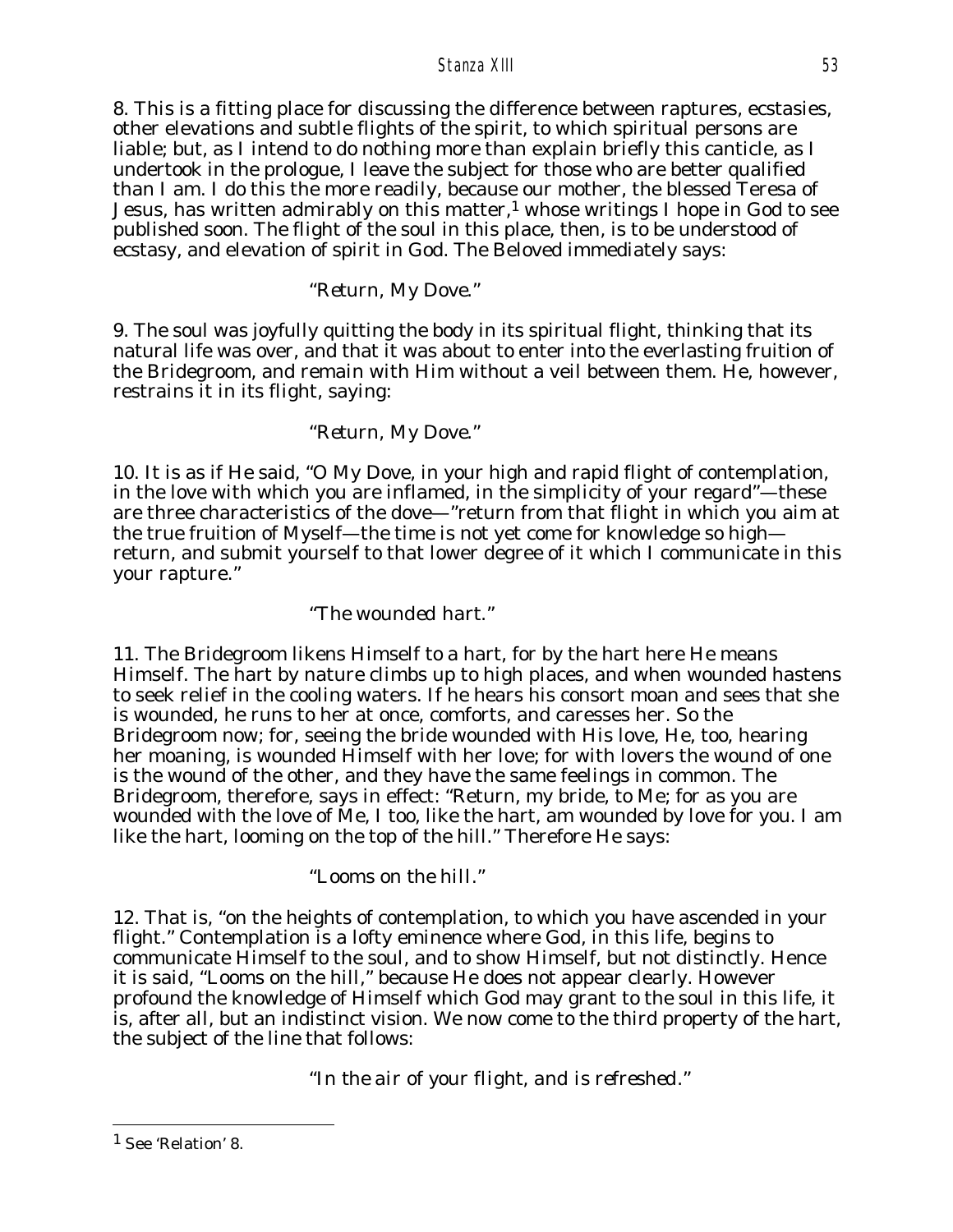13. The flight is contemplation in the ecstasy spoken of before,<sup>1</sup> and the air is the spirit of love produced in the soul by this flight of contemplation, and this love produced by the flight is here with great propriety called "air," for the Holy Spirit also is likened to air in the Sacred Writings, because He is the breath of the Father and the Son. And so as He is there the air of the flight—that is, that He proceeds by the will from the contemplation and wisdom of the Father and the Son, and is breathed—so here the love of the soul is called air by the Bridegroom, because it proceeds from the contemplation of God and the knowledge of Him which at this time is possessed by the soul.

14. We must observe here that the Bridegroom does not say that He comes at the flight, but at the air of the flight, because properly speaking God does not communicate Himself to the soul because of that flight, which is, as I have said, the knowledge it has of God, but because of the love which is the fruit of that knowledge. For as love is the union of the Father and the Son, so is it also of God and the soul.

15. Hence it is that notwithstanding the most profound knowledge of God, and contemplation itself, together with the knowledge of all mysteries, the soul without love is worth nothing, and can do nothing, as the Apostle says, towards its union with God.2 In another place he says, "Have charity, which is the bond of perfection."3 This charity then and love of the soul make the Bridegroom run to drink of the fountain of the Bride's love, as the cooling waters attract the thirsty and the wounded hart, to be refreshed therein.

### *"And is refreshed."*

16. As the air cools and refreshes him who is wearied with the heat, so the air of love refreshes and comforts him who burns with the fire of love. The fire of love has this property, the air which cools and refreshes it is an increase of the fire itself. To him who loves, love is a flame that burns with the desire of burning more and more, like the flame of material fire. The consummation of this desire of burning more and more, with the love of the bride, which is the air of her flight, is here called refreshment. The Bridegroom says in substance, "I burn more and more because of the ardor of your flight, for love kindles love."

17. God does not establish His grace and love in the soul but in proportion to the good will of that soul's love. He, therefore, that truly loves God must strive that his love fail not; for so, if we may thus speak, will he move God to show him greater love, and to take greater delight in his soul. In order to attain to such a degree of love, he must practice those things of which the Apostle speaks, saying: "Charity is patient, is benign: charity envies not, deals not perversely; is not puffed up, is not ambitious, seeks not her own, is not provoked to anger, thinks not evil, rejoices not upon iniquity, but rejoices with the truth; bears all things, believes all things, hopes all things, endures all things."4

NOTE

- 2 1 Cor. 13:2
- 3 Col. 3:14
- 4 1 Cor. 13:4-7

<sup>1</sup> Sect. 1.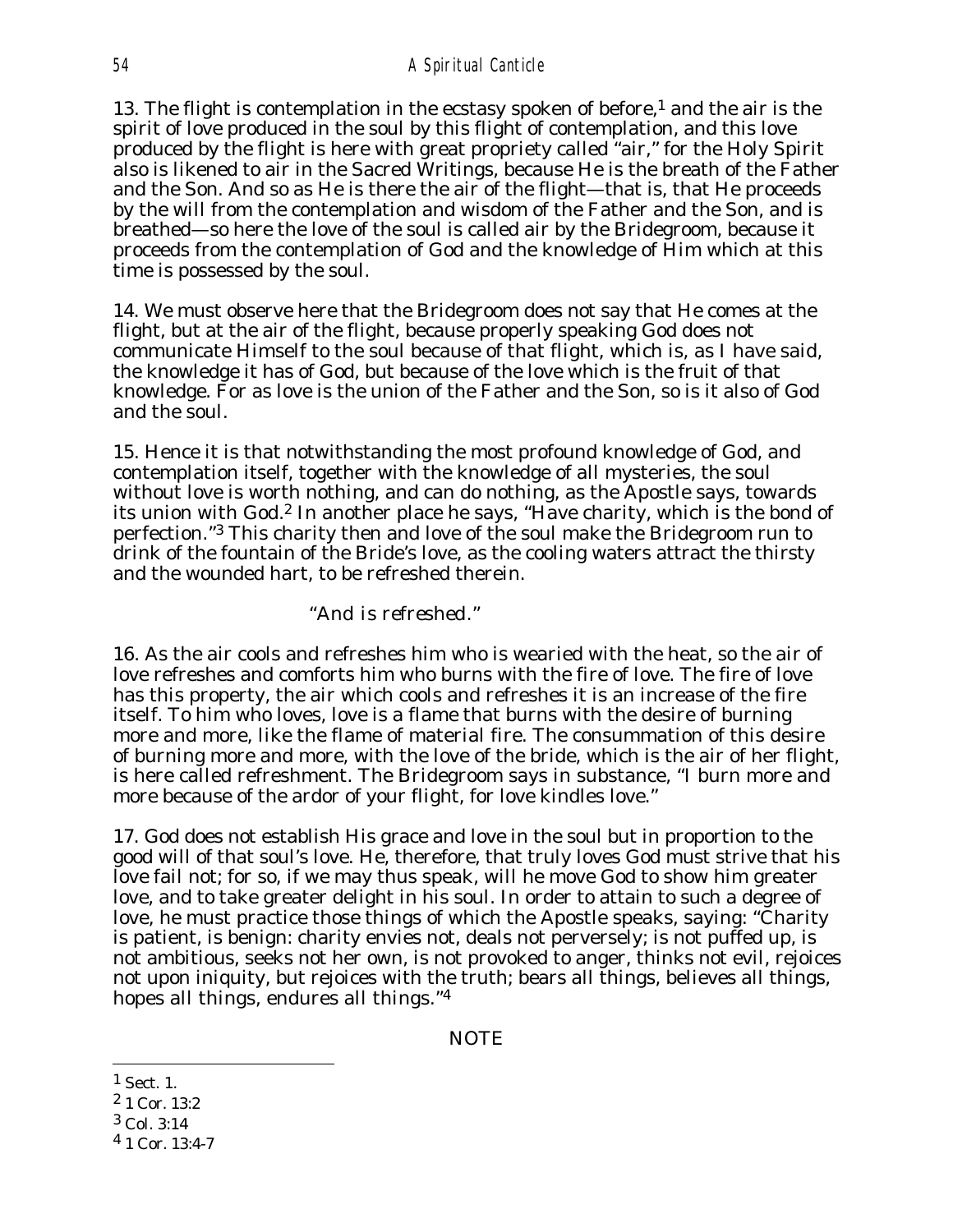WHEN the dove—that is the soul—was flying on the gale of love over the waters of the deluge of the weariness and longing of its love, "not finding where her foot might rest,"<sup>1</sup> the compassionate father Noah, in this last flight, put forth the hand of his mercy, caught her, and brought her into the ark of his charity and love. That took place when the Bridegroom, as in the stanza now explained, said, "Return, My Dove." In the shelter within the ark, the soul, finding all it desired, and more than it can ever express, begins to sing the praises of the Beloved, celebrating the magnificence which it feels and enjoys in that union, saying: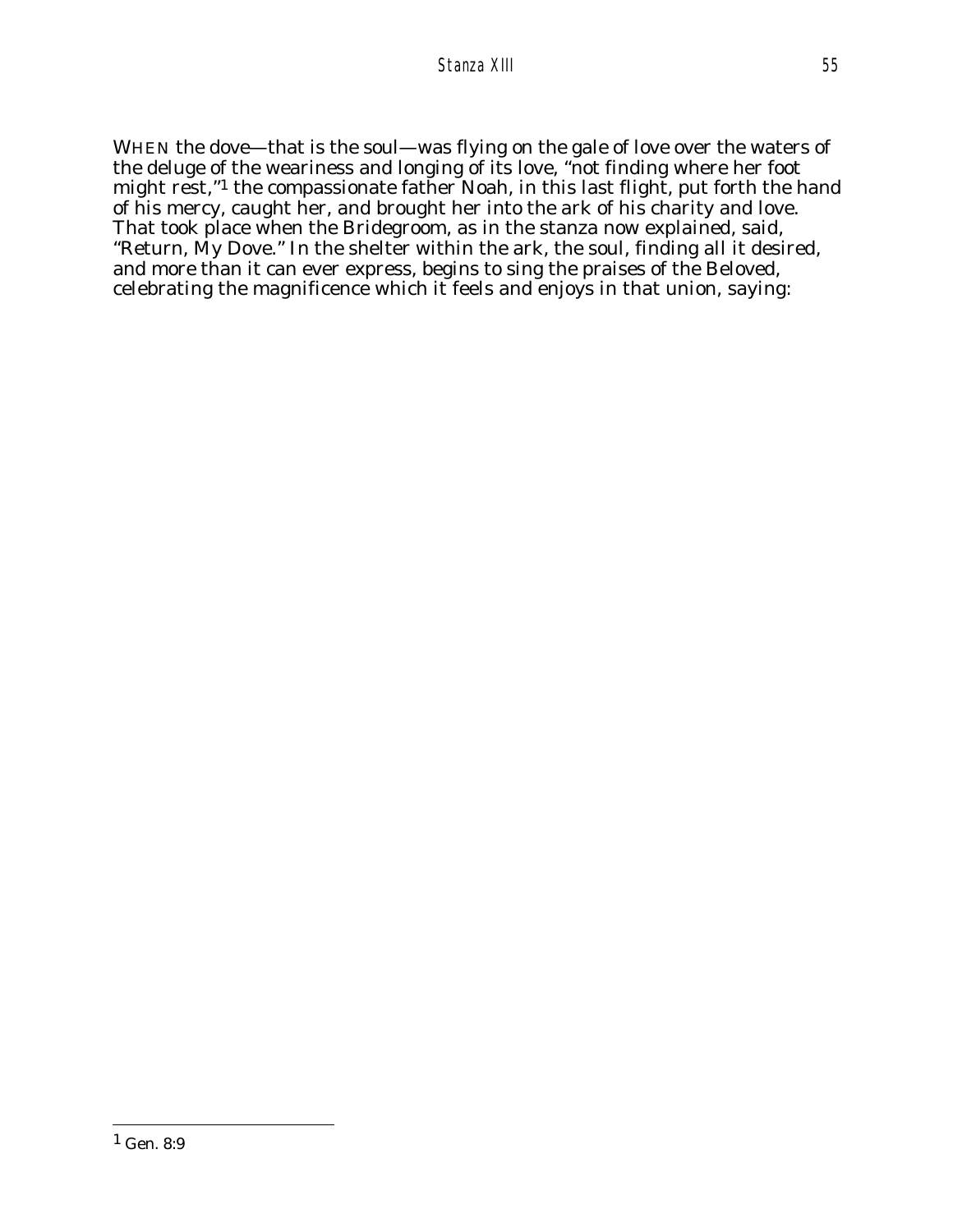# *STANZAS XIV, XV*

## THE BRIDE

*My Beloved is the mountains, The solitary wooded valleys, The strange islands, The roaring torrents, The whisper of the amorous gales;*

*The tranquil night At the approaches of the dawn, The silent music, The murmuring solitude, The supper which revives, and enkindles love.*

BEFORE I begin to explain these stanzas, I must observe, in order that they and those which follow may be better understood, that this spiritual flight signifies a certain high estate and union of love, to which, after many spiritual exercises, God is wont to elevate the soul: it is called the spiritual betrothal of the Word, the Son of God. In the beginning, when this occurs the first time, God reveals to it great things of Himself, makes it beautiful in majesty and grandeur, adorns it with graces and gifts, and endows it with honor, and with the knowledge of Himself, as a bride is adorned on the day of her betrothal. On this happy day the soul not only ceases from its anxieties and loving complaints, but is, moreover, adorned with all grace, entering into a state of peace and delight, and of the sweetness of love, as it appears from these stanzas, in which it does nothing else but recount and praise the magnificence of the Beloved, which it recognizes in Him, and enjoys in the union of the betrothal.

2. In the stanzas that follow, the soul speaks no more of its anxieties and sufferings, as before, but of the sweet and peaceful intercourse of love with the Beloved; for now all its troubles are over. These two stanzas, which I am about to explain, contain all that God is wont at this time to bestow upon the soul; but we are not to suppose that all souls, thus far advanced, receive all that is here described, either in the same way or in the same degree of knowledge and of consciousness. Some souls receive more, others less; some in one way, some in another; and yet all may be in the state of spiritual betrothal. But in this stanza the highest possible is spoken of, because that embraces all.

### EXPLANATION

3. As in the ark of Noah there were many chambers for the different kinds of animals, as the Sacred Writings tell us, and "all food that may be eaten,"1 so the soul, in its flight to the divine ark of the bosom of God, sees therein not only the many mansions of which our Lord speaks, but also all the food, that is, all the magnificence in which the soul may rejoice, and which are here referred to by the

<sup>1</sup> Gen. 6:21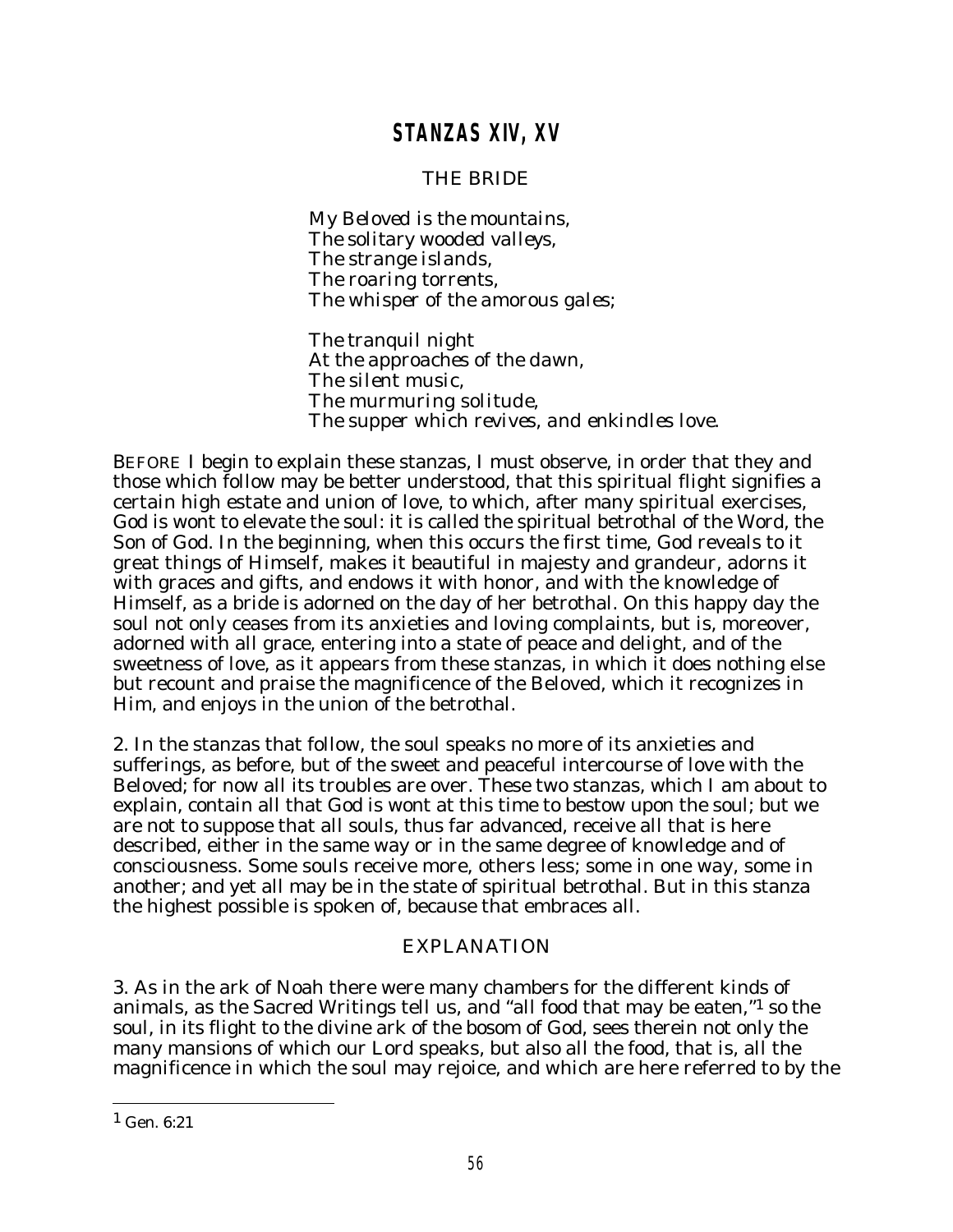common terms of these stanzas. These are substantially as follows:

4. In this divine union the soul has a vision and foretaste of abundant and inestimable riches, and finds there all the repose and refreshment it desired; it attains to the secrets of God, and to a strange knowledge of Him, which is the food of those who know Him most; it is conscious of the awful power of God beyond all other power and might, tastes of the wonderful sweetness and delight of the Spirit, finds its true rest and divine light, drinks deeply of the wisdom of God, which shines forth in the harmony of the creatures and works of God; it feels itself filled with all good, emptied, and delivered from all evil, and, above all, rejoices consciously in the inestimable banquet of love which confirms it in love. This is the substance of these two stanzas.

5. The bride here says that her Beloved in Himself and to her is all the objects she enumerates; for in the ecstatic communications of God the soul feels and understands the truth of the saying of St. Francis: "God is mine and all things are mine." And because God is all, and the soul, and the good of all, the communication in this ecstasy is explained by the consideration that the goodness of the creatures referred to in these stanzas is a reflection of His goodness, as will appear from every line thereof. All that is here set forth is in God eminently in an infinite way, or rather, every one of these grandeurs is God, and all of them together are God. Inasmuch as the soul is one with God, it feels all things to be God according to the words of St. John: "What was made, in Him was life."1

6. But we are not to understand this consciousness of the soul as if it saw the creatures in God as we see material objects in the light, but that it feels all things to be God in this fruition of Him; neither are we to imagine that the soul sees God essentially and clearly because it has so deep a sense of Him; for this is only a strong and abundant communication from Him, a glimmering light of what He is in Himself, by which the soul discerns this goodness of all things, as I proceed to explain.

### *"My Beloved is the mountains."*

7. Mountains are high fertile, extensive, beautiful, lovely, flowery, and odorous. These mountains my Beloved is to me.

# *"The solitary wooded valleys."*

8. Solitary valleys are tranquil, pleasant, cooling, shady, abounding in sweet waters, and by the variety of trees growing in them, and by the melody of the birds that frequent them, enliven and delight the senses; their solitude and silence procure us a refreshing rest. These valleys my Beloved is to me.

# *"The strange islands."*

9. Strange islands are girt by the sea; they are also, because of the sea, distant and unknown to the commerce of men. They produce things very different from those with which we are conversant, in strange ways, and with qualities hitherto unknown, so as to surprise those who behold them, and fill them with wonder.

<sup>1</sup> John 1:3,4. See Stanza viii.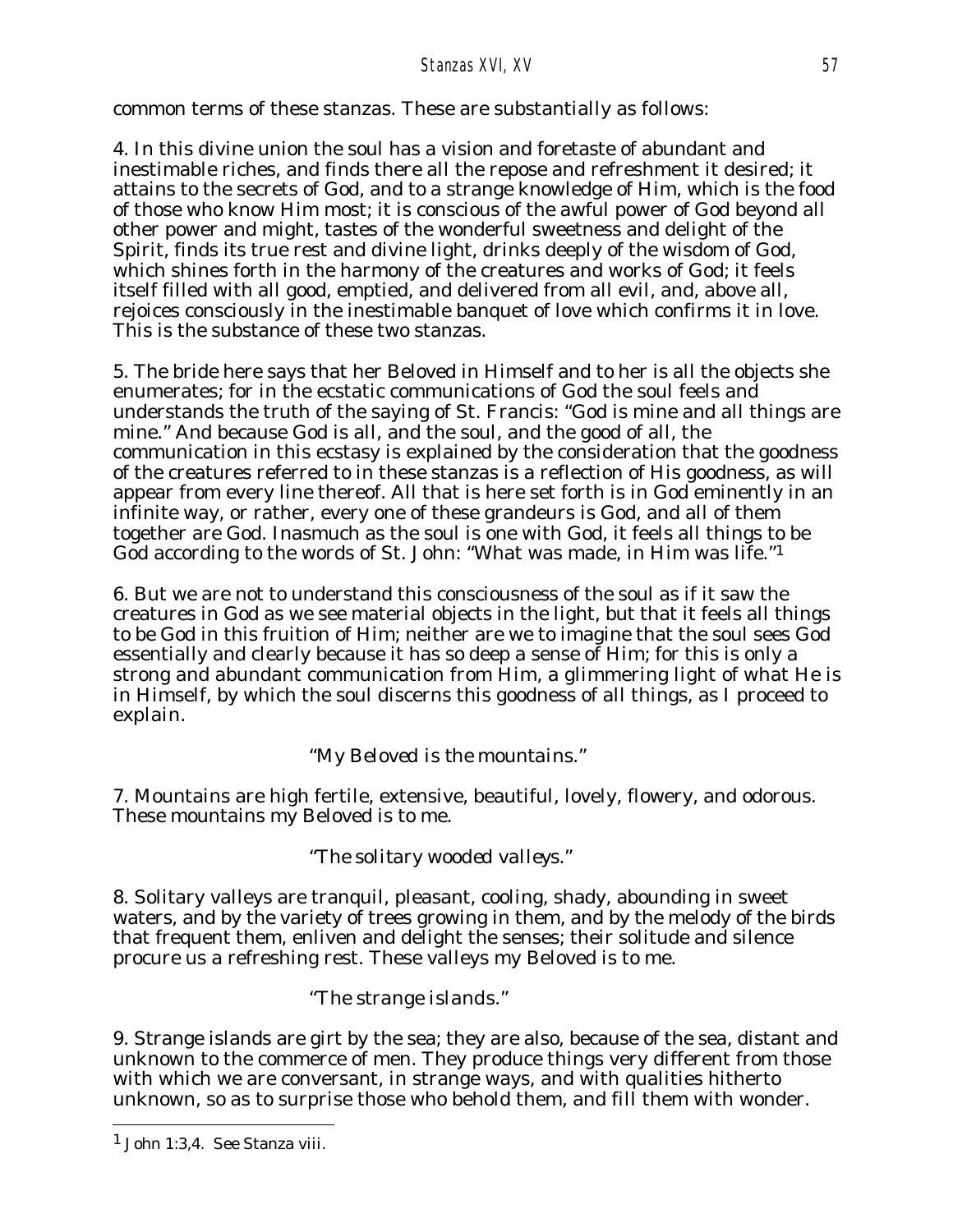Thus, then, by reason of the great and marvelous wonders, and the strange things that come to our knowledge, far beyond the common notions of men, which the soul beholds in God, it calls Him the strange islands. We say of a man that he is strange for one of two reasons: either because he withdraws himself from the society of his fellows, or because he is singular or distinguished in his life and conduct. For these two reasons together God is called strange by the soul. He is not only all that is strange in undiscovered islands, but His ways, judgments, and works are also strange, new, and marvelous to men.

10. It is nothing wonderful that God should be strange to men who have never seen Him, seeing that He is also strange to the holy angels and the souls who see Him; for they neither can nor shall ever see Him perfectly. Yes, even to the day of the last judgment they will see in Him so much that is new in His deep judgments, in His acts of mercy and justice, as to excite their wonder more and more. Thus God is the strange islands not to men only, but to the angels also; only to Himself is He neither strange nor new.

### *"The roaring torrents."*

11. Torrents have three properties. 1. They overflow all that is in their course. 2. They fill all hollows. 3. They overpower all other sounds by their own. And hence the soul, feeling most sweetly that these three properties belong to God, says, "My Beloved is the roaring torrents."

12. As to the first property of which the soul is conscious, it feels itself to be so overwhelmed with the torrent of the Spirit of God, and so violently overpowered by it, that all the waters in the world seem to it to have surrounded it, and to have drowned all its former actions and passions. Though all this is violent, yet there is nothing painful in it, for these rivers are rivers of peace, as it is written, God, speaking through Isaiah, saying, "I will decline upon her, as it were, a flood of peace, and as a torrent overflowing glory."1 That is, "I will bring upon the soul, as it were, a river of peace, and a torrent overflowing with glory." Thus this divine overflowing, like roaring torrents, fills the soul with peace and glory. The second property the soul feels is that this divine water is now filling the vessels of its humility and the emptiness of its desires, as it is written: "He has exalted the humble, and filled the hungry with good."2 The third property of which the soul is now conscious in the roaring torrents of the Beloved is a spiritual sound and voice overpowering all other sounds and voices in the world. The explanation of this will take a little time.

13. This voice, or this murmuring sound of the waters, is an overflowing so abundant as to fill the soul with good, and a power so mighty seizing upon it as to seem not only the sound of many waters, but a most loud roaring of thunder. But the voice is a spiritual voice, unattended by material sounds or the pain and torment of them, but rather with majesty, power, might, delight, and glory: it is, as it were, a voice, an infinite interior sound which endows the soul with power and might. The Apostles heard in spirit this voice when the Holy Spirit descended upon them in the sound "as of a mighty wind,"3 as we read in the Acts of the

 $1$  Isa. 66:12

<sup>2</sup> Luke 1:52

<sup>3</sup> Acts 2:2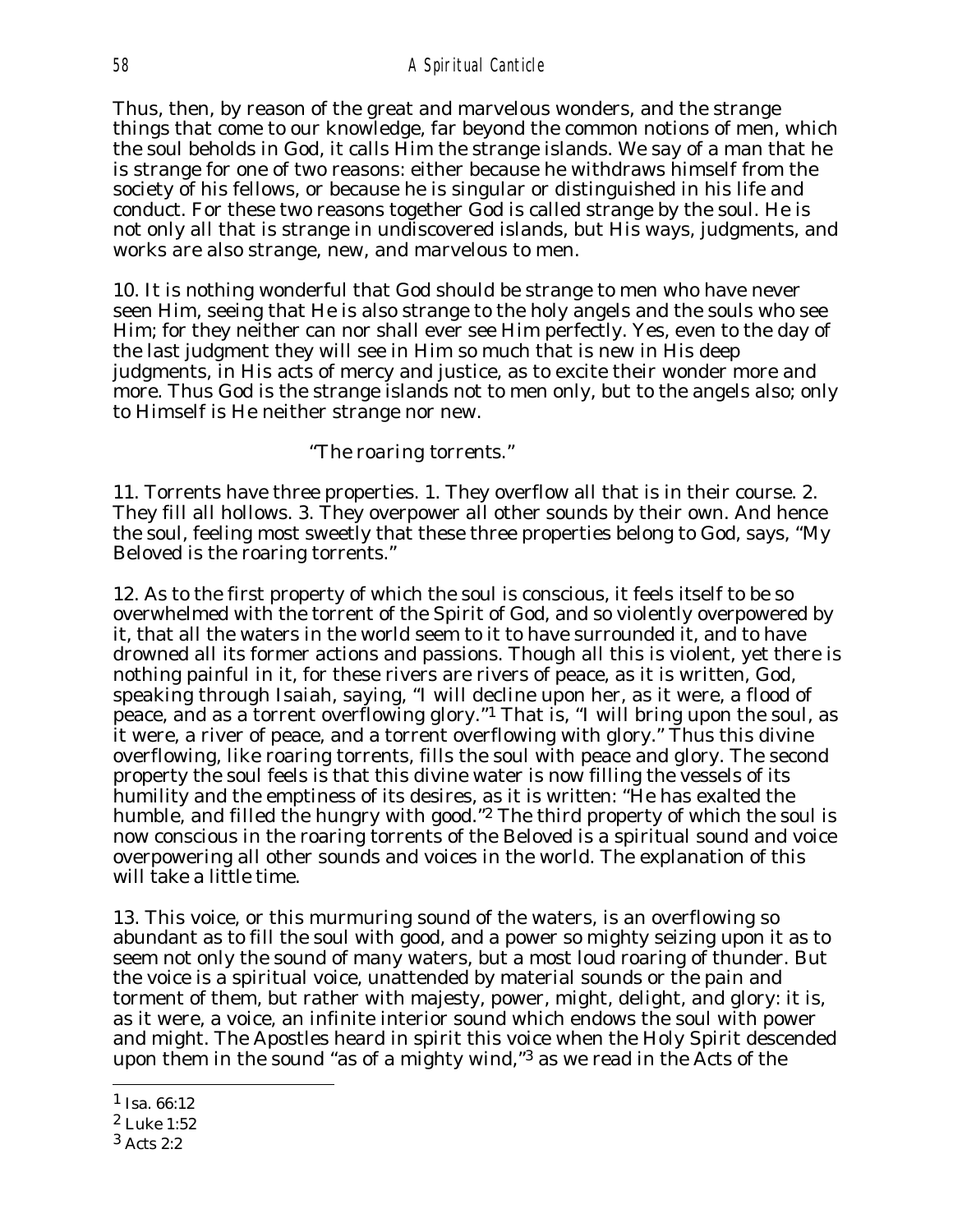Apostles. In order to manifest this spiritual voice, interiorly spoken, the sound was heard exteriorly, as of a rushing wind, by all those who were in Jerusalem. This exterior manifestation reveals what the Apostles interiorly received, namely, fullness of power and might.

14. So also when our Lord Jesus prayed to the Father because of His distress and the rage of His enemies, He heard an interior voice from heaven, comforting Him in His Sacred Humanity. The sound, solemn and grave, was heard exteriorly by the Jews, some of whom said that it thundered: others said, "An angel has spoken to Him."1 The voice outwardly heard was the outward sign and expression of that strength and power which Christ then inwardly received in His human nature. We are not to suppose that the soul does not hear in spirit the spiritual voice because it is also outwardly heard. The spiritual voice is the effect on the soul of the audible voice, as material sounds strike the ear, and impress the meaning of it on the mind. This we learn from David when he said, "He will give to His voice the voice of strength;"2 this strength is the interior voice. He will give to His voice—that is, the outward voice, audibly heard—the voice of strength which is felt within. God is an infinite voice, and communicating Himself thus to the soul produces the effect of an infinite voice.

15. This voice was heard by St. John, saying in the Revelation, "I heard a voice from heaven as the voice of many waters, and as the voice of great thunder." And, lest it should be supposed that a voice so strong was distressing and harsh, he adds immediately, "The voice which I heard was as the voice of harpers harping on their harps."3 Ezekiel says that this sound as of many waters was "as it were the sound of the High God,"4 profoundly and sweetly communicated in it. This voice is infinite, because, as I have said, it is God Who communicates Himself, speaking in the soul; but He adapts Himself to each soul, uttering the voice of strength according to its capacity, in majesty and joy. And so the bride sings in the Canticle: "Let Your voice sound in my ears, for Your voice is sweet."5

*"The whisper of the amorous gales."*

16. Two things are to be considered here—gales and whisper. The amorous gales are the virtues and graces of the Beloved, which, because of its union with the Bridegroom, play around the soul, and, most lovingly sent forth, touch it in their own substance. The whisper of the gales is a most sublime and sweet knowledge of God and of His attributes, which overflows into the understanding from the contact of the attributes of God with the substance of the soul. This is the highest delight of which the soul is capable in this life.

17. That we may understand this the better, we must keep in mind that as in a gale two things are observable—the touch of it, and the whisper or sound—so there are two things observable also in the communications of the Bridegroom the sense of delight, and the understanding of it. As the touch of the air is felt in the sense of touch, and the whisper of it heard in the ear, so also the contact of the

- 4 Ezek. 1:24
- 5 Cant. 2:14

<sup>1</sup> John 12:29

 $2$  Ps. 67:34

<sup>3</sup> Rev. 14:2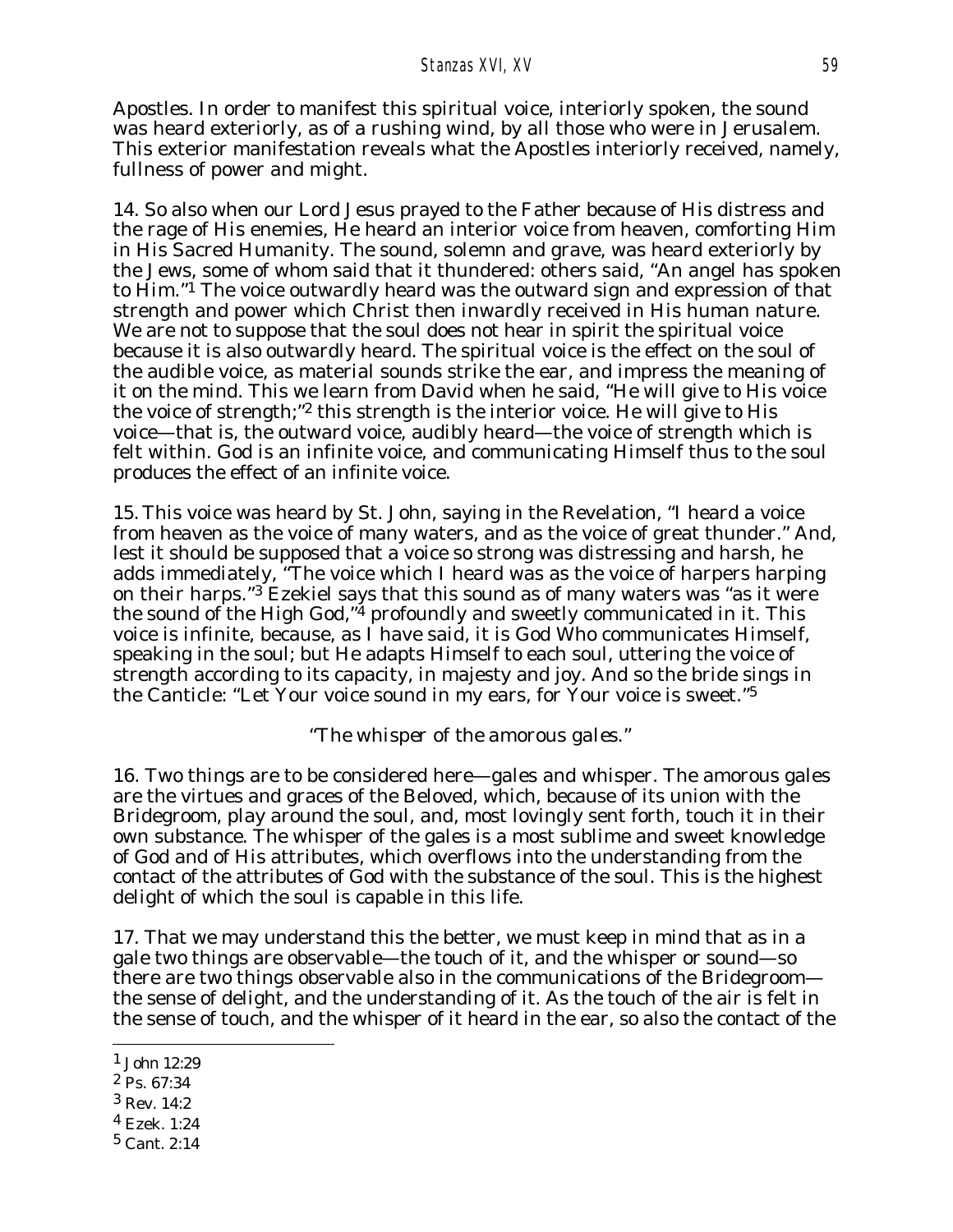perfections of the Beloved is felt and enjoyed in the touch of the soul—that is, in the substance thereof, through the instrumentality of the will; and the knowledge of the attributes of God felt in the hearing of the soul—that is, in the understanding.

18. The gale is said to blow amorously when it strikes deliciously, satisfying his desire who is longing for the refreshing which it ministers; for it then revives and soothes the sense of touch, and while the sense of touch is thus soothed, that of hearing also rejoices and delights in the sound and whisper of the gale more than the touch in the contact of the air, because the sense of hearing is more spiritual, or, to speak with greater correctness, is more nearly connected with the spiritual than is that of touch, and the delight thereof is more spiritual than is that of the touch. So also, inasmuch as this touch of God greatly satisfies and comforts the substance of the soul, sweetly fulfilling its longing to be received into union; this union, or touch, is called amorous gales, because, as I said before, the perfections of the Beloved are by it communicated to the soul lovingly and sweetly, and through it the whisper of knowledge to the understanding. It is called whisper, because, as the whisper of the air penetrates subtly into the organ of hearing, so this most subtle and delicate knowledge enters with marvelous sweetness and delight into the inmost substance of the soul, which is the highest of all delights.

19. The reason is that substantial knowledge is now communicated intelligibly, and stripped of all accidents and images, to the understanding, which philosophers call passive or passible, because inactive without any natural efforts of its own during this communication. This is the highest delight of the soul, because it is in the understanding, which is the seat of fruition, as theologians teach, and fruition is the vision of God. Some theologians think, inasmuch as this whisper signifies the substantial intelligence, that our father Elijah had a vision of God in the delicate whisper of the air, which he heard on the mount at the mouth of the cave. The Holy Scripture calls it "the whistling of a gentle wind,"1 because knowledge is begotten in the understanding by the subtle and delicate communication of the Spirit. The soul calls it here the whisper of the amorous gales, because it flows into the understanding from the loving communication of the perfections of the Beloved. This is why it is called the whisper of the amorous gales.

20. This divine whisper which enters in by the ear of the soul is not only substantial knowledge, but a manifestation also of the truths of the Divinity, and a revelation of the secret mysteries thereof. For in general, in the Holy Scriptures, every communication of God said to enter in by the ear is a manifestation of pure truths to the understanding, or a revelation of the secrets of God. These are revelations on purely spiritual visions, and are communicated directly to the soul without the intervention of the senses, and thus, what God communicates through the spiritual ear is most profound and most certain. When St. Paul would express the greatness of the revelations made to him, he did not say, "I saw or I perceived secret words," but "I heard secret words which it is not granted to man to utter."2 It is thought that St. Paul also saw God, as our father Elijah, in the whisper of a gentle air. For as "faith comes by hearing"—so the Apostle teaches—that is, by the hearing of the material ear, so also that which the faith

<sup>1</sup> 1 Kings 19:12

<sup>2</sup> 2 Cor. 12:4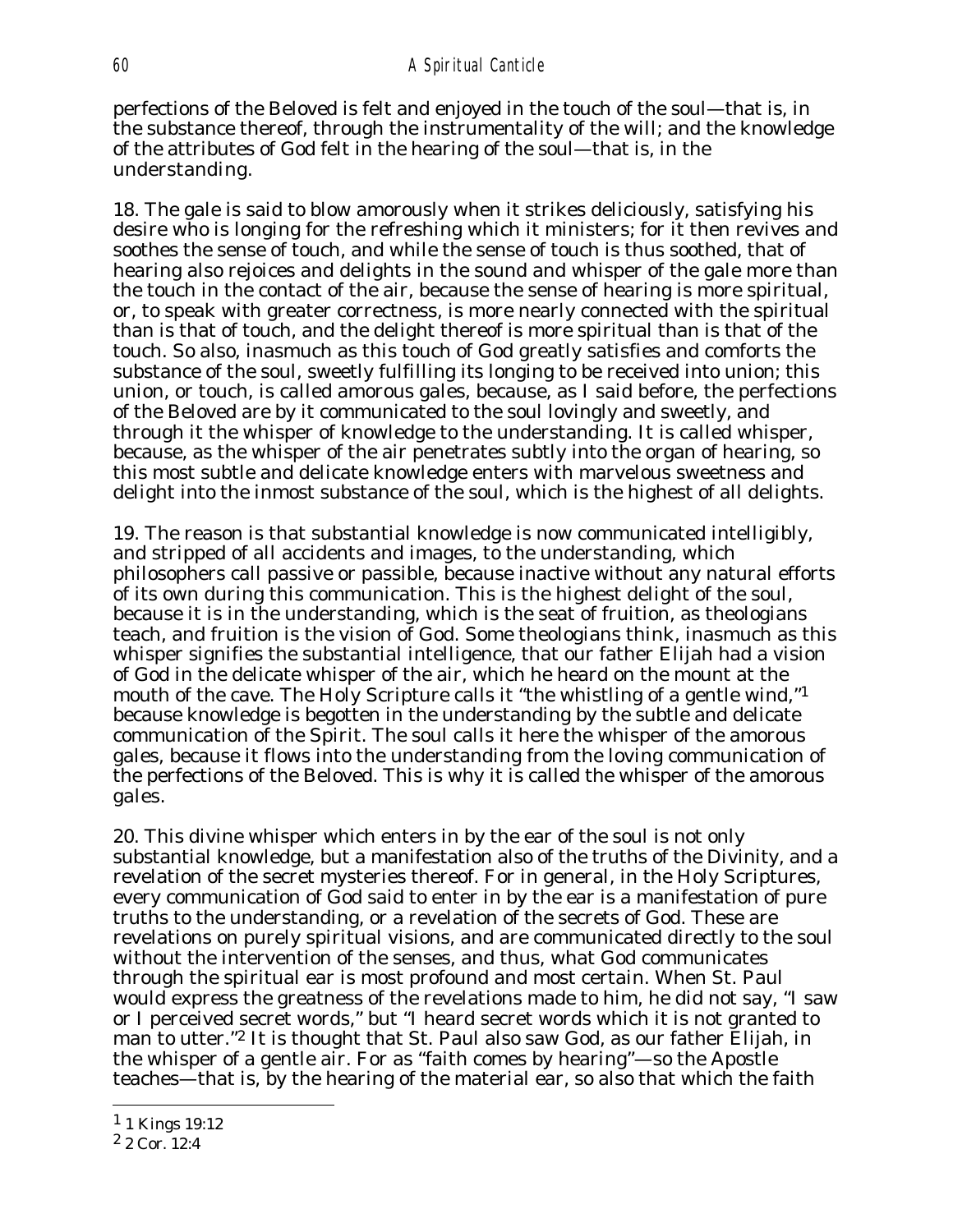teaches, the intelligible truth, comes by spiritual hearing.

21. The prophet Job, speaking to God, when He revealed Himself to him, teaches the same doctrine, saying, "With the hearing of the ear I have heard You, but now my eye sees You."1 It is clear, from this, that to hear with the ear of the soul is to see with the eye of the passive understanding. He does not say, "I heard with the hearing of my ears," but "with the hearing of my ear"; nor, "with the seeing of my eyes," but "with the eye of my understanding"; the hearing of the soul is, therefore, the vision of the understanding.

22. Still, we are not to think that what the soul perceives, though pure truth, can be the perfect and clear fruition of Heaven. For though it is free from accidents, as I said before,<sup>2</sup> it is dim and not clear, because it is contemplation, which in this life, as St. Dionysius says, "is a ray of darkness,"3 and thus we may say that it is a ray and an image of fruition, because it is in the understanding, which is the seat of fruition. This substantial truth, called here a whisper, is the "eyes desired" which the Beloved showed to the bride, who, unable to bear the vision, cried, "Turn them away, O my Beloved."4

23. There is a passage in the book of Job which greatly confirms what I have said of rapture and betrothal, and, because I consider it to be much to the purpose, I will give it here, though it may delay us a little, and explain those portions of it which belong to my subject. The explanation shall be short, and when I shall have made it, I shall go on to explain the other stanza. The passage is as follows: "To me there was spoken a secret word," said Eliphaz the Themanite, "and, as it were, my ear by stealth received the veins of its whisper. In the horror of a vision by night, when deep sleep is wont to hold men, fear held me and trembling, and all my bones were made sore afraid: and when the spirit passed before me the hair of my flesh stood upright. There stood one whose countenance I knew not, an image before my eyes, and I heard the voice, as it were, of a gentle wind."5

24. This passage contains almost all I said about rapture in the thirteenth stanza, where the bride says: "Turn them away, O my Beloved." The "word spoken in secret" to Eliphaz is that secret communication which by reason of its greatness the soul was not able to endure, and, therefore, cried out: "Turn them away, O my Beloved." Eliphaz says that his "ear as it were by stealth received the veins of its whisper." By that is meant the pure substance which the understanding receives, for the "veins" here denote the interior substance. The whisper is that communication and touch of the virtues whereby the said substance is communicated to the understanding. It is called a whisper because of its great gentleness. And the soul calls it the amorous gales because it is lovingly communicated. It is said to be received as it were by stealth, for as that which is stolen is alienated, so this secret is alien to man, speaking in the order of nature, because that which he received does not appertain to him naturally, and thus it was not lawful for him to receive it; neither was it lawful for St. Paul to repeat what he heard. For this reason the prophet says twice, "My secret to myself, my

 $1$  Job 42:5

<sup>2</sup> Sect. 20.

<sup>3</sup> 'De Mystica Theologia,' ch. i.

<sup>4</sup> Cant. 6:4

 $5$  Job 4:12-16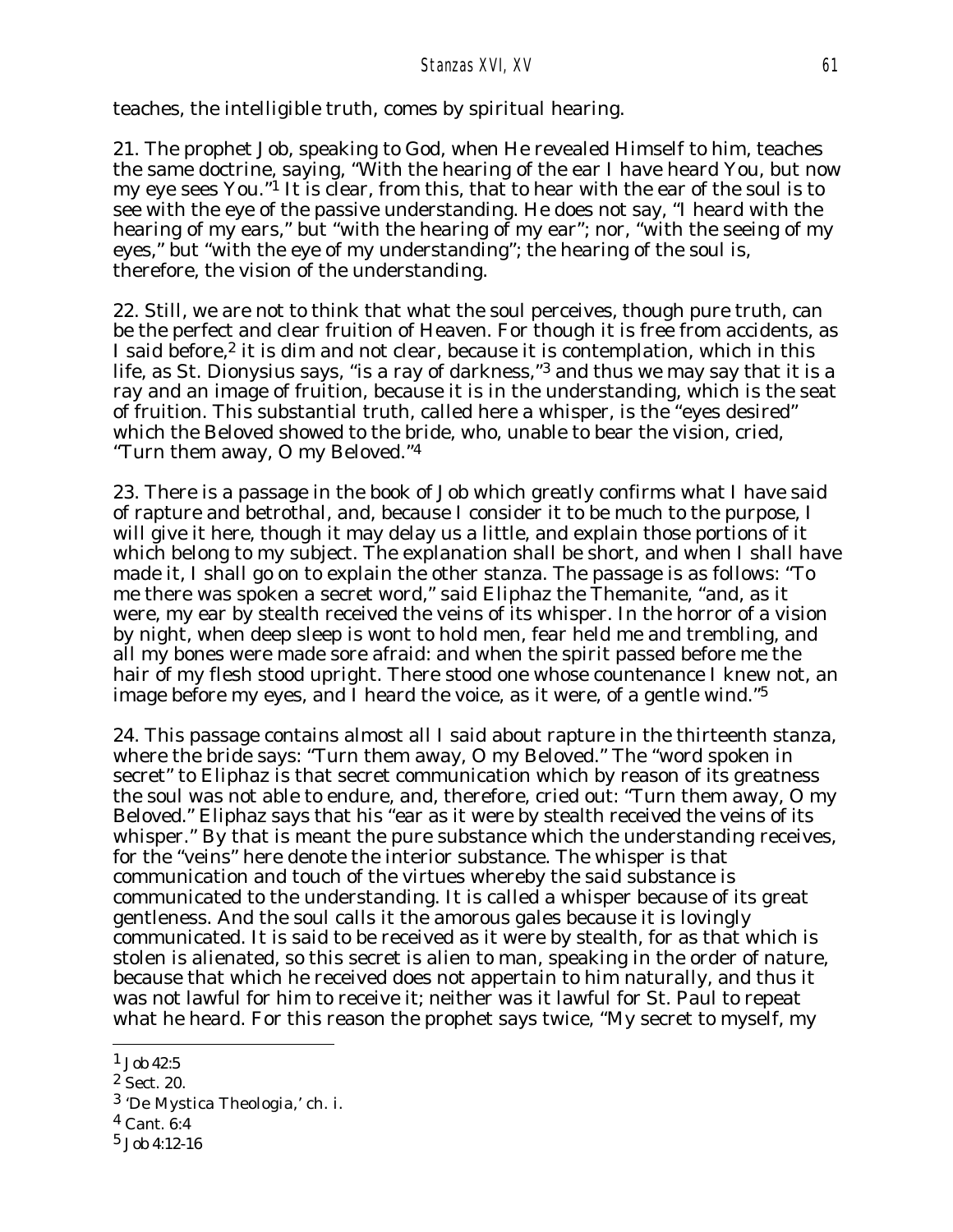secret to myself."1

25. When Eliphaz speaks of the horror of the vision by night, and of the fear and trembling that seized upon him, he refers to the awe and dread that comes upon the soul naturally in rapture, because in its natural strength it is unable, as I said before,<sup>2</sup> to endure the communication of the Spirit of God. The prophet gives us to understand that, as when sleep is about to fall upon men, a certain vision which they call a nightmare is wont to oppress and terrify them in the interval between sleeping and waking, which is the moment of the approach of sleep, so in the spiritual passage between the sleep of natural ignorance and the waking of the supernatural understanding, which is the beginning of an ecstasy or rapture, the spiritual vision then revealed makes the soul fear and tremble.

26. "All my bones were affrighted"; that is, were shaken and disturbed. By this he meant a certain dislocation of the bones which takes place when the soul falls into an ecstasy. This is clearly expressed by Daniel when he saw the angel, saying, "O my lord, at the sight of you my joints are loosed."3 "When the spirit passed before me"—that is, "When my spirit was made to transcend the ways and limitations of nature in ecstasies and raptures"—"the hair of my flesh stood upright"; that is, "my body was chilled, and the flesh contracted, like that of a dead man."

27. "There stood One"—that is God, Who reveals Himself after this manner— "Whose countenance knew not": in these communications or visions, however high they may be, the soul neither knows nor beholds the face and being of God. "An image before my eyes"; that is, the knowledge of the secret words was most deep, as it were the image and face of God; but still this is not the essential vision of God. "I heard the voice, as it were, of a gentle wind"; this is the whisper of the amorous gales—that is, of the Beloved of the soul.

28. But it is not to be supposed that these visits of God are always attended by such terrors and distress of nature: that happens to them only who are entering the state of illumination and perfection, and in this kind of communication; for in others they come with great sweetness.

 $1$  Isa. 24:16

<sup>2</sup> Stan. xiii. sect. 1.

<sup>3</sup> Dan. 10:16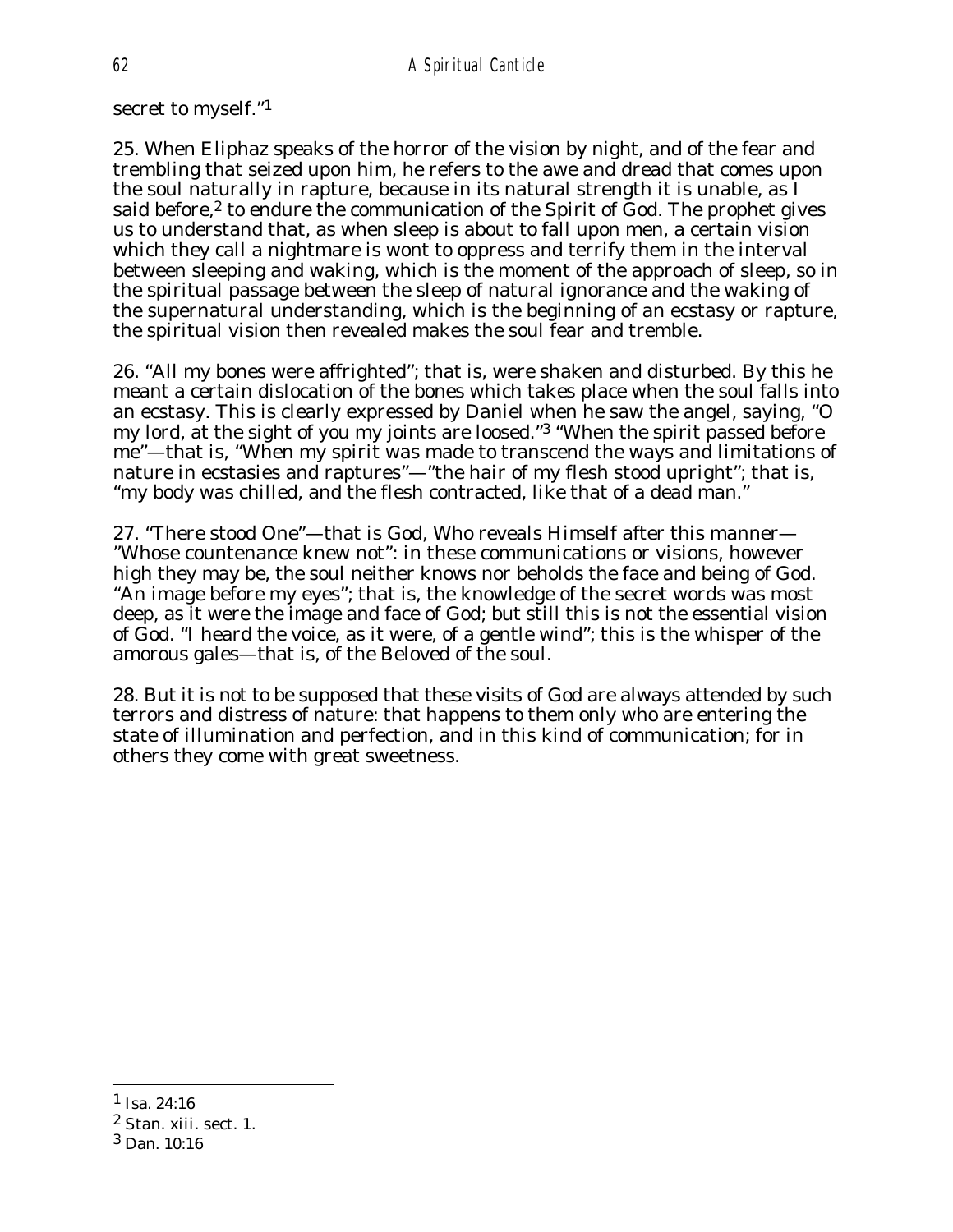# *STANZA XV*

"THE tranquil night." In this spiritual sleep in the bosom of the Beloved the soul is in possession and fruition of all the calm, repose, and quiet of a peaceful night, and receives at the same time in God a certain dim, unfathomable divine intelligence. This is the reason why it says that the Beloved is to it the tranquil night.

2. "At the approaches of the dawn." This tranquil night is not like a night of darkness, but rather like the night when the sunrise is drawing nigh. This tranquillity and repose in God is not all darkness to the soul, as the dark night is, but rather tranquillity and repose in the divine light and in a new knowledge of God, whereby the mind, most sweetly tranquil, is raised to a divine light.

3. This divine light is here very appropriately called the approaches of the dawn, that is, the twilight; for as the twilight of the morn disperses the darkness of the night and reveals the light of day, so the mind, tranquil and reposing in God, is raised up from the darkness of natural knowledge to the morning light of the supernatural knowledge of God; not clear, indeed, as I have said, but dim, like the night at the approaches of the dawn. For as it is then neither wholly night nor wholly day, but, as they say, twilight, so this solitude and divine repose is neither perfectly illumined by the divine light nor yet perfectly alien from it.

4. In this tranquillity the understanding is lifted up in a strange way above its natural comprehension to the divine light: it is like a man who, after a profound sleep, opens his eyes to unexpected light. This knowledge is referred to by David when he says, "I have watched, and am become as the lonely sparrow on the housetop";<sup>1</sup> that is, "I opened the eyes of my understanding and was raised up above all natural comprehension, lonely, without them, on the housetop, lifted up above all earthly considerations." He says that he was "become as the lonely sparrow," because in this kind of contemplation, the spirit has the properties of the sparrow. These are five in number:

i. It frequents in general high places; and the spirit, in this state, rises to the highest contemplation.

ii. It is ever turning its face in the direction of the wind, and the spirit turns its affections thither whence comes the spirit of love, which is God.

iii. It is in general solitary, abstaining from the companionship of others, and flying away when any approach it: so the spirit, in contemplation, is far away from all worldly thoughts, lonely in its avoidance of them; neither does it consent to anything except to this solitude in God.

iv. It sings most sweetly, and so also does the spirit at this time sing to God; for the praises which it offers up proceed from the sweetest love, most pleasing to itself, and most precious in the sight of God.

v. It is of no definite color; so also is the perfect spirit, which in this ecstasy is not only without any tinge of sensual affection or self-love, but also without any particular consideration of the things of heaven or earth; neither can it give any account whatever of them, because it has entered into the abyss of the knowledge

<sup>1</sup> Ps. 101:8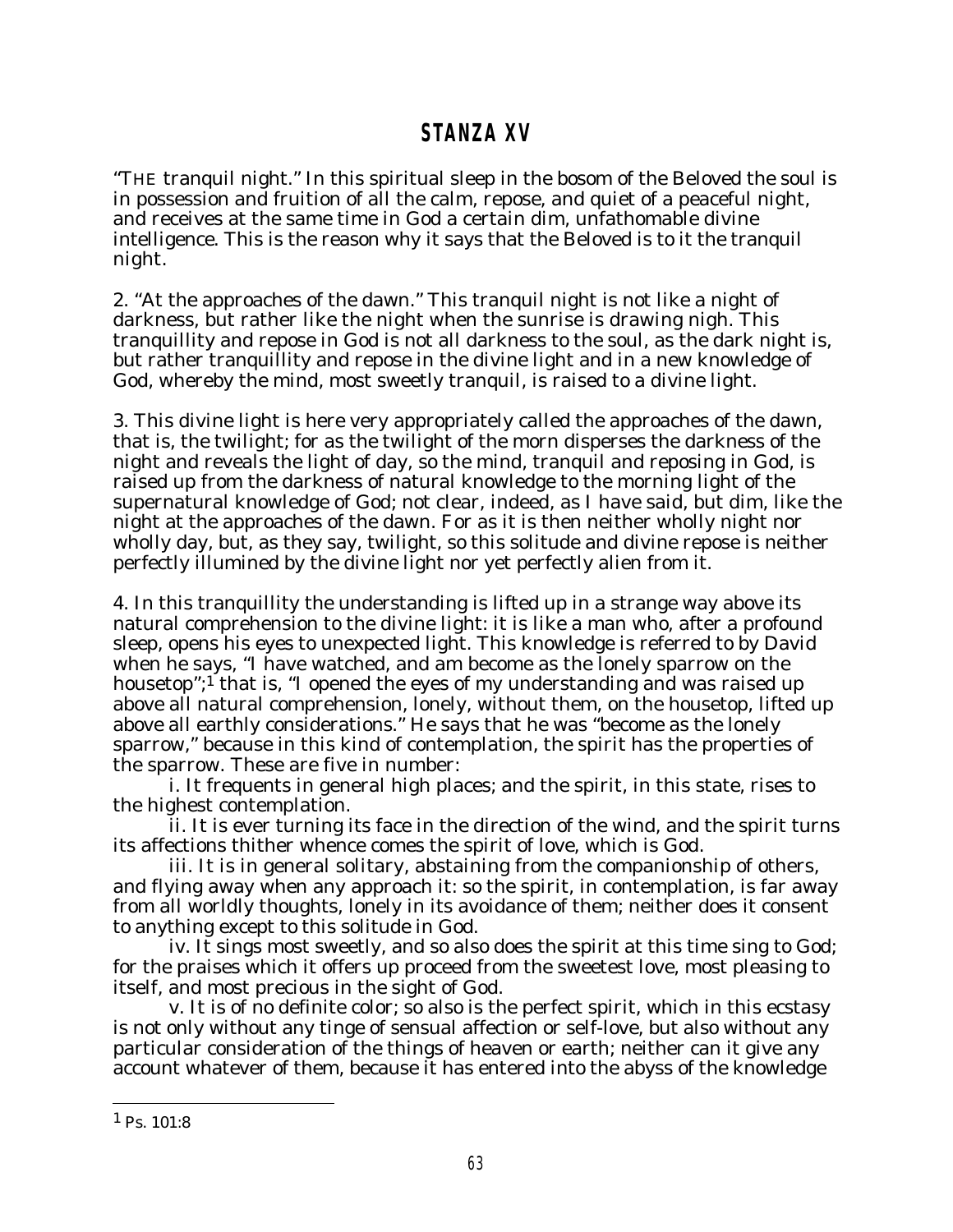of God.

*"The silent music."*

5. In this silence and tranquillity of the night, and in this knowledge of the divine light, the soul discerns a marvelous arrangement and disposition of God's wisdom in the diversities of His creatures and operations. All these, and each one of them, have a certain correspondence with God, whereby each, by a voice peculiar to itself, proclaims what there is in itself of God, so as to form a concert of sublimest melody, transcending all the harmonies of the world. This is the silent music, because it is knowledge tranquil and calm, without audible voice; and thus the sweetness of music and the repose of silence are enjoyed in it. The soul says that the Beloved is silent music, because this harmony of spiritual music is in Him understood and felt. He is not this only, He is also—

## *"The murmuring solitude."*

6. This is almost the same as the silent music. For though the music is inaudible to the senses and the natural powers, it is a solitude most full of sound to the spiritual powers. These powers being in solitude, emptied of all forms and natural apprehensions, may well receive in spirit, like a resounding voice, the spiritual impression of the majesty of God in Himself and in His creatures; as it happened to St. John, who heard in spirit as it were "the voice of harpers harping on their harps."1 St. John heard this in spirit: it was not material harps that he heard, but a certain knowledge that he had of the praises of the blessed, which every one of them, each in his own degree of glory, is continually singing before God. It is as it were music. For as every one of the saints had the gifts of God in a different way, so every one of them sings His praises in a different way, and yet all harmonize in one concert of love, as in music.

7. In the same way, in this tranquil contemplation, the soul beholds all creatures, not only the highest, but the lowest also, each one according to the gift of God to it, sending forth the voice of its witness to what God is. It beholds each one magnifying Him in its own way, and possessing Him according to its particular capacity; and thus all these voices together unite in one strain in praise of God's greatness, wisdom, and marvelous knowledge. This is the meaning of those words of the Holy Spirit in the Book of Wisdom: "The Spirit of our Lord has replenished the whole world, and that which contains all things has the knowledge of the voice."2 "The voice" is the murmuring solitude, which the soul is said to know, namely, the witness which all things bear to God. Inasmuch as the soul hears this music only in solitude and in estrangement from all outward things, it calls it silent music and murmuring solitude. These are the Beloved.

# *"The supper which revives, and enkindles love."*

8. Lovers find recreation, satisfaction, and love in feasts. And because the Beloved in this sweet communication produces these three effects in the soul, He is here said to be the supper that revives, and enkindles love. In Holy Scripture supper signifies the divine vision, for as supper is the conclusion of the day's labors, and

<sup>1</sup> Rev. 14:2

 $2$  Wisd. 1:7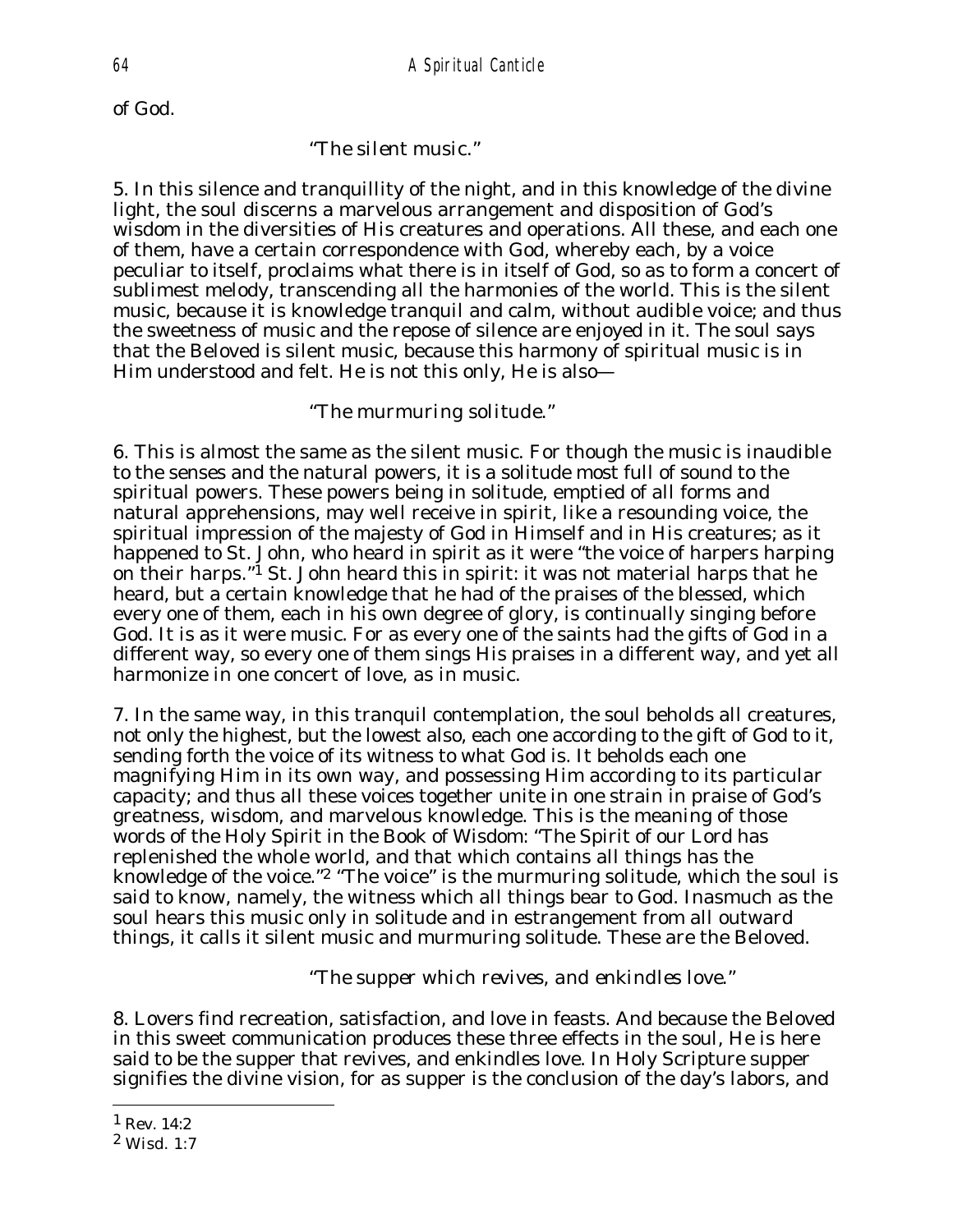the beginning of the night's repose, so the soul in this tranquil knowledge is made to feel that its trials are over, the possession of good begun, and its love of God increased. Hence, then, the Beloved is to the soul the supper that revives, in being the end of its trials, and that enkindles love, in being the beginning of the fruition of all good.

9. That we may see more clearly how the Bridegroom is the supper of the soul, we must refer to those words of the Beloved in the Revelation: "Behold, I stand at the door and knock. If any man shall hear My voice, and open to Me the gate, I will enter into him, and will sup with him, and he with Me."1 It is evident from these words that He brings the supper with Him, which is nothing else but His own sweetness and delights, wherein He rejoices Himself, and which He, uniting Himself to the soul, communicates to it, making it a partaker of His joy: for this is the meaning of "I will sup with him, and he with Me." These words describe the effect of the divine union of the soul with God, wherein it shares the very goods of God Himself, Who communicates them graciously and abundantly to it. Thus the Beloved is Himself the supper which revives, and enkindles love, refreshing the soul with His abundance, and enkindling its love in His graciousness.

10. But before I proceed to explain the stanzas which follow, I must observe that, in the state of betrothal, wherein the soul enjoys this tranquillity, and wherein it receives all that it can receive in this life, we are not to suppose its tranquillity to be perfect, but that the higher part of it is tranquil; for the sensual part, except in the state of spiritual marriage, never loses all its imperfect habits, and its powers are never wholly subdued, as I shall show hereafter.2 What the soul receives now is all that it can receive in the state of betrothal, for in that of the marriage the blessings are greater. Though the bride-soul has great joy in these visits of the Beloved in the state of betrothal, still it has to suffer from His absence, to endure trouble and afflictions in the lower part, and at the hands of the devil. But all this ceases in the state of spiritual marriage.

#### NOTE

THE bride now in possession of the virtues in their perfection, whereby she is ordinarily rejoicing in peace when the Beloved visits her, is now and then in the fruition of the fragrance and sweetness of those virtues in the highest degree, because the Beloved touches them within her, just as the sweetness and beauty of the lilies and other flowers when in their bloom are perceived when we handle them. For in many of these visits the soul discerns within itself all its virtues which God has given it; He shedding light upon them. The soul now, with marvelous joy and sweetness of love, binds them together and presents them to the Beloved as a nosegay of beautiful flowers, and the Beloved in accepting them for He truly accepts them then—accepts thereby a great service. All this takes place within the soul, feeling that the Beloved is within it as on His own couch, for the soul presents itself with the virtues which is the greatest service it can render Him, and thus this is one of the greatest joys which in its interior conversation with God the soul is wont to receive in presents of this kind made to the Beloved.

2. The devil, beholding this prosperity of the soul, and in his great malice envying

<sup>1</sup> Rev. 3:20

<sup>2</sup> Stanza xxvi.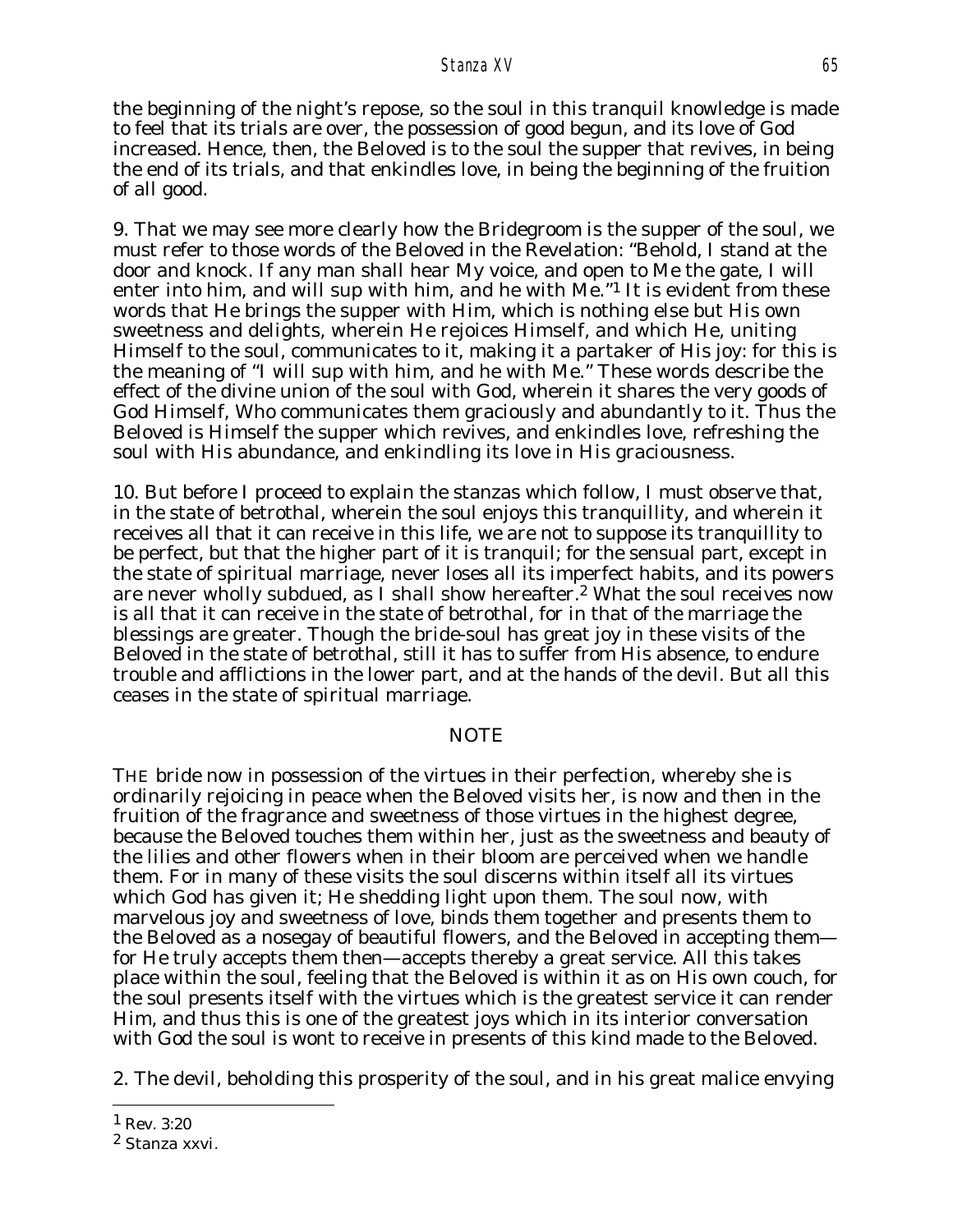all the good he sees in it, now uses all his power, and has recourse to all his devices, in order to thwart it, if possible, even in the slightest degree. He thinks it of more consequence to keep back the soul, even for an instant, from this abundance, bliss, and delight, than to make others fall into many and mortal sins. Other souls have little or nothing to lose, while this soul has much, having gained many and great treasures; for the loss of one grain of refined gold is greater than the loss of many of the baser metals.

3. The devil here has recourse to the sensual appetites, though now they can give him generally but little or no help because they are mortified, and because he cannot turn them to any great account in distracting the imagination. Sometimes he stirs up many movements in the sensitive part of the soul, and causes other vexations, spiritual as well as sensual, from which the soul is unable to deliver itself until our Lord shall send His angel, as it is written, "The angel of the Lord shall put in himself about them that fear Him, and shall deliver them;"1 and so establish peace, both in the spiritual and sensitive parts of the soul. With a view to show forth this truth, and to ask this favor, the soul, apprehensive by experience of the craft which the devil makes use of to thwart this good, addressing itself to the angels, whose function it is to succor it at this time by putting the evil spirits to flight, speaks as in the following stanza: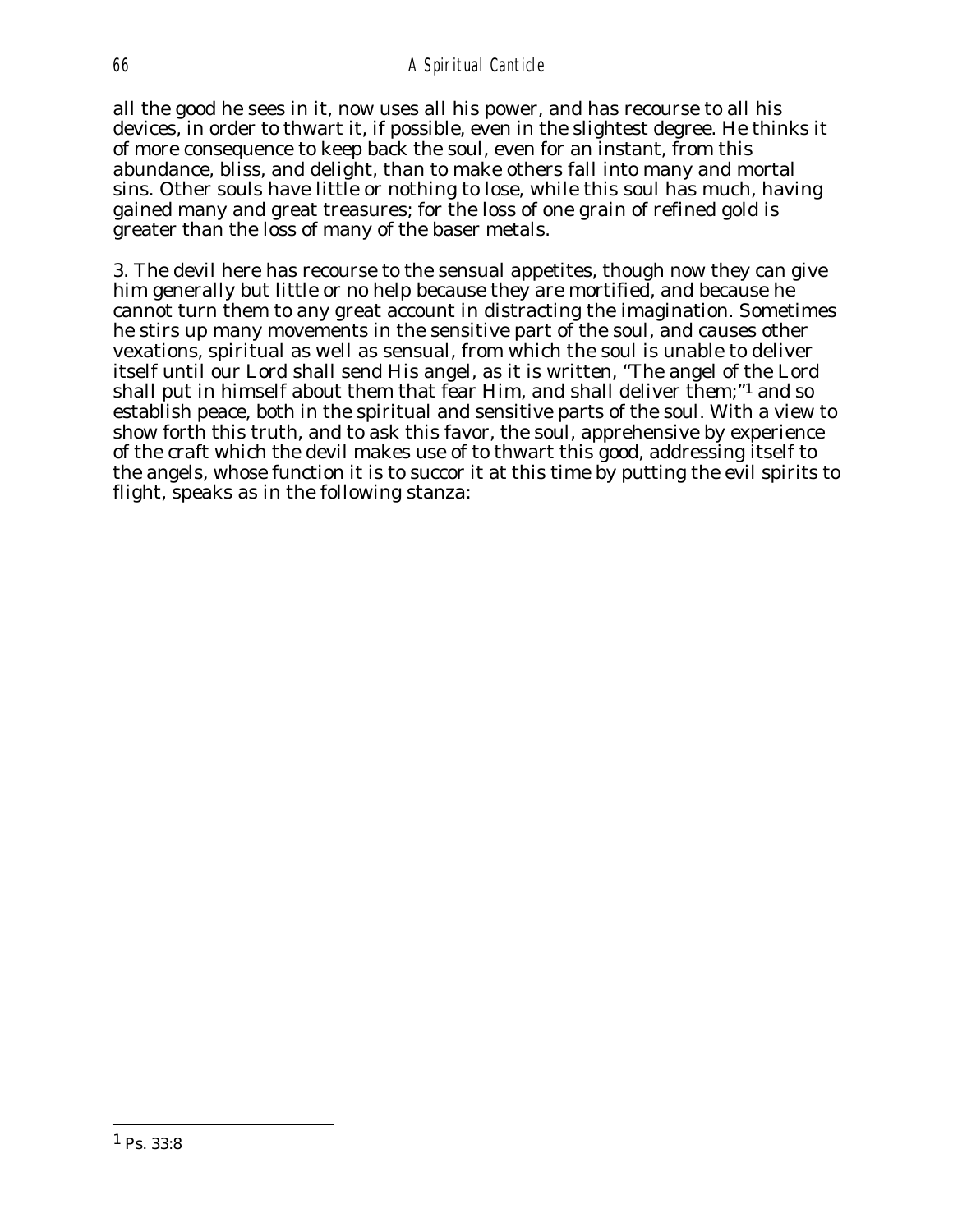# *STANZA XVI*

*Catch us the foxes, For our vineyard has flourished; While of roses We make a nosegay, And let no one appear on the hill.*

THE soul, anxious that this interior delight of love, which is the flowers of the vineyard, should not be interrupted, either by envious and malicious devils, or the raging desires of sensuality, or the various comings and goings of the imagination, or any other consciousness or presence of created things, calls upon the angels to seize and hinder all these from interrupting its practice of interior love, in the joy and sweetness of which the soul and the Son of God communicate and delight in the virtues and graces.

## *"Catch us the foxes, for our vineyard has flourished."*

2. The vineyard is the plantation in this holy soul of all the virtues which minister to it the wine of sweet taste. The vineyard of the soul is then flourishing when it is united in will to the Bridegroom, and delights itself in Him in all the virtues. Sometimes, as I have just said, the memory and the fancy are assailed by various forms and imaginings, and diverse motions and desires trouble the sensual part. The great variety and diversity of these made David say, when he felt the inconvenience and the trouble of them as he was drinking of the sweet wine of the spirit, thirsting greatly after God: "For You my soul has thirsted, for You my flesh, O how many ways."1

3. Here the soul calls the whole troop of desires and stirrings of sense, foxes, because of the great resemblance between them at this time. As foxes pretend to be asleep that they may pounce upon their prey when it comes in their way, so all the desires and powers of sense in the soul are asleep until the flowers of virtue grow, flourish, and bloom. Then the desires and powers of sense awake to resist the Spirit and domineer. "The flesh lusts against the spirit,"2 and as the inclination of it is towards the sensual desires, it is disgusted as soon as it tastes of the Spirit, and herein the desires prove extremely troublesome to spiritual sweetness.

## *"Catch us the foxes."*

4. The evil spirits now molest the soul in two ways. They vehemently excite the desires, and employ them with other imaginations to assail the peaceful and flourishing kingdom of the soul. Then—and this is much worse—when they do not succeed in stirring up the desires, they assail the soul with bodily pains and noises in order to distract it. And, what is still more serious, they fight with spiritual horror and dread, and sometimes with fearful torments, which, at this time, if God permits them, they can most effectually bring about, for inasmuch as

 $1 \text{Ps}$ . 62:2

 $2$  Gal. 5:17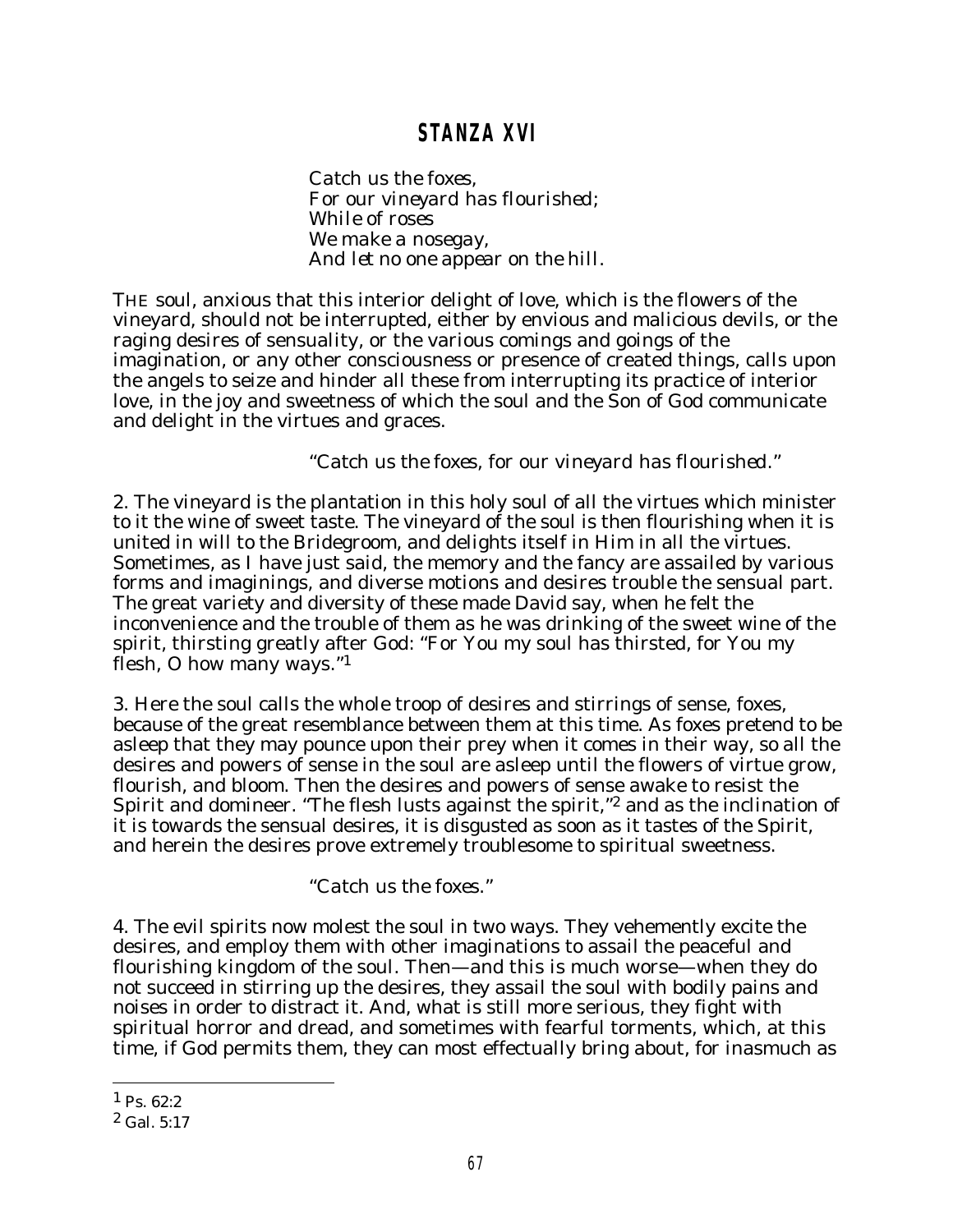the soul is now spiritually detached, so as to perform its spiritual exercises, the devil being himself a spirit presents himself before it with great ease.

5. At other times the evil spirit assails the soul with other horrors, before it begins to have the fruition of the sweet flowers, when God is beginning to draw it forth out of the house of sense that it may enter on the interior exercises in the garden of the Bridegroom, for he knows well that once entered into this state of recollection it is there so protected that, notwithstanding all he can do, he cannot hurt it. Very often, too, when the devil goes forth to meet the soul, the soul becomes quickly recollected in the secret depths of its interior, where it finds great sweetness and protection; then those terrors of Satan are so far off that they not only produce no fear, but are even the occasion of peace and joy. The bride, in the Canticle, speaks of these terrors, saying, "My soul troubled me for the chariots of Aminadab."1 Aminadab is the evil spirit, and his chariots are his assaults upon the soul, which he makes with great violence, noise, and confusion.

6. The bride also says what the soul says here, namely: "Catch us the little foxes that destroy the vineyards; for our vineyard has flourished."2 She does not say, "Catch me" but "Catch us," because she is speaking of herself and the Beloved; for they are one, and enjoy the flourishing of the vineyard together.

7. The reason why the vineyard is said to be flourishing and not bearing fruit is this: the soul in this life has the fruition of virtues, however perfect they may be, only in their flower, because the fruit of them is reserved for the life to come.

## *"While of roses we make a nosegay."*

8. Now, at this time, while the soul is rejoicing in the flourishing of the vineyard, and delighting itself in the bosom of the Beloved, all its virtues are perfect, exhibiting themselves to the soul, and sending forth great sweetness and delight. The soul feels them to be in itself and in God so as to seem to be one vineyard most flourishing and pleasing belonging to both, wherein they feed and delight. Then the soul binds all its virtues together, makes acts of love in each of them separately, and in all together, and then offers them all to the Beloved, with great tenderness of love and sweetness, and in this the Beloved helps it, for without His help and favor it cannot make this union and oblation of virtue to the Beloved. Hence it says, "We make a nosegay"—that is "the Beloved and myself."

9. This union of the virtues is called a nosegay; for as a nosegay is cone-like in form, and a cone is strong, containing and embracing many pieces firmly joined together, so this cone-like nosegay of the virtues which the soul makes for the Beloved is the uniform perfection of the soul which firmly and solidly contains and embraces many perfections, great virtues, and rich endowments; for all the perfections and virtues of the soul unite together to form but one. And while this perfection is being accomplished, and when accomplished, offered to the Beloved on the part of the soul, it becomes necessary to catch the foxes that they may not hinder this mutual interior communication. The soul prays not only that this nosegay may be carefully made, but also adds, "And let no one appear on the hill."

<sup>1</sup> Cant. 6:11

<sup>2</sup> Cant. 2:15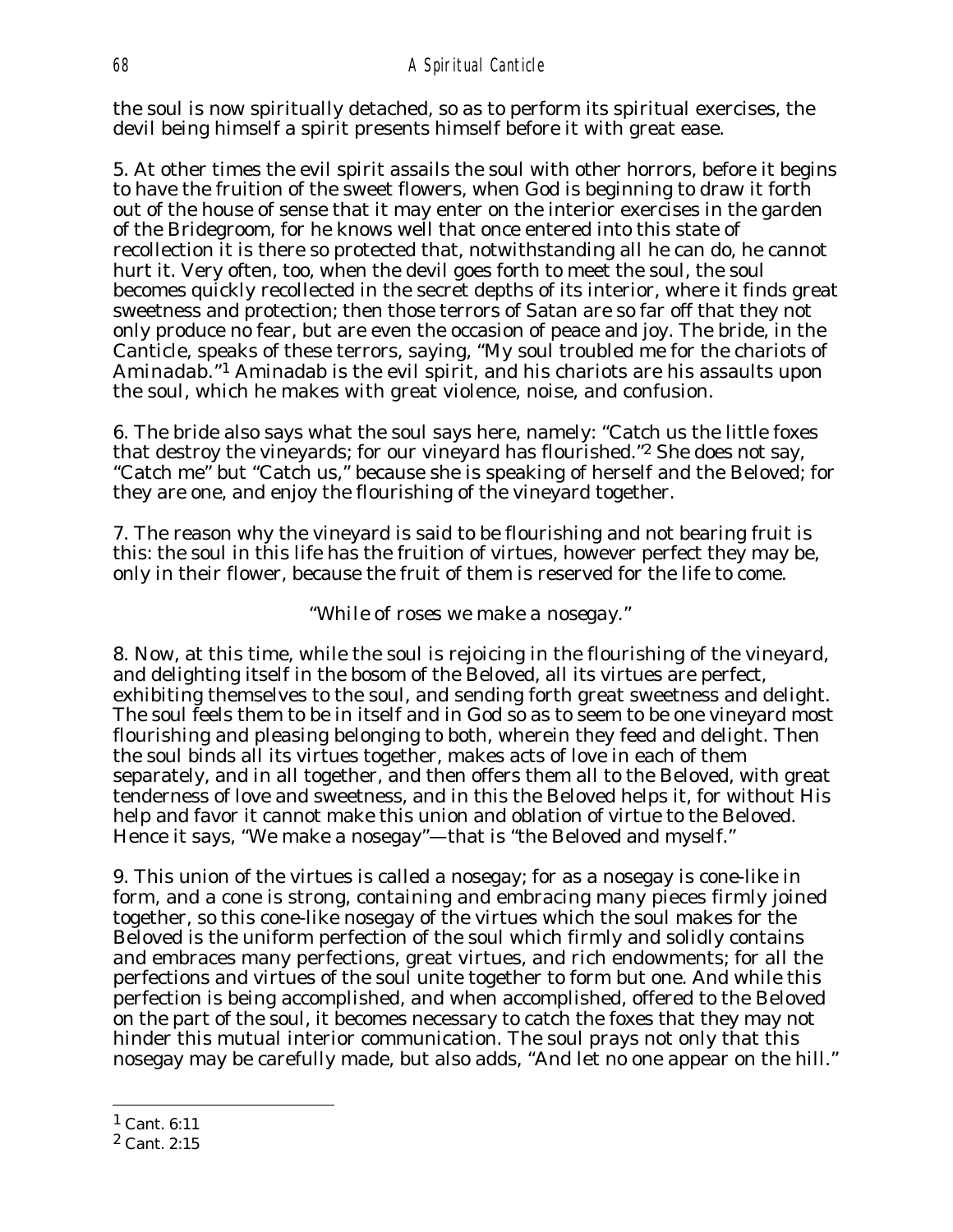10. This divine interior exercise requires solitude and detachment from all things, whether in the lower part of the soul, which is that of sense, or in the higher, which is the rational. These two divisions comprise all the faculties and senses of man, and are here called the hill; because all our natural notions and desires being in them, as quarry on a hill, the devil lies in wait among these notions and desires, in order that he may injure the soul.

#### *"And let no one appear on the hill."*

11. That is, let no representation or image of any object whatever, appertaining to any of these faculties or senses, appear in the presence of the soul and the Bridegroom: in other words, let the spiritual powers of the soul, memory, understanding, and will, be divested of all notions, particular inclinations, or considerations whatsoever; and let all the senses and faculties of the body, interior as well as exterior, the imagination, the fancy, the sight and hearing, and the rest, be divested of all occasions of distractions, of all forms, images, and representations, and of all other natural operations.

12. The soul speaks in this way because it is necessary for the perfect fruition of this communication of God, that all the senses and powers, both interior and exterior, should be disencumbered and emptied of their proper objects and operations; for the more active they are, the greater will be the hindrance which they will occasion. The soul having attained to a certain interior union of love, the spiritual faculties of it are no longer active, and still less those of the body; for now that the union of love is actually wrought in love, the faculties of the soul cease from their exertions, because now that the goal is reached all employment of means is at an end. What the soul at this time has to do is to wait lovingly upon God, and this waiting is love in a continuation of unitive love. Let no one, therefore, appear on the hill, but the will only waiting on the Beloved in the offering up of self and of all the virtues in the way described.

#### NOTE

FOR the clearer understanding of the following stanza, we must keep in mind that the absence of the Beloved, from which the soul suffers in the state of spiritual betrothal, is an exceedingly great affliction, and at times greater than all other trials whatever. The reason is this: the love of the soul for God is now so vehement and deep that the pain of His absence is vehement and deep also. This pain is increased also by the annoyance which comes from intercourse with creatures, which is very great; for the soul, under the pressure of its quickened desire of union with God, finds all other conversation most painful and difficult to endure. It is like a stone in its flight to the place whither it is rapidly tending; every obstacle it meets with occasions a violent shock. And as the soul has tasted of the sweetness of the Beloved's visits, which are more desirable than gold and all that is beautiful, it therefore dreads even a momentary absence, and addresses itself as follows to aridities, and to the Spirit of the Bridegroom:—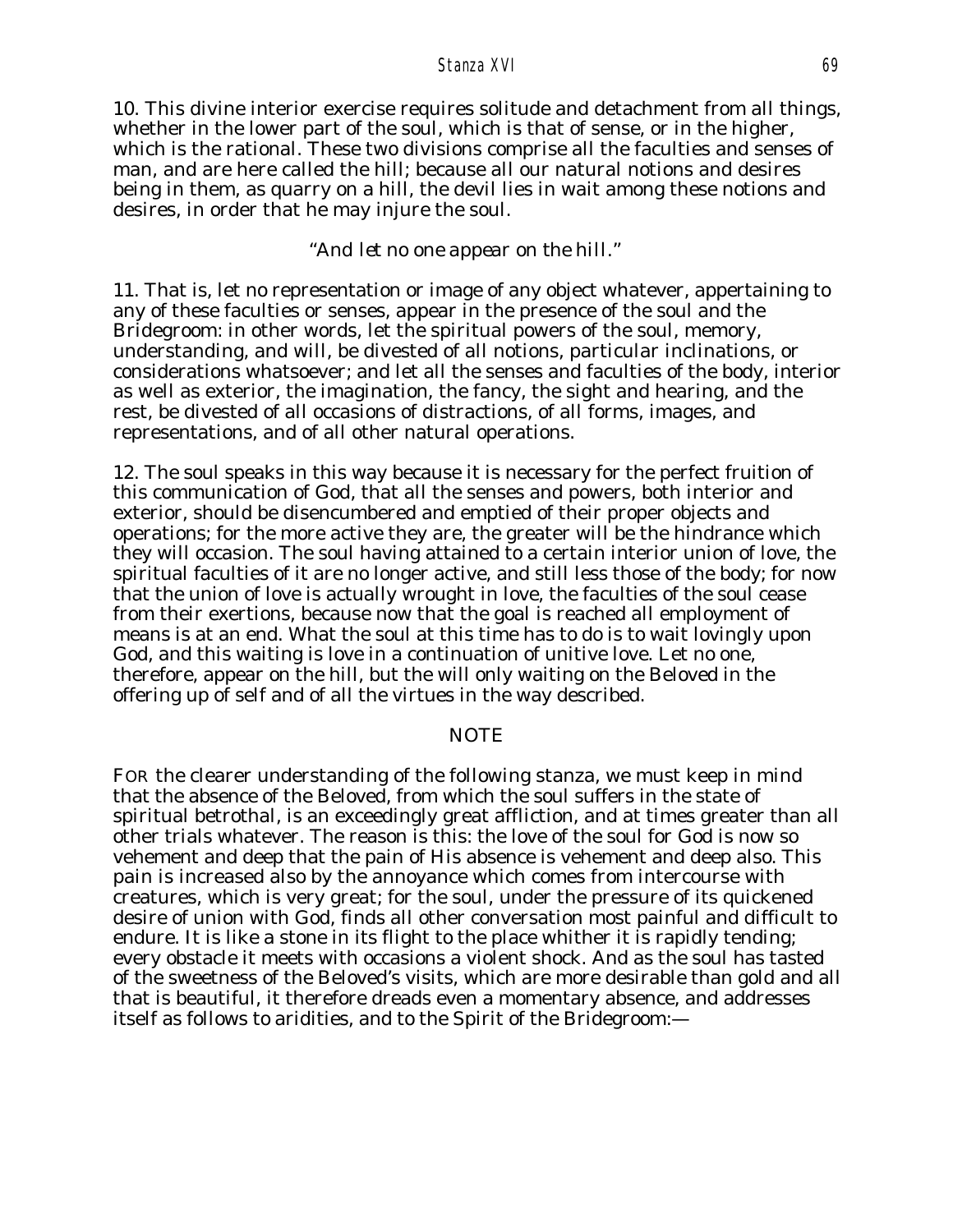# *STANZA XVII*

*O killing north wind, cease! Come, south wind, that awakens love! Blow through my garden, And let its odors flow, And the Beloved shall feed among the flowers.*

BESIDE the causes mentioned in the foregoing stanza, spiritual dryness also hinders the fruition of this interior sweetness of which I have been speaking, and afraid of it the soul had recourse to two expedients, to which it refers in the present stanza. The first is to shut the door against it by unceasing prayer and devotion. The second, to invoke the Holy Spirit; it is He Who drives away dryness from the soul, maintains and increases its love of the Bridegroom—that He may establish in it the practice of virtue, and all this to the end that the Son of God, its Bridegroom, may rejoice and delight in it more and more, for its only aim is to please the Beloved.

## *"Killing north wind, cease."*

2. The north wind is exceedingly cold; it dries up and parches flowers and plants, and at the least, when it blows, causes them to draw in and shrink. So, dryness of spirit and the sensible absence of the Beloved, because they produce the same effect on the soul, exhausting the sweetness and fragrance of virtue, are here called the killing north wind; for all the virtues and affective devotions of the soul are then dead. Hence the soul addresses itself to it, saying, "Killing north wind, cease." These words mean that the soul applies itself to spiritual exercise, in order to escape aridity. But the communications of God are now so interior that by no exertion of its faculties can the soul attain to them if the Spirit of the Bridegroom do not cause these movements of love. The soul, therefore, addresses Him, saying:

*"Come, south wind, that awakens love."*

3. The south wind is another wind commonly called the south-west wind. It is soft, and brings rain; it makes the grass and plants grow, flowers to blossom and scatter their perfume abroad; in short, it is the very opposite in its effects of the north wind. By it is meant here the Holy Spirit, Who awakens love; for when this divine Breath breathes on the soul, it so inflames and refreshes it, so quickens the will, and stirs up the desires, which were before low and asleep as to the love of God, that we may well say of it that it quickens the love between Him and the soul. The prayer of the soul to the Holy Spirit is thus expressed, "Blow through my garden."

4. This garden is the soul itself. For as the soul said of itself before, that it was a flourishing vineyard, because the flowers of virtue which are in it give forth the wine of sweetness, so here it says of itself that it is a garden, because the flowers of perfection and the virtues are planted in it, flourish, and grow.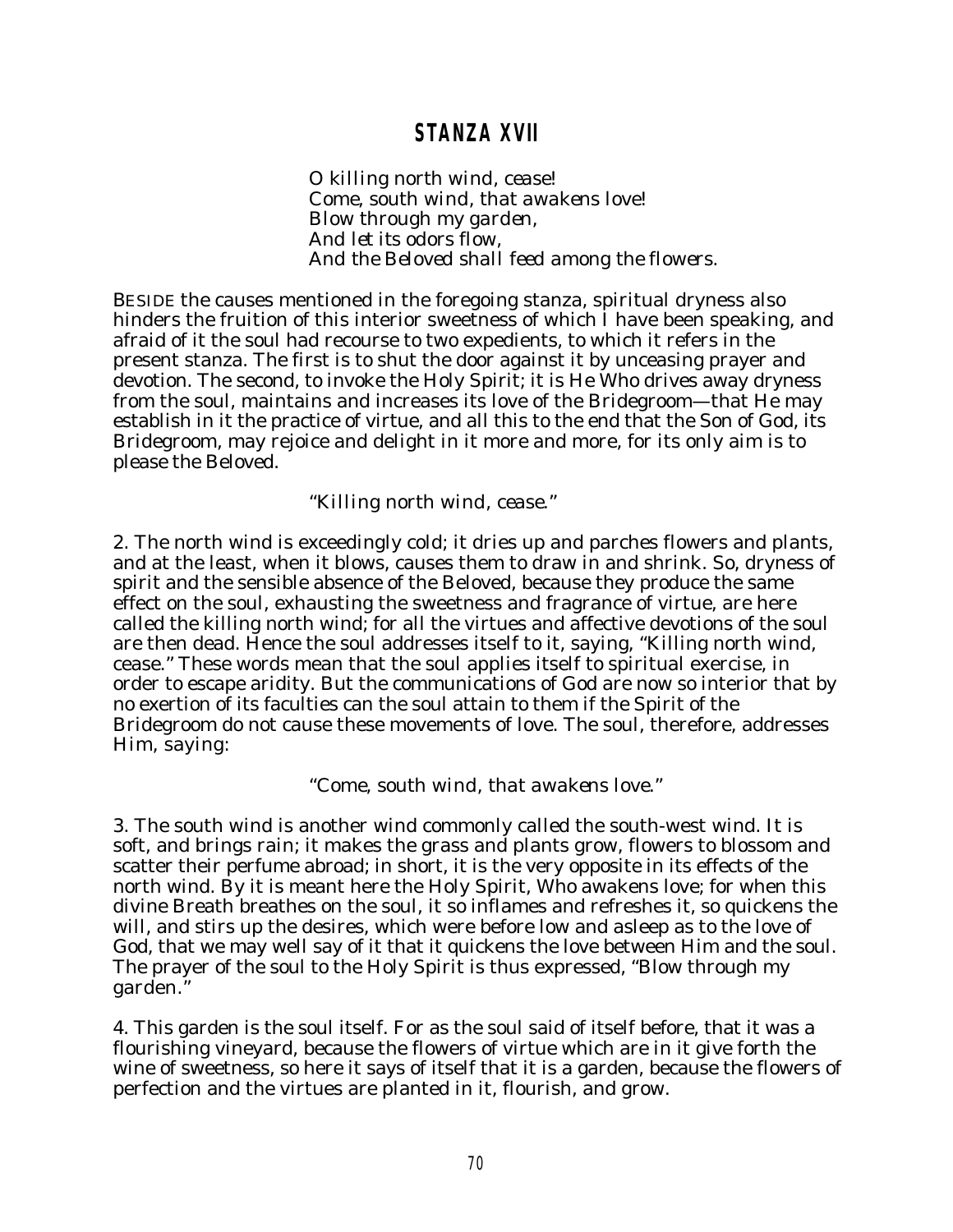5. Observe, too, that the expression is "blow through my garden," not blow in it. There is a great difference between God's breathing into the soul and through it. To breathe into the soul is to infuse into it graces, gifts, and virtues; to breathe through it is, on the part of God, to touch and move its virtues and perfections now possessed, renewing them and stirring them in such a way that they send forth their marvelous fragrance and sweetness. Thus aromatic spices, when shaken or touched, give forth the abundant odors which are not otherwise so distinctly perceived. The soul is not always in the conscious fruition of its acquired and infused virtues, because, in this life, they are like flowers in seed, or in bud, or like aromatic spices covered over, the perfume of which is not perceived till they are exposed and shaken.

6. But God sometimes is so merciful to the bride-soul, as—the Holy Spirit breathing meanwhile through the flourishing garden—to open these buds of virtue and expose the aromatic herbs of the soul's gifts, perfections, and riches, to manifest to it its interior treasures and to reveal to it all its beauty. It is then marvelous to behold, and sweet to feel, the abundance of the gifts now revealed in the soul, and the beauty of the flowers of virtue now flourishing in it. No language can describe the fragrance which every one of them diffuses, each according to its kind. This state of the soul is referred to in the words, "Let its odors flow."

7. So abundant are these odors at times, that the soul seems enveloped in delight and bathed in inestimable bliss. Not only is it conscious itself of them, but they even overflow it, so that those who know how to discern these things can perceive them. The soul in this state seems to them as a delectable garden, full of the joys and riches of God. This is observable in holy souls, not only when the flowers open, but almost always; for they have a certain air of grandeur and dignity which inspires the beholders with awe and reverence, because of the supernatural effects of their close and familiar conversation with God. We have an illustration of this in the life of Moses, the sight of whose face the people could not bear, by reason of the glory that rested upon it—the effect of his speaking to God face to face.1

8. While the Holy Spirit is breathing through the garden—this is His visitation of the soul—the Bridegroom Son of God communicates Himself to it in a profound way, enamored of it. It is for this that He sends the Holy Spirit before Him—as He sent the Apostles<sup>2</sup>—to make ready the chamber of the soul His bride, comforting it with delight, setting its garden in order, opening its flowers, revealing its gifts, and adorning it with the tapestry of graces. The bride-soul longs for this with all its might, and therefore bids the north wind not to blow, and invokes the south wind to blow through the garden, because she gains much here at once.

9. The bride now gains the fruition of all her virtues in their sweetest exercise. She gains the fruition of her Beloved in them, because it is through them that He converses with her in most intimate love, and grants her favors greater than any of the past. She gains, too, that her Beloved delights more in her because of the actual exercise of virtue, which is what pleases her most, namely, that her Beloved should be pleased with her. She gains also the permanent continuance of the sweet fragrance which remains in the soul while the Bridegroom is present,

<sup>1</sup> Exod. 34:30

<sup>2</sup> Luke 22:8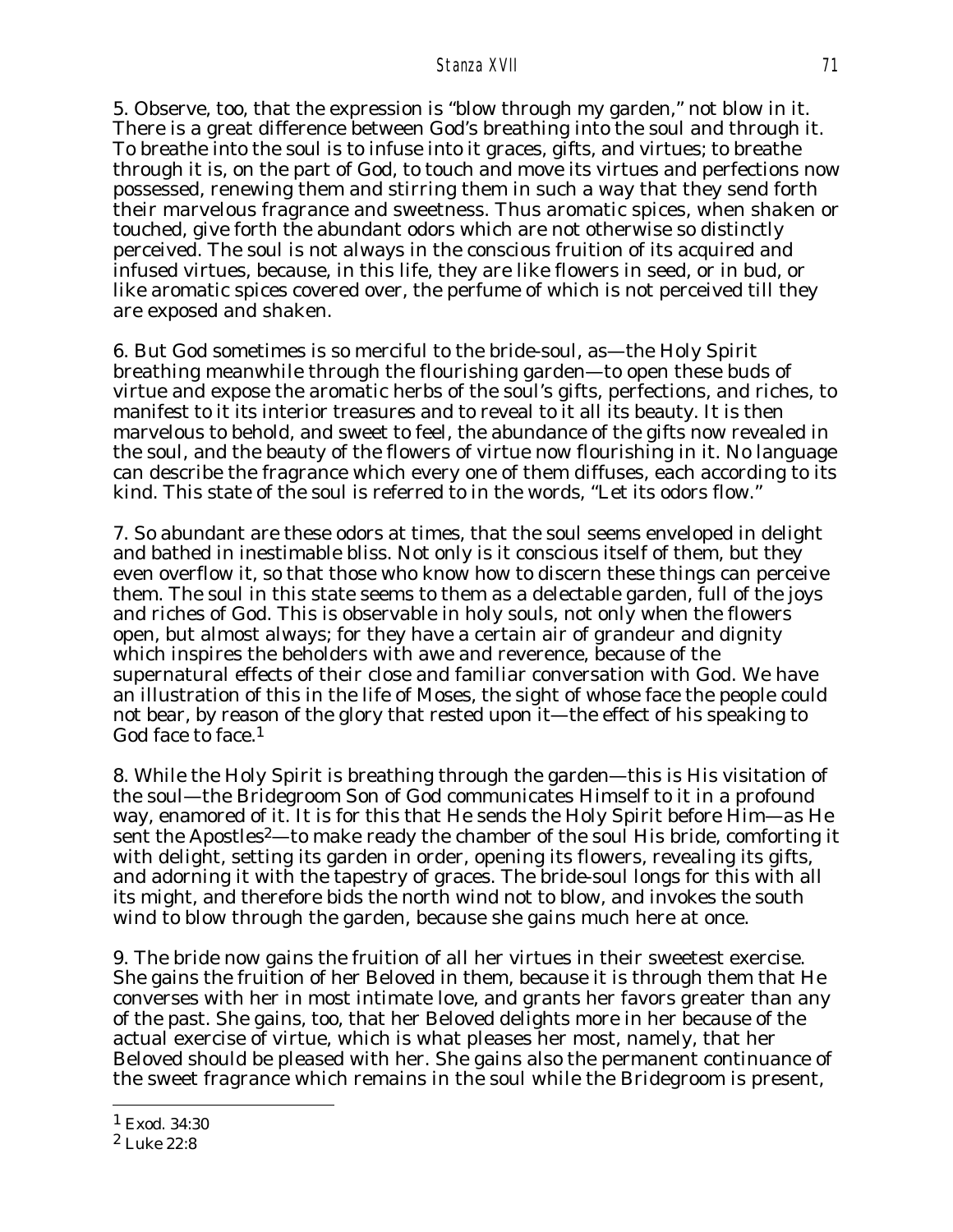and the bride entertains Him with the sweetness of her virtues, as it is written: "While the King was at His repose," that is, in the soul, "my spikenard sent forth its odor."1 The spikenard is the soul, which from the flowers of its virtues sends forth sweet odors to the Beloved, Who dwells within it in the union of love.

10. It is therefore very much to be desired that every soul should pray the Holy Spirit to blow through its garden, that the divine odors of God may flow. And as this is so necessary, so blissful and profitable to the soul, the bride desires it, and prays for it, in the words of the Canticle, saying, "Arise, north wind, and come, south wind; blow through my garden, and let the aromatic spices thereof flow."<sup>2</sup> The soul prays for this, not because of the delight and bliss consequent upon it, but because of the delight it ministers to the Beloved, and because it prepares the way and announces the presence of the Son of God, Who comes to rejoice in it. Hence the soul adds:

### *"And my Beloved shall feed among the flowers."*

11. The delight which the Son of God finds now in the soul is described as pasture. This word expresses most forcibly the truth, because pasture not only gladdens, but also sustains. Thus the Son of God delights in the soul, in the delights thereof, and is sustained in them—that is, He abides within it as in a place which pleases Him exceedingly, because the place itself really delights in Him. This, I believe, is the meaning of those words recorded in the proverbs of Solomon: "My delights were to be with the children of men;"<sup>3</sup> that is, when they delight to be with Me, Who am the Son of God.

12. Observe, here, that it is not said that the Beloved shall feed on the flowers, but that He shall feed among the flowers. For, as the communications of the Beloved are in the soul itself, through the adornment of the virtues, it follows that what He feeds on is the soul which He transformed into Himself, now that it is prepared and adorned with these flowers of virtues, graces, and perfections, which are the things whereby, and among which, He feeds. These, by the power of the Holy Spirit, are sending forth in the soul the odors of sweetness to the Son of God, that He may feed there the more in the love thereof; for this is the love of the Bridegroom, to be united to the soul amid the fragrance of the flowers.

13. The bride in the Canticle has observed this, for she had experience of it, saying: "My Beloved is gone down into His garden, to the bed of aromatic spices, to feed in the gardens, and to gather lilies. I to my Beloved, and my Beloved to me, Who feeds among the lilies."<sup>4</sup> That is, "Who feeds and delights in my soul, which is His garden, among the lilies of my virtues, perfections, and graces."

### **NOTE**

IN the state of spiritual espousals the soul contemplating its great riches and excellence, but unable to enter into the possession and fruition of them as it desires, because it is still in the flesh, often suffers exceedingly, and then more

- 3 Prov. 8:31
- 4 Cant. 6:1,2

<sup>1</sup> Cant. 1:11

<sup>2</sup> Cant. 4:16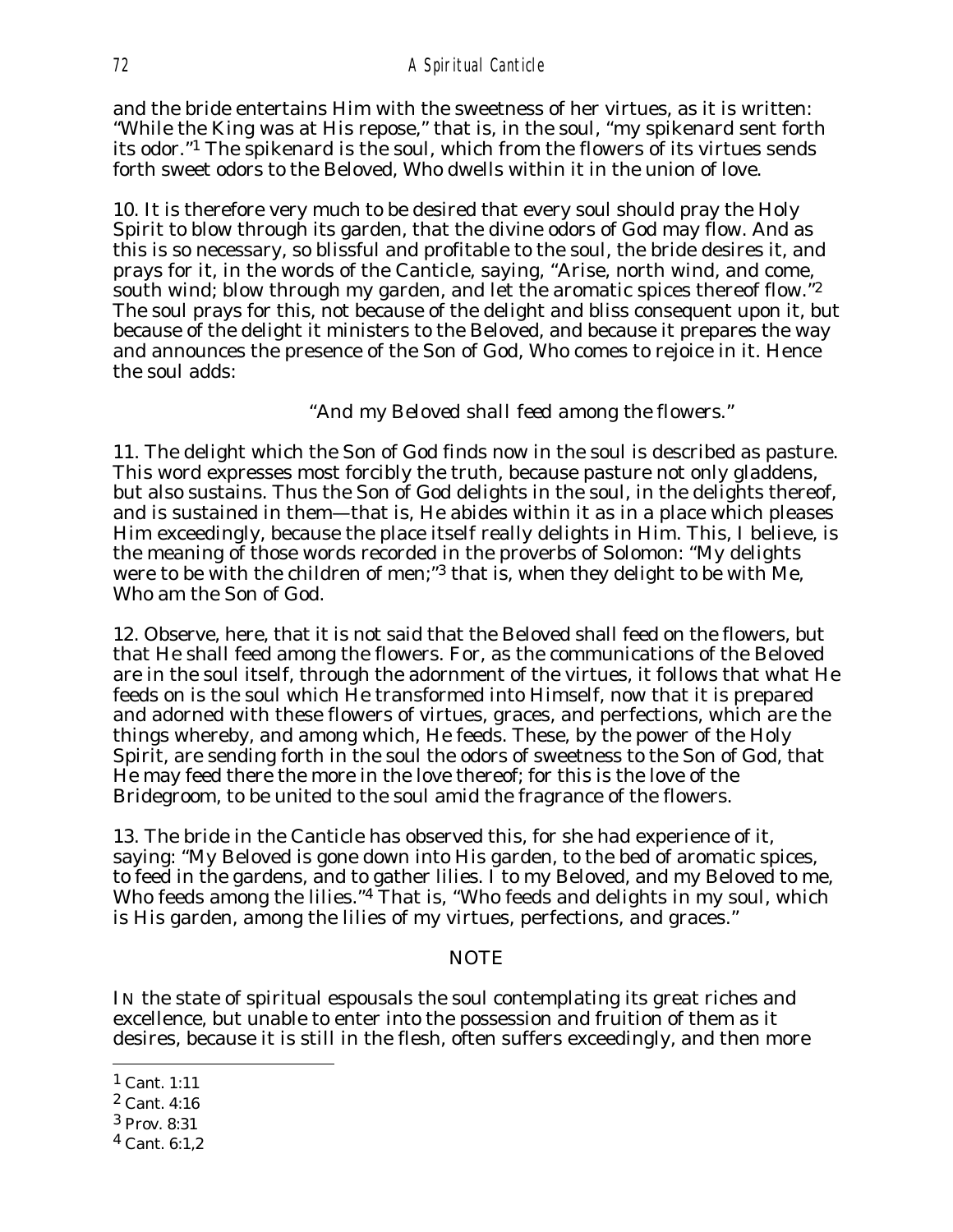particularly when its knowledge of them becomes more profound. It then sees itself in the body, like a prince in prison, subject to all misery, whose authority is disregarded, whose territories and wealth are confiscated, and who of his former substance receives but a miserable dole. How greatly he suffers anyone may see, especially when his household is no longer obedient, and his slaves and servants, forgetting all respect, plunder him of the scanty provisions of his table. Thus is it with the soul in the body, for when God mercifully admits it to a foretaste of the good things which He has prepared for it, the wicked servants of desire in the sensual part, now a slave of disorderly motions, now other rebellious movements, rise up against it in order to rob it of its good.

2. The soul feels itself as if it were in the land of enemies, tyrannized over by the stranger, like the dead among the dead. Its feelings are those which the prophet Baruch gave vent to when he described the misery of Jacob's captivity: "How happens it, O Israel, that you are in your enemies' land? You have grown old in a strange country, you are defiled with the dead: you are counted with them that go down into hell."1 This misery of the soul, in the captivity of the body, is thus spoken of by Jeremiah, saying: "Is Israel a bondman or a home-born slave? Why then is he become a prey? The lions have roared upon him, and have made a noise."2 The lions are the desires and the rebellious motions of the tyrant king of sensuality. In order to express the trouble which this tyrant occasions, and the desire of the soul to see this kingdom of sensuality with all its hosts destroyed, or wholly subject to the spirit, the soul lifting up its eyes to the Bridegroom, as to one who can effect it, speaks against those rebellious motions in the words of the next stanza.

<sup>1</sup> Bar. 3:10,11

 $2$  Jer. 2:14.15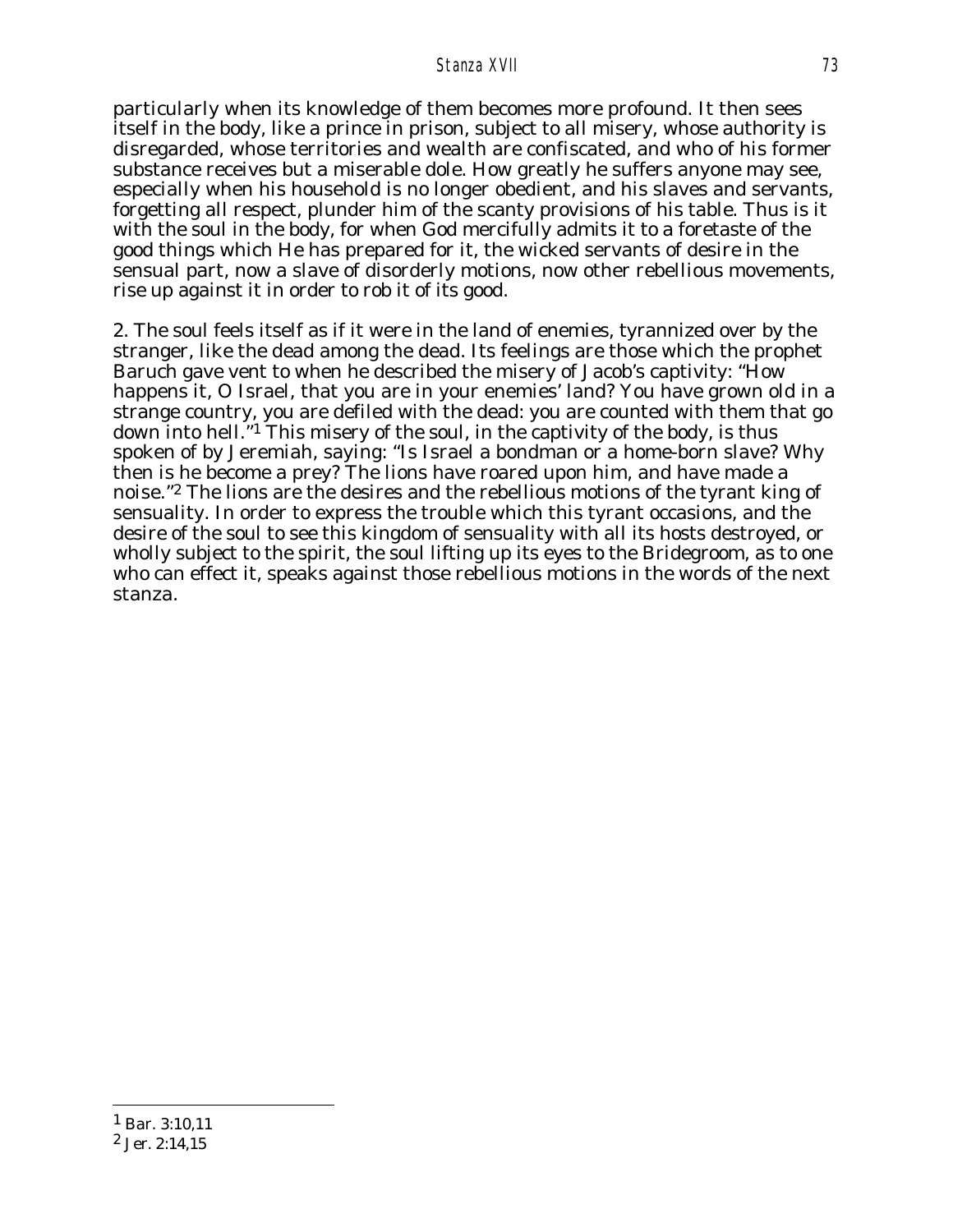# *STANZA XVIII*

*O nymphs of Judea! While amid the flowers and the rose-trees The amber sends forth its perfume, Tarry in the suburbs, And touch not our thresholds.*

IT is the bride that speaks; for seeing herself, as to the higher part of the soul, adorned with the rich endowments of her Beloved, and seeing Him delighting in her, she desires to preserve herself in security, and in the continued fruition of them. Seeing also that hindrances will arise, as in fact they do, from the sensual part of the soul, which will disturb so great a good, she bids the operations and motions of the soul's lower nature to cease, in the senses and faculties of it, and sensuality not to overstep its boundaries to trouble and disquiet the higher and spiritual portion of the soul: not to hinder even for a moment the sweetness she enjoys. The motions of the lower part, and their powers, if they show themselves during the enjoyment of the spirit, are so much more troublesome and disturbing, the more active they are.

## *"O nymphs of Judea."*

2. The lower, that is the sensual part of the soul, is called Judea. It is called Judea because it is weak, and carnal, and blind, like the Jewish people. All the imaginations, fancies, motions, and inclinations of the lower part of the soul are called nymphs, for as nymphs with their beauty and attractions entice men to love them, so the operations and motions of sensuality softly and earnestly strive to entice the will from the rational part, in order to withdraw it from that which is interior, and to fix it on that which is exterior, to which they are prone themselves. They also strive to influence the understanding to join with them in their low views, and to bring down reason to the level of sense by the attractions of the latter. The soul, therefore, says in effect: "O sensual operations and motions."

*"While amid the flowers and the rose-trees."*

3. The flowers, as I have said, are the virtues of the soul, and the rose-trees are its powers, memory, understanding, and will, which produce and nurture the flowers of divine conceptions, acts of love and the virtues, while the amber sends forth its perfume in the virtues and powers of the soul.

#### *"The amber sends forth its perfume."*

4. The amber is the divine spirit of the Bridegroom Who dwells in the soul. To send forth the perfume among the flowers and the rose-trees, is to diffuse and communicate Himself most sweetly in the powers and virtues of the soul, thereby filling it with the perfume of divine sweetness. Meanwhile, then, when the Divine Spirit is filling my soul with spiritual sweetness,

### *"Tarry in the suburbs."*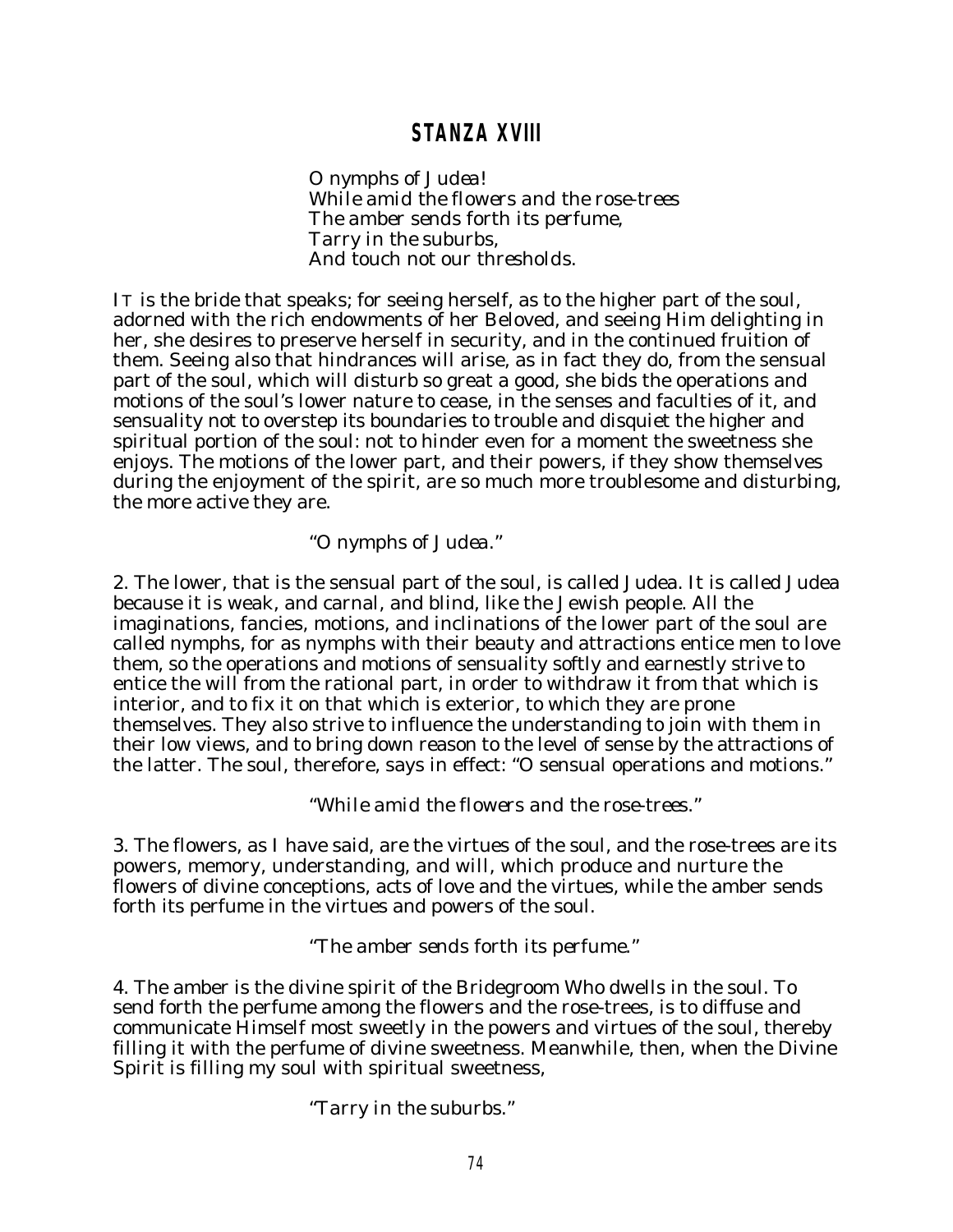5. In the suburbs of Judea, which is the inferior or sensual part of the soul. The suburbs are the interior senses, namely, memory, fancy, and imagination, where forms and images of things collect, by the help of which sensuality stirs up concupiscence and desires. These forms are the nymphs, and while they are quiet and tranquil the desires are also asleep. They enter into the suburbs of the interior senses by the gates of the outward senses, of sight, hearing, smell, etc. We can thus give the name of suburbs to all the powers and interior or exterior senses of the sensual part of the soul, because they are outside the walls of the city.

6. That part of the soul which may be called the city is that which is most interior, the rational part, which is capable of conversation with God, the operations of which are contrary to those of sensuality. But there is a natural intercourse between those who dwell in the suburbs of the sensual part—that is, the nymphs—and those who dwell in the higher part, which is the city itself; and, therefore, what takes place in the lower part is ordinarily felt in the higher, and consequently compels attention to itself and disturbs the spiritual operation which is conversant with God. Hence the soul bids the nymphs tarry in the suburbs that is, to remain at rest in the exterior and interior senses of the sensual part,

### *"And touch not our thresholds."*

7. Let not even your first movements touch the higher part, for the first movements of the soul are the entrance and thresholds of it. When the first movements have passed into the reason, they have crossed the threshold, but when they remain as first movements only they are then said merely to touch the threshold, or to cry at the gate, which is the case when reason and sense contend over an unreasonable act. The soul here not only bids these not to touch it, but also charges all considerations whatever which do not minister to its repose and the good it enjoys to keep far away.

#### NOTE

THE soul in this state is become so great an enemy of the lower part, and its operations, that it would have God communicate nothing to it when He communicates with the higher. If He will communicate with the lower, it must be in a slight degree, or the soul, because of its natural weakness, will be unable to endure it without fainting, and consequently the spirit cannot rejoice in peace, because it is then troubled. "For," as the wise man says, "the body that is corrupted burdens the soul."1 And as the soul longs for the highest and noblest conversation with God, which is impossible in the company of the sensual part, it begs of God to deal with it without the intervention of the senses. That sublime vision of St. Paul in the third heaven, wherein, he says, he saw God, but yet knew not whether he was in the body or out of the body, must have been, be it what it may, independent of the body: for if the body had any share in it, he must have known it, and the vision could not have been what it was, seeing that he "heard secret words which it is not lawful for a man to speak."2 The soul, therefore, knowing well that graces so great cannot be received in a vessel so mean, and longing to receive them out of the body,—or at least without it, addresses the

<sup>1</sup> Wisd. 9:15

<sup>2</sup> 2 Cor. 12:2-4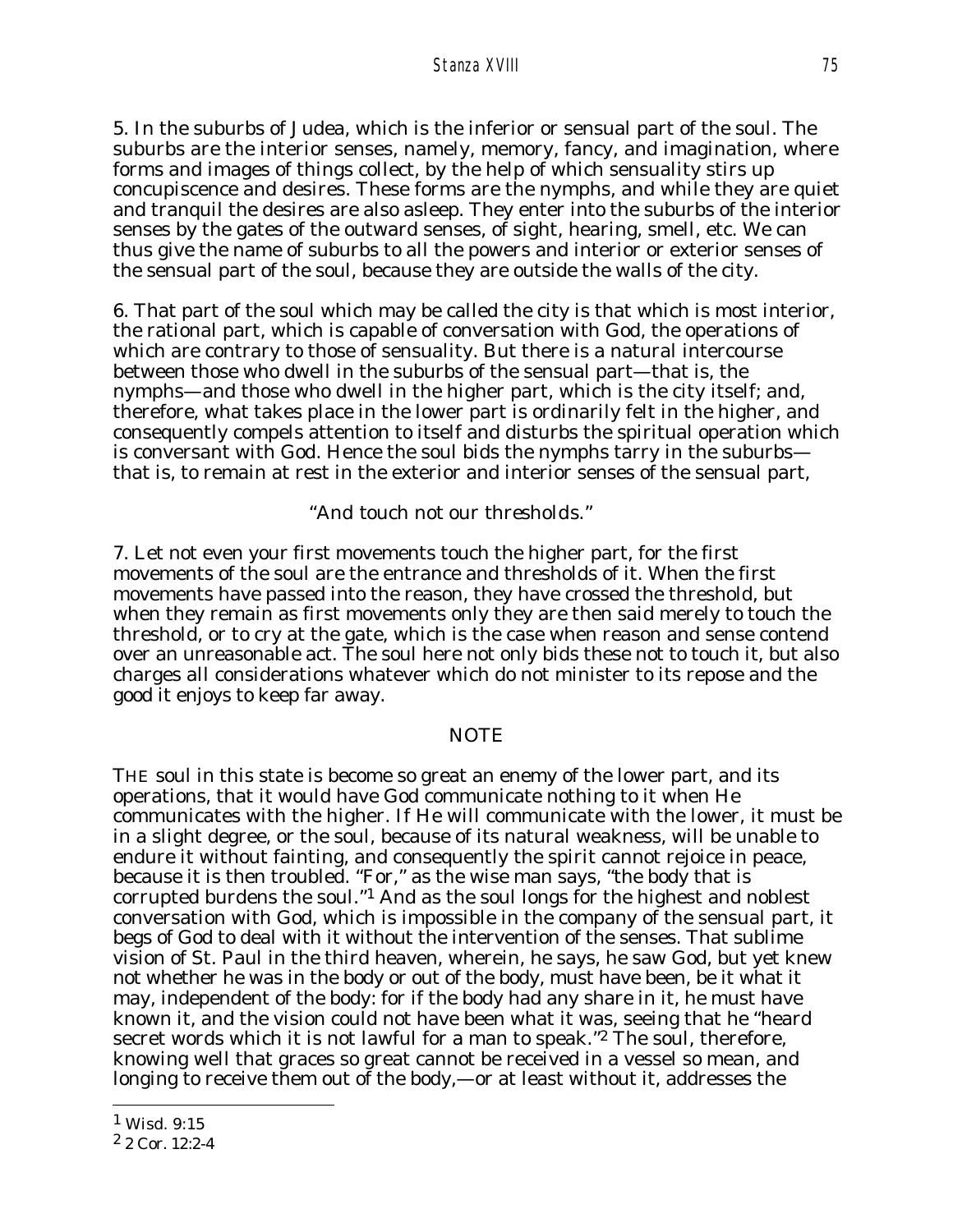Bridegroom in the words that follow: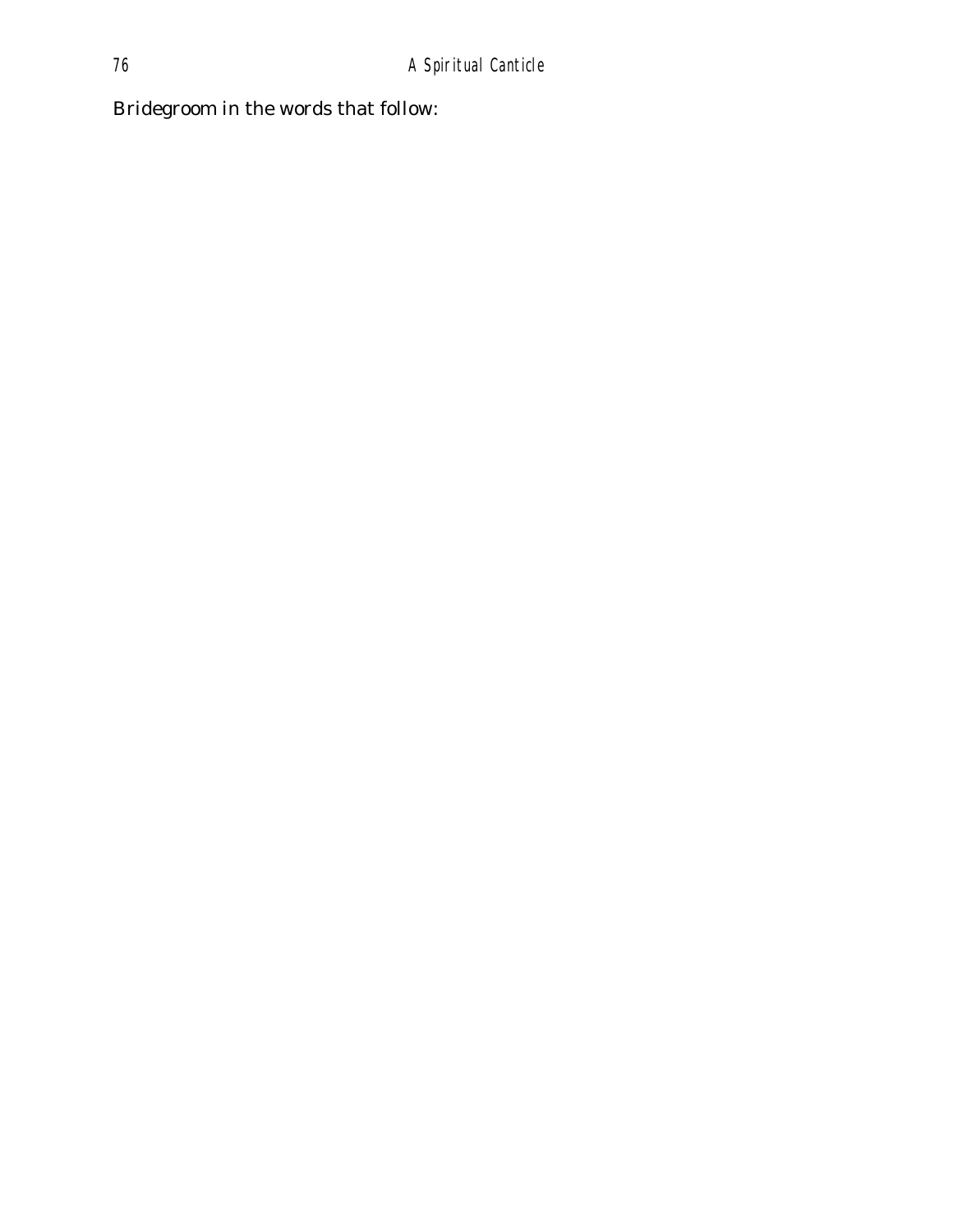# *STANZA XIX*

*Hide yourself, O my Beloved! Turn Your face to the mountains, Do not speak, But regard the companions Of her who is traveling amidst strange islands.*

HERE the bride presents four petitions to the Bridegroom. She prays that He would be pleased to converse with her most interiorly in the secret chamber of the soul. The second, that He would invest and inform her faculties with the glory and excellence of His Divinity. The third, that He would converse with her so profoundly as to surpass all knowledge and expression, and in such a way that the exterior and sensual part may not perceive it. The fourth, that He would love the many virtues and graces which He has implanted in her, adorned with which she is ascending upwards to God in the highest knowledge of the Divinity, and in transports of love most strange and singular, surpassing those of ordinary experience.

## *"Hide Yourself, O my Beloved!"*

2. "O my Bridegroom, most beloved, hide Yourself in the inmost depths of my soul, communicating Yourself to it in secret, and manifesting Your hidden wonders which no mortal eyes may see.

## *"Turn Your face to the mountains."*

3. The face of God is His divinity. The mountains are the powers of the soul, memory, understanding, and will. Thus the meaning of these words is: Enlighten my understanding with Your Divinity, and give it the divine intelligence, fill my will with divine love, and my memory with divine possession of glory. The bride here prays for all that may be prayed for; for she is not content with that knowledge of God once granted to Moses<sup>1</sup>—the knowledge of Him by His works—for she prays to see the face of God, which is the essential communication of His Divinity to the soul, without any intervening medium, by a certain knowledge thereof in the Divinity. This is something beyond sense, and divested of accidents, inasmuch as it is the contact of pure substances—that is, of the soul and the Divinity.

## *"Do not speak."*

4. That is, do not speak as before, when Your conversation with me was known to the outward senses, for it was once such as to be comprehended by them; it was not so profound but they could fathom it. Now let Your conversation with me be so deep and so substantial, and so interior, as to be above the reach of the senses; for the substance of the spirit is incommunicable to sense, and the communication made through the senses, especially in this life, cannot be purely spiritual,

<sup>1</sup> Exod. 33:23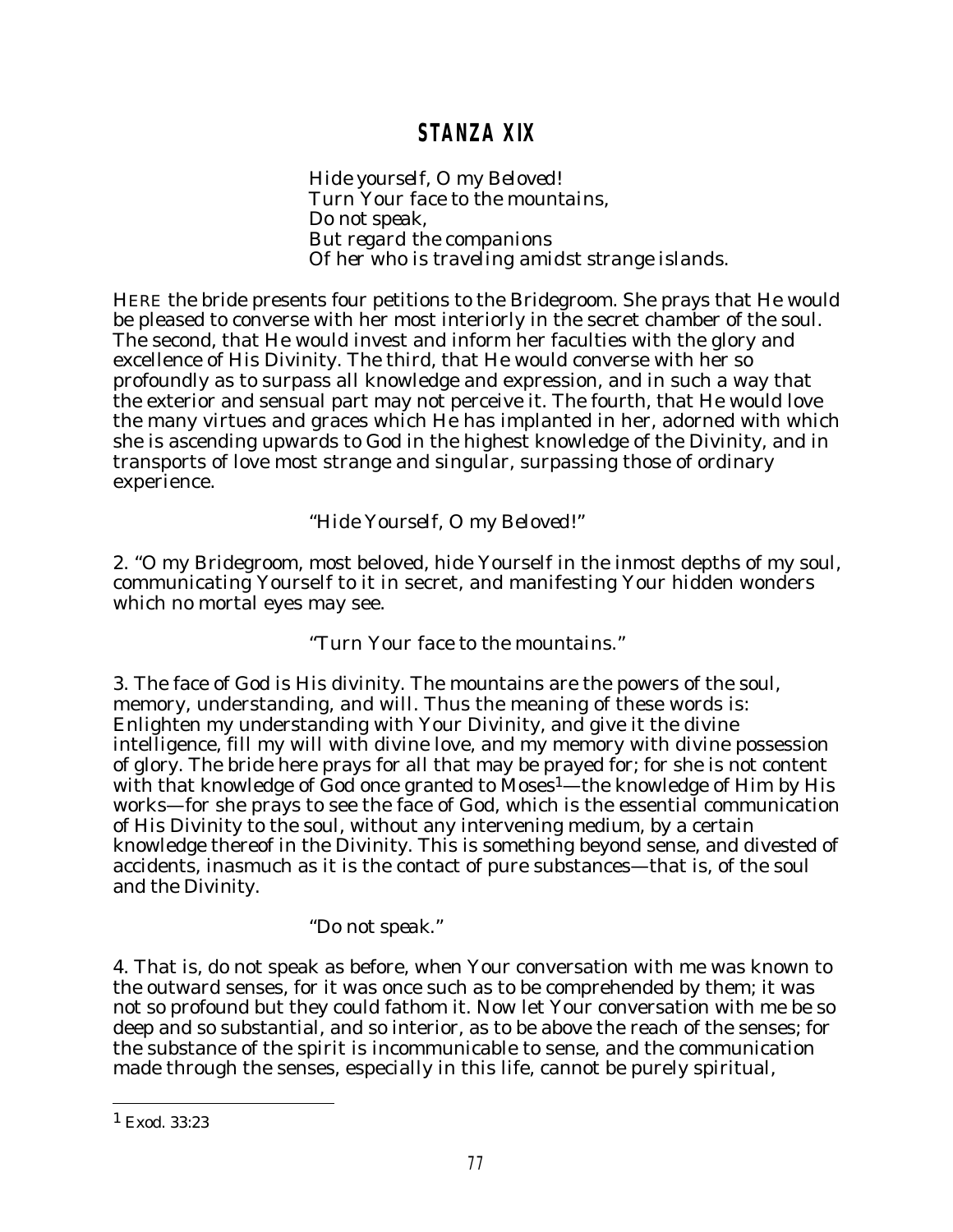because the senses are not capable of it. The soul, therefore, longing for that substantial and essential communication of God, of which sense cannot be cognizant, prays the Bridegroom not to speak: that is to say, let the deep secret of the spiritual union be such as to escape the notice of the senses, like the secret which St. Paul heard, and which it is not lawful for a man to speak.<sup>1</sup>

## *"But regard the companions."*

5. The regard of God is love and grace. The companions here are the many virtues of the soul, its gifts, perfections, and other spiritual graces with which God has endowed it; pledges, tokens, and presents of its betrothal. Thus the meaning of the words seems to be this: "Turn Your face to the interior of my soul, O my Beloved; be enamored of the treasures which You have laid up there, so that, enamored of them, You may hide Yourself among them and there dwell; for in truth, though they are Yours, they are mine also, because You have given them."

## *"Of her who travels amidst strange islands."*

6. That is, "Of my soul tending towards You through strange knowledge of You, by strange ways"—strange to sense and to the ordinary perceptions of nature. It is as if the bride said, by way of constraining Him to yield: "Seeing that my soul is tending towards You through knowledge which is spiritual, strange, unknown to sense, also communicate Yourself to it so interiorly and so profoundly that the senses may not observe it."

### NOTE

IN order to the attainment of a state of perfection so high as this of the spiritual marriage, the soul that aims at it must not only be purified and cleansed from all the imperfections, rebellions, and imperfect habits of the inferior part, which is now—the old man being put away—subject and obedient to the higher, but it must also have great courage and most exalted love for so strong and close an embrace of God. For in this state the soul not only attains to exceeding pureness and beauty, but also acquires a terrible strength by reason of that strict and close bond which in this union binds it to God. The soul, therefore, in order to reach this state must have purity, strength, and adequate love. The Holy Spirit, the author of this spiritual union, desirous that the soul should attain thus far in order to merit it, addresses Himself to the Father and the Son, saying: "Our sister is little, and has no breasts. What shall we do to our sister in the day when she is to be spoken to? If she is a wall, let us build upon it bulwarks of silver; if she is a door, let us join it together with boards of cedar."2

2. The "bulwarks of silver" are the strong heroic virtues comprised in the faith, which is signified by silver, and these heroic virtues are those of the spiritual marriage, which are built upon the soul, signified by the wall, relying on the strength of which, the peaceful Bridegroom reposes undisturbed by any infirmities. The "boards of cedar" are the affections and accessories of this deep love which is signified by the cedar-tree, and this is the love of the spiritual marriage. In order "to join it together," that is, to adorn the bride, it is necessary

<sup>1</sup> 2 Cor. 12:4

<sup>2</sup> Cant. 8:8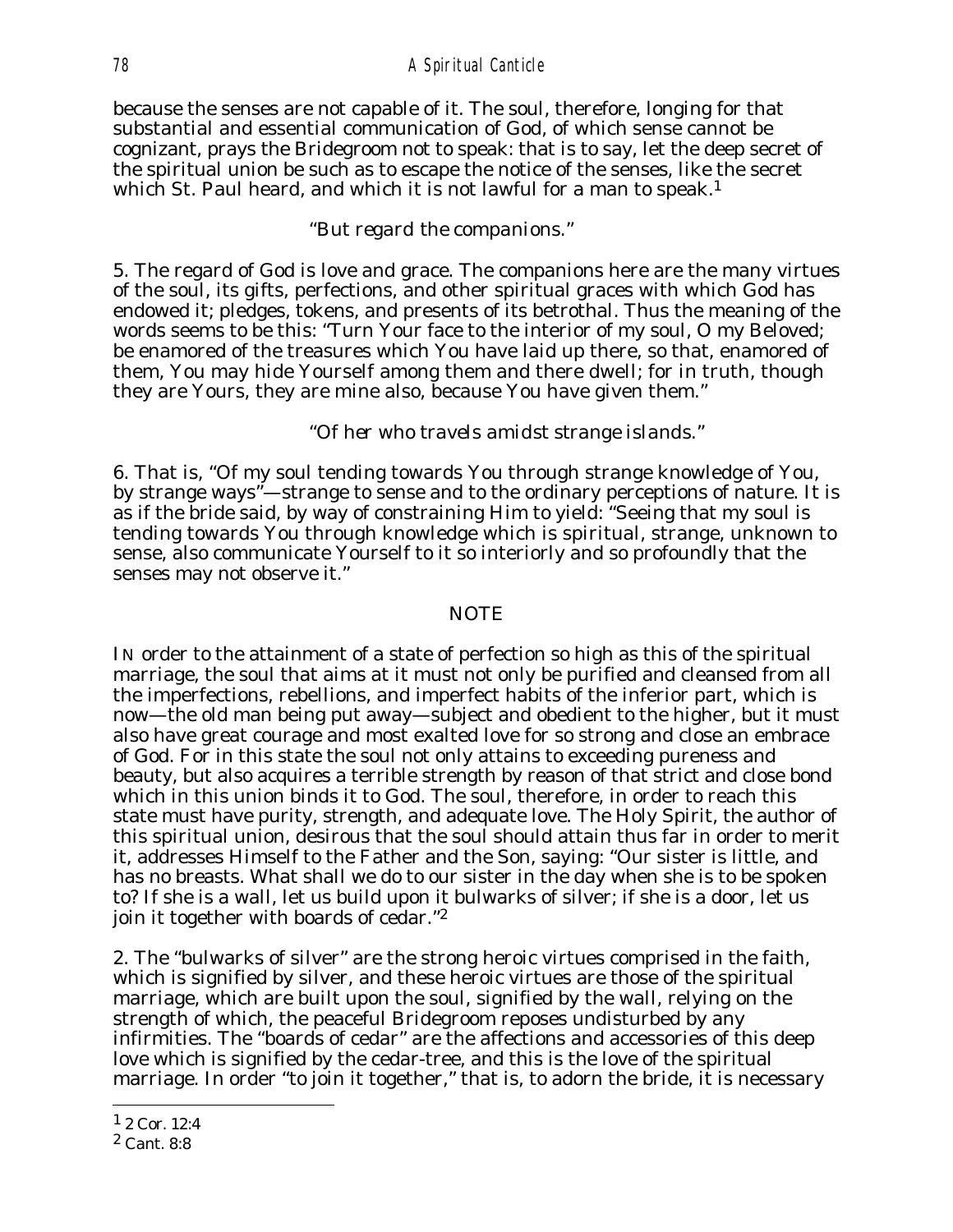she should be the door for the Bridegroom to enter through, keeping the door of the will open in a perfect and true consent of love, which is the consent of the betrothal given previous to the spiritual marriage. The breasts of the bride are also this perfect love which she must have in order to appear in the presence of Christ her Bridegroom for the perfection of such a state.

3. It is written in the Canticle that the bride in her longing for this presence immediately replied, saying: "I am a wall: and my breasts are as a tower"—that is, "My soul is strong, and my love most deep"—that He may not fail her on that ground. The bride, too, had expressed as much in the preceding stanzas, out of the fullness of her longing for the perfect union and transformation, and particularly in the last, wherein she set before the Bridegroom all the virtues, graces, and good dispositions with which she was adorned by Him, and that with the object of making Him the prisoner of her love.

4. Now the Bridegroom, to bring this matter to a close, replies in the two stanzas that follow, which describe Him as perfectly purifying the soul, strengthening and disposing it, both as to its sensual and spiritual part, for this state, and charging all resistance and rebellion, both of the flesh and of the devil, to cease, saying: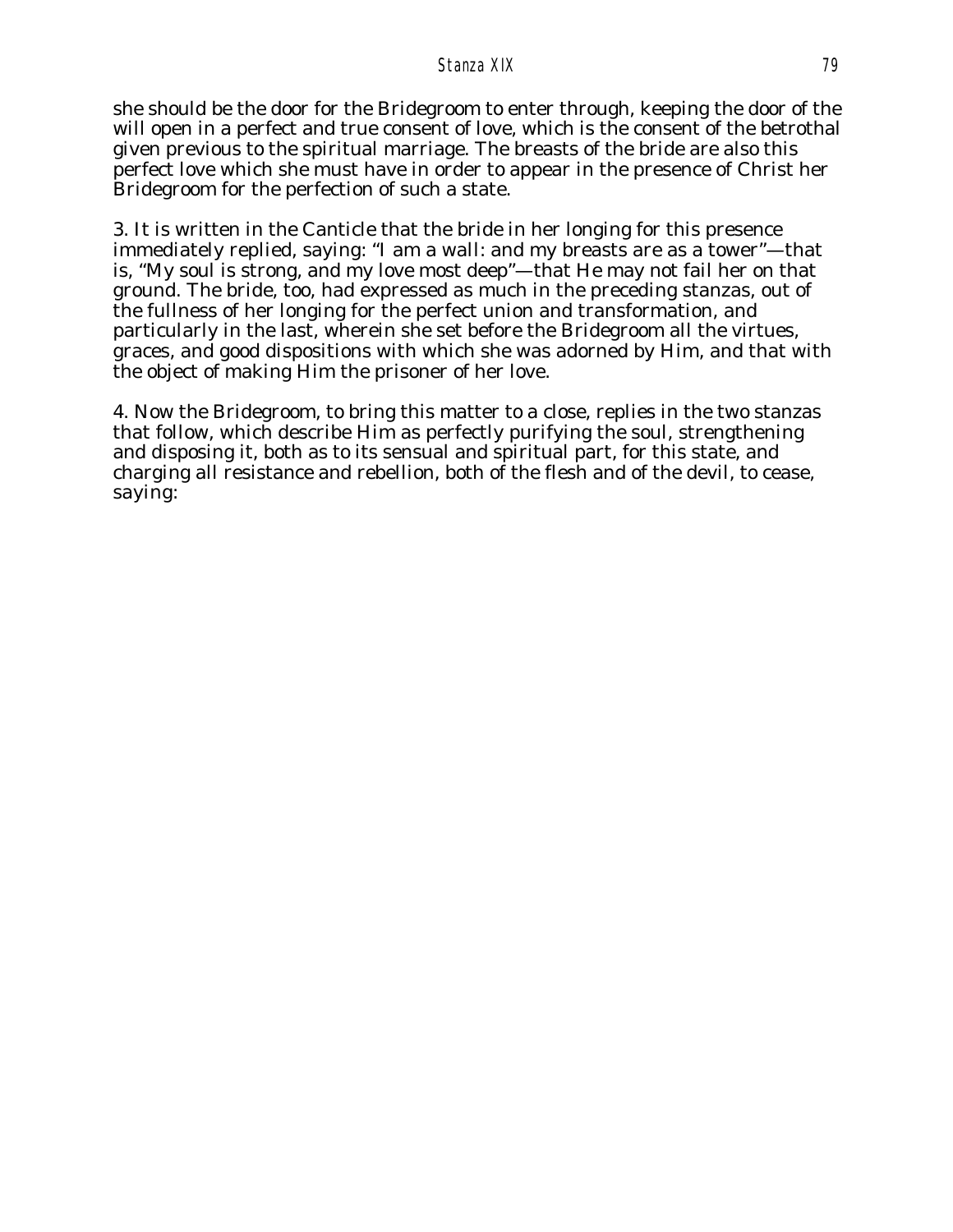# *STANZAS XX, XXI*

### THE BRIDEGROOM

*Light-winged birds, Lions, fawns, bounding does, Mountains, valleys, strands, Waters, winds, heat, And the terrors that keep watch by night;*

*By the soft lyres And the siren strains, I adjure you, Let your fury cease, And touch not the wall, That the bride may sleep in greater security.*

HERE the Son of God, the Bridegroom, leads the bride into the enjoyment of peace and tranquillity in the conformity of her lower to her higher nature, purging away all her imperfections, subjecting the natural powers of the soul to reason, and mortifying all her desires, as it is expressed in these two stanzas, the meaning of which is as follows. In the first place the Bridegroom adjures and commands all vain distractions of the fancy and imagination from henceforth to cease, and controls the irascible and concupiscible faculties which were previously the sources of so much affliction. He brings, so far as it is possible in this life, the three powers of memory, understanding, and will to the perfection of their objects, and then adjures and commands the four passions of the soul, joy, hope, grief, and fear, to be still, and bids them from henceforth be moderate and calm.

2. All these passions and faculties are comprehended under the expressions employed in the first stanza, the operations of which, full of trouble, the Bridegroom subdues by that great sweetness, joy, and courage which the bride enjoys in the spiritual surrender of Himself to her which God makes at this time; under the influence of which, because God transforms the soul effectually in Himself, all the faculties, desires, and movements of the soul lose their natural imperfection and become divine.

### *"Light-winged birds."*

3. These are the distractions of the imagination, light and rapid in their flight from one subject to another. When the will is tranquilly enjoying the sweet conversation of the Beloved, these distractions produce weariness, and in their swift flight quench its joy. The Bridegroom adjures them by the soft lyres. That is, now that the sweetness of the soul is so abundant and so continuous that they cannot interfere with it, as they did before when it had not reached this state, He adjures them, and bids them cease from their disquieting violence. The same explanation is to be given of the rest of the stanza.

*"Lions, fawns, bounding does."*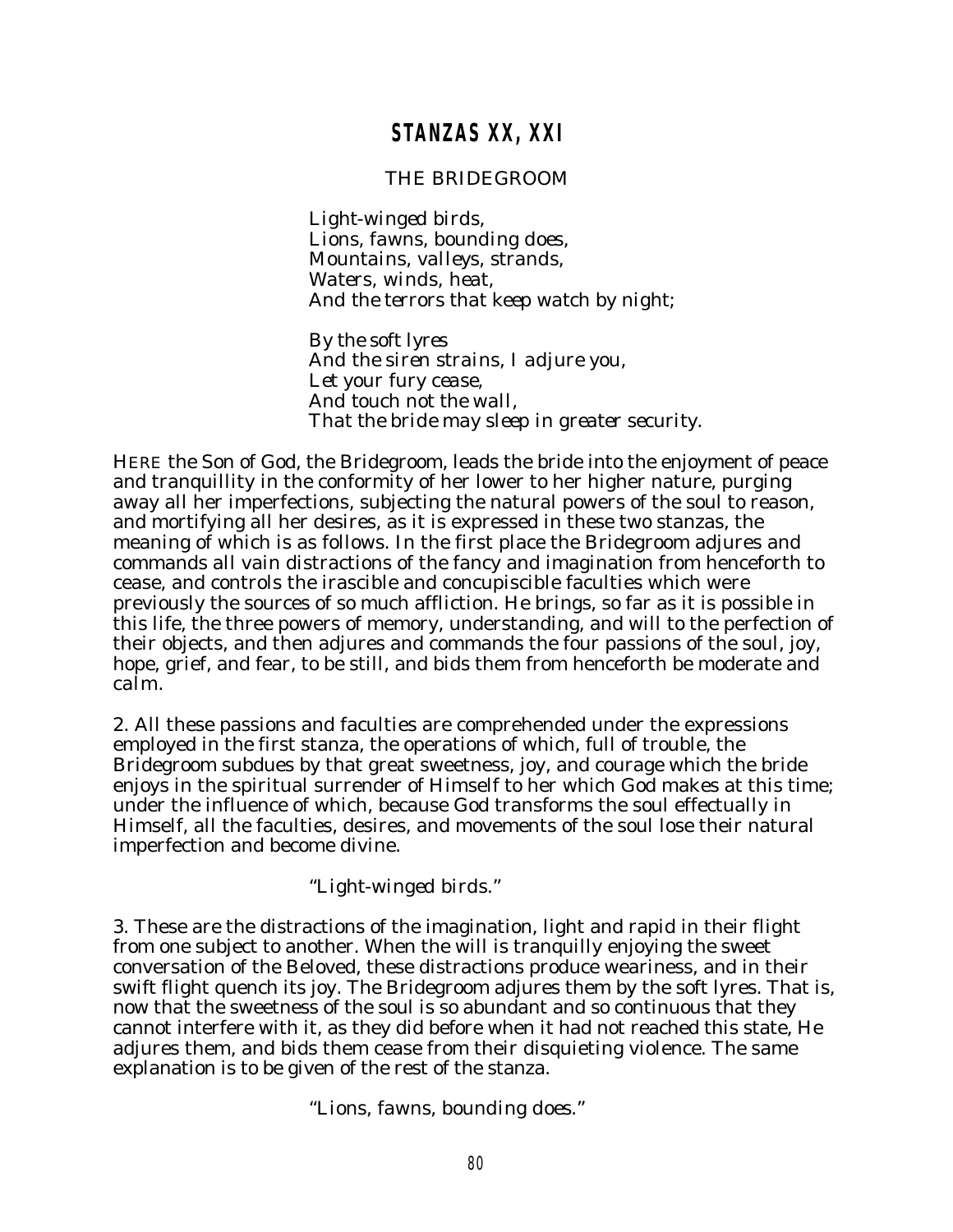4. By the lions is meant the raging violence of the irascible faculty, which in its acts is bold and daring as a lion. The "fawns and bounding does" are the concupiscible faculty—that is, the power of desire, the qualities of which are two, timidity and rashness. Timidity betrays itself when things do not turn out according to our wishes, for then the mind retires within itself discouraged, and in this respect the soul resembles the fawns. For as fawns have the concupiscible faculty stronger than many other animals, so are they more retiring and more timid. Rashness betrays itself when we have our own way, for the mind is then neither retiring nor timid, but desires boldly, and gratifies all its inclinations. This quality of rashness is compared to the does, who so eagerly seek what they desire that they not only run, but even leap after it; hence they are described as bounding does.

5. Thus the Bridegroom, in adjuring the lions, restrains the violence and controls the fury of rage; in adjuring the fawns, He strengthens the concupiscible faculty against timidity and irresolution; and in adjuring the does He satisfies and subdues the desires which were restless before, leaping, like deer, from one object to another, to satisfy that concupiscence which is now satisfied by the soft lyres, the sweetness of which it enjoys, and by the siren strains, in the delight of which it revels.

6. But the Bridegroom does not adjure anger and concupiscence themselves, because these passions never cease from the soul—but their vexations and disorderly acts, signified by the "lions, fawns, and bounding does," for it is necessary that these disorderly acts should cease in this state.

### *"Mountains, valleys, strands."*

7. These are the vicious and disorderly actions of the three faculties of the soul memory, understanding, and will. These actions are disorderly and vicious when they are in extremes, or, if not in extreme, tending to one extreme or other. Thus the mountains signify those actions which are vicious in excess, mountains being high; the valleys, being low, signify those which are vicious in the extreme of defect. Strands, which are neither high nor low, but, inasmuch as they are not perfectly level, tend to one extreme or other, signify those acts of the three powers of the soul which depart slightly in either direction from the true mean and equality of justice. These actions, though not disorderly in the extreme, as they would be if they amounted to mortal sin, are nevertheless disorderly in part, tending towards venial sin or imperfection, however slight that tendency may be, in the understanding, memory, and will. He adjures also all these actions which depart from the true mean, and bids them cease before the soft lyres and the siren strains, which so effectually charm the powers of the soul as to occupy them completely in their true and proper functions, so that they avoid not only all extremes, but also the slightest tendency to them.

### *"Waters, winds, heat, and the terrors that keep watch by night."*

8. These are the affections of the four passions, grief, hope, joy, and fear. The waters are the affections of grief which afflict the soul, for they rush into it like water. "Save me, O God," says the Psalmist, "for the waters have come in even to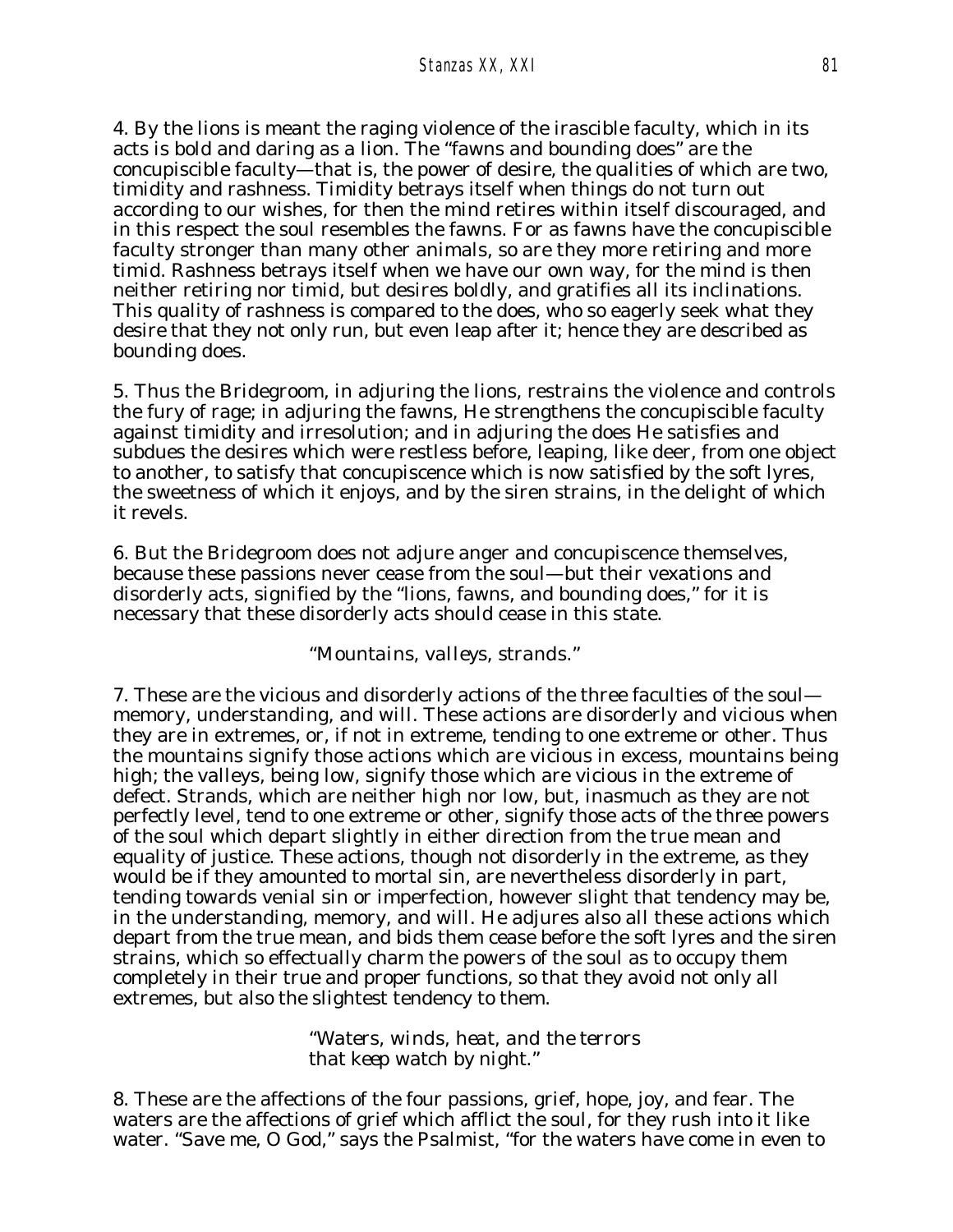my soul."1 The winds are the affections of hope, for they rush forth like wind, desiring what which is not present but hoped for, as the Psalmist says: "I opened my mouth and drew breath: because I longed for Your commandments."2 That is, "I opened the mouth of my hope, and drew in the wind of desire, because I hoped and longed for Your commandments." Heat is the affections of joy which, like fire, inflame the heart, as it is written: "My heart waxed hot within me; and in my meditation a fire shall burn";<sup>3</sup> that is, "while I meditate I shall have joy."

9. The "terrors that keep watch by night" are the affections of fear, which in spiritual persons who have not attained to the state of spiritual marriage are usually exceedingly strong. They come sometimes from God when He is going to bestow certain great graces upon souls, as I said before;<sup>4</sup> He is wont then to fill the mind with dread, to make the flesh tremble and the senses numb, because nature is not made strong and perfect and prepared for these graces. They come also at times from the evil spirit, who, out of envy and malignity, when he sees a soul sweetly recollected in God, labors to disturb its tranquillity by exciting horror and dread, in order to destroy so great a blessing, and sometimes utters his threats, as it were in the interior of the soul. But when he finds that he cannot penetrate within the soul, because it is so recollected, and so united with God, he strives at least in the province of sense to produce exterior distractions and inconstancy, sensible pains and horrors, if perchance he may in this way disturb the soul in the bridal chamber.

10. These are called terrors of the night, because they are the work of evil spirits, and because Satan labors, by the help thereof, to involve the soul in darkness, and to obscure the divine light wherein it rejoices. These terrors are called watchers, because they awaken the soul and rouse it from its sweet interior slumber, and also because Satan, their author, is ever on the watch to produce them. These terrors strike the soul of persons who are already spiritual, passively, and come either from God or the evil spirit. I do not refer to temporal or natural terrors, because spiritual men are not subject to these, as they are to those of which I am speaking.

11. The Beloved adjures the affections of these four passions, compels them to cease and to be at rest, because He supplies the bride now with force, and courage, and satisfaction, by the soft lyres of His sweetness and the siren strains of His delight, so that not only they shall not domineer over the soul, but shall not occasion it any distaste whatever. Such is the grandeur and stability of the soul in this state, that, although formerly the waters of grief overwhelmed it, because of its own or other men's sins—which is what spiritual persons most feel—the consideration of them now excites neither pain nor annoyance; even the sensible feeling of compassion no longer exists, though the effects of it continue in perfection. The weaknesses of its virtues are no longer in the soul, for they are now constant, strong, and perfect. As the angels perfectly appreciate all sorrowful things without the sense of pain, and perform acts of mercy without the sentiment of pity, so the soul in this transformation of love. God, however, dispenses sometimes, on certain occasions, with the soul in this matter, allowing it to feel

 $1 \text{ Ps. } 68:2$ 

<sup>2</sup> Ps. 118:131

<sup>3</sup> Ps. 38:4

<sup>4</sup> Stanza xiii sect. 4; xiv sect. 26.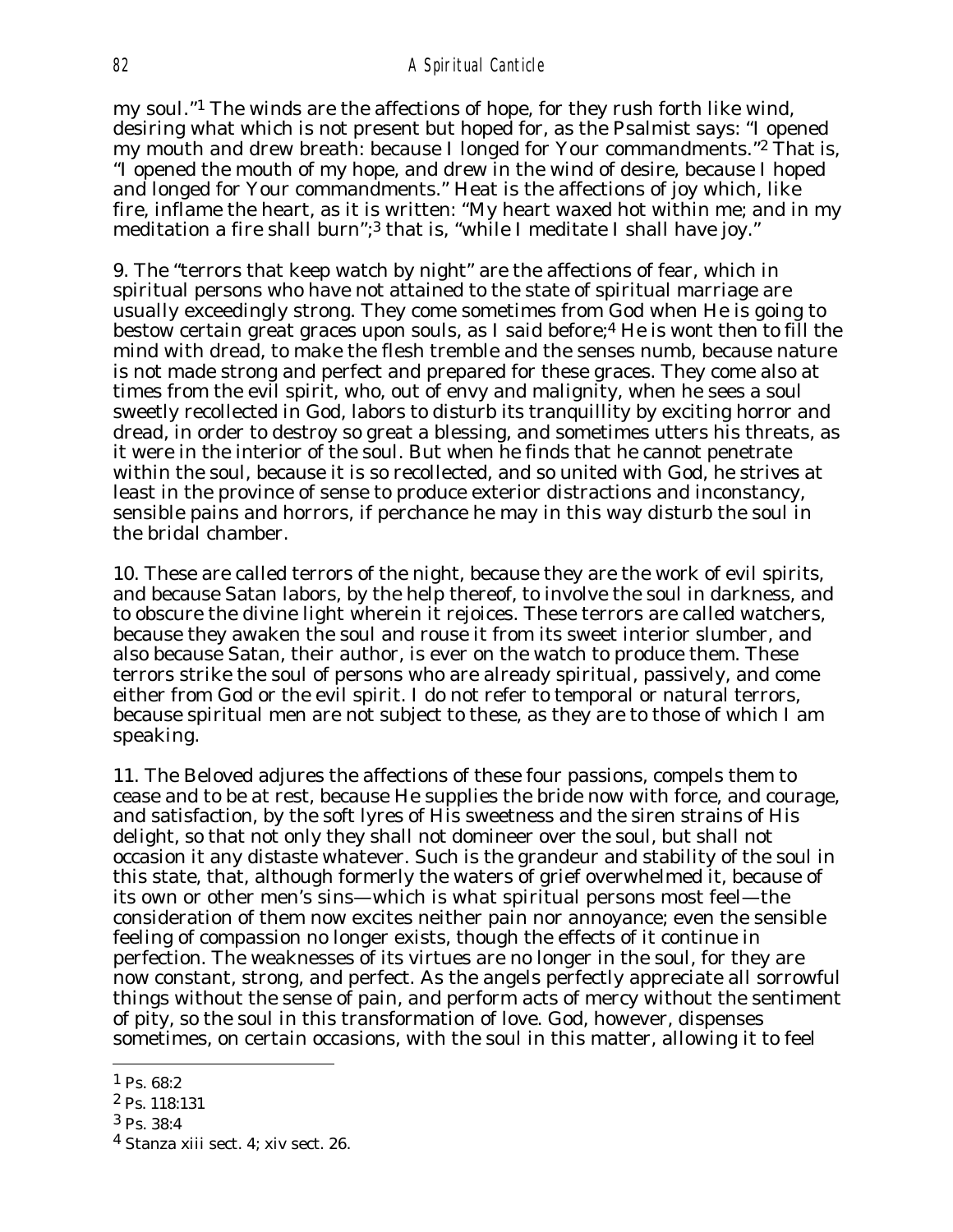and suffer, that it may become more fervent in love, and grow in merit, or for some other reasons, as He dispensed with His Virgin Mother, St. Paul, and others. This, however, is not the ordinary condition of this state.

12. Neither do the desires of hope afflict the soul now, because, satisfied in its union with God, so far as it is possible in this life, it has nothing of this world to hope for, and nothing spiritual to desire, seeing that it feels itself to be full of the riches of God, though it may grow in charity, and thus, whether living or dying, it is conformed to the will of God, saying with the sense and spirit, "Your will be done," free from the violence of inclination and desires; and accordingly even its longing for the beatific vision is without pain.

13. The affections of joy, also, which were wont to move the soul with more or less vehemence, are not sensibly diminished; neither does their abundance occasion any surprise. The joy of the soul is now so abundant that it is like the sea, which is not diminished by the rivers that flow out of it, nor increased by those that empty themselves into it; for the soul is now that fountain of which our Lord said that it is "springing up into life everlasting."1

14. I have said that the soul receives nothing new or unusual in this state of transformation; it seems to lose all accidental joy, which is not withheld even from the glorified. That is, accidental joys and sweetness are indeed no strangers to this soul; indeed, those which it ordinarily has cannot be numbered; yet, for all this, as to the substantial communication of the spirit, there is no increase of joy, for that which may occur anew the soul possesses already, and thus what the soul has already within itself is greater than anything that comes anew. Hence, then, whenever any subject of joy and gladness, whether exterior or spiritually interior, presents itself to the soul, the soul immediately starts rejoicing in the riches it possesses already within itself, and the joy it has in them is far greater than any which these new accessions minister, because, in a certain sense, God is become its possession, Who, though He delights in all things, yet in nothing so much as in Himself, seeing that He has all good eminently in Himself. Thus all accessions of joy serve to remind the soul that its real joy is in its interior possessions, rather than in these accidental causes, because, as I have said, the former are greater than the latter.

15. It is very natural for the soul, even when a particular matter gives it pleasure, that, possessing another of greater worth and gladness, it should remember it at once and take its pleasure in it. The accidental character of these spiritual accessions, and the new impressions they make on the soul, may be said to be as nothing in comparison with that substantial source which it has within itself: for the soul which has attained to the perfect transformation, and is full-grown, grows no more in this state by means of these spiritual accessions, as those souls do who have not yet advanced so far. It is a marvelous thing that the soul, while it receives no accessions of delight, should still seem to do so and also to have been in possession of them. The reason is that it is always tasting them anew, because they are ever renewed; and thus it seems to be continually the recipient of new accessions, while it has no need of them whatever.

16. But if we speak of that light of glory which in this, the soul's embrace, God

 $1$  John  $4:14$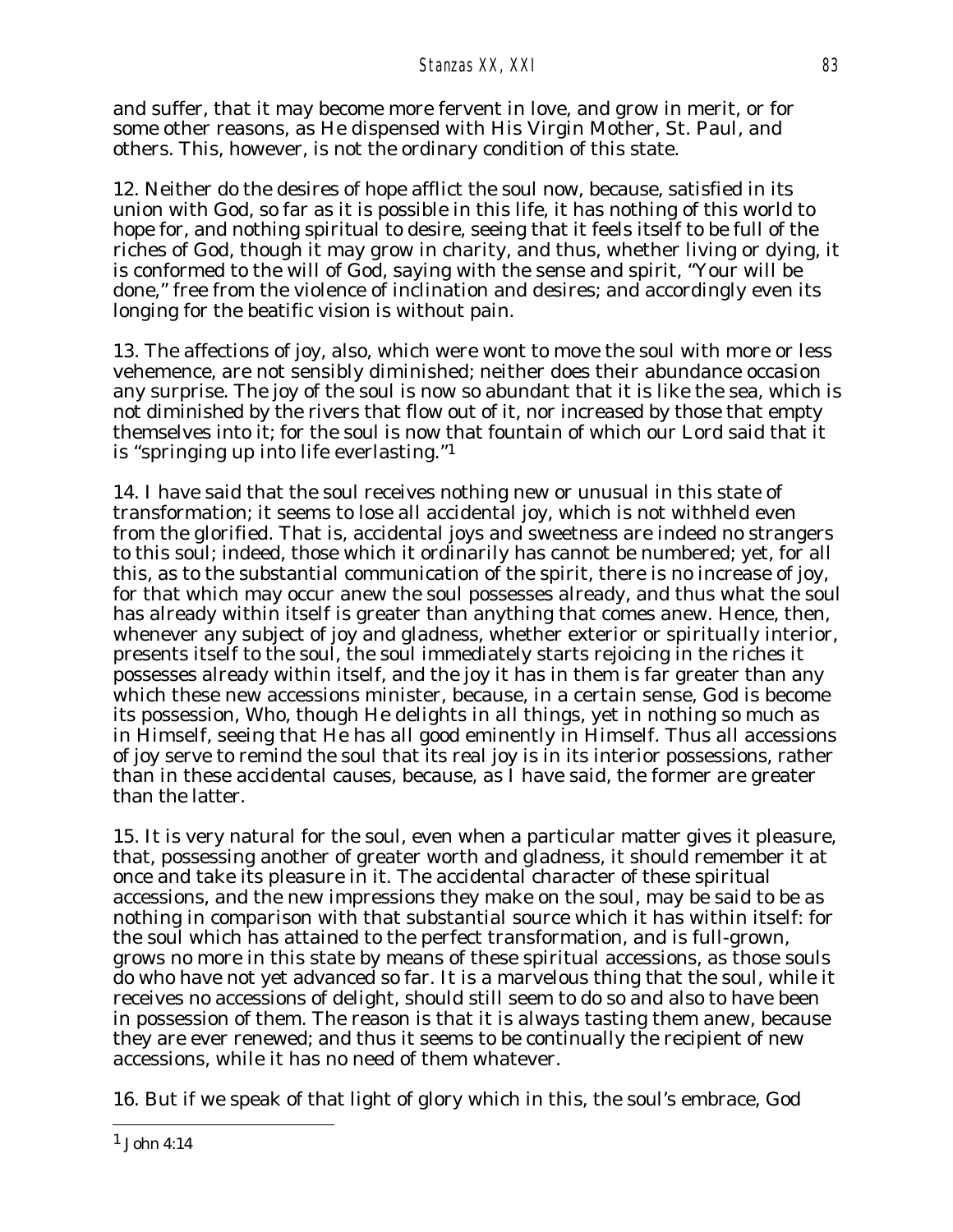sometimes produces within it, and which is a certain spiritual communion wherein He causes it to behold and enjoy at the same time the abyss of delight and riches which He has laid up within it, there is no language to express any degree of it. As the sun when it shines upon the sea illumines its great depths, and reveals the pearls, and gold, and precious stones therein, so the divine sun of the Bridegroom, turning towards the bride, reveals in a way the riches of her soul, so that even the angels behold her with amazement and say: "Who is she that comes forth as the morning rising, fair as the moon, bright as the sun, terrible as the army of a camp set in array."1 This illumination adds nothing to the grandeur of the soul, notwithstanding its greatness, because it merely reveals that which the soul already possessed in order that it might rejoice in it.

17. Finally, the terrors that keep watch by night do not come close to her, because of her pureness, courage, and confident trust in God; the evil spirits cannot shroud her in darkness, nor alarm her with terrors, nor disturb her with their violent assaults. Thus nothing can approach her, nothing can molest her, for she has escaped from all created things and entered into God, to the fruition of perfect peace, sweetness, and delight, so far as that is possible in this life. It is to this state that the words of Solomon are applicable: "A secure mind is as it were a continual feast."2 As in a feast we have the savor of all meat, and the sweetness of all music, so in this feast, which the bride keeps in the bosom of her Beloved, the soul rejoices in all delight, and has the taste of all sweetness. All that I have said, and all that may be said, on this subject, will always fall short of that which passes in the soul which has attained to this blessed state. For when it shall have attained to the peace of God, "which," in the words of the Apostle, "surpasses all understanding,"3 no description of its state is possible.

### *"By the soft lyres and the siren strains I adjure you."*

18. The soft lyres are the sweetness which the Bridegroom communicates to the soul in this state, and by which He makes all its troubles to cease. As the music of lyres fills the soul with sweetness and delight, carries it rapturously out of itself, so that it forgets all its weariness and grief, so in like manner this sweetness so absorbs the soul that nothing painful can reach it. The Bridegroom says, in substance: "By that sweetness which I give you, let all your bitterness cease." The siren strains are the ordinary joys of the soul. These are called siren strains because, as it is said, the music of the sirens is so sweet and delicious that he who hears it is so rapt and so carried out of himself that he forgets everything. In the same way the soul is so absorbed in, and refreshed by, the delight of this union that it becomes, as it were, charmed against all the vexations and troubles that may assail it; it is to these the next words of the stanza refer:

## *"Let your fury cease."*

19. This is the troubles and anxieties which flow from unruly acts and affections. As anger is a certain violence which disturbs peace, overlapping its bounds, so also all these affections in their motions transgress the bounds of the peace and tranquillity of the soul, disturbing it whenever they touch it. Hence the

<sup>1</sup> Cant. 6:9

 $2$  Prov. 15:15

<sup>3</sup> Phil. 4:7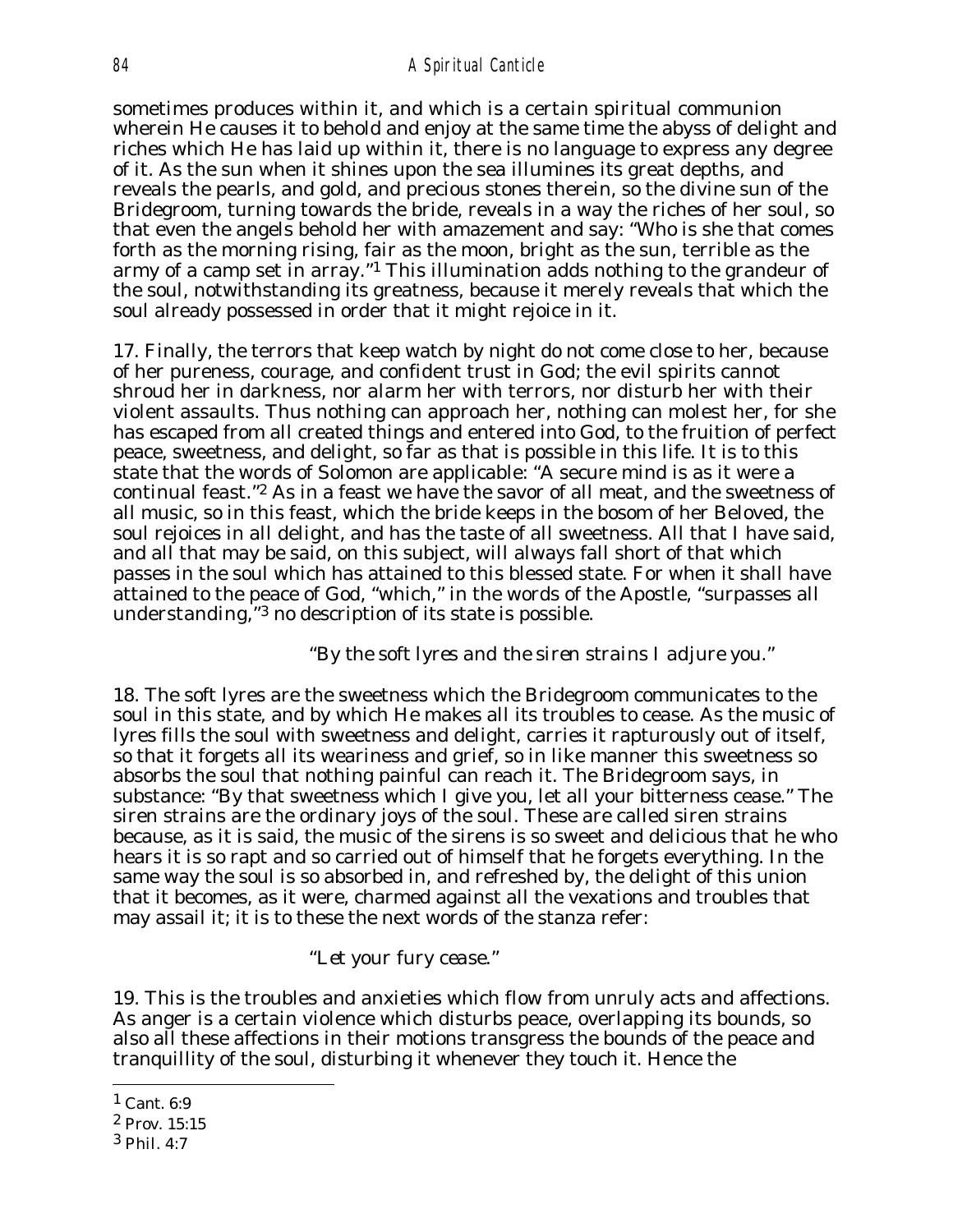Bridegroom says:

### *"And touch not the wall."*

20. The wall is the territory of peace and the fortress of virtue and perfections, which are the defenses and protection of the soul. The soul is the garden wherein the Beloved feeds among the flowers, defended and guarded for Him alone. Hence it is called in the Canticle "a garden enclosed."1 The Bridegroom bids all disorderly emotions not to touch the territory and wall of His garden.

21. "That the bride may sleep in greater security." That is, that she is delighting herself with more sweetness in the tranquillity and sweetness she has in the Beloved. That is to say, that now no door is shut against the soul, and that it is in its power to abandon itself whenever it wills to this sweet sleep of love, according to the words of the Bridegroom in the Canticle, "I adjure you, O daughters of Jerusalem, by the roes and the harts of the fields, that you raise not up nor make the beloved to awake till herself will."2

#### NOTE

THE Bridegroom was so anxious to rescue His bride from the power of the flesh and the devil and to set her free, that, having done so, He rejoices over her like the good shepherd who, having found the sheep that was lost, laid it upon his shoulders rejoicing; like the woman who, having found the money she had lost, after lighting a candle and sweeping the house, called "together her friends and neighbors, saying, Rejoice with me."3 So this loving Shepherd and Bridegroom of souls shows a marvelous joy and delight when He beholds a soul gained to perfection lying on His shoulders, and by His hands held fast in the longed-for embrace and union. He is not alone in His joy, for He makes the angels and the souls of the blessed partakers of His glory, saying, as in the Canticle, "Go forth, you daughters of Zion, and see king Solomon in the diadem with which his mother crowned him in the day of his betrothal, and in the day of the joy of his heart."4 He calls the soul His crown, His bride, and the joy of His heart: He carries it in His arms, and as a bridegroom leads it into His bridal chamber, as we shall see in the following stanza:

<sup>1</sup> Cant. 4:12

<sup>2</sup> Cant. 3:5

<sup>3</sup> Luke 15:5,8,9

<sup>4</sup> Cant. 3:11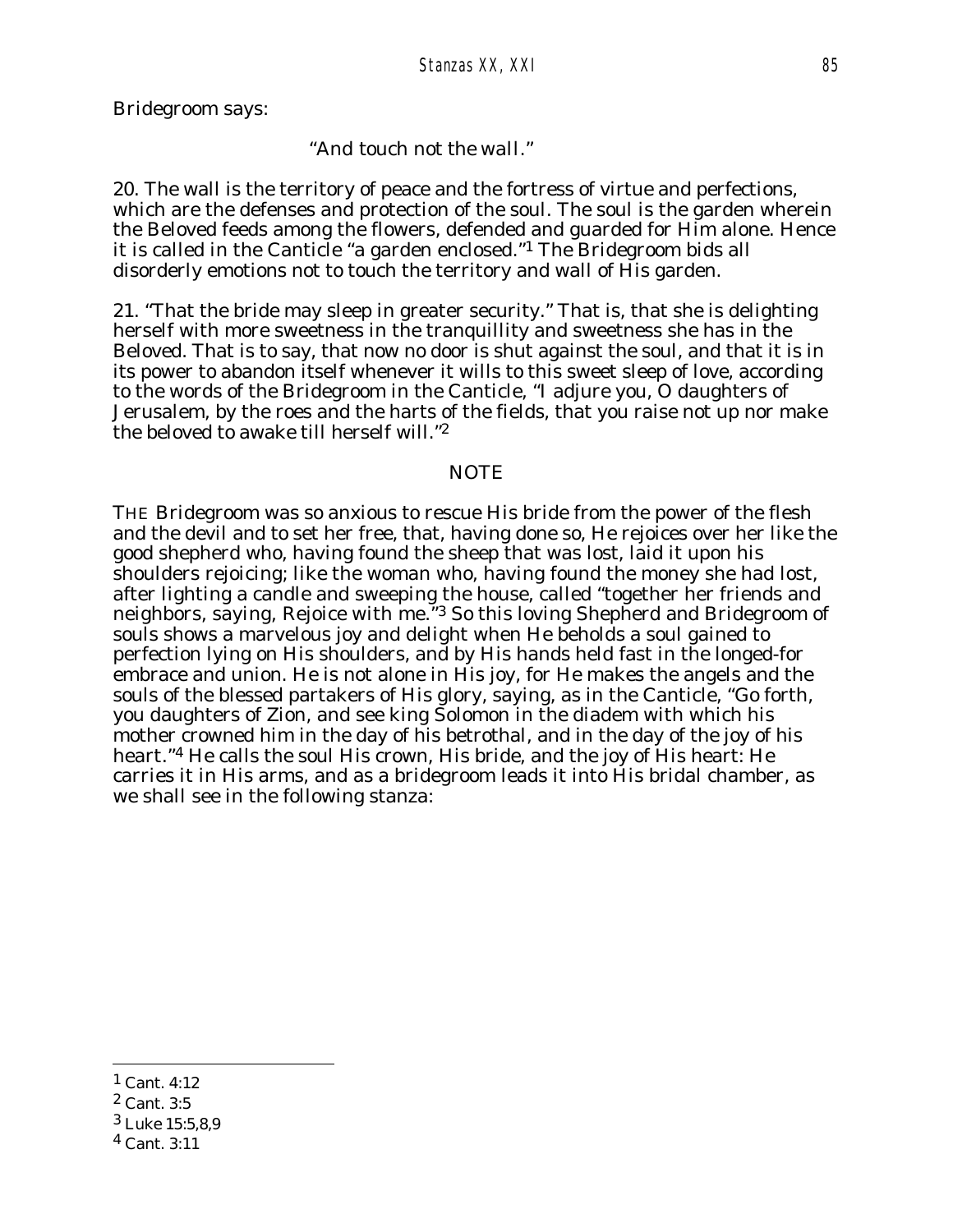# *STANZA XXII*

*The bride has entered The pleasant and desirable garden, And there reposes to her heart's content; Her neck reclining On the sweet arms of the Beloved.*

THE bride having done what she could in order that the foxes may be caught, the north wind cease, the nymphs, hindrances to the desired joy of the state of spiritual marriage, forgo their troublesome importunities, and having also invoked and obtained the favorable wind of the Holy Spirit, which is the right disposition and means for the perfection of this state, it remains for me now to speak of it in the stanza in which the Bridegroom calls the soul His bride, and speaks of two things: 1. He says that the soul, having gone forth victoriously, has entered the delectable state of spiritual marriage, which they had both so earnestly desired. 2. He enumerates the properties of that state, into the fruition of which the soul has entered, namely, perfect repose, and the resting of the neck on the arms of the Beloved.

#### *"The bride has entered."*

2. For the better understanding of the arrangement of these stanzas, and of the way by which the soul advances till it reaches the state of spiritual marriage, which is the very highest, and of which, by the grace of God, I am now about to treat, we must keep in mind that the soul, before it enters it, must be tried in tribulations, in sharp mortifications, and in meditation on spiritual things. This is the subject of this canticle till we come to the fifth stanza, beginning with the words, "A thousand graces diffusing." Then the soul enters on the contemplative life, passing through those ways and straits of love which are described in the course of the canticle, till we come to the thirteenth, beginning with "Turn them away, O my Beloved!" This is the moment of the spiritual betrothal; and then the soul advances by the unitive way, the recipient of many and very great communications, jewels and gifts from the Bridegroom as to one betrothed, and grows into perfect love, as appears from the stanzas which follow that beginning with "Turn them away, O my Beloved!" (the moment of betrothal), to the present, beginning with the words:

#### *"The bride has entered."*

3. The spiritual marriage of the soul and the Son of God now remains to be accomplished. This is, beyond all comparison, a far higher state than that of betrothal, because it is a complete transformation into the Beloved; whereby they surrender each to the other the entire possession of themselves in the perfect union of love, wherein the soul becomes divine, and, by participation, God, so far as it is in this life. I believe that no soul ever attains to this state without being confirmed in grace, for the faithfulness of both is confirmed; that of God being confirmed in the soul. Hence it follows, that this is the very highest state possible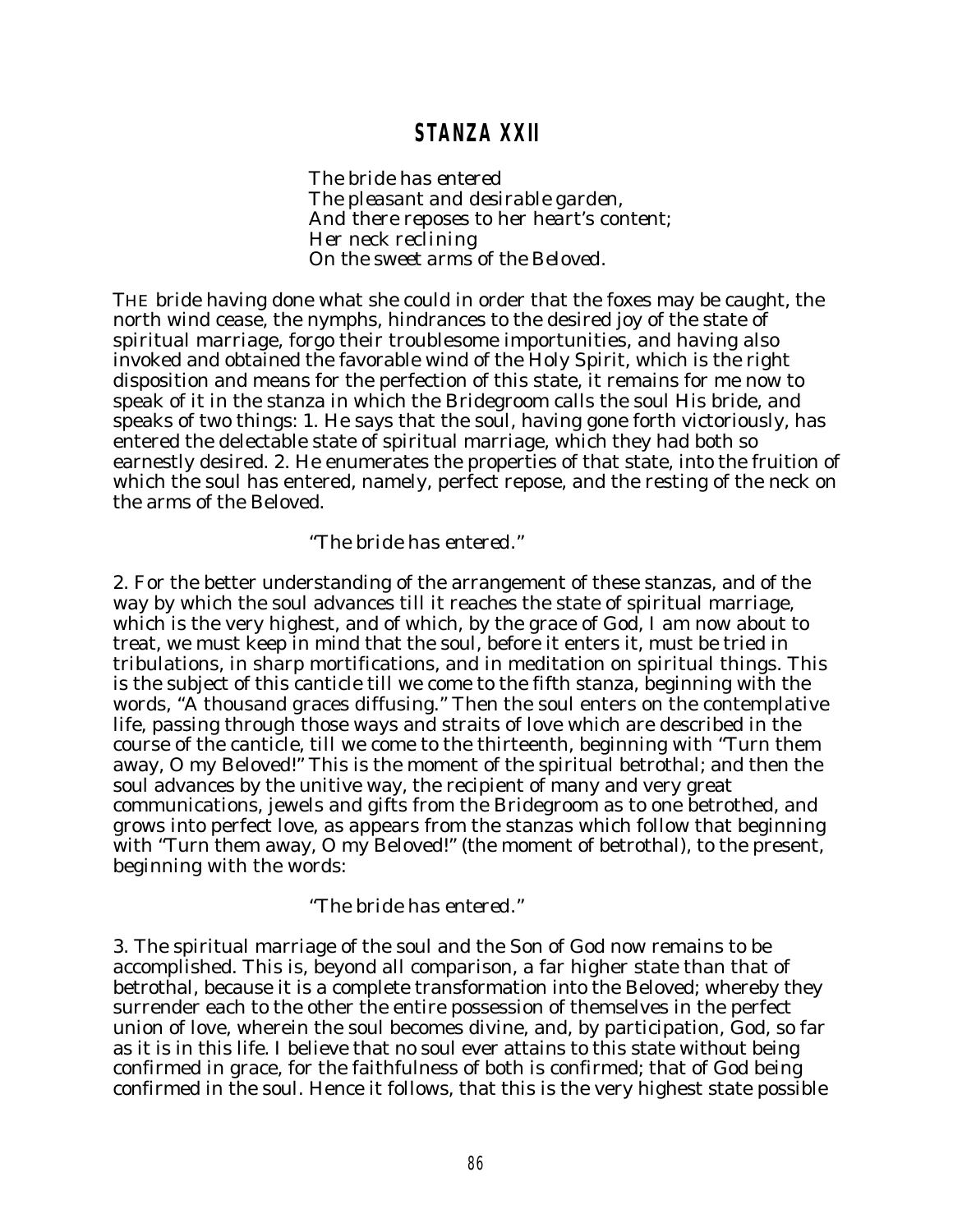in this life. As by natural marriage there are "two in one flesh,"1 so also in the spiritual marriage between God and the soul there are two natures in one spirit and love, as we learn from St. Paul, who made use of the same metaphor, saying, "He that cleaves to the Lord is one spirit."2 So, when the light of a star, or of a candle, is united to that of the sun, the light is not that of the star, nor of the candle, but of the sun itself, which absorbs all other light in its own.

4. It is of this state that the Bridegroom is now speaking, saying, "The bride has entered"; that is, out of all temporal and natural things, out of all spiritual affections, ways, and methods, having left on one side, and forgotten, all temptations, trials, sorrows, anxieties and cares, transformed in this embrace.

#### *"The pleasant and desirable garden."*

5. That is, the soul is transformed in God, Who is here called the pleasant garden because of the delicious and sweet repose which the soul finds in Him. But the soul does not enter the garden of perfect transformation, the glory and the joy of the spiritual marriage, without passing first through the spiritual betrothal, the mutual faithful love of the betrothed. When the soul has lived for some time as the bride of the Son, in perfect and sweet love, God calls it and leads it into His flourishing garden for the celebration of the spiritual marriage. Then the two natures are so united, what is divine is so communicated to what is human, that, without undergoing any essential change, each seems to be God—yet not perfectly so in this life, though still in a manner which can neither be described nor conceived.

6. We learn this truth very clearly from the Bridegroom Himself in the Canticle, where He invites the soul, now His bride, to enter this state, saying: "I am come into my garden, O My sister, My bride: I have gathered My myrrh with My aromatic spices."3 He calls the soul His sister, His bride, for it is such in love by that surrender which it has made of itself before He had called it to the state of spiritual marriage, when, as He says, He gathered His myrrh with His aromatic spices; that is, the fruits of flowers now ripe and made ready for the soul, which are the delights and grandeurs communicated to it by Himself in this state, that is Himself, and for which He is the pleasant and desirable garden.

7. The whole aim and desire of the soul and of God, in all this, is the accomplishment and perfection of this state, and the soul is therefore never weary till it reaches it; because it finds there a much greater abundance and fullness in God, a more secure and lasting peace, and a sweetness incomparably more perfect than in the spiritual betrothal, seeing that it reposes between the arms of such a Bridegroom, Whose spiritual embraces are so real that it, through them, lives the life of God. Now is fulfilled what St. Paul referred to when he said: "I live; now not I, but Christ lives in me."4 And now that the soul lives a life so happy and so glorious as this life of God, consider what a sweet life it must be—a life where God sees nothing displeasing, and where the soul finds nothing irksome, but rather the glory and delight of God in the very substance of itself, now

<sup>1</sup> Gen. 2:24

<sup>2</sup> 1 Cor 6:17

<sup>3</sup> Cant. 5:1

<sup>4</sup> Gal. 2:20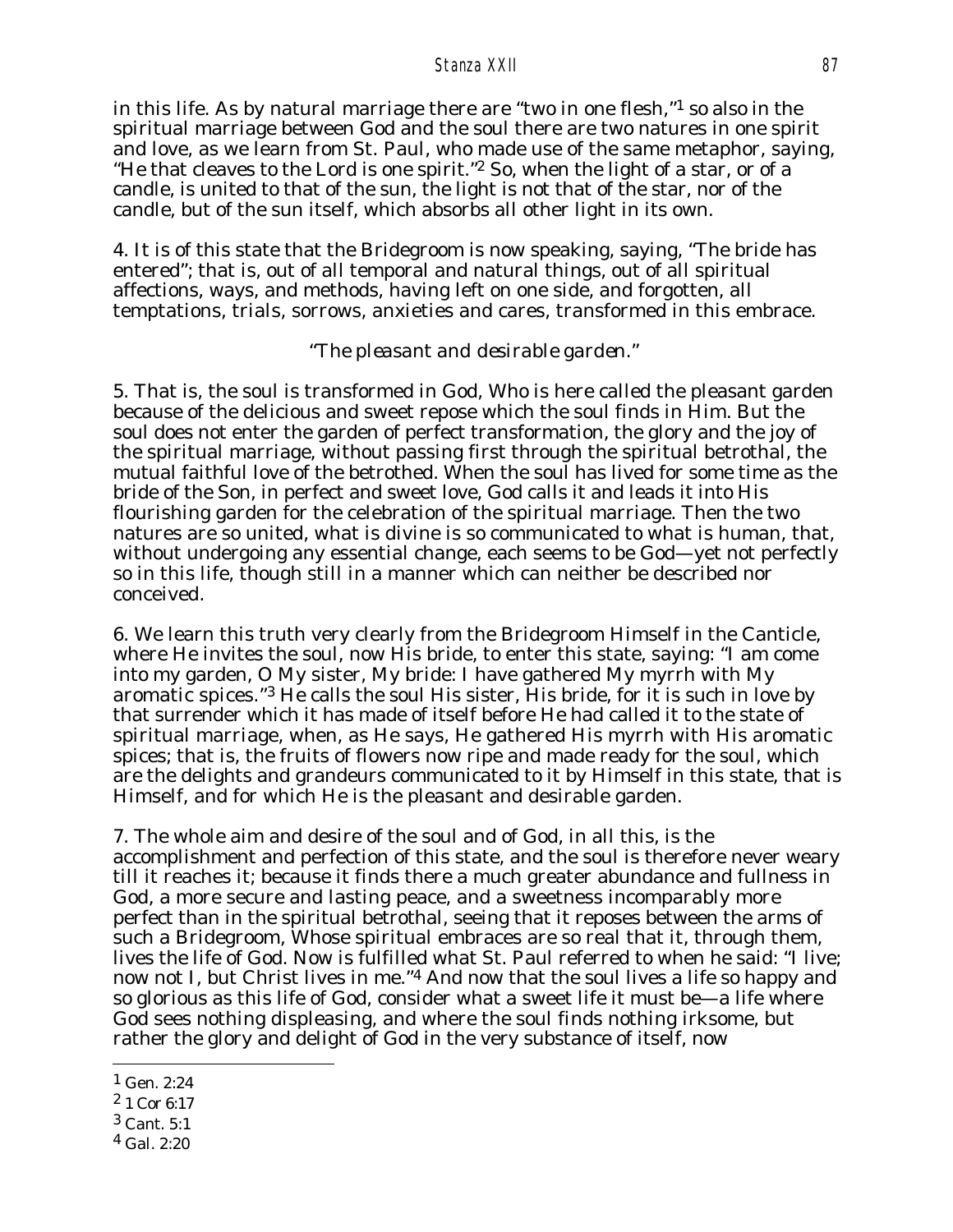transformed in Him.

## *"And there reposes to her heart's content; her neck reclining on the sweet arms of the Beloved."*

8. The neck is the soul's strength, by means of which its union with the Beloved is wrought; for the soul could not endure so close an embrace if it had not been very strong. And as the soul has labored in this strength, practiced virtue, overcome vice, it is fitting that it should rest there from its labors, "her neck reclining on the sweet arms of the Beloved."

9. This reclining of the neck on the arms of God is the union of the soul's strength, or, rather, of the soul's weakness, with the strength of God, in Whom our weakness, resting and transformed, puts on the strength of God Himself. The state of spiritual matrimony is therefore most fitly designated by the reclining of the neck on the sweet arms of the Beloved; seeing that God is the strength and sweetness of the soul, Who guards and defends it from all evil and gives it to taste of all good.

10. Hence the bride in the Canticle, longing for this state, says to the Bridegroom: "Who shall give to me You my brother, sucking the breast of my mother, that I may find You without, and kiss You, and now no man may despise me."1 By addressing Him as her Brother she shows the equality between them in the betrothal of love, before she entered the state of spiritual marriage. "Sucking the breast of my mother" signifies the drying up of the passions and desires, which are the breasts and milk of our mother Eve in our flesh, which are a bar to this state. The "finding Him without" is to find Him in detachment from all things and from self when the bride is in solitude, spiritually detached, which takes place when all the desires are quenched. "And kiss You"—that is, be united with the Bridegroom, alone with Him alone.

11. This is the union of the nature of the soul, in solitude, cleansed from all impurity, natural, temporal, and spiritual, with the Bridegroom alone, with His nature, by love only—that of love which is the only love of the spiritual marriage, wherein the soul, as it were, kisses God when none despises it nor makes it afraid. For in this state the soul is no longer molested, either by the devil, or the flesh, or the world, or the desires, seeing that here is fulfilled what is written in the Canticle: "Winter is now past, the rain is over and gone. The flowers have appeared in our land."2

## NOTE

WHEN the soul has been raised to the high state of spiritual marriage, the Bridegroom reveals to it, as His faithful consort, His own marvelous secrets most readily and most frequently, for he who truly and sincerely loves hides nothing from the object of his affections. The chief matter of His communications are the sweet mysteries of His incarnation, the ways and means of redemption, which is one of the highest works of God, and so is to the soul one of the sweetest. Though He communicates many other mysteries, He speaks in the following stanza of His

<sup>1</sup> Cant. 8:1

<sup>2</sup> Cant. 2:11,12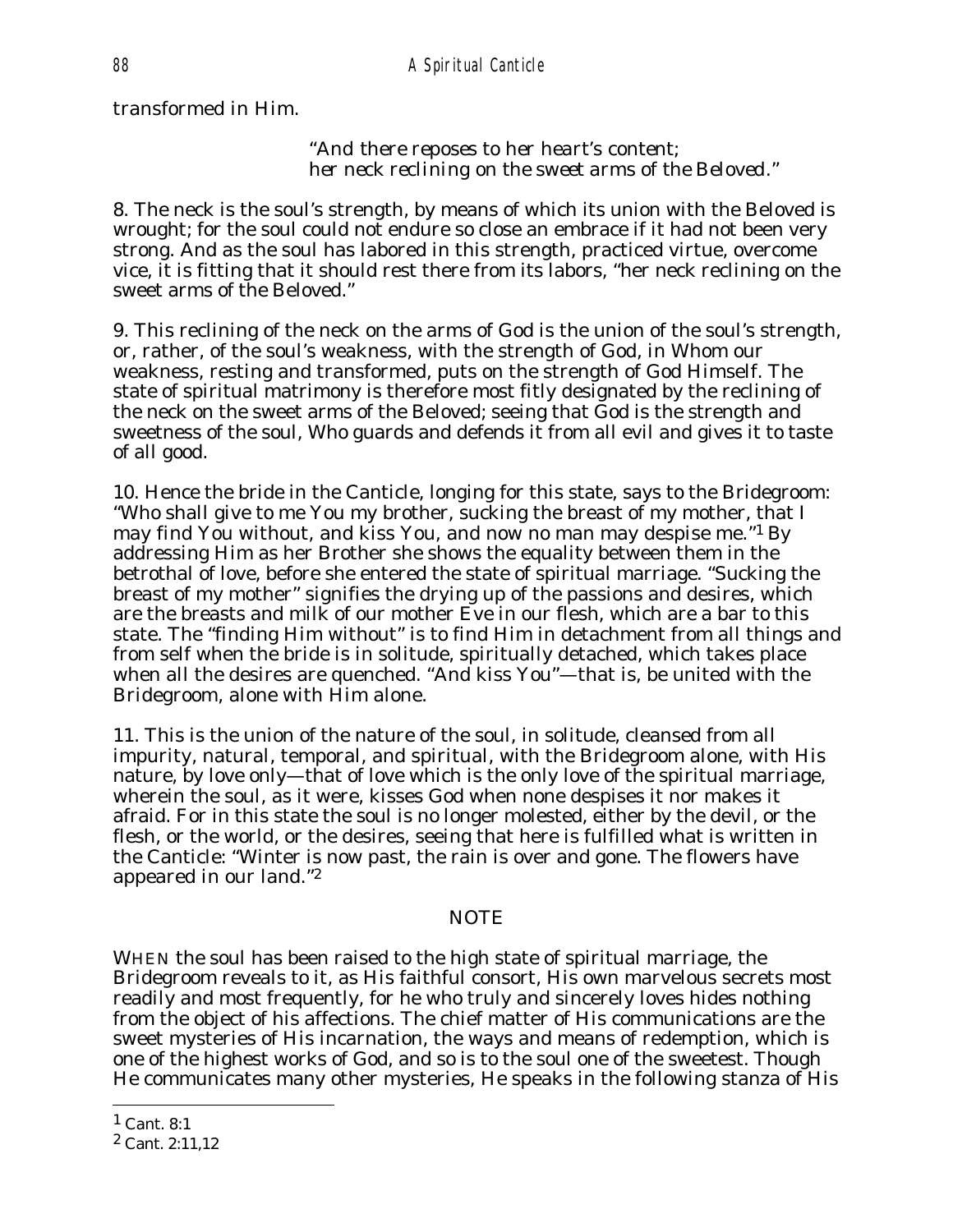incarnation only, as being the chief; and thus addresses the soul in the words that follow: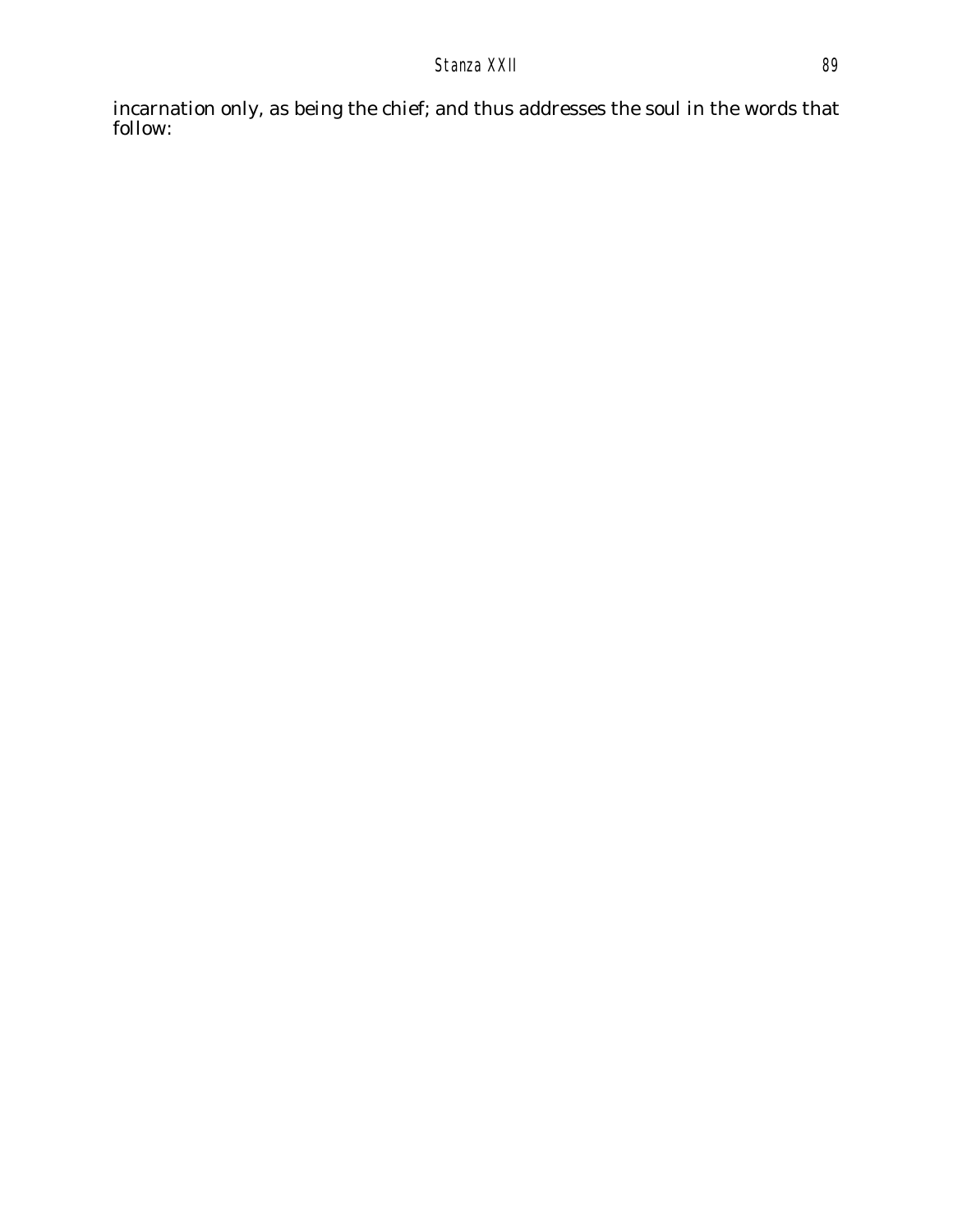# *STANZA XXIII*

*Beneath the apple-tree There were you betrothed; There I gave you My hand, And you were redeemed Where your mother was corrupted.*

THE Bridegroom tells the soul of the wondrous way of its redemption and betrothal to Himself, by referring to the way in which the human race was lost. As it was by the forbidden tree of paradise that our nature was corrupted in Adam and lost, so it was by the tree of the Cross that it was redeemed and restored. The Bridegroom there stretched forth the hand of His grace and mercy, in His death and passion, "making void the law of commandments"1 which original sin had placed between us and God.

*"Beneath the apple-tree,"*

2. That is the wood of the Cross, where the Son of God was conqueror, and where He betrothed our human nature to Himself, and, by consequence, every soul of man. There, on the Cross, He gave us grace and pledges of His love.

> *"There were you betrothed, there I gave you My hand."*

3. "Help and grace, lifting you up out of your base and miserable condition to be My companion and My bride."

> *"And you were redeemed where your mother was corrupted."*

4. "Your mother, human nature, was corrupted in her first parents beneath the forbidden tree, and you were redeemed beneath the tree of the Cross. If your mother at that tree sentenced you to die, I from the Cross have given you life." It is thus that God reveals the order and dispositions of His wisdom: eliciting good from evil, and turning that which has its origin in evil to be an instrument of greater good. This stanza is nearly word for word what the Bridegroom in the Canticle says to the bride: "Under the apple-tree I raised you up: there your mother was corrupted; there she was deflowered that bare you."2

5. It is not the betrothal of the Cross that I am speaking of now—that takes place, once for all, when God gives the first grace to the soul in baptism. I am speaking of the betrothal in the way of perfection, which is a progressive work. And though both are but one, yet there is a difference between them. The latter is effected in the way of the soul, and therefore slowly: the former in the way of God, and therefore at once.

 $1$  Eph. 2:15

<sup>2</sup> Cant. 8:5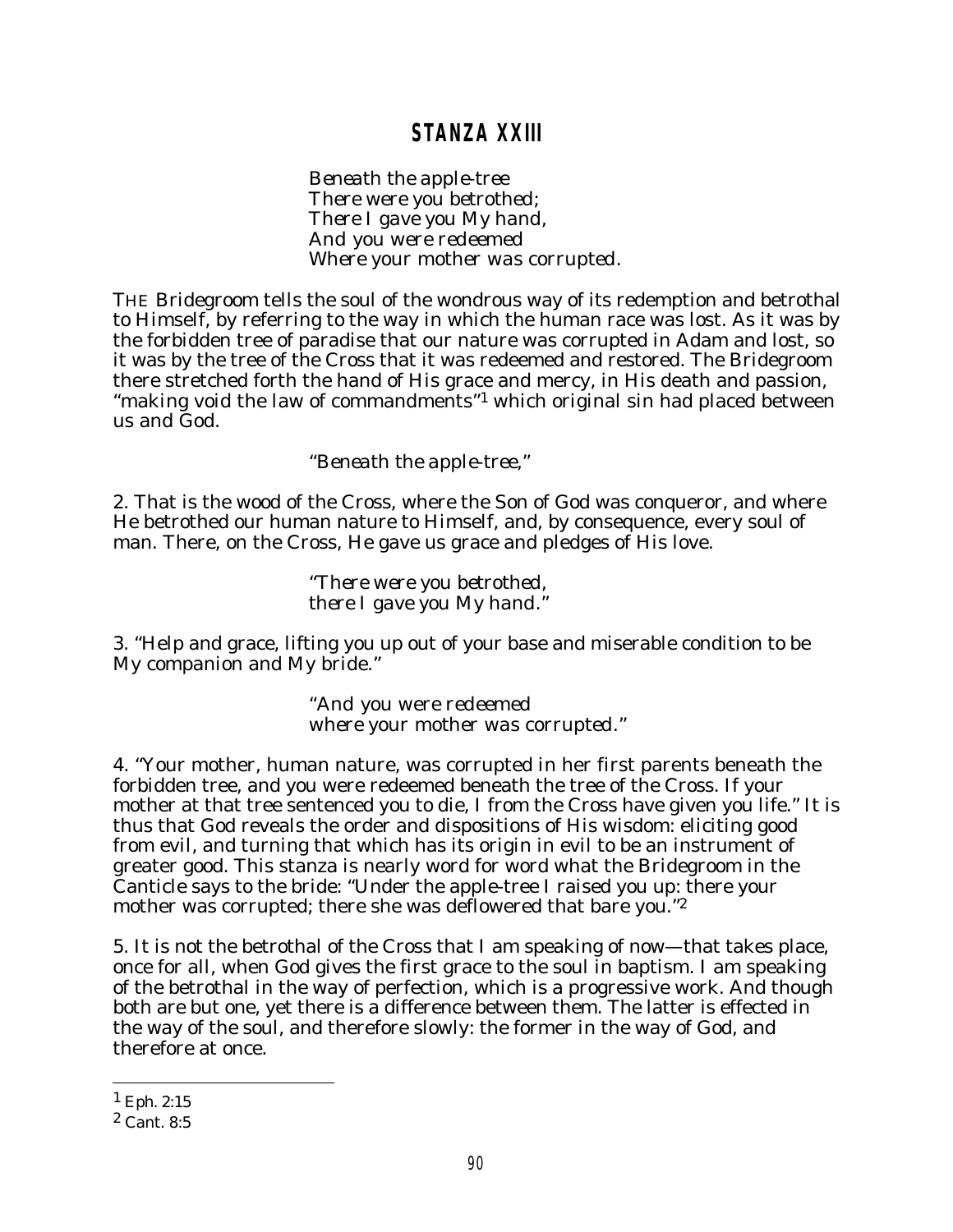6. The betrothal of which I am speaking is that of which God speaks Himself by the mouth of the prophet Ezekiel, saying: "You were cast out upon the face of the earth in the abjection of your soul, in the day that you were born. And passing by you, I saw that you were trodden under foot in your blood; and I said to you when you were in your blood: Live: I said to you, I say; in your blood live. Multiplied as the spring of the field have I made you; and you were multiplied and made great, and you went in, and came to the ornaments of woman; your breasts swelled and your hair budded: and you were naked and full of confusion. And I passed by you and saw you, and behold, your time, the time of lovers; and I spread My garment over you and covered your ignominy. And I swore to you; and I entered a covenant with you, says the Lord God; and you were made Mine. And I washed you with water, and made clean your blood from off you: and I anointed you with oil. And I clothed you with diverse colors, and shod you with hyacinth, and I girded you with silk and clothed you with fine garments. And I adorned you with ornaments, and put bracelets on your hands, and a chain about your neck. And I put a jewel upon your forehead and rings in your ears, and a crown of beauty on your head. And you were adorned with gold and silver, and were clothed with silk, and embroidered work, and many colors: you ate fine flour, and honey, and oil, and were made beautiful exceedingly, and advanced to be a queen. And your name went forth among the nations because of your beauty."1 These are the words of Ezekiel, and this is the state of that soul of which I am now speaking.

#### **NOTE**

AFTER the mutual surrender to each other of the bride and the Beloved, comes their bed. Thereon the bride enters into the joy of Christ. Thus the present stanza refers to the bed, which is pure and chaste, and divine, and in which the bride is pure, divine, and chaste. The bed is nothing else but the Bridegroom Himself, the Word, the Son of God, in Whom, through the union of love, the bride reposes. This bed is said to be of flowers, for the Bridegroom is not only that, but, as He says Himself of Himself, "I am the flower of the field and the lily of the valleys."2 The soul reposes not only on the bed of flowers, but on that very flower which is the Son of God, and which contains in itself the divine odor, fragrance, grace, and beauty, as He says by the mouth of David, "With me is the beauty of the field."3 The soul, therefore, in the stanza that follows, celebrates the properties and beauties of its bed, saying:

<sup>1</sup> Ezek. 16:5-14

<sup>2</sup> Cant. 2:1

 $3$  Ps. 49:11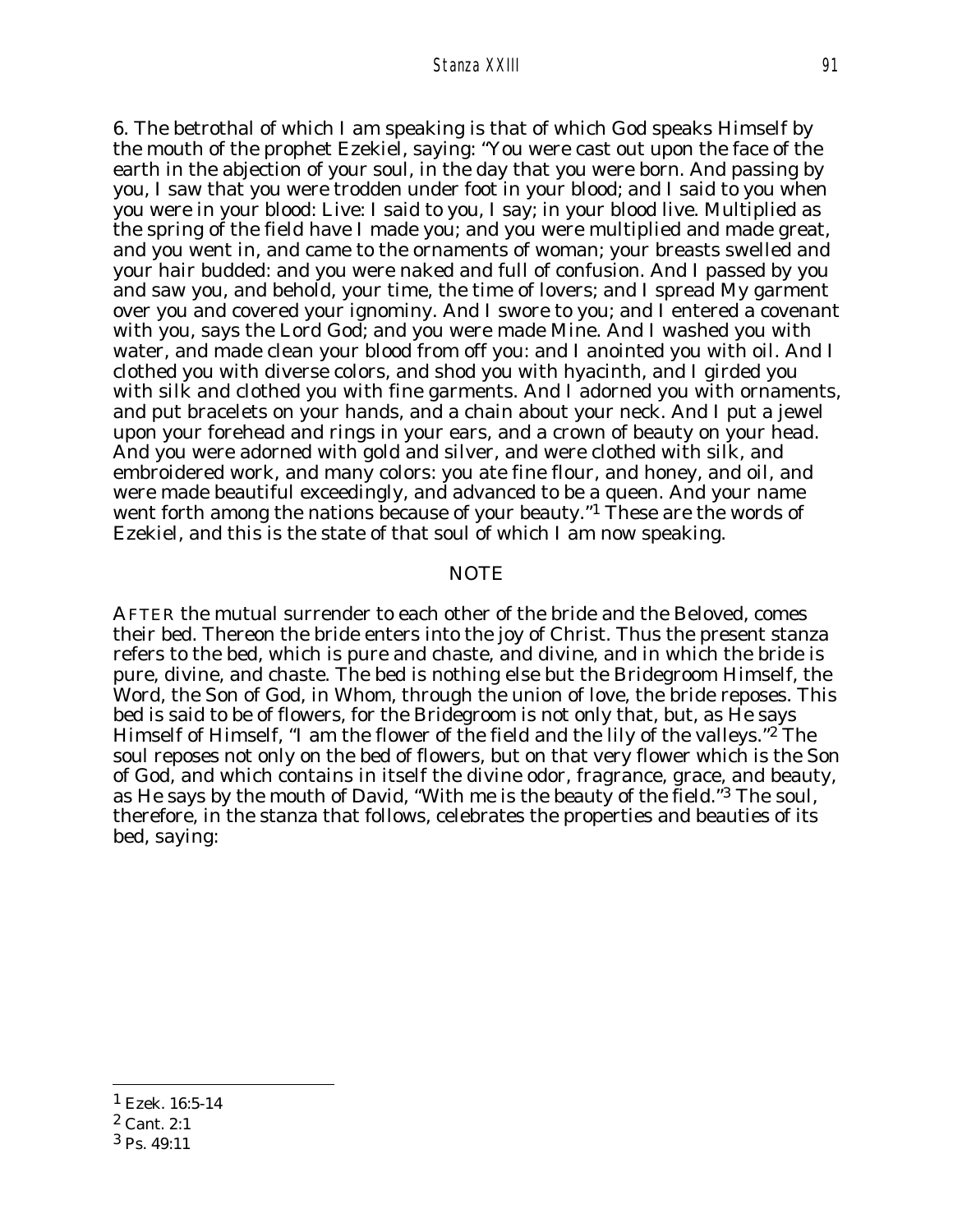# *STANZA XXIV*

## THE BRIDE

*Our bed is of flowers By dens of lions encompassed, Hung with purple, Made in peace, And crowned with a thousand shields of gold.*

IN two of the foregoing stanzas—the fourteenth and the fifteenth—the bride-soul celebrated the grace and magnificence of the Beloved, the Son of God. In the present stanza she not only pursues the same subject, but also sings of her high and blessed state, and her own security in it. She then proceeds to the virtues and rich gifts with which she is endowed and adorned in the chamber of the Bridegroom; for she says that she is in union with Him, and is strong in virtue. Next she says that she has attained to the perfection of love, and then that she enjoys perfect spiritual peace, endowed and adorned with gifts and graces, so far as it is possible to have them in this life. The first subject of the stanza is the joy which the bride feels in her union with the Beloved, saying:

## *"Our bed is of flowers."*

2. I have already said that this bed of the soul is the bosom and love of the Son of God, full of flowers to the soul, which now united to God and reposing in Him, as His bride, shares the bosom and love of the Beloved. That is, the soul is admitted to a knowledge of the wisdom, secrets and graces, and gifts and powers of God, whereby it is made so beautiful, so rich, so abounding in delights that it seems to be lying on a bed of many-colored divine flowers, the touch of which makes it thrill with joy, and the odors of which refresh it.

3. This union of love with God is therefore most appropriately called a bed of flowers, and is so called by the bride in the Canticle, saying to the Beloved, "Our bed is of flowers."1 She speaks of it as ours, because the virtues and the love, one and the same, of the Beloved are common to both together, and the delight of both is one and the same; as it is written: "My delights were to be with the children of men."2 The bed is said to be of flowers, because in this state the virtues in the soul are perfect and heroic, which they could not be until the bed had flowered in perfect union with God.

## *"By dens of lions encompassed."*

4. The dens of lions signify the virtues with which the soul is endowed in the state of union. The dens of lions are safe retreats, protected from all other animals, who, afraid of the boldness and strength of the lion within, are afraid not only to enter, but even to appear in sight. So each virtue of the soul in the state of

<sup>1</sup> Cant. 1:15

<sup>2</sup> Prov. 8:31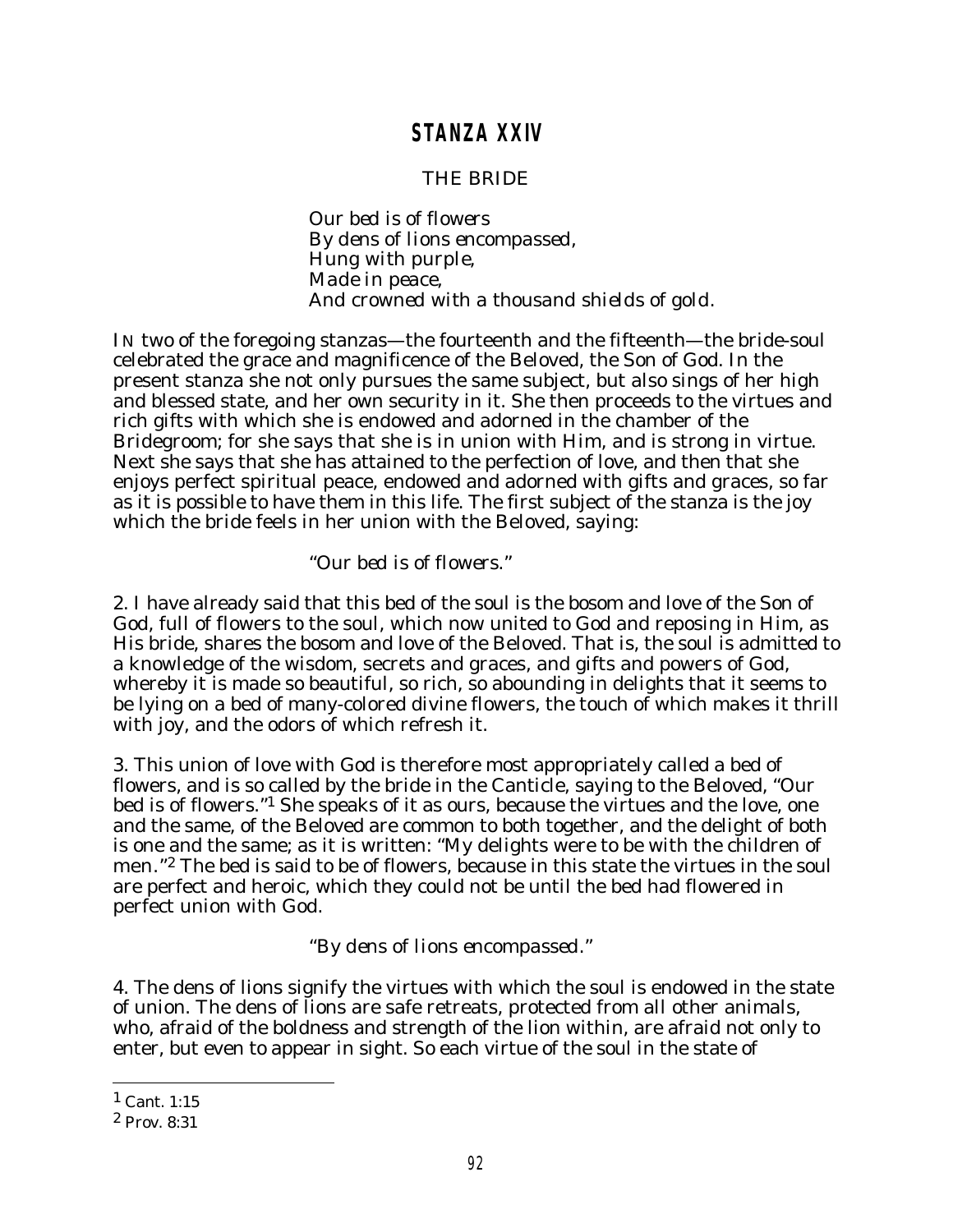perfection is like a den of lions where Christ dwells united to the soul in that virtue; and in every one of them as a strong lion. The soul also, united to Him in those very virtues, is as a strong lion, because it then partakes of the perfections of God.

5. Thus, then, the perfect soul is so defended, so strong in virtue, and in all virtues together, reposing on the flowery bed of its union with God, that the evil spirits are not only afraid to assault it, but even dare not appear before it; such is their dread of it, when they behold it strong, courageous, and mature in its perfect virtues, on the bed of the Beloved. The evil spirits fear a soul transformed in the union of love as much as they fear the Beloved Himself, and they dare not look upon it, for Satan is in great fear of that soul which has attained to perfection.

6. The soul's bed is encompassed by virtues: they are the dens, for when the soul has advanced to perfection, its virtues are so perfectly ordered, and so joined together and bound up one with another, each supporting the other, that no part of it is weak or exposed. Not only is Satan unable to penetrate within it, but even worldly things, whether great or little, fail to disturb or annoy it, or even move it; for being now free from all molestation of natural affections, and a stranger to the worry of temporal anxieties, it enjoys in security and peace the participation of God.

7. This is that for which the bride longed when she said, "Who shall give to me You my brother, sucking the breast of my mother, that I may find You without, and kiss You, and now no man may despise me?"1 The "kiss" here is the union of which I am speaking, whereby the soul, by love, becomes in a sense the equal of God. This is the object it desires when it says, "Who shall give to me You my brother?" That means and makes equality. "Sucking the breast of my mother"; that is, destroying all the imperfections and desires of nature which the soul inherits from its mother Eve. "That I may find You without"; that is, "be united to You alone, away from all things, in detachment of the will and desires." "And now no man may despise me"; that is, the world, the devil, and the flesh will not venture to assail it, for being free and purified, and also united to God, none of these can molest it. Thus, then, the soul is in the enjoyment now of habitual sweetness and tranquillity that never fail it.

8. But beside this habitual contentment and peace, the flowers of the virtues of this garden so open in the soul and diffuse their odors that it seems to be, and is, full of the delights of God. I say that the flowers open; because the soul, though filled with the virtues in perfection, is not always in the actual fruition of them, notwithstanding its habitual perception of the peace and tranquillity which they produce. We may say of these virtues that they are in this life like the budding flowers of a garden; they offer a most beautiful sight—opening under the inspirations of the Holy Spirit—and diffuse most marvelous perfumes in great variety.

9. Sometimes the soul will discern in itself the mountain flowers—the fullness, grandeur, and beauty of God—intermingled with the lilies of the valley—rest, refreshment, and defense; and again among them, the fragrant roses of the strange islands—the strange knowledge of God; and further, the perfume of the

<sup>1</sup> Cant. 8:1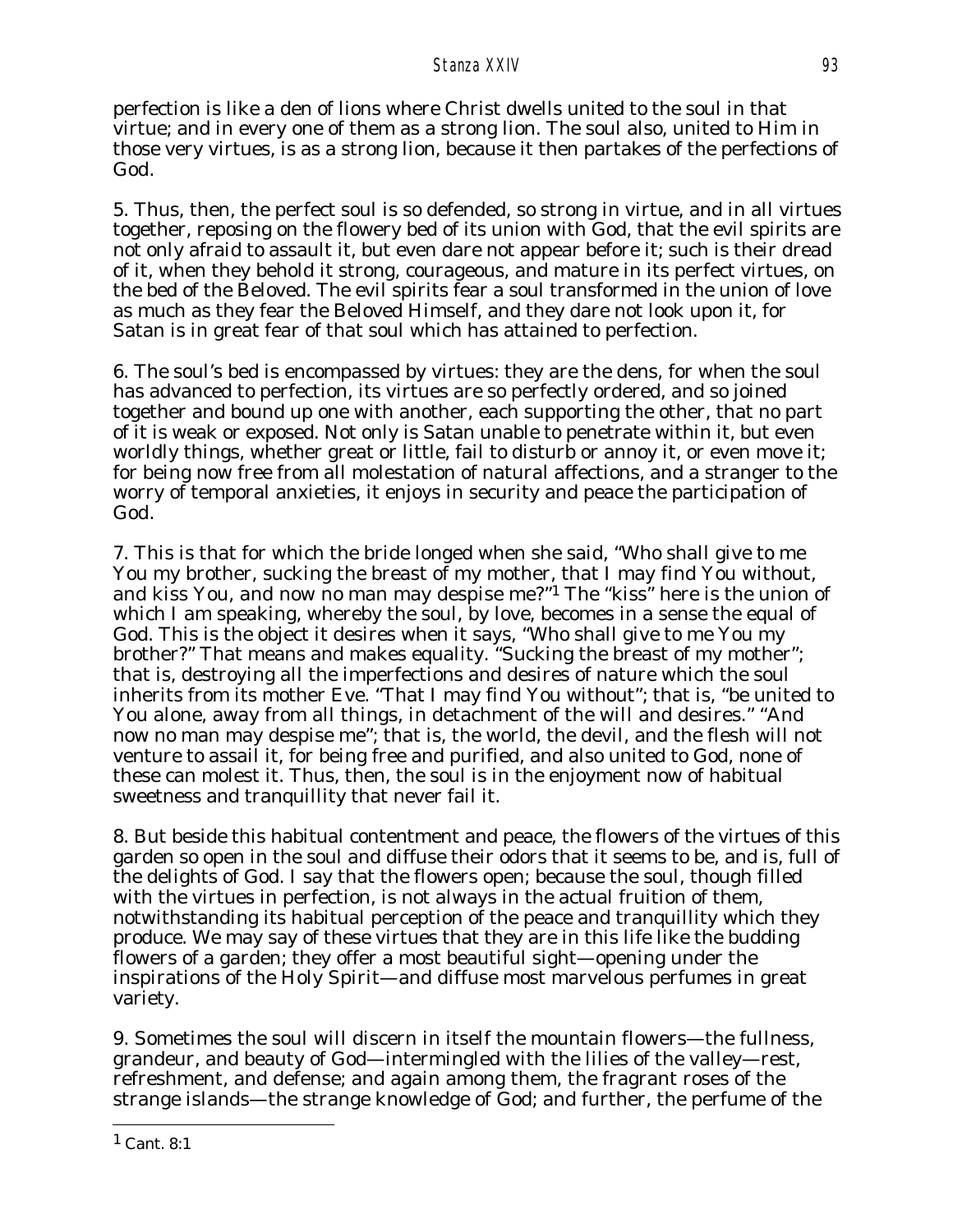water lilies of the roaring torrents—the majesty of God filling the whole soul. And amid all this, it enjoys the exquisite fragrance of the jasmine, and the whisper of the amorous gales, the fruition of which is granted to the soul in the estate of union, and in the same way all the other virtues and graces, the calm knowledge, silent music, murmuring solitude, and the sweet supper of love; and the joy of all this is such as to make the soul say in truth, "Our bed is of flowers, by dens of lions encompassed." Blessed is that soul which in this life deserves at times to enjoy the perfume of these divine flowers.

## *"Hung with purple."*

10. Purple in Holy Scripture means charity, and kings are clad in it, and for that reason the soul says that the bed of flowers is hung with purple, because all the virtues, riches, and blessings of it are sustained, flourish, and are delighted only in charity and love of the King of heaven; without that love the soul can never delight in the bed nor in the flowers thereof. All these virtues, therefore, are, in the soul, as if hung on the love of God, as on that which preserves them, and they are, as it were, bathed in love; for all and each of them always make the soul love God, and on all occasions and in all actions they advance in love to a greater love of God. That is what is meant by saying that the bed is hung with purple.

11. This is well expressed in the sacred Canticle: "King Solomon has made himself a litter of the wood of Lebanon; the pillars thereof he has made of silver, the seat of gold, the going up of purple; the midst he has paved with charity."1 The virtues and graces which God lays in the bed of the soul are signified by the wood of Lebanon: the pillars of silver and the seat of gold are love, for, as I have said, the virtues are maintained by love, and by the love of God and of the soul are ordered and bring forth fruit.

### *"Made in peace."*

12. This is the fourth excellence of the bed, and depends on the third, of which I have just spoken. For the third is perfect charity, the property of which is, as the Apostle says, to cast out fear;2 hence the perfect peace of the soul, which is the fourth excellence of this bed. For the clearer understanding of this we must keep in mind that each virtue is in itself peaceful, gentle, and strong, and consequently, in the soul which possesses them, produces peace, gentleness, and fortitude. Now, as the bed is of flowers, formed of the flowers of virtues, all of which are peaceful, gentle, and strong, it follows that the bed is wrought in peace, and the soul is peaceful, gentle, and strong, which are three qualities unassailable by the world, Satan, and the flesh. The virtues preserve the soul in such peace and security that it seems to be wholly built up in peace. The fifth property of this bed of flowers is explained in the following words:

## *"Crowned with a thousand shields of gold."*

13. The shields are the virtues and graces of the soul, which, though they are also the flowers, serve for its crown, and the reward of the toil by which they are acquired. They serve also, like strong shields, as a protection against the vices,

<sup>1</sup> Cant. 3:9,10

 $21$  John 4:18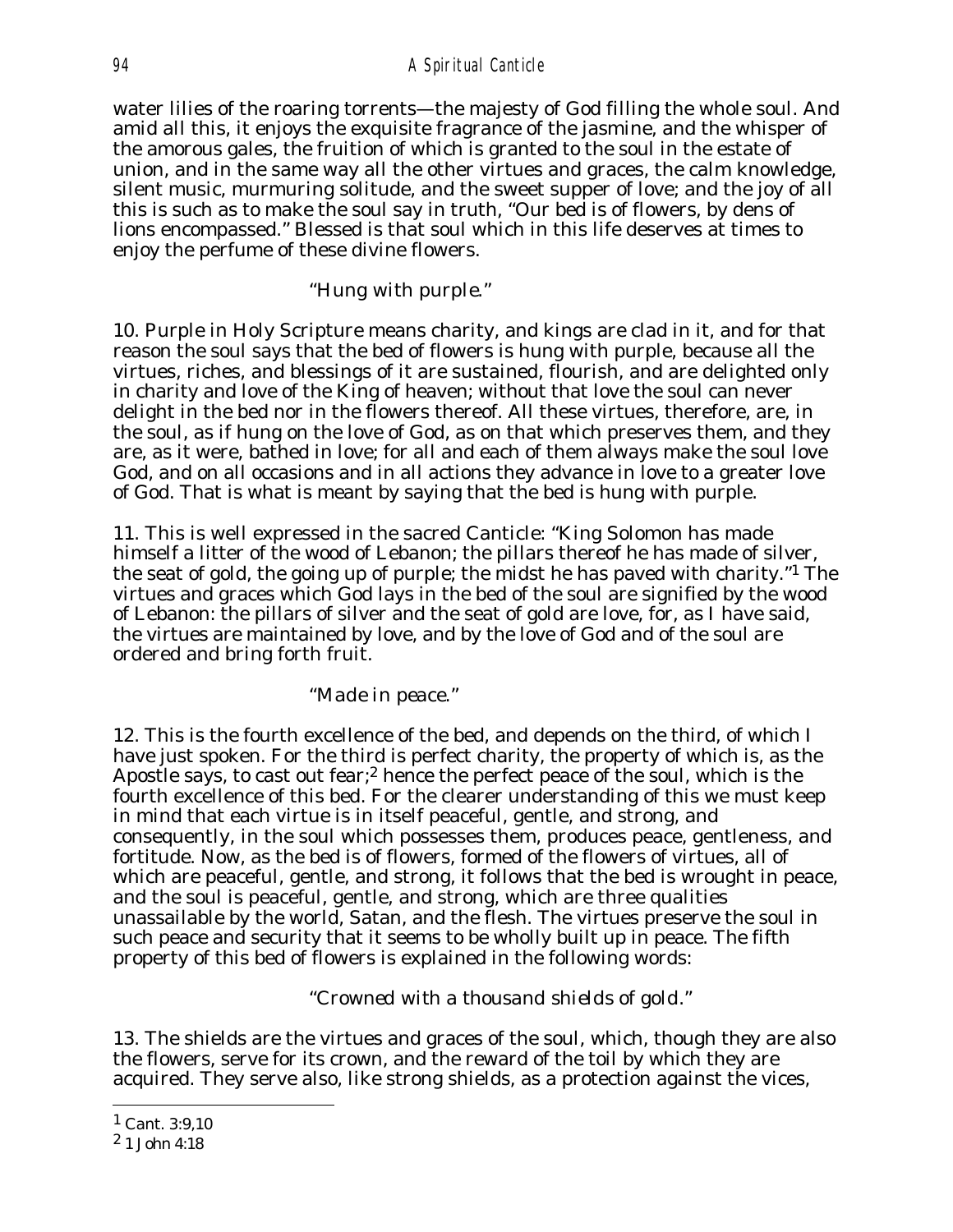which it overcame by the practice of them; and the bridal bed of flowers therefore—that is, the virtues, the crown and defense—is adorned with them by way of reward, and protected by them as with a shield. The shields are said to be of gold, to show the great worth of the virtues. The bride in the Canticle sets forth the same truth, saying: "Three score valiant men of the most valiant of Israel surround the little bed of Solomon, all holding swords; . . . every man's sword upon his thigh, because of fears in the night."1

14. Thus in this stanza the bride speaks of a thousand shields, to express the variety of the virtues, gifts, and graces with which God has endowed the soul in this state. The Bridegroom also in the Canticle has employed the same expression, in order to show forth the innumerable virtues of the soul, saying: "Your neck is as the tower of David, which is built with bulwarks; a thousand shields hang upon it, all the armor of valiant men."2

### **NOTE**

THE soul, having attained to perfection, is not satisfied with magnifying and extolling the excellencies of the Beloved, the Son of God, nor with recounting and giving thanks for the graces received at His hands and the joy into which it has entered, but recounts also the graces conferred on other souls. In this blessed union of love the soul is able to contemplate both its own and others' graces; thus praising Him and giving Him thanks for the many graces bestowed upon others, it sings as in the following stanza:

<sup>1</sup> Cant. 3:7,8  $2$  Cant. 4:4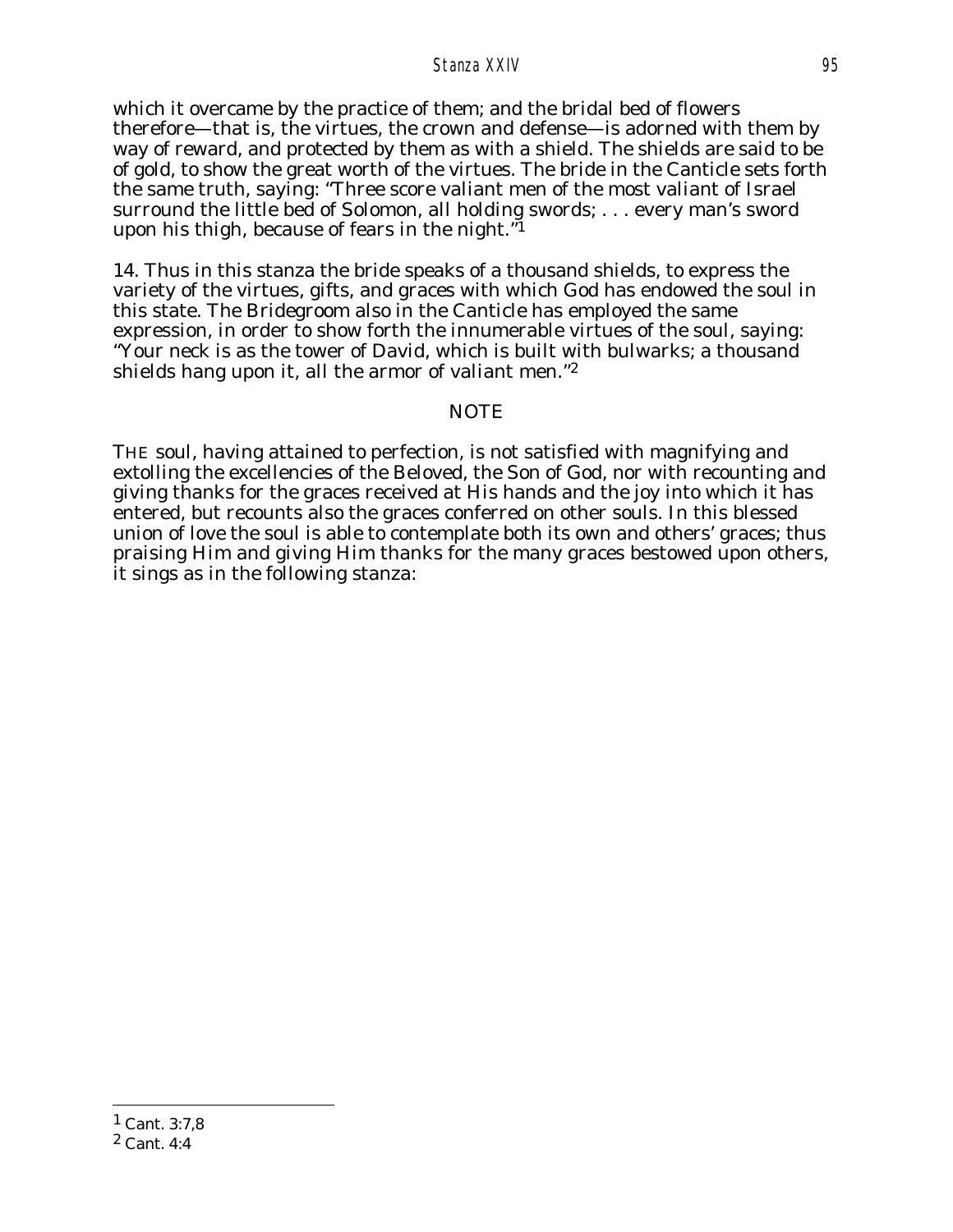# *STANZA XXV*

*In Your footsteps The young ones run Your way; At the touch of the fire And by the spiced wine, The divine balsam flows.*

HERE the bride gives thanks to her Beloved for three graces which devout souls receive from Him, by which they encourage and excite themselves to love God more and more. She speaks of them here because she has had experience of them herself in this state of union. The first is sweetness, which He gives them, and which is so efficacious that it makes them run swiftly on the road of perfection. The second is a visit of love, by which they are suddenly set on fire with love. The third is overflowing charity infused into them, with which He so inebriates them that they are as much excited by it as by the visit of love, to utter the praises of God, and to love Him with all sweetness.

### *"In Your footsteps."*

2. These are the marks on the ground by which we trace the course of one we seek. The sweetness and knowledge of Himself which God communicates to the soul that seeks Him are the footsteps by which it traces and recognizes Him. Thus the soul says to the Word, the Bridegroom, "In Your footsteps"—"in the traces of Your sweetness which You diffuse, and the odors which You scatter."

*"The young ones run Your way."*

3. "Devout souls run with youthful vigor in the sweetness which Your footsteps communicate." They run in many ways and in various directions—each according to the spirit which God bestows and the vocation He has given—in the diversified forms of spiritual service on the road of everlasting life, which is evangelical perfection, where they meet the Beloved in the union of love, in spiritual detachment from all things.

4. This sweetness and impression of Himself which God leaves in the soul render it light and active in running after Him; for the soul then does little or nothing in its own strength towards running along this road, being rather attracted by the divine footsteps, so that it not only advances, but even runs, as I said before, in many ways. The bride in the Canticle, therefore, prays for the divine attraction, saying, "Draw me, we will run after You to the odor of Your ointments";<sup>1</sup> and David says, "I have run the way of Your commandments, when You dilated my heart<sup>"2</sup>

> *"At the touch of the fire, and by the spiced wine, the divine balsam flows."*

<sup>1</sup> Cant. 1:3

<sup>2</sup> Ps. 118:32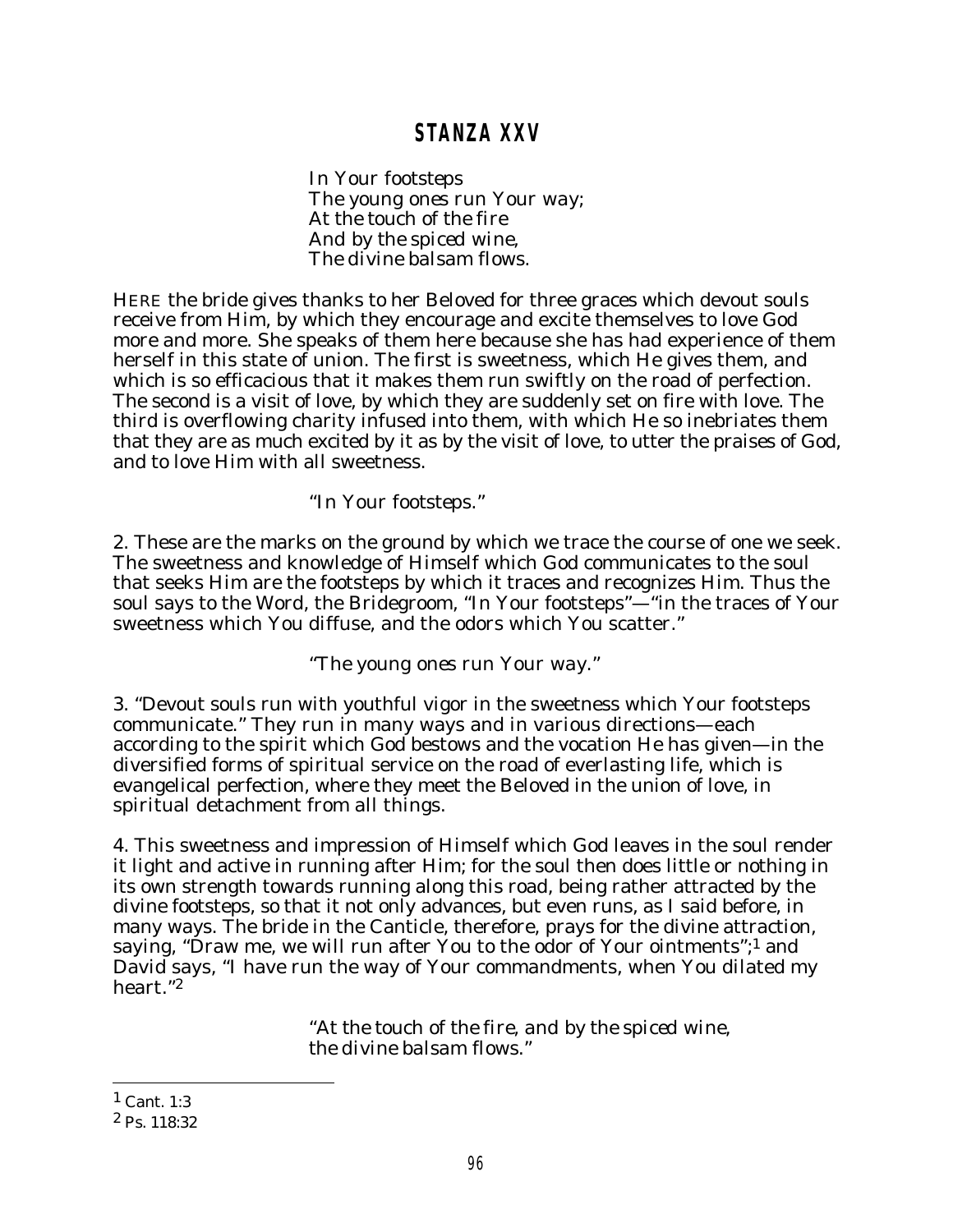5. I said, while explaining the previous lines, that souls run in His footsteps in the way of exterior works. But the three lines I have just quoted refer to the interior acts of the will, when souls are under the influence of the other two graces, and interior visits of the Beloved. These are the touch of fire, and spiced wine; and the interior act of the will, which is the result of these visits, is the flowing of the divine balsam. The contact of the fire is that most delicate touch of the Beloved which the soul feels at times even when least expecting it, and which sets the heart on fire with love, as if a spark of fire had fallen upon it and made it burn. Then the will, in an instant, like one roused from sleep, burns with the fire of love, longs for God, praises Him and gives Him thanks, worships and honors Him, and prays to Him in the sweetness of love.

6. This is the flowing of the divine balsam, which obeys the touch of the fire that issues forth from the consuming love of God which that fire kindled; the divine balsam which comforts the soul and heals it with its odor and its substance.

7. The bride in the Canticle speaks of this divine touch, saying, "My Beloved put His hand through the opening, and my belly trembled at His touch."1 The touch of the Beloved is the touch of love, and His hand is the grace He bestows upon the soul, and the opening through which He puts His hand is the vocation and the perfection, at least the degree of perfection of the soul; for accordingly will His touch be heavier or lighter, in proportion to its spiritual state. The belly that trembled is the will, in which the touch is effected, and the trembling is the stirring up of the desires and affections to love, long for, and praise God, which is the flowing of the balsam from this touch.

8. "The spiced wine" is that exceedingly great grace which God sometimes bestows upon advanced souls, when the Holy Spirit inebriates them with the sweet, luscious, and strong wine of love. Hence it is here called spiced wine, for as such wine is prepared by fermentation with many and diverse aromatic and strengthening herbs; so this love, the gift of God to the perfect, is in the soul prepared and seasoned with the virtues already acquired. This love, seasoned with the precious spices, communicates to the soul such a strong, abundant inebriation when God visits it that it pours forth with great effect and force those acts of rapturous praise, love, and worship which I referred to before, and that with a marvelous longing to labor and to suffer for Him.

9. This sweet inebriation and grace, however, do not pass quickly away, like the touch of the fire, for they are of longer continuance. The fire touches and passes, but the effects abide often; and sometimes the spiced wine continues for a considerable time, and its effects also; this is the sweet love of the soul, and continues occasionally a day or two, sometimes even many days together, though not always in the same degree of intensity, because it is not in the power of the soul to control it. Sometimes the soul, without any effort of its own, is conscious of a most sweet interior inebriation, and of the divine love burning within, as David says, "My heart waxed hot within me, and in my meditation a fire shall burn."2

10. The outpourings of this inebriation last sometimes as long as the inebriation

<sup>1</sup> Cant. 5:4

<sup>2</sup> Ps. 38:4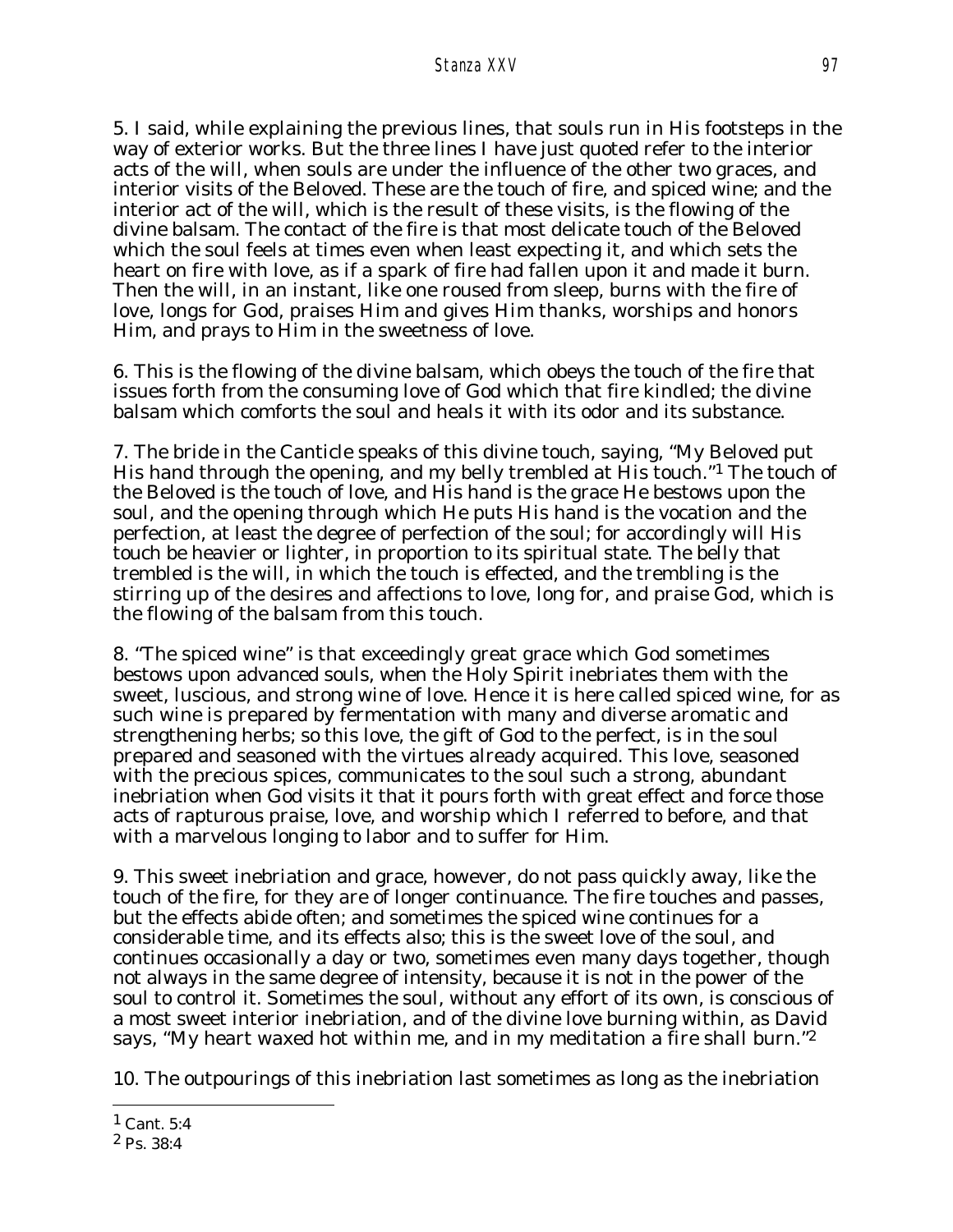itself. At other times there are no outpourings; and they are more or less intense when they occur, in proportion to the greater or less intensity of the inebriation itself. But the outpourings, or effects of the fire, generally last longer than the fire which caused them; indeed the fire leaves them behind in the soul, and they are more vehement than those which proceed from the inebriation, for sometimes this divine fire burns up and consumes the soul in love.

11. As I have mentioned fermented wine, it will be well to touch briefly upon the difference between it, when it is old, and new wine; the difference between old wine and new wine is the same, and will furnish a little instruction for spiritual men. New wine has not settled on the lees, and is therefore fermenting; we cannot ascertain its quality or worth before it has settled, and the fermentation has ceased, for until then there is great risk of its corruption. The taste of it is rough and sharp, and an immoderate draught of it intoxicates. Old wine has settled on the lees, and ferments no more like new wine; the quality of it is easily ascertained and it is now very safe from corruption, for all fermentation which might have proved pernicious has entirely ceased. Well-fermented wine is very rarely spoiled, the taste of it is pleasant, and its strength is in its own substance, not in the taste, and drinking it produces health and a sound constitution.

12. New lovers are compared to new wine; these are beginners in the service of God, because the fervor of their love manifests itself outwardly in the senses; because they have not settled on the lees of sense, frail and imperfect; and because they measure the strength of love by the sweetness of it, for it is sensible sweetness that ordinarily gives them their strength for good works, and it is by this they are influenced; we must, therefore, place no confidence in this love till the fermentation has subsided, with the coarse satisfaction of sense.

13. For as these fervors and sensible warmth may incline men to good and perfect love, and serve as an excellent means to it, when the lees of imperfections are cleared; so also is it very easy at first, when sensible sweetness is fresh, for the wine of love to fail, and the sweetness of the new to vanish. New lovers are always anxious, sensibly tormented by their love; it is necessary for them to put some restraint upon themselves, for if they are very active in the strength of this wine, their natural powers will be ruined with these anxieties and fatigues of the new wine, which is rough and sharp, and not made sweet in the perfect fermentation, which then takes place when the anxieties of love are over, as I shall show immediately.

14. The Wise Man employs the same illustration; saying, "A new friend is as new wine; it shall grow old, and you shall drink it with pleasure."<sup>1</sup> Old lovers, therefore, who have been tried and proved in the service of the Bridegroom, are like old wine settled on the lees; they have no sensible emotions, nor outbursts of exterior zeal, but they taste the sweetness of the wine of love, now thoroughly fermented, not sweet to the senses as was that of the love of beginners, but rather settled within the soul in the substance and sweetness of the spirit, and in perfect good works. Such souls as these do not seek after sensible sweetness and fervors, neither do they wish for them, lest they should suffer from loathing and weariness; for he who gives the reins to his desires in matters of sense must of necessity suffer pain and loathing, both in mind and body.

<sup>1</sup> Ecclus. 9:15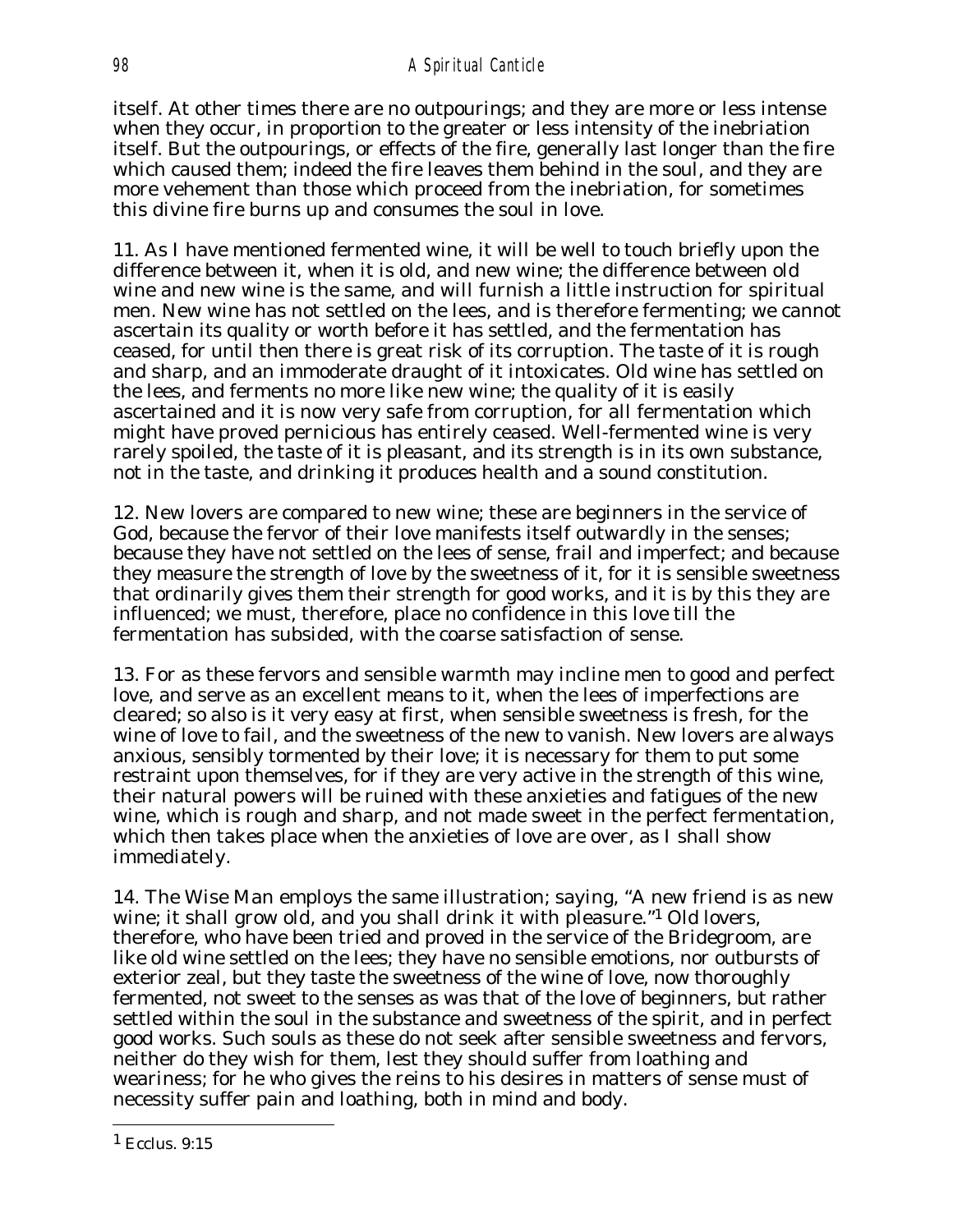15. Old lovers, therefore, free from that spiritual sweetness which has its roots in the senses, suffer neither in sense nor spirit from the anxieties of love, and thus scarcely ever prove faithless to God, because they have risen above that which might be an occasion of falling, namely, the flesh. These now drink of the wine of love, which is not only fermented and free from the lees, but spiced also with the aromatic herbs of perfect virtues, which will not allow it to corrupt, as may happen to new wine.

16. For this cause an old friend is of great price in the eyes of God: "Forsake not an old friend, for the new will not be like to him."1 It is through this wine of love, tried and spiced, that the divine Beloved produces in the soul that divine inebriation, under the influence of which it sends forth to God the sweet and delicious outpourings. The meaning of these three lines, therefore, is as follows: "At the touch of the fire, by which You stir up the soul, and by the spiced wine with which You do so lovingly inebriate it, the soul pours forth the acts and movements of love which are Your work within it."

### NOTE

SUCH, then, is the state of the blessed soul in the bed of flowers, where all these blessings, and many more, are granted it. The seat of that bed is the Son of God, and the hangings of it are the charity and love of the Bridegroom Himself. The soul now may say, with the bride, "His left hand is under my head,"2 and we may therefore say, in truth, that such a soul is clothed in God, and bathed in the Divinity, and that, not as it were on the surface, but in the interior spirit, and filled with the divine delights in the abundance of the spiritual waters of life; for it experiences that which David says of those who have drawn near to God: "They shall be inebriated with the plenty of Your house, and You shall make them drink of the torrent of Your pleasure, for with You is the fountain of life."3

2. This fullness will be in the very being of the soul, seeing that its drink is nothing else but the torrent of delights, and that torrent the Holy Spirit, as it is written: "And he showed me a river of living water, clear as crystal, proceeding from the throne of God and the Lamb."4 This water, being the very love itself of God, flows into the soul, so that it drinks of the torrent of love, which is the spirit of the Bridegroom infused into the soul in union. Thence the soul in the overflowing of its love sings the following stanza:

3 Ps. 35:9

<sup>1</sup> Ecclus. 9:14

<sup>2</sup> Cant. 2:6

<sup>4</sup> Rev. 22:1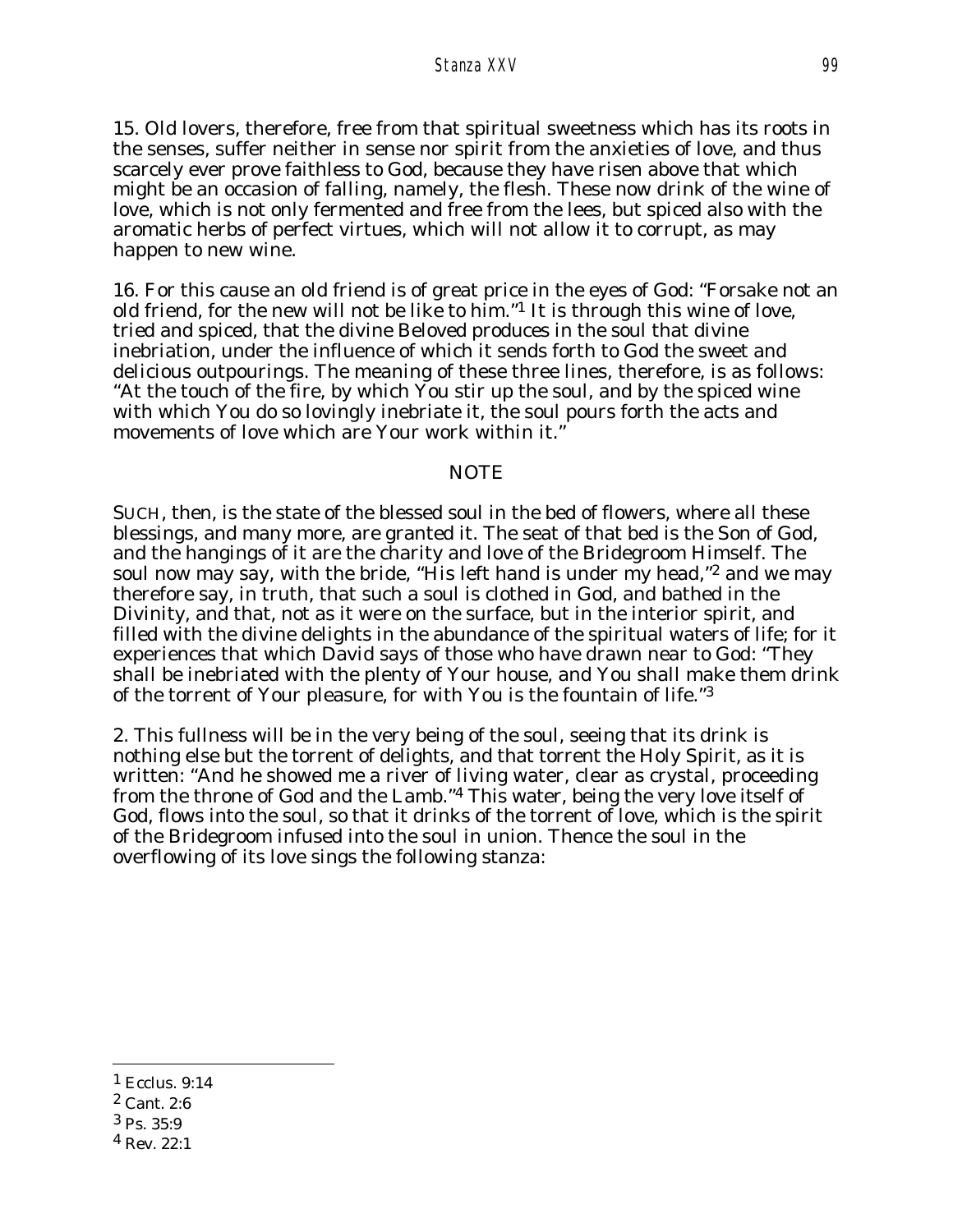# *STANZA XXVI*

*In the inner cellar Of my Beloved have I drunk; and when I went forth Over all the plain I knew nothing, And lost the flock I followed before.*

HERE the soul speaks of that sovereign grace of God in taking it to Himself into the house of His love, which is the union, or transformation of love in God. It describes two effects proceeding therefrom: forgetfulness of, and detachment from, all the things of this world, and the mortification of its tastes and desires.

### *"In the inner cellar."*

2. In order to explain in any degree the meaning of this, I have need of the special help of the Holy Spirit to direct my hand and guide my pen. The cellar is the highest degree of love to which the soul may attain in this life, and is therefore said to be the inner. It follows from this that there are other cellars not so interior; that is, the degrees of love by which souls reach this, the last. These cellars are seven in number, and the soul has entered into them all when it has in perfection the seven gifts of the Holy Spirit, so far as it is possible for it. When the soul has the spirit of fear in perfection, it has in perfection also the spirit of love, inasmuch as this fear, the last of the seven gifts, is filial fear, and the perfect fear of a son proceeds from his perfect love of his father. Thus when the Holy Scripture speaks of one as having perfect charity, it says of him that he fears God. So the prophet Isaiah, announcing the perfections of Christ, says of Him, "The spirit of the fear of the Lord shall replenish him."1 Holy Simeon also is spoken of by the Evangelist as a "just man full of fear,"2 and the same applies to many others.

3. Many souls reach and enter the first cellar, each according to the perfection of its love, but the last and inmost cellar is entered by few in this world, because therein is wrought the perfect union with God, the union of the spiritual marriage, of which the soul is now speaking. What God communicates to the soul in this intimate union is utterly ineffable, beyond the reach of all possible words just as it is impossible to speak of God Himself so as to convey any idea of what He is—because it is God Himself who communicates Himself to the soul now in the marvelous bliss of its transformation. In this state God and the soul are united, as the window is with the light, or coal with the fire, or the light of the stars with that of the sun, yet, however, not so essentially and completely as it will be in the life to come. The soul, therefore, to show what it received from the hands of God in the cellar of wine, says nothing else, and I do not believe that anything could be said but the words which follow:

*"Of my Beloved have I drunk."*

 $1$  Isa. 11:3

<sup>2</sup> Luke 2:25. Justus et timoratus.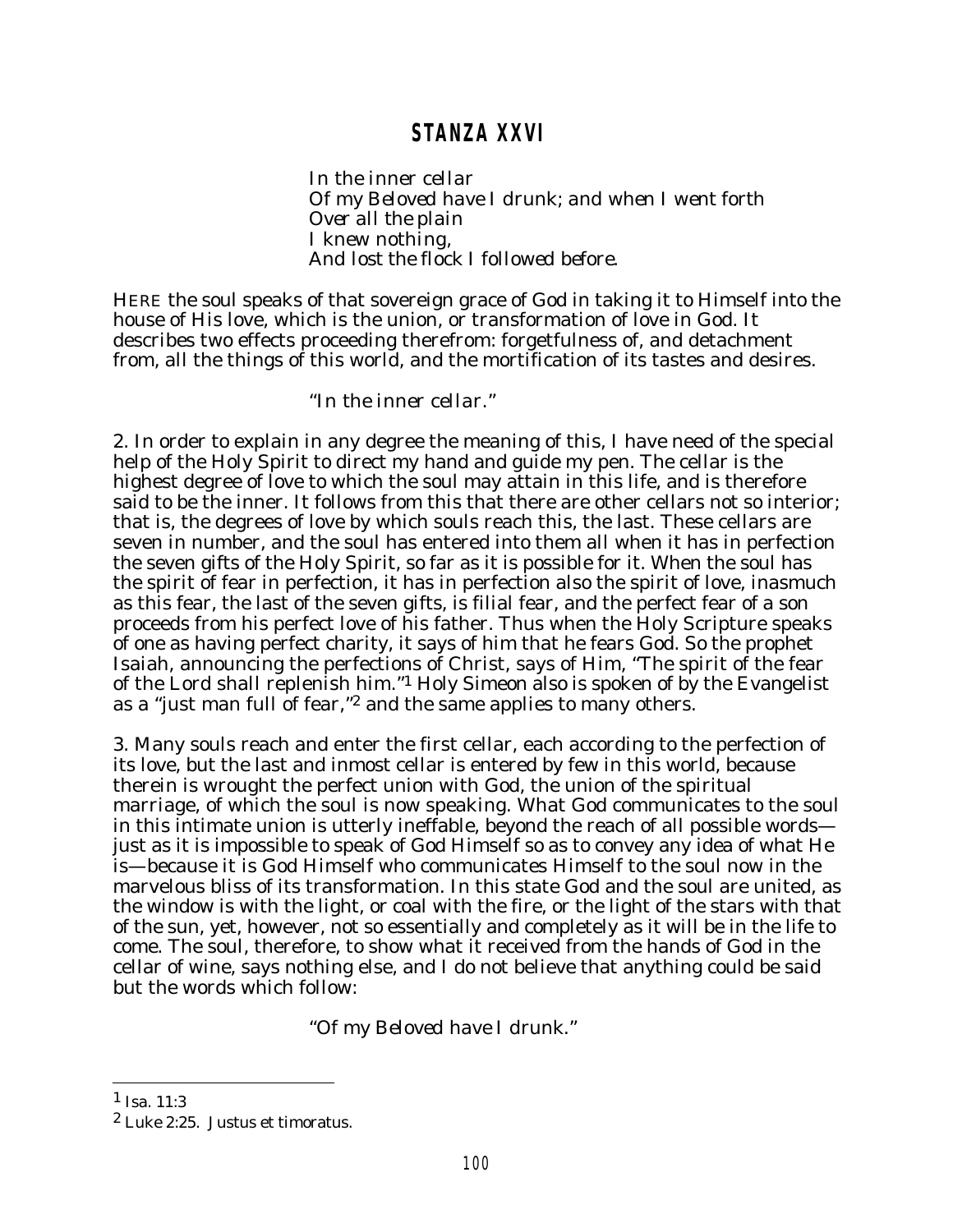4. As a draught diffuses itself through all the members and veins of the body, so this communication of God diffuses itself substantially in the whole soul, or rather, the soul is transformed in God. In this transformation the soul drinks of God in its very substance and its spiritual powers. In the understanding it drinks wisdom and knowledge, in the will the sweetest love, in the memory refreshment and delight in the thought and sense of its bliss. That the soul receives and drinks delight in its very substance, appears from the words of the bride in the Canticle: "My soul melted as He spoke"1—that is, when the Bridegroom communicated Himself to the soul.

5. That the understanding drinks wisdom is evident from the words of the bride longing and praying for the kiss of union: "There You shall teach me, and I will give you a cup of spiced wine."2 "You shall teach me wisdom and knowledge in love, and I will give You a cup of spiced wine—that is, my love mingled with Yours." The bride says that the will also drinks of love, saying: "He brought me into the cellar of wine; He has ordered in me charity,"3—that is, "He gave me His love, embracing me, to drink of love"; or, to speak more clearly, "He ordered in me His charity, tempering His charity and to the purpose making it mine." This is to give the soul to drink of the very love of its Beloved, which the Beloved infuses into it.

6. There is a common saying that the will cannot love that of which the understanding has no knowledge. This, however, is to be understood in the order of nature, it being impossible, in a natural way, to love anything unless we first know what it is we love. But in a supernatural way God can certainly infuse love and increase it without infusing and increasing distinct knowledge, as is evident from the texts already quoted. Yes, many spiritual persons have experience of this; their love of God burns more and more, while their knowledge does not grow. Men may know little and love much, and on the other hand, know much and love but little.

7. In general, those spiritual persons whose knowledge of God is not very great are usually very rich in all that belongs to the will, and infused faith suffices them for this knowledge, by means of which God infuses and increases charity in them and the acts thereof, which are to love Him more and more though knowledge is not increased. Thus the will may drink of love while the understanding drinks in no fresh knowledge. In the present instance, however, all the powers of the soul together, because of the union in the inner cellar, drink of the Beloved.

8. As to the memory, it is clear that the soul drinks of the Beloved in it, because it is enlightened with the light of the understanding in remembering the blessings it possesses and enjoys in union with the Beloved.

### *"And when I went forth."*

9. That is, after this grace: the divine draught having so deified the soul, exalted it, and inebriated it in God. Though the soul is always in the high estate of marriage ever since God has placed it there, nevertheless actual union in all its

<sup>1</sup> Cant. 5:6

<sup>2</sup> Cant. 8:2

<sup>3</sup> Cant. 2:4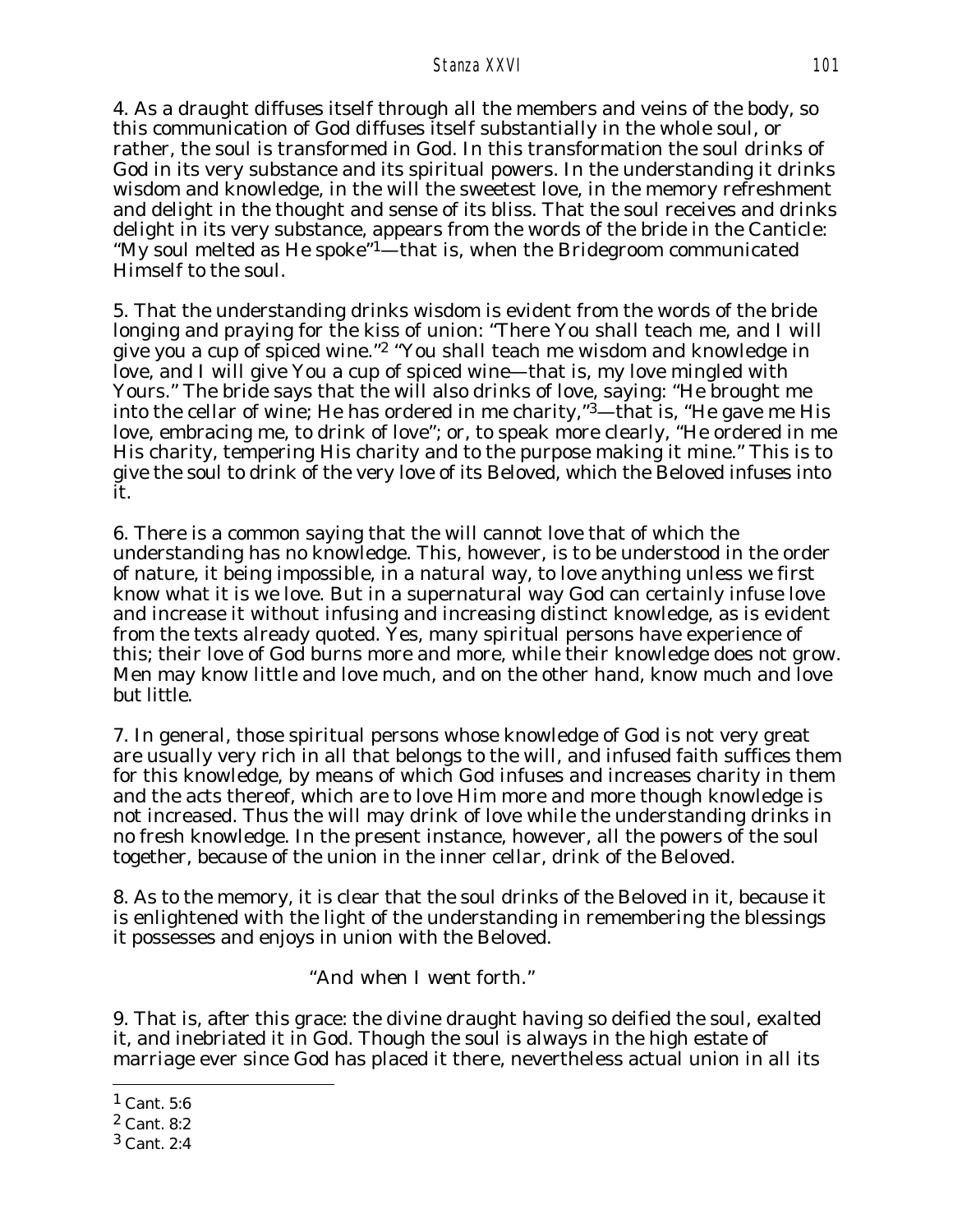powers is not continuous, though the substantial union is. In this substantial union the powers of the soul are most frequently in union, and drink of His cellar, the understanding by knowledge, the will by love, etc. We are not, therefore, to suppose that the soul, when saying that it went out, has ceased from its substantial or essential union with God, but only from the union of its faculties, which is not, and cannot be, permanent in this life; it is from this union, then, it went forth when it wandered over all the plain—that is, through the whole breadth of the world.

# *"I knew nothing."*

10. This draught of God's most deep wisdom makes the soul forget all the things of this world, and consider all its previous knowledge, and the knowledge of the whole world besides, as pure ignorance in comparison with this knowledge.

11. For a clearer understanding of this, we must remember that the most regular cause of the soul's ignoring the things of the world, when it has ascended to this high state, is that it is informed by a supernatural knowledge, in the presence of which all natural and worldly knowledge is ignorance rather than knowledge. For the soul in possession of this knowledge, which is most profound, learns from it that all other knowledge not included in this knowledge is not knowledge, but ignorance, and worthless. We have this truth in the words of the Apostle when he said that "the wisdom of this world is foolishness with God."1

12. This is the reason why the soul says it knows nothing, now that it has drunk of the divine wisdom. The truth is that the wisdom of men and of the whole world is mere ignorance, and not deserving any attention, but it is a truth that can be learned only in that truth of the presence of God in the soul communicating to it His wisdom and making it strong by this draught of love that it may see it distinctly. This is taught us by Solomon, saying: "The vision that the man spoke, with whom God is, and who being strengthened by God abiding with him, said: I am the most foolish of men, and the wisdom of men is not with me."2

13. When the soul is raised to this high wisdom of God, the wisdom of man is in its eyes the lowest ignorance: all natural science and the works of God, if accompanied by ignorance of Him, are as ignorance; for where He is not known, there nothing is known. "The deep things of God are foolishness to men."3 Thus the divinely wise and the worldly wise are fools in the estimation of each other; for the latter cannot understand the wisdom and science of God, nor the former those of the world, for the wisdom of the world is ignorance in comparison with the wisdom of God; and the wisdom of God is ignorance with respect to that of the world.

14. Moreover, this deification and elevation of the spirit in God, whereby the soul is, as it were, rapt and absorbed in love, one with God, suffer it not to dwell upon any worldly matter. The soul is now detached, not only from all outward things, but even from itself: it is, as it were, undone, assumed by, and dissolved in, love that is, it passes out of itself into the Beloved. Thus the bride, in the Canticle, after

<sup>1</sup> 1 Cor. 3:19

<sup>2</sup> Prov. 30:1,2

<sup>3</sup> 1 Cor. 2:14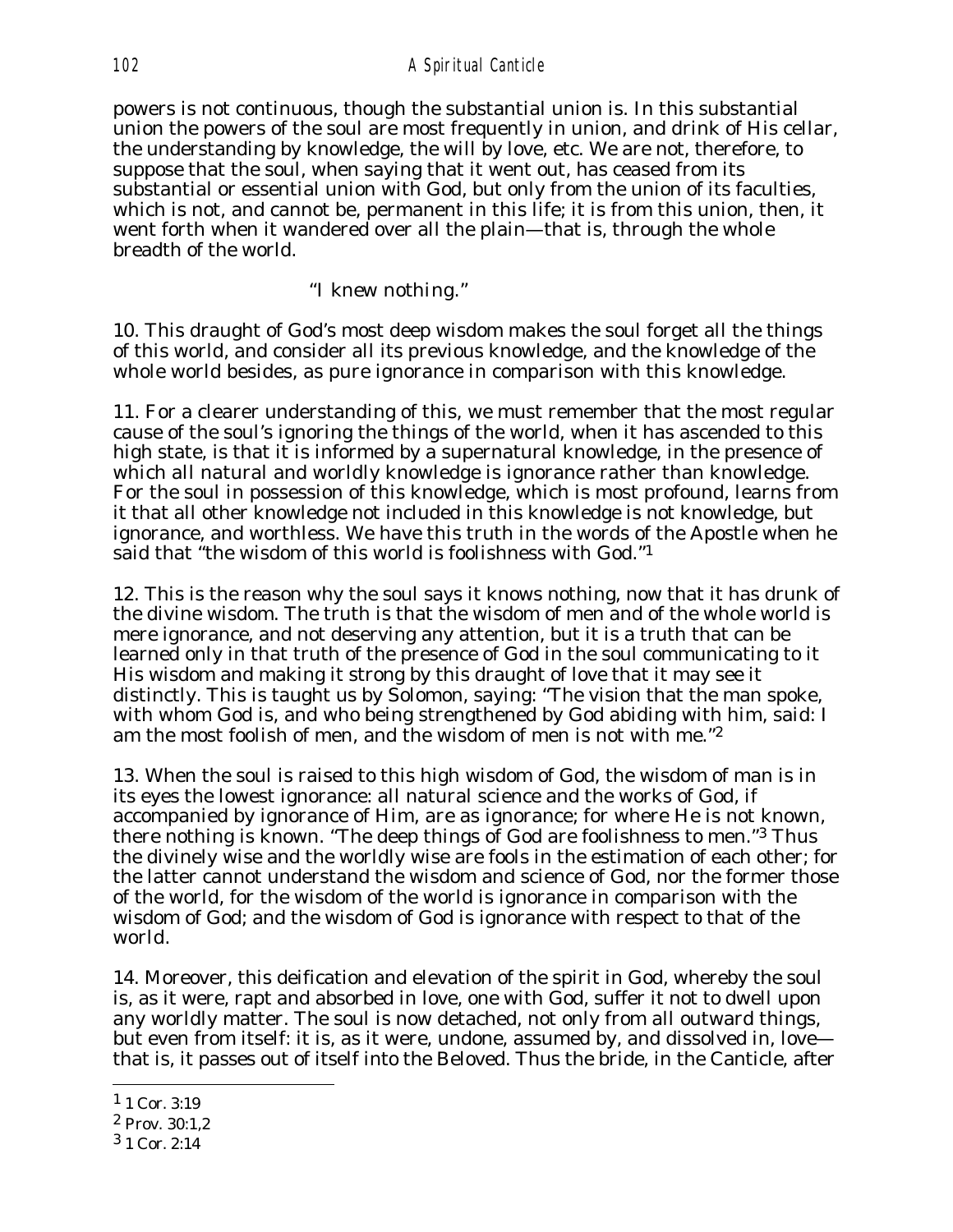speaking of her own transformation by love into the Beloved, expresses her state of ignorance by the words "I knew not."<sup>I</sup> The soul is now, in a certain sense, like Adam in paradise, who knew no evil. It is so innocent that it sees no evil; neither does it consider anything to be amiss. It will hear much that is evil, and will see it with its eyes, and yet it shall not be able to understand it, because it has no evil habits whereby to judge of it. God has rooted out of it those imperfect habits and that ignorance resulting from the evil of sin, by the perfect habit of true wisdom. Thus, also, the soul knows nothing on this subject.

15. Such a soul will scarcely intermeddle with the affairs of others, because it forgets even its own; for the work of the Spirit of God in the soul in which He dwells is to incline it to ignore those things which do not concern it, especially such as do not minister to edification. The Spirit of God abides within the soul to withdraw it from outward things rather than to lead it among them; and thus the soul knows nothing as it knew it formerly. We are not, however, to suppose that it loses the habits of knowledge previously acquired, for those habits are improved by the more perfect habit of supernatural knowledge infused, though these habits are not so powerful as to necessitate knowledge through them, and yet there is no reason why they should not do so occasionally.

16. In this union of the divine wisdom, these habits are united with the higher wisdom of other knowledge, as a little light with another which is great; it is the great light that shines, overwhelming the less, yet the latter is not therefore lost, but rather perfected, though it is not the light which shines pre-eminently. Thus, I imagine, will it be in heaven; the acquired habits of knowledge in the just will not be destroyed, though they will be of no great importance there, seeing that the just will know more in the divine wisdom than by the habits acquired on earth.

17. But the particular notions and forms of things, acts of the imagination, and every other apprehension having form and figure are all lost and ignored in this absorbing love, and this for two reasons. First, the soul cannot actually attend to anything of the kind, because it is actually absorbed by this draught of love. Secondly, and this is the principal reason, its transformation in God so conforms it to His purity and simplicity—for there is no form or imaginary figure in Him as to render it pure, cleansed and empty of all the forms and figures it entertained before, being now purified and enlightened in simple contemplation. All spots and stains in the glass become invisible when the sun shines upon it, but they appear again as soon as the light of the sun is withheld.

18. So is it with the soul; while the effects of this act of love continue, this ignorance continues also, so that it cannot observe anything in particular until these effects have ceased. Love has set the soul on fire and transmuted it into love, has annihilated it and destroyed it as to all that is not love, according to the words of David: "My heart has been inflamed, and my reins have been changed; and I am brought to nothing, and I knew not."2 The changing of the reins, because the heart is inflamed, is the changing of the soul, in all its desires and actions, in God, into a new manner of life, the utter undoing and annihilation of the old man, and therefore the prophet said that he was brought to nothing and knew not.

<sup>1</sup> Cant. 6:11

<sup>2</sup> Ps. 72:21,22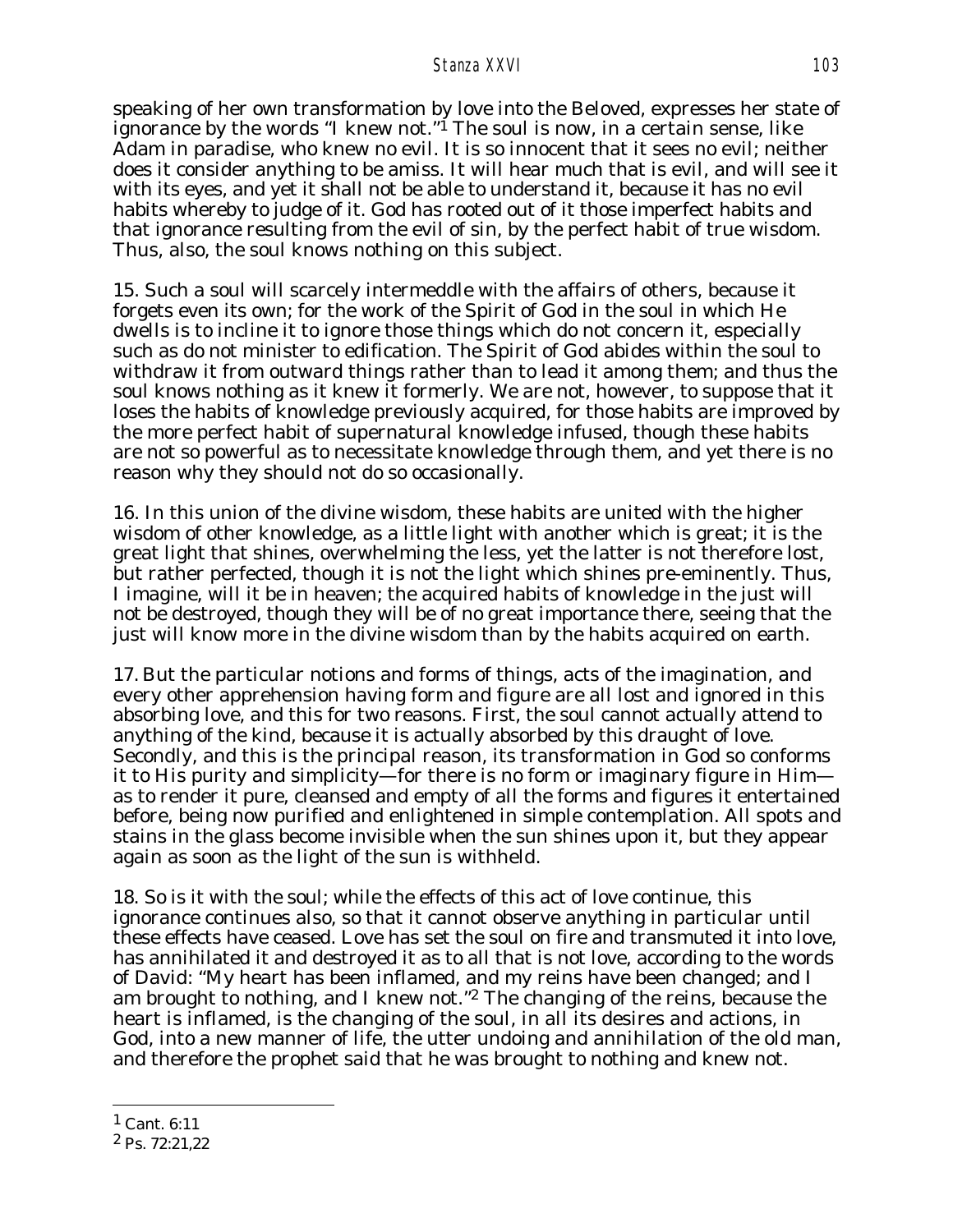19. These are the two effects of drinking the wine of the cellar of God; not only is all previous knowledge brought to nothing and made to vanish, but the old life also with its imperfections is destroyed, and into the new man renewed; this is the second of the two effects described in the words that follow:

### *"And lost the flock I followed before."*

20. Until the soul reaches the state of perfection, however spiritual it may be, there always remains a troop of desires, likings, and other imperfections, sometimes natural, sometimes spiritual, after which it runs, and which it tries to feed while following and satisfying them. With regard to the understanding, there are certain imperfections of the desire of knowledge. With regard to the will, certain likings and peculiar desires, at times in temporal things, as the wish to possess certain trifles, and attachment to some things more than to others, certain prejudices, considerations, and punctilios, with other vanities, still savoring of the world: and again in natural things, such as eating and drinking, the preference of one kind of food over another, and the choice of the best: at another time, in spiritual things, such as seeking for sweetness, and other follies of spiritual persons not yet perfect, too numerous to recount here. As to the memory, there are many inconsistencies, anxieties, unseemly reminiscences, which drag the soul captive after them.

21. The four passions of the soul also involve it in many useless hopes, joys, griefs, and fears, after which it runs. As to this flock, some men are more influenced by it than others; they run after and follow it, until they enter the inner cellar, where they lose it altogether, being then transformed in love. In that cellar the flock of imperfections is easily destroyed, as rust and mold on metal in the fire. Then the soul feels itself free from the pettiness of self-likings and the vanities after which it ran before, and may well say, "I have lost the flock which I followed before."

#### NOTE

GOD communicates Himself to the soul in this interior union with a love so intense that the love of a mother, who so tenderly caresses her child, the love of a brother, or the affection of a friend bear no likeness to it, for so great is the tenderness, and so deep is the love with which the Infinite Father comforts and exalts the humble and loving soul. O wonders worthy of all awe and reverence! He humbles Himself in reality before that soul that He may exalt it, as if He were its servant, and the soul His lord. He is as anxious to comfort it as if He were a slave, and the soul God. So great is the humility and tenderness of God. In this communion of love He renders in a certain way those services to the soul which He says in the Gospel He will perform for the elect in heaven. "Amen, I say to you, that He will gird Himself and make them sit down to meat, and passing will minister to them."1

2. This very service He renders now to the soul, comforting and cherishing it, as a mother her child whom she nurtures in her bosom. And the soul recognizes herein the truth of the words of Isaiah, "You shall be carried at the breasts, and upon the knees they shall caress you."2 What must the feelings of the soul be amid

<sup>1</sup> Luke 12:37

 $2$  Isa. 66:12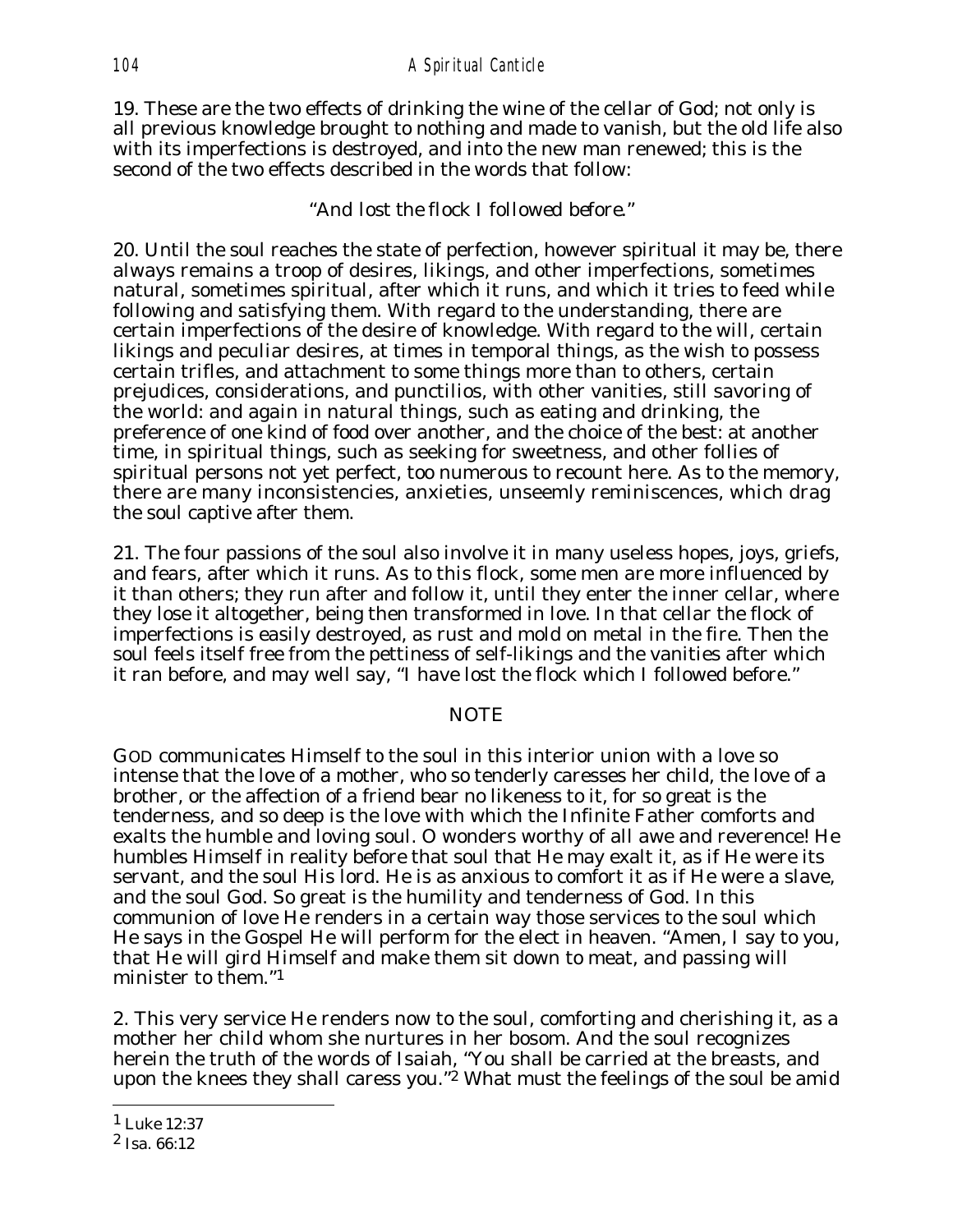these sovereign graces? How it will melt away in love, beholding the bosom of God opened for it with such overflowing love. When the soul perceives itself in the midst of these delights, it surrenders itself wholly to God, gives to Him the breasts of its own will and love, and under the influence thereof addresses the Beloved in the words of the bride in the Canticle, saying: "I to my Beloved, and His turning is towards me. Come, my Beloved, let us go forth into the field, let us abide in the villages. Let us rise early to the vineyards, let us see if the vineyard flourish, if the flowers are ready to bring forth fruits, if the pomegranates flourish; there will I give You my breasts"1—that is, "I will employ all the joy and strength of my will in the service of Your love." This mutual surrender in this union of the soul and God is the subject of the stanza which follows: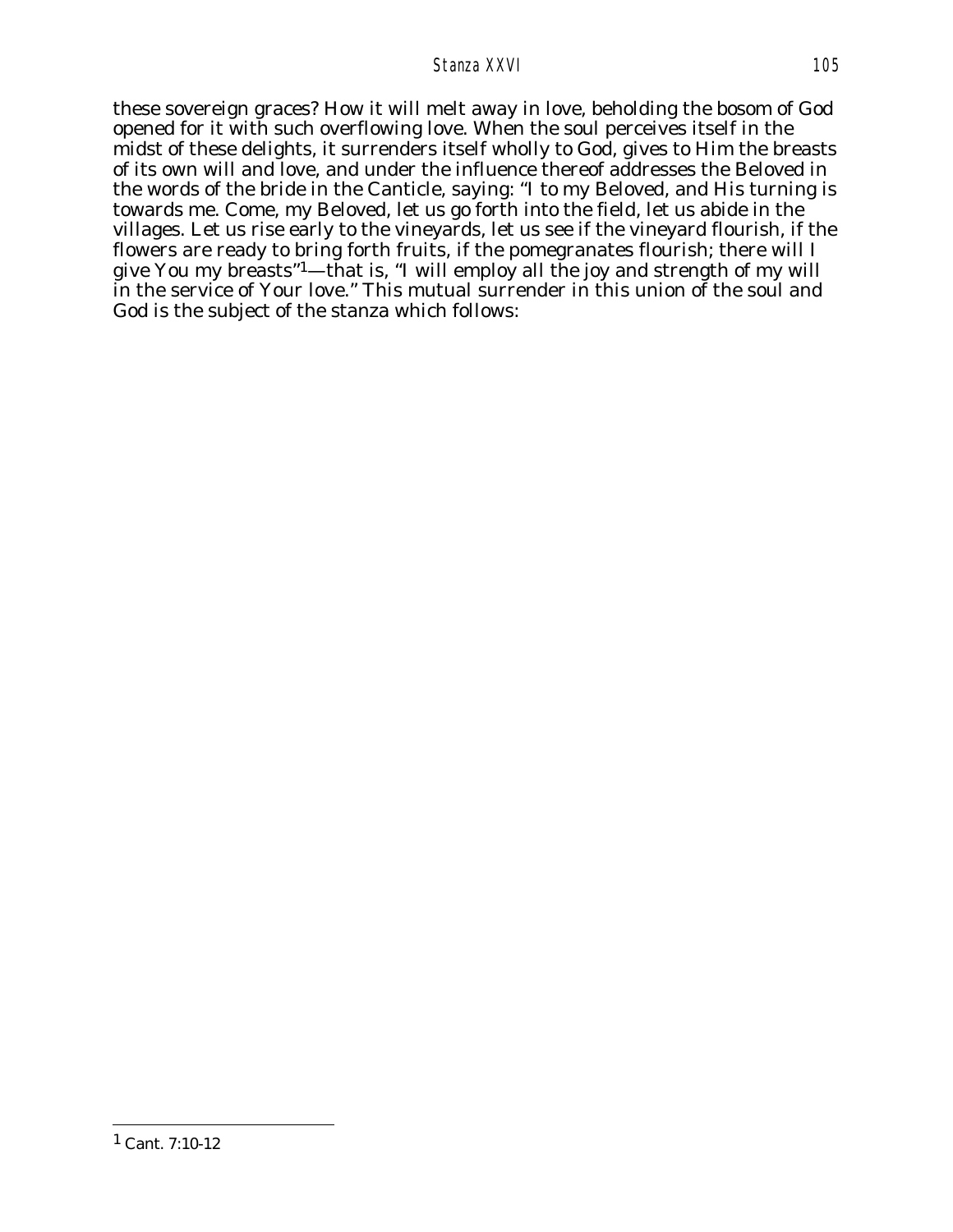# *STANZA XXVII*

*There He gave me His breasts, There He taught me the science full of sweetness. And there I gave to Him Myself without reserve; There I promised to be His bride.*

HERE the soul speaks of the two contracting parties in this spiritual betrothal, itself and God. In the inner cellar of love they both met together, God giving to the soul the breasts of His love freely, whereby He instructs it in His mysteries and wisdom, and the soul also actually surrendering itself, making no reservation whatever either in its own favor or in that of others, promising to be His for ever.

#### *"There He gave me His breasts."*

2. To give the breast to another is to love and cherish him and communicate one's secrets to him as a friend. The soul says here that God gave it His breasts—that is, He gave it His love and communicated His secrets to it. It is thus that God deals with the soul in this state, and more, too, as it appears from the words that follow:

#### *"There He taught me the science full of sweetness."*

3. This science is mystical theology, which is the secret science of God, and which spiritual men call contemplation. It is most full of sweetness because it is knowledge by love, love is the master of it, and it is love that renders it all so sweet. Inasmuch as this science and knowledge are communicated to the soul in that love with which God communicates Himself, it is sweet to the understanding, because knowledge belongs to it, and sweet to the will, because it comes by love which belongs to the will.

### *"There I gave to Him myself without reserve"*

4. The soul in this sweet draught of God, surrenders itself wholly to Him most willingly and with great sweetness; it desires to be wholly His, and never to retain anything which is unbecoming His Majesty. God is the author of this union, and of the purity and perfection requisite for it; and as the transformation of the soul in Himself makes it His, He empties it of all that is alien to Himself. Thus it comes to pass that, not in will only, but in act as well, the whole soul is entirely given to God without any reserve whatever, as God has given Himself freely to it. The will of God and of the soul are both satisfied, each given up to the other, in mutual delight, so that neither fails the other in the faith and constancy of the betrothal; therefore the soul says:

#### *"There I promised to be His bride."*

5. As a bride does not give her love to another, and as all her thoughts and actions are directed to her bridegroom only, so the soul now has no affections of the will,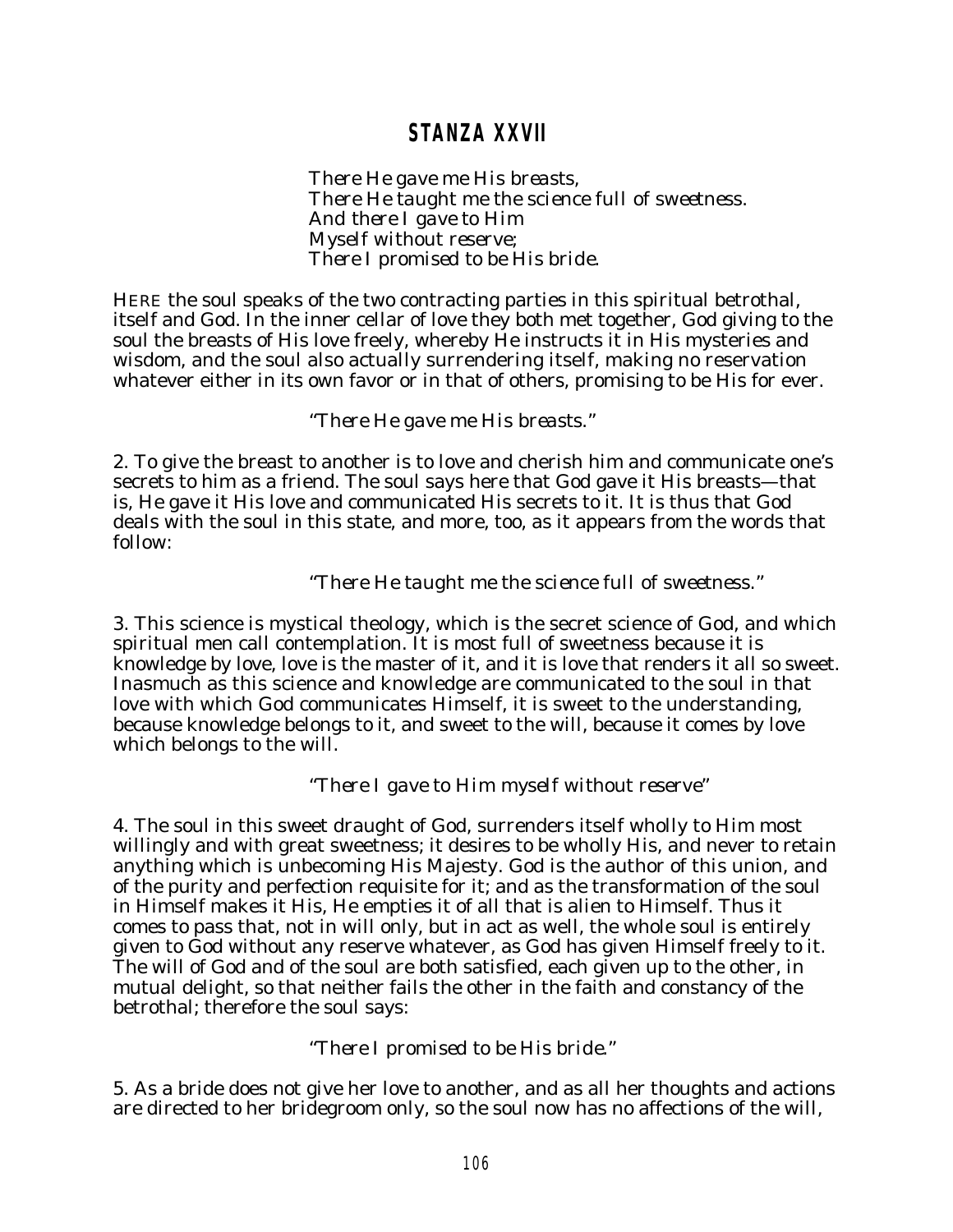no acts of the understanding, neither object nor occupation of any kind which it does not wholly refer to God, together with all its desires. The soul is, as it were, absorbed in God, and even its first movements have nothing in them—so far as it can comprehend them—which is at variance with the will of God. The first movements of an imperfect soul in general are, at least, inclined to evil, in the understanding, the memory, the will, the desires and imperfections; but those of the soul which has attained to the spiritual state of which I am speaking are ordinarily directed to God, because of the great help and courage it derives from Him, and its perfect conversion to goodness. This is set forth with great clearness by David, when he says: "Shall not my soul be subject to God? For from Him is my salvation. For He is my God and my Savior; He is my protector, I shall be moved no more."1 "He is my protector" means that the soul, being now received under the protection of God and united to Him, is no longer subject to any movements contrary to God.

6. It is quite clear from this that the soul which has attained the spiritual betrothal knows nothing else but the love of the Bridegroom and the delights thereof, because it has arrived at perfection, the form and substance of which is love, according to St. Paul.<sup>2</sup> The more a soul loves, the more perfect it is in its love, and hence it follows that the soul which is already perfect is, if we may say so, all love, all its actions are love, all its energies and strength are occupied in love. It gives up all it has, like the wise merchant, $3$  for this treasure of love which it finds hidden in God, and which is so precious in His sight, and the Beloved cares for nothing else but love; the soul, therefore, anxious to please Him perfectly, occupies itself wholly in pure love for God, not only because love does so occupy it, but also because the love wherein it is united influences it towards love of God in and through all things. As the bee draws honey from all plants, and makes use of them only for that end, so the soul most easily draws the sweetness of love from all that happens to it; makes all things subserve it towards loving God, whether they are sweet or bitter; and being animated and protected by love, has no sense, feeling, or knowledge, because, as I have said, it knows nothing but love, and in all its occupations, its joy is its love of God. This is explained by the following stanza.

#### NOTE

I HAVE said that God is pleased with nothing but love; but before I explain this, it will be as well to set forth the grounds on which the assertion rests. All our works, and all our labors, however grand they may be, are nothing in the sight of God, for we can give Him nothing, neither can we by them fulfill His desire, which is the growth of our soul. As to Himself He desires nothing of this, for He has need of nothing, and so, if He is pleased with anything it is with the growth of the soul; and as there is no way in which the soul can grow but in becoming in a manner equal to Him, for this reason He is only pleased with our love. It is the property of love to place him who loves on an equality with the object of his love. Hence the soul, because of its perfect love, is called the bride of the Son of God, which signifies equality with Him. In this equality and friendship all things are common, as the Bridegroom Himself said to His disciples: "I have called you

<sup>1</sup> Ps. 61:2,3

 $2$  Col. 3:14

<sup>3</sup> Matt. 13:44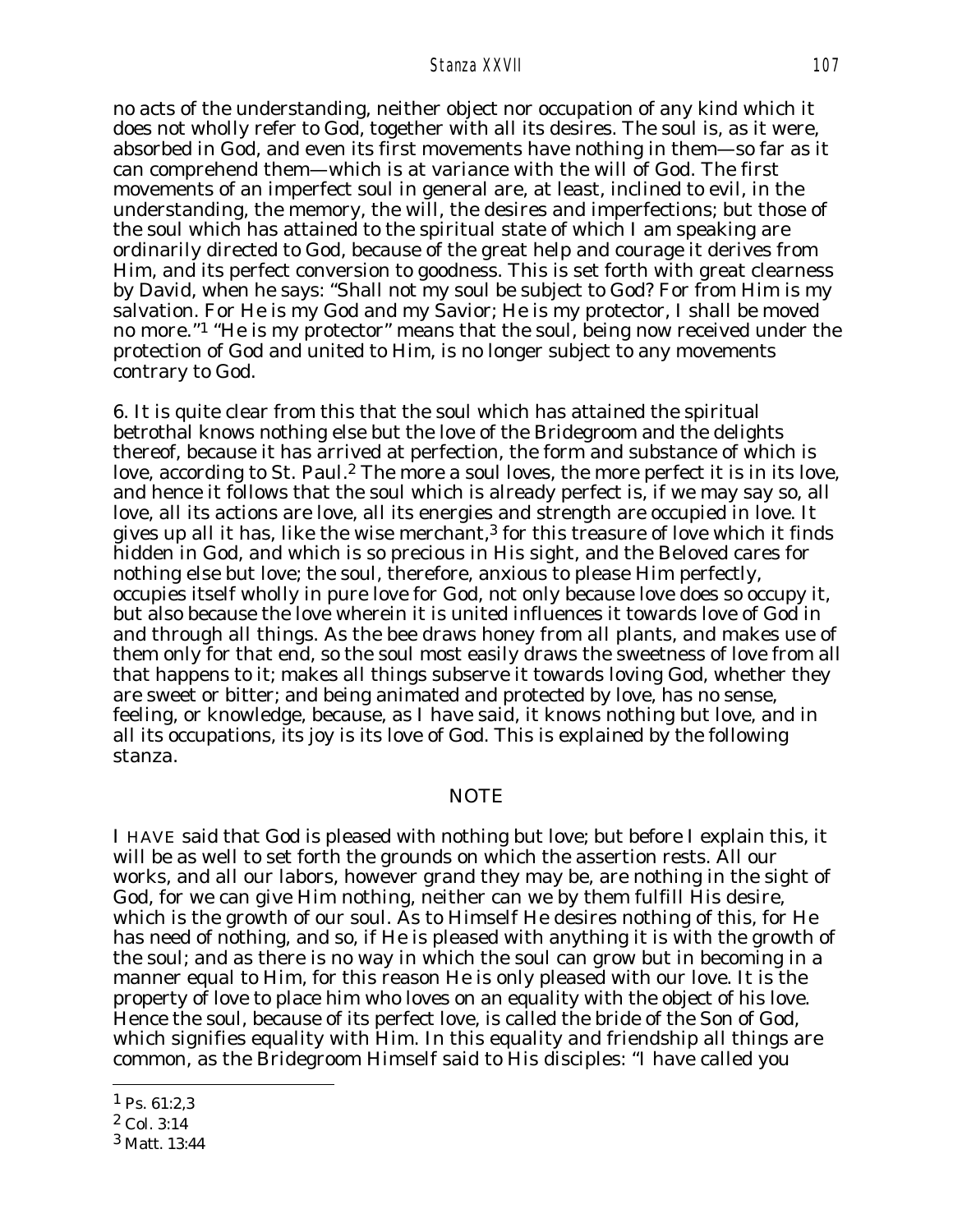friends, because all things, whatsoever I have heard of my Father, I have made known to you."1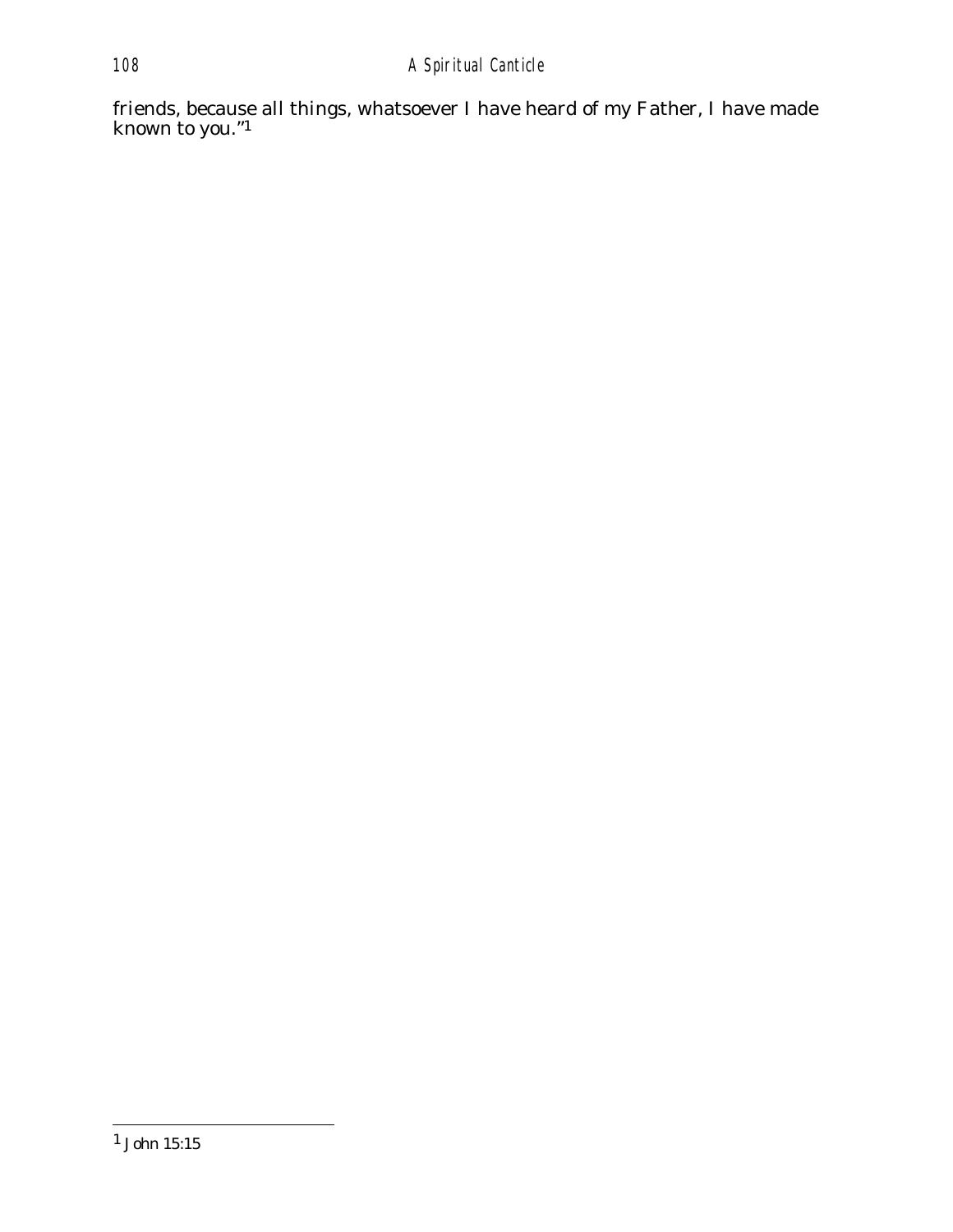# *STANZA XXVIII*

*My soul is occupied, And all my substance in His service; Now I guard no flock, Nor have I any other employment: My sole occupation is love.*

THE soul, or rather the bride having given herself wholly to the Bridegroom without any reserve whatever, now recounts to the Beloved how she fulfills her task. "My soul and body," she says, "all my abilities and all my capacities, are occupied not with other matters, but with those pertaining to the service of the Bridegroom." She is therefore not seeking her own proper satisfaction, nor the gratification of her own inclinations, neither does she occupy herself in anything whatever which is alien to God; yes, even her communion with God Himself is nothing else but acts of love, inasmuch as she has changed her former mode of conversing with Him into loving.

#### *"My soul is occupied."*

2. This refers to the soul's surrender of itself to the Beloved in this union of love, wherein it devotes itself, with all its faculties, understanding, will, and memory, to His service. The understanding is occupied in considering what most tends to His service, in order that it might be accomplished; the will in loving all that is pleasing to God, and in desiring Him in all things; the memory in recalling what ministers to Him, and what may be more pleasing to Him.

*"And all my substance in His service."*

3. By substance here is meant all that relates to the sensual part of the soul, which includes the body, with all its powers, interior and exterior, together with all its natural capacities—that is, the four passions, the natural desires, and the whole substance of the soul, all of which is employed in the service of the Beloved, as well as the rational and spiritual part, as I explained in the previous section. As to the body, that is now ordered according to God in all its interior and exterior senses, all the acts of which are directed to God; the four passions of the soul are also under control in Him; for the soul's joy, hope, fear, and grief are conversant with God only; all its appetites, and all its anxieties also, are directed to Him only.

4. The whole substance of the soul is now so occupied with God, so intent upon Him, that its very first movements, even inadvertently, have God for their object and their end. The understanding, memory, and will tend directly to God; the affections, senses, desires and longings, hope and joy, the whole substance of the soul, rise instantly towards God, though the soul is making no conscious efforts in that direction. Such a soul is very often doing the work of God, intent upon Him and the things of God, without thinking or reflecting on what it is doing for Him. The constant and habitual practice of this has deprived it of all conscious reflection, and even of that fervor which it usually had when it began to act. The whole substance of the soul being thus occupied, what follows cannot be but true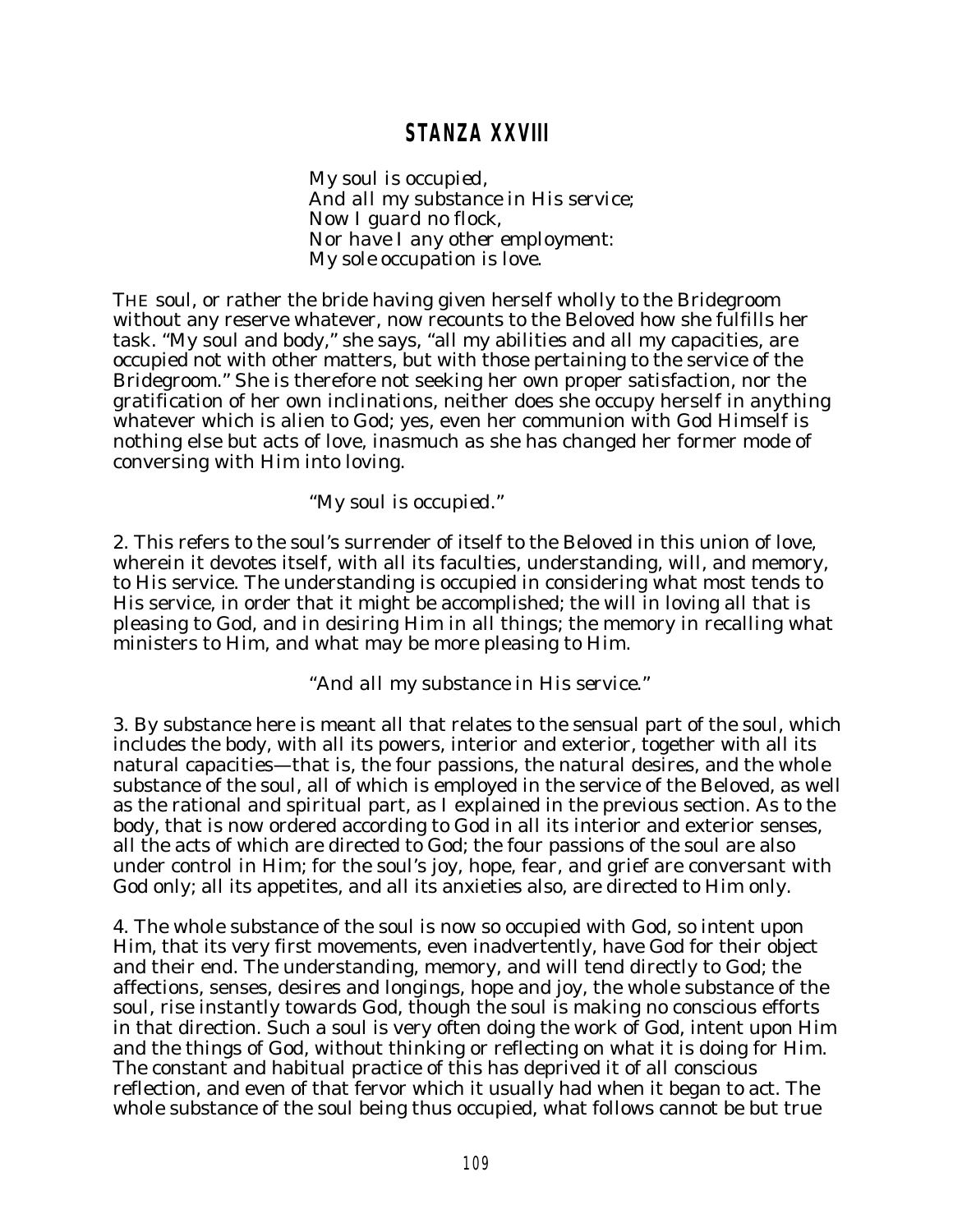also.

*"Now I guard no flock."*

5. "I do not now go after my likings and desires; for having fixed them upon God, I no longer feed or guard them." The soul not only does not guard them now, but has no other occupation than to wait upon God.

# *"Nor have I any other employment."*

6. Before the soul succeeded in effecting this gift and surrender of itself, and of all that belongs to it, to the Beloved, it was entangled in many unprofitable occupations, by which it sought to please itself and others, and it may be said that its occupations of this kind were as many as its habits of imperfection.

7. To these habits belong that of speaking, thinking, and the doing of things that are useless; and likewise, the not making use of these things according to the requirements of the soul's perfection; other desires also the soul may have, with which it ministers to the desires of others, to which may be referred display, compliments, flattery, human respect, aiming at being well thought of, and the giving pleasure to people, and other useless actions, by which it labored to content them, wasting its efforts herein, and finally all its strength. All this is over, says the soul here, for all its words, thoughts, and works are directed to God, and, conversant with Him, freed from their previous imperfections. It is as if it said: "I follow no longer either my own or other men's likings, neither do I occupy or entertain myself with useless pastimes, or the things of this world."

### *"My sole occupation is love."*

8. "All my occupation now is the practice of the love of God, all the powers of soul and body, memory, understanding, and will, interior and exterior senses, the desires of spirit and of sense, all work in and by love. All I do is done in love; all I suffer, I suffer in the sweetness of love." This is the meaning of David when he said, "I will keep my strength to You."1

9. When the soul has arrived at this state all the acts of its spiritual and sensual nature, whether active or passive, and of whatever kind they may be, always occasion an increase of love and delight in God: even the act of prayer and communion with God, which was once carried on by reflections and diverse other methods, is now wholly an act of love. So much so is this the case that the soul may always say, whether occupied with temporal or spiritual things, "My sole occupation is love." Happy life! happy state! and happy the soul which has attained to it! where all is the very substance of love, the joyous delights of the betrothal, when it may truly say to the Beloved with the bride in the Canticle, "The new and the old, my Beloved, have I kept for You"2 "All that is bitter and painful I keep for Your sake, all that is sweet and pleasant I keep for You." The meaning of the words, for my purpose, is that the soul, in the state of spiritual betrothal, is for the most part living in the union of love—that is, the will is habitually waiting lovingly on God.

 $1 \text{Ps}$ , 58:10

<sup>2</sup> Cant. 7:13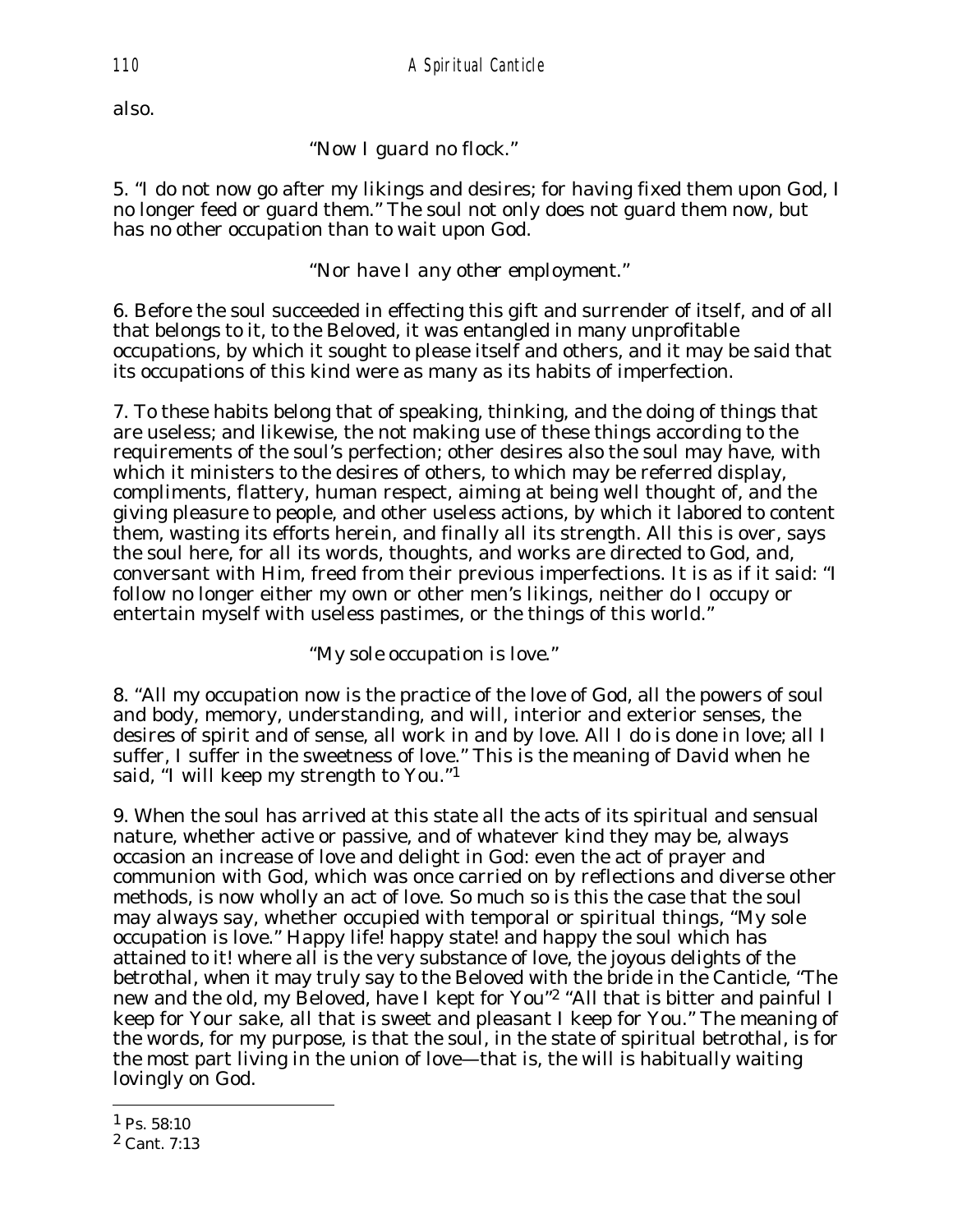#### NOTE

IN truth the soul is now lost to all things, and gained only to love, and the mind is no longer occupied with anything else. It is, therefore, deficient in what concerns the active life, and other exterior duties, that it may apply in earnest to the one thing which the Bridegroom has pronounced necessary;1 and that is waiting upon God, and the continuous practice of His love. So precious is this in the eyes of God that He rebuked Martha because she would withdraw Mary from His feet to occupy her actively in the service of our Lord. Martha thought that she was doing everything herself, and that Mary at the feet of Christ was doing nothing. But it was far otherwise: for there is nothing better or more necessary than love. Thus, in the Canticle, the Bridegroom protects the bride, adjuring the daughters of Jerusalem—that is, all created things—not to disturb her spiritual sleep of love, nor to waken her, nor to let her open her eyes to anything till she pleased. "I adjure you, O daughters of Jerusalem, that you do not stir up, nor awake my beloved till she please."2

2. Observe, however, that if the soul has not reached the state of unitive love, it is necessary for it to make acts of love, as well in the active as in the contemplative life. But when it has reached it, it is not requisite it should occupy itself in other and exterior duties—unless they are matters of obligation—which might hinder, were it but for a moment, the life of love in God, though they may minister greatly to His service; because an instant of pure love is more precious in the eyes of God and the soul, and more profitable to the Church, than all other good works together, though it may seem as if nothing were done. Thus, Mary Magdalene, though her preaching was most edifying, and might have been still more so afterwards, out of the great desire she had to please God and benefit the Church, hid herself, nevertheless, in the desert thirty years, that she might surrender herself entirely to love; for she considered that she would gain more in that way, because an instant of pure love is so much more profitable and important to the Church.

3. When the soul, then, in any degree possesses the spirit of solitary love, we must not interfere with it. We should inflict a grievous wrong upon it, and upon the Church also, if we were to occupy it, were it only for a moment, in exterior or active duties, however important they might be. When God Himself adjures all not to waken it from its love, who shall venture to do so, and be blameless? In a word, it is for this love that we are all created. Let those men of zeal, who think by their preaching and exterior works to convert the world, consider that they would be much more edifying to the Church, and more pleasing to God—setting aside the good example they would give—if they would spend at least one half their time in prayer, even though they may have not attained to the state of unitive love. Certainly they would do more, and with less trouble, by one single good work than by a thousand: because of the merit of their prayer, and the spiritual strength it supplies. To act otherwise is to beat the air, to do little more than nothing, sometimes nothing and occasionally even mischief; for God may give up such persons to vanity, so that they may seem to have done something, when in reality their outward occupations bear no fruit; for it is quite certain that good works

<sup>1</sup> Luke 10:42

<sup>2</sup> Cant. 3:5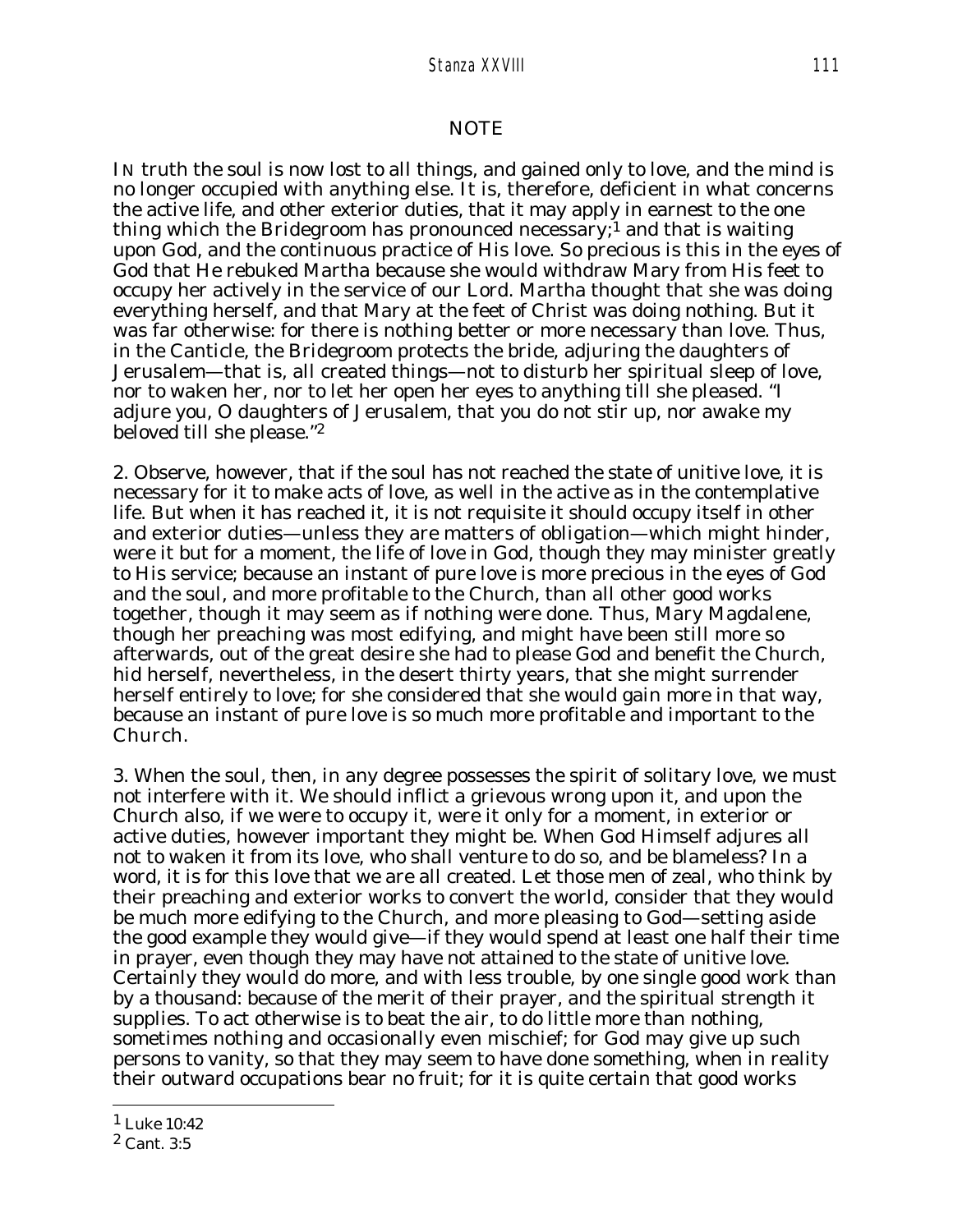cannot be done but in the power of God. O how much might be written on this subject! this, however, is not the place for it.

4. I have said this to explain the stanza that follows, in which the soul replies to those who call in question its holy tranquillity, who will have it wholly occupied with outward duties, that its light may shine before the world: these persons have no conception of the fibers and the unseen root whence the sap is drawn, and which nourish the fruit.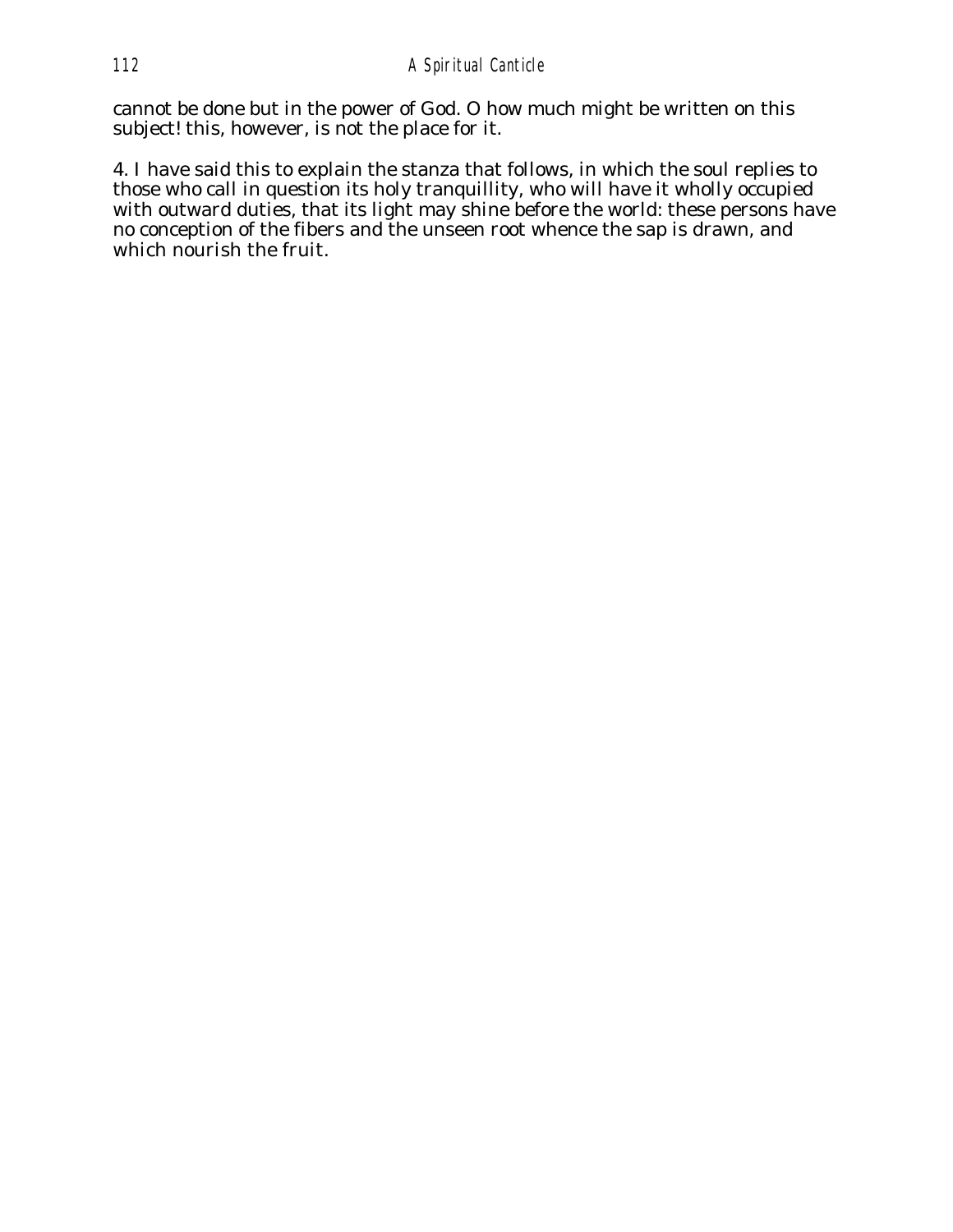# *STANZA XXIX*

*If then on the common land I am no longer seen or found, You will say that I am lost; That, being enamored, I lost myself; and yet was found.*

THE soul replies here to a tacit reproach. Worldly people are in the habit of censuring those who give themselves up in earnest to God, regarding them as extravagant, in their withdrawal from the world, and in their manner of life. They say also of them that they are useless for all matters of importance, and lost to everything the world prizes and respects! This reproach the soul meets in the best way; boldly and courageously despising it with everything else that the world can lay to its charge. Having attained to a living love of God, it makes little account of all this; and that is not all: it confesses it itself in this stanza, and boasts that it has committed that folly, and that it is lost to the world and to itself for the Beloved.

2. That which the soul is saying here, addressing itself to the world, is in substance this: "If you see me no longer occupied with the subjects that engrossed me once, with the other pastimes of the world, say and believe that I am lost to them, and a stranger to them, yes, that I am lost of my own choice, seeking my Beloved whom I so greatly love." But that they may see that the soul's loss is gain, and not consider it folly and delusion, it adds that its loss was gain, and that it therefore lost itself deliberately.

### *"If then on the common I am no longer seen or found."*

3. The common is a public place where people assemble for recreation, and where shepherds feed their flocks. By the common here is meant the world in general, where men amuse themselves and feed the herd of their desires. The soul says to the worldly-minded: "If you see me no more where I used to be before I gave myself up wholly to God, look upon me as lost, and say so": the soul rejoices in that and would have men so speak of it.

### *"Say that I am lost."*

4. He who loves is not ashamed before men of what he does for God, neither does he hide it through shame though the whole world should condemn it. He who shall be ashamed to confess the Son of God before men, neglecting to do His work, the Son of God also will be ashamed to acknowledge him before His Father. "He that shall deny Me before men, I will also deny him before My Father Who is in heaven."1 The soul, therefore, in the courage of its love, glories in what ministers to the honor of the Beloved, in that it has done anything for Him and is lost to the things of the world.

<sup>1</sup> Matt. 10:33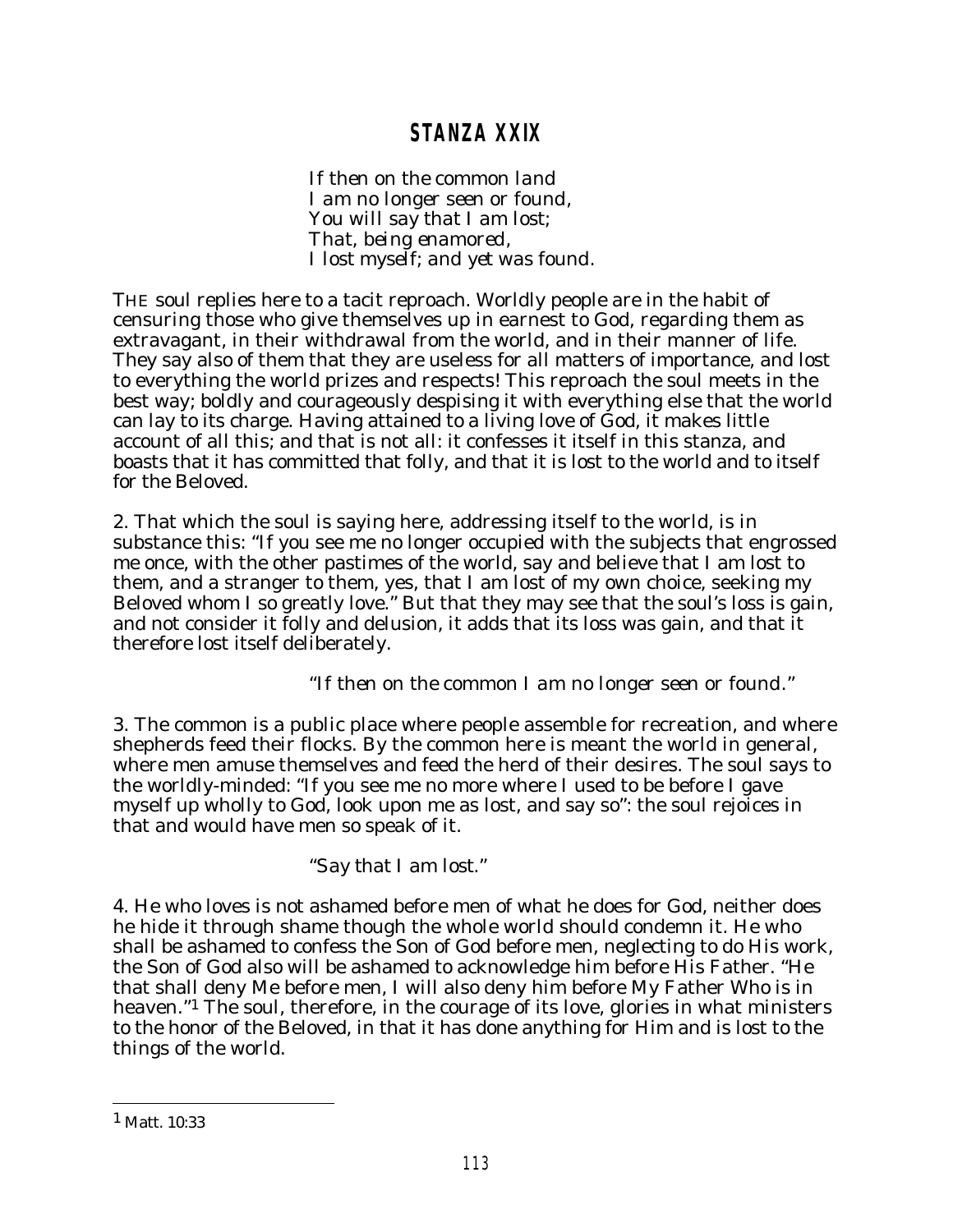5. But few spiritual persons arrive at this perfect courage and resolution in their conduct. For though some attempt to practice it, and some even think themselves proficient therein, they never entirely lose themselves on certain points connected with the world or self, so as to be perfectly detached for the sake of Christ, despising appearances and the opinion of the world. These can never answer, "Say that I am lost," because they are not lost to themselves, and are still ashamed to confess Christ before men through human respect; these do not therefore really live in Christ.

### *"That being enamored,"*

That is, practicing virtues for the love of God,

## *"I lost myself; and yet was found."*

6. The soul remembers well the words of the Bridegroom in the Gospel: "No man can serve two masters; for either he will hate the one and love the other,"1 and therefore, in order not to lose God, loses all that is not God, that is, all created things, even itself, being lost to all things for the love of Him. He who truly loves makes a shipwreck of himself in all else that he may gain the more in the object of his love. Thus the soul says that it has lost itself—that is, deliberately, of set purpose.

7. This loss occurs in two ways. The soul loses itself, making no account whatever of itself, but of the Beloved, resigning itself freely into His hands without any selfish views, losing itself deliberately, and seeking nothing for itself. Secondly, it loses itself in all things, making no account of anything save that which concerns the Beloved. This is to lose oneself—that is, to be willing that others should have all things. Such is he that loves God; he seeks neither gain nor reward, but only to lose all, even himself, according to God's will; this is what such a one counts gain. This is real gain, for the Apostle says, "to die is gain"2—that is, to die for Christ is my gain and profit spiritually. This is why the soul says that it "was found"; for he who does not know how to lose, does not find, but rather loses himself, as our Savior teaches us in the Gospel, saying, "He that will save his life shall lose it; and he that shall lose his life for My sake shall find it."3

8. But if we wish to know the deeper spiritual meaning of this line, and its peculiar fitness here, it is as follows: When a soul has advanced so far on the spiritual road as to be lost to all the natural methods of communing with God; when it seeks Him no longer by meditation, images, impressions, nor by any other created ways, or representations of sense, but only by rising above them all, in the joyful communion with Him by faith and love, then it may be said to have found God of a truth, because it has truly lost itself as to all that is not God, and also as to its own self.

### NOTE

THE soul being thus gained, all its works are gain, for all its powers are exerted in

<sup>1</sup> Matt. 6:24

<sup>2</sup> Phil. 1:21

<sup>3</sup> Matt. 16:25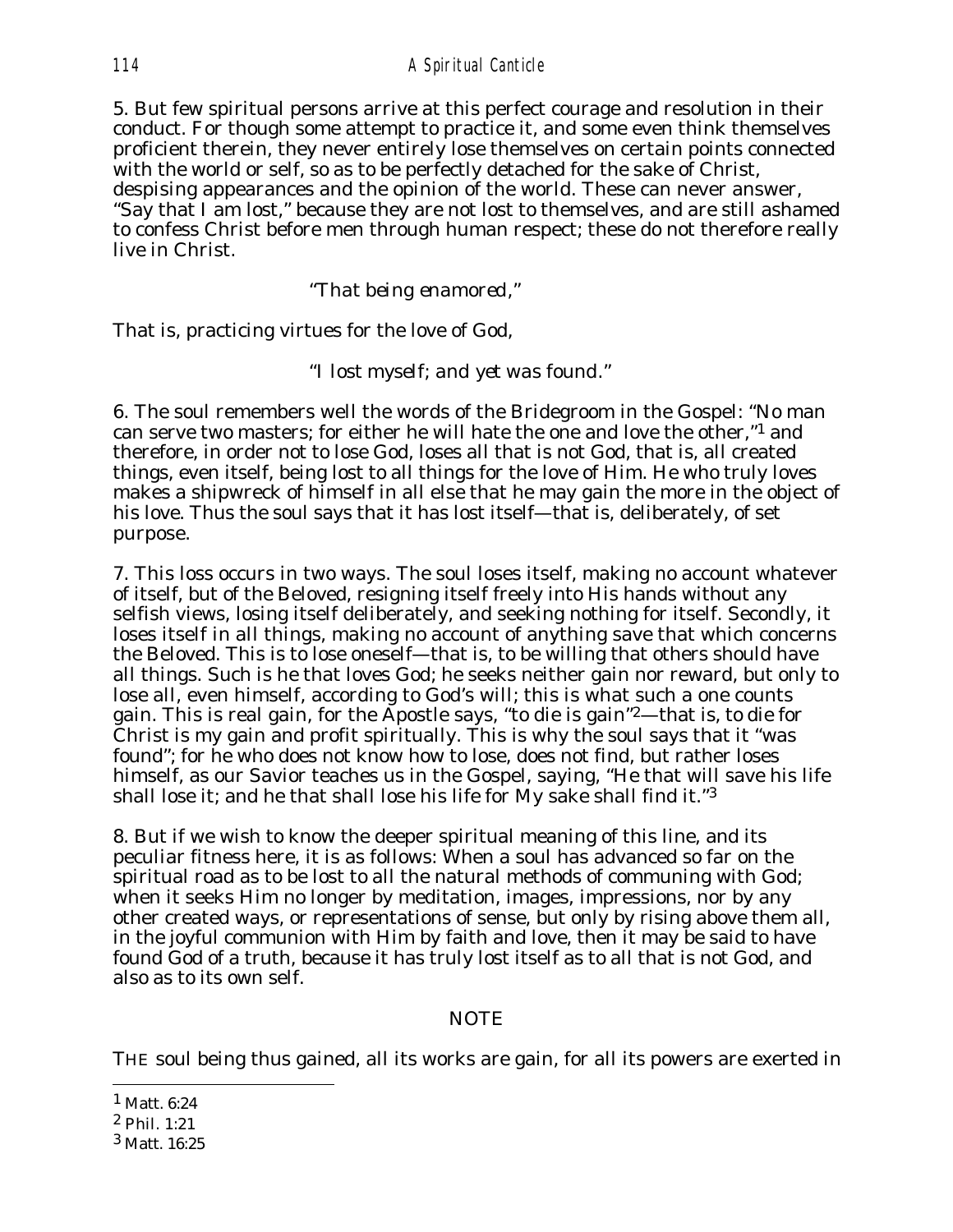the spiritual intercourse of most sweet interior love with the Beloved. The interior communications between God and the soul are now so delicious, so full of sweetness, that no mortal tongue can describe them, nor human understanding comprehend them. As a bride on the day of her betrothal attends to nothing but to the joyous festival of her love, and brings forth all her jewels and ornaments for the pleasure of the bridegroom, and as he too in the same way exhibits his own magnificence and riches for the pleasure of his bride, so is it in the spiritual betrothal where the soul feels that which the bride says in the Canticle, "I to my Beloved and my Beloved to me."1 The virtues and graces of the bride-soul, the grandeur and magnificence of the Bridegroom, the Son of God, come forth into the light, for the celebration of the bridal feast, communicating each to the other the goods and joys with the wine of sweet love in the Holy Spirit. The present stanza, addressed to the Bridegroom by the soul, has this for its subject.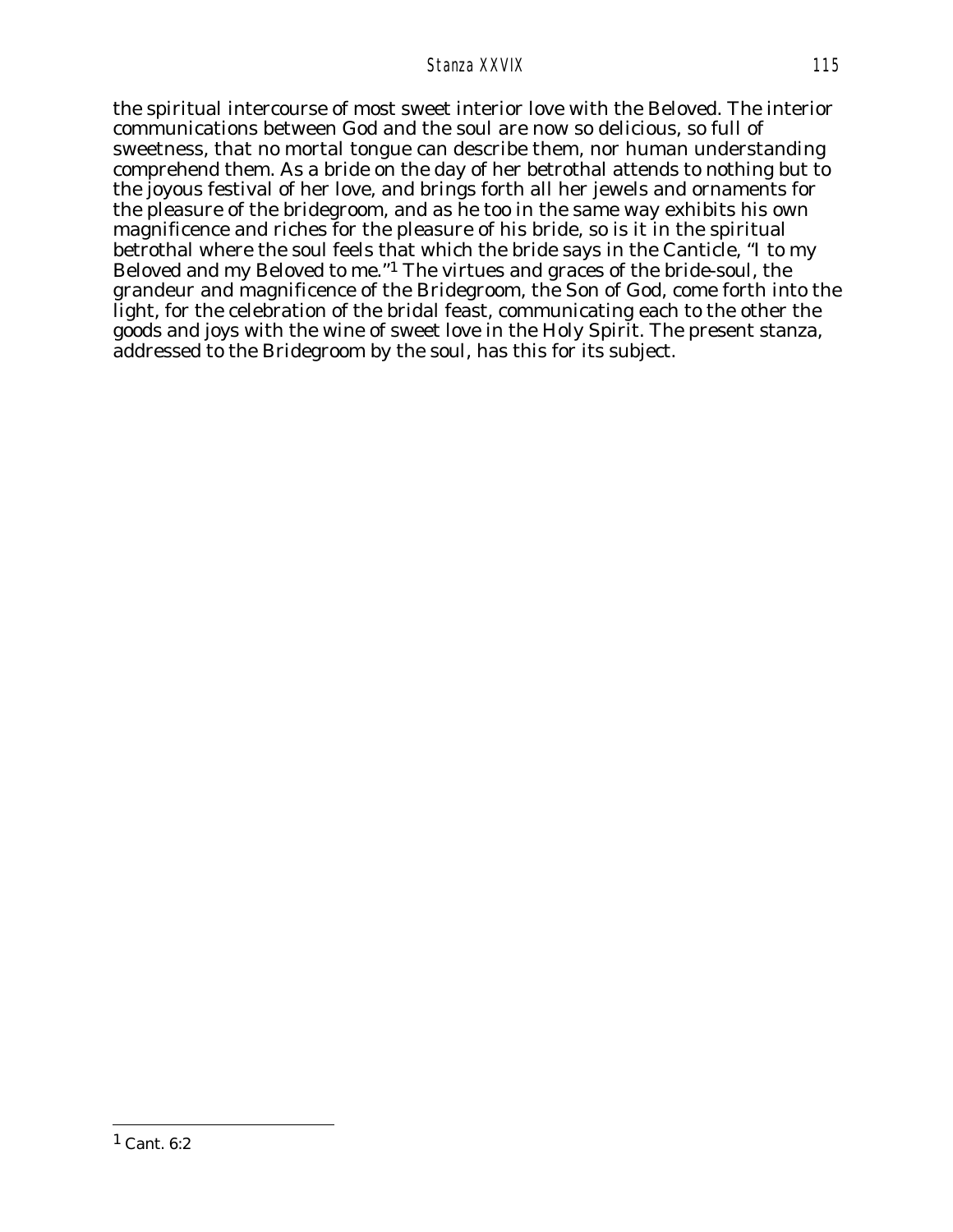# *STANZA XXX*

*Of emeralds, and of flowers In the early morning gathered, We will make the garlands, Flowering in Your love, And bound together with one hair of my head.*

THE bride now turns to the Bridegroom and addresses Him in the intercourse and comfort of love; the subject of the stanza being the solace and delight which the bride-soul and the Son of God find in the possession of the virtues and gifts of each other, and in the exercise thereof, both rejoicing in their mutual love. Thus the soul, addressing the Beloved, says that they will make garlands rich in graces and acquired virtues, obtained at the fitting and convenient season, beautiful and lovely in the love He bears the soul, and kept together by the love which it itself has for Him. This rejoicing in virtue is what is meant by making garlands, for the soul and God rejoice together in these virtues bound up as flowers in a garland, in the common love which each bears the other.

*"Of emeralds, and of flowers."*

2. The flowers are the virtues of the soul; the emeralds are the gifts it has received from God. Then of these flowers and emeralds

### *"In the early morning gathered."*

3. That is, acquired in youth, which is the early morning of life. They are said to be gathered because the virtues which we acquire in youth are most pleasing to God; because youth is the season when our vices most resist the acquisition of them, and when our natural inclinations are most prone to lose them. Those virtues also are more perfect which we acquire in early youth. This time of our life is the early morning; for as the freshness of the spring morning is more agreeable than any other part of the day, so also are the virtues acquired in our youth more pleasing in the sight of God.

4. By the fresh morning we may understand those acts of love by which we acquire virtue, and which are more pleasing to God than the fresh morning is to the sons of men; good works also, wrought in the season of spiritual dryness and hardness; this is the freshness of the winter morning, and what we then do for God in dryness of spirit is most precious in His eyes. Then it is that we acquire virtues and graces abundantly; and what we then acquire with toil and labor is for the most part better, more perfect and lasting than what we acquire in comfort and spiritual sweetness; for virtue sends forth its roots in the season of dryness, toil, and trial: as it is written, "Virtue is made perfect in infirmity."1 It is with a view to show forth the excellence of these virtues, of which the garland is wrought for the Beloved, that the soul says of them that they have been gathered in the early morning; because it is these flowers alone, with the emeralds of virtue, the

<sup>1</sup> 2 Cor 12:9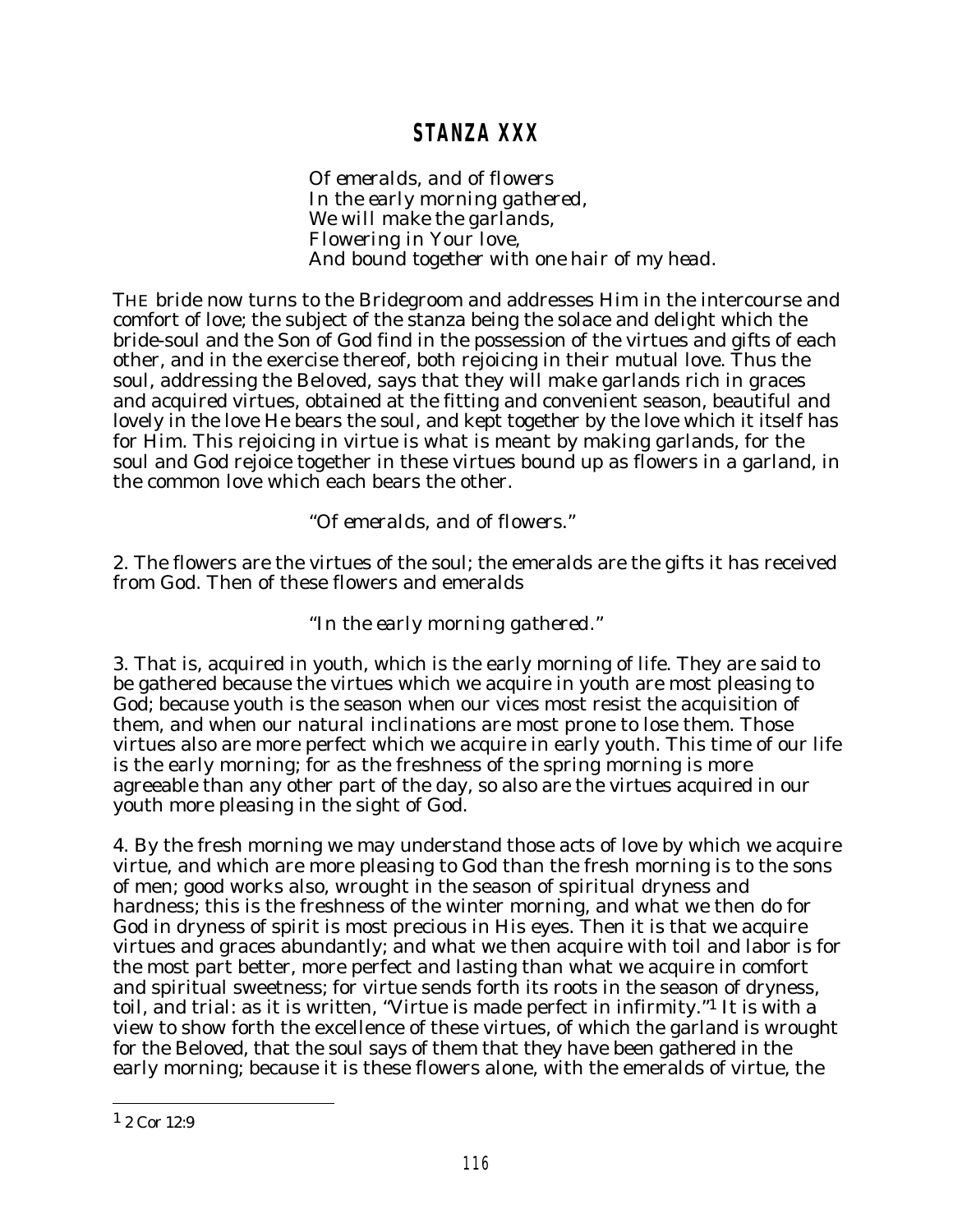choice and perfect graces, and not the imperfect, which are pleasing to the Beloved, and so the bride says:

#### *"We will make the garlands."*

5. All the virtues and graces which the soul, and God in it, acquire are as a garland of diverse flowers with which the soul is marvelously adorned as with a vesture of rich embroidery. As material flowers are gathered, and then formed into a garland, so the spiritual flowers of virtues and graces are acquired and set in order in the soul: and when the acquisition is complete, the garland of perfection is complete also. The soul and the Bridegroom rejoice in it, both beautiful, adorned with the garland, as in the state of perfection.

6. These are the garlands which the soul says they will make. That is, it will wreathe itself with this variety of flowers, with the emeralds of virtues and perfect gifts, that it may present itself worthily before the face of the King, and be on an equality with Him, sitting as a queen on His right hand; for it has merited this by its beauty. Thus David says, addressing himself to Christ: "The queen stood on Your right hand in vestments of gold, girt with variety."1 That is, at His right hand, clad in perfect love, girt with the variety of graces and perfect virtues.

7. The soul does not say, "I will make garlands," nor "You will make them," but, "We will make them," not separately, but both together; because the soul cannot practice virtues alone, nor acquire them alone, without the help of God; neither does God alone create virtue in the soul without the soul's concurrence. Though it is true, as the Apostle says, that "every best gift, and every perfect gift, is from above, descending from the Father of lights,<sup>"2</sup> still they enter into no soul without that soul's concurrence and consent. Thus the bride in the Canticle says to the Bridegroom; "Draw me; we will run after you."3 Every inclination to good comes from God alone, as we learn here; but as to running, that is, good works, they proceed from God and the soul together, and it is therefore written, "We will run"—that is, both together, but not God nor the soul alone.

8. These words may also be fittingly applied to Christ and His Church, which, as His bride, says to Him, "We will make the garlands." In this application of the words the garlands are the holy souls born to Christ in the Church. Every such soul is by itself a garland adorned with the flowers of virtues and graces, and all of them together a garland for the head of Christ the Bridegroom.

9. We may also understand by these beautiful garlands the crowns formed by Christ and the Church, of which there are three kinds. The first is formed of the beauty and white flowers of the virgins, each one with her virginal crown, and forming altogether one crown for the head of the Bridegroom Christ. The second, of the brilliant flowers of the holy doctors, each with his crown of doctor, and all together forming one crown above that of the virgins on the head of Christ. The third is composed of the purple flowers of the martyrs, each with his own crown of martyrdom, and all united into one, perfecting that on the head of Christ. Adorned with these garlands He will be so beautiful, and so lovely to behold, that

 $1$  Ps. 44:10

<sup>2</sup> James 1:17

<sup>3</sup> Cant. 1:3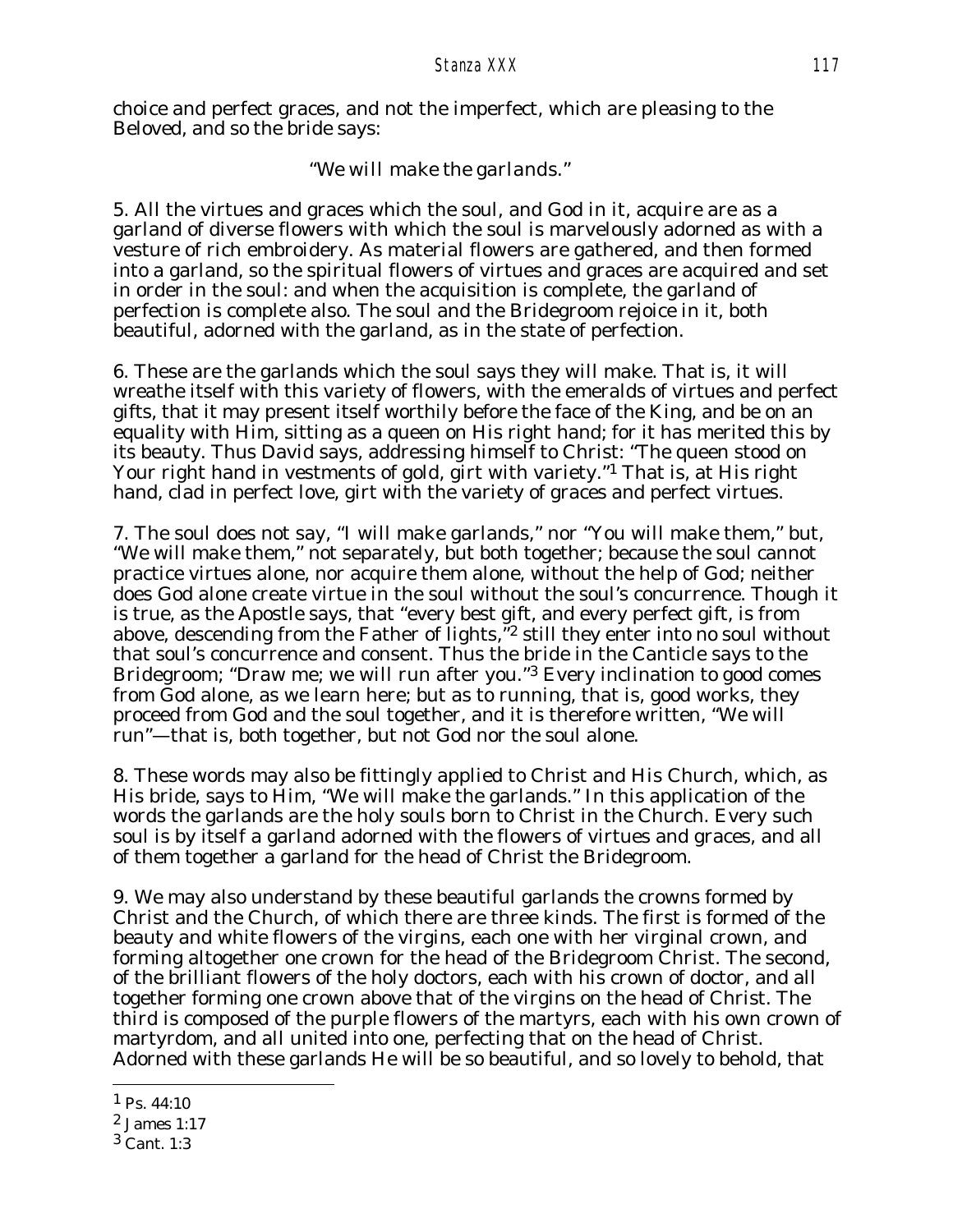heaven itself will repeat the words of the bride in the Canticle, saying: "Go forth, you daughters of Zion, and see king Solomon in the diadem with which his mother crowned him in the day of his betrothal, and in the day of the joy of his heart."1 The soul then says we will make garlands.

## *"Flowering in Your love."*

10. The flowering of good works and virtues is the grace and power which they derive from the love of God, without which they not only flower not, but even become dry, and worthless in the eyes of God, though they may be humanly perfect. But if He gives His grace and love they flourish in His love.

## *"And bound together with one hair of my head."*

11. The hair is the will of the soul, and the love it bears the Beloved. This love performs the function of the thread that keeps the garland together. For as a thread binds the flowers of a garland, so loves knits together and sustains virtues in the soul. "Charity"—that is, love—says the Apostle, "is the bond of perfection."2 Love, in the same way, binds the virtues and supernatural gifts together, so that when love fails by our departure from God, all our virtue perishes also, just as the flowers drop from the garland when the thread that bound them together is broken. It is not enough for God's gift of virtues that He should love us, but we too must love Him in order to receive them, and preserve them.

12. The soul speaks of one hair, not of many, to show that the will by itself is fixed on God, detached from all other hairs; that is, from strange love. This points out the great price and worth of these garlands of virtues; for when love is single, firmly fixed on God, as here described, the virtues also are entire, perfect, and flowering in the love of God; for the love He bears the soul is beyond all price, and the soul also knows it well.

13. Were I to attempt a description of the beauty of that binding of the flowers and emeralds together, or of the strength and majesty which their harmonious arrangement furnishes to the soul, or the beauty and grace of its embroidered vesture, expressions and words would fail me; for if God says of the evil spirit, "His body is like molten shields, shut close up with scales pressing upon one another, one is joined to another, and not so much as any air can come between them";3 if the evil spirit is so strong, clad in malice thus compacted together—for the scales that cover his body like molten shields are malice, and malice is in itself but weakness—what must be the strength of the soul that is clothed in virtues so compacted and united together that no impurity or imperfection can penetrate between them; each virtue severally adding strength to strength, beauty to beauty, wealth to wealth, and to majesty, dominion and grandeur?

14. What a marvelous vision will be that of the bride-soul, when it shall sit on the right hand of the Bridegroom-King, crowned with graces! "How beautiful are your steps in shoes, O prince's daughter!"4 The soul is called a prince's daughter

- 2 Col. 3:14
- 3 Job 41:6,7
- 4 Cant. 7:1

<sup>1</sup> Cant. 3:11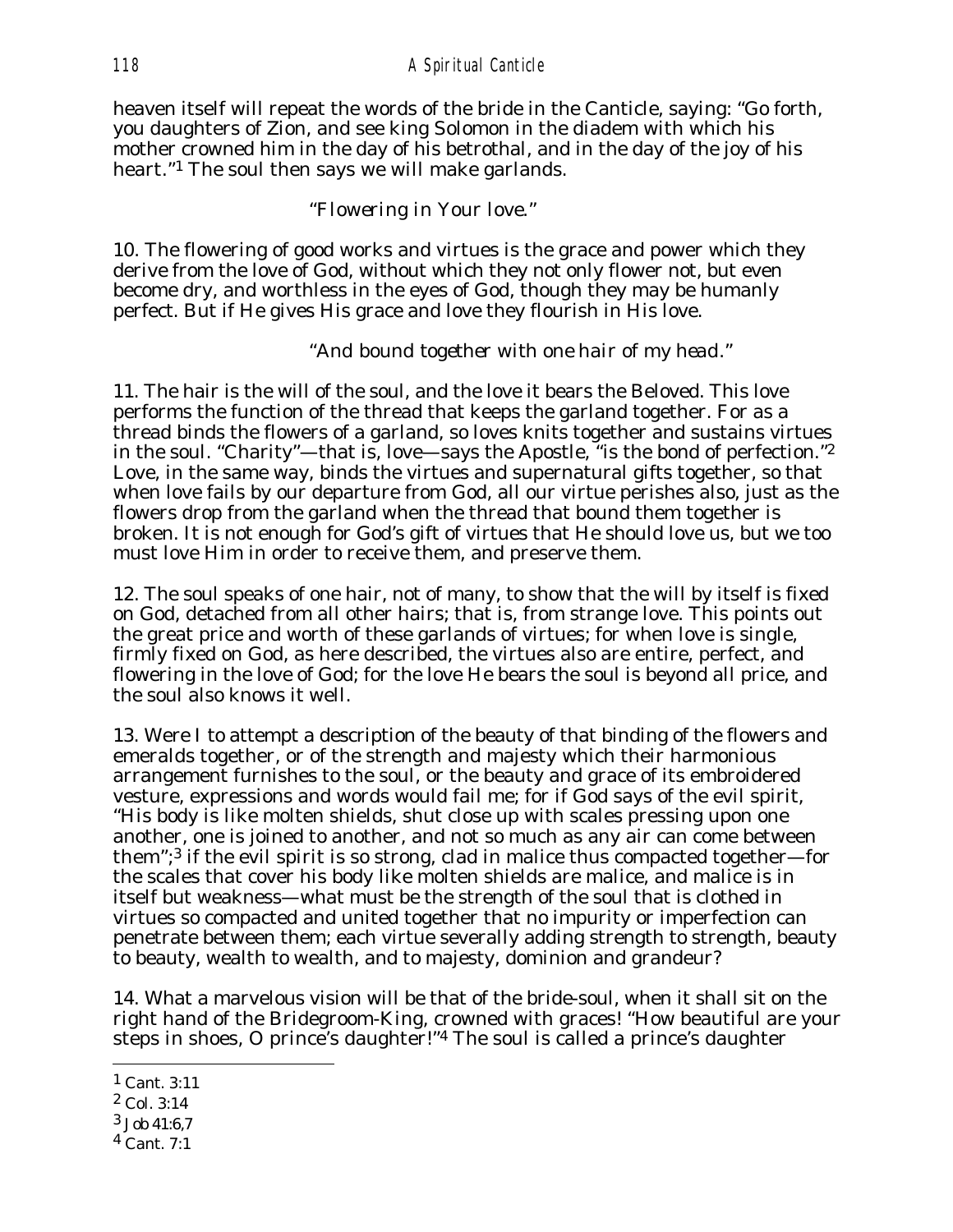because of the power it has; and if the beauty of the steps in shoes is great, what must be that of the whole vesture? Not only is the beauty of the soul crowned with admirable flowers, but its strength also, flowing from the harmonious order of the flowers, intertwined with the emeralds of its innumerable graces, is terrible: "Terrible as the army of a camp set in array."<sup>1</sup> For, as these virtues and gifts of God refresh the soul with their spiritual perfume, so also, when united in it, do they, out of their substance, minister strength. Thus, in the Canticle, when the bride was weak, languishing with love—because she had not been able to bind together the flowers and the emeralds with the hair of her love—and anxious to strengthen herself by that union of them, cries out: "Stay me with flowers, compass me about with apples; because I languish with love."2 The flowers are the virtues, and the apples are the other graces.

#### **NOTE**

I BELIEVE I have now shown how the intertwining of the garlands and their lasting presence in the soul explain the divine union of love which now exists between the soul and God. The Bridegroom, as He says Himself, is the "flower of the field and the lily of the valleys,"3 and the soul's love is the hair that unites to itself this flower of flowers. Love is the most precious of all things, because it is the "bond of perfection," as the Apostle says, $4$  and perfection is union with God. The soul is, as it were, a sheaf of garlands, for it is the subject of this glory, no longer what it was before, but the very perfect flower of flowers in the perfection and beauty of all; for the thread of love binds so closely God and the soul, and so unites them, that it transforms them and makes them one by love; so that, though in essence different, yet in glory and appearance the soul seems God and God the soul. Such is this marvelous union, baffling all description.

2. We may form some conception of it from the love of David and Jonathan, whose "soul was knit with the soul of David."5 If the love of one man for another can be thus strong, so as to knit two souls together, what must that love of God be which can knit the soul of man to God the Bridegroom? God Himself is here the suitor Who in the omnipotence of His unfathomable love absorbs the soul with greater violence and efficacy than a torrent of fire a single drop of the morning dew which resolves itself into air. The hair, therefore, which accomplishes such a union must, of necessity, be most strong and subtle, seeing that it penetrates and binds together so effectually the soul and God. In the present stanza the soul declares the qualities of this hair.

4 Col. 3:14

<sup>1</sup> Cant. 6:3

<sup>2</sup> Cant. 2:5

<sup>3</sup> Cant. 2:1

<sup>5</sup> 1 Kings 18:1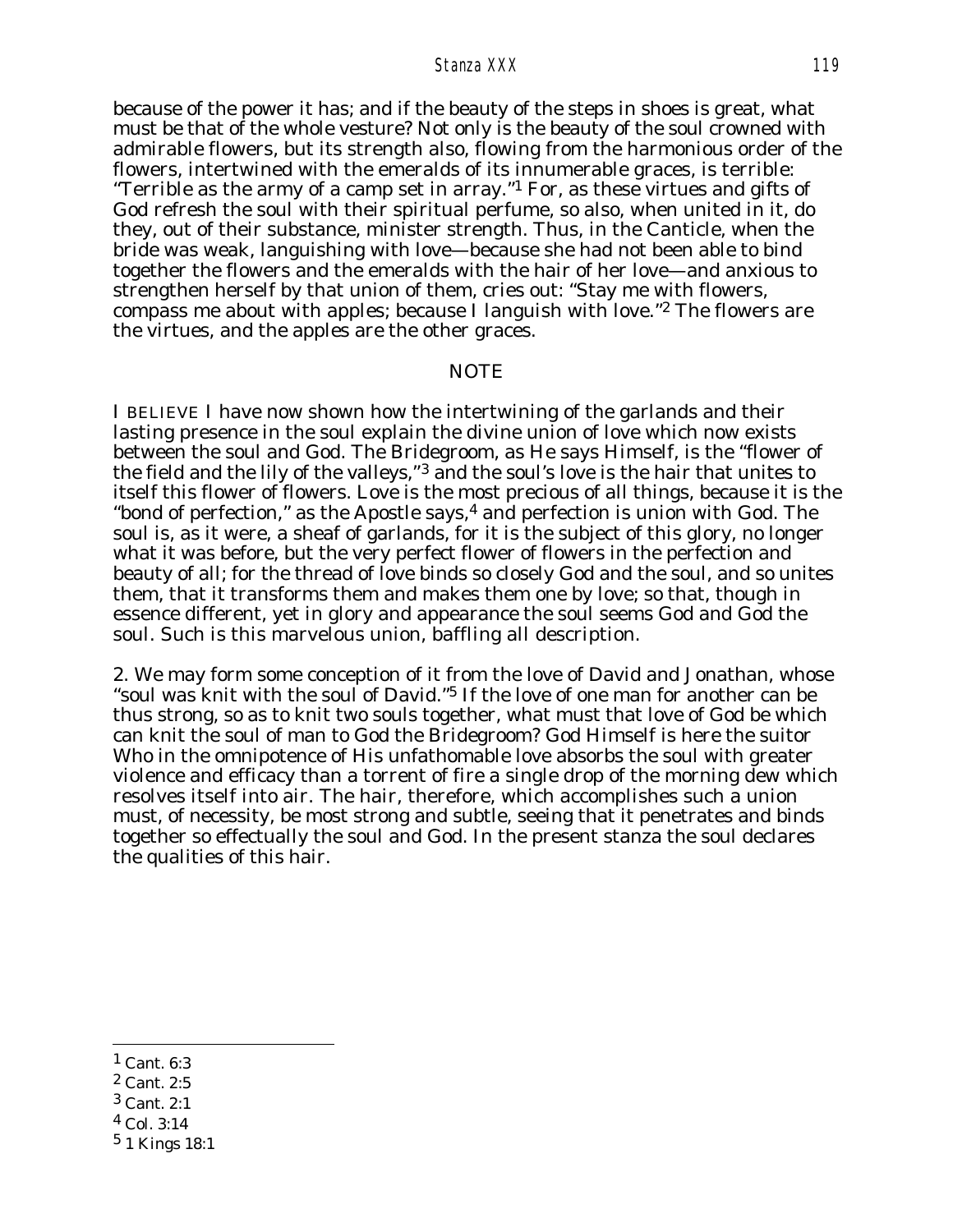# *STANZA XXXI*

*By that one hair You have observed fluttering on my neck, And on my neck regarded, You were captivated; And wounded by one of my eyes.*

THERE are three things mentioned here. The first is, that the love by which the virtues are bound together is nothing less than a strong love; for in truth it need be so in order to preserve them. The second is, that God is greatly taken by this hair of love, seeing it to be alone and strong. The third is, that God is deeply enamored of the soul, beholding the purity and integrity of its faith.

#### *"By that one hair You have observed fluttering on my neck."*

2. The neck signifies that strength in which, it is said, fluttered the hair of love, strong love, which bound the virtues together. It is not sufficient for the preservation of virtues that love be alone, it must be also strong so that no contrary vice may anywhere destroy the perfection of the garland; for the virtues so are bound up together in the soul by the hair, that if the thread is once broken, all the virtues are lost; for where one virtue is, all are, and where one fails, all fail also. The hair is said to flutter on the neck, because its love of God, without any hindrance whatever, flutters strongly and lightly in the strength of the soul.

3. As the air causes hair to wave and flutter on the neck, so the breath of the Holy Spirit stirs the strong love that it may fly upwards to God; for without this divine wind, which excites the powers of the soul to the practice of divine love, all the virtues the soul may possess become ineffectual and fruitless. The Beloved observed the hair fluttering on the neck—that is, He considered it with particular attention and regard; because strong love is a great attraction for the eyes of God.

### *"And on my neck regarded."*

4. This shows us that God not only esteems this love, seeing it alone, but also loves it, seeing it strong; for to say that God regards is to say that He loves, and to say that He observes is to say that He esteems what He observes. The word "neck" is repeated in this line, because it, being strong, is the cause why God loves it so much. It is as if the soul said, "You have loved it, seeing it strong without weakness or fear, and without any other love, and flying upwards swiftly and fervently."

5. Until now God had not looked upon this hair so as to be captivated by it, because He had not seen it alone, separate from the others, withdrawn from other loves, feelings, and affections, which hindered it from fluttering alone on the neck of strength. Afterwards, however, when mortifications and trials, temptations and penance had detached it, and made it strong, so that nothing whatever could break it, then God beholds it, and is taken by it, and binds the flowers of the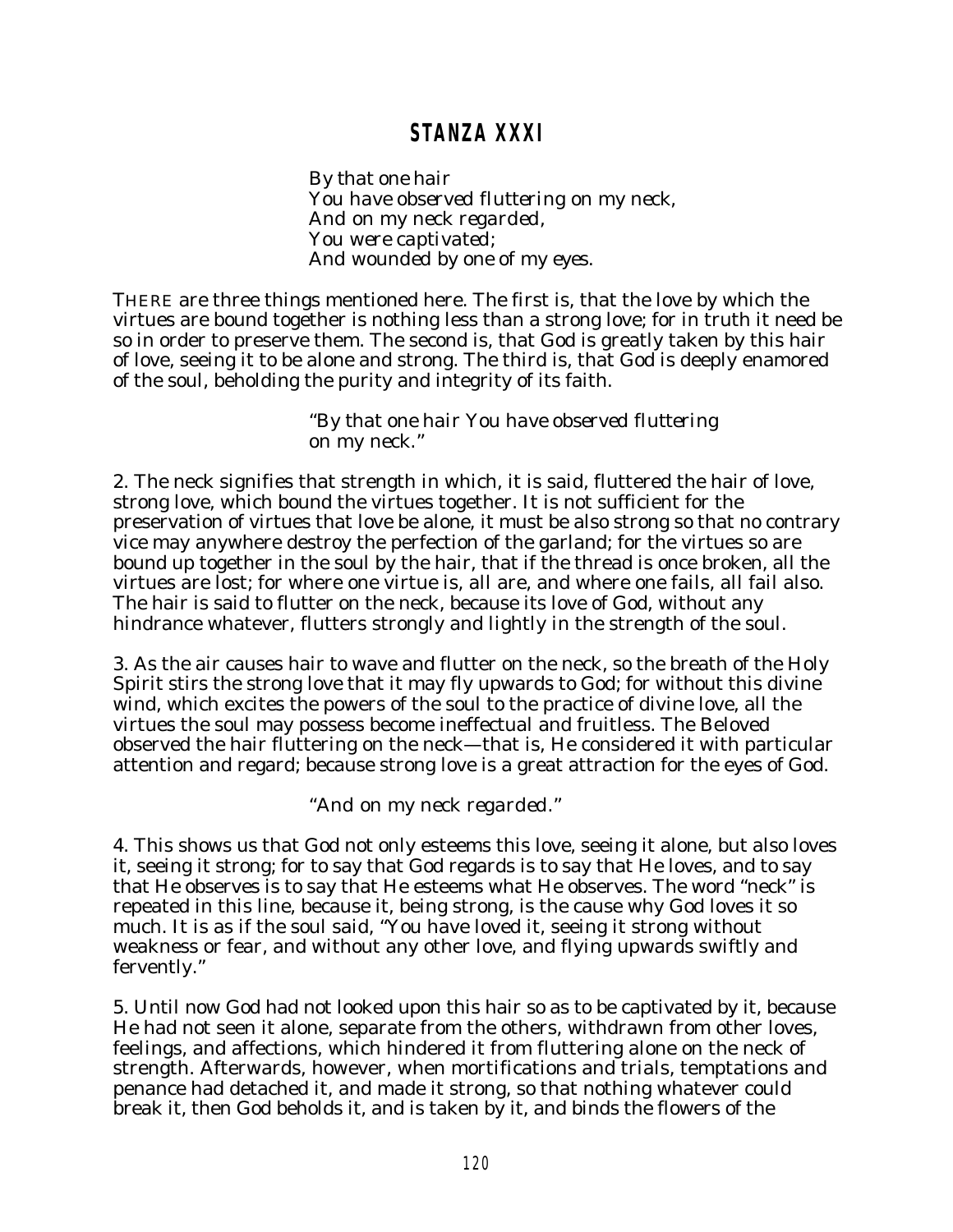garlands with it; for it is now so strong that it can keep the virtues united together in the soul.

6. But what these temptations and trials are, how they come, and how far they reach, that the soul may attain to that strength of love in which God unites it to Himself, I have described in the "Dark Night,"1 and in the explanation of the four stanzas<sup>2</sup> which begin with the words, "O living flame of love!" The soul having passed through these trials has reached a degree of love so high that it has merited the divine union.

### *"You were captivated."*

7. O joyful wonder! God captive to a hair. The reason of this capture so precious is that God was pleased to observe the fluttering of the hair on the soul's neck; for where God regards He loves. If He in His grace and mercy had not first looked upon us and loved us, $3$  as St. John says, and humbled Himself, He never could have been taken by the fluttering of the hair of our miserable love. His flight is not so low as that our love could lay hold of the divine bird, attract His attention, and fly so high with a strength worthy of His regard, if He had not first looked upon us. He, however, is taken by the fluttering of the hair; He makes it worthy and pleasing to Himself, and then is captivated by it. "You have seen it on my neck, You were captivated by it." This renders it credible that a bird which flies low may capture the royal eagle in its flight, if the eagle should fly so low and be taken by it willingly.

#### *"And wounded by one of my eyes."*

8. The eye is faith. The soul speaks of but one, and that this has wounded the Beloved. If the faith and trust of the soul in God were not one, without admixture of other considerations, God never could have been Wounded by love. Thus the eye that wounds, and the hair that binds, must be one. So strong is the love of the Bridegroom for the bride, because of her simple faith, that, if the hair of her love binds Him, the eye of her faith imprisons Him so closely as to wound Him through that most tender affection He bears her, which is to the bride a further progress in His love.

9. The Bridegroom Himself speaks in the Canticle of the hair and the eyes, saying to the bride, "You have wounded My heart, My sister, My bride; you have wounded My heart with one of your eyes, and with one hair of your neck."4 He says twice that His heart is wounded, that is, with the eye and the hair, and therefore the soul in this stanza speaks of them both, because they signify its union with God in the understanding and the will; for the understanding is subdued by faith, signified by the eye, and the will by love. Here the soul exults in this union, and gives thanks to the Bridegroom for it, it being His gift; accounting it a great matter that He has been pleased to requite its love, and to become captive to it. We may also observe here the joy, happiness, and delight of the soul with its prisoner, having been for a long time His prisoner, enamored of Him.

<sup>1</sup> 'Dark Night,' Bk. 1, ch. 14.

<sup>2</sup> Stanza ii. sect. 26 ff.

<sup>3</sup> 1 John 4:10

<sup>4</sup> Cant. 4:9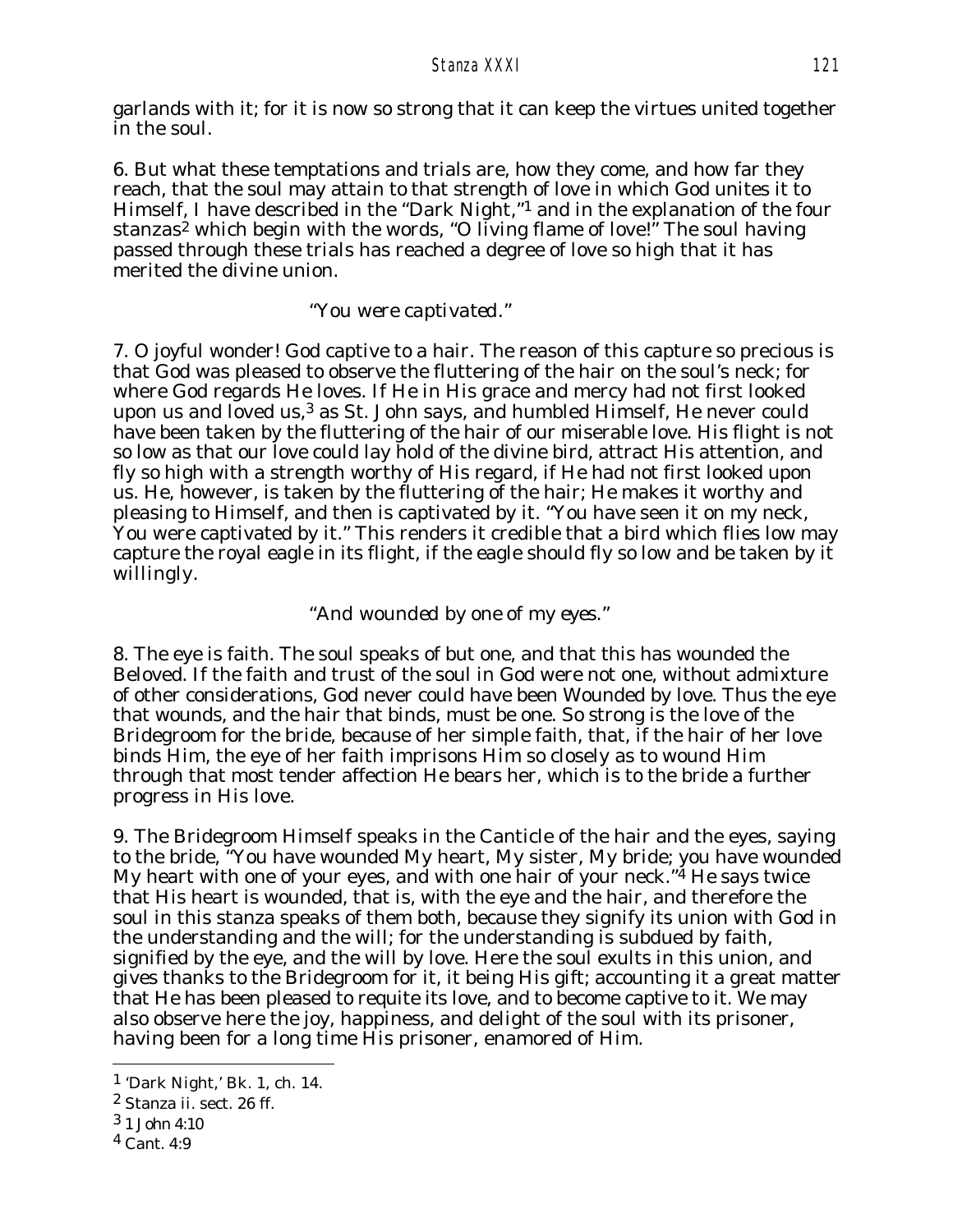## NOTE

GREAT is the power and courage of love, for God is its prisoner. Blessed is the soul that loves, for it has made a captive of God Who obeys its good pleasure. Such is the nature of love that it makes those who love do what is asked of them, and, on the other hand, without love the utmost efforts will be fruitless, but one hair will bind those that love. The soul, knowing this, and conscious of blessings beyond its merits, in being raised up to so high a degree of love, through the rich endowments of graces and virtues, attributes all to the Beloved, saying: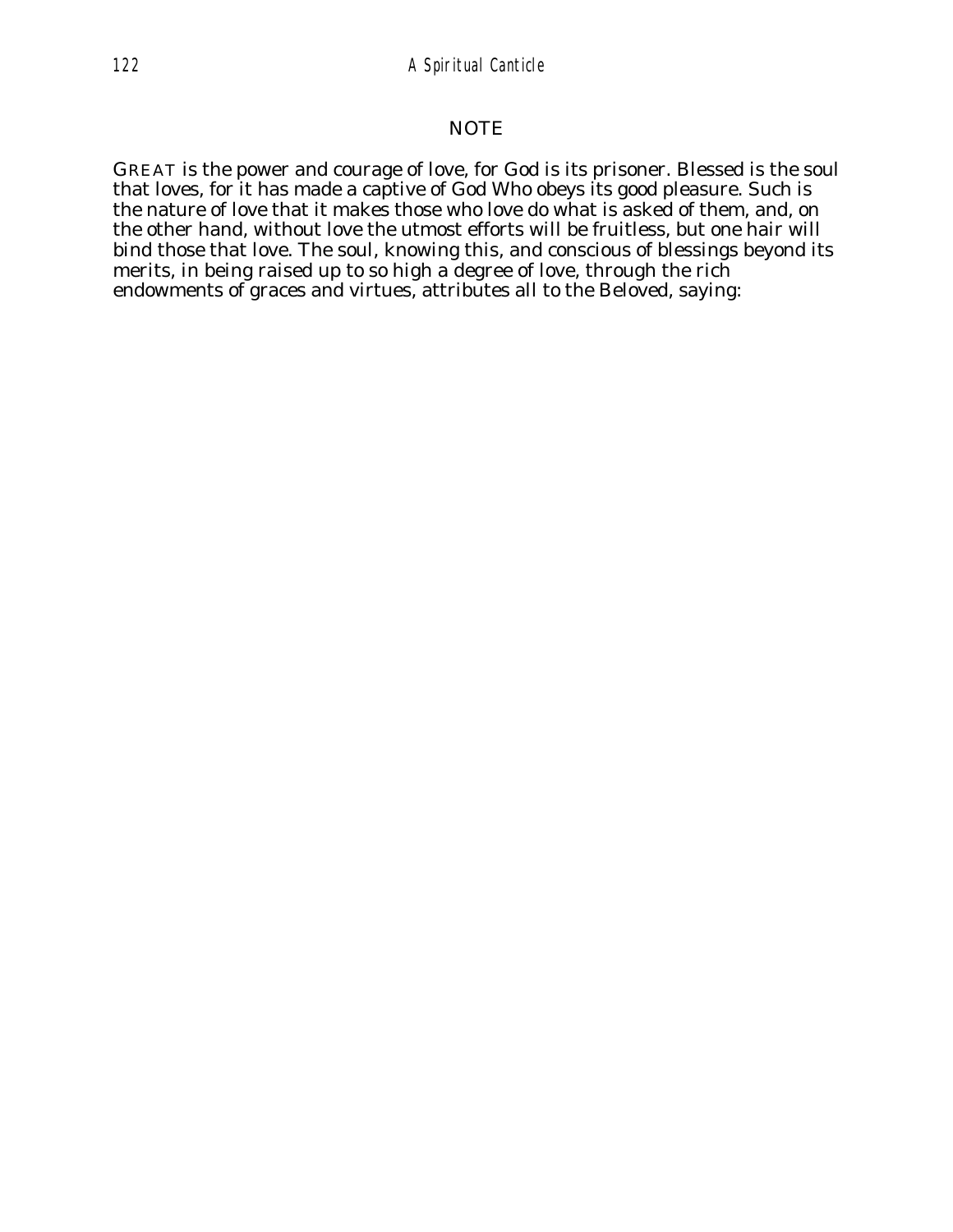# *STANZA XXXII*

*When You regarded me, Yours eyes imprinted in me Your grace: For this You loved me again, And thereby my eyes merited To adore what in You they saw.*

IT is the nature of perfect love to seek or accept nothing for itself, to attribute nothing to itself, but to refer all to the Beloved. If this is true of earthly love, how much more so of the love of God, the reason of which is so constraining. In the two foregoing stanzas the bride seemed to attribute something to herself; for she said that she would make garlands with her Beloved, and bind them with a hair of her head; that is a great work, and of no slight importance and worth: afterwards she said that she exulted in having captivated Him by a hair, and wounded Him with one of her eyes. All this seems as if she attributed great merits to herself. Now, however, she explains her meaning, and removes the wrong impression with great care and fear, lest any merit should be attributed to herself, and therefore less to God than His due, and less also than she desired. She now refers all to Him, and at the same time gives Him thanks, saying that the cause of His being the captive of the hair of her love, and of His being wounded by the eye of her faith, was His mercy in looking lovingly upon her, thereby rendering her lovely and pleasing in His sight; and that the loveliness and worth she received from Him merited His love, and made her worthy to adore her Beloved, and to bring forth good works worthy of His love and favor.

#### *"When You regarded me."*

2. That is, with loving affection, for I have already said, that where God regards there He loves.

*"Yours eyes imprinted in me Your grace."*

3. The eyes of the Bridegroom signify here His merciful divinity, which, mercifully inclined to the soul, imprints or infuses in it the love and grace by which He makes it beautiful, and so elevates it that He makes it the partaker of His divinity. When the soul sees to what height of dignity God has raised it, it says:

#### *"For this You loved me again."*

4. To love again is to love much; it is more than simple love, it is a twofold love, and for two reasons. Here the soul explains the two motives of the Bridegroom's love; He not only loved it because captivated by the hair, but He loved it again, because He was wounded with one of its eyes. The reason why He loved it so deeply is that He would, when He looked upon it, give it the grace to please Him, endowing it with the hair of love, and animating with His charity the faith of the eye. And therefore the soul says: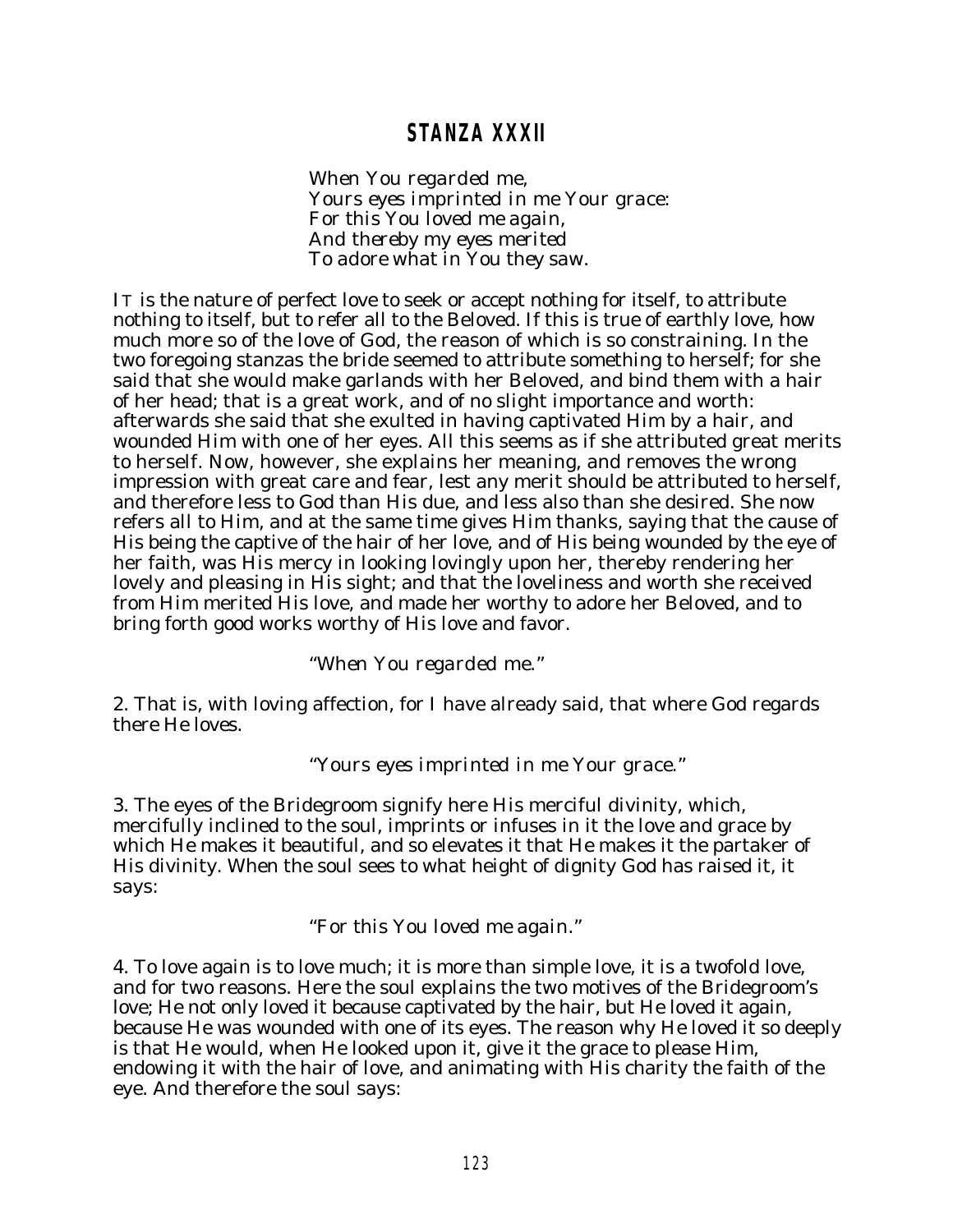# *"For this You loved me again."*

5. To say that God shows favor to the soul is to say that He renders it worthy and capable of His love. It is therefore as if the soul said, "Having shown Your favor to me, worthy pledges of Your love, You have therefore loved me again"; that is, "You have given me grace upon grace"; or, in the words of St. John, "grace for grace";1 grace for the grace He has given, that is more grace, for without grace we cannot merit His grace.

6. If we could clearly understand this truth, we must keep in mind that, as God loves nothing beside Himself, so loves He nothing more than Himself, because He loves all things with reference to Himself. Thus love is the final cause, and God loves nothing for what it is in itself. Consequently, when we say that God loves such a soul, we say, in effect, that He brings it in a manner to Himself, making it His equal, and thus it is He loves that soul in Himself with that very love with which He loves Himself. Every good work, therefore, of the soul in God is meritorious of God's love, because the soul in His favor, thus exalted, merits God Himself in every act.

*"And thereby my eyes merited."*

7. That is, "By the grace and favor which the eyes of Your compassion have wrought, when You looked upon me, rendering me pleasing in Your sight and worthy of Your regard."

## *"To adore what in You they saw."*

8. That is: "The powers of my soul, O my Bridegroom, the eyes by which I can see You, although once fallen and miserable in the vileness of their mean occupations, have merited to look upon You." To look upon God is to do good works in His grace. Thus the powers of the soul merit in adoring because they adore in the grace of God, in which every act is meritorious. Enlightened and exalted by grace, they adored what in Him they saw, and what they saw not before, because of their blindness and meanness. What, then, have they now seen? The greatness of His power, His overflowing sweetness, infinite goodness, love, and compassion, innumerable benefits received at His hands, as well now when so near Him as before when far away. The eyes of the soul now merit to adore, and by adoring merit, for they are beautiful and pleasing to the Bridegroom. Before they were unworthy, not only to adore or behold Him, but even to look upon Him at all: great indeed is the stupidity and blindness of a soul without the grace of God.

9. It is a melancholy thing to see how far a soul departs from its duty when it is not enlightened by the love of God. For being bound to acknowledge these and other innumerable favors which it has every moment received at His hands, temporal as well as spiritual, and to worship and serve Him unceasingly with all its faculties, it not only does not do so, but is unworthy even to think of Him; nor does it make any account of Him whatever. Such is the misery of those who are living, or rather who are dead, in sin.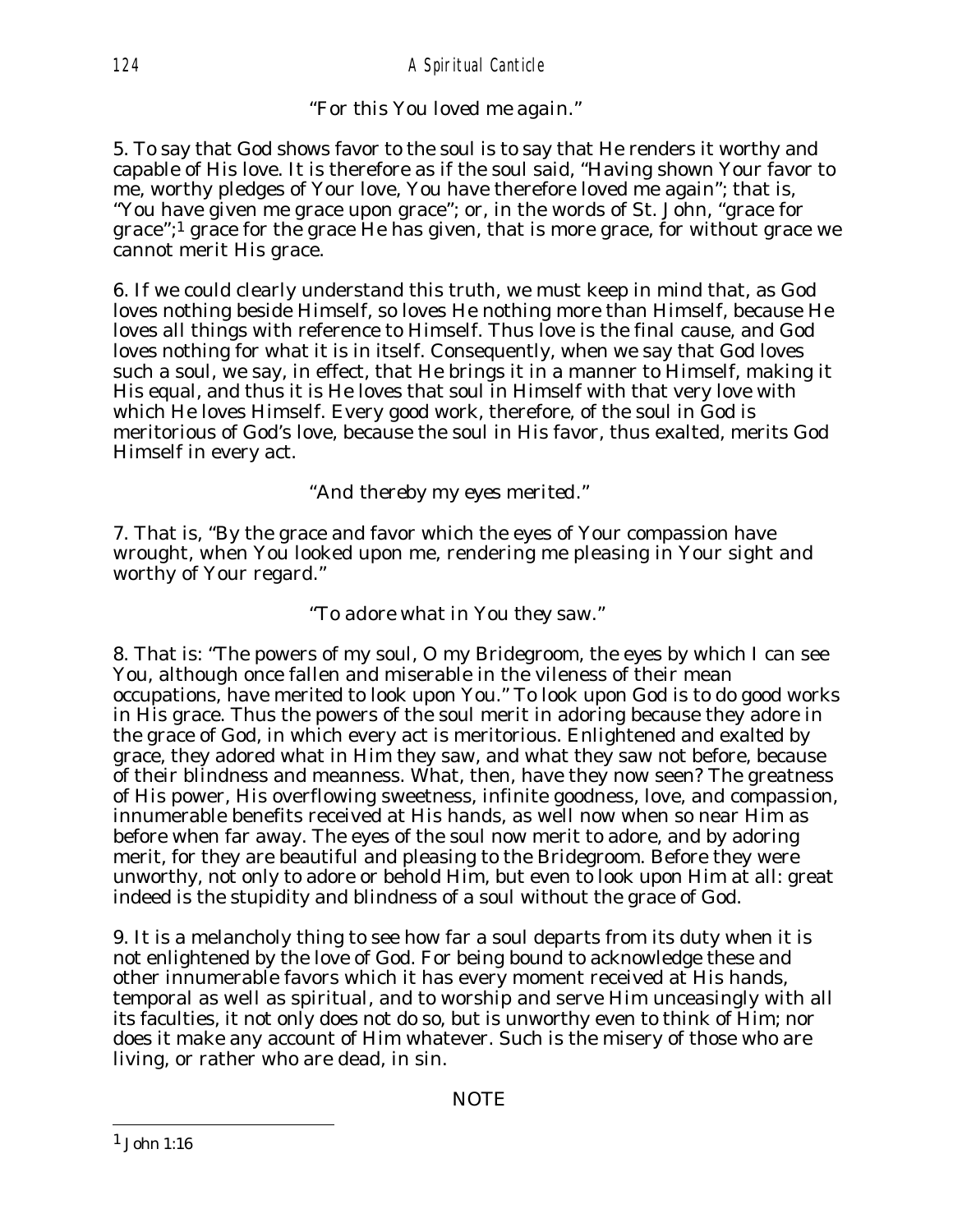FOR the better understanding of this and of what follows, we must keep in mind that the regard of God benefits the soul in four ways: it cleanses, adorns, enriches, and enlightens it, as the sun, when it shines, dries, warms, beautifies, and brightens the earth. When God has visited the soul in the three latter ways, whereby He renders it pleasing to Himself, He remembers its former uncleanness and sin no more: as it is written, "All the iniquities that he has wrought, I will not remember."1

God having once done away with our sin and uncleanness, He will look upon them no more; nor will He withhold His mercy because of them, for He never punishes twice for the same sin, according to the words of the prophet: "There shall not rise a double affliction."2

Still, though God forgets the sin He has once forgiven, we are not for that reason to forget it ourselves; for the Wise Man says, "Be not without fear about sin forgiven."3 There are three reasons for this. We should always remember our sin, that we may not presume, that we may have a subject of perpetual thanksgiving, and because it serves to give us more confidence that we shall receive greater favors; for if, when we were in sin, God showed Himself to us so merciful and forgiving, how much greater mercies may we not hope for when we are clean from sin, and in His love?

The soul, therefore, calling to mind all the mercies it has received, and seeing itself united to the Bridegroom in such dignity, rejoices greatly with joy, thanksgiving, and love. In this it is helped exceedingly by the recollection of its former condition, which was so mean and filthy that it not only did not deserve that God should look upon it, but was unworthy that He should even utter its name, as He says by the mouth of the prophet David: "Nor will I be mindful of their names by My lips."4 Thus the soul, seeing that there was, and that there can be, nothing in itself to attract the eyes of God, but that all comes from Him of pure grace and goodwill, attributes its misery to itself, and all the blessings it enjoys to the Beloved; and seeing further that because of these blessings it can merit now what it could not merit before, it becomes bold with God, and prays for the divine spiritual union, wherein its mercies are multiplied. This is the subject of the following stanza:

 $1$  Ezek.  $18:22$ 

<sup>2</sup> Nahum 1:9

 $3$  Ecclus. 5:5

 $4 \text{Ps}$  15:4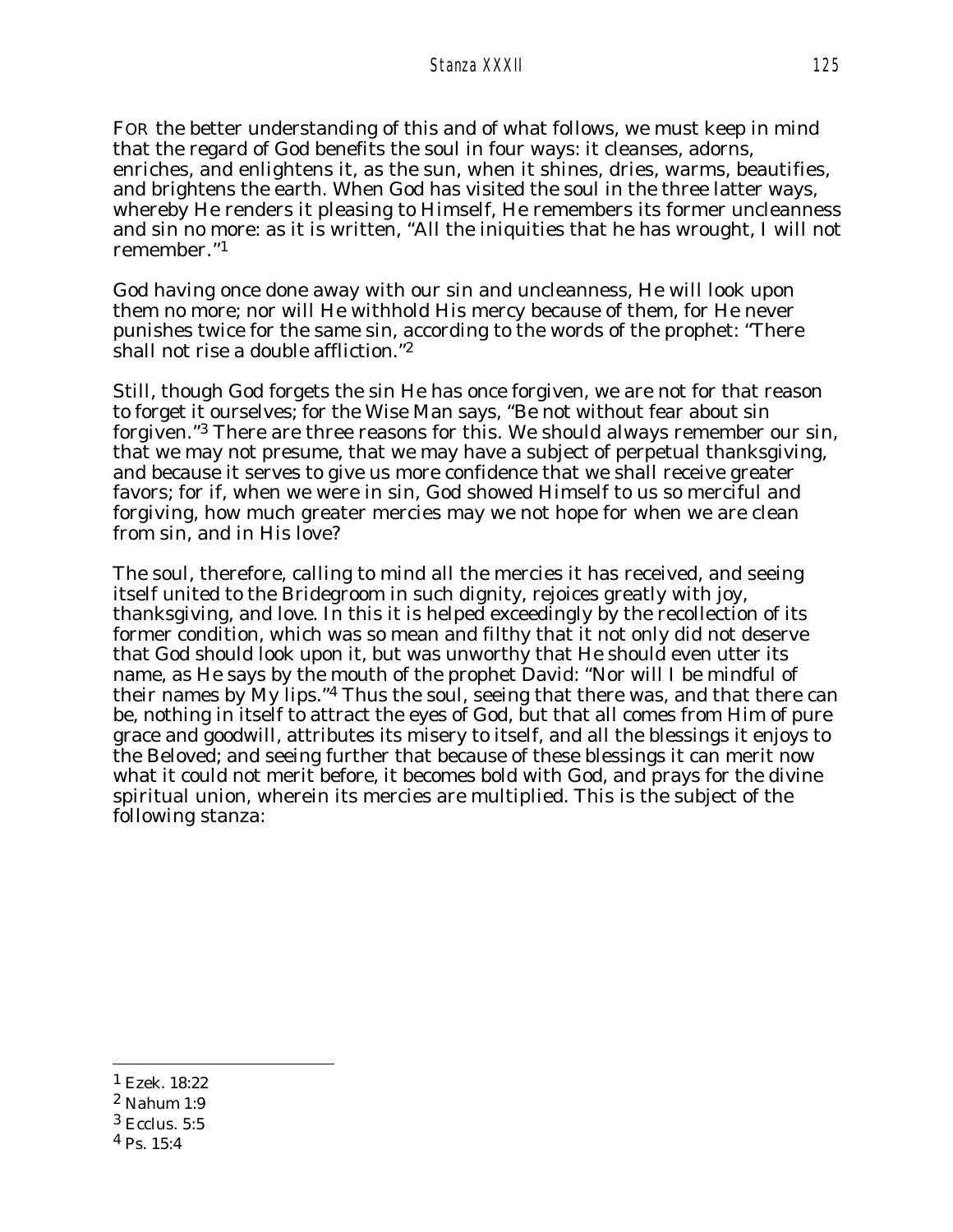# *STANZA XXXIII*

*Despise me not, For if I was swarthy once, You can regard me now; Since You have regarded me, Grace and beauty have You given me.*

THE soul now is becoming bold, and respects itself, because of the gifts and endowments which the Beloved has bestowed upon it. It recognizes that these things, while itself is worthless and underserving, are at least means of merit, and consequently it ventures to say to the Beloved, "Do not disregard me now, or despise me"; for if before it deserved contempt because of the filthiness of its sin, and the meanness of its nature, now that He has once looked upon it, and thereby adorned it with grace and beauty, He may well look upon it a second time and increase its grace and beauty. That He has once done so, when the soul did not deserved it, and had no attractions for Him, is reason enough why He should do so again and again.

### *"Despise me not."*

2. The soul does not say this because it desires in any way to be esteemed—for contempt and insult are of great price, and occasions of joy to the soul that truly loves God—but because it acknowledges that in itself it merits nothing else, were it not for the gifts and graces it has received from God, as it appears from the words that follow.

### *"For if I was swarthy once."*

3. "If, before You graciously looked upon me You found me in my filthiness, black with imperfections and sins, and naturally mean and vile,"

### *"You can regard me now; since You have regarded me."*

4. After once looking upon me, and taking away my swarthy complexion, defiled by sin and disagreeable to look upon, when You rendered me lovely for the first time, You may well look upon me now—that is, now I may be looked on and deserve to be regarded, and thereby to receive further favors at Your hands. For Your eyes, when they first looked upon me, not only took away my swarthy complexion, but rendered me also worthy of Your regard; for in Your look of love,—

### *"Grace and beauty have You given me."*

5. The two preceding lines are a commentary on the words of St. John, "grace for grace,"1 for when God beholds a soul that is lovely in His eyes He is moved to bestow more grace upon it because He dwells well-pleased within it. Moses knew

<sup>1</sup> John 1:16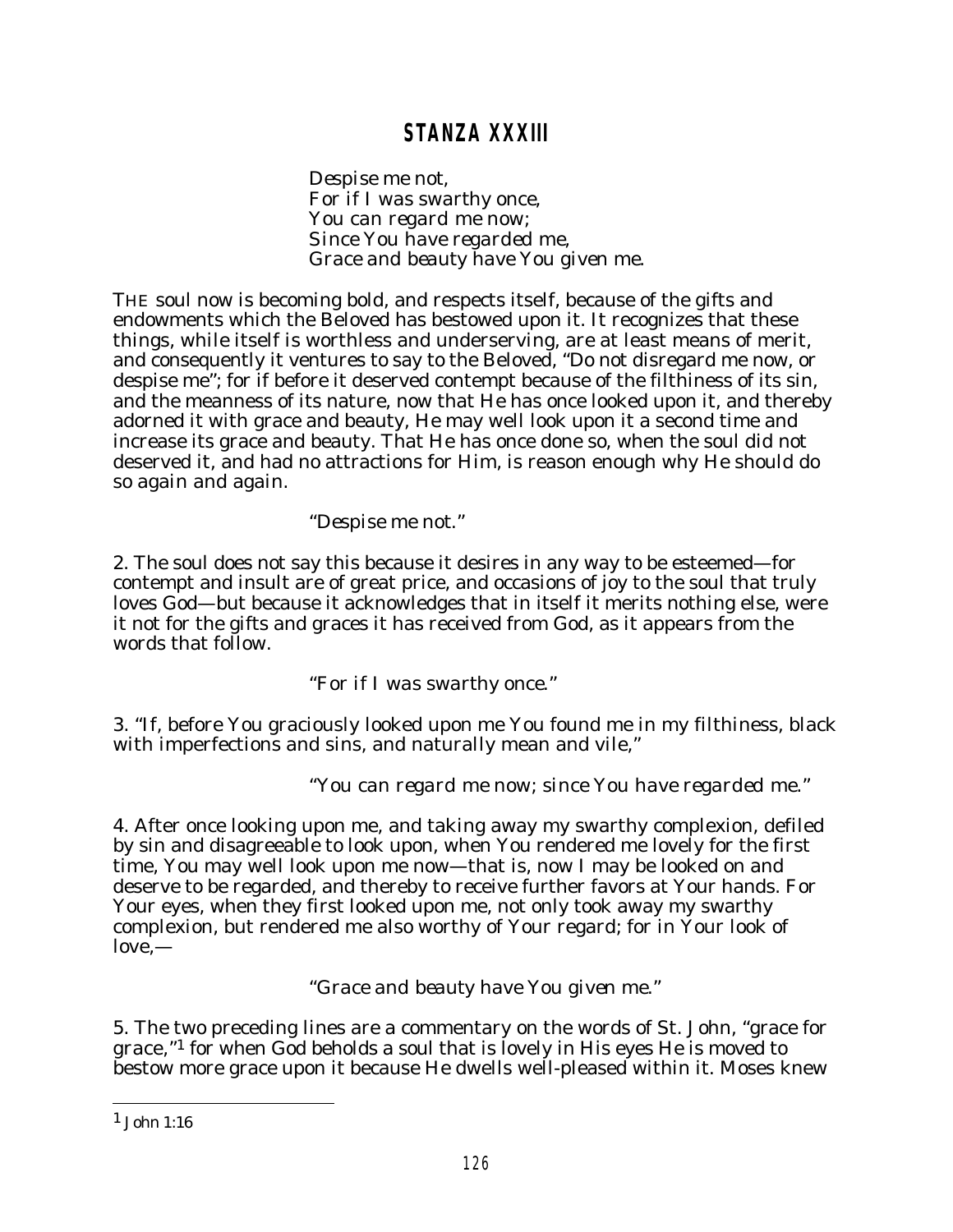this, and prayed for further grace: he would, as it were, constrain God to grant it because he had already received so much "You have said: I know you by name, and you have found favor in My sight: if therefore I have found favor in Your sight, show me Your face, that I may know You, and may find grace before Yours eyes."1

6. Now a soul which in the eyes of God is thus exalted in grace, honorable and lovely, is for that reason an object of His unutterable love. If He loved that soul before it was in a state of grace, for His own sake, He loves it now, when in a state of grace, not only for His own sake, but also for itself. Thus enamored of its beauty, through its affections and good works, now that it is never without them, He bestows upon it continually further grace and love, and the more honorable and exalted He renders that soul, the more is He captivated by it, and the greater His love for it.

7. God Himself sets this truth before us, saying to His people, by the mouth of the prophet, "since you became honorable in My eyes, and glorious, I have loved you."2 That is, "Since I have cast My eyes upon you, and thereby showed you favor, and made you glorious and honorable in My sight, you have merited other and further favors"; for to say that God loves, is to say that He multiplies His grace. The bride in the Canticle speaks to the same effect, saying, "I am black, but beautiful, O you daughters of Jerusalem."<sup>3</sup> and the Church adds, $4$  saying, "Therefore has the King loved me, and brought me into His secret chamber." This is as much as saying: "O you souls who have no knowledge nor understanding of these favors, do not marvel that the heavenly King has shown such mercy to me as to plunge me in the depths of His love, for, though I am swarthy, He has so regarded me, after once looking upon me, that He could not be satisfied without betrothing me to Himself, and calling me into the inner chamber of His love."

8. Who can measure the greatness of the soul's exaltation when God is pleased with it? No language, no imagination is sufficient for this; for in truth God does this as God, to show that it is He who does it. The dealings of God with such a soul may in some degree be understood; but only in this way, namely, that He gives more to him who has more, and that His gifts are multiplied in proportion to the previous endowments of the soul. This is what He teaches us Himself in the Gospel, saying; "He that has to him shall be given, and he shall abound: but he that has not, from him shall be taken away even that which he has."5

9. Thus the talent of that servant, not then in favor with his lord, was taken from him and given to another who had gained others, so that the latter might have all, together with the favor of his lord. $6$  God heaps the noblest and the greatest favors of His house, which is the Church militant as well as the Church triumphant, upon him who is most His friend, ordaining it thus for His greater honor and glory, as a great light absorbs many little lights. This is the spiritual sense of

 $1$  Exod. 33:12,13

<sup>2</sup> Isa. 43:4

<sup>3</sup> Cant. 1:4

<sup>4</sup> Antiphon in Vesper B. M. V.

<sup>5</sup> Matt. 13:12

<sup>6</sup> Matt. 25:28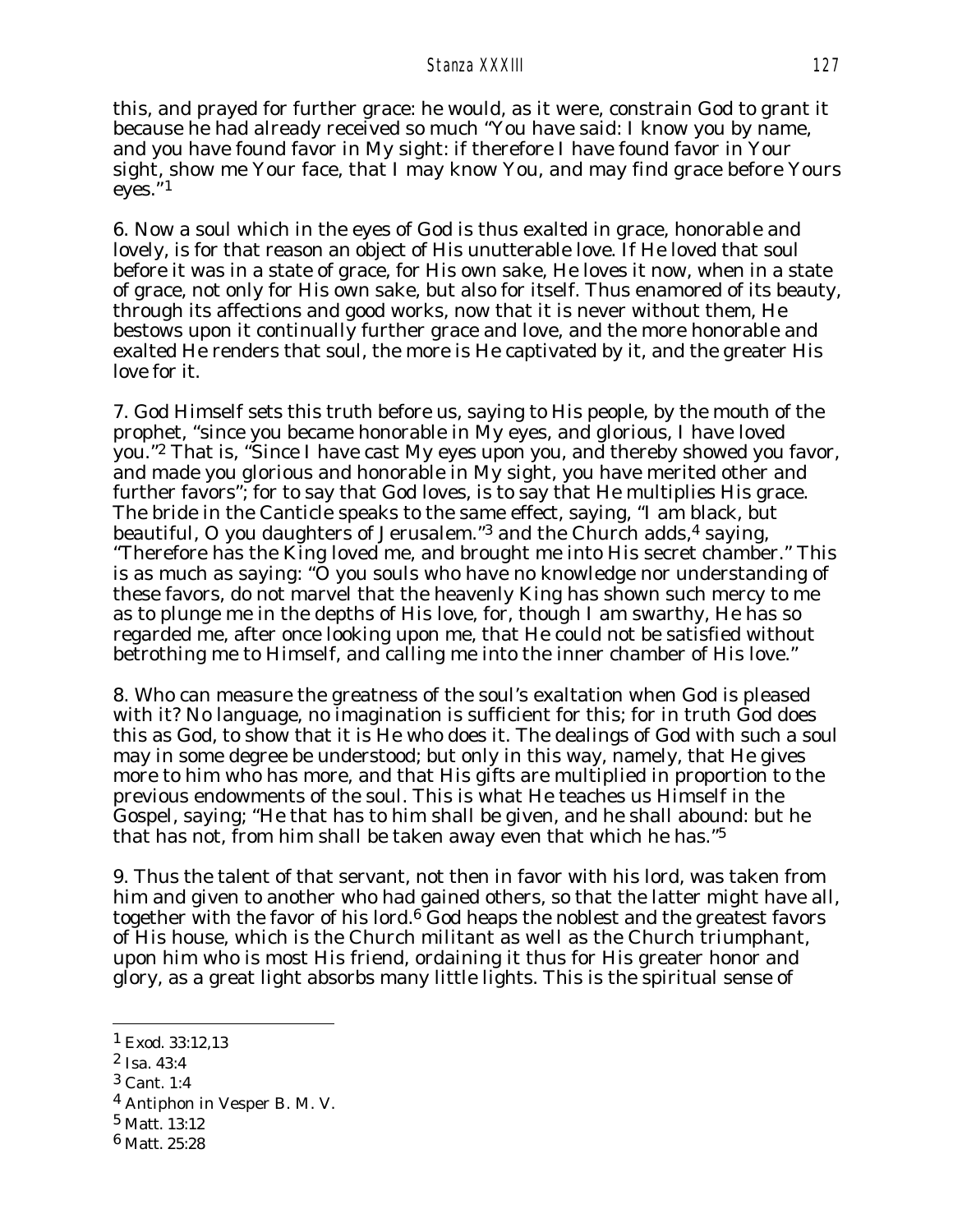those words, already cited,<sup>1</sup> the prophet Isaiah addressed to the people of Israel: "I am the Lord your God, the Holy One of Israel, your Savior: I have given Egypt for your atonement and Seba for you. I will give men for you, and people for your life."2

10. Well may You then, O God, gaze upon and prize that soul which You regard, for You have made it precious by looking upon it, and given it graces which in Your sight are precious, and by which You are captivated. That soul, therefore, deserves that You should regard it not only once, but often, seeing that You have once looked upon it; for so is it written in the book of Esther by the Holy Spirit: "This honor is he worthy of, whom the king has a mind to honor."3

#### NOTE

THE gifts of love which the Bridegroom bestows on the soul in this state are inestimable; the praises and endearing expressions of divine love which pass so frequently between them are beyond all utterance. The soul is occupied in praising Him, and in giving Him thanks; and He in exalting, praising, and thanking the soul, as we see in the Canticle, where He thus speaks to the bride: "Behold, you are fair, O My love, behold, you are fair; your eyes are as those of doves." The bride replies: "Behold, you are fair, my Beloved, and comely."4 These, and other like expressions, are addressed by them each to the other.

2. In the previous stanza the soul despised itself, and said it was swarthy and unclean, praising Him for His beauty and grace, Who, by looking upon the soul, rendered it gracious and beautiful. He, Whose way it is to exalt the humble, fixing His eyes upon the soul, as He was entreated to do, praises it in the following stanza. He does not call it swarthy, as the soul calls itself, but He addresses it as His white dove, praising it for its good dispositions, those of a dove and a turtledove.

3 Esth. 6:11

 $1$  Sect.  $7$ 

 $2$  Isa. 43:3

<sup>4</sup> Cant. 4:1, 6:3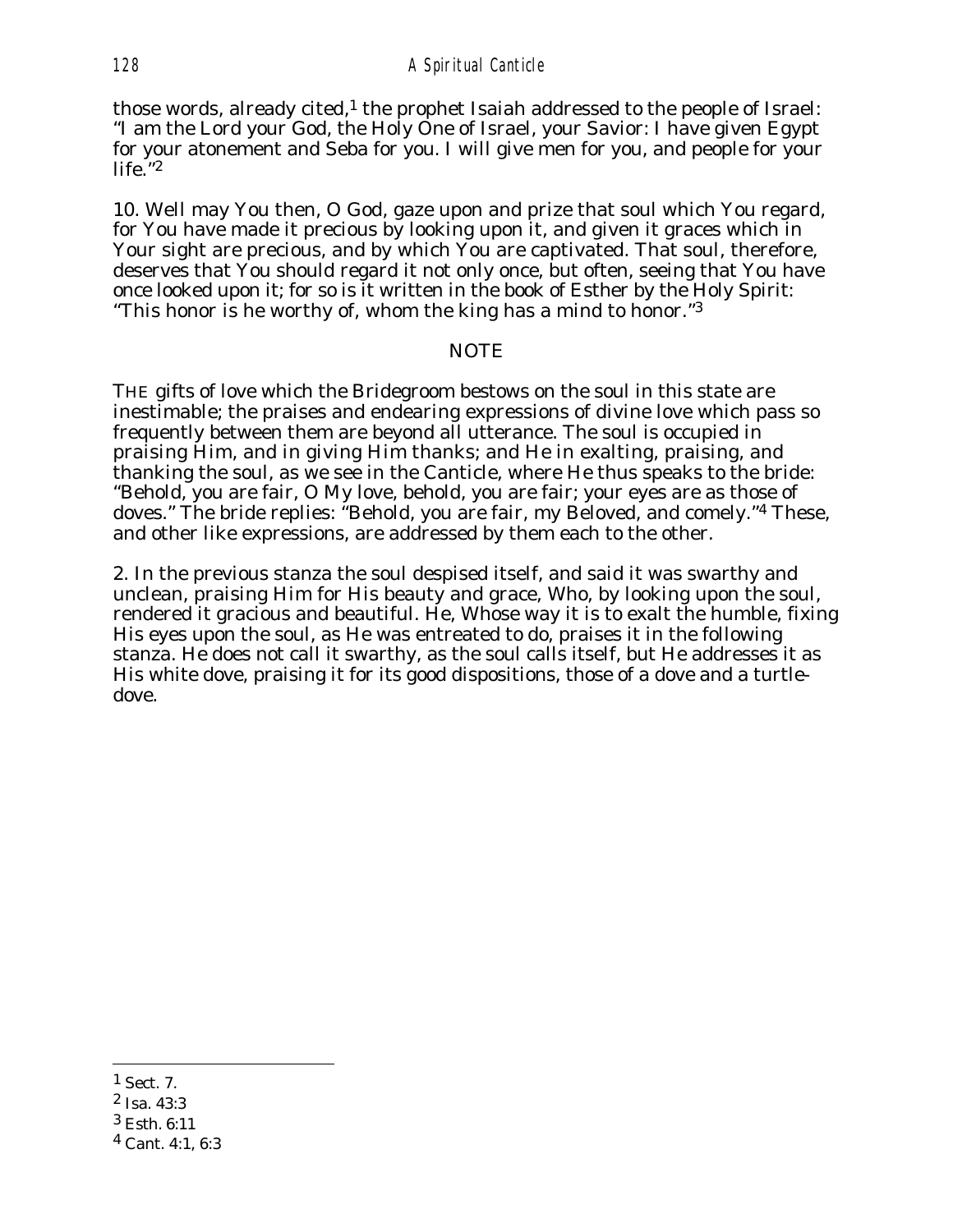# *STANZA XXXIV*

### THE BRIDEGROOM

*The little white dove Has returned to the ark with the bough; And now the turtle-dove Its desired mate On the green banks has found.*

IT is the Bridegroom Himself who now speaks. He celebrates the purity of the soul in its present state, the rich rewards it has gained, in having prepared itself, and labored to come to Him. He also speaks of its blessedness in having found the Bridegroom in this union, and of the fulfillment of all its desires, the delight and joy it has in Him now that all the trials of life and time are over.

#### *"The little white dove."*

2. He calls the soul, on account of its whiteness and purity—effects of the grace it has received at the hands of God—a dove, "the little white dove," for this is the term He applies to it in the Canticle, to mark its simplicity, its natural gentleness, and its loving contemplation. The dove is not only simple, and gentle without gall, but its eyes are also clear, full of love. The Bridegroom, therefore, to point out in it this character or loving contemplation, wherein it looks upon God, says of it that its eyes are those of a dove: "Your eyes are dove's eyes."1

*"Has returned to the ark with the bough."*

3. Here the Bridegroom compares the soul to the dove of Noah's ark, the going and returning of which is a figure of what befalls the soul. For as the dove went forth from the ark, and returned because it found no rest for its feet on account of the waters of the deluge, until the time when it returned with the olive branch in its mouth—a sign of the mercy of God in drying the waters which had covered the earth—so the soul went forth at its creation out of the ark of God's omnipotence, and having traversed the deluge of its sins and imperfections, and finding no rest for its desires, flew and returned on the air of the longings of its love to the ark of its Creator's bosom; but it only effected an entrance when God had dried the waters of its imperfections. Then it returned with the olive branch, that is, the victory over all things by His merciful compassion, to this blessed and perfect recollection in the bosom of the Beloved, not only triumphant over all its enemies, but also rewarded for its merits; for both the one and the other are symbolized by the olive bough. Thus the dove-soul returns to the ark of God not only white and pure as it went forth when He created it, but with the olive branch of reward and peace obtained by the conquest of itself.

> *"And now the turtle dove its desired mate on the green banks has found."*

<sup>1</sup> Cant. 4:1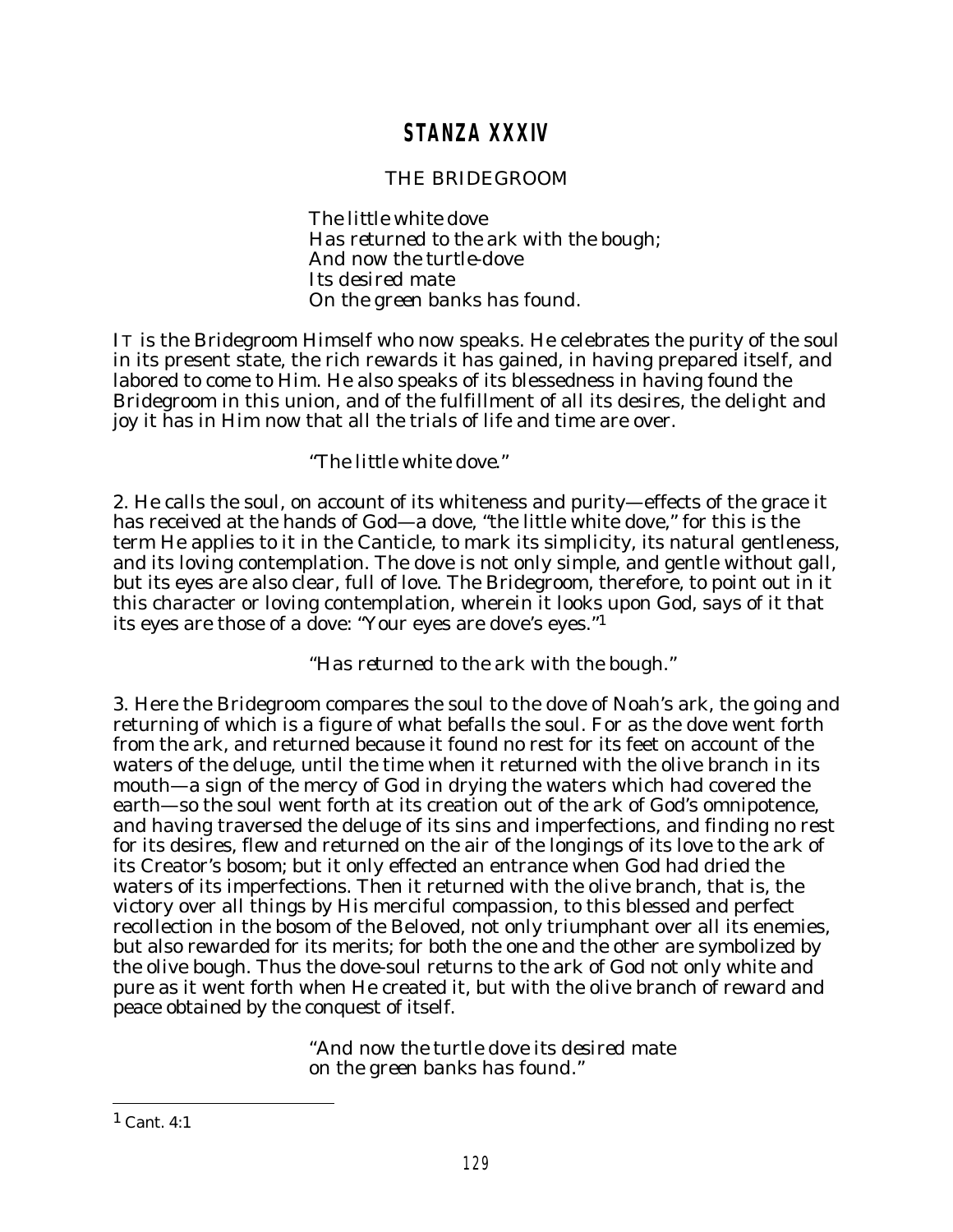4. The Bridegroom calls the soul the turtle-dove, because when it is seeking after the Beloved it is like the turtle-dove when it cannot find its desired mate. It is said of the turtle-dove, when it cannot find its mate, that it will not sits on the green boughs, nor drink of the cool refreshing waters, nor retire to the shade, nor mingle with companions; but when it finds its mate then it does all this.

5. Such, too, is the condition of the soul, and necessarily, if it is to attain to union with the Bridegroom. The soul's love and anxiety must be such that it cannot rest on the green boughs of any joy, nor drink of the waters of this world's honor and glory, nor recreate itself with any temporal consolation, nor shelter itself in the shade of created help and protection: it must repose nowhere, it must avoid the society of all its inclinations, mourn in its loneliness, until it shall find the Bridegroom to its perfect contentment.

6. And because the soul, before it attained to this estate, sought the Beloved in great love, and was satisfied with nothing short of Him, the Bridegroom here speaks of the end of its labors, and the fulfillment of its desires, saying: "Now the turtle-dove its desired mate on the green banks has found." That is: Now the bridesoul sits on the green bough, rejoicing in her Beloved, drinks of the clear waters of the highest contemplation and of the wisdom of God; is refreshed by the consolations it finds in Him, and is also sheltered under the shadow of His favor and protection, which she had so earnestly desired. There is she deliciously and divinely comforted, refreshed and nourished, as she says in the, Canticle: "I sat down under His shadow Whom I desired, and His fruit was sweet to my palate."1

#### **NOTE**

THE Bridegroom proceeds to speak of the satisfaction which He derives from the happiness which the bride has found in that solitude wherein she desired to live a stable peace and unchangeable good. For when the bride is confirmed in the tranquillity of her soul and solitary love of the Bridegroom, she reposes so sweetly in the love of God, and God also in her, that she requires no other means or masters to guide her in the way of God; for God Himself is now her light and guide, fulfilling in her what He promised by the mouth of Hosea, saying: "I will lead her into the wilderness, and I will speak to her heart."2 That is, it is in solitude that He communicates Himself, and unites Himself, to the soul, for to speak to the heart is to satisfy the heart, and no heart can be satisfied with less than God. And so the Bridegroom Says:

<sup>1</sup> Cant. 2:3

 $2 H$ os.  $2:14$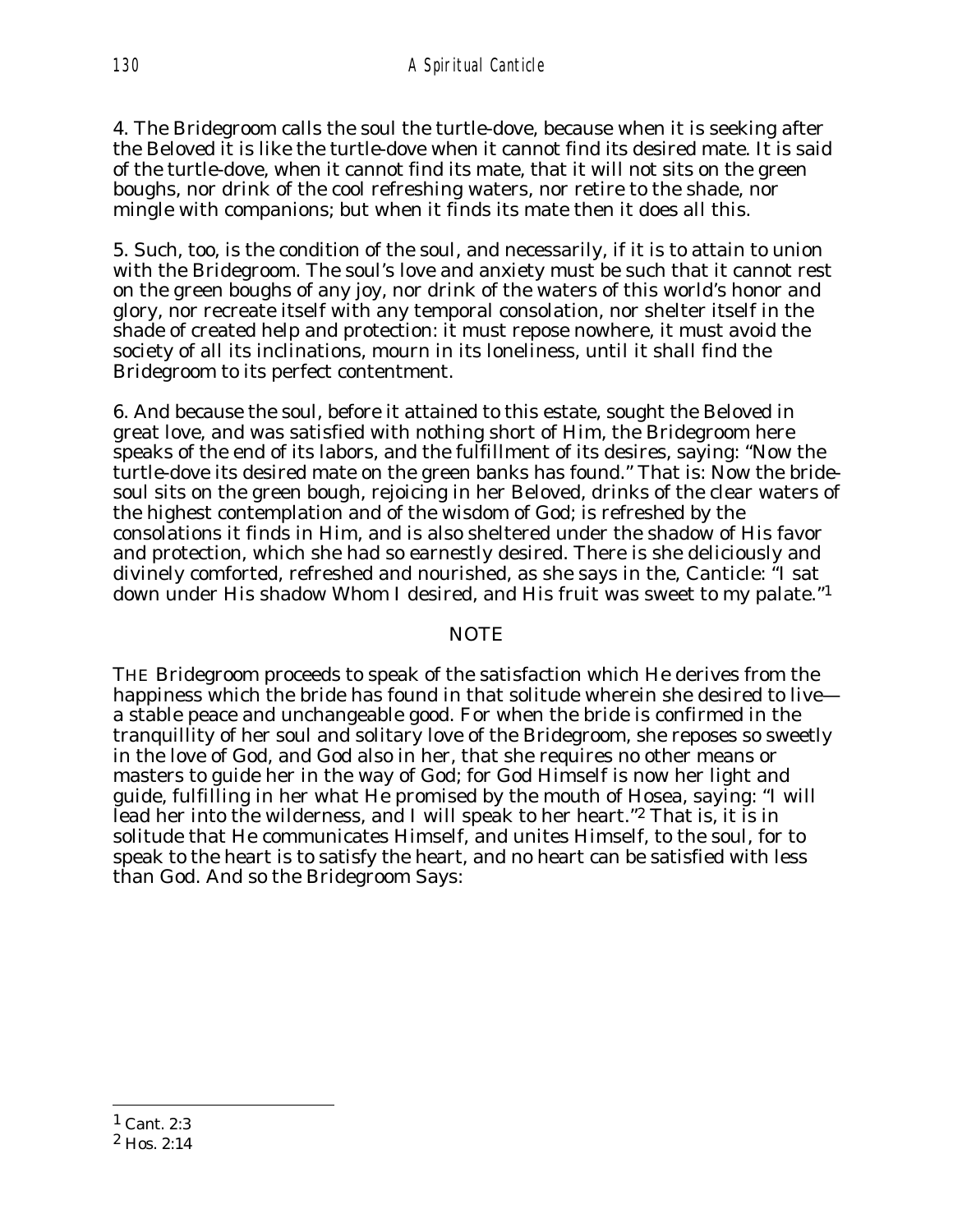# *STANZA XXXV*

*In solitude she lived, And in solitude built her nest; And in solitude, alone Has the Beloved guided her, In solitude also wounded with love.*

IN this stanza the Bridegroom is doing two things: one is, He is praising the solitude in which the soul once lived, for it was the means whereby it found the Beloved, and rejoiced in Him, away from all its former anxieties and troubles. For, as the soul abode in solitude, abandoning all created help and consolation, in order to obtain the fellowship and union of the Beloved, it deserved thereby possession of the peace of solitude in the Beloved, in Whom it reposes alone, undisturbed by any anxieties.

2. The second is this: the Bridegroom is saying that, inasmuch as the soul has desired to be alone, far away, for His sake, from all created things, He has been enamored of it because of its loneliness, has taken care of it, held it in His arms, fed it with all good things, and guided it to the deep things of God. He does not merely say that He is now the soul's guide, but that He is its only guide, without any intermediate help, either of angels or of men, either of forms or of figures; for the soul in this solitude has attained to true liberty of spirit, and is wholly detached from all subordinate means.

#### *"In solitude she lived."*

3. The turtle-dove, that is, the soul, lived in solitude before she found the Beloved in this state of union; for the soul that longs after God derives no consolation from any other companionship,—yes, until it finds Him everything does but increase its solitude.

#### *"And in solitude built her nest."*

4. The previous solitude of the soul was its voluntary privation of all the comforts of this world, for the sake of the Bridegroom—as in the instance of the turtledove—its striving after perfection, and acquiring that perfect solitude wherein it attains to union with the Word, and in consequence to complete refreshment and repose. This is what is meant by "nest"; and the words of the stanza may be thus explained: "In that solitude, wherein the bride formerly lived, tried by afflictions and troubles, because she was not perfect, there, in that solitude, has she found refreshment and rest, because she has found perfect rest in God." This, too, is the spiritual sense of these words of the Psalmist: "The sparrow has found herself a house, and the turtle a nest for herself, where she may lay her young ones;<sup>1</sup> that is, a sure stay in God, in Whom all the desires and powers of the soul are satisfied."

*"And in solitude."*

<sup>1</sup> Ps. 83:4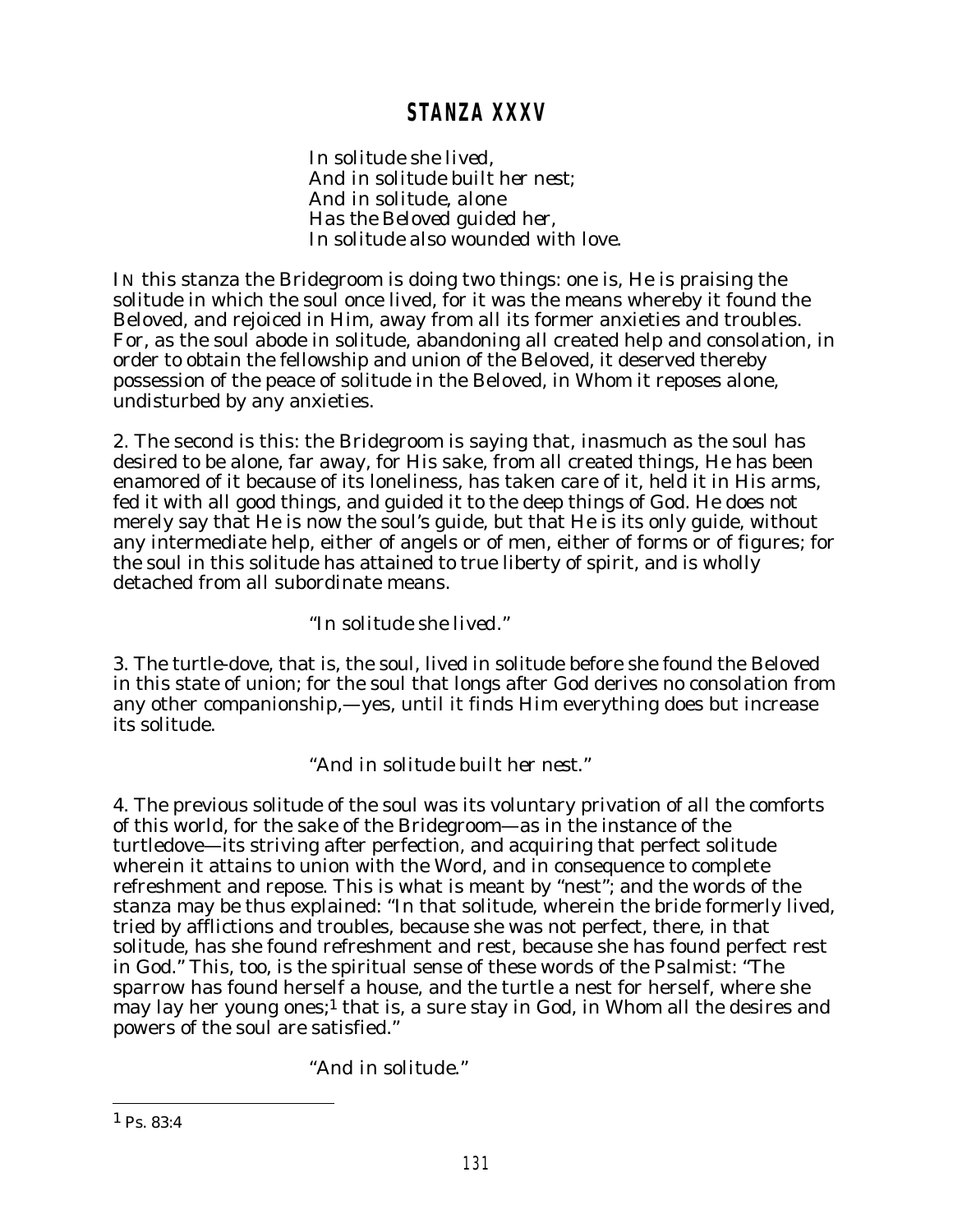5. In the solitude of perfect detachment from all things, wherein it lives alone with God—there He guides it, moves it, and elevates it to divine things. He guides the understanding in the perception of divine things, because it is now detached from all strange and contrary knowledge, and is alone. He moves the will freely to love Himself, because it is now alone, disencumbered from all other affections. He fills the memory with divine knowledge, because that also is now alone, emptied of all imaginations and fancies. For the instant the soul clears and empties its faculties of all earthly objects, and from attachments to higher things, keeping them in solitude, God immediately fills them with the invisible and divine; it being God Himself Who guides it in this solitude. St. Paul says of the perfect, that they "are led by the Spirit of God,"1 and that is the same as saying "In solitude has He guided her."

# *"Alone has the Beloved guided her."*

6. That is, the Beloved not only guides the soul in its solitude, but it is He alone Who works in it directly and immediately. It is of the nature of the soul's union with God in the spiritual marriage that God works directly, and communicates Himself immediately, not by the ministry of angels or by the help of natural capacities. For the exterior and interior senses, all created things, and even the soul itself, contribute very little towards the reception of those great supernatural favors which God bestows in this state; indeed, inasmuch as they do not fall within the cognizance of natural efforts, ability and application, God effects them alone.

7. The reason is, that He finds the soul alone in its solitude, and therefore will not give it another companion, nor will He entrust His work to any other than Himself.

8. There is a certain fitness in this; for the soul having abandoned all things, and passed through all the ordinary means, rising above them to God, God Himself becomes the guide, and the way to Himself. The soul in solitude, detached from all things, having now ascended above all things, nothing now can profit or help it to ascend higher except the Bridegroom Word Himself, Who, because enamored of the bride, will Himself alone bestow these graces on the soul. And so He says:

*"In solitude also wounded with love."*

9. That is, the love of the bride; for the Bridegroom not only loves greatly the solitude of the soul, but is also wounded with love of her, because the soul would abide in solitude and detachment, on account of its being itself wounded with love of Him. He will not, therefore, leave it alone; for being wounded with love because of the soul's solitude on His account, and seeing that nothing else can satisfy it, He comes Himself to be alone its guide, drawing it to, and absorbing it in, Himself. But He would not have done so if He had not found it in this spiritual solitude.

NOTE

 $1$  Rom.  $8:14$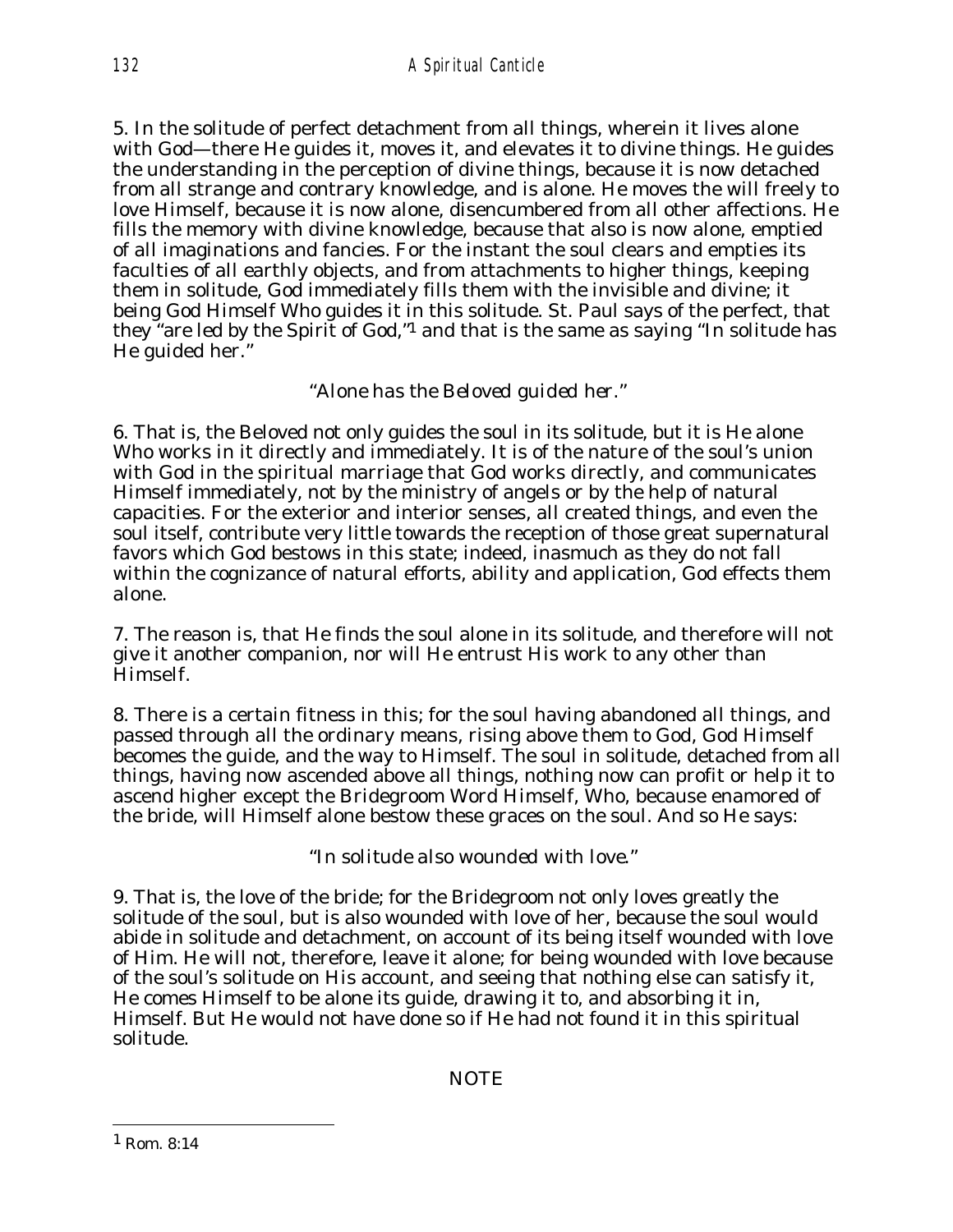IT is a strange characteristic of persons in love that they take a much greater pleasure in their loneliness than in the company of others. For if they meet together in the presence of others with whom they need have no intercourse, and from whom they have nothing to conceal, and if those others neither address them nor interfere with them, yet the very fact of their presence is sufficient to rob the lovers of all pleasure in their meeting. The cause of this lies in the fact that love is the union of two persons, who will not communicate with each other if they are not alone. And now the soul, having reached the summit of perfection, and liberty of spirit in God, all the resistance and contradictions of the flesh being subdued, has no other occupation or employment than indulgence in the joys of its intimate love of the Bridegroom. It is written of holy Tobit, after the trials of his life were over, that God restored his sight, and that "the rest of his life was in joy."1 So is it with the perfect soul, it rejoices in the blessings that surround it.

2. The prophet Isaiah says of the soul which, having been tried in the works of perfection has arrived at the goal desired: "Your light shall arise up in darkness, and your darkness shall be as the noonday. And the Lord will give you rest always, and will fill your soul with brightness, and deliver your bones, and you shall be as a watered garden and as a fountain of water whose waters shall not fail. And the deserts of the world shall be built in you: you shall raise up the foundations of generation and generation; and you shall be called the builder of the hedges, turning the paths into rest. If you turn away your foot from the Sabbath, from doing your will in My holy day, and call the Sabbath delicate, and the Holy of our Lord glorious, and glorify Him while you do not your own ways, and your will be not found, to speak a word: then shall you be delighted in the Lord, and I will lift you up above the heights of the earth, and will feed you with the inheritance of Jacob your father,"2 Who is God Himself. The soul, therefore, has nothing else to do now but to rejoice in the delights of this pasture, and one thing only to desire—the perfect fruition of it in everlasting life. Thus, in the next and the following stanzas it implores the Beloved to admit it into this beatific pasture in the clear vision of God, and says:

<sup>1</sup> Tob. 14:4  $2$  Isa. 58:10-14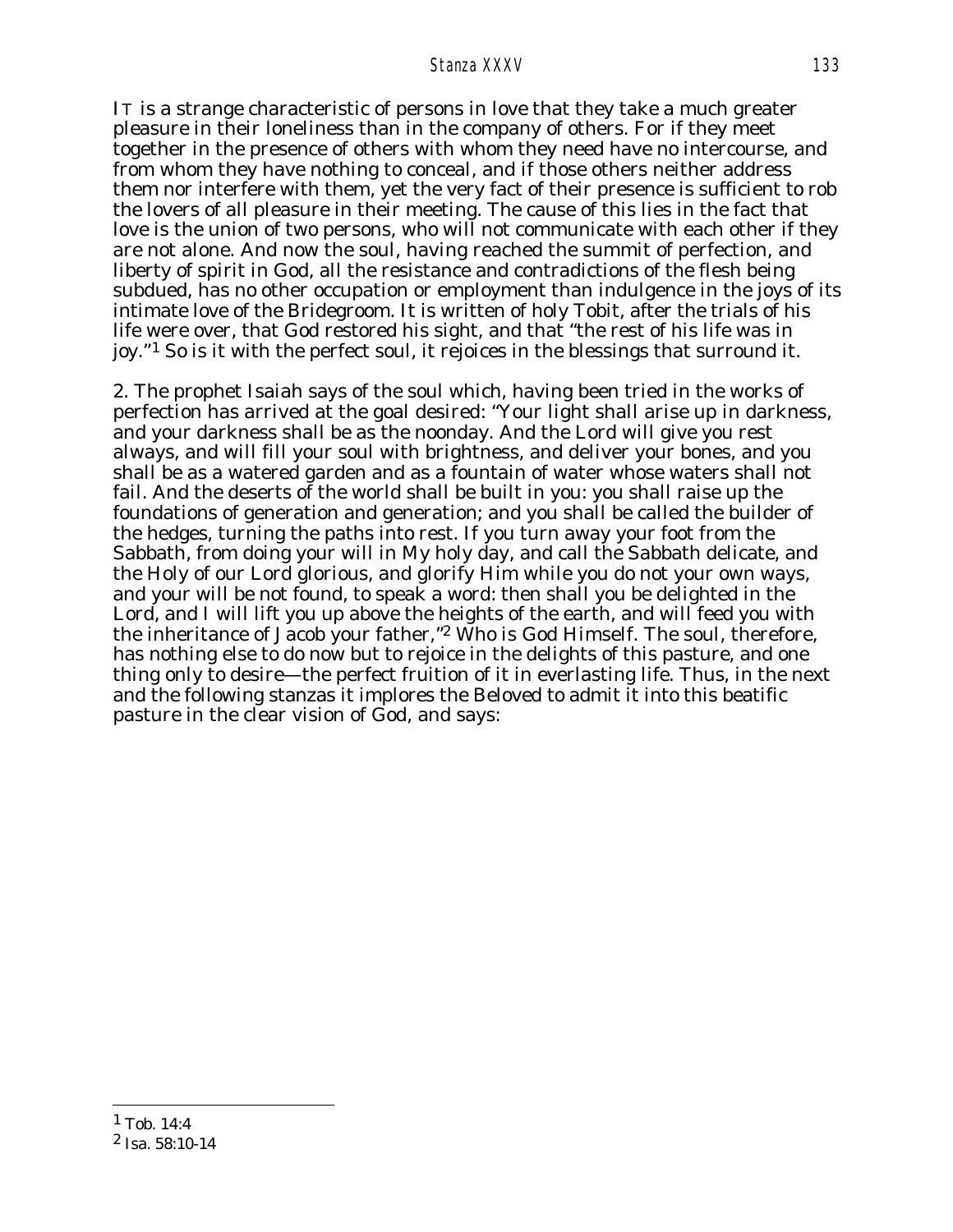# *STANZA XXXVI*

# THE BRIDE

*Let us rejoice, O my Beloved, Let us go forth to see ourselves in Your beauty, To the mountain and the hill, Where the pure water flows: Let us enter into the heart of the thicket.*

THE perfect union of love between itself and God being now effected, the soul longs to occupy itself with those things that belong to love. It is the soul which is now speaking, making three petitions to the Beloved. In the first place, it asks for the joy and sweetness of love, saying, "Let us rejoice." In the second place, it prays to be made like Him, saying, "Let us go forth to see ourselves in Your beauty." In the third place, it begs to be admitted to the knowledge of His secrets, saying, "Let us enter into the heart of the thicket."

### *"Let us rejoice, O my Beloved."*

2. That is, in the sweetness of our love; not only in that sweetness of ordinary union, but also in that which flows from active and affective love, whether in the will by an act of affection, or outwardly in good works which tend to the service of the Beloved. For love, as I have said, where it is firmly rooted, ever runs after those joys and delights which are the acts of exterior and interior love. All this the soul does that it may be made like to the Beloved.

*"Let us go forth to see ourselves in Your beauty."*

3. "Let us so act, that, by the practice of this love, we may come to see ourselves in Your beauty in everlasting life." That is: "Let me be so transformed in Your beauty, that, being alike in beauty, we may see ourselves both in Your beauty; having Your beauty, so that, one beholding the other, each may see his own beauty in the other, the beauty of both being Yours only, and mine absorbed in it. And thus I shall see You in Your beauty, and myself in Your beauty, and You shall see me in Your beauty; and I shall see myself in You in Your beauty, and You Yourself in me in Your beauty; so shall I seem to be Yourself in Your beauty, and You myself in Your beauty; my beauty shall be Yours, Yours shall be mine, and I shall be You in it, and You myself in Your own beauty; for Your beauty will be my beauty, and so we shall see, each the other, in Your beauty."

4. This is the adoption of the sons of God, who may truly say what the Son Himself says to the Eternal Father: "All My things are Yours, and Yours are Mine,"1 He by essence, being the Son of God by nature, we by participation, being sons by adoption. This He says not for Himself only, Who is the Head, but for the whole mystical body, which is the Church. For the Church will share in the very beauty of the Bridegroom in the day of her triumph, when she shall see God face to face.

<sup>1</sup> John 17:10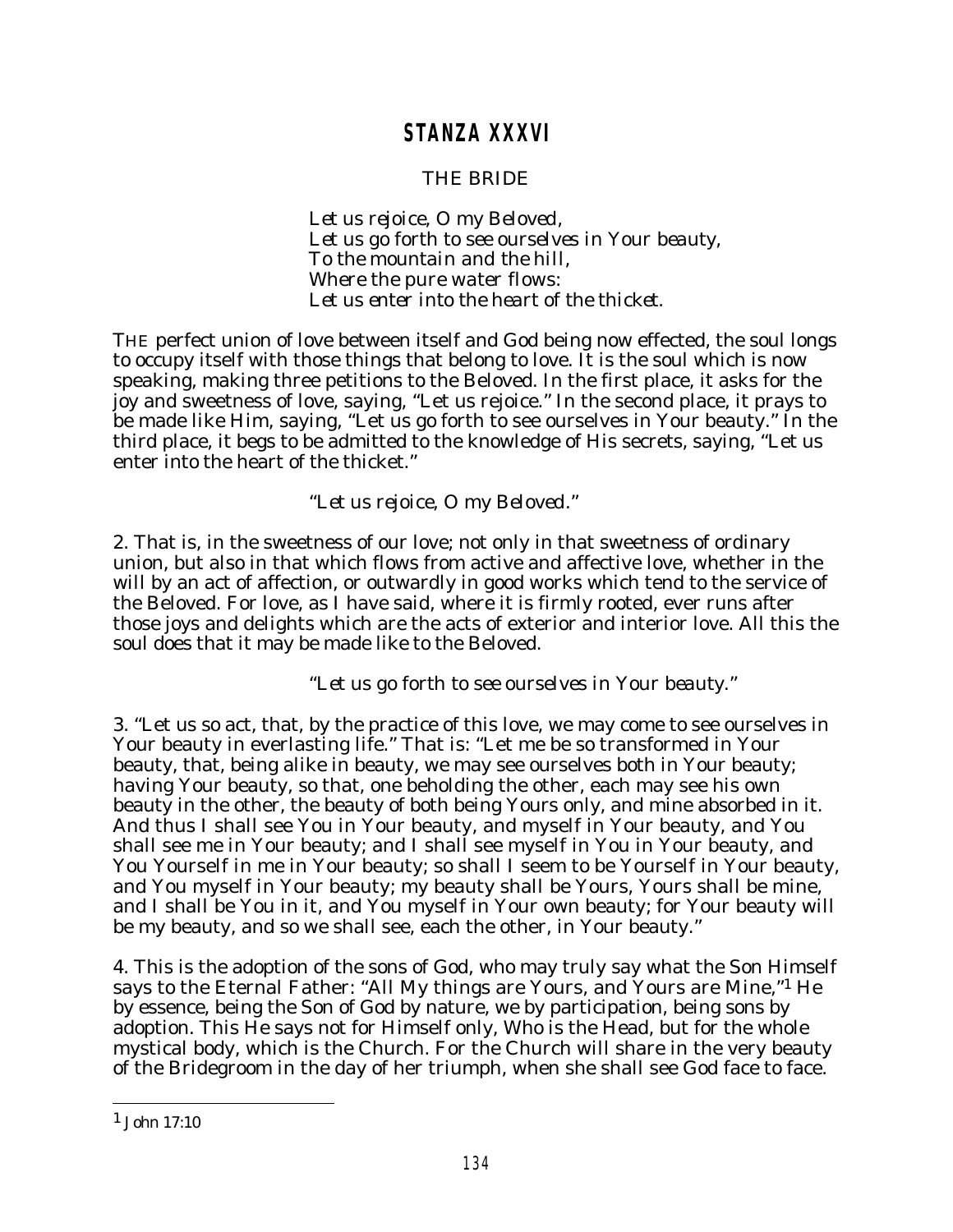And this is the vision which the soul prays that the Bridegroom and itself may go in His beauty to see.

## *"To the mountain and the hill."*

5. That is, to the morning and essential knowledge of God,1 which is knowledge in the Divine Word, Who, because He is so high, is here signified by "the mountain." Thus Isaiah says, calling upon men to know the Son of God: "Come, and let us go up to the mountain of our Lord";2 and before: "In the last days the mountain of the house of the Lord shall be prepared."3

### *"And to the hill."*

6. That is, to the evening knowledge of God, to the knowledge of Him in His creatures, in His works, and in His marvelous laws. This is signified by the expression "hill," because it is a kind of knowledge lower than the other. The soul prays for both when it says "to the mountain and the hill."

7. When the soul says, "Let us go forth to see ourselves in Your beauty to the mountain," its meaning is, "Transform me, and make me like the beauty of the Divine Wisdom, the Word, the Son of God." When it says "to the hill," the meaning is, "Instruct me in the beauty of this lower knowledge, which is manifest in Your creatures and mysterious works." This also is the beauty of the Son of God, with which the soul desires to shine.

8. But the soul cannot see itself in the beauty of God if it is not transformed in His wisdom, wherein all things are seen and possessed, whether in heaven or in earth. It was to this mountain and to this hill the bride longed to come when she said, "I will go to the mountain of myrrh, and to the hill of frankincense."4 The mountain of myrrh is the clear vision of God, and the hill of frankincense the knowledge of Him in His works, for the myrrh on the mountain is of a higher order than the incense on the hill.

### *"Where the pure water flows."*

9. This is the wisdom and knowledge of God, which cleanse the understanding, and detach it from all accidents and fancies, and which clear it of the mist of ignorance. The soul is ever influenced by this desire of perfectly and clearly understanding the divine verities, and the more it loves the more it desires to penetrate them, and hence the third petition which it makes:

*"Let us enter into the heart of the thicket;"*

10. Into the depths of God's marvelous works and profound judgments. Such is

<sup>1</sup> St. Augustine, 'De Genesi ad Litt.' iv., xxiv. (and elsewhere) and the scholastics (St. Thomas, 'S. Th.' I. lviii. 7) distinguish between the 'morning knowledge' whereby angels and saints know created things by seeing the Divine Word, and 'evening knowledge' where they derive their knowledge from the created things themselves.

 $2$  Isa. 2:3

<sup>3</sup> Isa. 2:2

<sup>4</sup> Cant. 4:6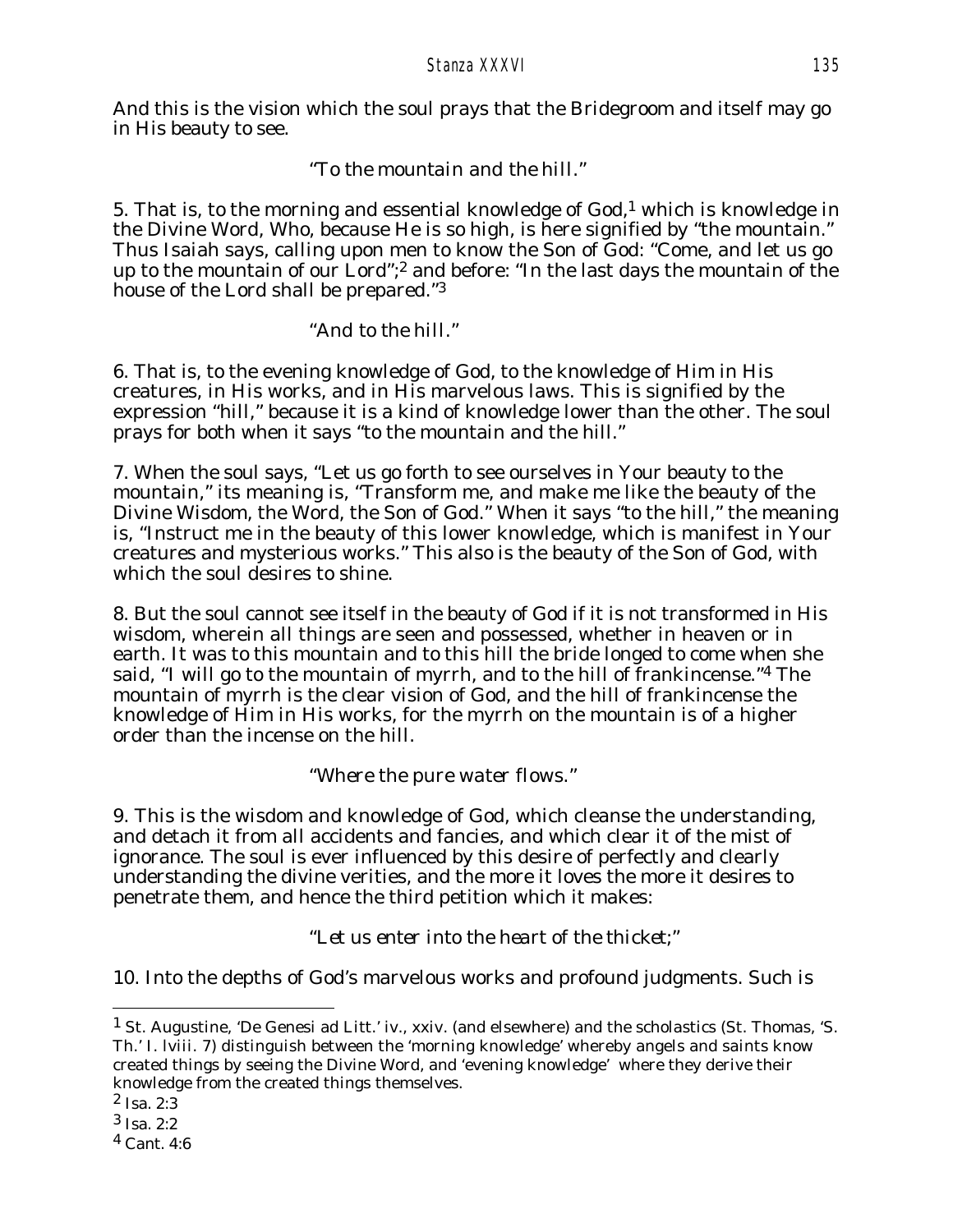their multitude and variety, that they may be called a thicket. They are so full of wisdom and mystery, that we may not only call them a thicket, but we may even apply to them the words of David: "The mountain of God is a rich mountain, a mountain curdled as cheese, a rich mountain."1 The thicket of the wisdom and knowledge of God is so deep, and so immense, that the soul, however much it knows of it, can always penetrate further within it, because it is so immense and so incomprehensible. "O the depth," cries out the Apostle, "of the riches of the wisdom and of the knowledge of God! How incomprehensible are His judgments, and how unsearchable His ways!"2

11. But the soul longs to enter this thicket and incomprehensibility of His judgments, for it is moved by that longing for a deeper knowledge of them. That knowledge is an inestimable delight, transcending all understanding. David, speaking of the sweetness of them, says: "The judgments of our Lord are true, justified in themselves, to be desired above gold and many precious stones, and sweeter than honey and the honey-comb. For Your servant keeps them."3 The soul therefore earnestly longs to be engulfed in His judgments, and to have a deeper knowledge of them, and for that end would esteem it a joy and great consolation to endure all sufferings and afflictions in the world, and whatever else might help it to that end, however hard and painful it might be; it would gladly pass through the agonies of death to enter deeper into God.

12. Hence, also, the thicket, which the soul desires to enter, may be fittingly understood as signifying the great and many trials and tribulations which the soul longs for, because suffering is most sweet and most profitable to it, inasmuch as it is the way by which it enters more and more into the thicket of the delicious wisdom of God. The most pure suffering leads to the most pure and the deepest knowledge, and consequently to the purest and highest joy, for that is the issue of the deepest knowledge. Thus, the soul, not satisfied with ordinary suffering, says, "Let us enter into the heart of the thicket," even the anguish of death, that I may see God.

13. Job, desiring to suffer that he might see God, thus speaks "Who will grant that my request may come, and that God may give me what I look for? And that He that has begun may destroy me, that He may let loose His hand and cut me off? And that this may be my comfort, that afflicting me with sorrow, He spare not."<sup>4</sup> O that men would understand how impossible it is to enter the thicket, the manifold riches of the wisdom of God, without entering into the thicket of manifold suffering making it the desire and consolation of the soul; and how that the soul which really longs for the divine wisdom longs first of all for the sufferings of the Cross, that it may enter in.

14. For this cause it was that St. Paul admonished the Ephesians not to faint in their tribulations, but to take courage: "That being rooted and founded in charity, you may be able to comprehend with all the saints what is the breadth, and length, and height, and depth; to know also the charity of Christ, which

3 Ps. 18:10-12

 $1$  Ps. 67:16

<sup>2</sup> Rom. 11:33

<sup>4</sup> Job 6:8-10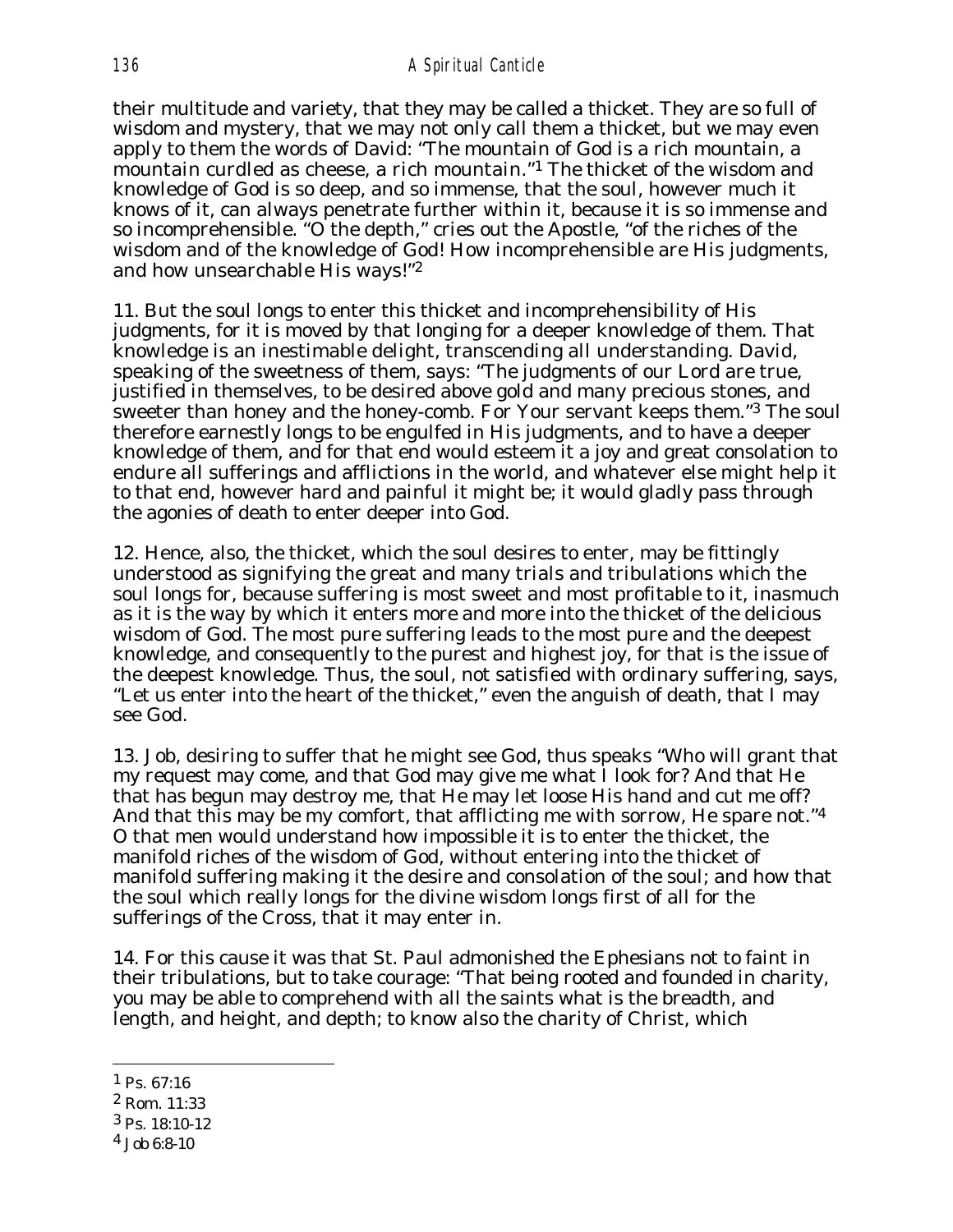surpasses all knowledge, that you may be filled to all the fullness of God."1 The gate by which we enter into the riches of the knowledge of God is the Cross; and that gate is narrow. They who desire to enter in that way are few, while those who desire the joys that come by it are many.

#### NOTE

ONE of the principal reasons why the soul desires to be released and to be with Christ is that it may see Him face to face, and penetrate to the depths of His ways and the eternal mysteries of His incarnation, which is not the least part of its blessedness; for in the Gospel of St. John He, addressing the Father, said: "Now this is eternal life: that they may know You, the only true God, and Jesus Christ Whom You have sent."<sup>2</sup> As the first act of a person who has taken a long journey is to see and converse with him whom he was in search of, so the first thing which the soul desires, when it has attained to the beatific vision, is to know and enjoy the deep secrets and mysteries of the incarnation and the ancient ways of God depending on them. Thus the soul, having said that it longed to see itself in the beauty of God, sings as in the following stanza:

<sup>1</sup> Eph. 3:17-19 2 John 17:3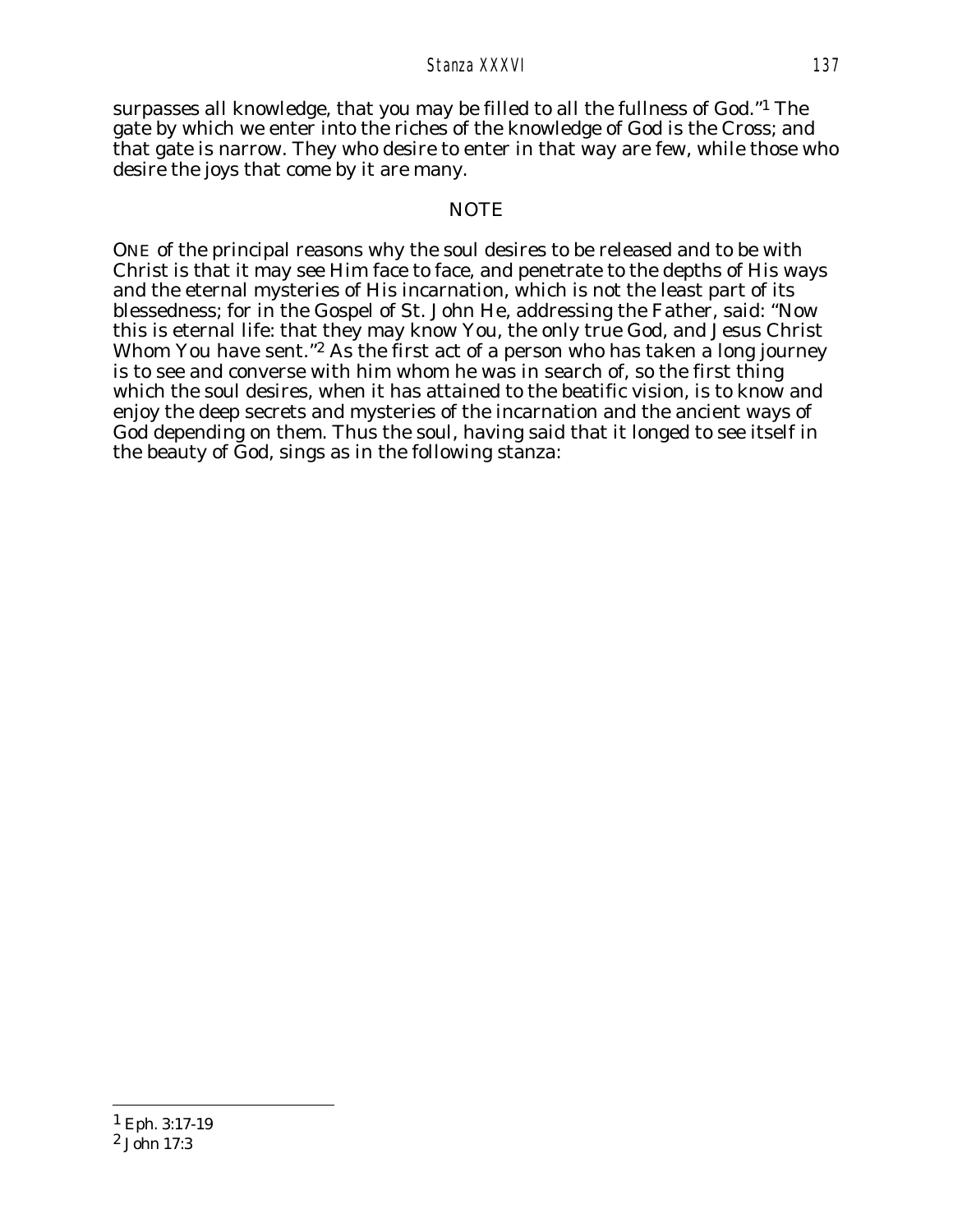## *STANZA XXXVII*

*We shall go at once To the deep caverns of the rock Which are all secret; There we shall enter in, And taste of the new wine of the pomegranate.*

ONE of the reasons which most influence the soul to desire to enter into the "thicket" of the wisdom of God, and to have a more intimate knowledge of the beauty of the divine wisdom, is, as I have said, that it may unite the understanding with God in the knowledge of the mysteries of the Incarnation, as of all His works the highest and most full of sweetness, and the most delicious knowledge. And here the bride therefore says, that after she has entered in within the divine wisdom—that is, the spiritual marriage, which is now and will be in glory, seeing God face to face—her soul united with the divine wisdom, the Son of God, she will then understand the deep mysteries of God and Man, which are the highest wisdom hidden in God. They, that is, the bride and the Bridegroom, will enter in—the soul engulfed and absorbed—and both together will have the fruition of the joy which springs from the knowledge of mysteries, and attributes and power of God which are revealed in those mysteries, such as His justice, His mercy, wisdom, power, and love.

#### *"We shall go at once to the deep caverns of the rock."*

2. "This rock is Christ," as we learn from St. Paul.1 The deep caverns of the rock are the deep mysteries of the wisdom of God in Christ, in the hypostatical union of the human nature with the Divine Word, and in the correspondence with it of the union of man with God, and in the agreement of God's justice and mercy in the salvation of mankind, in the manifestation of His judgments. And because His judgments are so high and so deep, they are here fittingly called "deep caverns"; deep because of the depth of His mysteries, and caverns because of the depth of His wisdom in them. For as caverns are deep, with many windings, so each mystery of Christ is of deepest wisdom, and has many windings of His secret judgments of predestination and foreknowledge with respect to men.

3. Notwithstanding the marvelous mysteries which holy doctors have discovered, and holy souls have understood in this life, many more remain behind. There are in Christ great depths to be fathomed, for He is a rich mine, with many recesses full of treasures, and however deeply we may descend we shall never reach the end, for in every recess new veins of new treasures abound in all directions: "In Whom," according to the Apostle, "are hid all the treasures of wisdom and knowledge."2 But the soul cannot reach these hidden treasures unless it first passes through the thicket of interior and exterior suffering: for even such knowledge of the mysteries of Christ as is possible in this life cannot be had without great sufferings, and without many intellectual and moral gifts, and

 $1 \text{ }$  1 Cor. 10:4

<sup>2</sup> Col. 2:3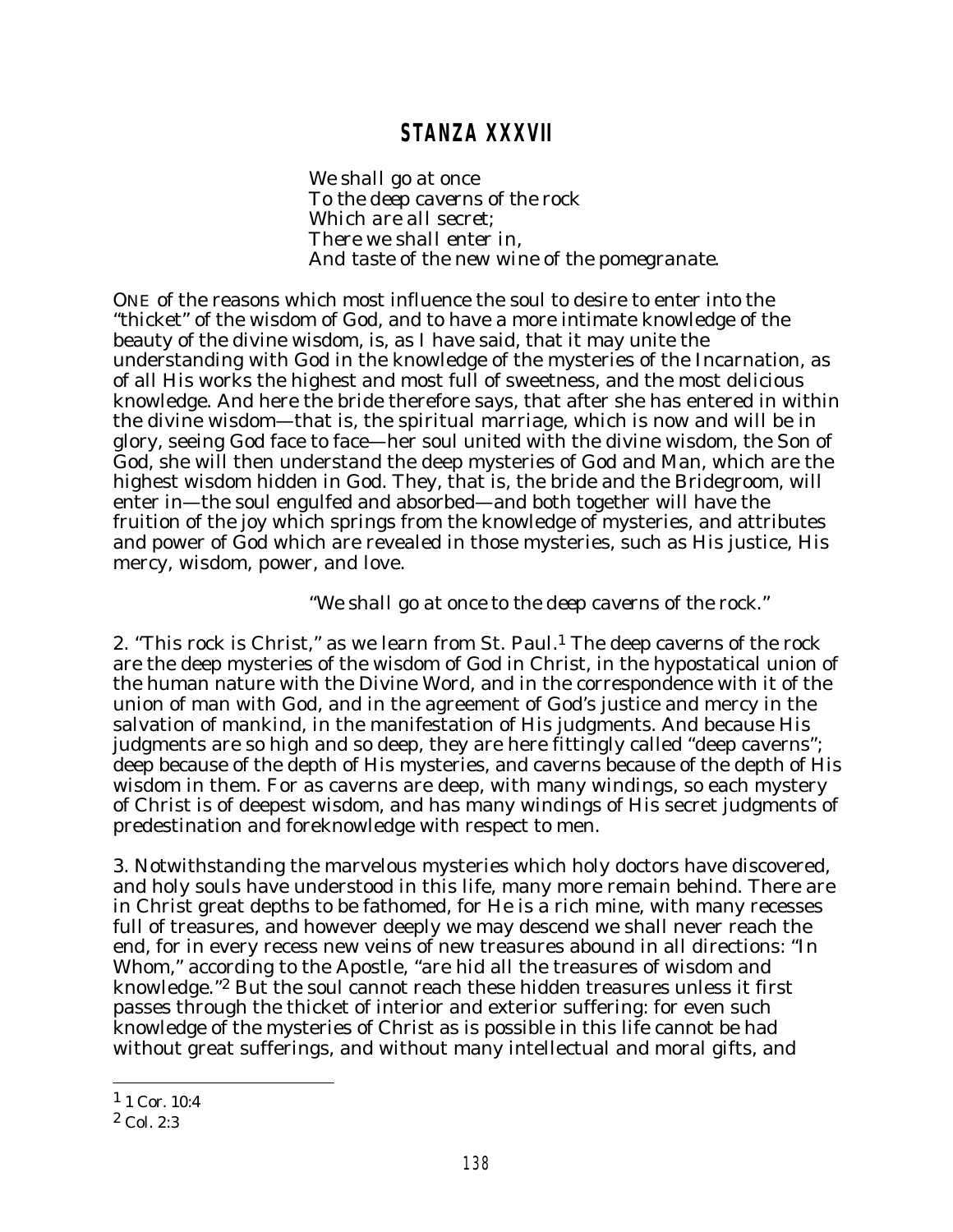without previous spiritual exercises; for all these gifts are far inferior to this knowledge of the mysteries of Christ, being only a preparation for it.

4. Thus God said to Moses, when he asked to see His glory, "Man shall not see Me and live." God, however, said that He would show him all that could be revealed in this life; and so He set Moses "in a hole of the rock," which is Christ, where he might see His "back parts";<sup>1</sup> that is, He made him understand the mysteries of the Sacred Humanity.

5. The soul longs to enter in earnest into these caverns of Christ, that it may be absorbed, transformed, and inebriated in the love and knowledge of His mysteries, hiding itself in the bosom of the Beloved. It is into these caverns that He invites the bride, in the Canticle, to enter, saying: "Arise, My love, My beautiful one, and come; My dove in the clefts of the rock, in the hollow places of the wall."2 These clefts of the rock are the caverns of which we are here speaking, and to which the bride refers, saying:

### *"And there we shall enter in."*

6. That is, in the knowledge of the divine mysteries. The bride does not say "I will enter" alone, which seems the most fitting—seeing that the Bridegroom has no need to enter in again—but "we will enter," that is, the Bridegroom and the bride, to show that this is not the work of the bride, but of the Bridegroom with her. Moreover, inasmuch as God and the soul are now united in the state of spiritual marriage, the soul does nothing of itself without God. To say "we will enter," is as much as to say, "there shall we transform ourselves"—that is, "I shall be transformed in You through the love of Your divine and sweet judgments": for in the knowledge of the predestination of the just and in the foresight of the wicked, wherein the Father prevented the just in the benedictions of His sweetness in Jesus Christ His Son, the soul is transformed in a most exalted and perfect way in the love of God according to this knowledge, giving thanks to the Father, and loving Him again and again with great sweetness and delight, for the sake of Jesus Christ His Son. This the soul does in union with Christ and together with Him. The delight flowing from this act of praise is ineffably sweet, and the soul speaks of it in the words that follow:

### *"And taste of the new wine of the pomegranates."*

7. The pomegranates here are the mysteries of Christ and the judgments of the wisdom of God; His power and attributes, the knowledge of which we have from these mysteries; and they are infinite. For as pomegranates have many grains in their round orb, so in each one of the attributes and judgments and power of God is a multitude of admirable arrangements and marvelous works contained within the sphere of power and mystery, appertaining to those works. Consider the round form of the pomegranate; for each pomegranate signifies some one power and attribute of God, which power or attribute is God Himself, symbolized here by the circular figure, which has neither beginning not end. It was in the contemplation of the judgments and mysteries of the wisdom of God, which are

<sup>1</sup> Exod. 33:20-23

<sup>2</sup> Cant. 2:13,14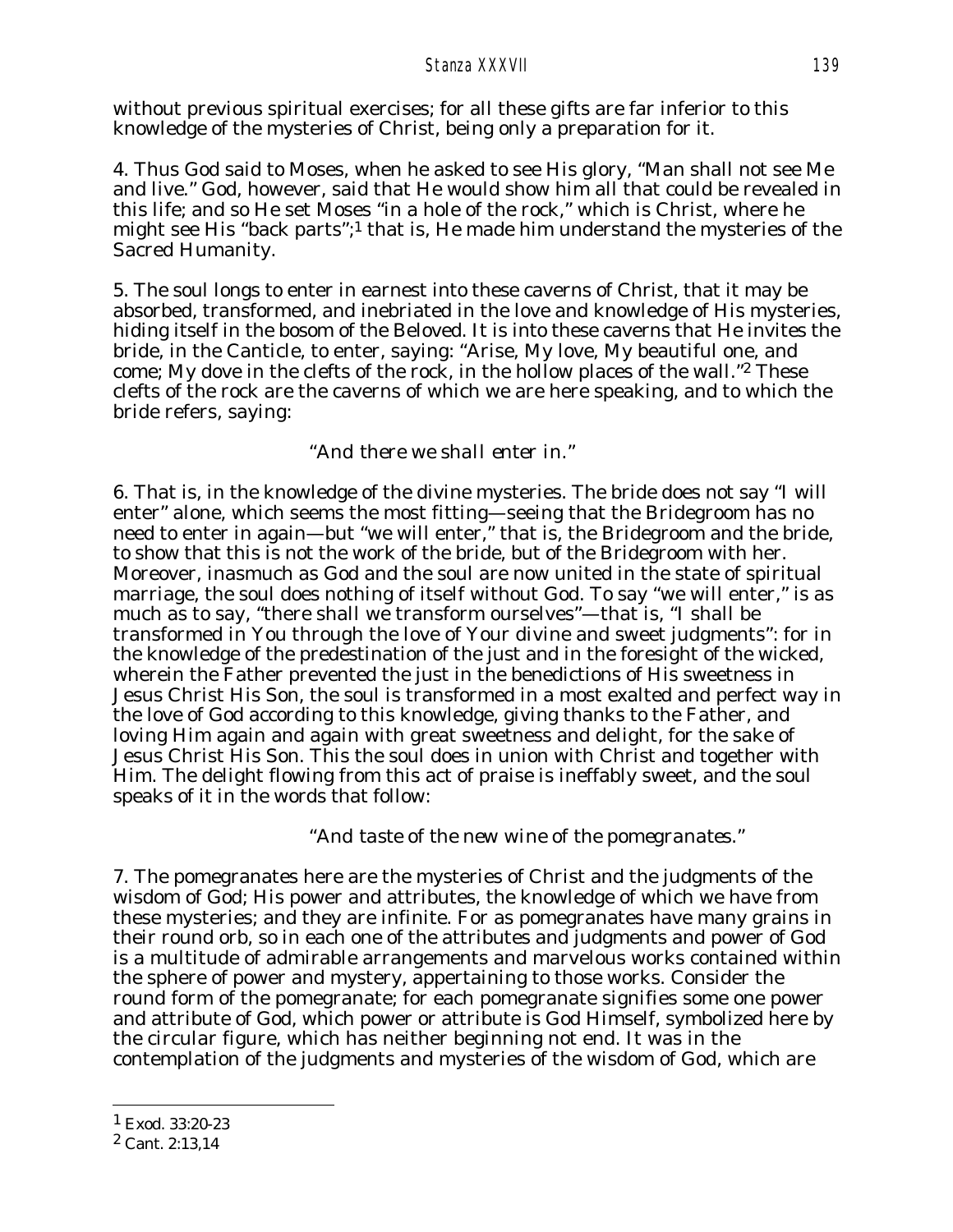infinite, that the bride said, "His belly is of ivory set with sapphires."1 The sapphires are the mysteries and judgments of the divine Wisdom, which is here signified by the "belly"—the sapphire being a precious stone of the color of the heavens when clear and serene.

8. The wine of the pomegranates which the bride says that she and the Bridegroom will taste is the fruition and joy of the love of God which overflows the soul in the understanding and knowledge of His mysteries. For as the many grains of the pomegranate pressed together give forth but one wine, so all the marvels and magnificence of God, infused into the soul, issue in but one fruition and joy of love, which is the drink of the Holy Spirit, and which the soul offers at once to God the Word, its Bridegroom, with great tenderness of love.

9. This divine drink the bride promised to the Bridegroom if He would lead her into this deep knowledge: "There You shall teach me," says the bride, "and I will give You a cup of spiced wine, and new wine of my pomegranates."2 The soul calls them "my pomegranates," though they are God's Who had given them to it, and the soul offers them to God as if they were its own, saying, "We will taste of the wine of the pomegranates"; for when He states it He gives it to the soul to taste, and when the soul tastes it, the soul gives it back to Him, and thus it is that both taste it together.

### NOTE

IN the two previous stanzas the bride sung of those good things which the Bridegroom is to give her in everlasting bliss, namely, her transformation in the beauty of created and uncreated wisdom, and also in the beauty of the union of the Word with flesh, wherein she shall behold His face as well as His back. Accordingly two things are set before us in the following stanza. The first is the way in which the soul tastes of the divine wine of the pomegranates; the second is the soul's putting before the Bridegroom the glory of its predestination. And though these two things are spoken of separately, one after the other, they are both involved in the one essential glory of the soul.

<sup>1</sup> Cant. 5:14

<sup>2</sup> Cant. 8:2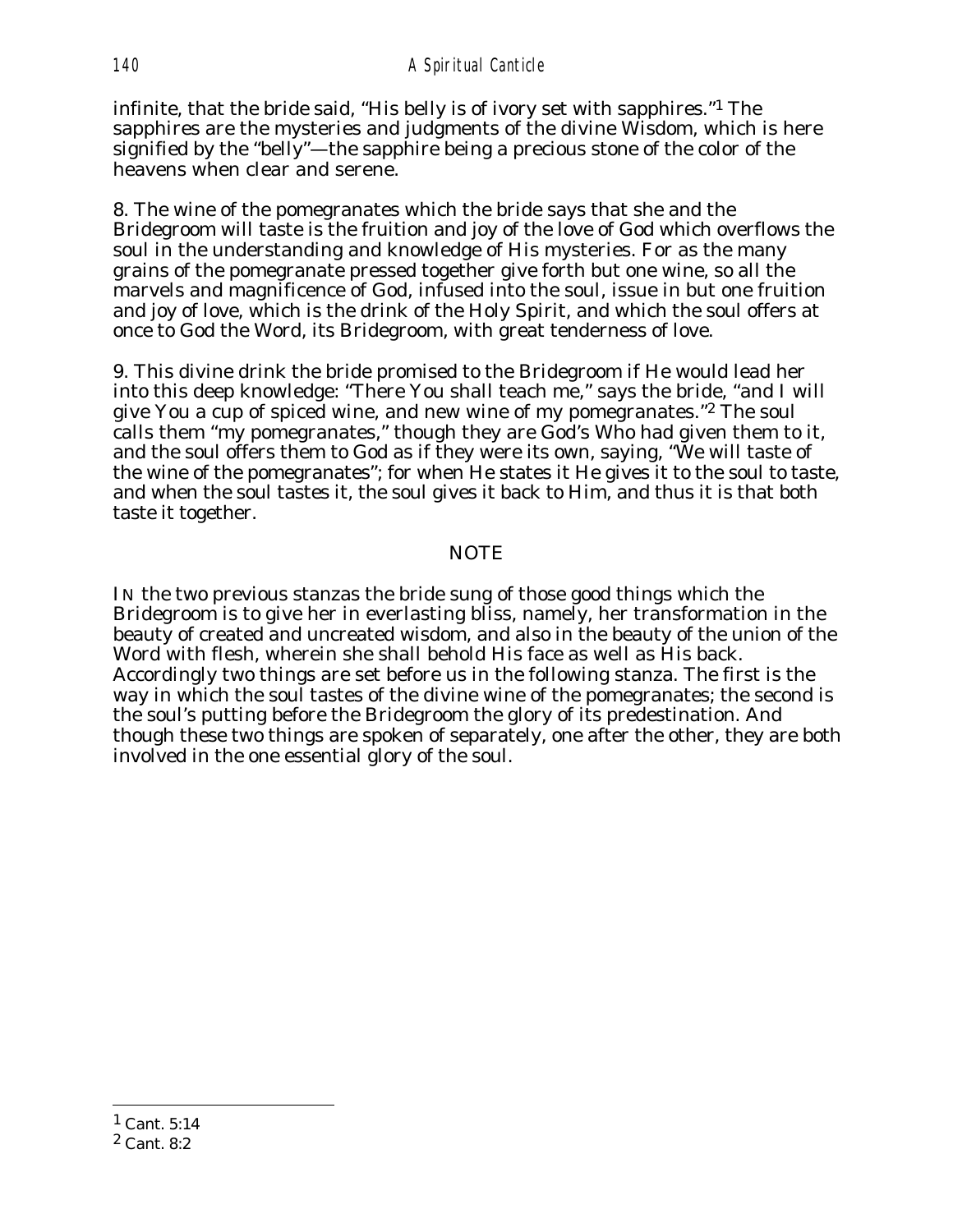# *STANZA XXXVIII*

*There you will show me That which my soul desired; And there You will give at once, O You, my life, That which You gave me the other day.*

THE reason why the soul longed to enter the caverns was that it might attain to the consummation of the love of God, the object of its continual desires; that is, that it might love God with the pureness and perfection with which He has loved it, so that it might thereby requite His love. Hence in the present stanza the bride says to the Bridegroom that He will there show her what she had always aimed at in all her actions, namely, that He would show her how to love Him perfectly, as He has loved her. And, secondly, that He will give her that essential glory for which He has predestined her from the day of His eternity.

#### *"There You will show me That which my soul desired."*

2. That which the soul aims at is equality in love with God, the object of its natural and supernatural desire. He who loves cannot be satisfied if he does not feel that he loves as much as he is loved. And when the soul sees that in the transformation in God, such as is possible in this life, notwithstanding the immensity of its love, it cannot equal the perfection of that love with which God loves it, it desires the clear transformation of glory in which it shall equal the perfection of love with which it is itself beloved of God; it desires, I say, the clear transformation of glory in which it shall equal His love.

3. For though in this high state, which the soul reaches on earth, there is a real union of the will, yet it cannot reach that perfection and strength of love which it will possess in the union of glory; seeing that then, according to the Apostle, the soul will know God as it is known of Him: "Then I shall know even as I am known."1 That is, "I shall then love God even as I am loved by Him." For as the understanding of the soul will then be the understanding of God, and its will the will of God, so its love will also be His love. Though in heaven the will of the soul is not destroyed, it is so intimately united with the power of the will of God, Who loves it, that it loves Him as strongly and as perfectly as it is loved of Him; both wills being united in one sole will and one sole love of God.

4. Thus the soul loves God with the will and strength of God Himself, being made one with that very strength of love with which itself is loved of God. This strength is of the Holy Spirit, in Whom the soul is there transformed. He is given to the soul to strengthen its love; ministering to it, and supplying in it, because of its transformation in glory, that which is defective in it. In the perfect transformation, also, of the state of spiritual marriage, such as is possible on earth, in which the soul is all clothed in grace, the soul loves in a certain way in

<sup>1</sup> 1 Cor. 13:12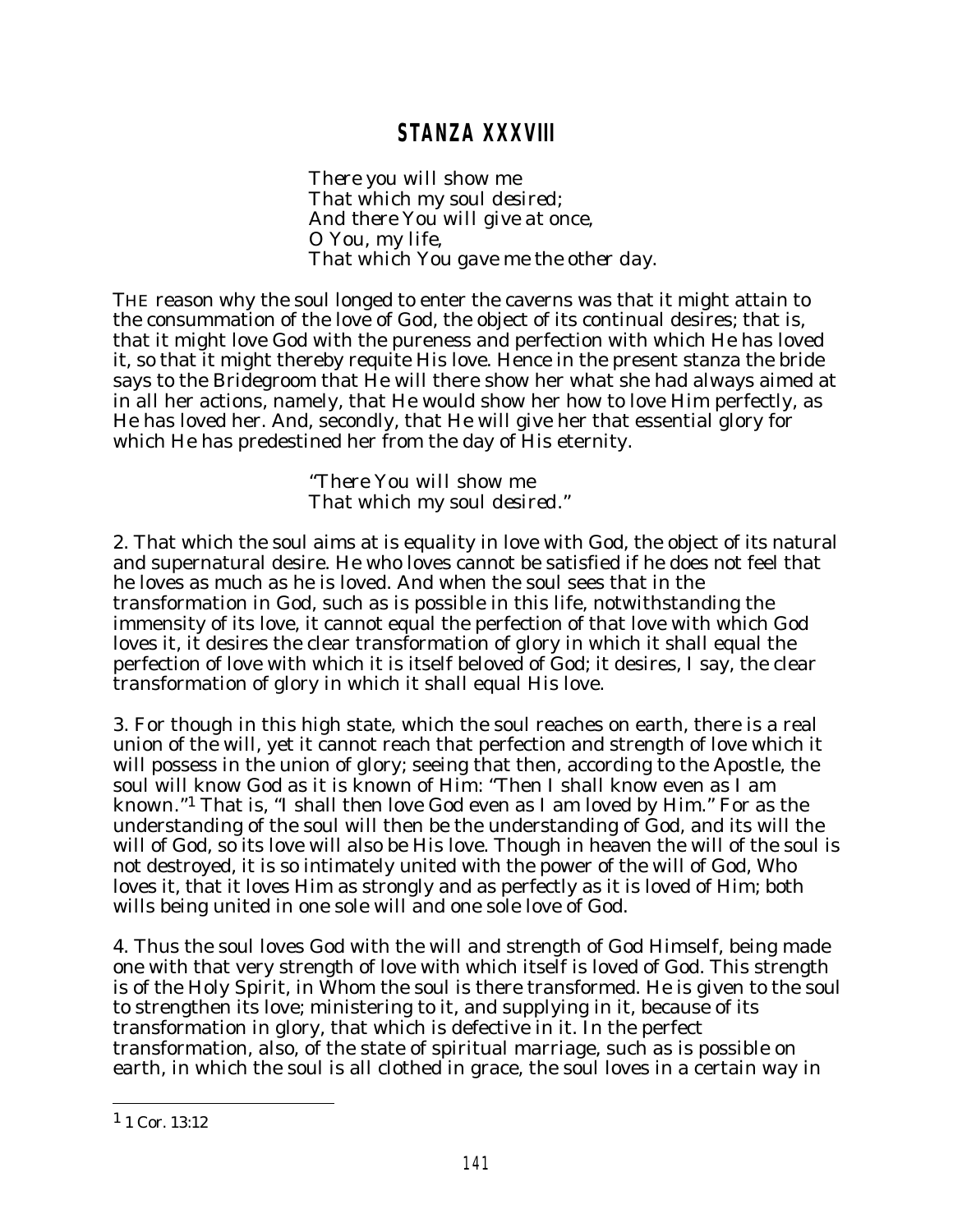the Holy Spirit, Who is given to it in that transformation.

5. We are to observe here that the bride does not say, "There will You give me Your love," though that is true—for that means only that God will love her—but that He will there show her how she is to love Him with that perfection at which she aims, because there in giving her His love He will at the same time show her how to love Him as He loves her. For God not only teaches the soul to love Himself purely, with a disinterested love, as He has loved us, but He also enables it to love Him with that strength with which He loves the soul, transforming it in His love, wherein He bestows upon it His own power, so that it may love Him. It is as if He put an instrument in its hand, taught it the use thereof, and played upon it together with the soul. This is showing the soul how it is to love, and at the same time endowing it with the capacity of loving.

6. The soul is not satisfied until it reaches this point, neither would it be satisfied even in heaven, unless it felt, as St. Thomas teaches, $1$  that it loved God as much as it is loved of Him. And as I said of the state of spiritual marriage of which I am speaking, there is now at this time, though it cannot be that perfect love in glory, a certain vivid vision and likeness of that perfection, which is wholly indescribable.

> *"And there You will give me at once, O You my life, that which You gave me the other day."*

7. What He will give is the essential glory which consists in the vision of God. Before proceeding further it is requisite to solve a question which arises here, namely, Why is it, seeing that essential glory consists in the vision of God, and not in loving Him, the soul says that its longing is for His love, and not for the essential glory? Why is it that the soul begins the stanza with referring to His love, and then introduces the subject of the essential glory afterwards, as if it were something of less importance?

8. There are two reasons for this. The first is this: As the whole aim of the soul is love, the seat of which is in the will, the property of which is to give and not to receive—the property of the understanding, the subject of essential glory, being to receive and not to give—to the soul inebriated with love the first consideration is not the essential glory which God will bestow upon it, but the entire surrender of itself to Him in true love, without any regard to its own advantage.

9. The second reason is that the second object is included in the first, and has been taken for granted in the previous stanzas, it being impossible to attain to the perfect love of God without the perfect vision of Him. The question is solved by the first reason, for the soul renders to God by love that which is His due, but with the understanding it receives from Him and does not give.

10. I now resume the explanation of the stanza, and inquire what day is meant by the "other day," and what is it that God then gave the soul, and what that is which it prays to receive afterwards in glory? By "other day" is meant the day of the eternity of God, which is other than the day of time. In that day of eternity God predestined the soul to glory, and determined the degree of glory which He would give it and freely gave from the beginning before He created it. This now, in a

<sup>1</sup> 'Opusc de Beatitudine,' ch. 2.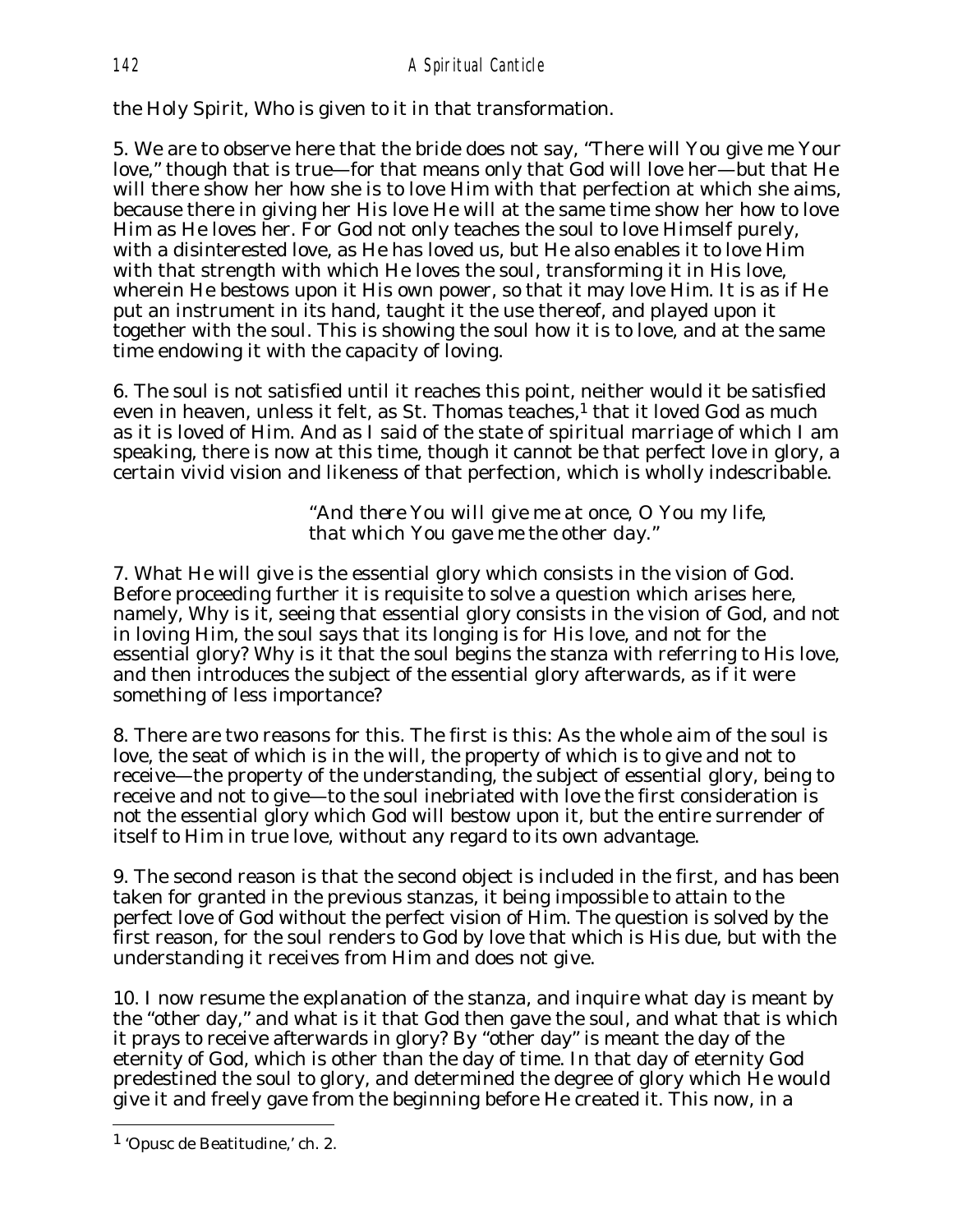manner, so truly belongs to the soul that no event or accident, high or low, can ever take it away, for the soul will enjoy for ever that for which God had predestined it from all eternity.

11. This is that which He gave it "the other day"; that which the soul longs now to possess visibly in glory. And what is that which He gave it? That what "eye has not seen nor ear has heard, neither has it ascended into the heart of man."<sup>1"</sup> The eye has not seen," says Isaiah, "O God, beside You, what things You have prepared for them that expect You."2 The soul has no word to describe it, so it says "what." It is in truth the vision of God, and as there is no expression by which we can explain what it is to see God, the soul says only "that which You gave me."

12. But that I may not leave the subject without saying something further concerning it, I will repeat what Christ has said of it in the Revelation of St. John, in many terms, phrases, and comparisons, because a single word once uttered cannot describe it, for there is much still unsaid, notwithstanding all that Christ has spoken at seven different times. "To him that overcomes," says He, "I will give to eat of the tree of life, which is in the paradise of My God."3 But as this does not perfectly describe it, He says again: "Be faithful to death; and I will give you the crown of life."4

13. This also is insufficient, and so He speaks again more obscurely, but explaining it more: "To him that overcomes I will give the hidden manna, and will give him a white counter, and on the counter a new name written which no man knows but he that receives it."5 And as even this is still insufficient, the Son of God speaks of great power and joy, saying: "He that shall overcome and keep My works to the end, I will give him power over the nations: and he shall rule them with a rod of iron, and as a vessel of the potter they shall be broken: as I also have received of My Father. And I will give him the morning star."6 Not satisfied with these words, He adds: "He that shall overcome shall thus be vested in white garments, and I will not put his name out of the book of life, and I will confess his name before My Father."7

14. Still, all this falls short. He speaks of it in words of unutterable majesty and grandeur: "He that shall overcome I will make Him a pillar in the temple of My God, and he shall go out no more; and I will write upon him the name of My God, and the name of the city of My God, the new Jerusalem which descends out of heaven from My God, and My new name."8 The seventh time He says: "He that shall overcome I will give to him to sit with Me in My throne: as I also have overcome, and sat with My Father in His throne. He that has an ear let him hear what the Spirit says to the Churches."9

- $2$  Isa. 64:4
- 3 Rev. 2:7
- 4 Rev. 2:10
- 5 Rev. 2:17
- 6 Rev. 2:26-28
- 7 Rev. 3:5
- 8 Rev. 3:12
- 9 Rev. 3:21,22

<sup>1</sup> 1 Cor. 2:9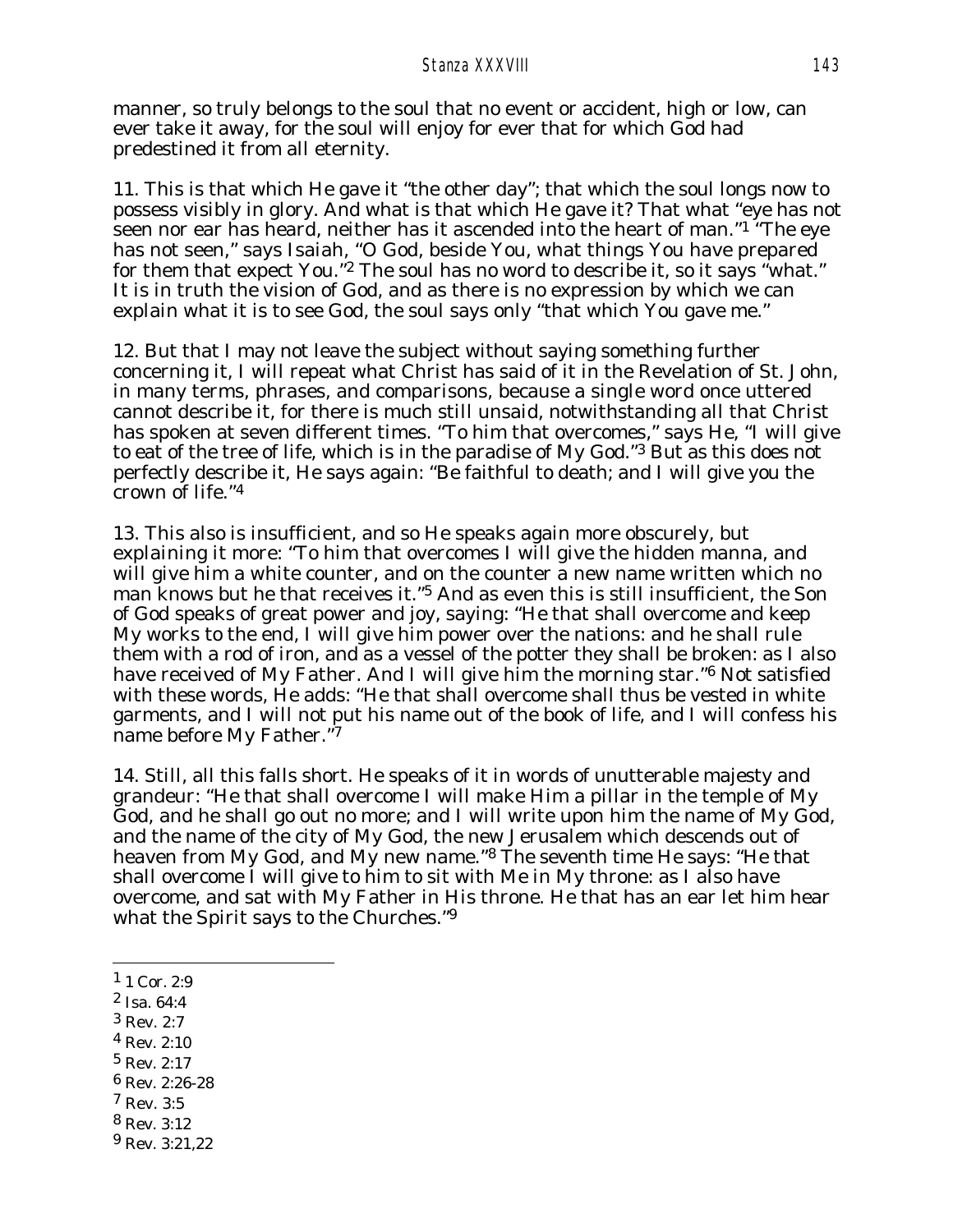15. These are the words of the Son of God; all of which tend to describe that which was given to the soul. The words correspond most accurately with it, but still they do not explain it, because it involves infinite good. The noblest expressions befit it, but none of them reach it, no, not all together.

16. Let us now see whether David has said anything of it. In one of the Psalms he says, "O how great is the multitude of your sweetness, O Lord, which You have hidden for them that fear You."<sup>1</sup> In another place he calls it a "torrent of pleasure," saying, "You shall make them drink of the torrent of Your pleasure."2 And as he did not consider this enough, he says again, "You have prevented him with blessings of sweetness."<sup>3</sup> The expression that rightly fits this "that" of the soul, namely, its predestined bliss, cannot be found. Let us, therefore, rest satisfied with what the soul has used in reference to it, and explain the words as follows:

### *"That which You gave me."*

17. That is, "That weight of glory to which You predestined me, O my Bridegroom, in the day of Your eternity, when it was Your good pleasure to decree my creation, You will then give me in my day of my betrothal and of my nuptials, in my day of the joy of my heart, when, released from the burden of the flesh, led into the deep caverns of Your bridal chamber and gloriously transformed in You, we drink the wine of the sweet pomegranates."

### NOTE

BUT inasmuch as the soul, in the state of spiritual marriage, of which I am now speaking, cannot but know something of this "that," seeing that because of its transformation in God something of it must be experienced by it, it will not omit to say something on the subject, the pledges and signs of which it is conscious of in itself, as it is written: "Who can withhold the words He has conceived?"4 Hence in the following stanza the soul says something of the fruition which it shall have in the beatific vision, explaining so far as it is possible the nature and the manner of it.

<sup>1</sup> Ps. 30:20

 $2$  Ps. 35:9

<sup>3</sup> Ps. 20:4

 $4$  Job  $4.2$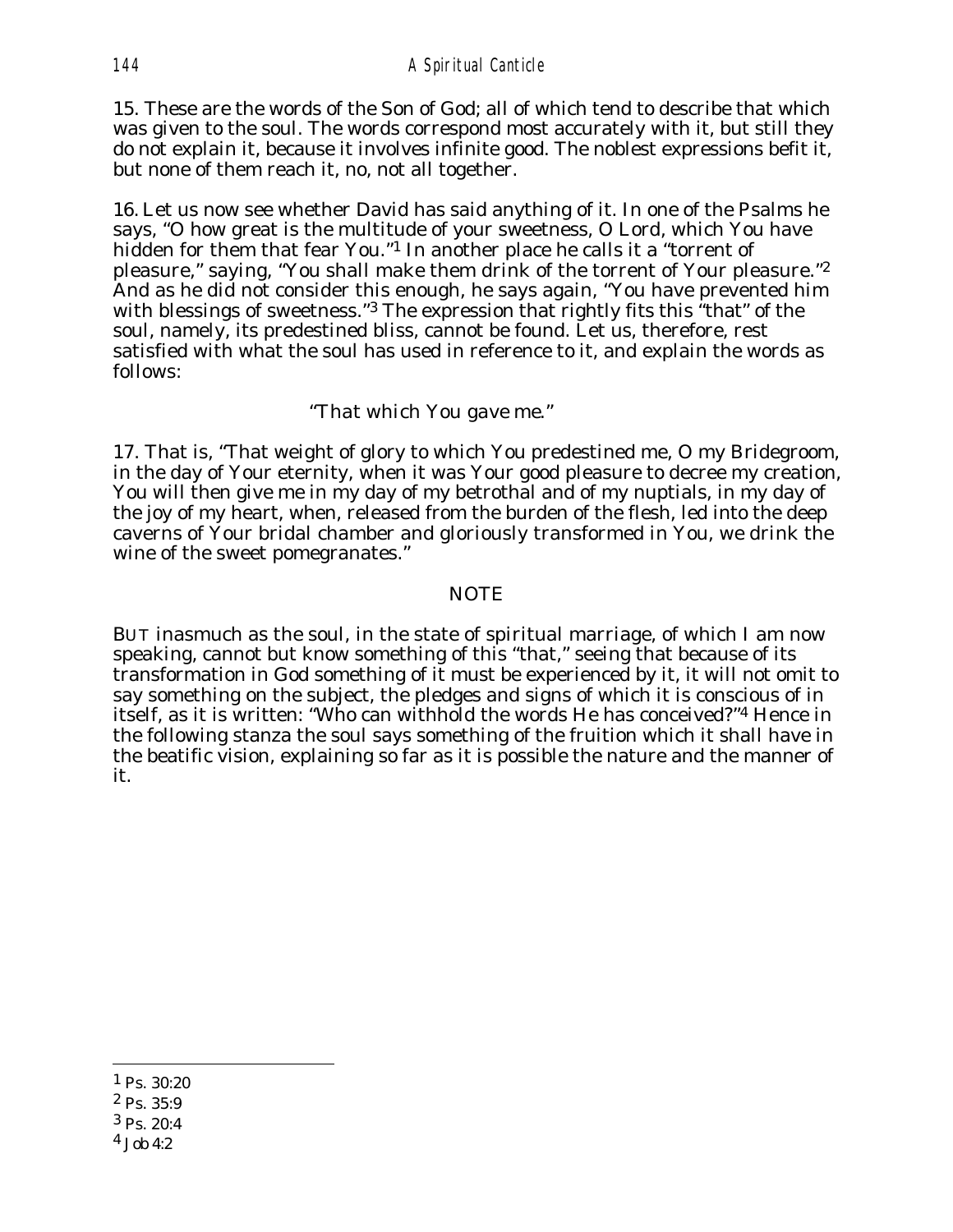# *STANZA XXXIX*

*The breathing of the air, The song of the sweet nightingale, The grove and its beauty In the serene night, With the flame that consumes, and gives no pain.*

THE soul refers here, under five different expressions, to that which the Bridegroom is to give it in the beatific transformation. 1. The aspiration of the Holy Spirit of God after it, and its own aspiration after God. 2. Joyous praise of God in the fruition of Him. 3. The knowledge of creatures and the order of them. 4. The pure and clear contemplation of the divine essence. 5. Perfect transformation in the infinite love of God.

### *"The breathing of the air."*

2. This is a certain faculty which God will there give the soul in the communication of the Holy Spirit, Who, like one breathing, raises the soul by His divine aspiration, informs it, strengthens it, so that it too may breathe in God with the same aspiration of love which the Father breathes with the Son, and the Son with the Father, which is the Holy Spirit Himself, Who is breathed into the soul in the Father and the Son in that transformation so as to unite it to Himself; for the transformation will not be true and perfect if the soul is not transformed in the Three Persons of the Most Holy Trinity in a clear manifest degree. This breathing of the Holy Spirit in the soul, whereby God transforms it in Himself, is to the soul a joy so deep, so exquisite, and so grand that no mortal tongue can describe it, no human understanding, as such, conceive it in any degree; for even that which passes in the soul with respect to the communication which takes place in its transformation wrought in this life cannot be described, because the soul united with God and transformed in Him breathes in God that very divine aspiration which God breathes Himself in the soul when it is transformed in Him.

3. In the transformation which takes place in this life, this breathing of God in the soul, and of the soul in God, is of most frequent occurrence, and the source of the most exquisite delight of love to the soul, but not however in the clear and manifest degree which it will have in the life to come. This, in my opinion, is what St. Paul referred to when he said: "Because you are sons, God has sent the Spirit of His Son into your hearts, crying Abba, Father."1 The blessed in the life to come, and the perfect in this, thus experience it.

4. Nor is it to be thought possible that the soul should be capable of so great a thing as that it should breathe in God as God in it, in the way of participation. For granting that God has bestowed upon it so great a favor as to unite it to the most Holy Trinity, whereby it becomes like God, and God by participation, is it altogether incredible that it should exercise the faculties of its understanding, perform its acts of knowledge and of love, or, to speak more accurately, should

 $1$  Gal. 4:6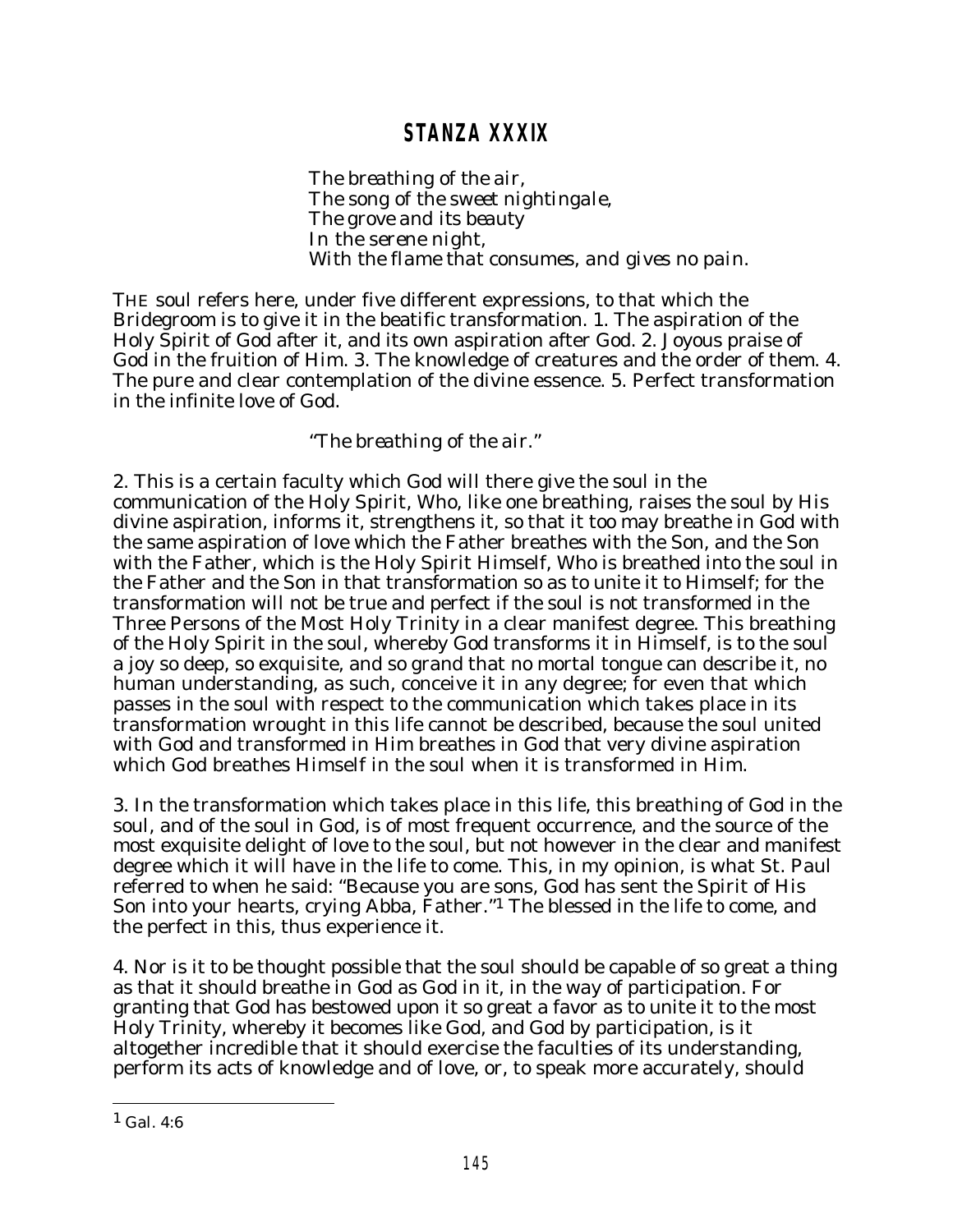have it all done in the Holy Trinity together with It, as the Holy Trinity itself? This, however, takes place by communication and participation, God Himself effecting it in the soul, for this is "to be transformed in the Three Persons" in power, wisdom, and love, and herein it is that the soul becomes like God, Who, that it might come to this, created it to His own image and likeness.

5. How this can be so cannot be explained in any other way than by showing how the Son of God has raised us to so high a state, and merited for us the "power to be made the sons of God."1 He prayed to the Father, saying: "Father, I will that where I am they also whom You have given Me may be with Me, that they may see My glory which You have given Me."<sup>2</sup> That is, "that they may do by participation in Us what I do naturally, namely, breathe the Holy Spirit." He says also: "Not for them only do I pray, but for them also who through their word shall believe in Me; that they all may be one, as You, Father, in Me, and I in You, that they also may be one in Us: that the world may believe that You have sent Me. And the glory which You have given Me, I have given to them: that they may be one as We also are one. I in them and You in Me, that they may be made perfect in one, and the world may know that You have sent Me, and have loved them as You have also loved Me,"3—that is, in bestowing upon them that love which He bestows upon the Son, though not naturally as upon Him, but in the way I speak of, in the union and transformation of love.

6. We are not to suppose from this that our Lord prayed that the saints might become one in essence and nature, as the Father and the Son are; but that they might become one in the union of love as the Father and the Son are one in the oneness of love. Souls have by participation that very God which the Son has by nature, and are therefore really gods by participation like unto God and of His society.

7. St. Peter speaks of this as follows: "Grace to you and peace be accomplished in the knowledge of God, and Christ Jesus our Lord; as all things of His divine power, which pertain to life and godliness, are given us by the knowledge of Him Who has called us by His own proper glory and virtue, by Whom He has given us most great and precious promises: that by these you may be made partakers of the divine nature."4 Thus far St. Peter, who clearly teaches that the soul will be a partaker of God Himself, and will do, together with Him, the work of the Most Holy Trinity, because of the substantial union between the soul and God. And though this union is perfect only in the life to come, yet even in this, in the state of perfection, which the soul is said now to have attained, some anticipation of its sweetness is given it, in the way I am speaking of, though in a manner wholly ineffable.

8. O souls created for this and called to this, what are you doing? What are your occupations? Your aim is meanness, and your enjoyments misery. Oh, wretched blindness of the children of Adam, blind to so great a light, and deaf to so clear a voice; you do not see that, while seeking after greatness and glory, you are miserable and contemptible, ignorant, and unworthy of blessings so great. I now

<sup>1</sup> John 1:12

<sup>2</sup> John 17:24

<sup>3</sup> John 17:20-23

<sup>4</sup> 2 Pet. 1:2-4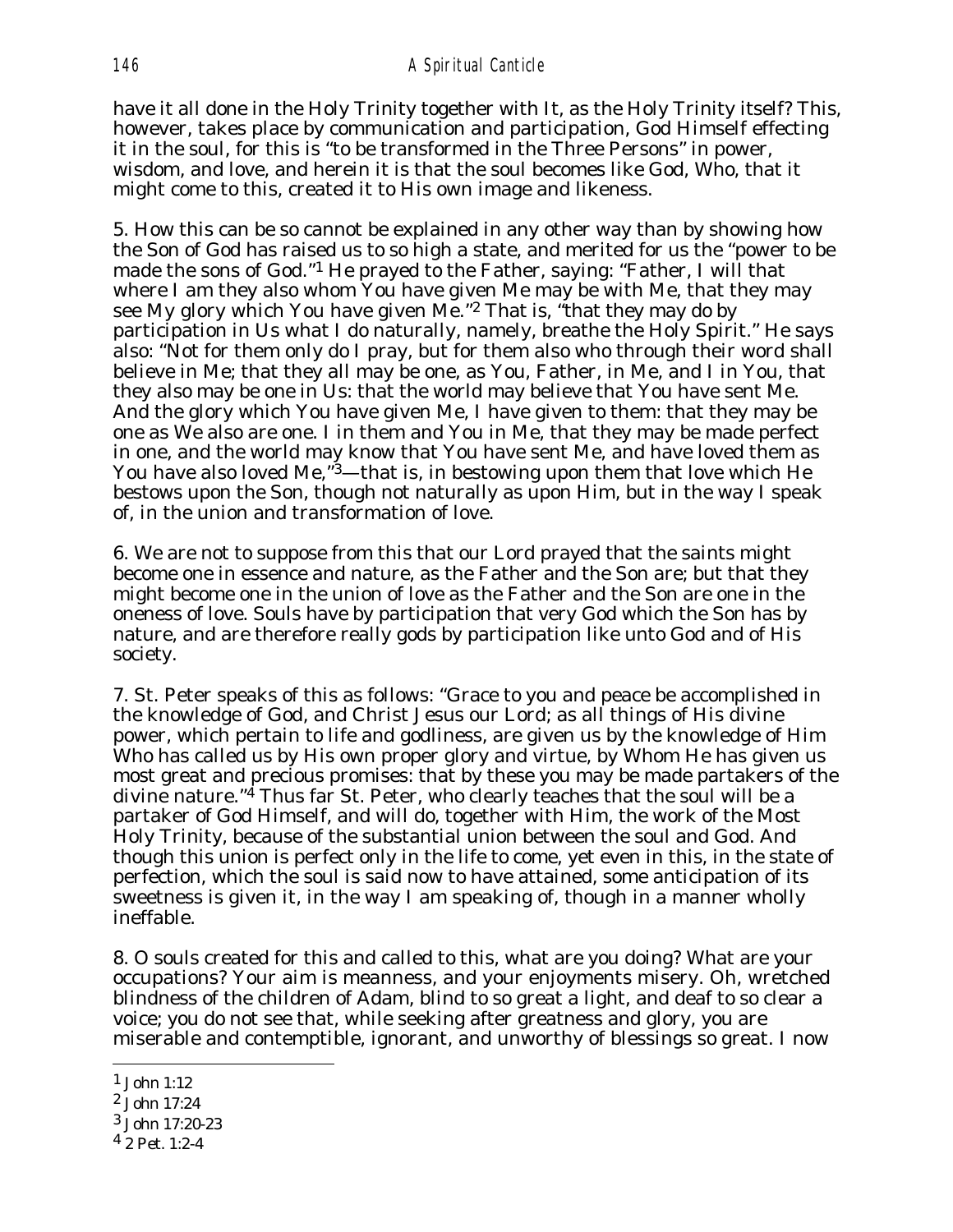proceed to the second expression which the soul has made use of to describe that which He gave it.

### *"The song of the sweet nightingale."*

9. Out of this "breathing of the air" comes the sweet voice of the Beloved addressing Himself to the soul, in which the soul sends forth its own sweet song of joy to Him. Both are meant by the song of the nightingale. As the song of the nightingale is heard in the spring of the year, when the cold, and rain, and changes of winter are past, filling the ear with melody, and the mind with joy; so, in the true intercourse and transformation of love, which takes place in this life, the bride, now protected and delivered from all trials and changes of the world, detached, and free from the imperfections, sufferings, and darkness both of mind and body, becomes conscious of a new spring in liberty, largeness, and joy of spirit, in which she hears the sweet voice of the Bridegroom, Who is her sweet nightingale, renewing and refreshing the very substance of her soul, now prepared for the journey of everlasting life.

10. That voice is sweet to her ears, and calls her sweetly, as it is written: "Arise, make haste, My love, My dove, My beautiful one, and come. For winter is now past, the rain is over and gone. The flowers have appeared in our land, the time of pruning is come: the voice of the turtle is heard in our land."1 When the bride hears the voice of the Bridegroom in her inmost soul, she feels that her troubles are over and her prosperity begun. In the refreshing comfort and sweet sense of this voice she, too, like the nightingale, sends forth a new song of rejoicing to God, in unison with Him Who now moves her to do so.

11. It is for this that the Beloved sings, that the bride in unison with Him may sing to God; this is the aim and desire of the Bridegroom, that the soul should sing with the spirit joyously to God; and this is what He asks of the bride in the Canticle: "Arise, my love, my beautiful one, and come; my dove in the clefts of the rock, in the hollow places of the wall, show me your face, let your voice sound in my ears."2

12. The ears of God signify the desire He has that the soul should sing in perfect joy. And that this song may be perfect, the Bridegroom bids the soul to send it forth, and to let it sound in the clefts of the rock, that is, in the transformation which is the fruit of the mysteries of Christ, of which I spoke just now.3 And because in this union of the soul with God, the soul sings to Him together with Him, in the way I spoke of when I was speaking of love,  $4$  the song of praise is most perfect and pleasing to God; for the acts of the soul, in the state of perfection, are most perfect; and thus the song of its rejoicing is sweet to God as well as to itself.

13. "Your voice is sweet,"5 says the Bridegroom, "not only to you, but also to Me, for as we are one, your voice is also in unison and one with Mine." This is the Canticle which the soul sings in the transformation which takes place in this life,

<sup>1</sup> Cant. 2:10-12

<sup>2</sup> Cant. 2:13,14

<sup>3</sup> Stanza xxxvii. sect. 5.

<sup>4</sup> Stanza xxxviii. sect. 6.

<sup>5</sup> Cant. 2:14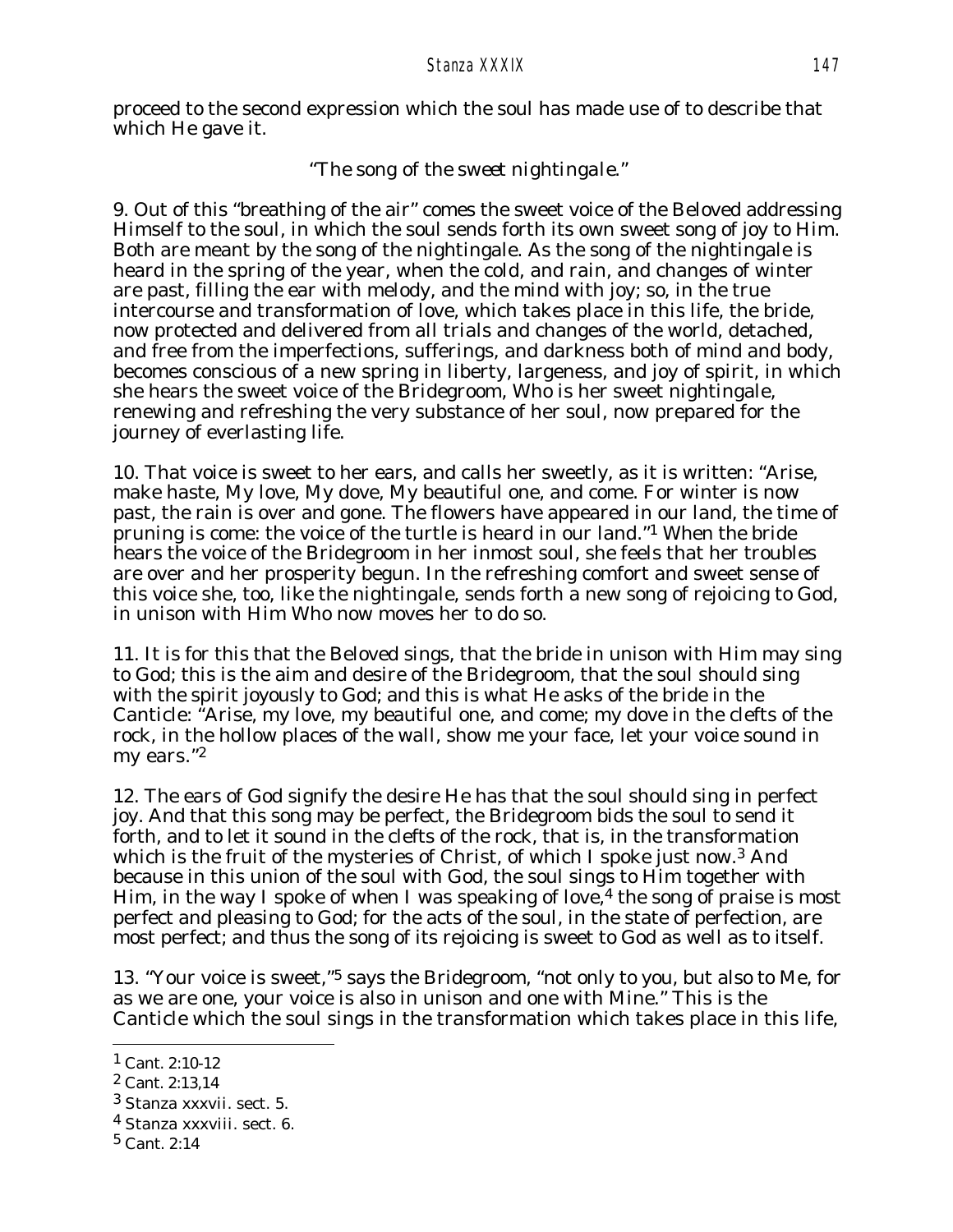about which no exaggeration is possible. But as this song is not so perfect as the new song in the life of glory, the soul, having a foretaste of that by what it feels on earth, shadows forth by the grandeur of this the magnificence of that in glory, which is beyond all comparison nobler, and calls it to mind and says that what its portion there will be is the song of the sweet nightingale.

## *"The grove and its beauty."*

14. This is the third thing which the Bridegroom is to give the soul. The grove, because it contains many plants and animals, signifies God as the Creator and Giver of life to all creatures, which have their being and origin from Him, reveal Him and make Him known as the Creator. The beauty of the grove, which the soul prays for, is not only the grace, wisdom, and loveliness which flow from God over all created things, whether in heaven or on earth, but also the beauty of the mutual harmony and wise arrangement of the inferior creation, and the higher also, and of the mutual relations of both. The knowledge of this gives the soul great joy and delight. The fourth request is:

### *"In the serene night."*

15. That is, contemplation, in which the soul desires to behold the grove. It is called night, because contemplation is dim; and that is the reason why it is also called mystical theology—that is, the secret or hidden wisdom of God, where, without the sound of words, or the intervention of any bodily or spiritual sense, as it were in silence and in repose, in the darkness of sense and nature, God teaches the soul—and the soul knows not how—in a most secret and hidden way.

16. Some spiritual writers call this "understanding without understanding," because it does not take place in what philosophers call the active understanding which is conversant with the forms, fancies, and apprehensions of the physical faculties, but in the understanding as it is possible and passive, which without receiving such forms receives passively only the substantial knowledge of them free from all imagery. This occurs without effort or exertion on its part, and for this reason contemplation is called night, in which the soul through the channel of its transformation learns in this life that it already possesses, in a supreme degree, this divine grove, together with its beauty.

17. Still, however clear may be its knowledge, it is dark night in comparison with that of the blessed, for which the soul prays. Hence, while it prays for the clear contemplation, that is, the fruition of the grove, and its beauty; with the other objects here enumerated, it says, let it be in the night now serene; that is, in the clear beatific contemplation: let the night of dim contemplation cease here below, and change into the clear contemplation of the serene vision of God above. Thus the serene night is the clear and unclouded contemplation of the face of God. It was to this night of contemplation that David referred when he said, "Night shall be my light in my pleasures";<sup>1</sup> that is, when I shall have my delight in the essential vision of God, the night of contemplation will have dawned in the day and light of my understanding.

*"With the flame that consumes, and gives no pain."*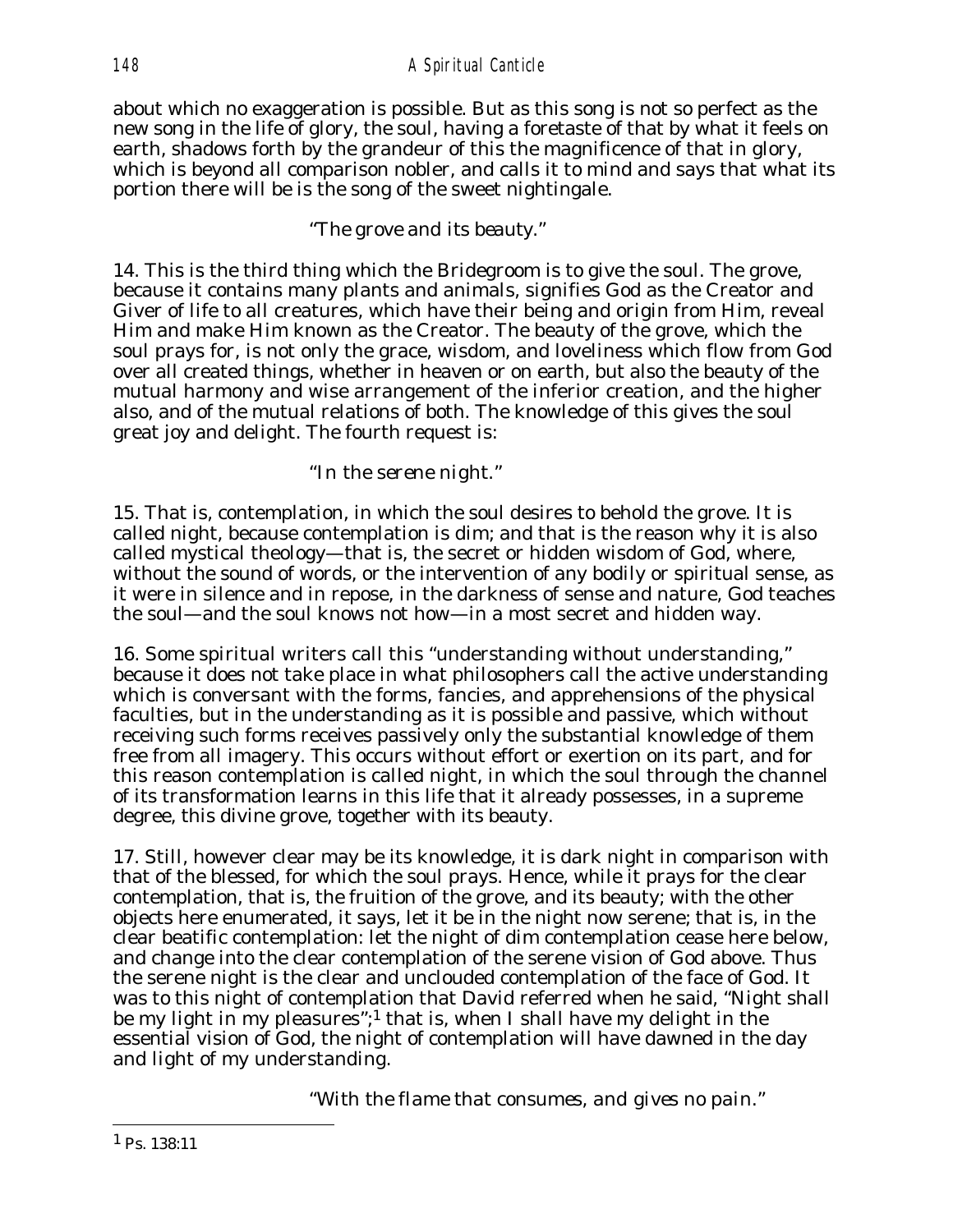18. This flame is the love of the Holy Spirit. "Consumes" means absolute perfection. Therefore, when the soul says that the Beloved will give it all that is mentioned in this stanza, and that they will be its possession in love absolute and perfect, all of them and itself with them in perfect love, and that without pain, its purpose is to show forth the utter perfection of love. Love, to be perfect, must have these two properties: it must consume and transform the soul in God; the burning and transformation wrought in the soul by the flame must give no pain. But this can be only in the state of the blessed, where the flame is sweet love, for in this transformation of the soul therein there is a blessed agreement and contentment on both sides, and no change to a greater or less degree gives pain, as before, when the soul had attained to the state of perfect love.

19. But the soul having attained to this state abides in its love of God, a love so like His and so sweet, God being, as Moses says,<sup>1</sup> a consuming fire—"the Lord your God is a consuming fire"—that it perfects and renews it. But this transformation is not like that which is wrought in this life, which though most perfect and in love consummate was still in some measure consuming the soul and wearing it away. It was like fire in burning coals, for though the coals may be transformed into fire, and made like it, and ceased from seething, and smoke no longer arises from them as before they were wholly transformed into fire, still, though they have become perfect fire, the fire consumes them and reduces them to ashes.

20. So is it with the soul which in this life is transformed by perfect love: for though it is wholly conformed, yet it still suffers, in some measure, both pain and loss. Pain, on account of the beatific transformation which is still wanting; loss, through the weakness and corruption of the flesh coming in contact with love so strong and so deep; for everything that is grand hurts and pains our natural infirmity, as it is written, "The corruptible body is a load upon the soul."2 But in the life of bliss there will be neither loss nor pain, though the sense of the soul will be most acute, and its love without measure, for God will give power to the former and strength to the latter, perfecting the understanding in His wisdom and the will in His love.

21. As, in the foregoing stanzas, and in the one which follows, the bride prays for the boundless knowledge of God, for which she requires the strongest and the deepest love that she may love Him in proportion to the grandeur of His communications, she prays now that all these things may be bestowed upon her in love consummated, perfect, and strong.

<sup>1</sup> Deut. 4:24

<sup>2</sup> Wisd. 9:15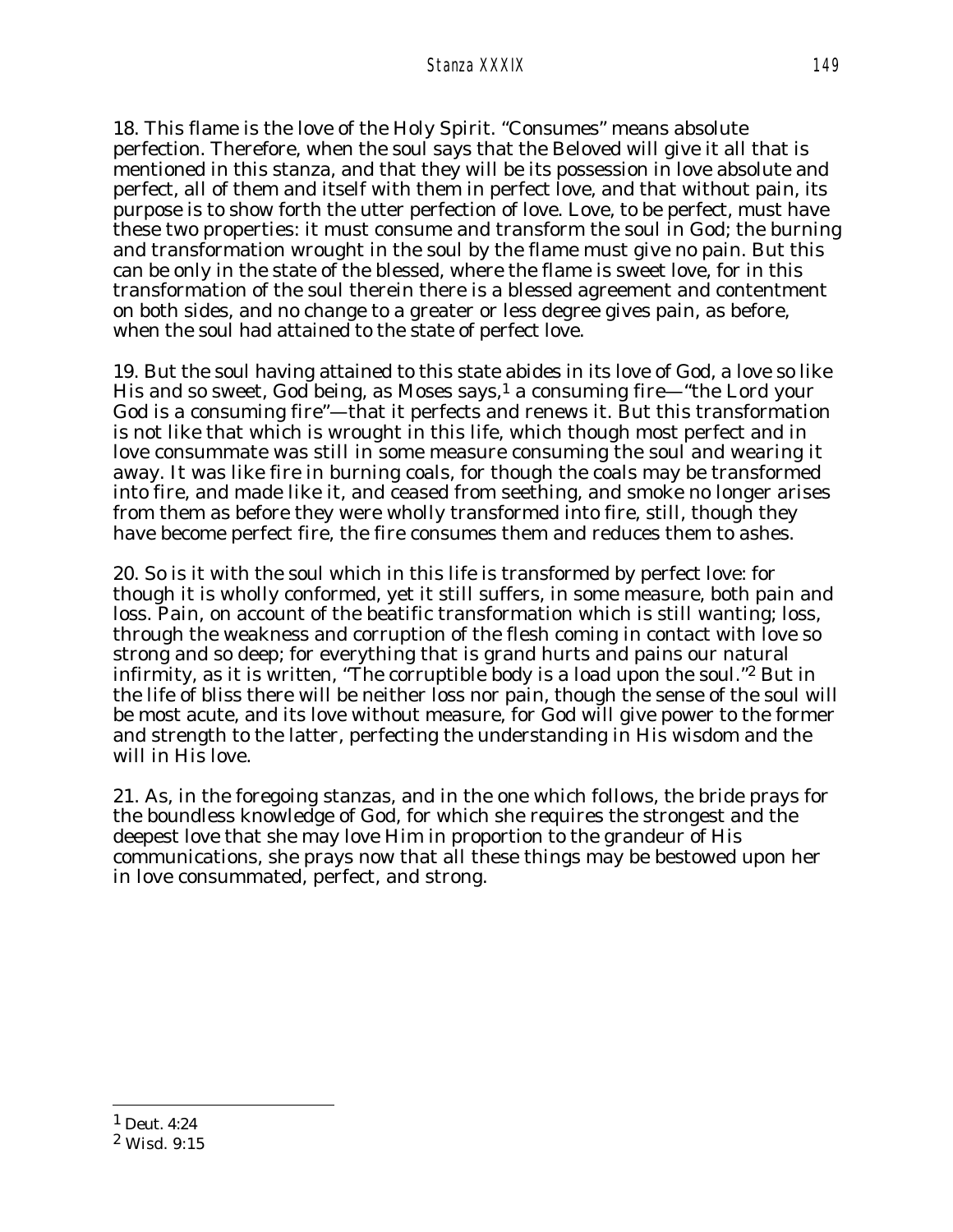# *STANZA XL*

*None saw it; Neither did Aminadab appear The siege was intermitted, And the cavalry dismounted At the sight of the waters.*

THE bride perceiving that the desire of her will is now detached from all things, cleaving to God with most fervent love; that the sensual part of the soul, with all its powers, faculties, and desires, is now conformed to the spirit; that all rebellion is quelled forever; that Satan is overcome and driven far away in the varied contest of the spiritual struggle; that her soul is united and transformed in the rich abundance of the heavenly gifts; and that she herself is now prepared, strong and apparelled, "leaning upon her Beloved," to go up "by the desert"1 of death; full of joy to the glorious throne of her espousals,—she is longing for the end, and puts before the eyes of her Bridegroom, in order to influence Him the more, all that is mentioned in the present stanza, these five considerations:

2. The first is that the soul is detached from all things and a stranger to them. The second is that the devil is overcome and put to flight. The third is that the passions are subdued, and the natural desires mortified. The fourth and the fifth are that the sensual and lower nature of the soul is changed and purified, and so conformed to the spiritual, as not only not to hinder spiritual blessings, but is, on the contrary, prepared for them, for it is even a partaker already, according to its capacity, of those which have been bestowed upon it.

*"None saw it."*

3. That is, my soul is so detached, so denuded, so lonely, so estranged from all created things, in heaven and earth; it has become so recollected in You, that nothing whatever can come within sight of that most intimate joy which I have in You. That is, there is nothing whatever that can cause me pleasure with its sweetness, or disgust with its vileness; for my soul is so far removed from all such things, absorbed in such profound delight in You, that nothing can behold me. This is not all, for:

*"Neither did Aminadab appear."*

4. Aminadab, in the Holy Writings, signifies the devil; that is the enemy of the soul, in a spiritual sense, who is ever fighting against it, and disturbing it with his innumerable artillery, that it may not enter into the fortress and secret place of interior recollection with the Bridegroom. There, the soul is so protected, so strong, so triumphant in virtue which it then practices, so defended by God's right hand, that the devil not only dares not approach it, but runs away from it in great fear, and does not venture to appear. The practice of virtue, and the state of perfection to which the soul has come, is a victory over Satan, and causes him

<sup>1</sup> Cant. 3:6; 8:5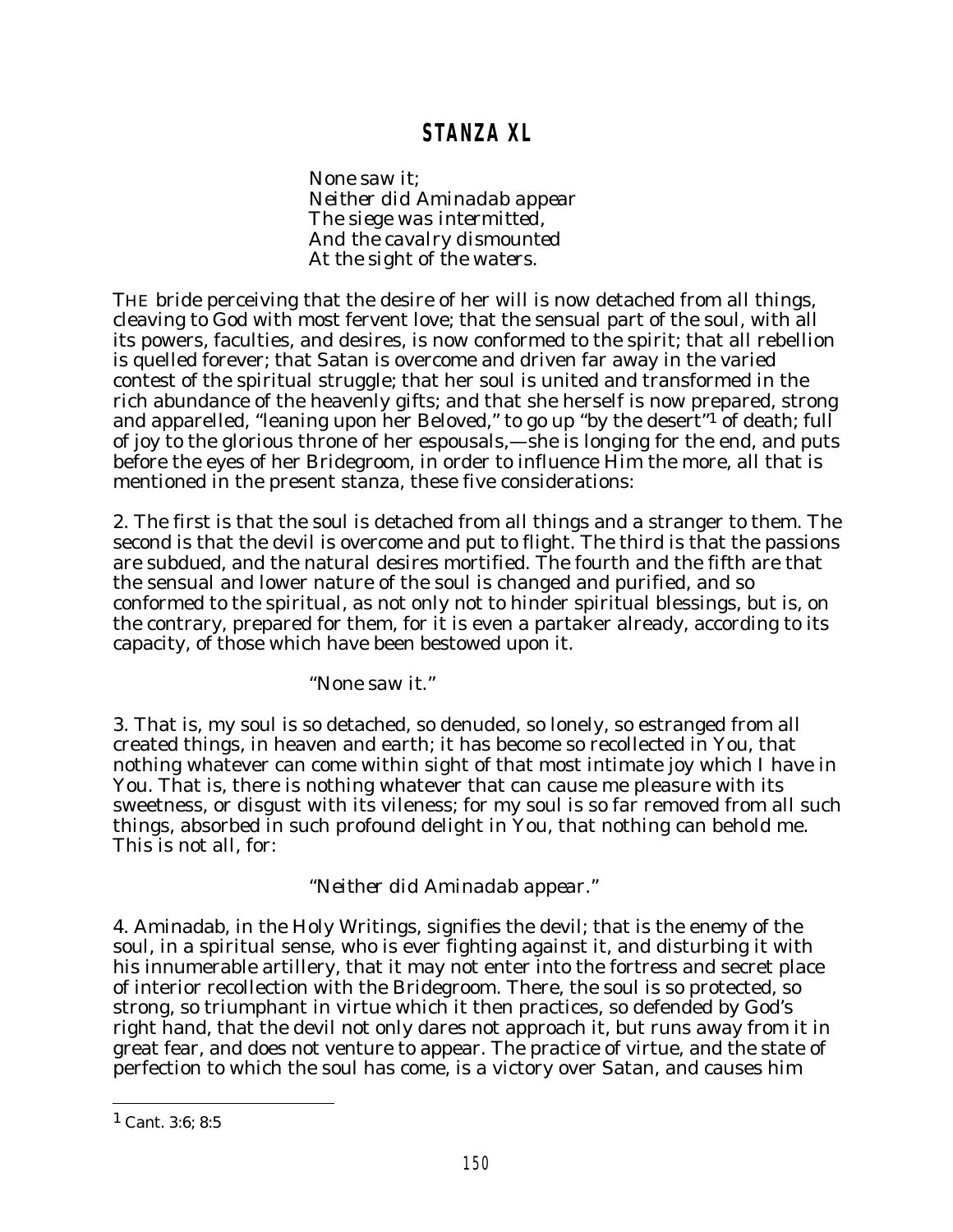such terror that he cannot present himself before it. Thus Aminadab did not appear with any right to keep the soul away from the object of its desire.

## *"The siege was intermitted."*

5. By the siege is meant the passions and desires, which, when not overcome and mortified, surround the soul and fight against it on all sides. Hence the term "siege" is applied to them. This siege is "intermitted"—that is, the passions are subject to reason and the desires mortified. Under these circumstances the soul entreats the Beloved to communicate to it those graces for which it has prayed, for now the siege is no hindrance. Until the four passions of the soul are ordered in reason according to God, and until the desires are mortified and purified, the soul is incapable of seeing God.

## *"The cavalry dismounted at the sight of the waters."*

6. The waters are the spiritual joys and blessings which the soul now enjoys interiorly with God. The cavalry is the bodily senses of the sensual part, interior as well as exterior, for they carry with them the phantasms and figures of their objects. They dismount now at the sight of the waters, because the sensual and lower part of the soul in the state of spiritual marriage is purified, and in a certain way spiritualized, so that the soul with its powers of sense and natural forces becomes so recollected as to participate and rejoice, in their way, in the spiritual grandeurs which God communicates to it in the spirit within. To this the Psalmist referred when he said, "My heart and my flesh have rejoiced in the living God."1

7. It is to be observed that the cavalry did not dismount to taste of the waters, but only at the sight of them, because the sensual part of the soul, with its powers, is incapable of tasting substantially and properly the spiritual blessings, not merely in this life, but also in the life to come. Still, because of a certain overflowing of the spirit, they are sensibly refreshed and delighted, and this delight attracts them that is, the senses with their bodily powers—towards that interior recollection where the soul is drinking the waters of the spiritual benedictions. This condition of the senses is rather a dismounting at the sight of the waters than a dismounting for the purpose of seeing or tasting them. The soul says of them that they dismounted, not that they went, or did anything else, and the meaning is that in the communication of the sensual with the spiritual part of the soul, when the spiritual waters become its drink, the natural operations subside and merge into spiritual recollection.

8. All these perfections and dispositions of the soul the bride sets forth before her Beloved, the Son of God, longing at the same time to be translated by Him out of the spiritual marriage, to which God has been pleased to advance her in the Church militant, to the glorious marriage of the Church triumphant. To that end may He bring of His mercy all those who call upon the most sweet name of Jesus, the Bridegroom of faithful souls, to Whom be all honor and glory, together with the Father and the Holy Spirit,

IN SÆCULA SÆCULORUM.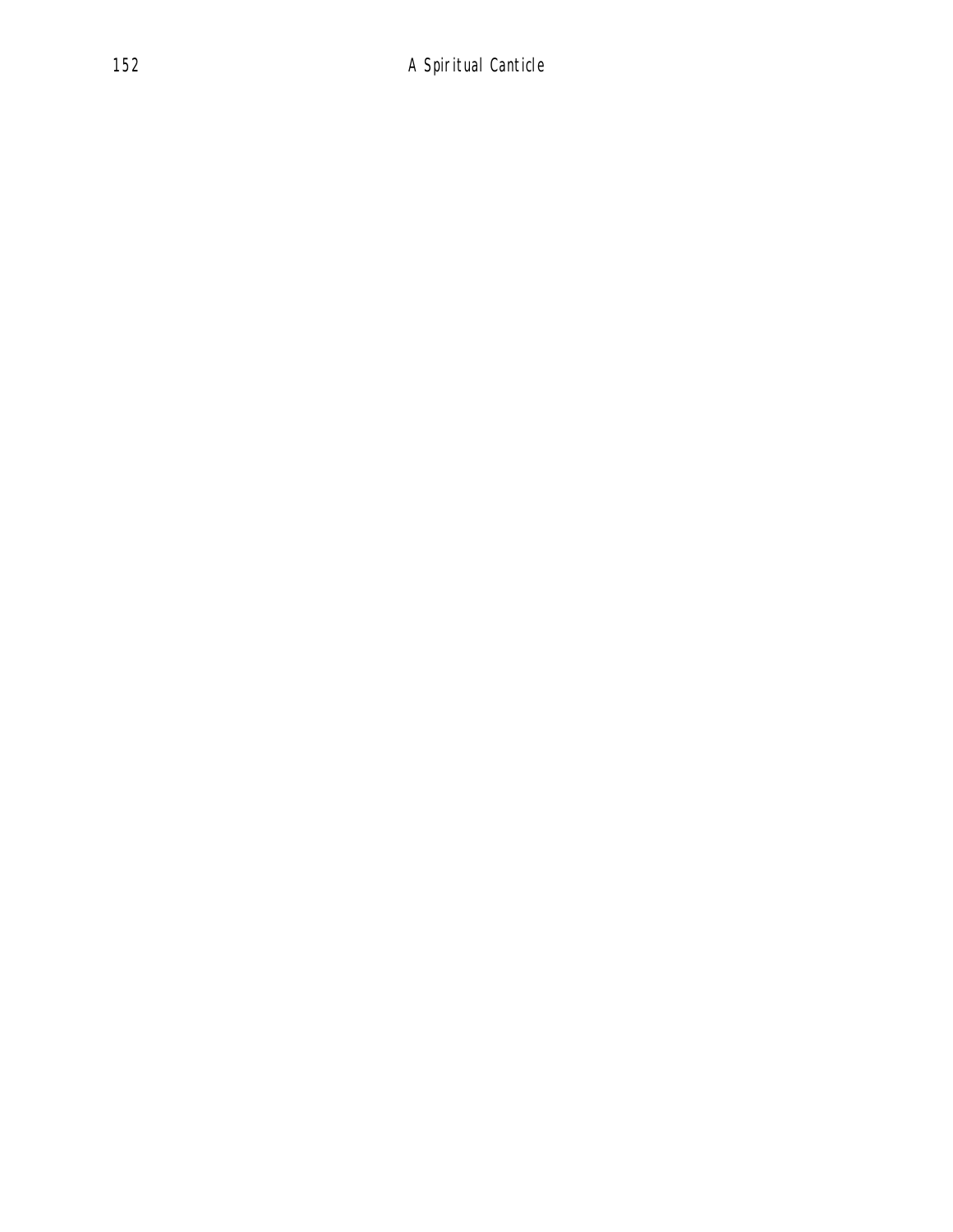#### **INDEX**

Absence, pain of, 32, 53 of, 99<br>Adam, fall of, 178 Elijah, St., 116 Adam, fall of, 178 Adoption, 270 **Eternity, day of, 287** Altruism, 190 Angels, service of, 59 86; crystal spring, 87 Aridity, remedy against, 137; good works performed in time of, 232 Ark, the, 104, 259 of, 131<br>Attraction, the divine, 192 Francis. St. saying of, 108 Attraction, the divine, 192 Balsam, the divine, 192 Garden, the, of the Beloved, 139, 173 Beauty, the divine, 271 Garlands, the, 233 Bed of the soul, 181 Glory, essential, 286 Beginners, likened to new wine, 196 God, hidden, 16; visits to the soul, 28; Betrothal, the spiritual, 105, 144; time of, 171; effects of, 213 Breathing, the divine, 292 Bridegroom, the, among the flowers, 143; captivity of, 242; solitude of, 265; beauty of, 269 Groanings of the soul, 26, 32 Charity, effects of, 104; purple robe of, 187; bond of perfection, 236 Confirmation in grace, 172 Contemplation, effects of, 101; not granted to all spiritual persons, 101; mystical theology, 213; why called night, 299 Contempt, 252 Judgments of God, 277 Courage, true, rare, 227

Creation, meditation on, 47; the work of God only, 48; testimony of, 50; beauty of, 52; a revelation, 62; a manifestation of God, 124 Cross, the, betrothal of, 179

David and Jonathan, 239 **natural and spiritual, 64** Death, 82; why the soul desires, 275 Limbo, 82<br>Deification, 204 Look, the c Delilah, treachery of, 25 Love, wounds of, 27; sufferings of, 35; Detachment, perfect, 135, 176, 220, 265, 304 Dionysius, St., 117 Distractions, 157 Dove, the, 258

Ecstasies, source of, 96; sufferings of

the soul in, 97, 118; cessation

Faith, sole means of union with God, Flight of the soul, 102 Foxes, the spiritual, 130; operations

how to be sought, 40, 42; greatest works of, 58; light of the soul, 74; the guide of the perfect soul, 261; judgments of, 277

Heart, the, satisfaction of, 262 Hope, when painless, 163

Imperfections of the advanced, 210 Incarnation, the, 52 Inebriation, the divine, 194

Knowledge and love, 271; of the just in heaven, 273; the divine, 273 Knowledge, supernatural, 271;

worldly, 274

Life, active and contemplative, 41;

Look, the divine,  $242, 256$ 

tests of love of God, 68; love the reward of, 69, 104; anxieties of, 72; malady of, 83; causes equality, 185, 217; visit of, 191; solitary, 224; perfect, 286, 301; property of, 286, 301